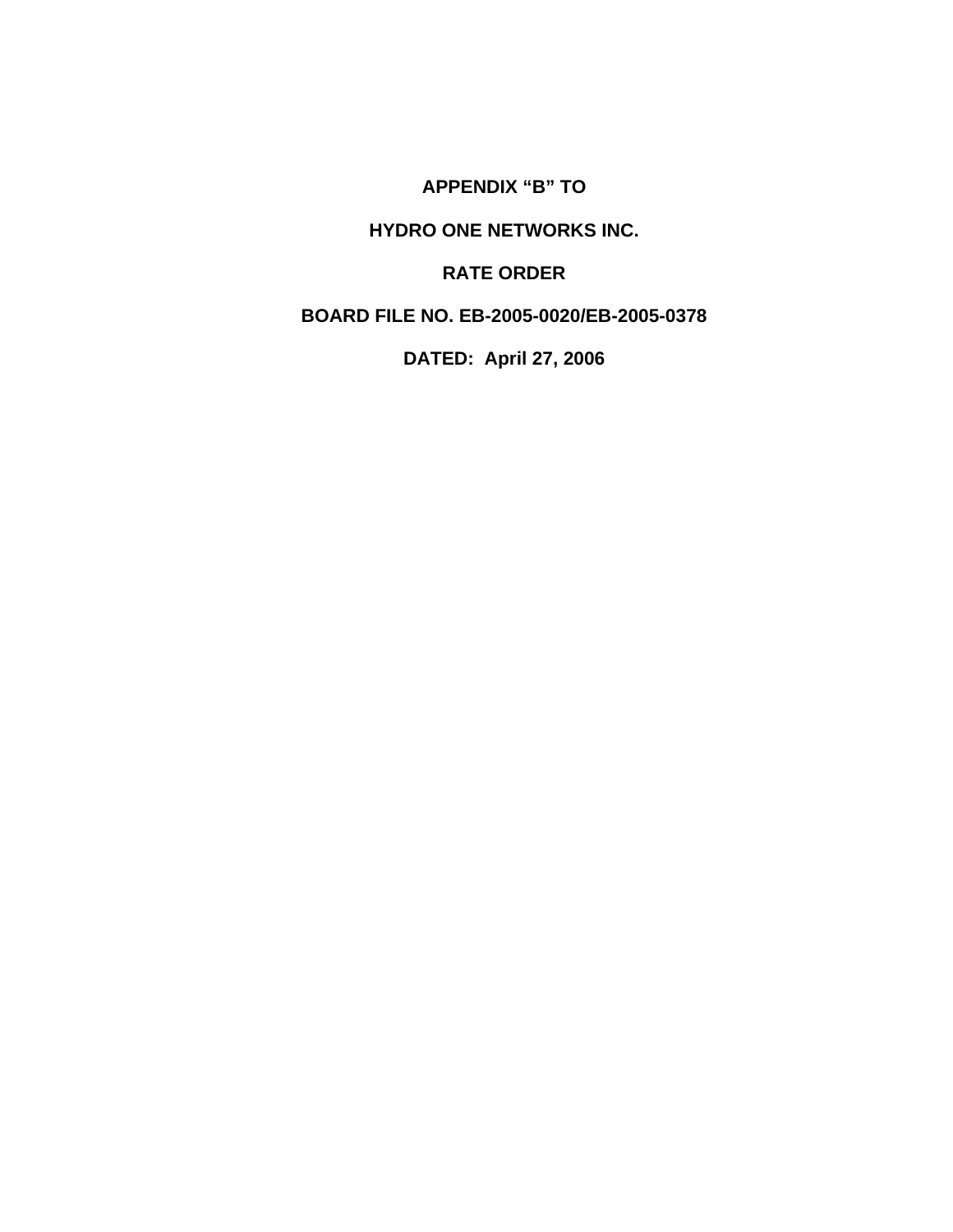# **Hydro One Networks Inc. SCHEDULE OF DISTRIBUTION RATES AND CHARGES for the Service Area Formerly Served by Hydro-System of the Village of Ailsa Craig** Effective Date: May 1, 2006

| <b>RESIDENTIAL</b>                                                           | <b>Base</b>         | Rider 1  | Rider 2  | Final               |
|------------------------------------------------------------------------------|---------------------|----------|----------|---------------------|
| Monthly Service Charge (per month)<br>Distribution Volumetric Rate (per kWh) | \$9.81<br>\$0.0082  | \$0.0035 | \$0.0011 | \$9.81<br>\$0.0128  |
| <b>GENERAL SERVICE - ENERGY BILLED</b>                                       |                     |          |          |                     |
| Monthly Service Charge (per month)<br>Distribution Volumetric Rate (per kWh) | \$16.58<br>\$0.0131 | \$0.0017 | \$0.0009 | \$16.58<br>\$0.0157 |
| <b>GENERAL SERVICE - DEMAND BILLED</b>                                       |                     |          |          |                     |
| Monthly Service Charge (per month)<br>Distribution Volumetric Rate (per kW)  | \$16.58<br>\$4.17   | \$0.52   | \$0.27   | \$16.58<br>\$4.96   |
| UNMETERED, SCATTERED LOAD                                                    |                     |          |          |                     |
| Monthly Service Charge (per month)<br>Distribution Volumetric Rate (per kWh) | \$8.16<br>\$0.0131  | \$0.0017 | \$0.0009 | \$8.16<br>\$0.0157  |

| <b>CUSTOMER-SUPPLIED TRANSFORMATION ALLOWANCE</b>                                                | Single<br><b>Phase</b> | Three<br><b>Phase</b> |
|--------------------------------------------------------------------------------------------------|------------------------|-----------------------|
| Applicable to customers providing their own transformers<br>Primary Voltage under 50 kV (per kW) | \$0.20                 | \$0.60                |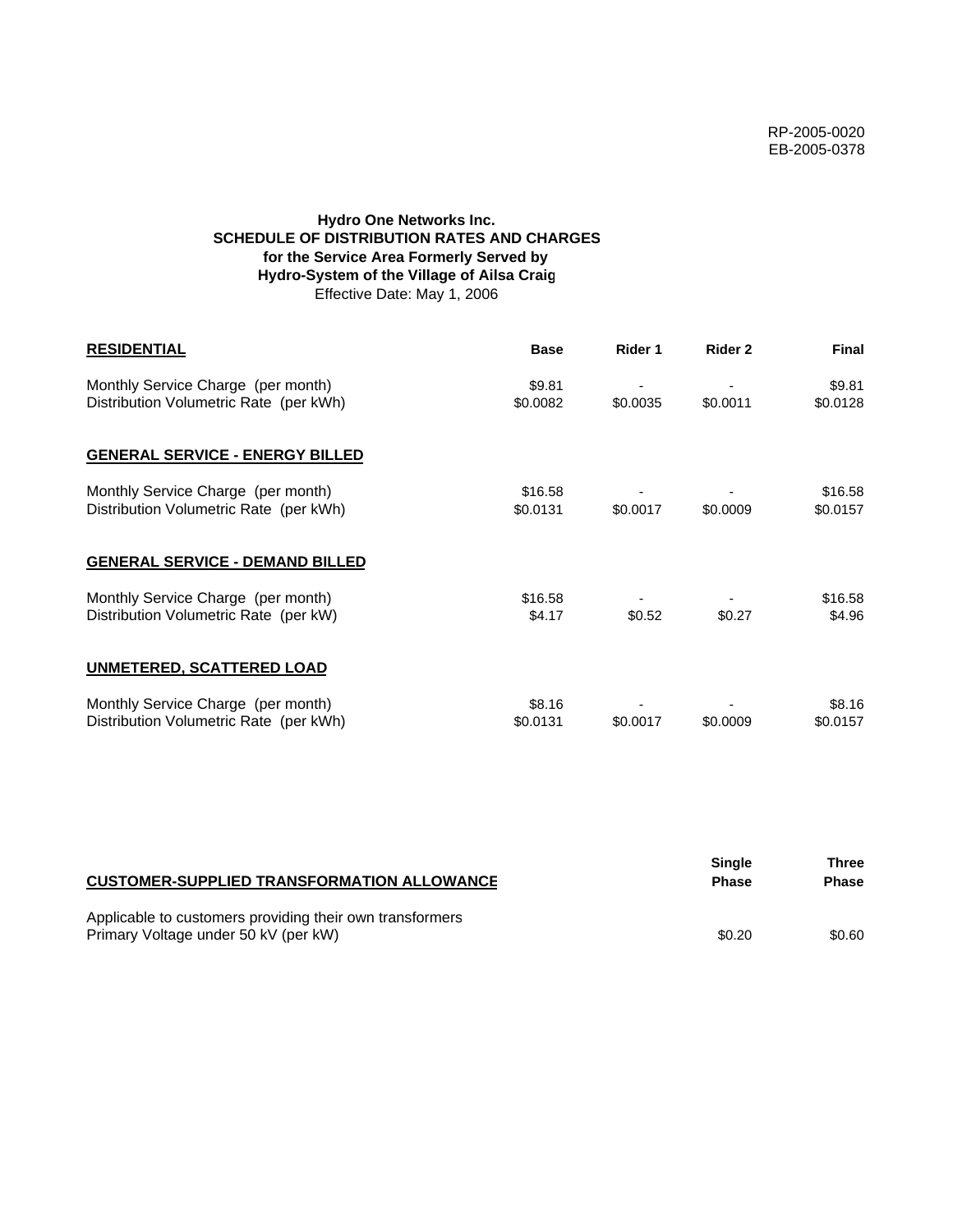**Hydro One Networks Inc. Schedule of Distribution Rates and Charges for the Service Area Formerly Served by Hydro-System of the Village of Ailsa Craig** Effective Date: May 1 2006

The following shall remain in effect until superceded by further Order or Orders of the Ontario Energy Board.

## **Criteria for Eligibility**

Customers' electricity consumption in the off-peak period is at least twice the electricity consumption during the on-peak period.

#### **Definition of Time Periods**

| <b>GENERAL SERVICE - DEMAND BILLED TOU</b>    | Base    | Rider 1 | Rider 2 | Final   |
|-----------------------------------------------|---------|---------|---------|---------|
| Monthly Service Charge (per month)            | \$16.58 | -       | $\,$    | \$16.58 |
| Distribution Volumetric Rate (per on-peak kW) | \$4.17  | \$0.52  | \$0.27  | \$4.96  |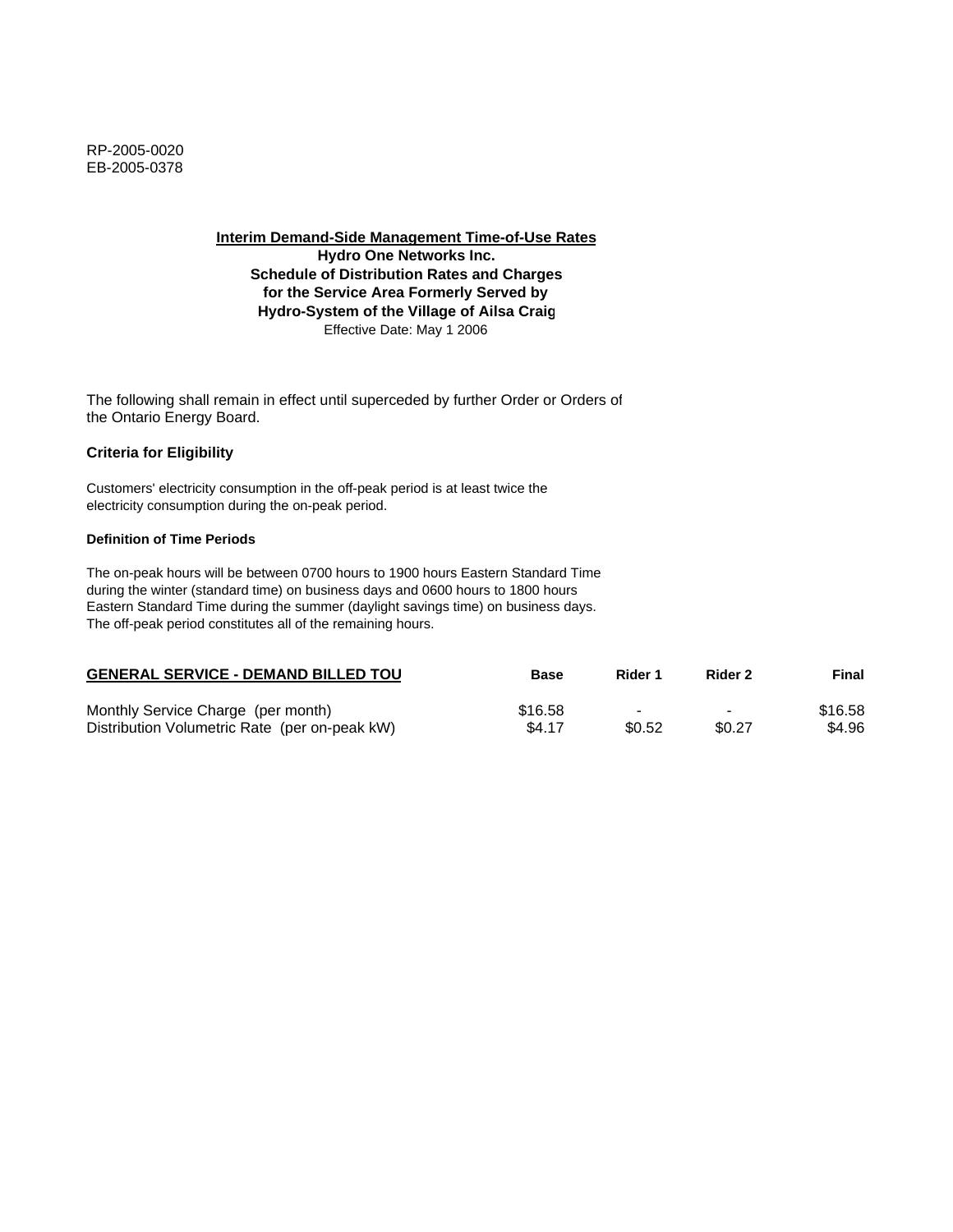# **Hydro One Networks Inc. SCHEDULE OF DISTRIBUTION RATES AND CHARGES for the Service Area Formerly Served by Village of Arkona Public Utilities Commission** Effective Date: May 1, 2006

| <b>RESIDENTIAL</b>                                                           | <b>Base</b>        | Rider 1  | Rider 2  | <b>Final</b>       |
|------------------------------------------------------------------------------|--------------------|----------|----------|--------------------|
| Monthly Service Charge (per month)<br>Distribution Volumetric Rate (per kWh) | \$5.16<br>\$0.0026 | \$0,0068 | \$0.0033 | \$5.16<br>\$0.0127 |
| <b>GENERAL SERVICE - ENERGY BILLED</b>                                       |                    |          |          |                    |
| Monthly Service Charge (per month)<br>Distribution Volumetric Rate (per kWh) | \$2.53<br>\$0.0086 | \$0.0051 | \$0.0036 | \$2.53<br>\$0.0173 |
| <b>GENERAL SERVICE - DEMAND BILLED</b>                                       |                    |          |          |                    |
| Monthly Service Charge (per month)<br>Distribution Volumetric Rate (per kW)  | \$2.53<br>\$1.97   | \$1.62   | \$0.83   | \$2.53<br>\$4.42   |
| UNMETERED, SCATTERED LOAD                                                    |                    |          |          |                    |
| Monthly Service Charge (per month)<br>Distribution Volumetric Rate (per kWh) | \$1.13<br>\$0.0086 | \$0.0051 | \$0.0036 | \$1.13<br>\$0.0173 |

| <b>CUSTOMER-SUPPLIED TRANSFORMATION ALLOWANCE</b>        | Single<br><b>Phase</b> | Three<br><b>Phase</b> |
|----------------------------------------------------------|------------------------|-----------------------|
| Applicable to customers providing their own transformers |                        |                       |
| Primary Voltage under 50 kV (per kW)                     | \$0.20                 | \$0.60                |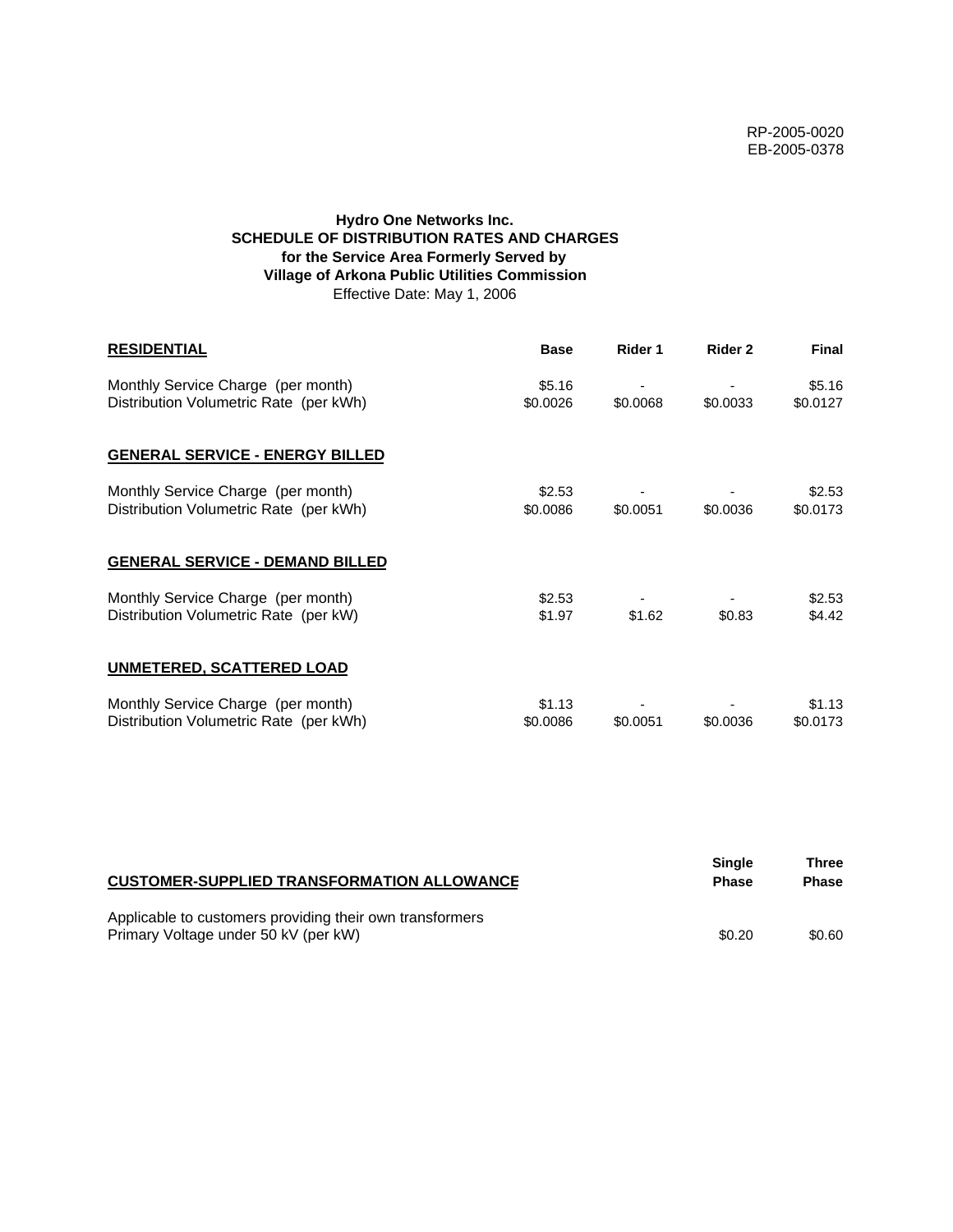**Interim Demand-Side Management Time-of-Use Rates Hydro One Networks Inc. Schedule of Distribution Rates and Charges for the Service Area Formerly Served by Village of Arkona Public Utilities Commission** Effective Date: May 1 2006

The following shall remain in effect until superceded by further Order or Orders of the Ontario Energy Board.

#### **Criteria for Eligibility**

Customers' electricity consumption in the off-peak period is at least twice the electricity consumption during the on-peak period.

#### **Definition of Time Periods**

| <b>GENERAL SERVICE - DEMAND BILLED TOU</b>    | <b>Base</b> | Rider 1                  | Rider 2                  | Final  |
|-----------------------------------------------|-------------|--------------------------|--------------------------|--------|
| Monthly Service Charge (per month)            | \$2.53      | $\overline{\phantom{a}}$ | $\overline{\phantom{0}}$ | \$2.53 |
| Distribution Volumetric Rate (per on-peak kW) | \$1.97      | \$1.62                   | \$0.83                   | \$4.42 |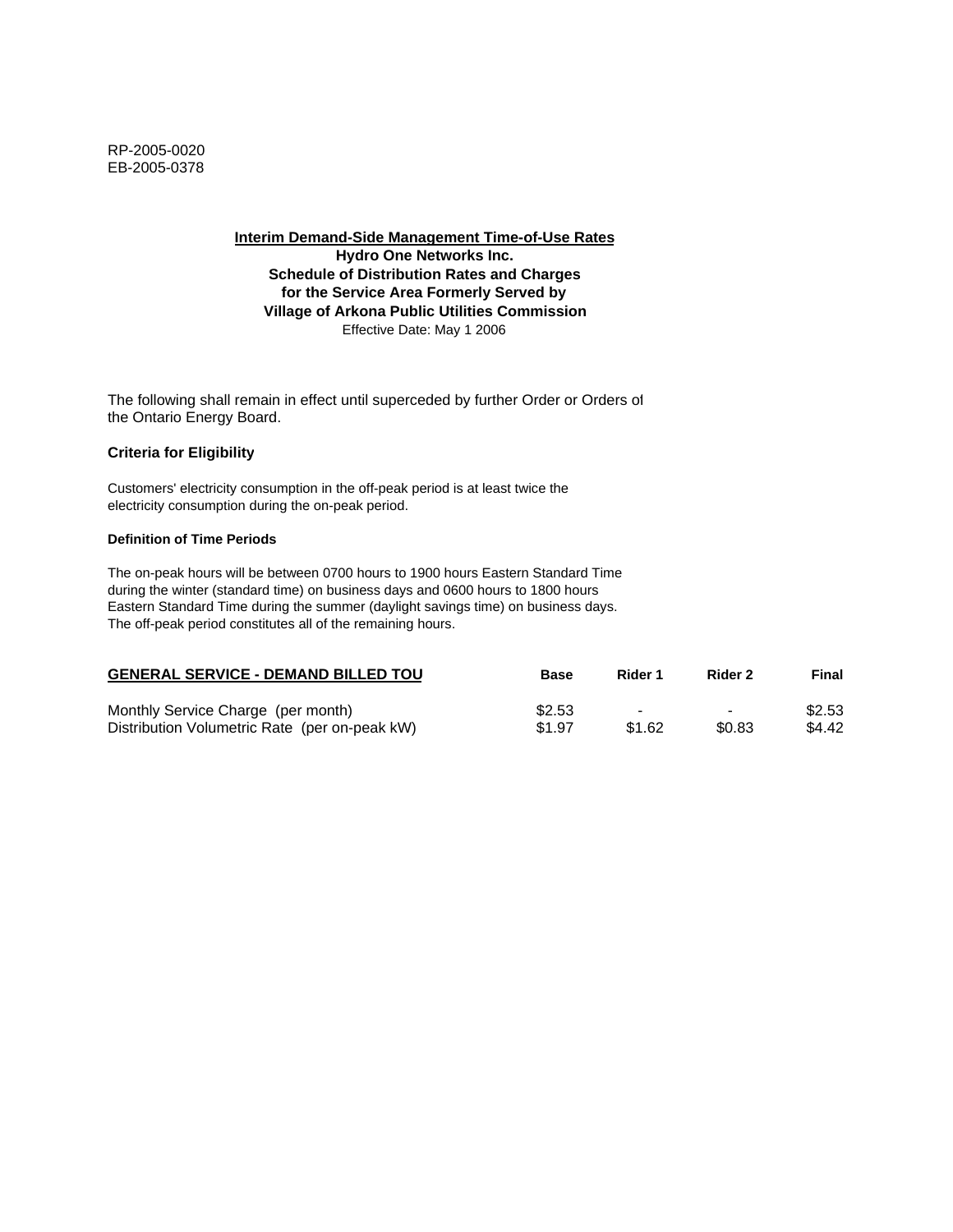# **Hydro One Networks Inc. SCHEDULE OF DISTRIBUTION RATES AND CHARGES for the Service Area Formerly Served by Hydro-Electric Commission of the Town of Arnprior** Effective Date: May 1, 2006

| <b>RESIDENTIAL</b>                                                                               | <b>Base</b>         | Rider 1  | Rider 2                       | <b>Final</b>                 |
|--------------------------------------------------------------------------------------------------|---------------------|----------|-------------------------------|------------------------------|
| Monthly Service Charge (per month)<br>Distribution Volumetric Rate (per kWh)                     | \$10.83<br>\$0.0146 | \$0.0049 | \$0.0018                      | \$10.83<br>\$0.0213          |
| <b>GENERAL SERVICE - ENERGY BILLED</b>                                                           |                     |          |                               |                              |
| Monthly Service Charge (per month)<br>Distribution Volumetric Rate (per kWh)                     | \$20.63<br>\$0.0116 | \$0.0016 | \$0.0006                      | \$20.63<br>\$0.0138          |
| <b>GENERAL SERVICE - DEMAND BILLED</b>                                                           |                     |          |                               |                              |
| Monthly Service Charge (per month)<br>Distribution Volumetric Rate (per kW)                      | \$20.63<br>\$3.68   | \$0.50   | \$0.20                        | \$20.63<br>\$4.38            |
| <b>UNMETERED, SCATTERED LOAD</b>                                                                 |                     |          |                               |                              |
| Monthly Service Charge (per month)<br>Distribution Volumetric Rate (per kWh)                     | \$10.18<br>\$0.0116 | \$0.0016 | \$0.0006                      | \$10.18<br>\$0.0138          |
| <b>LARGE USER</b>                                                                                |                     |          |                               |                              |
| Monthly Service Charge (per month)<br>Distribution Volumetric Rate (per kW)                      | \$3,826<br>\$3.60   | \$0.29   | \$0.09                        | \$3,826<br>\$3.98            |
| <b>CUSTOMER-SUPPLIED TRANSFORMATION ALLOWANCE</b>                                                |                     |          | <b>Single</b><br><b>Phase</b> | <b>Three</b><br><b>Phase</b> |
| Applicable to customers providing their own transformers<br>Primary Voltage under 50 kV (per kW) |                     |          | \$0.20                        | \$0.60                       |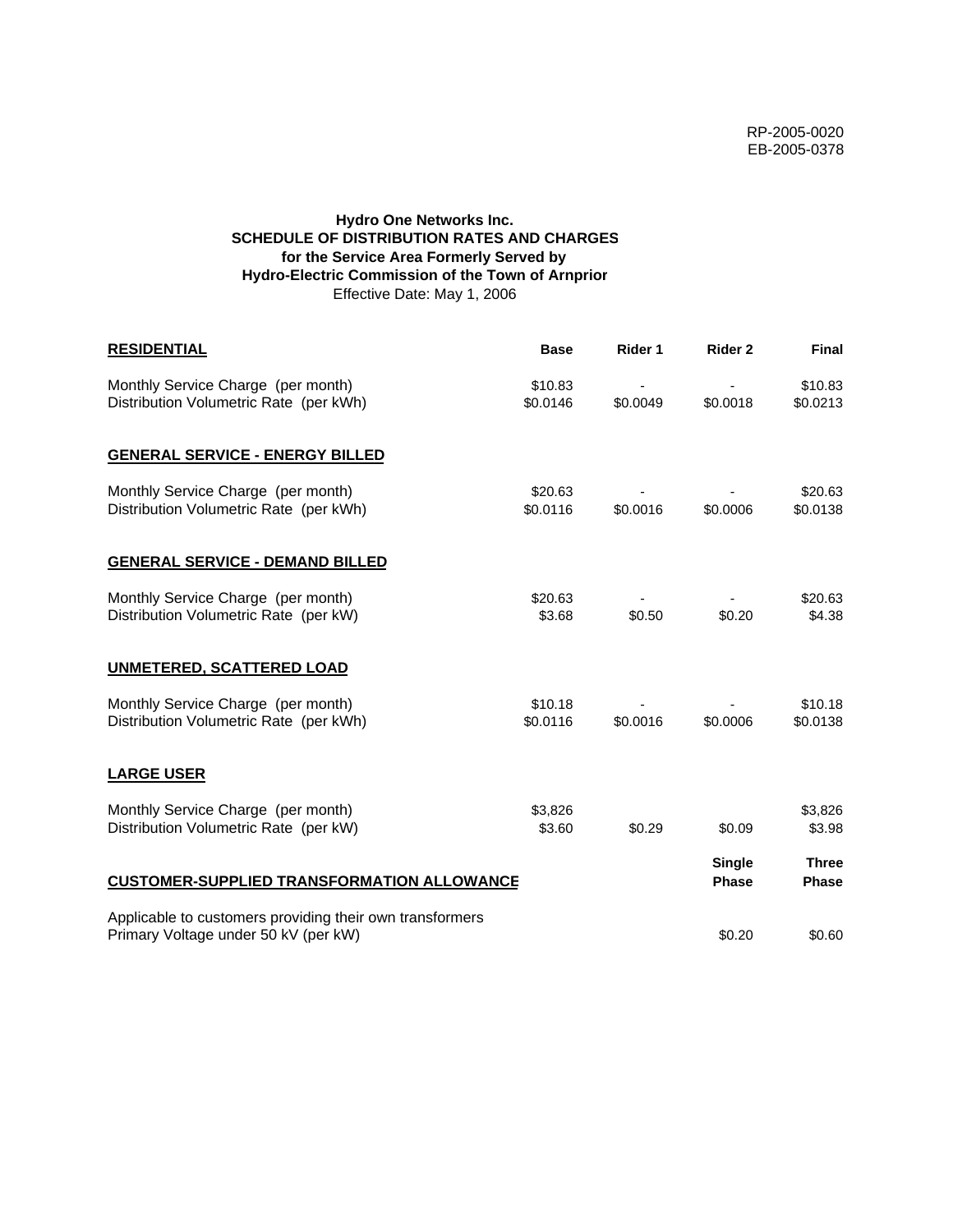**Interim Demand-Side Management Time-of-Use Rates Hydro One Networks Inc. Schedule of Distribution Rates and Charges for the Service Area Formerly Served by Hydro-Electric Commission of the Town of Arnprior** Effective Date: May 1 2006

The following shall remain in effect until superceded by further Order or Orders of the Ontario Energy Board.

## **Criteria for Eligibility**

Customers' electricity consumption in the off-peak period is at least twice the electricity consumption during the on-peak period.

#### **Definition of Time Periods**

| <b>GENERAL SERVICE - DEMAND BILLED TOU</b>                                          | <b>Base</b>       | Rider 1 | Rider 2 | Final             |
|-------------------------------------------------------------------------------------|-------------------|---------|---------|-------------------|
| Monthly Service Charge (per month)<br>Distribution Volumetric Rate (per on-peak kW) | \$20.63<br>\$3.68 | \$0.50  | \$0.20  | \$20.63<br>\$4.38 |
| <b>LARGE USER - INTERIM TOU</b>                                                     |                   |         |         |                   |
| Monthly Service Charge (per month)<br>Distribution Volumetric Rate (per on-peak kW) | \$3,826<br>\$3.60 | \$0.29  | \$0.09  | \$3,826<br>\$3.98 |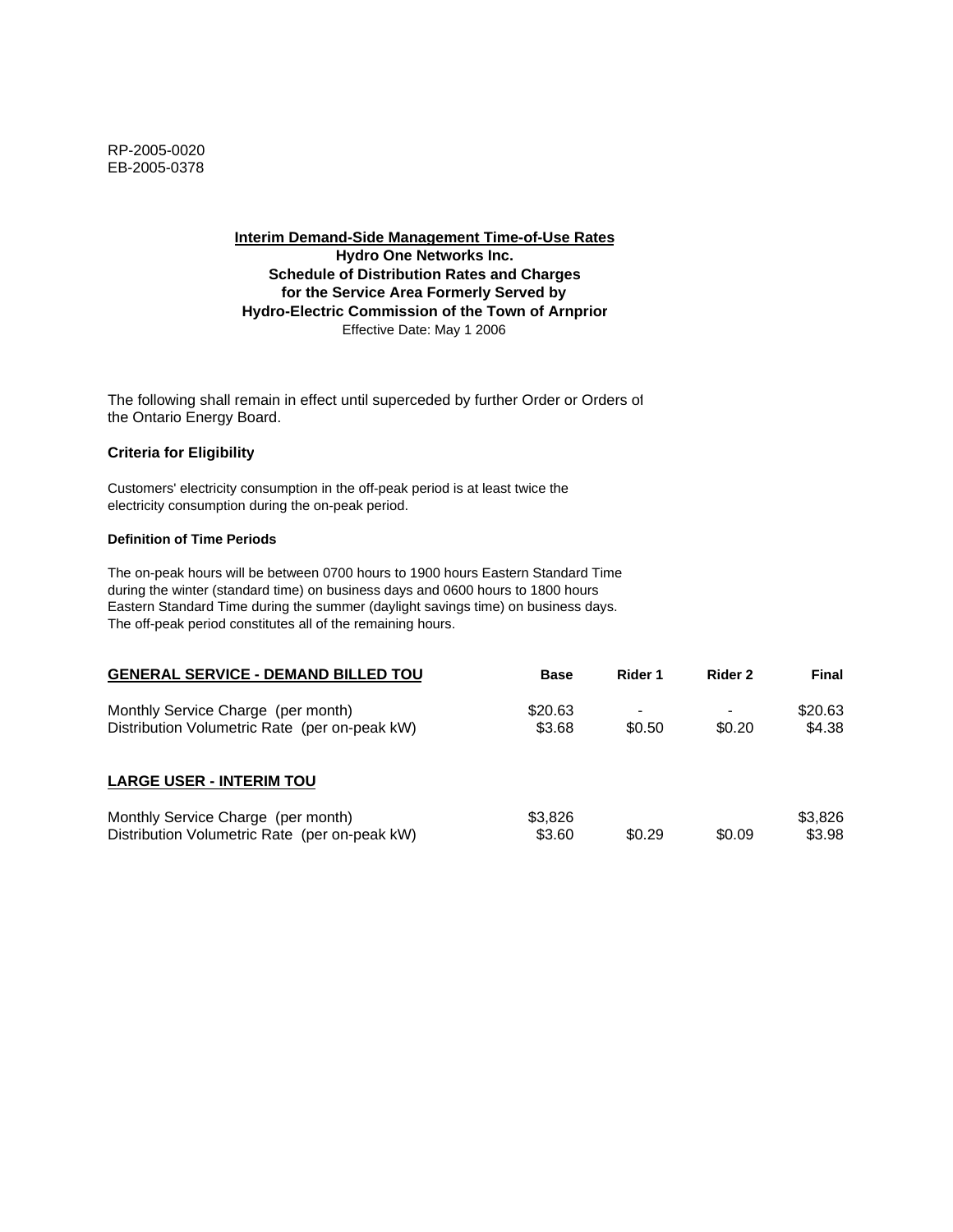# **Hydro One Networks Inc. SCHEDULE OF DISTRIBUTION RATES AND CHARGES for the Service Area Formerly Served by Arran-Elderslie Public Utilities Commission** Effective Date: May 1, 2006

| <b>RESIDENTIAL</b>                                                           | <b>Base</b>        | Rider 1  | Rider 2  | <b>Final</b>       |
|------------------------------------------------------------------------------|--------------------|----------|----------|--------------------|
| Monthly Service Charge (per month)<br>Distribution Volumetric Rate (per kWh) | \$8.32<br>\$0.0095 | \$0.0035 | \$0.0015 | \$8.32<br>\$0.0145 |
| <b>GENERAL SERVICE - ENERGY BILLED</b>                                       |                    |          |          |                    |
| Monthly Service Charge (per month)<br>Distribution Volumetric Rate (per kWh) | \$8.13<br>\$0.0103 | \$0.0017 | \$0.0009 | \$8.13<br>\$0.0129 |
| <b>GENERAL SERVICE - DEMAND BILLED</b>                                       |                    |          |          |                    |
| Monthly Service Charge (per month)<br>Distribution Volumetric Rate (per kW)  | \$8.13<br>\$3.27   | \$0.55   | \$0.28   | \$8.13<br>\$4.10   |
| <b>UNMETERED, SCATTERED LOAD</b>                                             |                    |          |          |                    |
| Monthly Service Charge (per month)<br>Distribution Volumetric Rate (per kWh) | \$3.93<br>\$0.0103 | \$0.0017 | \$0.0009 | \$3.93<br>\$0.0129 |

| <b>CUSTOMER-SUPPLIED TRANSFORMATION ALLOWANCE</b>                                                | Single<br><b>Phase</b> | Three<br><b>Phase</b> |
|--------------------------------------------------------------------------------------------------|------------------------|-----------------------|
| Applicable to customers providing their own transformers<br>Primary Voltage under 50 kV (per kW) | \$0.20                 | \$0.60                |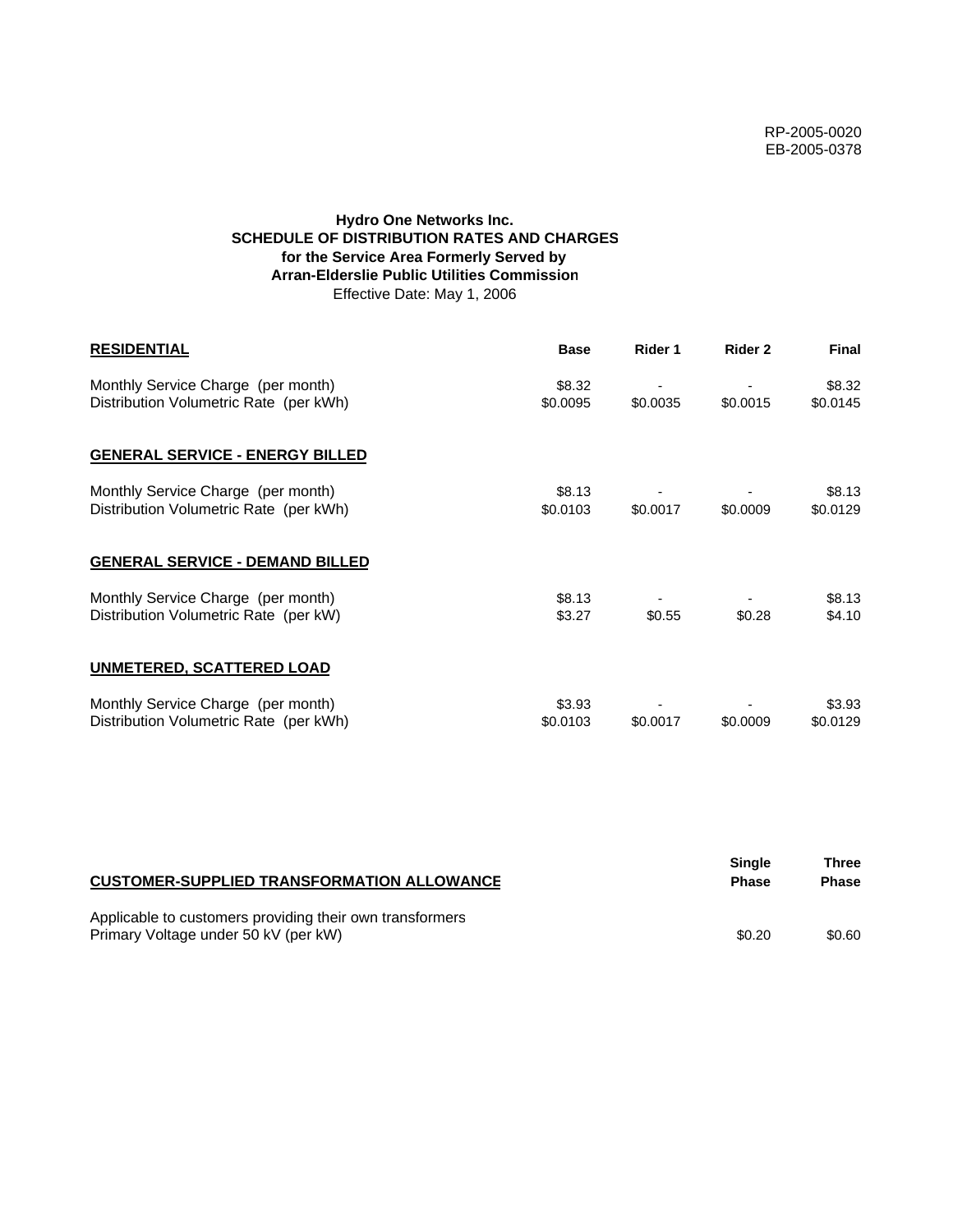**Hydro One Networks Inc. Schedule of Distribution Rates and Charges for the Service Area Formerly Served by Arran-Elderslie Public Utilities Commission** Effective Date: May 1 2006

The following shall remain in effect until superceded by further Order or Orders of the Ontario Energy Board.

## **Criteria for Eligibility**

Customers' electricity consumption in the off-peak period is at least twice the electricity consumption during the on-peak period.

#### **Definition of Time Periods**

| <b>GENERAL SERVICE - DEMAND BILLED TOU</b>    | <b>Base</b> | Rider 1                  | Rider 2                  | Final  |
|-----------------------------------------------|-------------|--------------------------|--------------------------|--------|
| Monthly Service Charge (per month)            | \$8.13      | $\overline{\phantom{0}}$ | $\overline{\phantom{0}}$ | \$8.13 |
| Distribution Volumetric Rate (per on-peak kW) | \$3.27      | \$0.55                   | \$0.28                   | \$4.10 |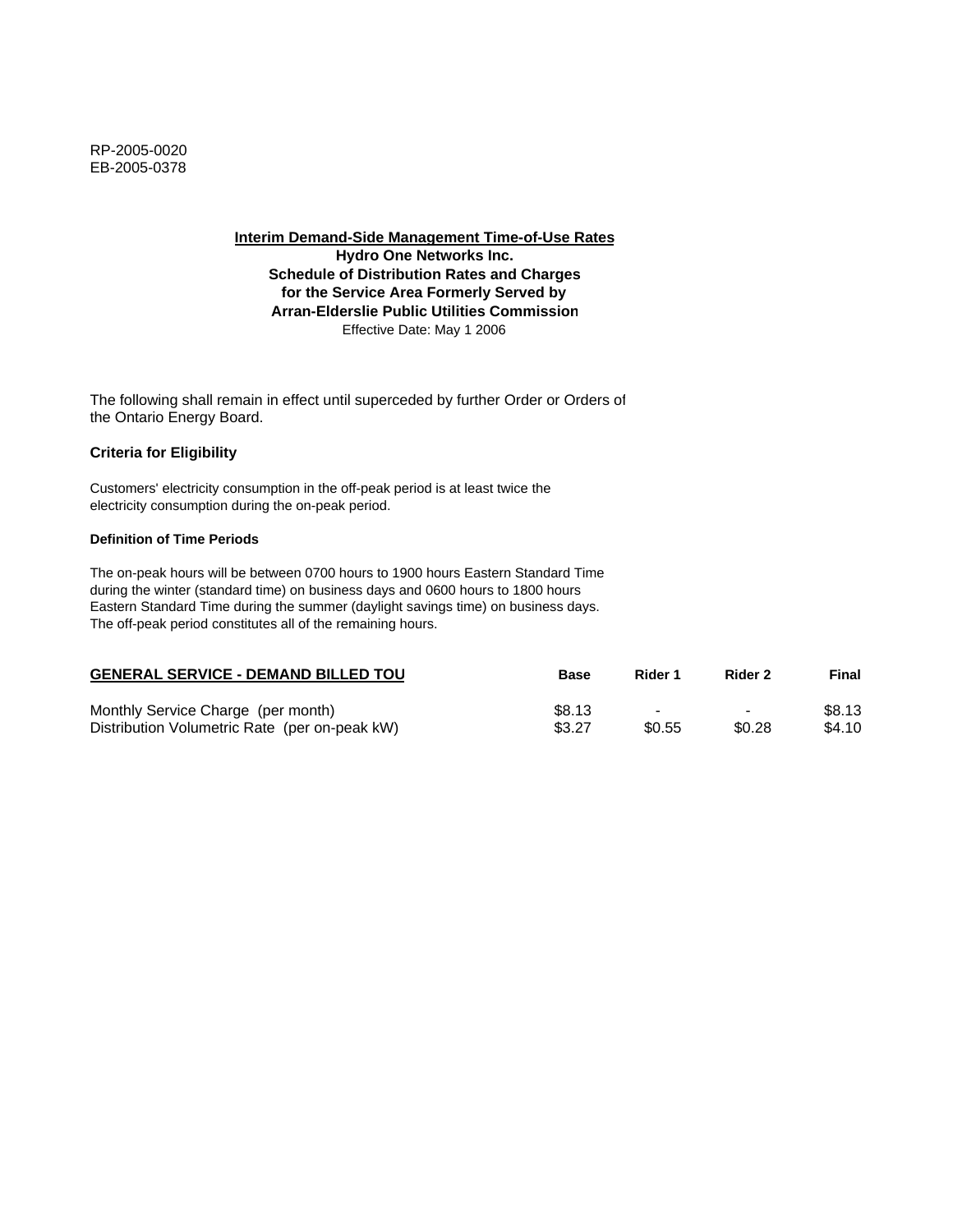# **Hydro One Networks Inc. SCHEDULE OF DISTRIBUTION RATES AND CHARGES for the Service Area Formerly Served by Hydro-Electric Commission of the Township of Artemesia** Effective Date: May 1, 2006

| <b>RESIDENTIAL</b>                                                           | <b>Base</b>         | Rider 1  | Rider 2  | <b>Final</b>        |
|------------------------------------------------------------------------------|---------------------|----------|----------|---------------------|
| Monthly Service Charge (per month)<br>Distribution Volumetric Rate (per kWh) | \$12.02<br>\$0.0093 | \$0.0059 | \$0.0034 | \$12.02<br>\$0.0186 |
| <b>GENERAL SERVICE - ENERGY BILLED</b>                                       |                     |          |          |                     |
| Monthly Service Charge (per month)<br>Distribution Volumetric Rate (per kWh) | \$18.87<br>\$0.0173 | \$0.0049 | \$0.0034 | \$18.87<br>\$0.0256 |
| <b>GENERAL SERVICE - DEMAND BILLED</b>                                       |                     |          |          |                     |
| Monthly Service Charge (per month)<br>Distribution Volumetric Rate (per kW)  | \$18.87<br>\$5.47   | \$1.55   | \$1.08   | \$18.87<br>\$8.10   |
| <b>UNMETERED, SCATTERED LOAD</b>                                             |                     |          |          |                     |
| Monthly Service Charge (per month)<br>Distribution Volumetric Rate (per kWh) | \$9.30<br>\$0.0173  | \$0.0049 | \$0.0034 | \$9.30<br>\$0.0256  |

| <b>CUSTOMER-SUPPLIED TRANSFORMATION ALLOWANCE</b>                                                | Single<br><b>Phase</b> | Three<br><b>Phase</b> |
|--------------------------------------------------------------------------------------------------|------------------------|-----------------------|
| Applicable to customers providing their own transformers<br>Primary Voltage under 50 kV (per kW) | \$0.20                 | \$0.60                |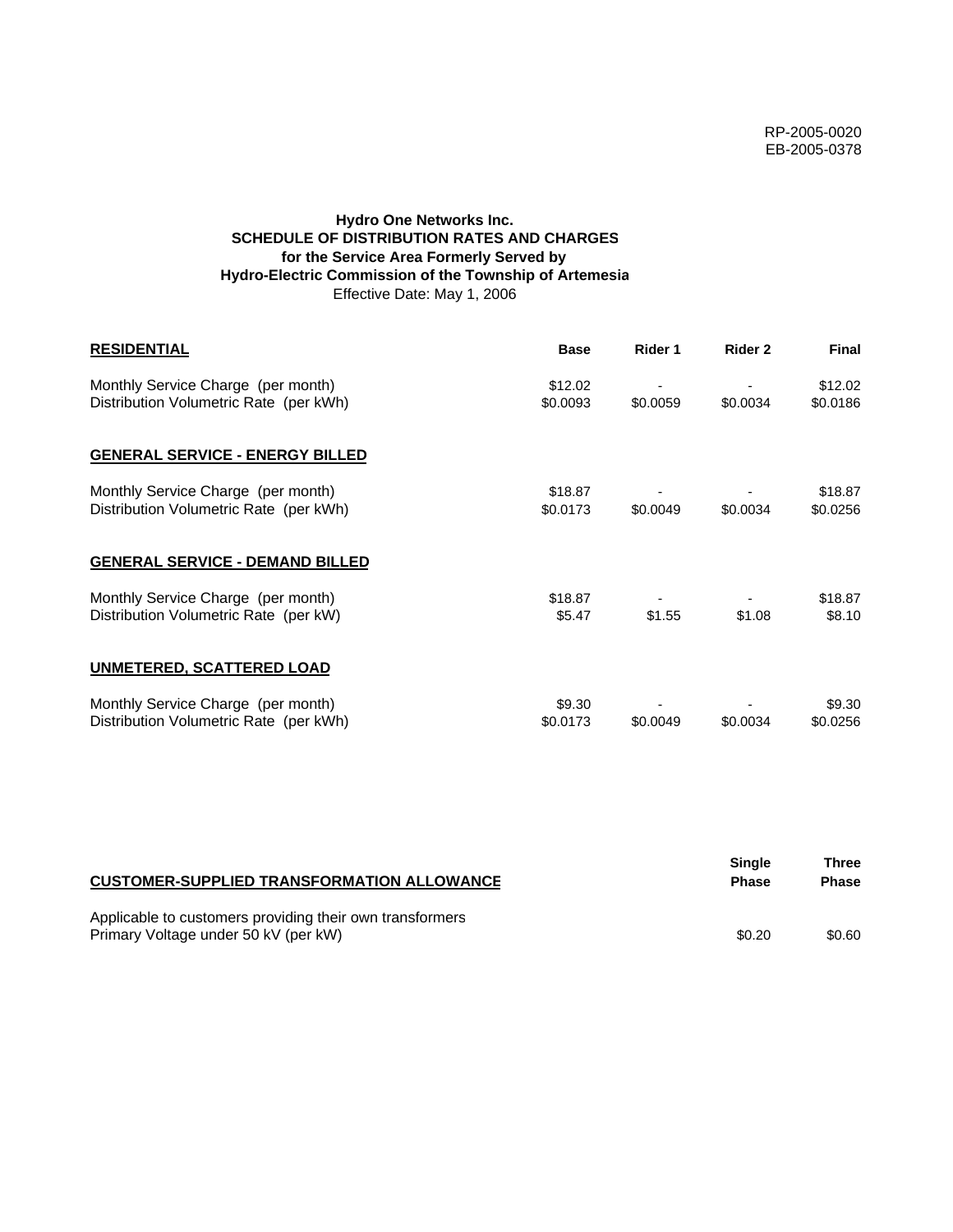**Interim Demand-Side Management Time-of-Use Rates Hydro One Networks Inc. Schedule of Distribution Rates and Charges for the Service Area Formerly Served by Hydro-Electric Commission of the Township of Artemesia** Effective Date: May 1 2006

The following shall remain in effect until superceded by further Order or Orders of the Ontario Energy Board.

## **Criteria for Eligibility**

Customers' electricity consumption in the off-peak period is at least twice the electricity consumption during the on-peak period.

#### **Definition of Time Periods**

| <b>GENERAL SERVICE - DEMAND BILLED TOU</b>    | <b>Base</b> | Rider 1                  | Rider 2                  | Final   |
|-----------------------------------------------|-------------|--------------------------|--------------------------|---------|
| Monthly Service Charge (per month)            | \$18.87     | $\overline{\phantom{a}}$ | $\overline{\phantom{0}}$ | \$18.87 |
| Distribution Volumetric Rate (per on-peak kW) | \$5.47      | \$1.55                   | \$1.08                   | \$8.10  |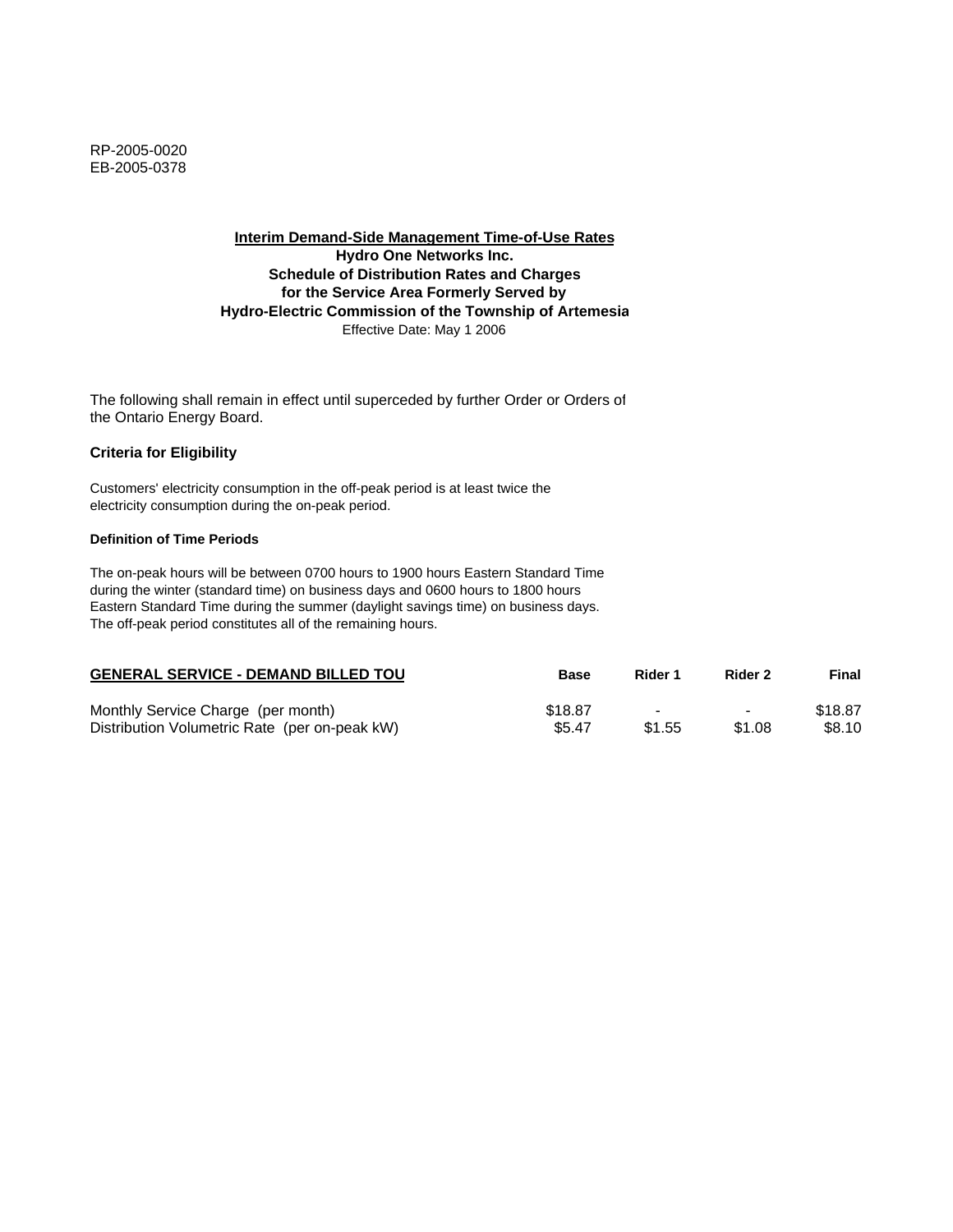# **Hydro One Networks Inc. SCHEDULE OF DISTRIBUTION RATES AND CHARGES for the Service Area Formerly Served by Bancroft Public Utilities Commission** Effective Date: May 1, 2006

| <b>RESIDENTIAL</b>                                                           | <b>Base</b>         | Rider 1  | Rider 2  | <b>Final</b>        |
|------------------------------------------------------------------------------|---------------------|----------|----------|---------------------|
| Monthly Service Charge (per month)<br>Distribution Volumetric Rate (per kWh) | \$12.76<br>\$0.0095 | \$0.0034 | \$0.0012 | \$12.76<br>\$0.0141 |
| <b>GENERAL SERVICE - ENERGY BILLED</b>                                       |                     |          |          |                     |
| Monthly Service Charge (per month)<br>Distribution Volumetric Rate (per kWh) | \$23.64<br>\$0.0117 | \$0.0017 | \$0.0008 | \$23.64<br>\$0.0142 |
| <b>GENERAL SERVICE - DEMAND BILLED</b>                                       |                     |          |          |                     |
| Monthly Service Charge (per month)<br>Distribution Volumetric Rate (per kW)  | \$23.64<br>\$3.68   | \$0.54   | \$0.24   | \$23.64<br>\$4.46   |
| <b>UNMETERED, SCATTERED LOAD</b>                                             |                     |          |          |                     |
| Monthly Service Charge (per month)<br>Distribution Volumetric Rate (per kWh) | \$11.68<br>\$0.0117 | \$0.0017 | \$0,0008 | \$11.68<br>\$0.0142 |

| <b>CUSTOMER-SUPPLIED TRANSFORMATION ALLOWANCE</b>                                                | Single<br><b>Phase</b> | Three<br><b>Phase</b> |
|--------------------------------------------------------------------------------------------------|------------------------|-----------------------|
| Applicable to customers providing their own transformers<br>Primary Voltage under 50 kV (per kW) | \$0.20                 | \$0.60                |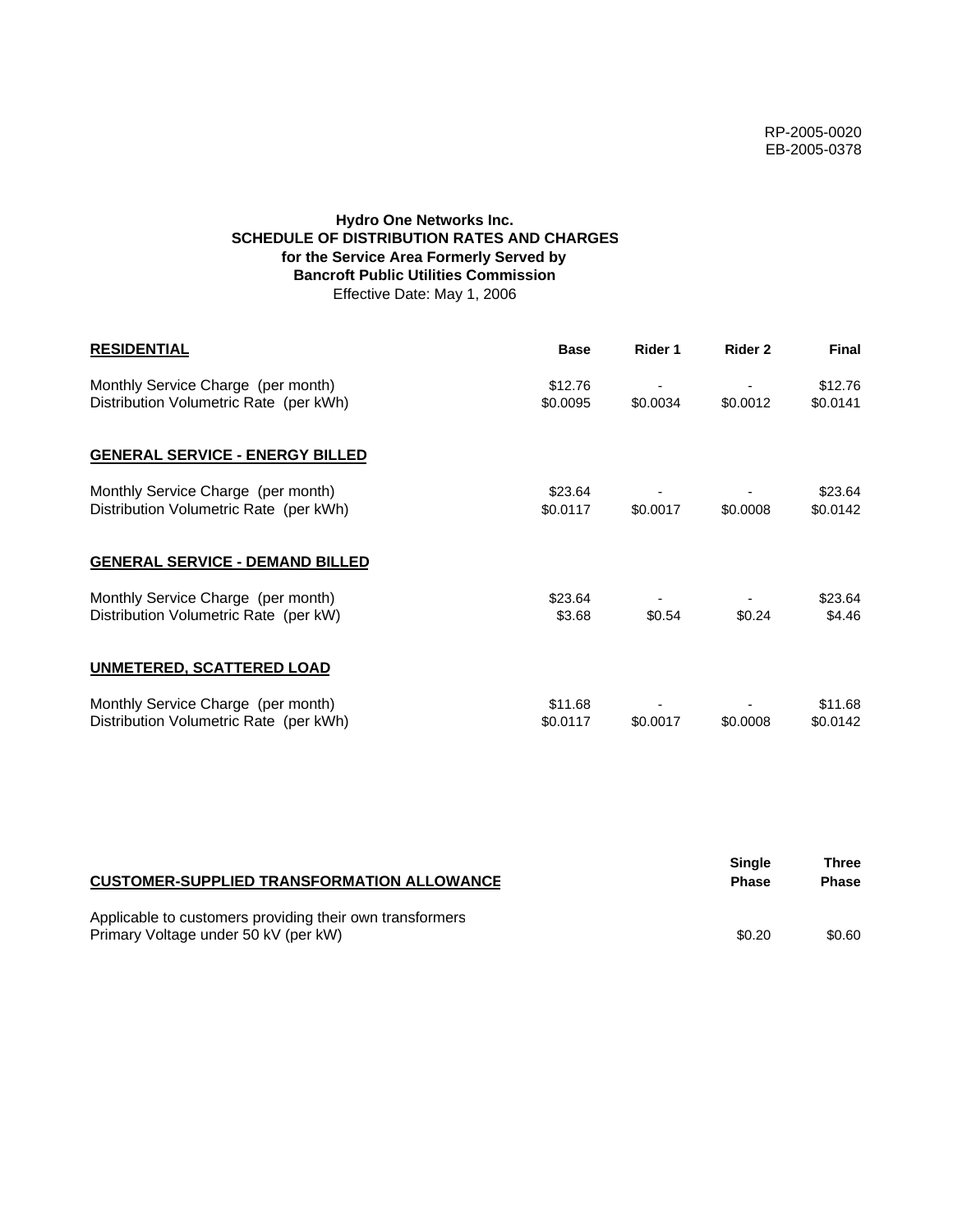**Hydro One Networks Inc. Schedule of Distribution Rates and Charges for the Service Area Formerly Served by Bancroft Public Utilities Commission** Effective Date: May 1 2006

The following shall remain in effect until superceded by further Order or Orders of the Ontario Energy Board.

## **Criteria for Eligibility**

Customers' electricity consumption in the off-peak period is at least twice the electricity consumption during the on-peak period.

#### **Definition of Time Periods**

| <b>GENERAL SERVICE - DEMAND BILLED TOU</b>    | <b>Base</b> | Rider 1                  | Rider 2                  | Final   |
|-----------------------------------------------|-------------|--------------------------|--------------------------|---------|
| Monthly Service Charge (per month)            | \$23.64     | $\overline{\phantom{0}}$ | $\overline{\phantom{0}}$ | \$23.64 |
| Distribution Volumetric Rate (per on-peak kW) | \$3.68      | \$0.54                   | \$0.24                   | \$4.46  |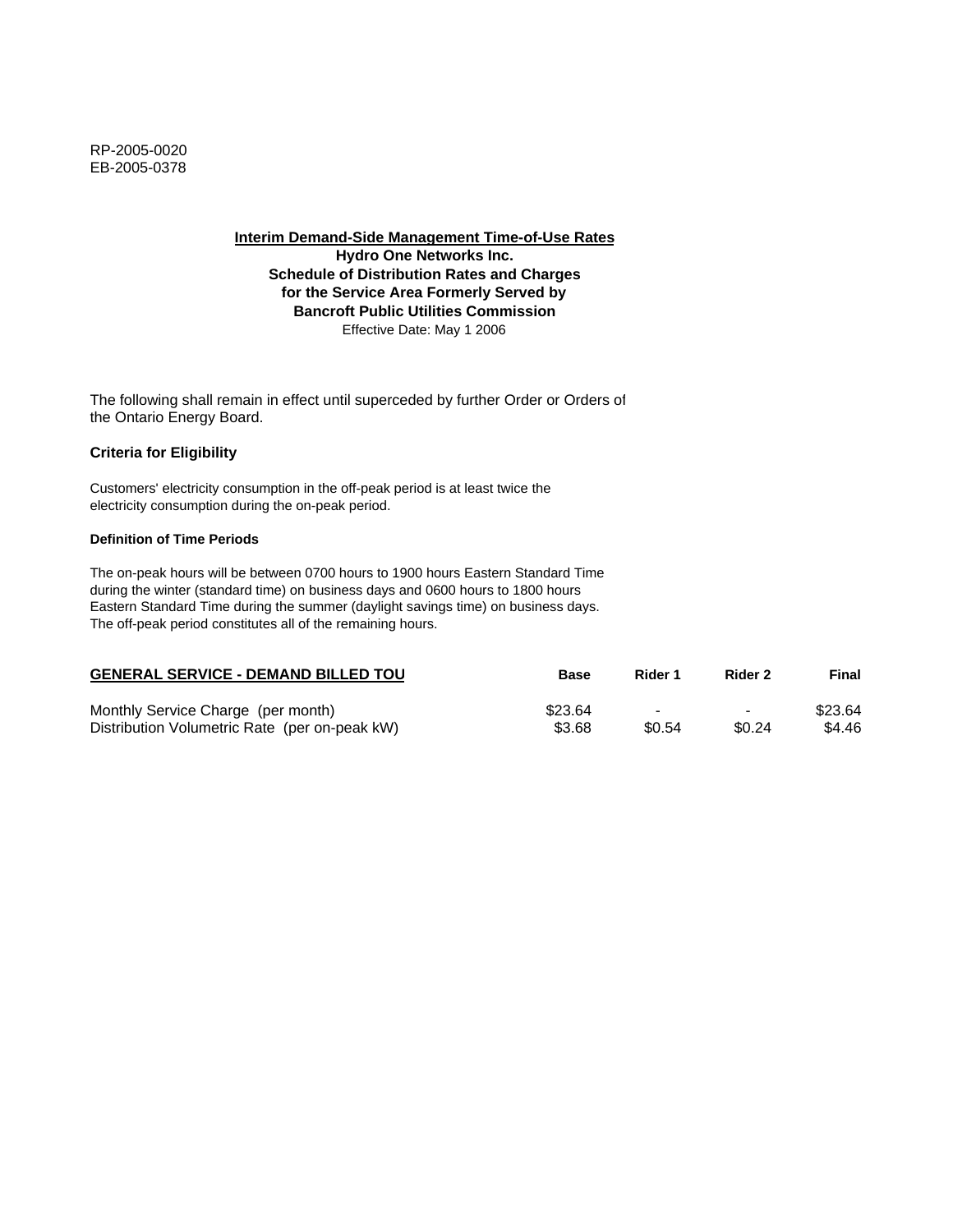# **Hydro One Networks Inc. SCHEDULE OF DISTRIBUTION RATES AND CHARGES for the Service Area Formerly Served by Bath Hydro Electric System** Effective Date: May 1, 2006

| <b>RESIDENTIAL</b>                                                           | <b>Base</b>         | Rider 1  | Rider 2  | <b>Final</b>        |
|------------------------------------------------------------------------------|---------------------|----------|----------|---------------------|
| Monthly Service Charge (per month)<br>Distribution Volumetric Rate (per kWh) | \$12.66<br>\$0.0086 | \$0.0068 | \$0.0038 | \$12.66<br>\$0.0192 |
| <b>GENERAL SERVICE - ENERGY BILLED</b>                                       |                     |          |          |                     |
| Monthly Service Charge (per month)<br>Distribution Volumetric Rate (per kWh) | \$9.95<br>\$0.0146  | \$0.0029 | \$0.0024 | \$9.95<br>\$0.0199  |
| <b>GENERAL SERVICE - DEMAND BILLED</b>                                       |                     |          |          |                     |
| Monthly Service Charge (per month)<br>Distribution Volumetric Rate (per kW)  | \$9.95<br>\$3.75    | \$0.93   | \$0.63   | \$9.95<br>\$5.31    |
| <b>UNMETERED, SCATTERED LOAD</b>                                             |                     |          |          |                     |
| Monthly Service Charge (per month)<br>Distribution Volumetric Rate (per kWh) | \$4.84<br>\$0.0146  | \$0.0029 | \$0.0024 | \$4.84<br>\$0.0199  |

| <b>CUSTOMER-SUPPLIED TRANSFORMATION ALLOWANCE</b>                                                | <b>Single</b><br><b>Phase</b> | Three<br><b>Phase</b> |
|--------------------------------------------------------------------------------------------------|-------------------------------|-----------------------|
| Applicable to customers providing their own transformers<br>Primary Voltage under 50 kV (per kW) | \$0.20                        | \$0.60                |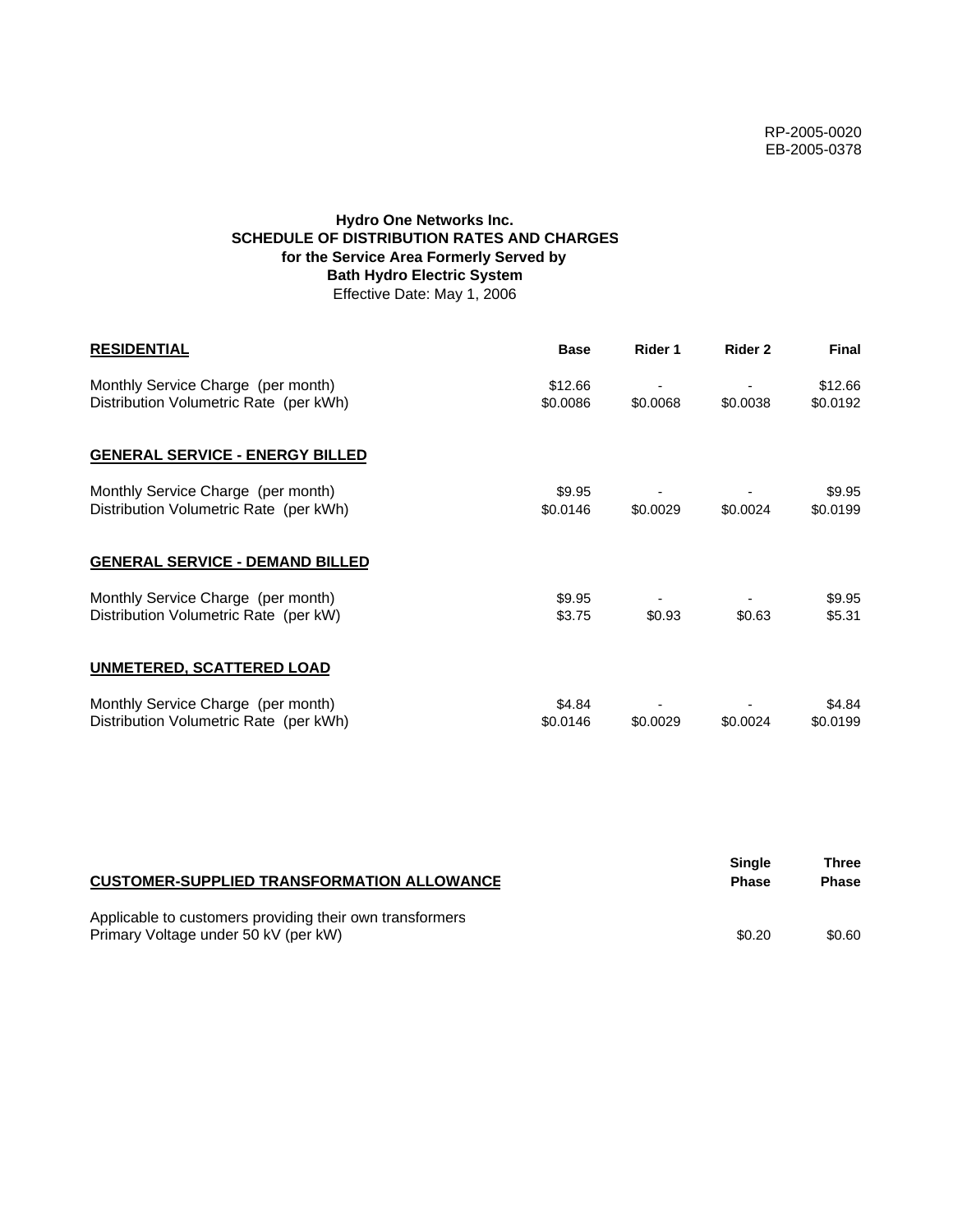**Hydro One Networks Inc. Schedule of Distribution Rates and Charges for the Service Area Formerly Served by Bath Hydro Electric System** Effective Date: May 1 2006

The following shall remain in effect until superceded by further Order or Orders of the Ontario Energy Board.

# **Criteria for Eligibility**

Customers' electricity consumption in the off-peak period is at least twice the electricity consumption during the on-peak period.

#### **Definition of Time Periods**

| <b>GENERAL SERVICE - DEMAND BILLED TOU</b>    | Base   | Rider 1 | Rider 2                  | Final  |
|-----------------------------------------------|--------|---------|--------------------------|--------|
| Monthly Service Charge (per month)            | \$9.95 | -       | $\overline{\phantom{0}}$ | \$9.95 |
| Distribution Volumetric Rate (per on-peak kW) | \$3.75 | \$0.93  | \$0.63                   | \$5.31 |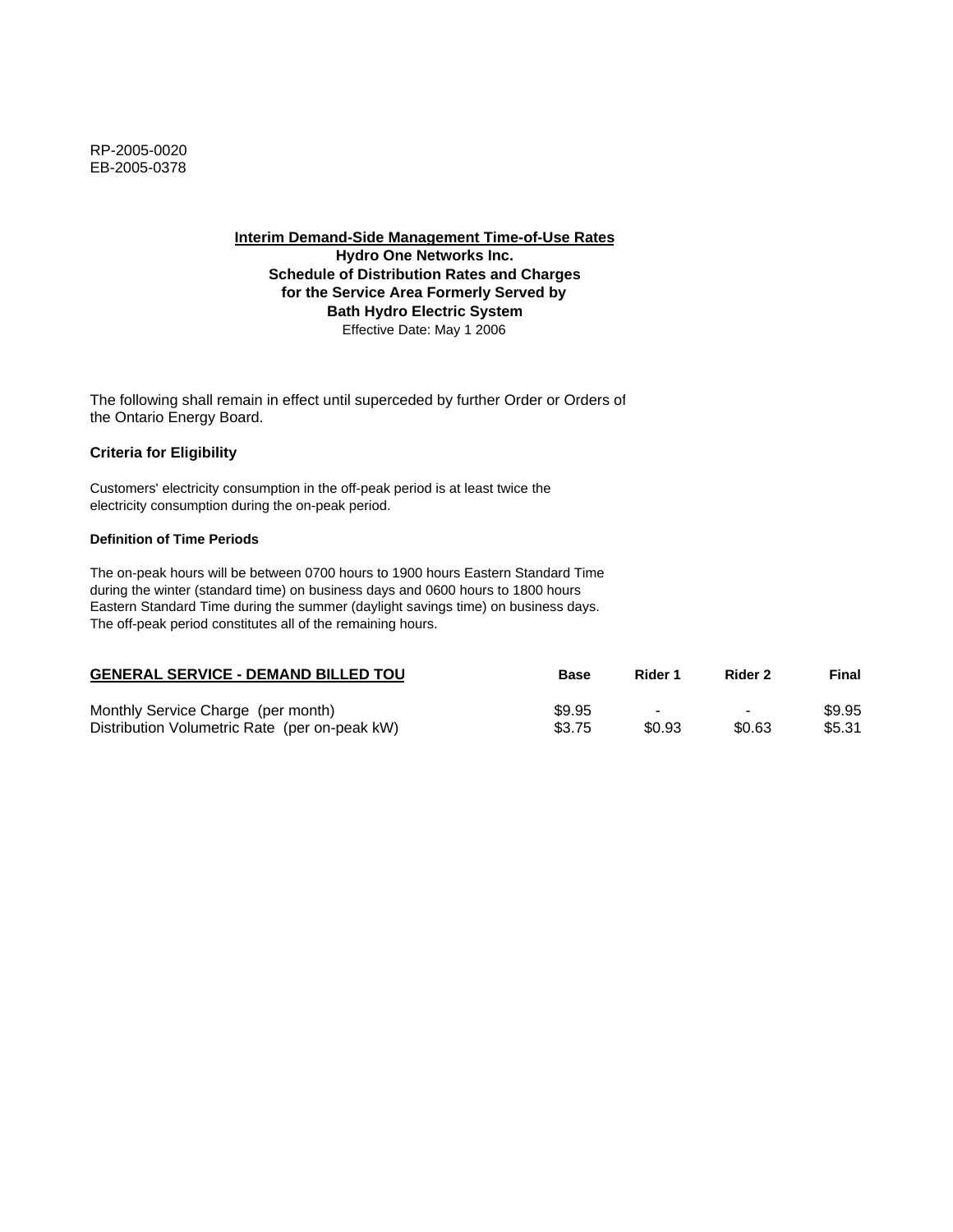# **Hydro One Networks Inc. SCHEDULE OF DISTRIBUTION RATES AND CHARGES for the Service Area Formerly Served by Blandford-Blenheim Public Utilties Commission** Effective Date: May 1, 2006

| <b>RESIDENTIAL</b>                                                           | <b>Base</b>         | Rider 1  | Rider 2  | <b>Final</b>        |
|------------------------------------------------------------------------------|---------------------|----------|----------|---------------------|
| Monthly Service Charge (per month)<br>Distribution Volumetric Rate (per kWh) | \$10.92<br>\$0.0090 | \$0.0063 | \$0.0033 | \$10.92<br>\$0.0186 |
| <b>GENERAL SERVICE - ENERGY BILLED</b>                                       |                     |          |          |                     |
| Monthly Service Charge (per month)<br>Distribution Volumetric Rate (per kWh) | \$23.09<br>\$0.0113 | \$0.0028 | \$0.0020 | \$23.09<br>\$0.0161 |
| <b>GENERAL SERVICE - DEMAND BILLED</b>                                       |                     |          |          |                     |
| Monthly Service Charge (per month)<br>Distribution Volumetric Rate (per kW)  | \$23.09<br>\$3.61   | \$0.91   | \$0.65   | \$23.09<br>\$5.17   |
| UNMETERED, SCATTERED LOAD                                                    |                     |          |          |                     |
| Monthly Service Charge (per month)<br>Distribution Volumetric Rate (per kWh) | \$11.41<br>\$0.0113 | \$0.0028 | \$0.0020 | \$11.41<br>\$0.0161 |

| <b>CUSTOMER-SUPPLIED TRANSFORMATION ALLOWANCE</b>                                                | Single<br><b>Phase</b> | Three<br><b>Phase</b> |
|--------------------------------------------------------------------------------------------------|------------------------|-----------------------|
| Applicable to customers providing their own transformers<br>Primary Voltage under 50 kV (per kW) | \$0.20                 | \$0.60                |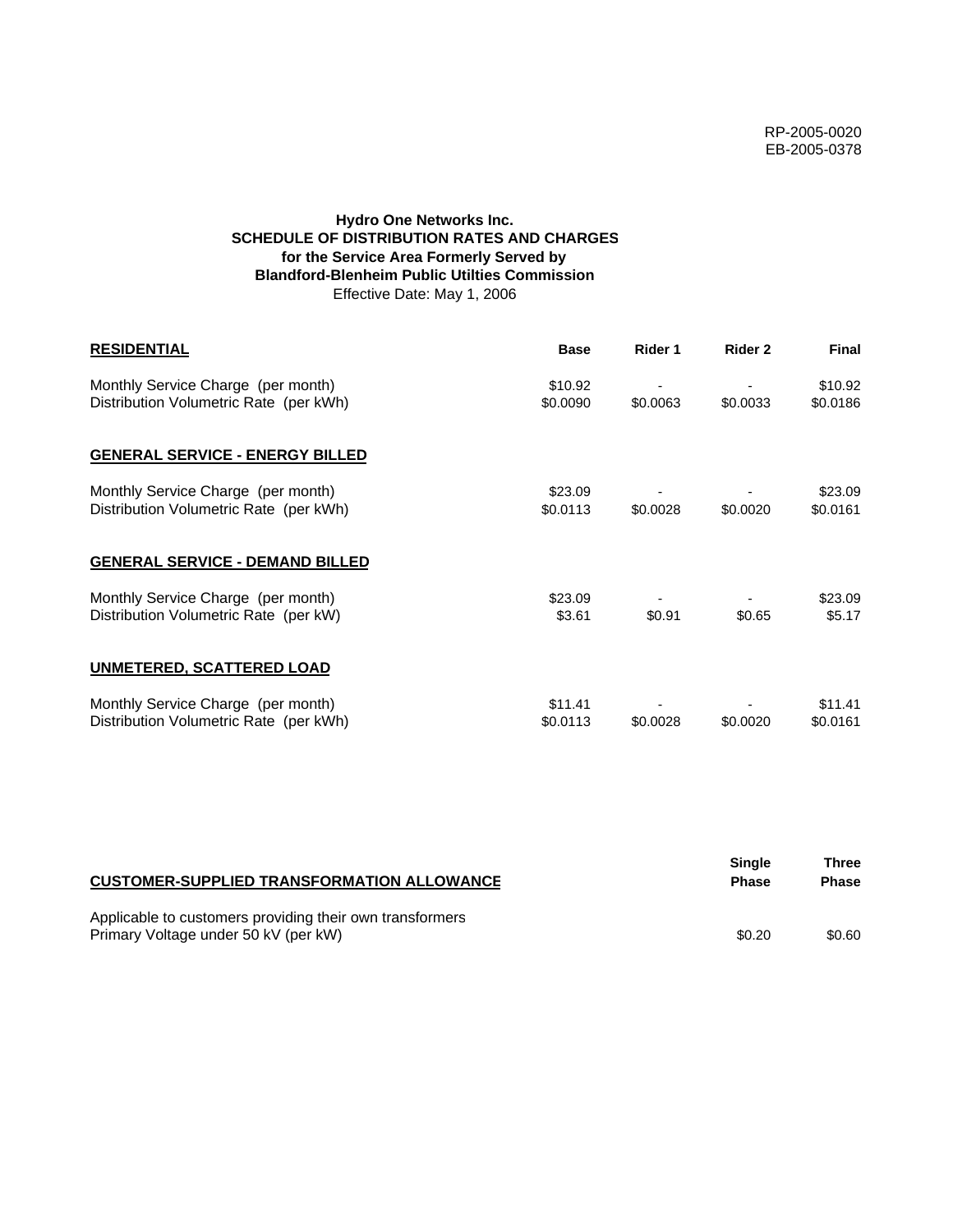**Hydro One Networks Inc. Schedule of Distribution Rates and Charges for the Service Area Formerly Served by Blandford-Blenheim Public Utilties Commission** Effective Date: May 1 2006

The following shall remain in effect until superceded by further Order or Orders of the Ontario Energy Board.

## **Criteria for Eligibility**

Customers' electricity consumption in the off-peak period is at least twice the electricity consumption during the on-peak period.

#### **Definition of Time Periods**

| <b>GENERAL SERVICE - DEMAND BILLED TOU</b>    | <b>Base</b> | Rider 1                  | Rider 2                  | Final   |
|-----------------------------------------------|-------------|--------------------------|--------------------------|---------|
| Monthly Service Charge (per month)            | \$23.09     | $\overline{\phantom{0}}$ | $\overline{\phantom{0}}$ | \$23.09 |
| Distribution Volumetric Rate (per on-peak kW) | \$3.61      | \$0.91                   | \$0.65                   | \$5.17  |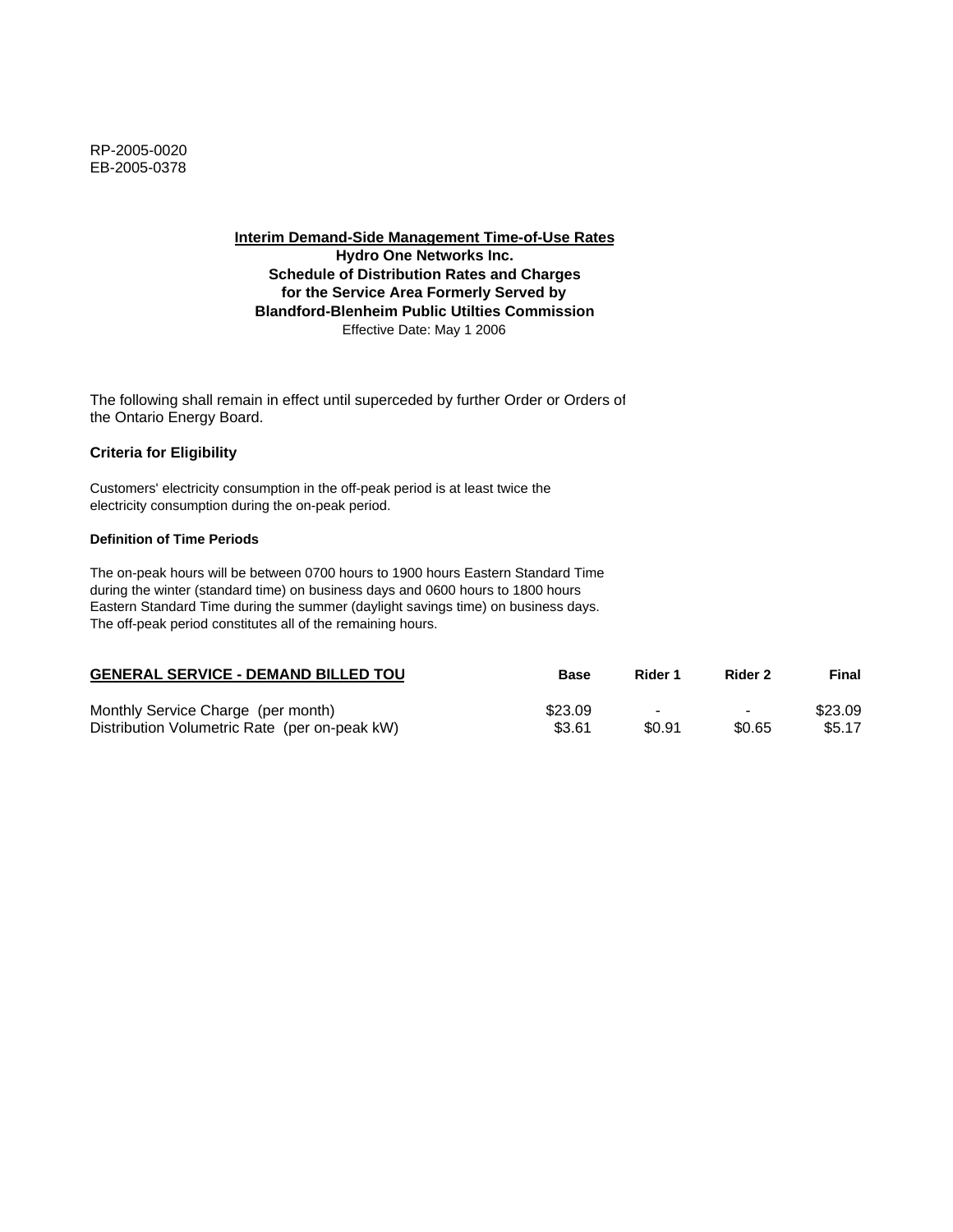# **Hydro One Networks Inc. SCHEDULE OF DISTRIBUTION RATES AND CHARGES for the Service Area Formerly Served by Hydro-Electric Commission of the Village of Blyth** Effective Date: May 1, 2006

| <b>RESIDENTIAL</b>                                                           | <b>Base</b>         | Rider 1  | Rider 2  | <b>Final</b>        |
|------------------------------------------------------------------------------|---------------------|----------|----------|---------------------|
| Monthly Service Charge (per month)<br>Distribution Volumetric Rate (per kWh) | \$6.50<br>\$0.0091  | \$0.0054 | \$0.0027 | \$6.50<br>\$0.0172  |
| <b>GENERAL SERVICE - ENERGY BILLED</b>                                       |                     |          |          |                     |
| Monthly Service Charge (per month)<br>Distribution Volumetric Rate (per kWh) | \$20.88<br>\$0.0105 | \$0.0026 | \$0.0020 | \$20.88<br>\$0.0151 |
| <b>GENERAL SERVICE - DEMAND BILLED</b>                                       |                     |          |          |                     |
| Monthly Service Charge (per month)<br>Distribution Volumetric Rate (per kW)  | \$20.88<br>\$3.35   | \$0.82   | \$0.64   | \$20.88<br>\$4.81   |
| UNMETERED, SCATTERED LOAD                                                    |                     |          |          |                     |
| Monthly Service Charge (per month)<br>Distribution Volumetric Rate (per kWh) | \$10.30<br>\$0.0105 | \$0.0026 | \$0.0020 | \$10.30<br>\$0.0151 |

| <b>CUSTOMER-SUPPLIED TRANSFORMATION ALLOWANCE</b>                                                | Single<br><b>Phase</b> | Three<br><b>Phase</b> |
|--------------------------------------------------------------------------------------------------|------------------------|-----------------------|
| Applicable to customers providing their own transformers<br>Primary Voltage under 50 kV (per kW) | \$0.20                 | \$0.60                |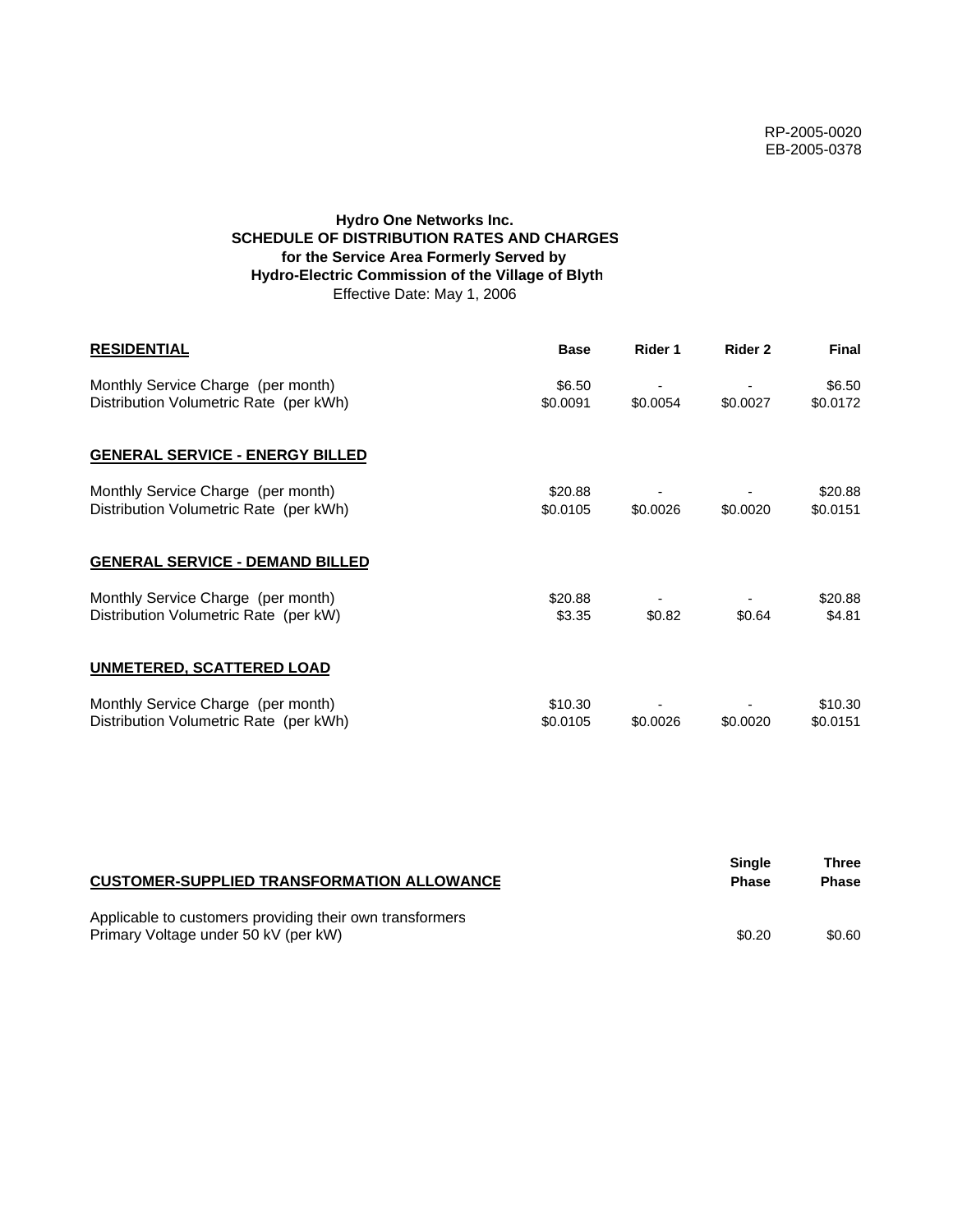**Interim Demand-Side Management Time-of-Use Rates Hydro One Networks Inc. Schedule of Distribution Rates and Charges for the Service Area Formerly Served by Hydro-Electric Commission of the Village of Blyth** Effective Date: May 1 2006

The following shall remain in effect until superceded by further Order or Orders of the Ontario Energy Board.

## **Criteria for Eligibility**

Customers' electricity consumption in the off-peak period is at least twice the electricity consumption during the on-peak period.

#### **Definition of Time Periods**

| <b>GENERAL SERVICE - DEMAND BILLED TOU</b>    | <b>Base</b> | Rider 1                  | Rider 2        | Final   |
|-----------------------------------------------|-------------|--------------------------|----------------|---------|
| Monthly Service Charge (per month)            | \$20.88     | $\overline{\phantom{0}}$ | $\blacksquare$ | \$20.88 |
| Distribution Volumetric Rate (per on-peak kW) | \$3.35      | \$0.82                   | \$0.64         | \$4.81  |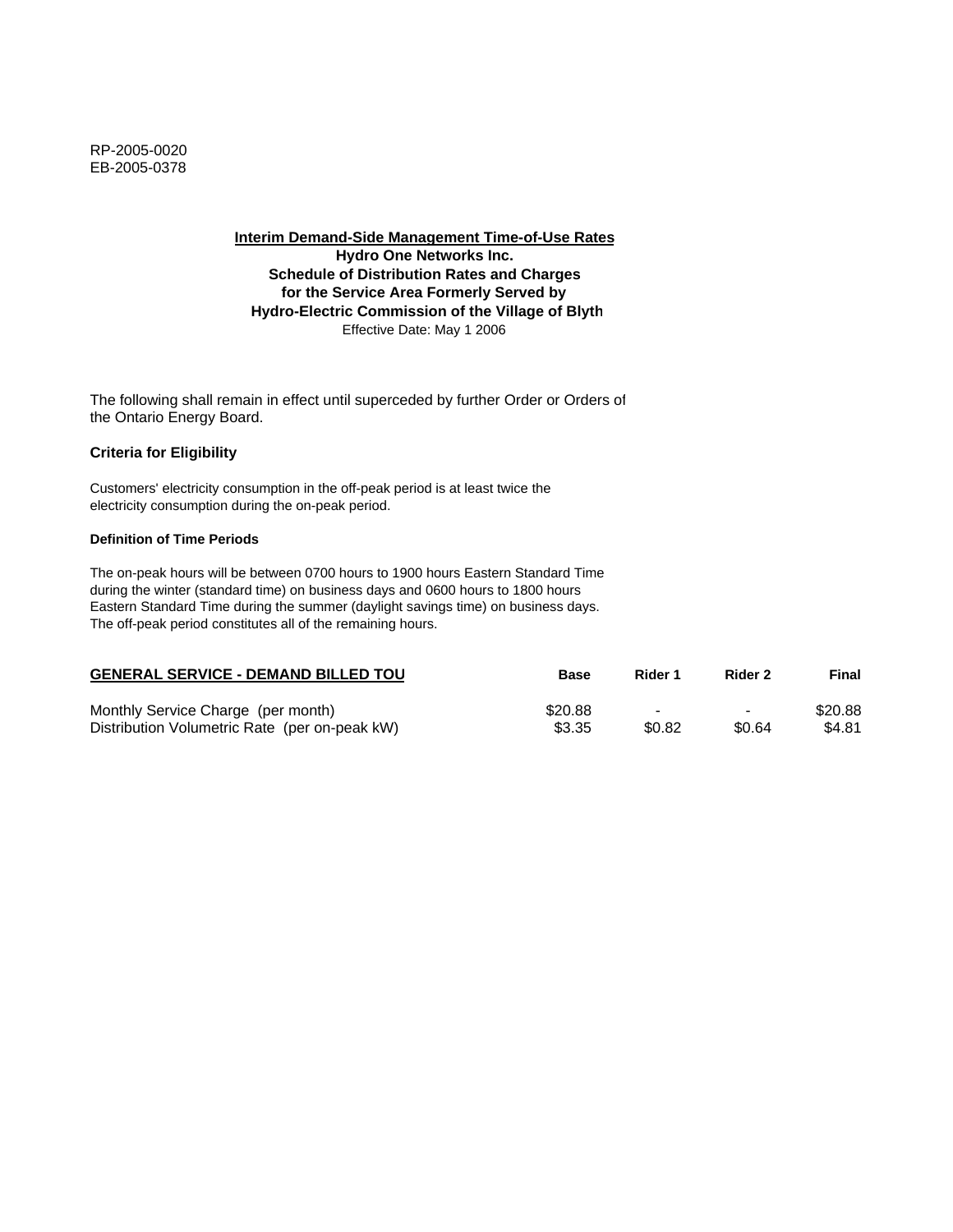# **Hydro One Networks Inc. SCHEDULE OF DISTRIBUTION RATES AND CHARGES for the Service Area Formerly Served by Bobcaygeon Hydro Electric Commission** Effective Date: May 1, 2006

| <b>RESIDENTIAL</b>                                                           | <b>Base</b>         | Rider 1  | Rider 2  | <b>Final</b>        |
|------------------------------------------------------------------------------|---------------------|----------|----------|---------------------|
| Monthly Service Charge (per month)<br>Distribution Volumetric Rate (per kWh) | \$13.75<br>\$0.0097 | \$0.0028 | \$0.0010 | \$13.75<br>\$0.0135 |
| <b>GENERAL SERVICE - ENERGY BILLED</b>                                       |                     |          |          |                     |
| Monthly Service Charge (per month)<br>Distribution Volumetric Rate (per kWh) | \$22.44<br>\$0.0137 | \$0.0018 | \$0.0009 | \$22.44<br>\$0.0164 |
| <b>GENERAL SERVICE - DEMAND BILLED</b>                                       |                     |          |          |                     |
| Monthly Service Charge (per month)<br>Distribution Volumetric Rate (per kW)  | \$22.44<br>\$4.33   | \$0.58   | \$0.27   | \$22.44<br>\$5.18   |
| <b>UNMETERED, SCATTERED LOAD</b>                                             |                     |          |          |                     |
| Monthly Service Charge (per month)<br>Distribution Volumetric Rate (per kWh) | \$11.09<br>\$0.0137 | \$0.0018 | \$0.0009 | \$11.09<br>\$0.0164 |

| <b>CUSTOMER-SUPPLIED TRANSFORMATION ALLOWANCE</b>                                                | Single<br><b>Phase</b> | Three<br><b>Phase</b> |
|--------------------------------------------------------------------------------------------------|------------------------|-----------------------|
| Applicable to customers providing their own transformers<br>Primary Voltage under 50 kV (per kW) | \$0.20                 | \$0.60                |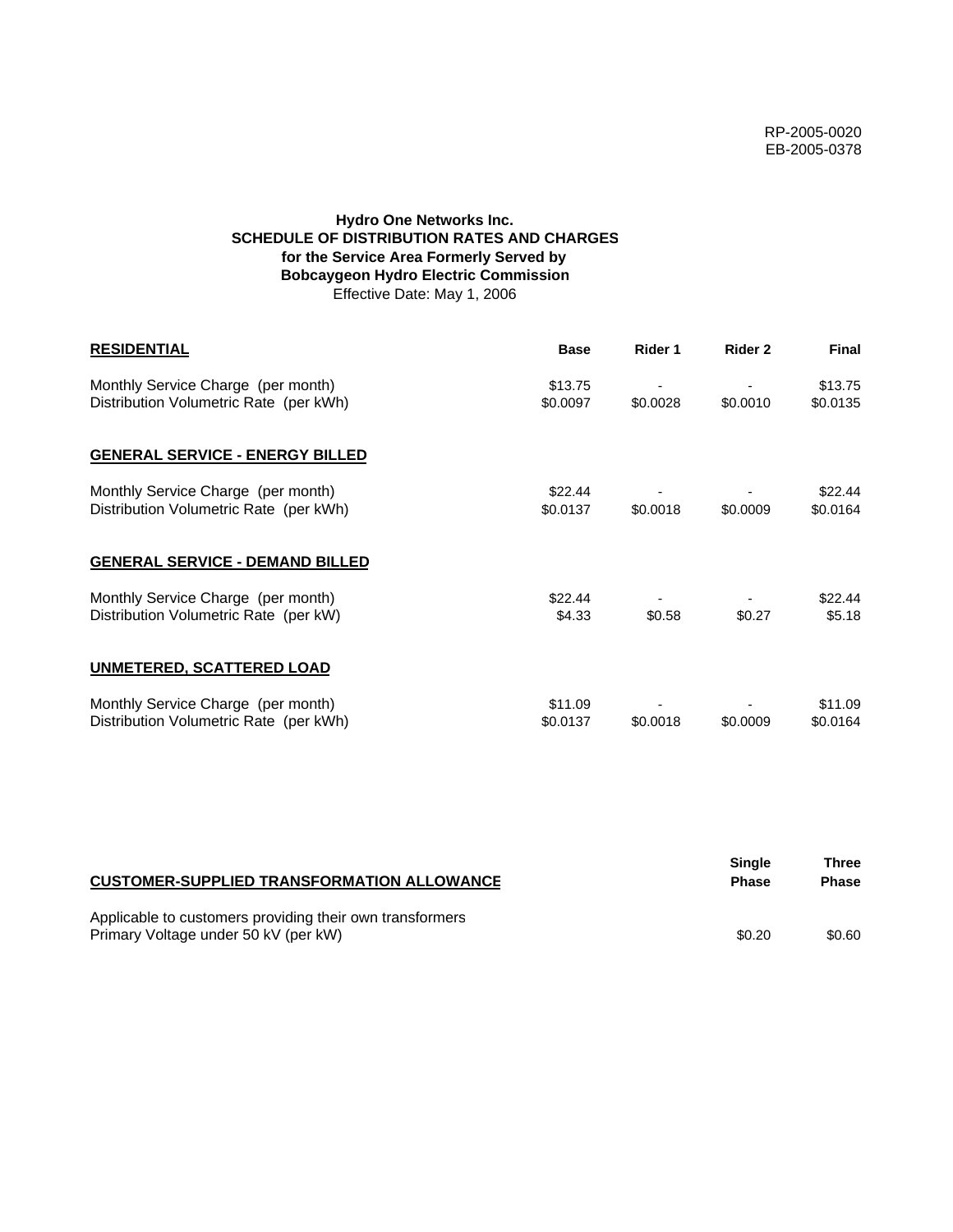**Hydro One Networks Inc. Schedule of Distribution Rates and Charges for the Service Area Formerly Served by Bobcaygeon Hydro Electric Commission** Effective Date: May 1 2006

The following shall remain in effect until superceded by further Order or Orders of the Ontario Energy Board.

## **Criteria for Eligibility**

Customers' electricity consumption in the off-peak period is at least twice the electricity consumption during the on-peak period.

#### **Definition of Time Periods**

| <b>GENERAL SERVICE - DEMAND BILLED TOU</b>    | Base    | Rider 1 | Rider 2                  | Final   |
|-----------------------------------------------|---------|---------|--------------------------|---------|
| Monthly Service Charge (per month)            | \$22.44 |         | $\overline{\phantom{0}}$ | \$22.44 |
| Distribution Volumetric Rate (per on-peak kW) | \$4.33  | \$0.58  | \$0.27                   | \$5.18  |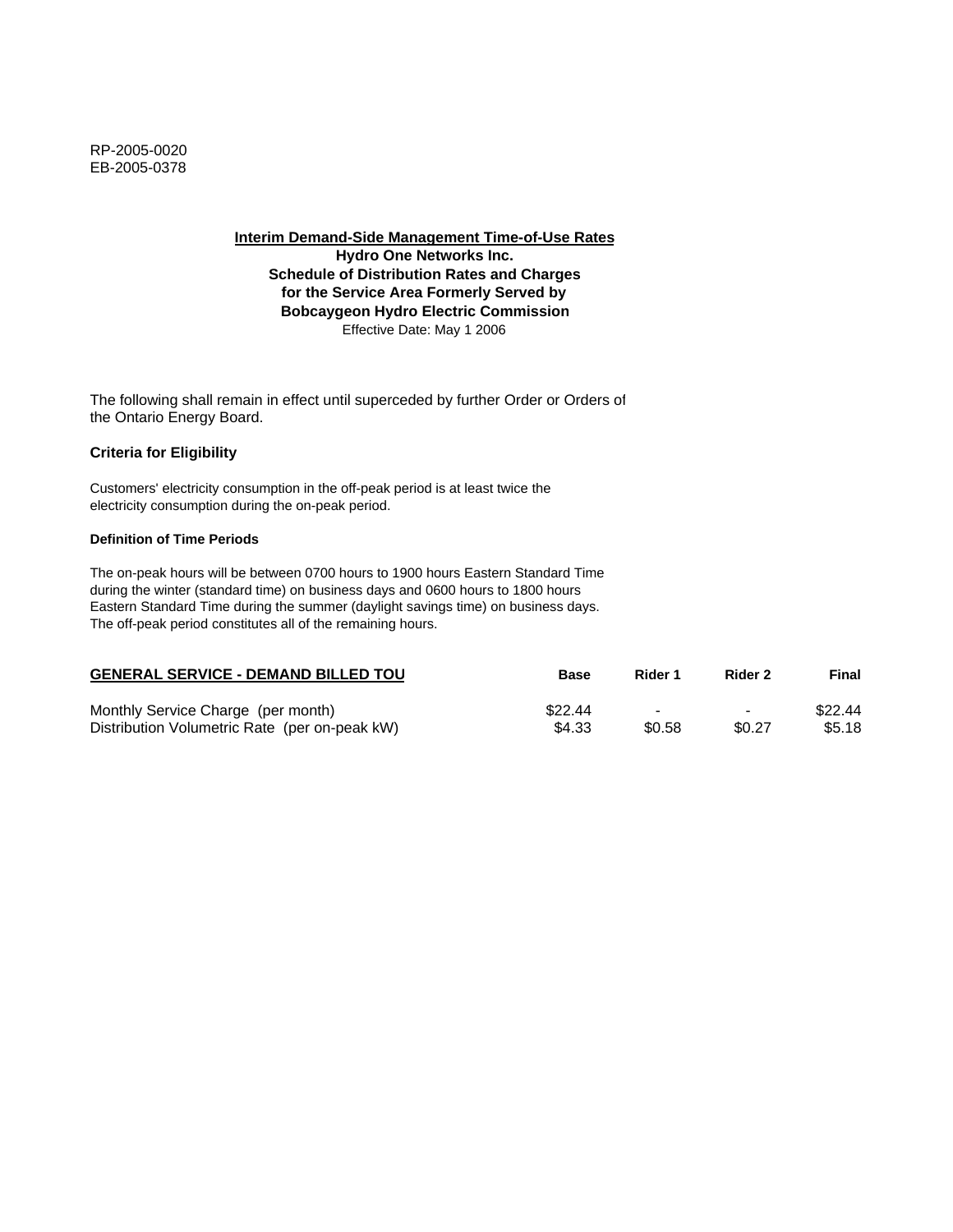# **Hydro One Networks Inc. SCHEDULE OF DISTRIBUTION RATES AND CHARGES for the Service Area Formerly Served by Brighton Public Utilities Commission** Effective Date: May 1, 2006

| <b>RESIDENTIAL</b>                                                           | <b>Base</b>         | Rider 1  | Rider 2  | <b>Final</b>        |
|------------------------------------------------------------------------------|---------------------|----------|----------|---------------------|
| Monthly Service Charge (per month)<br>Distribution Volumetric Rate (per kWh) | \$10.90<br>\$0.0107 | \$0.0037 | \$0.0011 | \$10.90<br>\$0.0155 |
| <b>GENERAL SERVICE - ENERGY BILLED</b>                                       |                     |          |          |                     |
| Monthly Service Charge (per month)<br>Distribution Volumetric Rate (per kWh) | \$22.14<br>\$0.0134 | \$0.0020 | \$0.0008 | \$22.14<br>\$0.0162 |
| <b>GENERAL SERVICE - DEMAND BILLED</b>                                       |                     |          |          |                     |
| Monthly Service Charge (per month)<br>Distribution Volumetric Rate (per kW)  | \$22.14<br>\$4.22   | \$0.65   | \$0.25   | \$22.14<br>\$5.12   |
| <b>UNMETERED, SCATTERED LOAD</b>                                             |                     |          |          |                     |
| Monthly Service Charge (per month)<br>Distribution Volumetric Rate (per kWh) | \$10.94<br>\$0.0134 | \$0.0020 | \$0.0008 | \$10.94<br>\$0.0162 |

| <b>CUSTOMER-SUPPLIED TRANSFORMATION ALLOWANCE</b>                                                | Single<br><b>Phase</b> | Three<br><b>Phase</b> |
|--------------------------------------------------------------------------------------------------|------------------------|-----------------------|
| Applicable to customers providing their own transformers<br>Primary Voltage under 50 kV (per kW) | \$0.20                 | \$0.60                |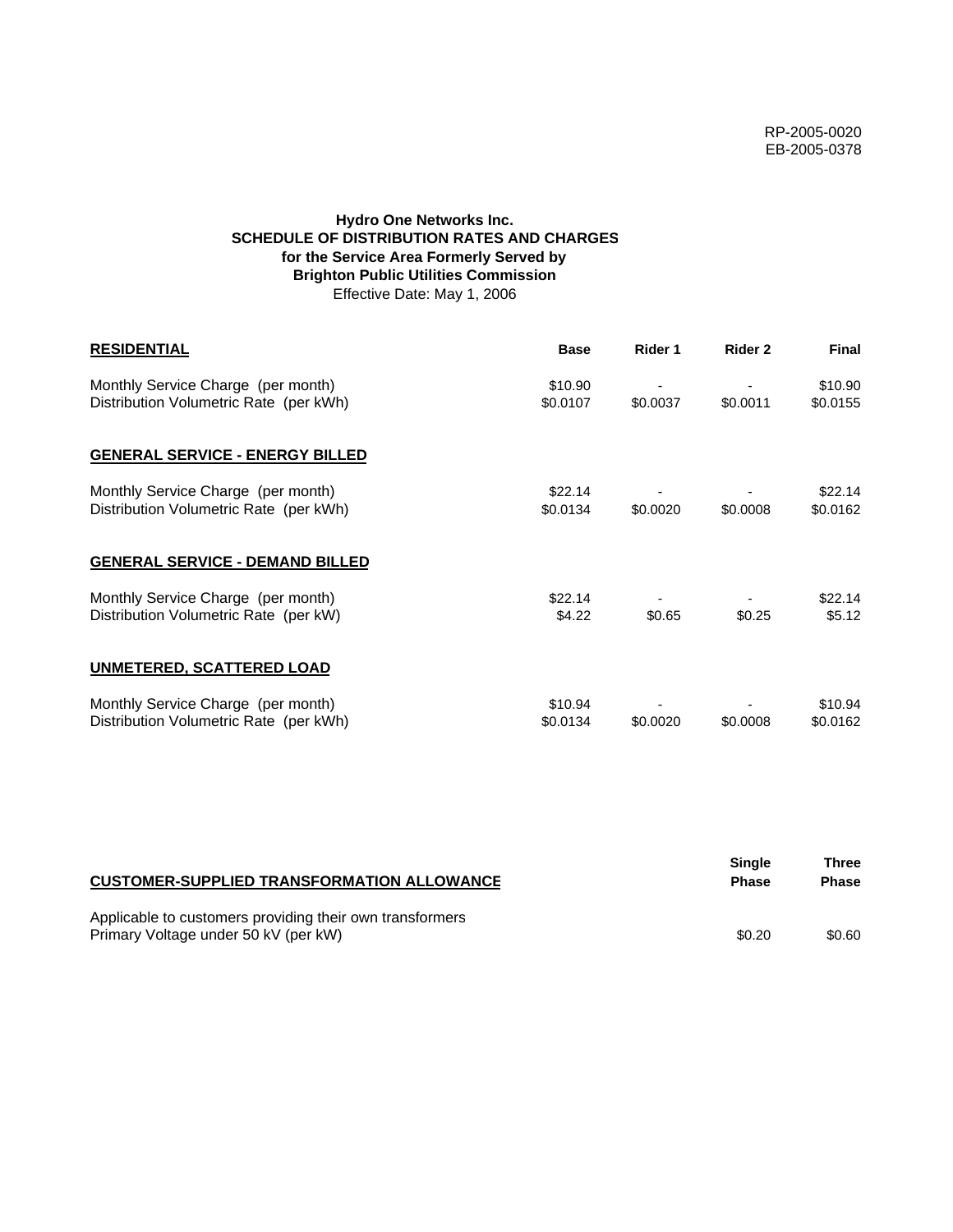**Hydro One Networks Inc. Schedule of Distribution Rates and Charges for the Service Area Formerly Served by Brighton Public Utilities Commission** Effective Date: May 1 2006

The following shall remain in effect until superceded by further Order or Orders of the Ontario Energy Board.

# **Criteria for Eligibility**

Customers' electricity consumption in the off-peak period is at least twice the electricity consumption during the on-peak period.

#### **Definition of Time Periods**

| <b>GENERAL SERVICE - DEMAND BILLED TOU</b>    | <b>Base</b> | Rider 1                  | Rider 2                  | Final   |
|-----------------------------------------------|-------------|--------------------------|--------------------------|---------|
| Monthly Service Charge (per month)            | \$22.14     | $\overline{\phantom{0}}$ | $\overline{\phantom{0}}$ | \$22.14 |
| Distribution Volumetric Rate (per on-peak kW) | \$4.22      | \$0.65                   | \$0.25                   | \$5.12  |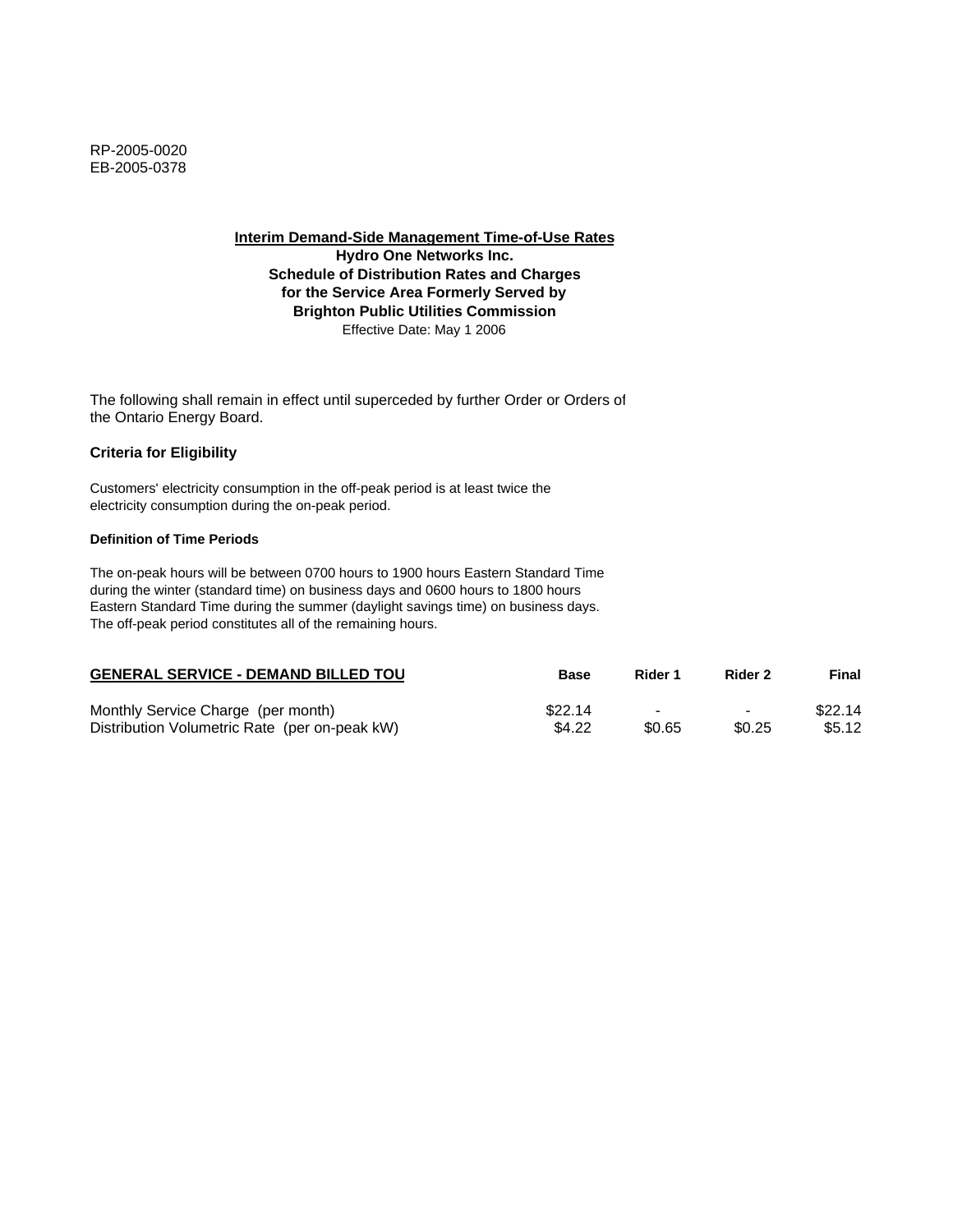# **Hydro One Networks Inc. SCHEDULE OF DISTRIBUTION RATES AND CHARGES for the Service Area Formerly Served by Brockville Public Utilities Commission** Effective Date: May 1, 2006

| <b>RESIDENTIAL</b>                                                                               | <b>Base</b>         | Rider 1  | Rider 2                       | <b>Final</b>                 |
|--------------------------------------------------------------------------------------------------|---------------------|----------|-------------------------------|------------------------------|
| Monthly Service Charge (per month)<br>Distribution Volumetric Rate (per kWh)                     | \$11.62<br>\$0.0093 | \$0.0048 | \$0.0016                      | \$11.62<br>\$0.0157          |
| <b>GENERAL SERVICE - ENERGY BILLED</b>                                                           |                     |          |                               |                              |
| Monthly Service Charge (per month)<br>Distribution Volumetric Rate (per kWh)                     | \$20.90<br>\$0.0078 | \$0.0013 | \$0.0004                      | \$20.90<br>\$0.0095          |
| <b>GENERAL SERVICE - DEMAND BILLED</b>                                                           |                     |          |                               |                              |
| Monthly Service Charge (per month)<br>Distribution Volumetric Rate (per kW)                      | \$20.90<br>\$2.48   | \$0.41   | \$0.12                        | \$20.90<br>\$3.01            |
| <b>UNMETERED, SCATTERED LOAD</b>                                                                 |                     |          |                               |                              |
| Monthly Service Charge (per month)<br>Distribution Volumetric Rate (per kWh)                     | \$10.32<br>\$0.0078 | \$0.0013 | \$0.0004                      | \$10.32<br>\$0.0095          |
| <b>LARGE USER</b>                                                                                |                     |          |                               |                              |
| Monthly Service Charge (per month)<br>Distribution Volumetric Rate (per kW)                      | \$2,595<br>\$3.89   | \$0.33   | \$0.21                        | \$2,595<br>\$4.43            |
| <b>CUSTOMER-SUPPLIED TRANSFORMATION ALLOWANCE</b>                                                |                     |          | <b>Single</b><br><b>Phase</b> | <b>Three</b><br><b>Phase</b> |
| Applicable to customers providing their own transformers<br>Primary Voltage under 50 kV (per kW) |                     |          | \$0.20                        | \$0.60                       |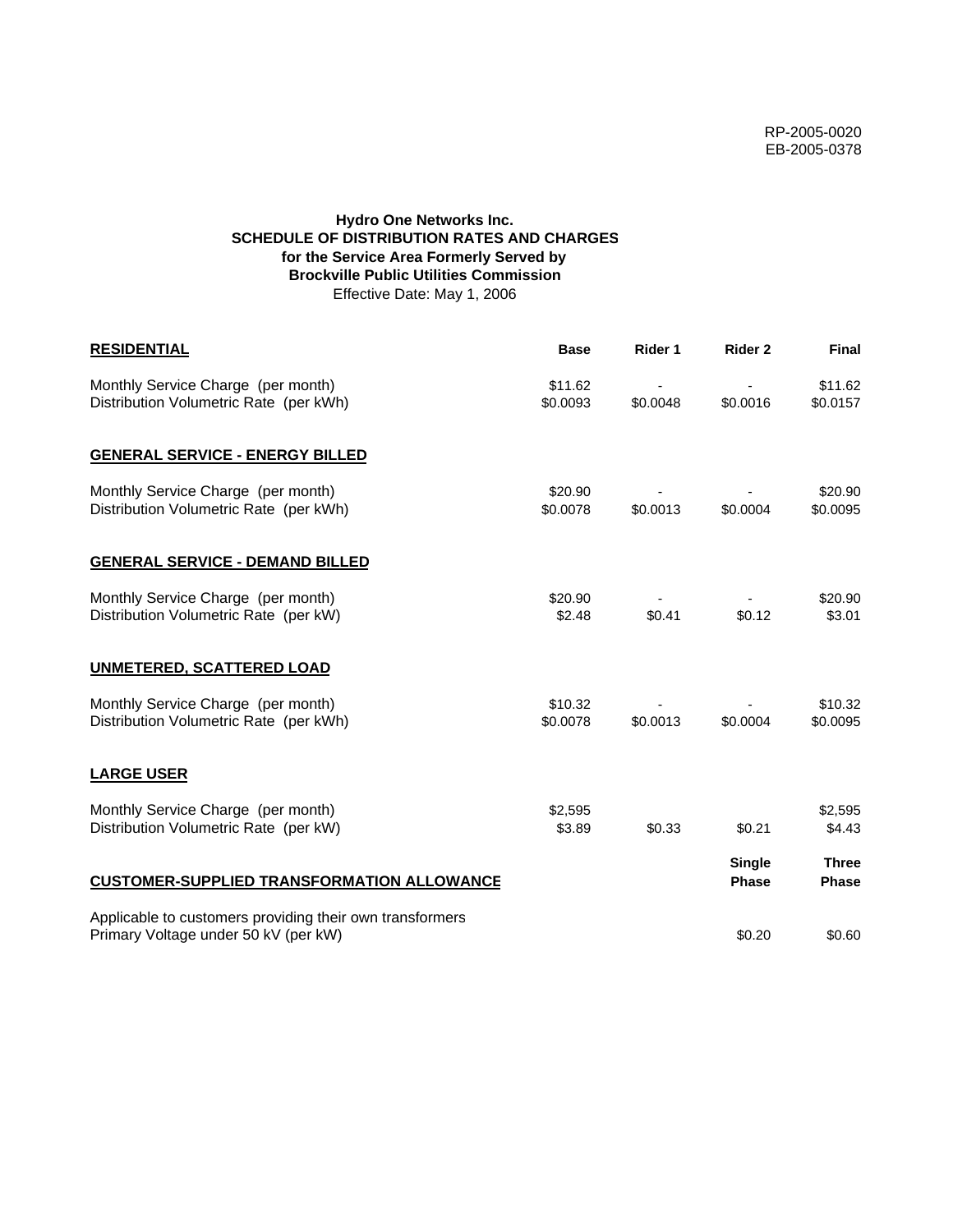**Hydro One Networks Inc. Schedule of Distribution Rates and Charges for the Service Area Formerly Served by Brockville Public Utilities Commission** Effective Date: May 1 2006

The following shall remain in effect until superceded by further Order or Orders of the Ontario Energy Board.

# **Criteria for Eligibility**

Customers' electricity consumption in the off-peak period is at least twice the electricity consumption during the on-peak period.

#### **Definition of Time Periods**

| <b>GENERAL SERVICE - DEMAND BILLED TOU</b>                                          | <b>Base</b>       | Rider 1 | Rider 2 | Final             |
|-------------------------------------------------------------------------------------|-------------------|---------|---------|-------------------|
| Monthly Service Charge (per month)<br>Distribution Volumetric Rate (per on-peak kW) | \$20.90<br>\$2.48 | \$0.41  | \$0.12  | \$20.90<br>\$3.01 |
| <b>LARGE USER - INTERIM TOU</b>                                                     |                   |         |         |                   |
| Monthly Service Charge (per month)<br>Distribution Volumetric Rate (per on-peak kW) | \$2,595<br>\$3.89 | \$0.33  | \$0.21  | \$2.595<br>\$4.43 |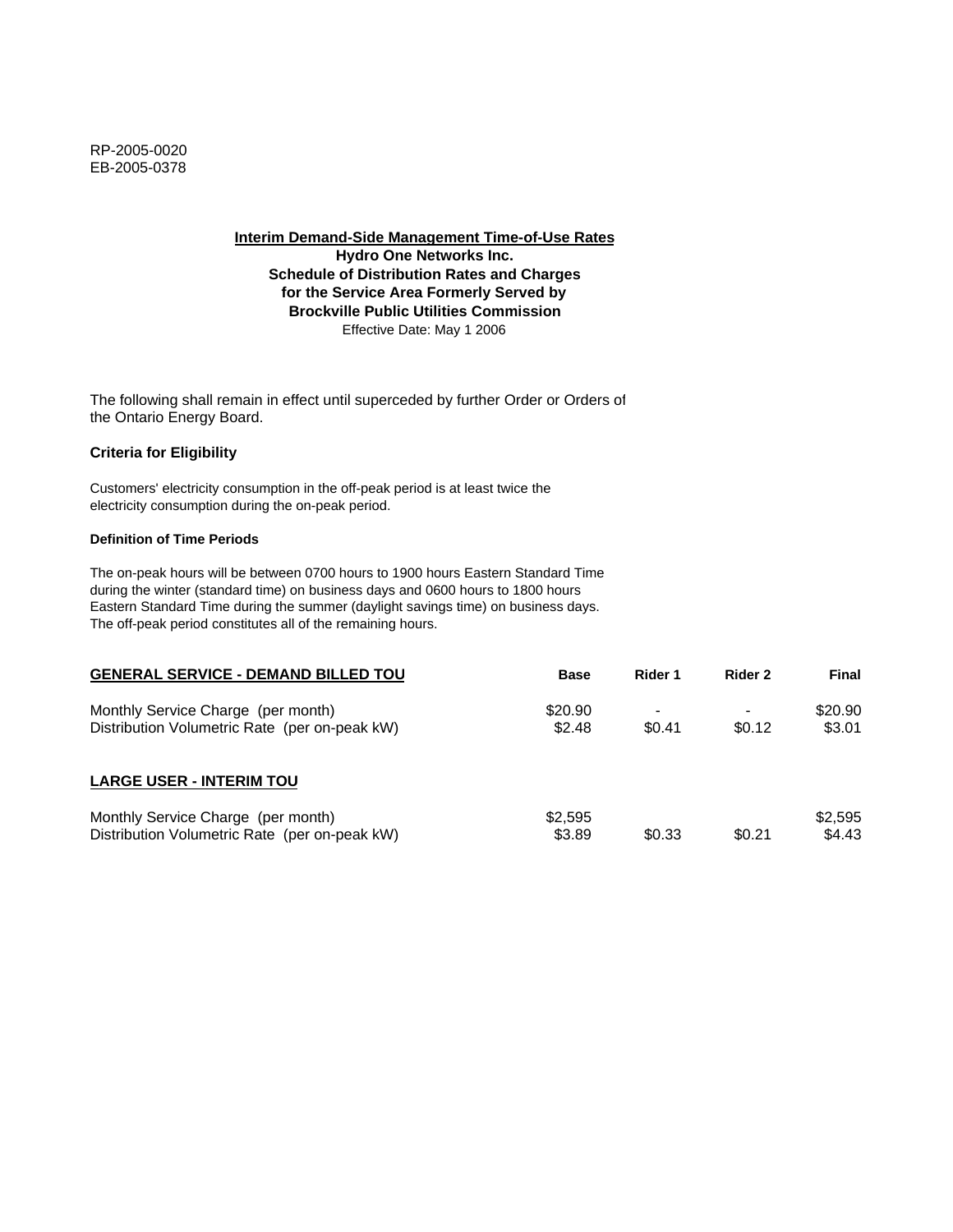RP-2005-0020 EB-2005-0378

# **Hydro One Networks Inc. SCHEDULE OF DISTRIBUTION RATES AND CHARGES for the Service Area Formerly Served by Caledon Hydro Corporation** Effective May 1, 2006

| <b>RESIDENTIAL CH 02</b>                                                     | <b>Base</b>         | Rider 1  | Rider 2  | Final               |
|------------------------------------------------------------------------------|---------------------|----------|----------|---------------------|
| Monthly Service Charge (per month)<br>Distribution Volumetric Rate (per kWh) | \$14.47<br>\$0.0102 | \$0.0028 | \$0.0008 | \$14.47<br>\$0.0138 |
| <b>RESIDENTIAL OH 01</b>                                                     |                     |          |          |                     |
| Monthly Service Charge (per month)<br>Distribution Volumetric Rate (per kWh) | \$17.78<br>\$0.0057 | \$0.0042 | \$0.0016 | \$17.78<br>\$0.0115 |
| <b>RESIDENTIAL OH 06</b>                                                     |                     |          |          |                     |
| Monthly Service Charge (per month)<br>Distribution Volumetric Rate (per kWh) | \$34.04<br>\$0.0050 | \$0.0025 | \$0.0011 | \$34.04<br>\$0.0086 |
| <b>RESIDENTIAL OH 07</b>                                                     |                     |          |          |                     |
| Monthly Service Charge (per month)<br>Distribution Volumetric Rate (per kWh) | \$37.95<br>\$0.0104 | \$0.0043 | \$0.0025 | \$37.95<br>\$0.0172 |
| <b>GENERAL SERVICE 05 - ENERGY BILLED</b>                                    |                     |          |          |                     |
| Monthly Service Charge (per month)<br>Distribution Volumetric Rate (per kWh) | \$22.58<br>\$0.0218 | \$0.0022 | \$0.0020 | \$22.58<br>\$0.0260 |
| <b>GENERAL SERVICE 05 - DEMAND BILLED</b>                                    |                     |          |          |                     |
| Monthly Service Charge (per month)<br>Distribution Volumetric Rate (per kW)  | \$22.58<br>\$6.93   | \$0.69   | \$0.64   | \$22.58<br>\$8.26   |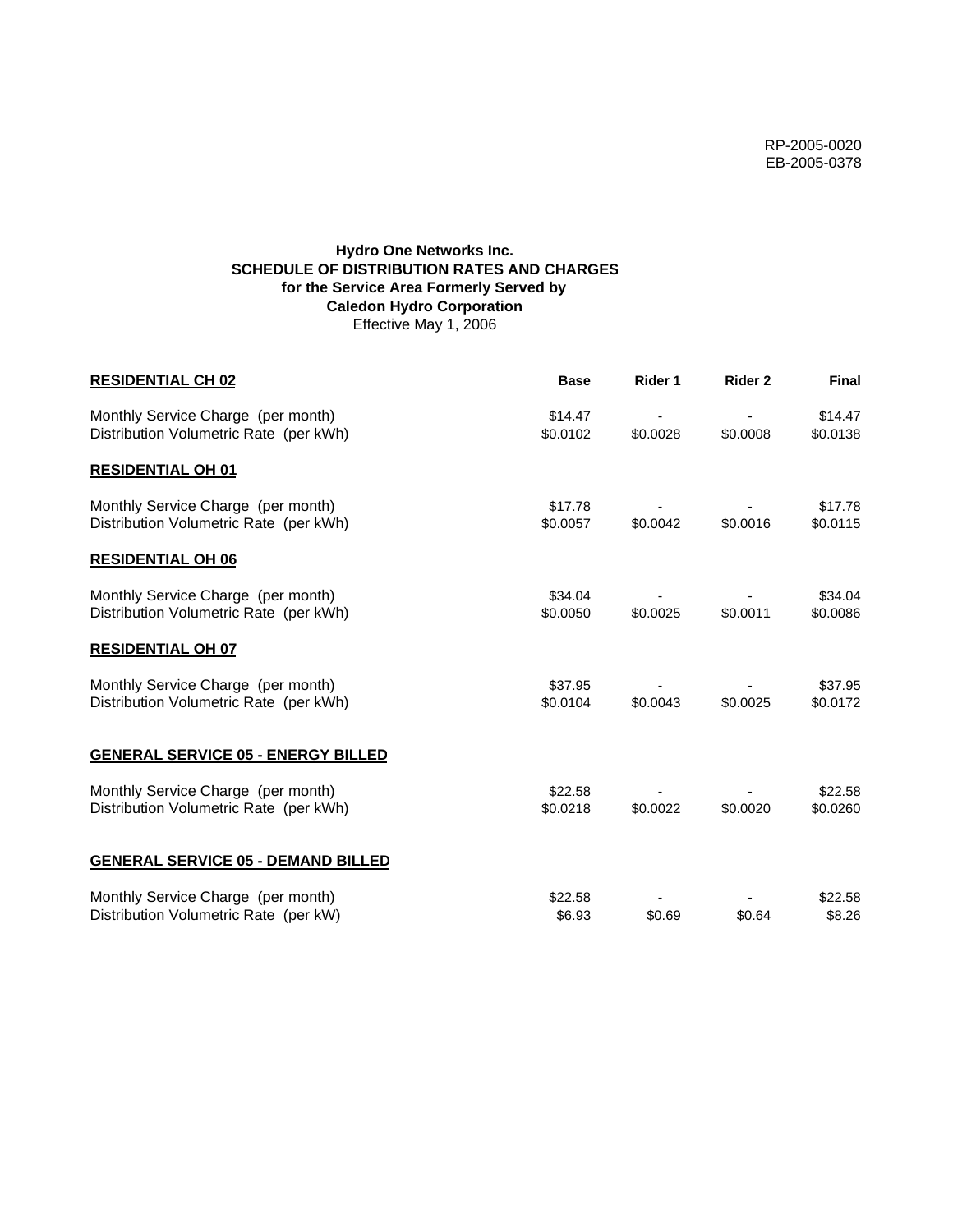# **GENERAL SERVICE OH - ENERGY BILLED**

| Monthly Service Charge (per month)<br>Distribution Volumetric Rate (per kWh)            | \$24.79<br>\$0.0169 | \$0.0016 | \$0.0007                      | \$24.79<br>\$0.0192          |
|-----------------------------------------------------------------------------------------|---------------------|----------|-------------------------------|------------------------------|
| <b>GENERAL SERVICE OH - DEMAND BILLED</b>                                               |                     |          |                               |                              |
| Monthly Service Charge (per month)<br>Distribution Volumetric Rate (per kW)             | \$24.79<br>\$5.33   | \$0.51   | \$0.24                        | \$24.79<br>\$6.08            |
| <b>GENERAL SERVICE CH - ENERGY BILLED</b>                                               |                     |          |                               |                              |
| Monthly Service Charge (per month)<br>Distribution Volumetric Rate (per kWh)            | \$23.44<br>\$0.0179 | \$0.0014 | \$0.0008                      | \$23.44<br>\$0.0201          |
| <b>GENERAL SERVICE CH - DEMAND BILLED</b>                                               |                     |          |                               |                              |
| Monthly Service Charge (per month)<br>Distribution Volumetric Rate (per kW)             | \$23.44<br>\$5.70   | \$0.45   | \$0.27                        | \$23.44<br>\$6.42            |
| <b>LARGE USER</b>                                                                       |                     |          |                               |                              |
| Monthly Service Charge (per month)<br>Distribution Volumetric Rate (per kW)             | \$4,259<br>\$5.20   | \$0.20   | \$0.16                        | \$4,259<br>\$5.56            |
| <b>UNMETERED, SCATTERED LOAD</b>                                                        |                     |          |                               |                              |
| Monthly Service Charge (per month)<br>Distribution Volumetric Rate (per kWh)            | \$11.58<br>\$0.0179 | \$0.0014 | \$0.0008                      | \$11.58<br>\$0.0201          |
| <b>CUSTOMER-SUPPLIED TRANSFORMATION ALLOWANCE</b>                                       |                     |          | <b>Single</b><br><b>Phase</b> | <b>Three</b><br><b>Phase</b> |
| Applicable to customers providing their own transformers<br>Primary Voltage under 50 kV |                     |          | \$0.20                        | \$0.60                       |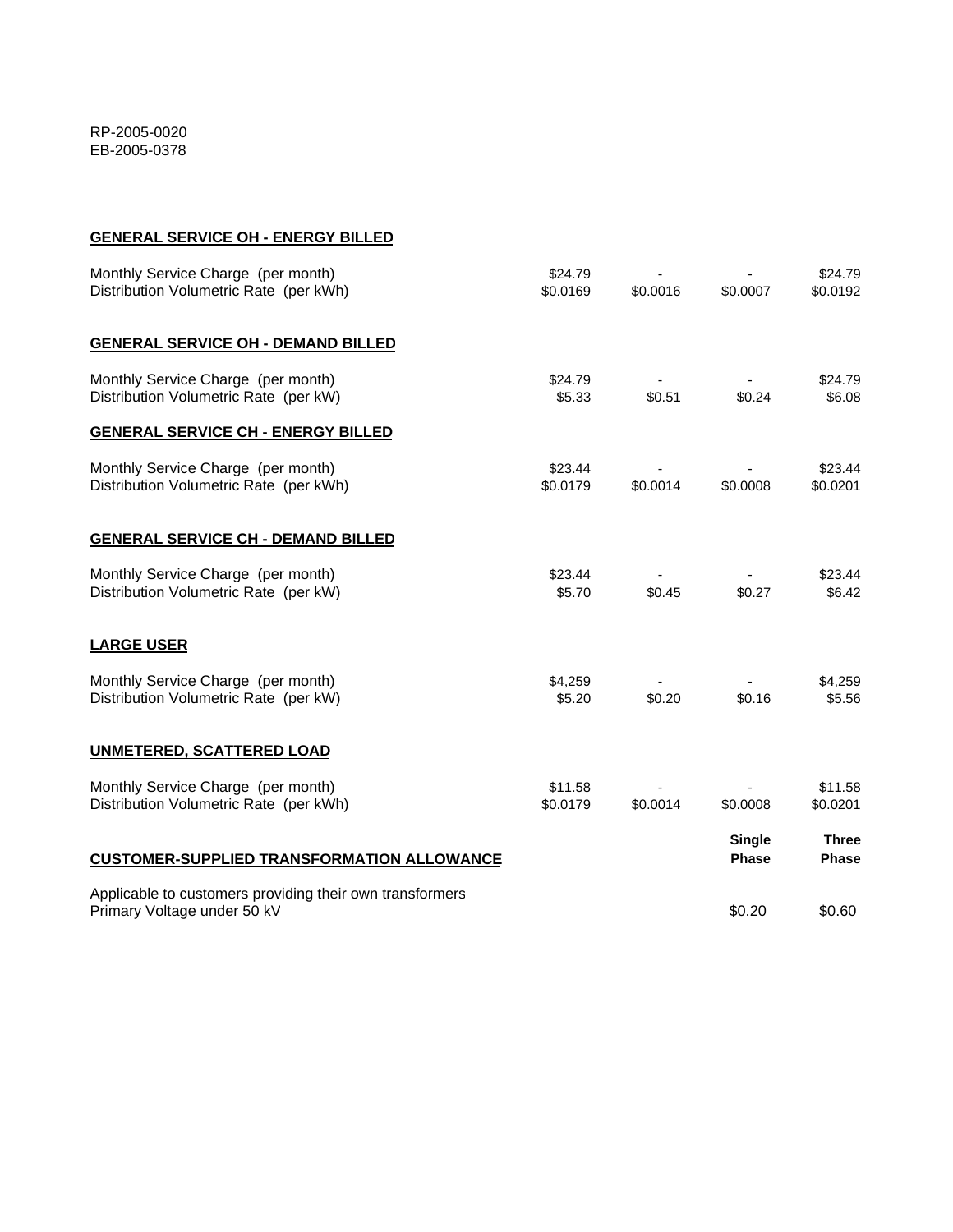# **Hydro One Networks Inc. Schedule of Distribution Rates and Charges for the Service Area Formerly Served by Caledon Hydro Corporation** Effective May 1, 2006

The following shall remain in effect until superceded by further Order or Orders of the Ontario Energy Board

# **Criteria for Eligibility**

Customers' electricity consumption in the off-peak period is at least twice the electricity consumption during the on-peak period.

# **Definition of Time Periods**

| <b>GENERAL SERVICE 05 - DEMAND BILLED TOU</b> | <b>Base</b> | Rider 1 | Rider 2 | <b>Final</b> |
|-----------------------------------------------|-------------|---------|---------|--------------|
| Monthly Service Charge (per month)            | \$22.58     |         |         | \$22.58      |
| Distribution Volumetric Rate (per on-peak kW) | \$6.93      | \$0.69  | \$0.64  | \$8.26       |
| <b>GENERAL SERVICE OH - DEMAND BILLED TOU</b> |             |         |         |              |
| Monthly Service Charge (per month)            | \$24.79     |         |         | \$24.79      |
| Distribution Volumetric Rate (per on-peak kW) | \$5.33      | \$0.51  | \$0.24  | \$6.08       |
| <b>GENERAL SERVICE CH - DEMAND BILLED TOU</b> |             |         |         |              |
| Monthly Service Charge (per month)            | \$23.44     |         |         | \$23.44      |
| Distribution Volumetric Rate (per on-peak kW) | \$5.70      | \$0.45  | \$0.27  | \$6.42       |
| <b>LARGE USER - INTERIM TOU</b>               |             |         |         |              |
| Monthly Service Charge (per month)            | \$4,259     |         |         | \$4,259      |
| Distribution Volumetric Rate (per on-peak kW) | \$5.20      | \$0.20  | \$0.16  | \$5.56       |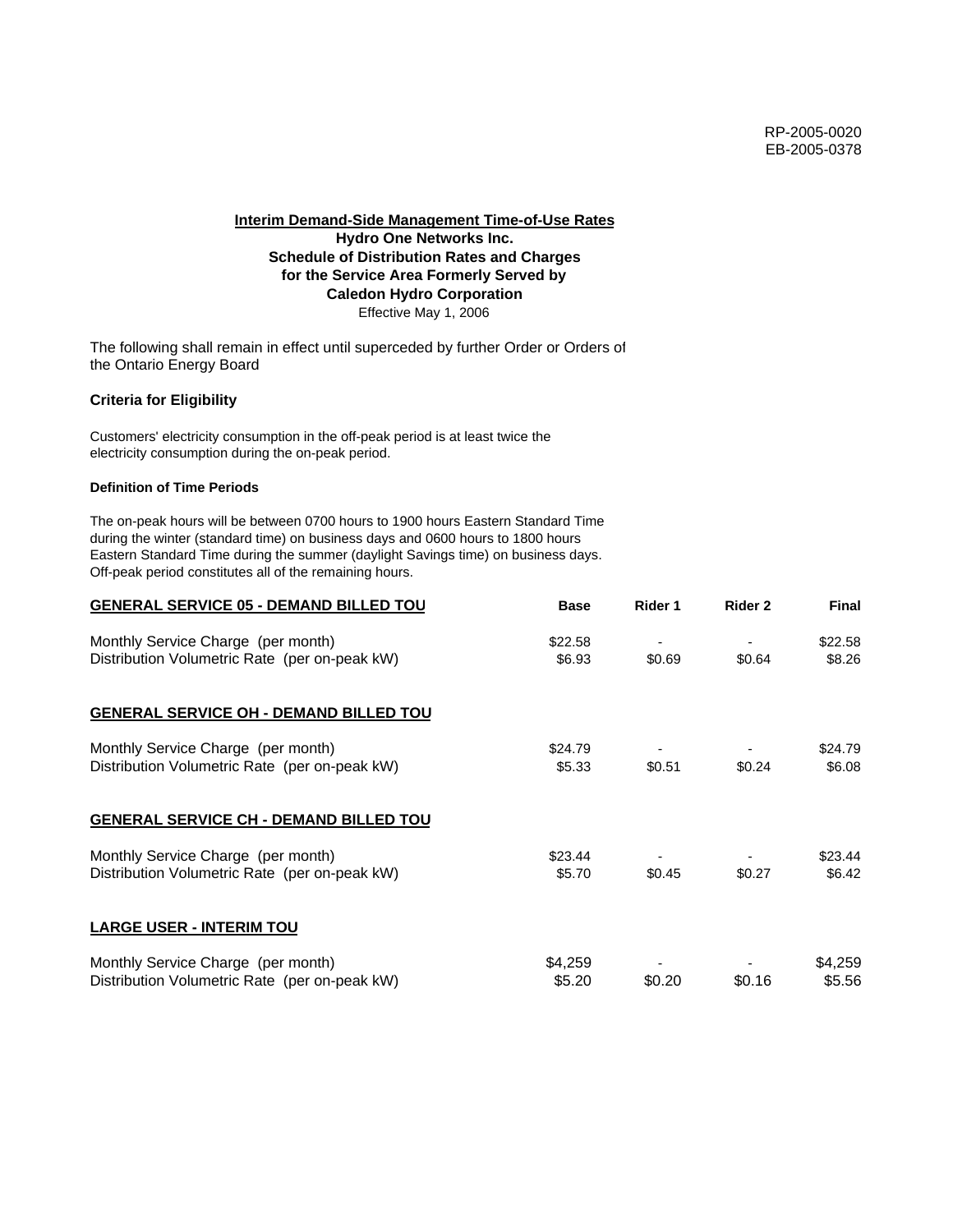# **Hydro One Networks Inc. SCHEDULE OF DISTRIBUTION RATES AND CHARGES for the Service Area Formerly Served by Campbellford/Seymour Public Utilities Commission** Effective Date: May 1, 2006

| <b>RESIDENTIAL</b>                                                           | <b>Base</b>         | Rider 1  | Rider 2  | <b>Final</b>        |
|------------------------------------------------------------------------------|---------------------|----------|----------|---------------------|
| Monthly Service Charge (per month)<br>Distribution Volumetric Rate (per kWh) | \$11.59<br>\$0.0107 | \$0.0041 | \$0.0012 | \$11.59<br>\$0.0160 |
| <b>GENERAL SERVICE - ENERGY BILLED</b>                                       |                     |          |          |                     |
| Monthly Service Charge (per month)<br>Distribution Volumetric Rate (per kWh) | \$15.46<br>\$0.0118 | \$0.0017 | \$0.0005 | \$15.46<br>\$0.0140 |
| <b>GENERAL SERVICE - DEMAND BILLED</b>                                       |                     |          |          |                     |
| Monthly Service Charge (per month)<br>Distribution Volumetric Rate (per kW)  | \$15.46<br>\$3.75   | \$0.53   | \$0.17   | \$15.46<br>\$4.45   |
| <b>UNMETERED, SCATTERED LOAD</b>                                             |                     |          |          |                     |
| Monthly Service Charge (per month)<br>Distribution Volumetric Rate (per kWh) | \$7.60<br>\$0.0118  | \$0.0017 | \$0.0005 | \$7.60<br>\$0.0140  |

| <b>CUSTOMER-SUPPLIED TRANSFORMATION ALLOWANCE</b>                                                | Single<br><b>Phase</b> | Three<br><b>Phase</b> |
|--------------------------------------------------------------------------------------------------|------------------------|-----------------------|
| Applicable to customers providing their own transformers<br>Primary Voltage under 50 kV (per kW) | \$0.20                 | \$0.60                |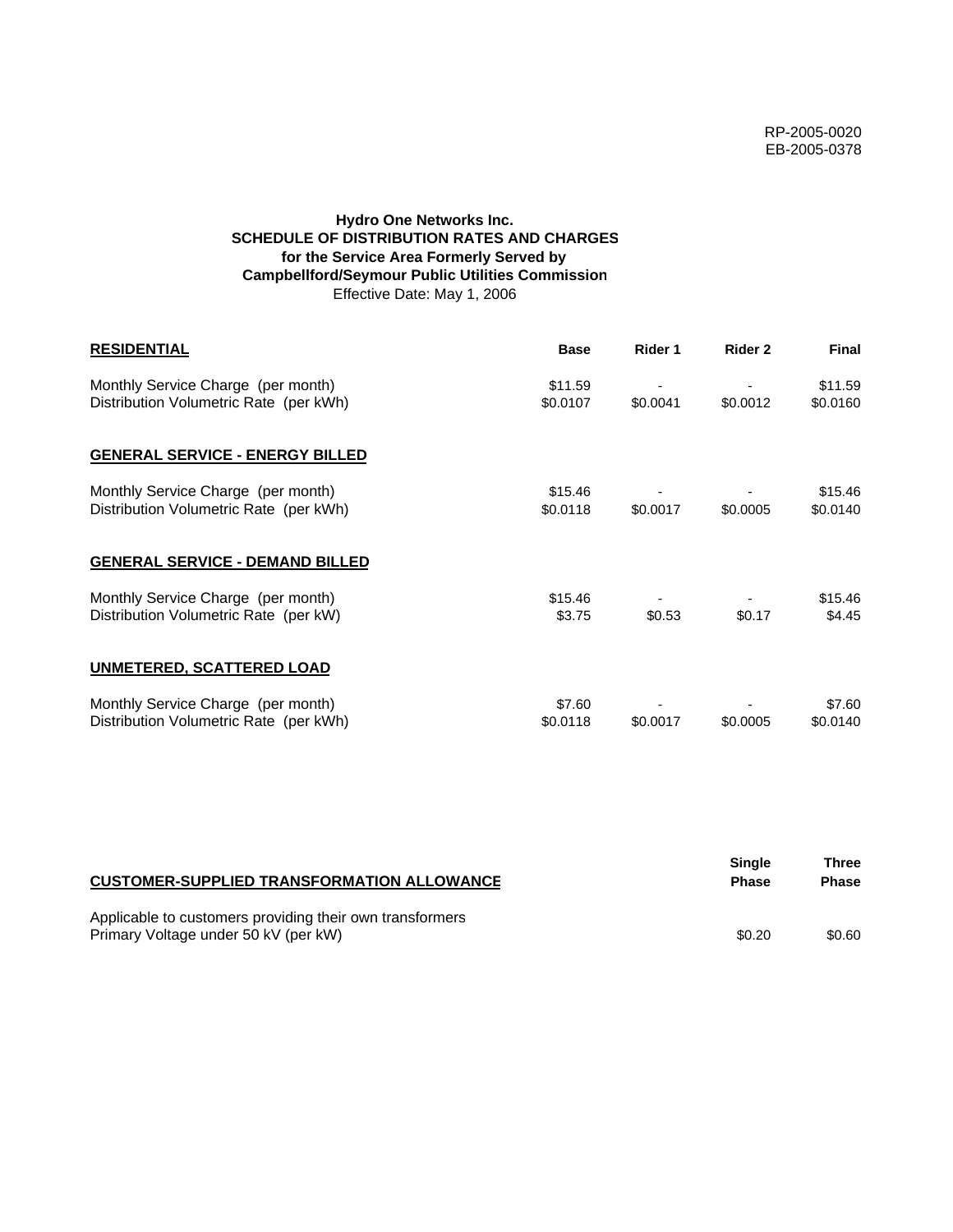**Interim Demand-Side Management Time-of-Use Rates Hydro One Networks Inc. Schedule of Distribution Rates and Charges for the Service Area Formerly Served by Campbellford/Seymour Public Utilities Commission** Effective Date: May 1 2006

The following shall remain in effect until superceded by further Order or Orders of the Ontario Energy Board.

## **Criteria for Eligibility**

Customers' electricity consumption in the off-peak period is at least twice the electricity consumption during the on-peak period.

#### **Definition of Time Periods**

| <b>GENERAL SERVICE - DEMAND BILLED TOU</b>    | <b>Base</b> | Rider 1 | Rider 2                  | Final   |
|-----------------------------------------------|-------------|---------|--------------------------|---------|
| Monthly Service Charge (per month)            | \$15.46     |         | $\overline{\phantom{0}}$ | \$15.46 |
| Distribution Volumetric Rate (per on-peak kW) | \$3.75      | \$0.53  | \$0.17                   | \$4.45  |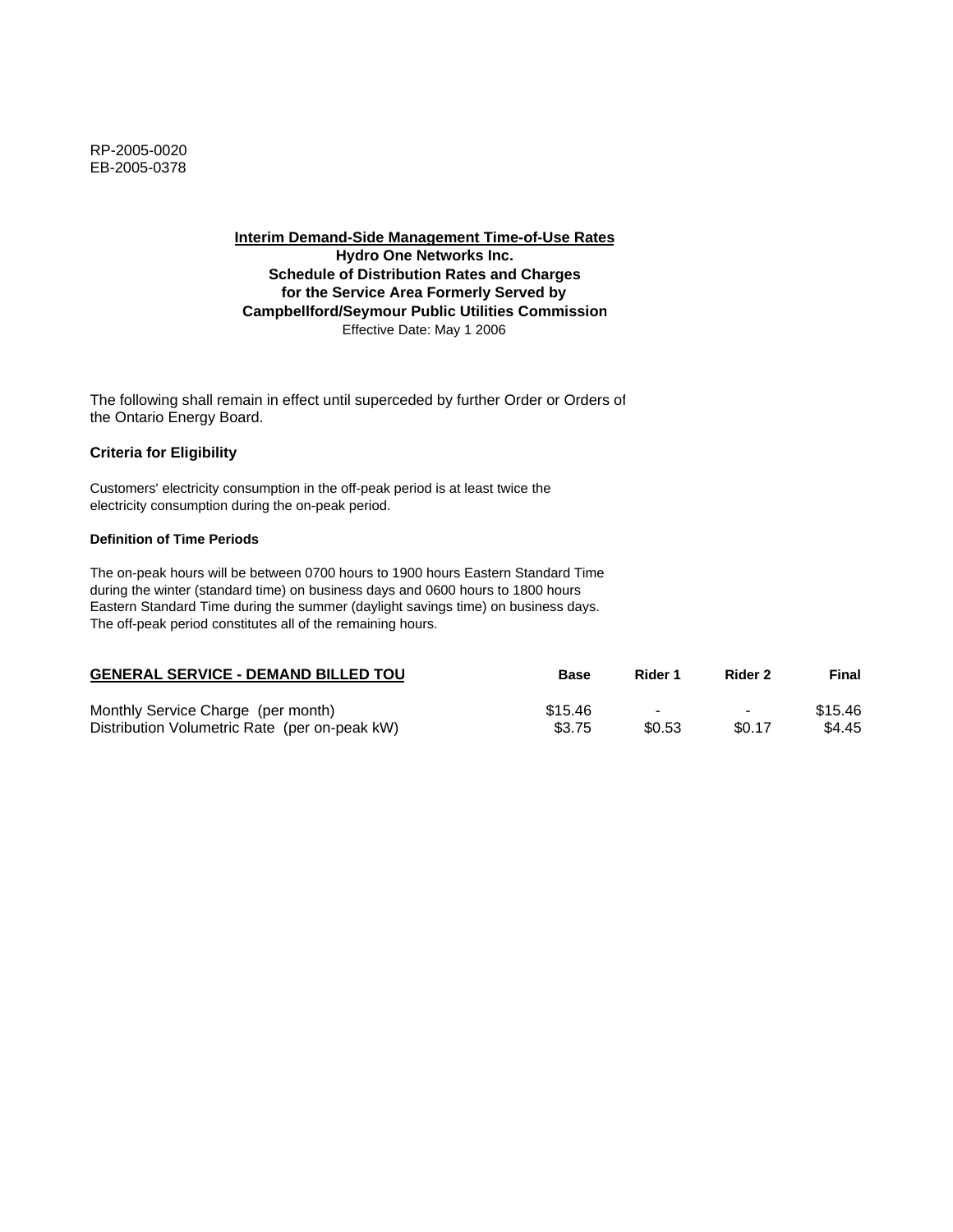# **Hydro One Networks Inc. SCHEDULE OF DISTRIBUTION RATES AND CHARGES for the Service Area Formerly Served by Hydro Electric Commission of the Town of Carleton Place** Effective Date: May 1, 2006

| <b>RESIDENTIAL</b>                                                           | <b>Base</b>         | Rider 1  | Rider 2  | <b>Final</b>        |
|------------------------------------------------------------------------------|---------------------|----------|----------|---------------------|
| Monthly Service Charge (per month)<br>Distribution Volumetric Rate (per kWh) | \$13.45<br>\$0.0178 | \$0.0038 | \$0.0015 | \$13.45<br>\$0.0231 |
| <b>GENERAL SERVICE - ENERGY BILLED</b>                                       |                     |          |          |                     |
| Monthly Service Charge (per month)<br>Distribution Volumetric Rate (per kWh) | \$22.89<br>\$0.0167 | \$0.0013 | \$0.0007 | \$22.89<br>\$0.0187 |
| <b>GENERAL SERVICE - DEMAND BILLED</b>                                       |                     |          |          |                     |
| Monthly Service Charge (per month)<br>Distribution Volumetric Rate (per kW)  | \$22.89<br>\$5.29   | \$0.42   | \$0.22   | \$22.89<br>\$5.93   |
| <b>UNMETERED, SCATTERED LOAD</b>                                             |                     |          |          |                     |
| Monthly Service Charge (per month)<br>Distribution Volumetric Rate (per kWh) | \$11.31<br>\$0.0167 | \$0.0013 | \$0.0007 | \$11.31<br>\$0.0187 |

| <b>CUSTOMER-SUPPLIED TRANSFORMATION ALLOWANCE</b>                                                | <b>Single</b><br><b>Phase</b> | Three<br><b>Phase</b> |
|--------------------------------------------------------------------------------------------------|-------------------------------|-----------------------|
| Applicable to customers providing their own transformers<br>Primary Voltage under 50 kV (per kW) | \$0.20                        | \$0.60                |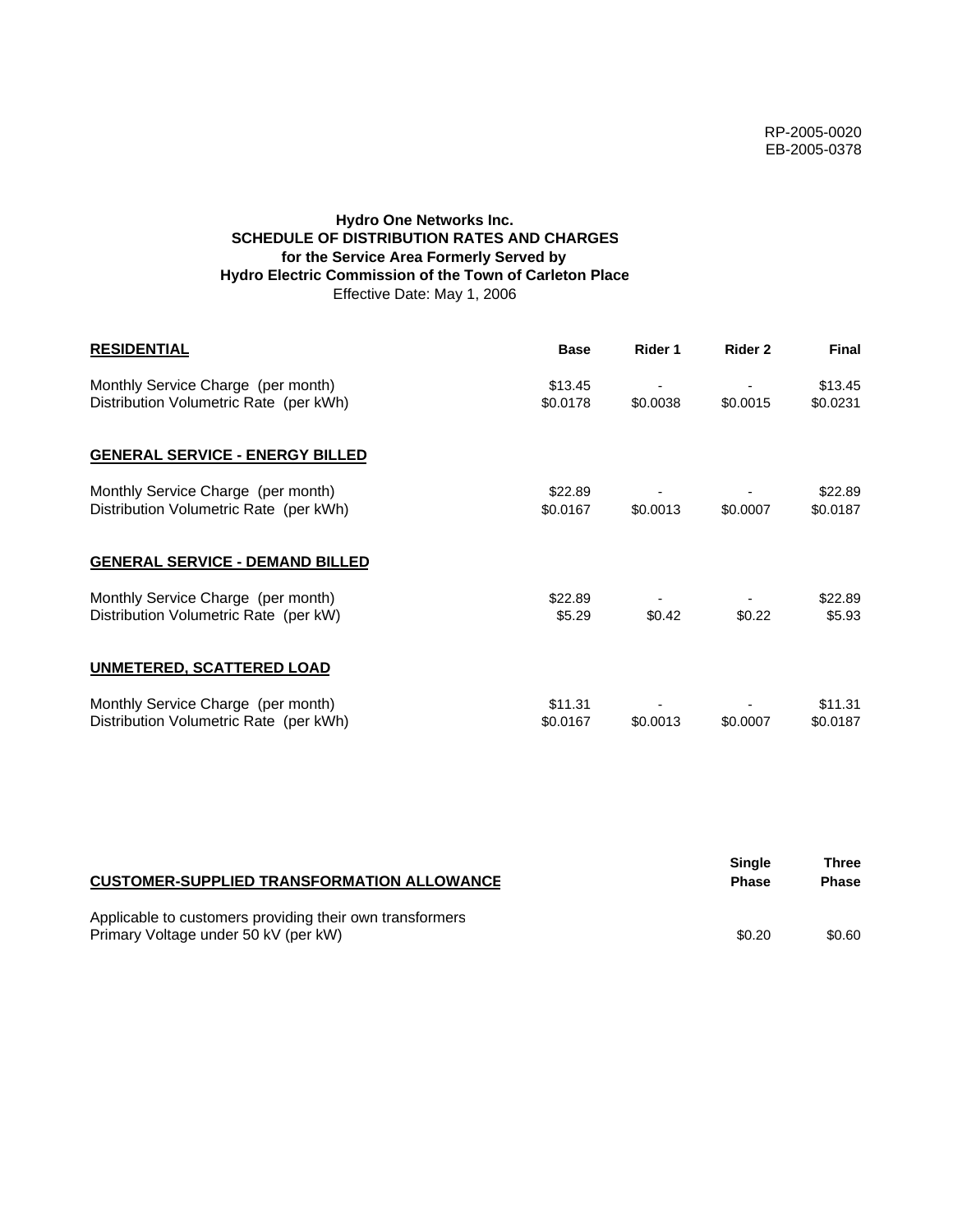**Interim Demand-Side Management Time-of-Use Rates Hydro One Networks Inc. Schedule of Distribution Rates and Charges for the Service Area Formerly Served by Hydro Electric Commission of the Town of Carleton Place** Effective Date: May 1 2006

The following shall remain in effect until superceded by further Order or Orders of the Ontario Energy Board.

## **Criteria for Eligibility**

Customers' electricity consumption in the off-peak period is at least twice the electricity consumption during the on-peak period.

#### **Definition of Time Periods**

| <b>GENERAL SERVICE - DEMAND BILLED TOU</b>    | Base    | Rider 1 | Rider 2                  | Final   |
|-----------------------------------------------|---------|---------|--------------------------|---------|
| Monthly Service Charge (per month)            | \$22.89 |         | $\overline{\phantom{0}}$ | \$22.89 |
| Distribution Volumetric Rate (per on-peak kW) | \$5.29  | \$0.42  | \$0.22                   | \$5.93  |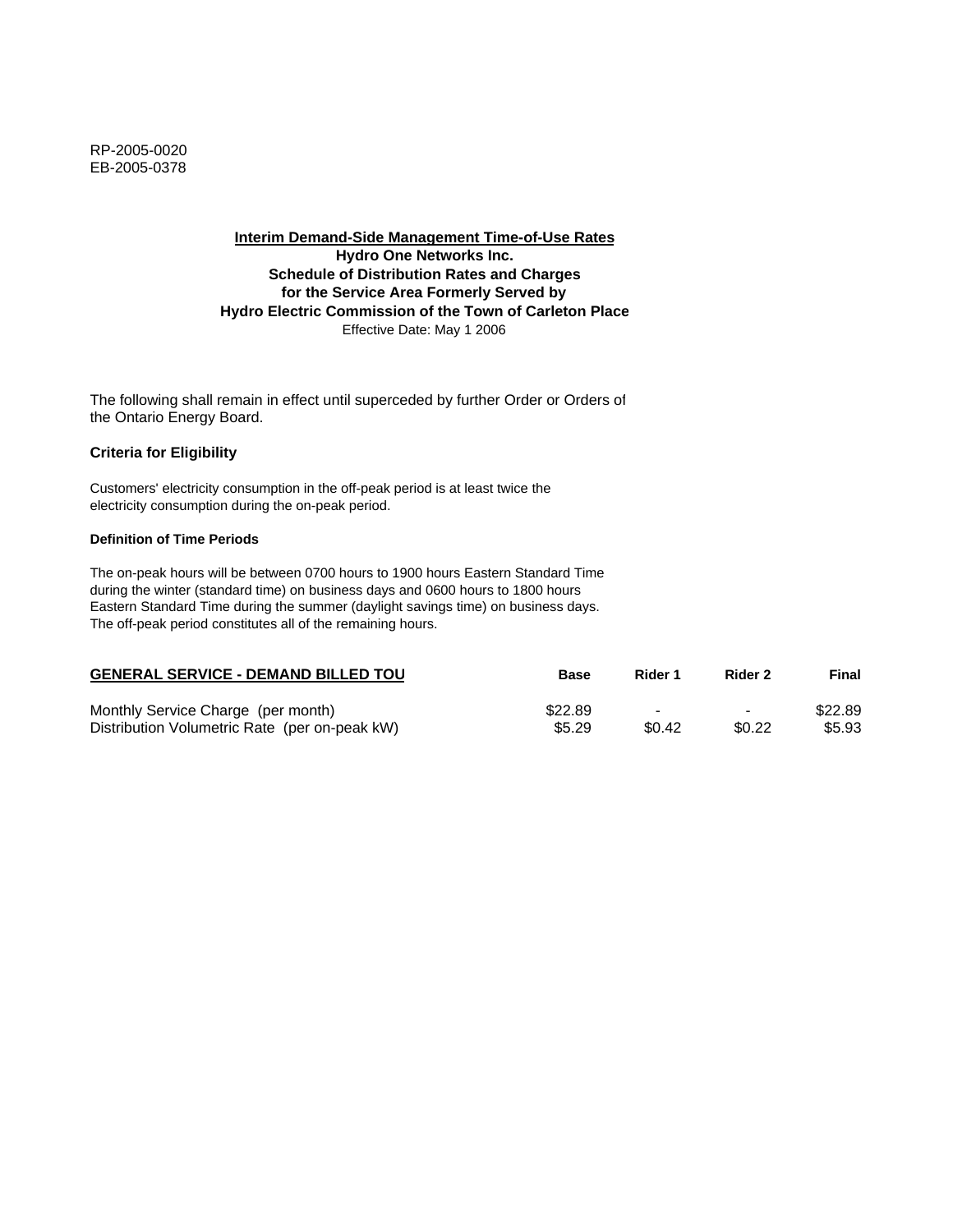# **Hydro One Networks Inc. SCHEDULE OF DISTRIBUTION RATES AND CHARGES for the Service Area Formerly Served by Cavan-Millbrook-North Monaghan Public Utilities Commission** Effective Date: May 1, 2006

| <b>RESIDENTIAL</b>                                                           | <b>Base</b>         | Rider 1  | Rider 2  | <b>Final</b>        |
|------------------------------------------------------------------------------|---------------------|----------|----------|---------------------|
| Monthly Service Charge (per month)<br>Distribution Volumetric Rate (per kWh) | \$14.29<br>\$0.0133 | \$0.0068 | \$0.0040 | \$14.29<br>\$0.0241 |
| <b>GENERAL SERVICE - ENERGY BILLED</b>                                       |                     |          |          |                     |
| Monthly Service Charge (per month)<br>Distribution Volumetric Rate (per kWh) | \$21.52<br>\$0.0149 | \$0.0033 | \$0.0026 | \$21.52<br>\$0.0208 |
| <b>GENERAL SERVICE - DEMAND BILLED</b>                                       |                     |          |          |                     |
| Monthly Service Charge (per month)<br>Distribution Volumetric Rate (per kW)  | \$21.52<br>\$4.65   | \$1.06   | \$0.81   | \$21.52<br>\$6.52   |
| <b>UNMETERED, SCATTERED LOAD</b>                                             |                     |          |          |                     |
| Monthly Service Charge (per month)<br>Distribution Volumetric Rate (per kWh) | \$10.63<br>\$0.0149 | \$0.0033 | \$0.0026 | \$10.63<br>\$0.0208 |

| <b>CUSTOMER-SUPPLIED TRANSFORMATION ALLOWANCE</b>                                                | Single<br><b>Phase</b> | Three<br><b>Phase</b> |
|--------------------------------------------------------------------------------------------------|------------------------|-----------------------|
| Applicable to customers providing their own transformers<br>Primary Voltage under 50 kV (per kW) | \$0.20                 | \$0.60                |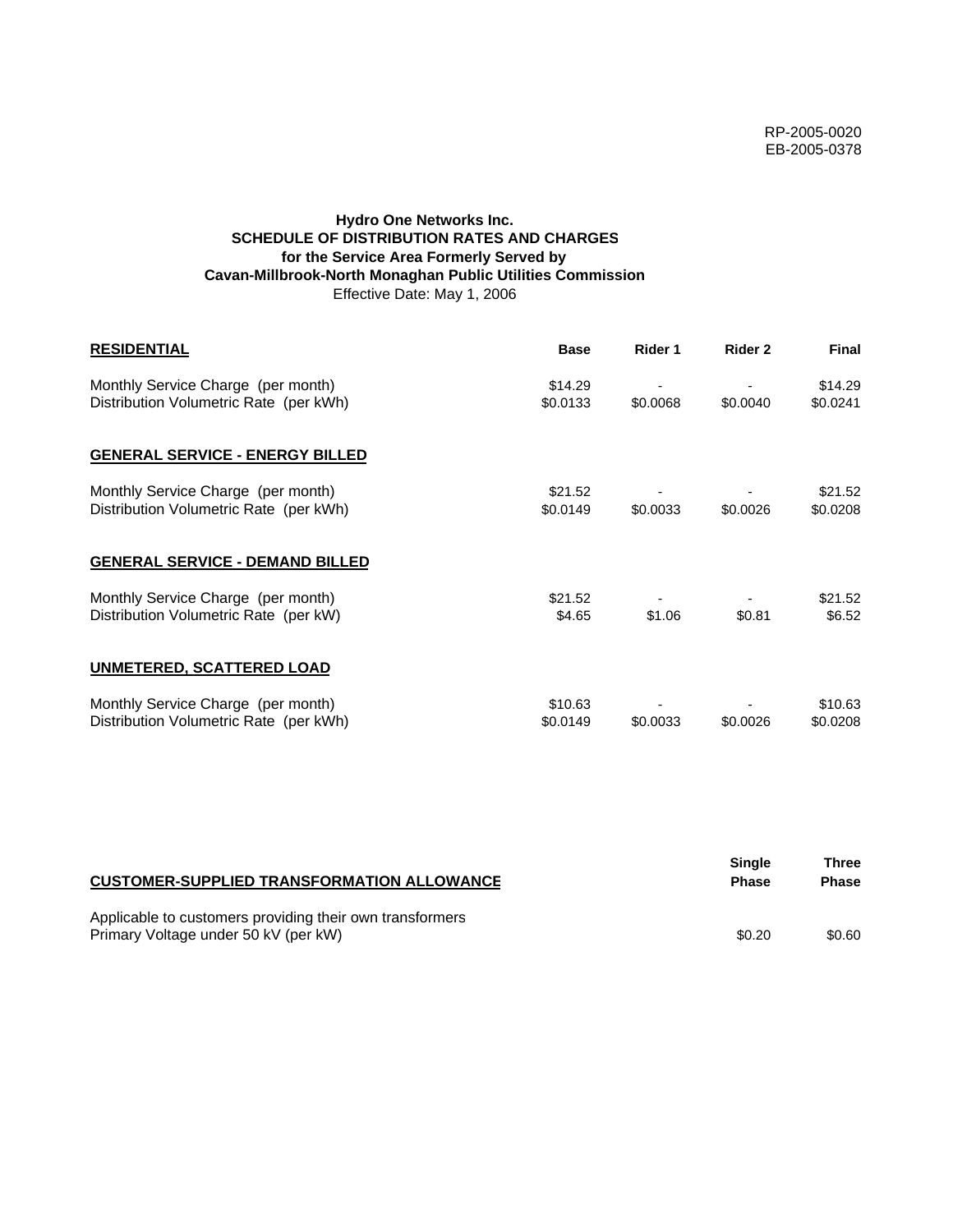# **Interim Demand-Side Management Time-of-Use Rates Hydro One Networks Inc. Schedule of Distribution Rates and Charges for the Service Area Formerly Served by Cavan-Millbrook-North Monaghan Public Utilities Commission** Effective Date: May 1 2006

The following shall remain in effect until superceded by further Order or Orders of the Ontario Energy Board.

## **Criteria for Eligibility**

Customers' electricity consumption in the off-peak period is at least twice the electricity consumption during the on-peak period.

#### **Definition of Time Periods**

| <b>GENERAL SERVICE - DEMAND BILLED TOU</b>    | Base    | Rider 1 | Rider 2                  | Final   |
|-----------------------------------------------|---------|---------|--------------------------|---------|
| Monthly Service Charge (per month)            | \$21.52 |         | $\overline{\phantom{0}}$ | \$21.52 |
| Distribution Volumetric Rate (per on-peak kW) | \$4.65  | \$1.06  | \$0.81                   | \$6.52  |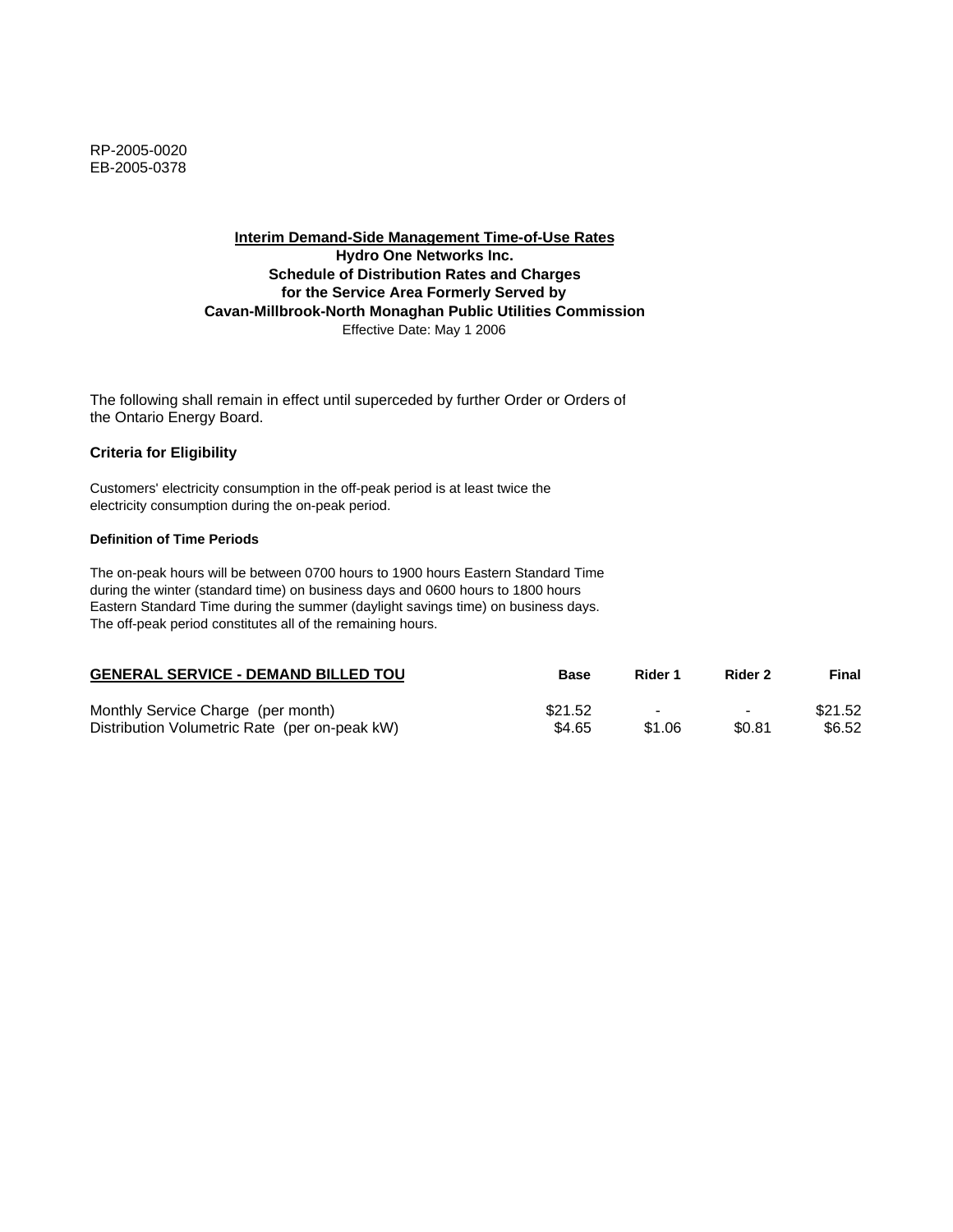# **Hydro One Networks Inc. SCHEDULE OF DISTRIBUTION RATES AND CHARGES for the Service Area Formerly Served by Centre Hastings Hydro Electric Commission** Effective Date: May 1, 2006

| <b>RESIDENTIAL</b>                                                           | <b>Base</b>         | Rider 1  | Rider 2  | <b>Final</b>        |
|------------------------------------------------------------------------------|---------------------|----------|----------|---------------------|
| Monthly Service Charge (per month)<br>Distribution Volumetric Rate (per kWh) | \$10.96<br>\$0.0096 | \$0.0029 | \$0.0011 | \$10.96<br>\$0.0136 |
| <b>GENERAL SERVICE - ENERGY BILLED</b>                                       |                     |          |          |                     |
| Monthly Service Charge (per month)<br>Distribution Volumetric Rate (per kWh) | \$17.64<br>\$0.0097 | \$0.0014 | \$0.0006 | \$17.64<br>\$0.0117 |
| <b>GENERAL SERVICE - DEMAND BILLED</b>                                       |                     |          |          |                     |
| Monthly Service Charge (per month)<br>Distribution Volumetric Rate (per kW)  | \$17.64<br>\$3.06   | \$0.45   | \$0.20   | \$17.64<br>\$3.71   |
| <b>UNMETERED, SCATTERED LOAD</b>                                             |                     |          |          |                     |
| Monthly Service Charge (per month)<br>Distribution Volumetric Rate (per kWh) | \$8.69<br>\$0.0097  | \$0.0014 | \$0.0006 | \$8.69<br>\$0.0117  |

| <b>CUSTOMER-SUPPLIED TRANSFORMATION ALLOWANCE</b>                                                | Single<br><b>Phase</b> | Three<br><b>Phase</b> |
|--------------------------------------------------------------------------------------------------|------------------------|-----------------------|
| Applicable to customers providing their own transformers<br>Primary Voltage under 50 kV (per kW) | \$0.20                 | \$0.60                |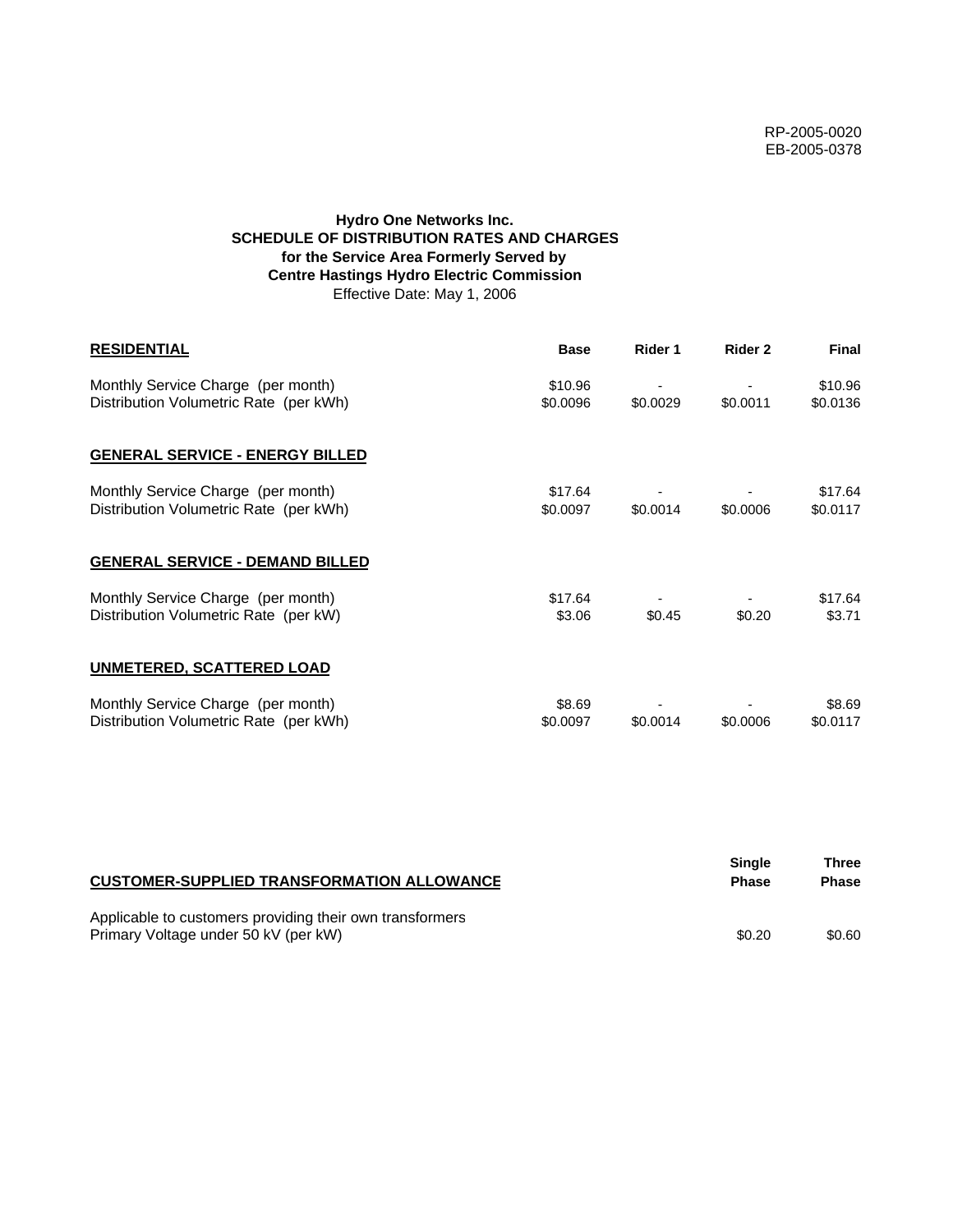**Hydro One Networks Inc. Schedule of Distribution Rates and Charges for the Service Area Formerly Served by Centre Hastings Hydro Electric Commission** Effective Date: May 1 2006

The following shall remain in effect until superceded by further Order or Orders of the Ontario Energy Board.

# **Criteria for Eligibility**

Customers' electricity consumption in the off-peak period is at least twice the electricity consumption during the on-peak period.

#### **Definition of Time Periods**

| <b>GENERAL SERVICE - DEMAND BILLED TOU</b>    | Base    | Rider 1                  | Rider 2                  | Final   |
|-----------------------------------------------|---------|--------------------------|--------------------------|---------|
| Monthly Service Charge (per month)            | \$17.64 | $\overline{\phantom{0}}$ | $\overline{\phantom{0}}$ | \$17.64 |
| Distribution Volumetric Rate (per on-peak kW) | \$3.06  | \$0.45                   | \$0.20                   | \$3.71  |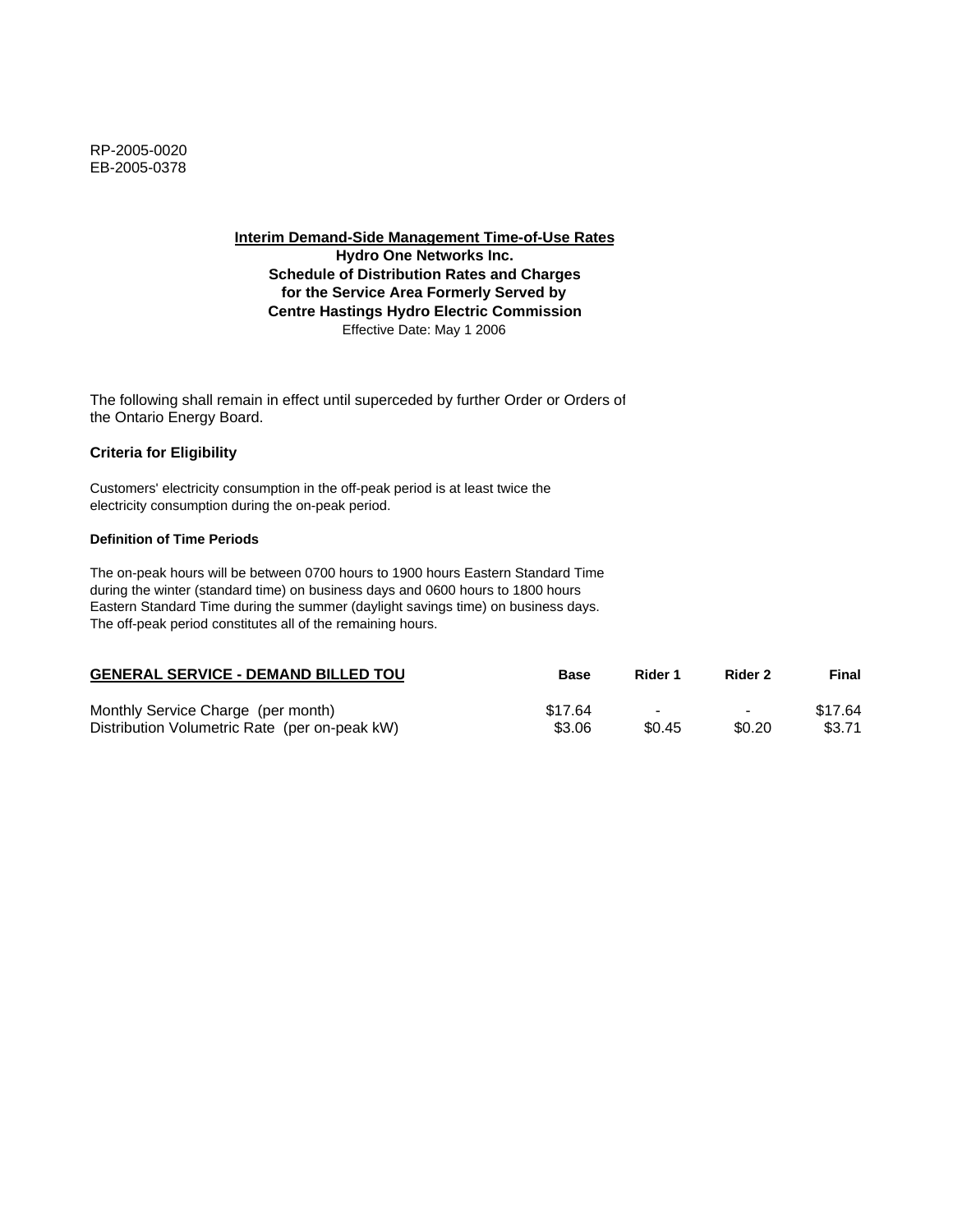# **Hydro One Networks Inc. SCHEDULE OF DISTRIBUTION RATES AND CHARGES for the Service Area Formerly Served by Village of Chalk River Hydro Electric System** Effective Date: May 1, 2006

| <b>RESIDENTIAL</b>                                                           | <b>Base</b>         | Rider 1  | Rider 2  | <b>Final</b>        |
|------------------------------------------------------------------------------|---------------------|----------|----------|---------------------|
| Monthly Service Charge (per month)<br>Distribution Volumetric Rate (per kWh) | \$13.31<br>\$0.0136 | \$0.0061 | \$0.0042 | \$13.31<br>\$0.0239 |
| <b>GENERAL SERVICE - ENERGY BILLED</b>                                       |                     |          |          |                     |
| Monthly Service Charge (per month)<br>Distribution Volumetric Rate (per kWh) | \$20.58<br>\$0.0178 | \$0.0039 | \$0.0034 | \$20.58<br>\$0.0251 |
| <b>GENERAL SERVICE - DEMAND BILLED</b>                                       |                     |          |          |                     |
| Monthly Service Charge (per month)<br>Distribution Volumetric Rate (per kW)  | \$20.58<br>\$5.67   | \$1.23   | \$1.07   | \$20.58<br>\$7.97   |
| UNMETERED, SCATTERED LOAD                                                    |                     |          |          |                     |
| Monthly Service Charge (per month)<br>Distribution Volumetric Rate (per kWh) | \$10.15<br>\$0.0178 | \$0.0039 | \$0.0034 | \$10.15<br>\$0.0251 |

| <b>CUSTOMER-SUPPLIED TRANSFORMATION ALLOWANCE</b>                                                | Single<br><b>Phase</b> | Three<br><b>Phase</b> |
|--------------------------------------------------------------------------------------------------|------------------------|-----------------------|
| Applicable to customers providing their own transformers<br>Primary Voltage under 50 kV (per kW) | \$0.20                 | \$0.60                |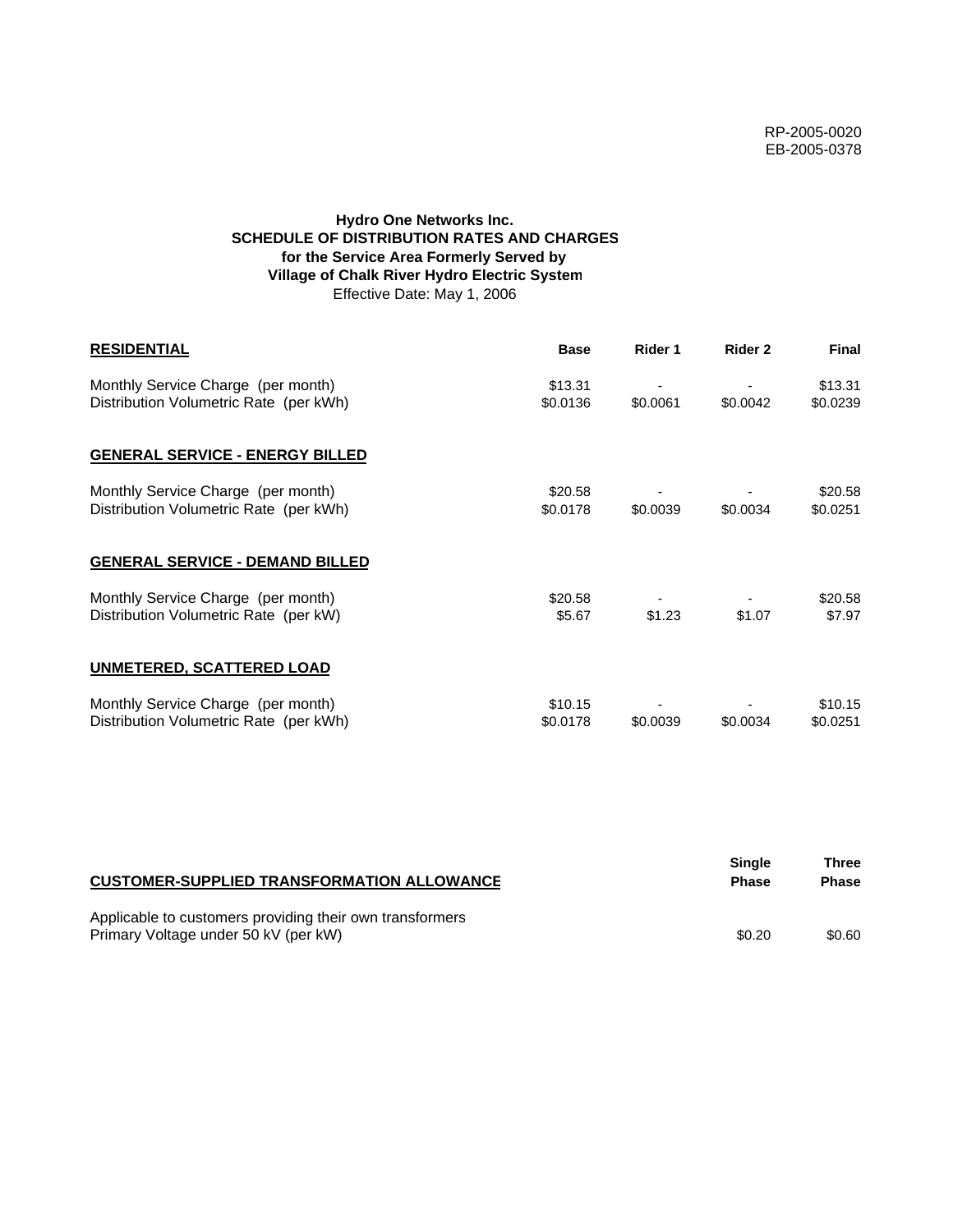**Interim Demand-Side Management Time-of-Use Rates**

**Hydro One Networks Inc. Schedule of Distribution Rates and Charges for the Service Area Formerly Served by Village of Chalk River Hydro Electric System** Effective Date: May 1 2006

The following shall remain in effect until superceded by further Order or Orders of the Ontario Energy Board.

# **Criteria for Eligibility**

Customers' electricity consumption in the off-peak period is at least twice the electricity consumption during the on-peak period.

### **Definition of Time Periods**

| <b>GENERAL SERVICE - DEMAND BILLED TOU</b>    | <b>Base</b> | Rider 1 | Rider 2        | Final   |
|-----------------------------------------------|-------------|---------|----------------|---------|
| Monthly Service Charge (per month)            | \$20.58     | $\sim$  | $\blacksquare$ | \$20.58 |
| Distribution Volumetric Rate (per on-peak kW) | \$5.67      | \$1.23  | \$1.07         | \$7.97  |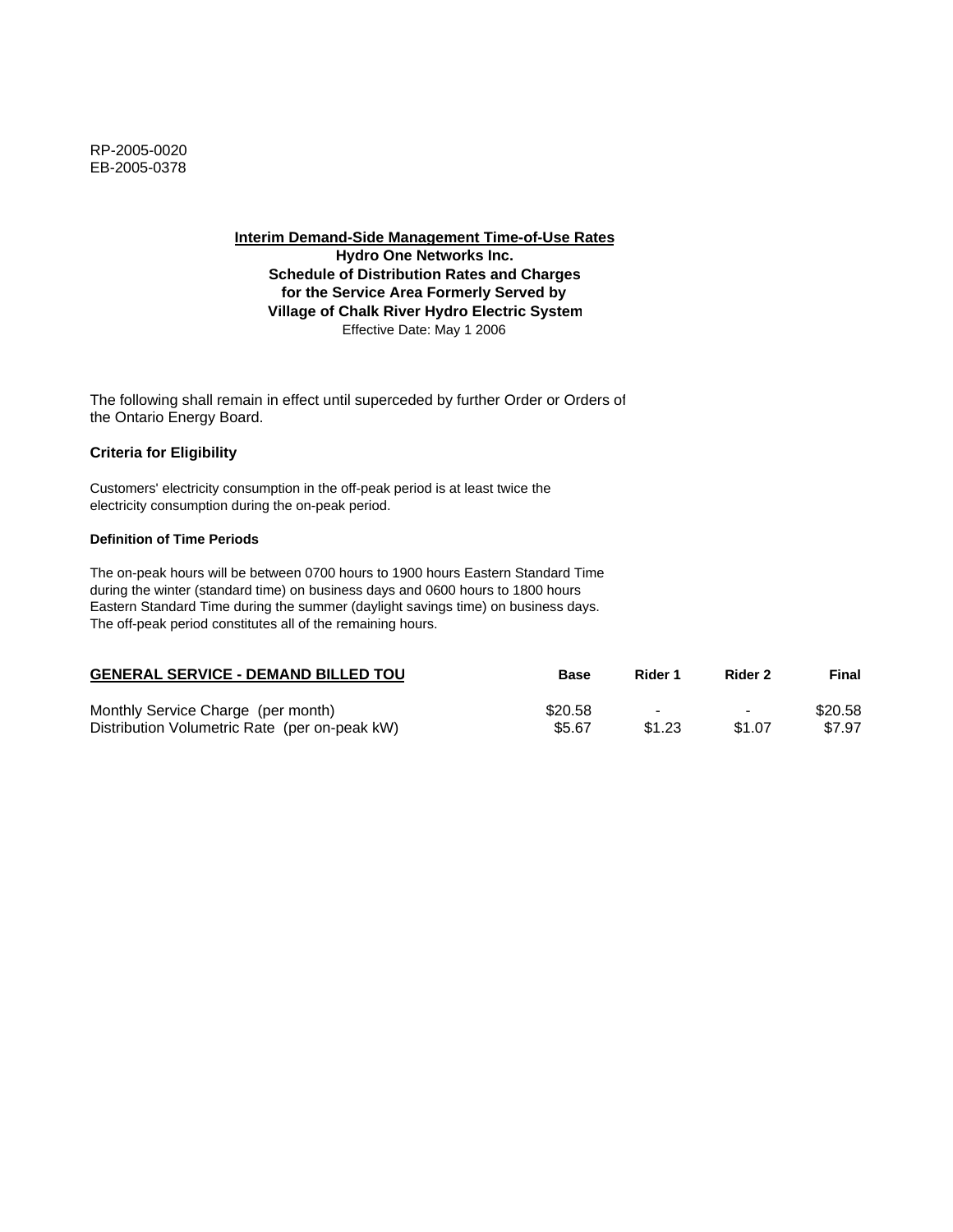# **Hydro One Networks Inc. SCHEDULE OF DISTRIBUTION RATES AND CHARGES for the Service Area Formerly Served by Township of Champlain Public Utilities Commission** Effective Date: May 1, 2006

| <b>RESIDENTIAL</b>                                                           | <b>Base</b>         | Rider 1  | Rider 2  | <b>Final</b>        |
|------------------------------------------------------------------------------|---------------------|----------|----------|---------------------|
| Monthly Service Charge (per month)<br>Distribution Volumetric Rate (per kWh) | \$9.66<br>\$0.0088  | \$0.0045 | \$0.0023 | \$9.66<br>\$0.0156  |
| <b>GENERAL SERVICE - ENERGY BILLED</b>                                       |                     |          |          |                     |
| Monthly Service Charge (per month)<br>Distribution Volumetric Rate (per kWh) | \$19.84<br>\$0.0091 | \$0.0026 | \$0.0015 | \$19.84<br>\$0.0132 |
| <b>GENERAL SERVICE - DEMAND BILLED</b>                                       |                     |          |          |                     |
| Monthly Service Charge (per month)<br>Distribution Volumetric Rate (per kW)  | \$19.84<br>\$2.87   | \$0.84   | \$0.49   | \$19.84<br>\$4.20   |
| <b>UNMETERED, SCATTERED LOAD</b>                                             |                     |          |          |                     |
| Monthly Service Charge (per month)<br>Distribution Volumetric Rate (per kWh) | \$9.79<br>\$0.0091  | \$0.0026 | \$0.0015 | \$9.79<br>\$0.0132  |

| <b>CUSTOMER-SUPPLIED TRANSFORMATION ALLOWANCE</b>                                                | <b>Single</b><br><b>Phase</b> | Three<br><b>Phase</b> |
|--------------------------------------------------------------------------------------------------|-------------------------------|-----------------------|
| Applicable to customers providing their own transformers<br>Primary Voltage under 50 kV (per kW) | \$0.20                        | \$0.60                |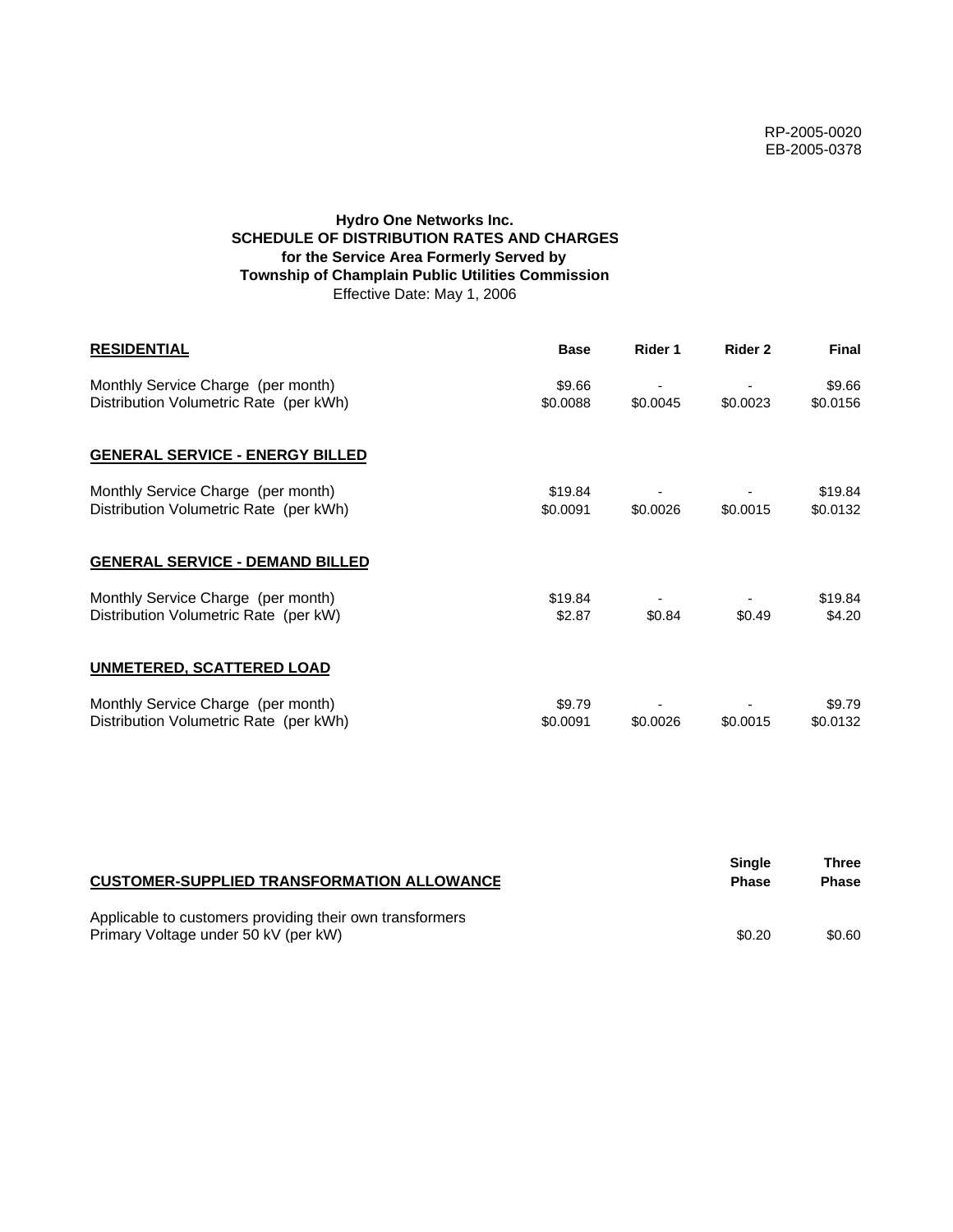**Interim Demand-Side Management Time-of-Use Rates Hydro One Networks Inc. Schedule of Distribution Rates and Charges for the Service Area Formerly Served by Township of Champlain Public Utilities Commission** Effective Date: May 1 2006

The following shall remain in effect until superceded by further Order or Orders of the Ontario Energy Board.

## **Criteria for Eligibility**

Customers' electricity consumption in the off-peak period is at least twice the electricity consumption during the on-peak period.

#### **Definition of Time Periods**

| <b>GENERAL SERVICE - DEMAND BILLED TOU</b>    | Base    | Rider 1 | Rider 2                  | Final   |
|-----------------------------------------------|---------|---------|--------------------------|---------|
| Monthly Service Charge (per month)            | \$19.84 |         | $\overline{\phantom{0}}$ | \$19.84 |
| Distribution Volumetric Rate (per on-peak kW) | \$2.87  | \$0.84  | \$0.49                   | \$4.20  |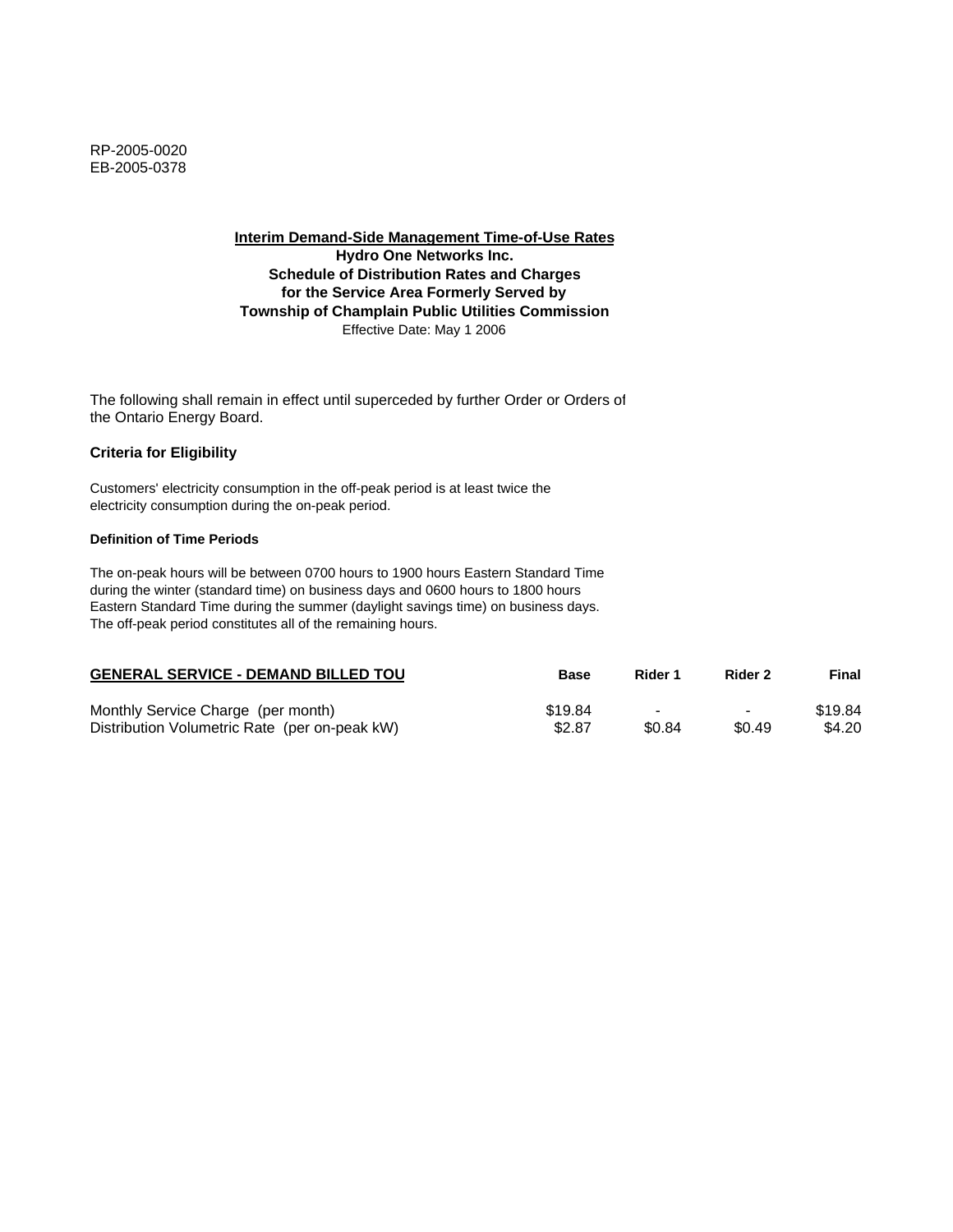# **Hydro One Networks Inc. SCHEDULE OF DISTRIBUTION RATES AND CHARGES for the Service Area Formerly Served by Rockland Hydro Electric Commission** Effective Date: May 1, 2006

| <b>RESIDENTIAL</b>                                                           | <b>Base</b>        | Rider 1  | Rider 2  | <b>Final</b>       |
|------------------------------------------------------------------------------|--------------------|----------|----------|--------------------|
| Monthly Service Charge (per month)<br>Distribution Volumetric Rate (per kWh) | \$8.71<br>\$0.0092 | \$0.0065 | \$0.0037 | \$8.71<br>\$0.0194 |
| <b>GENERAL SERVICE - ENERGY BILLED</b>                                       |                    |          |          |                    |
| Monthly Service Charge (per month)<br>Distribution Volumetric Rate (per kWh) | \$6.58<br>\$0.0100 | \$0.0017 | \$0.0022 | \$6.58<br>\$0.0139 |
| <b>GENERAL SERVICE - DEMAND BILLED</b>                                       |                    |          |          |                    |
| Monthly Service Charge (per month)<br>Distribution Volumetric Rate (per kW)  | \$6.58<br>\$2.58   | \$0.53   | \$0.57   | \$6.58<br>\$3.68   |
| <b>UNMETERED, SCATTERED LOAD</b>                                             |                    |          |          |                    |
| Monthly Service Charge (per month)<br>Distribution Volumetric Rate (per kWh) | \$3.15<br>\$0.0100 | \$0.0017 | \$0.0022 | \$3.15<br>\$0.0139 |

| <b>CUSTOMER-SUPPLIED TRANSFORMATION ALLOWANCE</b>                                                | <b>Single</b><br><b>Phase</b> | Three<br><b>Phase</b> |
|--------------------------------------------------------------------------------------------------|-------------------------------|-----------------------|
| Applicable to customers providing their own transformers<br>Primary Voltage under 50 kV (per kW) | \$0.20                        | \$0.60                |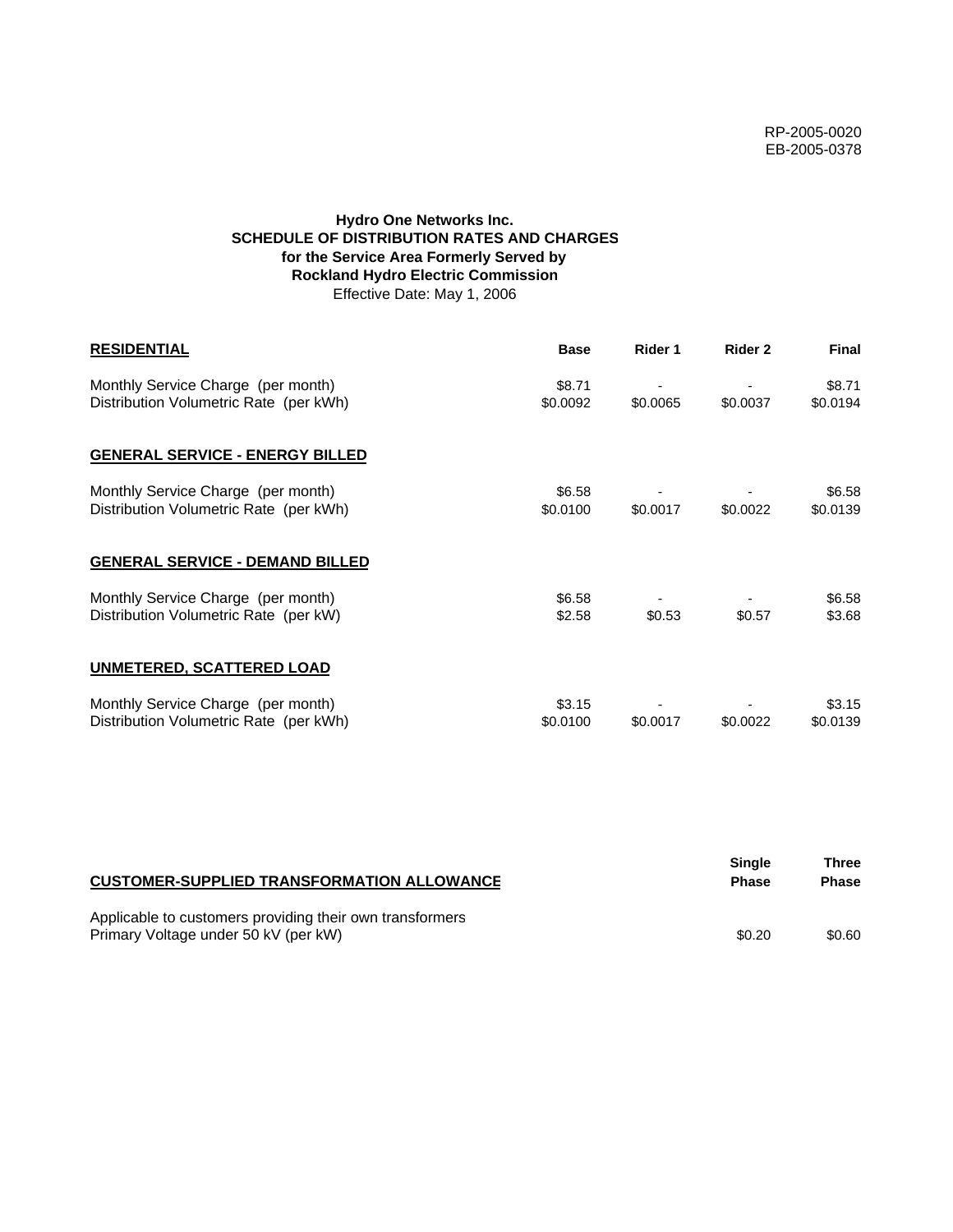**Interim Demand-Side Management Time-of-Use Rates**

**Hydro One Networks Inc. Schedule of Distribution Rates and Charges for the Service Area Formerly Served by Rockland Hydro Electric Commission** Effective Date: May 1 2006

The following shall remain in effect until superceded by further Order or Orders of the Ontario Energy Board.

## **Criteria for Eligibility**

Customers' electricity consumption in the off-peak period is at least twice the electricity consumption during the on-peak period.

### **Definition of Time Periods**

| <b>GENERAL SERVICE - DEMAND BILLED TOU</b>    | <b>Base</b> | Rider 1 | Rider 2                  | Final  |
|-----------------------------------------------|-------------|---------|--------------------------|--------|
| Monthly Service Charge (per month)            | \$6.58      | -       | $\overline{\phantom{0}}$ | \$6.58 |
| Distribution Volumetric Rate (per on-peak kW) | \$2.58      | \$0.53  | \$0.57                   | \$3.68 |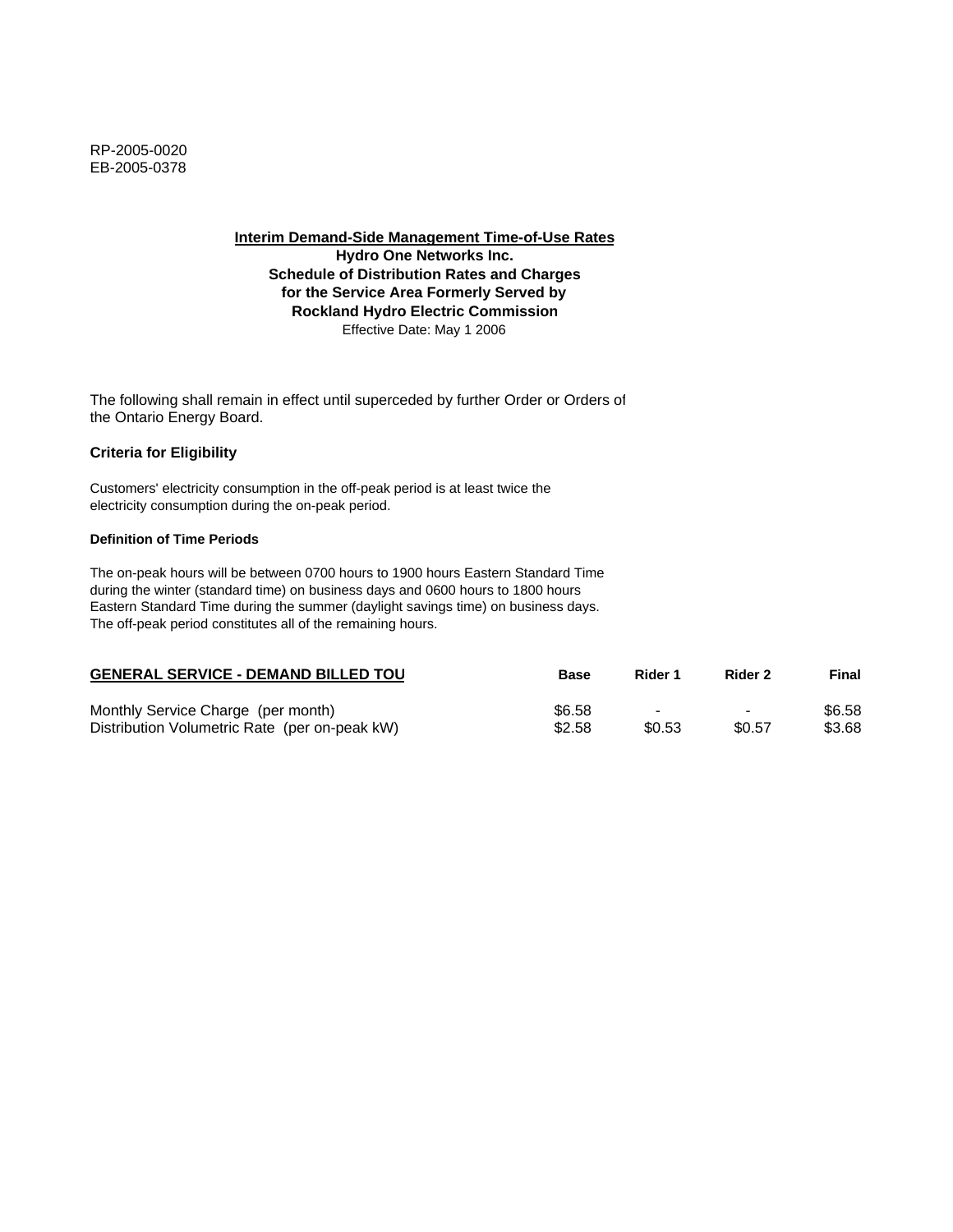# **Hydro One Networks Inc. SCHEDULE OF DISTRIBUTION RATES AND CHARGES for the Service Area Formerly Served by Village of Cobden Hydro System** Effective Date: May 1, 2006

| <b>RESIDENTIAL</b>                                                           | <b>Base</b>         | Rider 1  | Rider 2  | <b>Final</b>        |
|------------------------------------------------------------------------------|---------------------|----------|----------|---------------------|
| Monthly Service Charge (per month)<br>Distribution Volumetric Rate (per kWh) | \$12.35<br>\$0.0175 | \$0.0068 | \$0.0041 | \$12.35<br>\$0.0284 |
| <b>GENERAL SERVICE - ENERGY BILLED</b>                                       |                     |          |          |                     |
| Monthly Service Charge (per month)<br>Distribution Volumetric Rate (per kWh) | \$21.17<br>\$0.0212 | \$0.0036 | \$0.0030 | \$21.17<br>\$0.0278 |
| <b>GENERAL SERVICE - DEMAND BILLED</b>                                       |                     |          |          |                     |
| Monthly Service Charge (per month)<br>Distribution Volumetric Rate (per kW)  | \$21.17<br>\$6.46   | \$1.16   | \$0.90   | \$21.17<br>\$8.52   |
| <b>UNMETERED, SCATTERED LOAD</b>                                             |                     |          |          |                     |
| Monthly Service Charge (per month)<br>Distribution Volumetric Rate (per kWh) | \$10.45<br>\$0.0212 | \$0.0036 | \$0.0030 | \$10.45<br>\$0.0278 |

| <b>CUSTOMER-SUPPLIED TRANSFORMATION ALLOWANCE</b>                                                | Sinale<br><b>Phase</b> | Three<br><b>Phase</b> |
|--------------------------------------------------------------------------------------------------|------------------------|-----------------------|
| Applicable to customers providing their own transformers<br>Primary Voltage under 50 kV (per kW) | \$0.20                 | \$0.60                |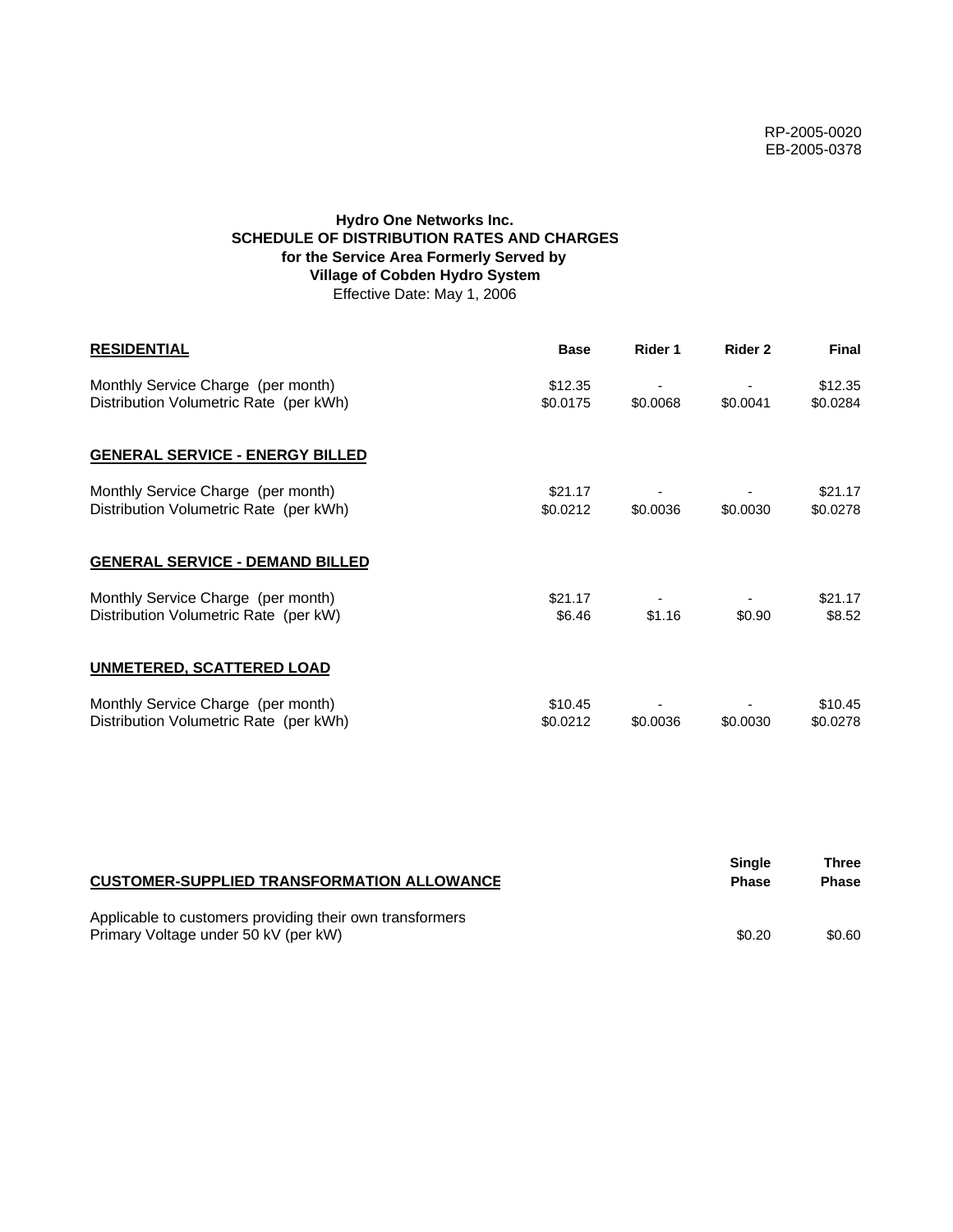**Interim Demand-Side Management Time-of-Use Rates**

**Hydro One Networks Inc. Schedule of Distribution Rates and Charges for the Service Area Formerly Served by Village of Cobden Hydro System** Effective Date: May 1 2006

The following shall remain in effect until superceded by further Order or Orders of the Ontario Energy Board.

# **Criteria for Eligibility**

Customers' electricity consumption in the off-peak period is at least twice the electricity consumption during the on-peak period.

### **Definition of Time Periods**

| <b>GENERAL SERVICE - DEMAND BILLED TOU</b>    | Base    | Rider 1                  | Rider 2                  | Final   |
|-----------------------------------------------|---------|--------------------------|--------------------------|---------|
| Monthly Service Charge (per month)            | \$21.17 | $\overline{\phantom{a}}$ | $\overline{\phantom{0}}$ | \$21.17 |
| Distribution Volumetric Rate (per on-peak kW) | \$6.46  | \$1.16                   | \$0.90                   | \$8.52  |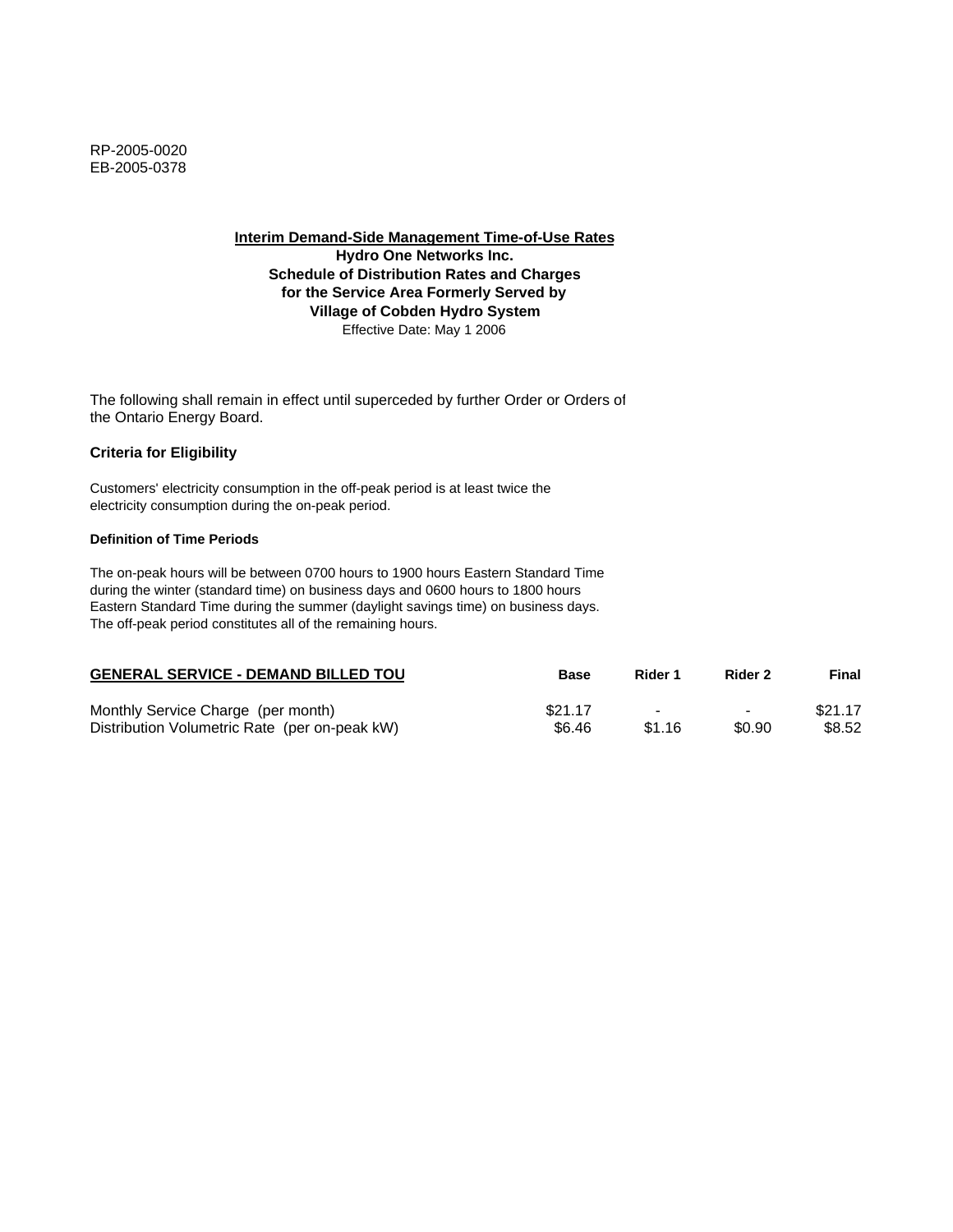# **Hydro One Networks Inc. SCHEDULE OF DISTRIBUTION RATES AND CHARGES for the Service Area Formerly Served by Hydro-Electric Commission of the Town of Deep River** Effective Date: May 1, 2006

| <b>RESIDENTIAL</b>                                                           | <b>Base</b>         | Rider 1  | Rider 2  | <b>Final</b>        |
|------------------------------------------------------------------------------|---------------------|----------|----------|---------------------|
| Monthly Service Charge (per month)<br>Distribution Volumetric Rate (per kWh) | \$15.89<br>\$0.0228 | \$0.0038 | \$0.0025 | \$15.89<br>\$0.0291 |
| <b>GENERAL SERVICE - ENERGY BILLED</b>                                       |                     |          |          |                     |
| Monthly Service Charge (per month)<br>Distribution Volumetric Rate (per kWh) | \$23.18<br>\$0.0225 | \$0.0015 | \$0.0014 | \$23.18<br>\$0.0254 |
| <b>GENERAL SERVICE - DEMAND BILLED</b>                                       |                     |          |          |                     |
| Monthly Service Charge (per month)<br>Distribution Volumetric Rate (per kW)  | \$23.18<br>\$7.15   | \$0.46   | \$0.46   | \$23.18<br>\$8.07   |
| UNMETERED, SCATTERED LOAD                                                    |                     |          |          |                     |
| Monthly Service Charge (per month)<br>Distribution Volumetric Rate (per kWh) | \$11.45<br>\$0.0225 | \$0.0015 | \$0.0014 | \$11.45<br>\$0.0254 |

| <b>CUSTOMER-SUPPLIED TRANSFORMATION ALLOWANCE</b>                                                | <b>Single</b><br><b>Phase</b> | Three<br><b>Phase</b> |
|--------------------------------------------------------------------------------------------------|-------------------------------|-----------------------|
| Applicable to customers providing their own transformers<br>Primary Voltage under 50 kV (per kW) | \$0.20                        | \$0.60                |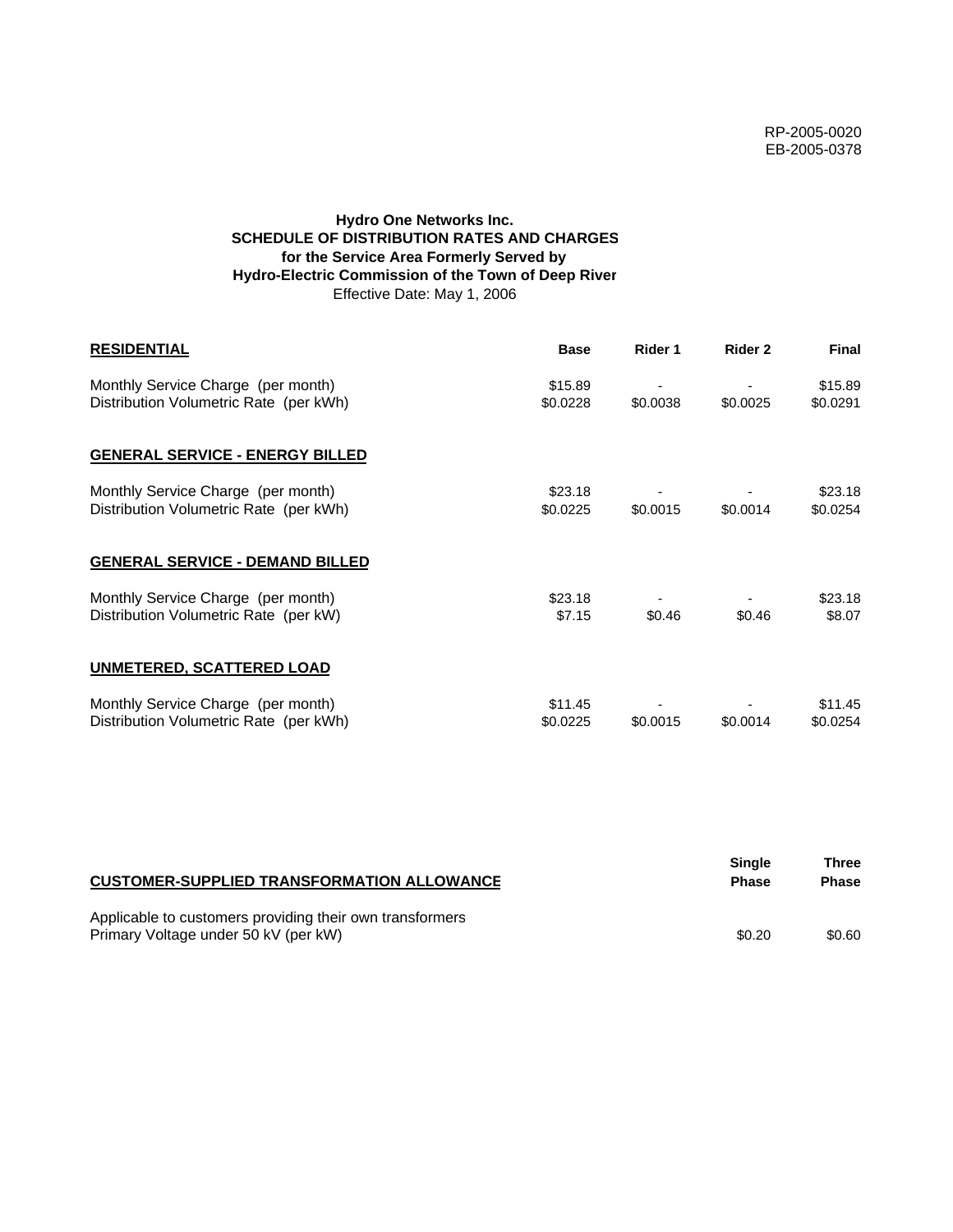**Interim Demand-Side Management Time-of-Use Rates Hydro One Networks Inc. Schedule of Distribution Rates and Charges for the Service Area Formerly Served by Hydro-Electric Commission of the Town of Deep River** Effective Date: May 1 2006

The following shall remain in effect until superceded by further Order or Orders of the Ontario Energy Board.

## **Criteria for Eligibility**

Customers' electricity consumption in the off-peak period is at least twice the electricity consumption during the on-peak period.

#### **Definition of Time Periods**

| <b>GENERAL SERVICE - DEMAND BILLED TOU</b>    | <b>Base</b> | Rider 1 | Rider 2                  | Final   |
|-----------------------------------------------|-------------|---------|--------------------------|---------|
| Monthly Service Charge (per month)            | \$23.18     | -       | $\overline{\phantom{0}}$ | \$23.18 |
| Distribution Volumetric Rate (per on-peak kW) | \$7.15      | \$0.46  | \$0.46                   | \$8.07  |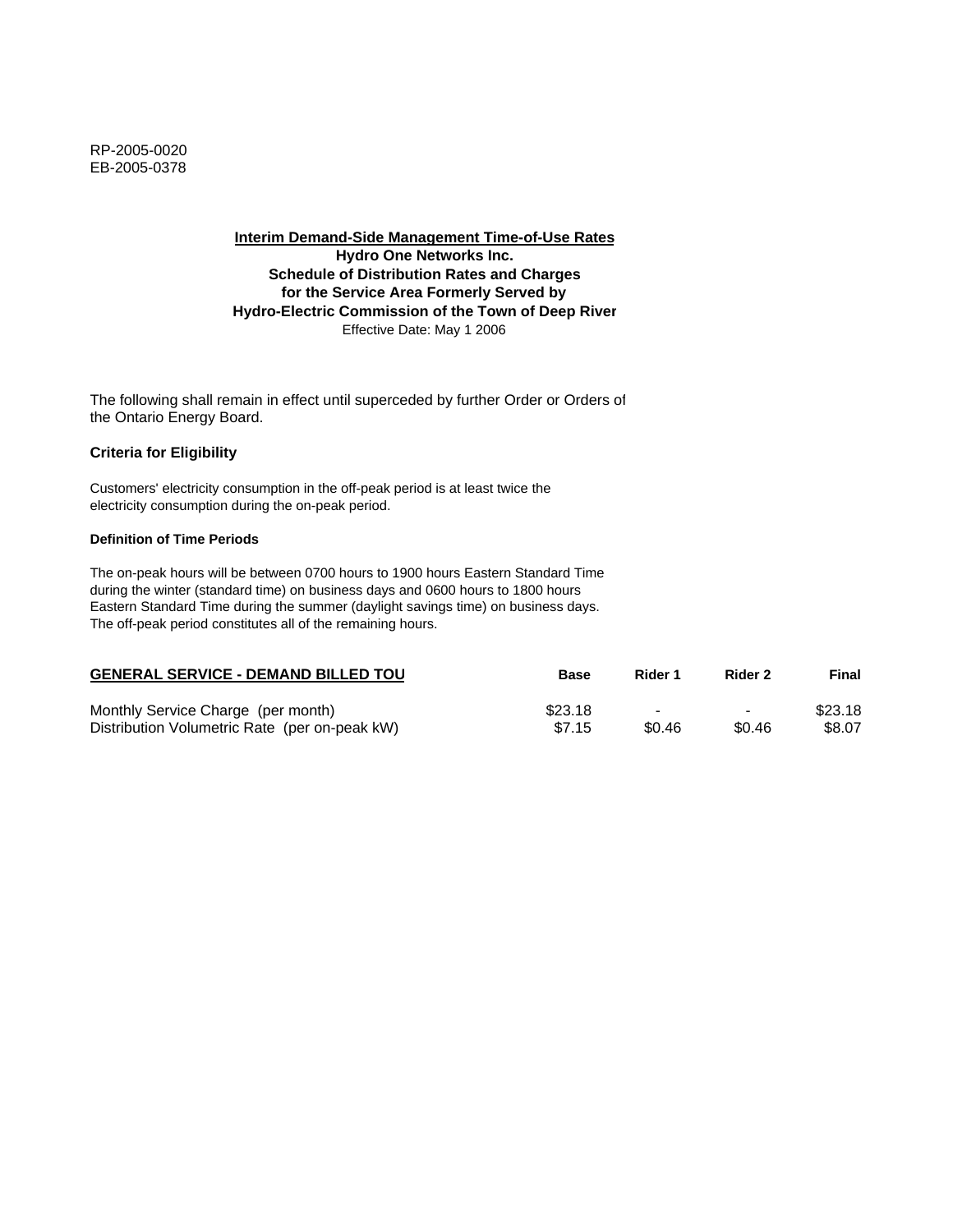# **Hydro One Networks Inc. SCHEDULE OF DISTRIBUTION RATES AND CHARGES for the Service Area Formerly Served by Deseronto Public Utilities Commission** Effective Date: May 1, 2006

| <b>RESIDENTIAL</b>                                                           | <b>Base</b>         | Rider 1  | Rider 2  | <b>Final</b>        |
|------------------------------------------------------------------------------|---------------------|----------|----------|---------------------|
| Monthly Service Charge (per month)<br>Distribution Volumetric Rate (per kWh) | \$12.18<br>\$0.0111 | \$0.0037 | \$0.0011 | \$12.18<br>\$0.0159 |
| <b>GENERAL SERVICE - ENERGY BILLED</b>                                       |                     |          |          |                     |
| Monthly Service Charge (per month)<br>Distribution Volumetric Rate (per kWh) | \$9.44<br>\$0.0134  | \$0.0013 | \$0.0005 | \$9.44<br>\$0.0152  |
| <b>GENERAL SERVICE - DEMAND BILLED</b>                                       |                     |          |          |                     |
| Monthly Service Charge (per month)<br>Distribution Volumetric Rate (per kW)  | \$9.44<br>\$3.83    | \$0.41   | \$0.14   | \$9.44<br>\$4.38    |
| UNMETERED, SCATTERED LOAD                                                    |                     |          |          |                     |
| Monthly Service Charge (per month)<br>Distribution Volumetric Rate (per kWh) | \$4.59<br>\$0.0134  | \$0.0013 | \$0.0005 | \$4.59<br>\$0.0152  |

| <b>CUSTOMER-SUPPLIED TRANSFORMATION ALLOWANCE</b>                                                | Single<br><b>Phase</b> | Three<br>Phase |
|--------------------------------------------------------------------------------------------------|------------------------|----------------|
| Applicable to customers providing their own transformers<br>Primary Voltage under 50 kV (per kW) | \$0.20                 | \$0.60         |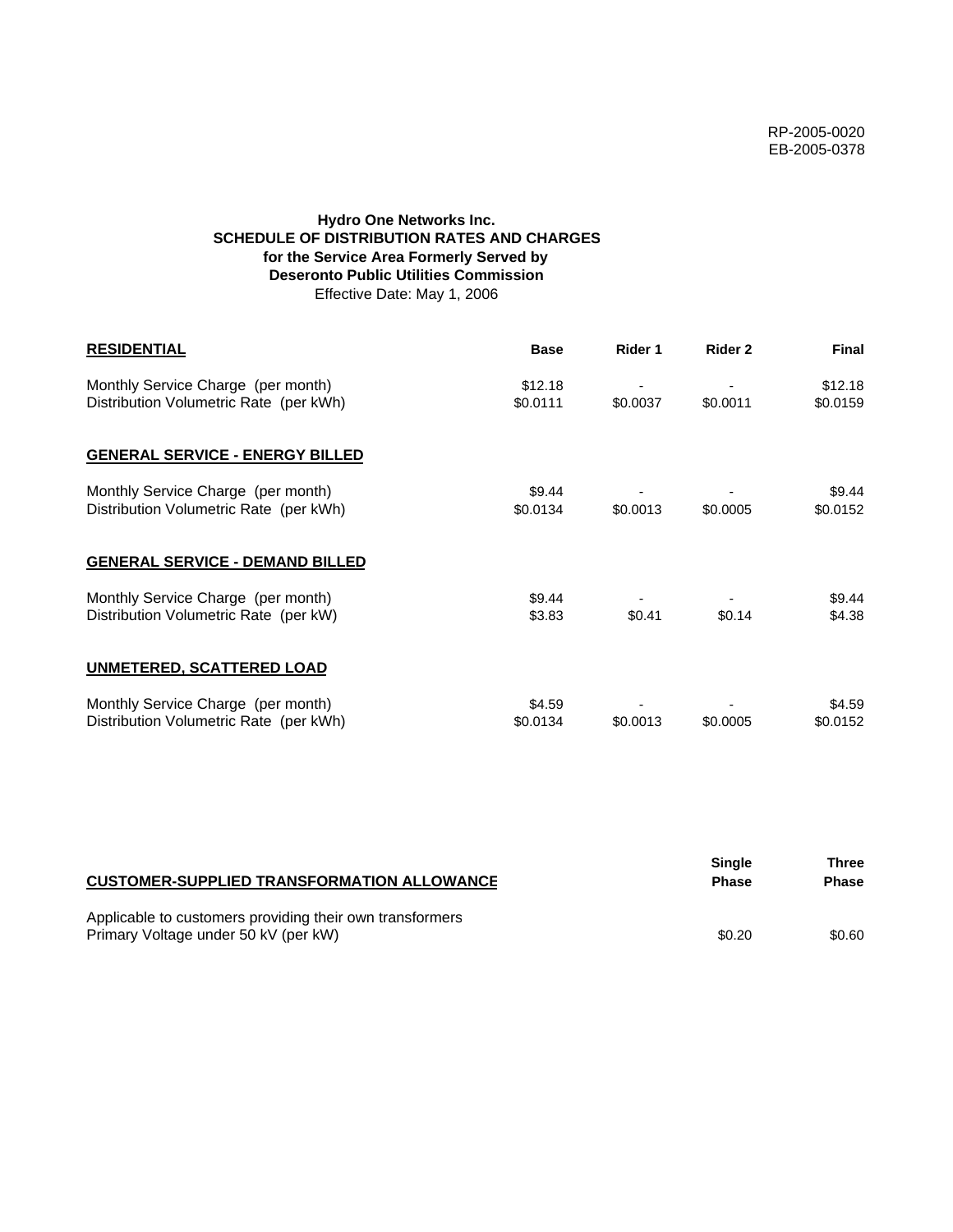**Interim Demand-Side Management Time-of-Use Rates**

**Hydro One Networks Inc. Schedule of Distribution Rates and Charges for the Service Area Formerly Served by Deseronto Public Utilities Commission** Effective Date: May 1 2006

The following shall remain in effect until superceded by further Order or Orders of the Ontario Energy Board.

## **Criteria for Eligibility**

Customers' electricity consumption in the off-peak period is at least twice the electricity consumption during the on-peak period.

### **Definition of Time Periods**

| <b>GENERAL SERVICE - DEMAND BILLED TOU</b>    | Base   | Rider 1 | Rider 2 | Final  |
|-----------------------------------------------|--------|---------|---------|--------|
| Monthly Service Charge (per month)            | \$9.44 | -       | $\,$    | \$9.44 |
| Distribution Volumetric Rate (per on-peak kW) | \$3.83 | \$0.41  | \$0.14  | \$4.38 |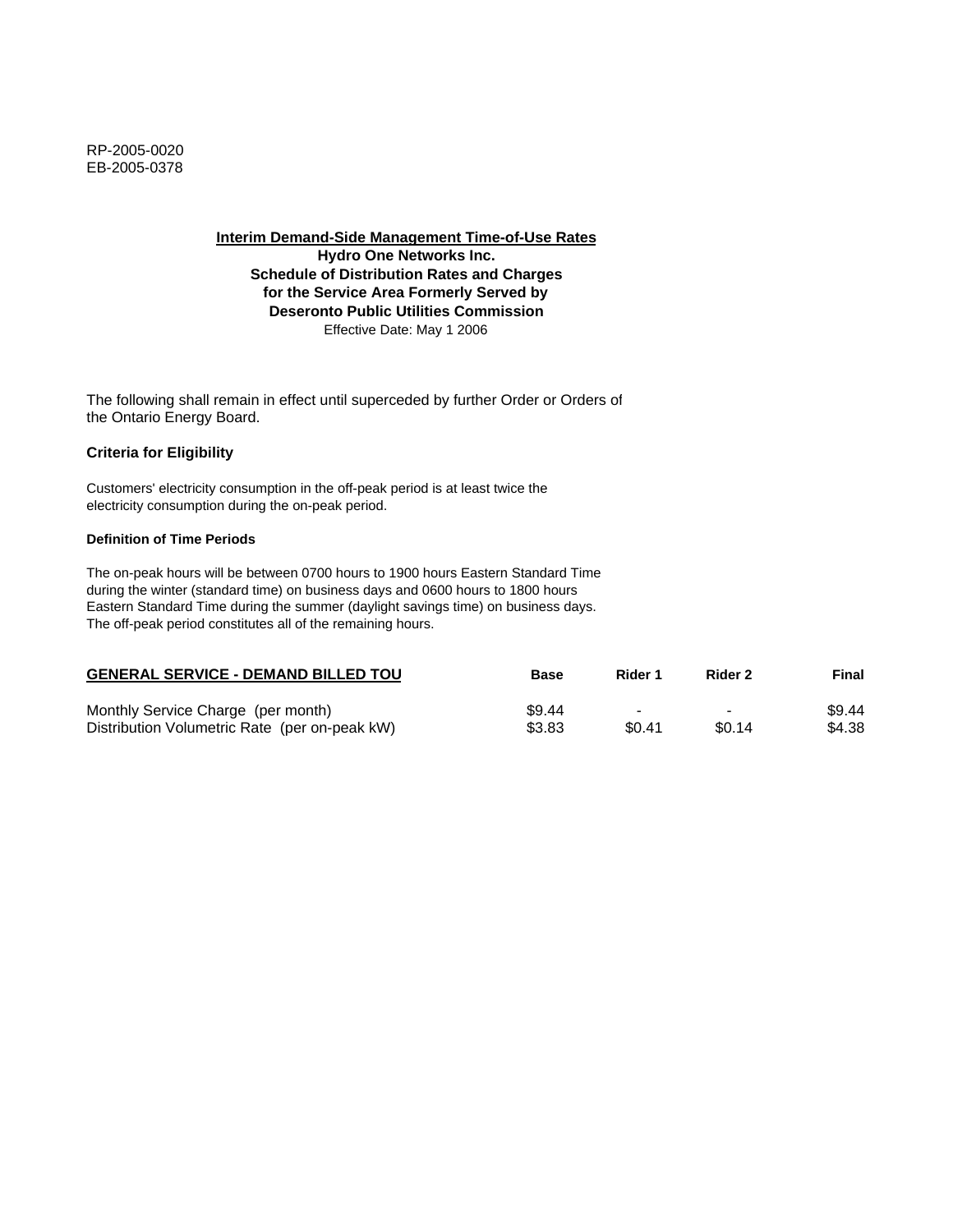# **Hydro One Networks Inc. SCHEDULE OF DISTRIBUTION RATES AND CHARGES for the Service Area Formerly Served by City of Dryden Hydro Electric Commission** Effective Date: May 1, 2006

| <b>RESIDENTIAL</b>                                                           | <b>Base</b>         | Rider 1  | Rider 2  | <b>Final</b>        |
|------------------------------------------------------------------------------|---------------------|----------|----------|---------------------|
| Monthly Service Charge (per month)<br>Distribution Volumetric Rate (per kWh) | \$13.56<br>\$0.0164 | \$0.0043 | \$0.0018 | \$13.56<br>\$0.0225 |
| <b>GENERAL SERVICE - ENERGY BILLED</b>                                       |                     |          |          |                     |
| Monthly Service Charge (per month)<br>Distribution Volumetric Rate (per kWh) | \$18.37<br>\$0.0103 | \$0.0012 | \$0.0004 | \$18.37<br>\$0.0119 |
| <b>GENERAL SERVICE - DEMAND BILLED</b>                                       |                     |          |          |                     |
| Monthly Service Charge (per month)<br>Distribution Volumetric Rate (per kW)  | \$18.37<br>\$3.28   | \$0.38   | \$0.13   | \$18.37<br>\$3.79   |
| <b>UNMETERED, SCATTERED LOAD</b>                                             |                     |          |          |                     |
| Monthly Service Charge (per month)<br>Distribution Volumetric Rate (per kWh) | \$9.05<br>\$0.0103  | \$0.0012 | \$0.0004 | \$9.05<br>\$0.0119  |

| <b>CUSTOMER-SUPPLIED TRANSFORMATION ALLOWANCE</b>                                                | Single<br><b>Phase</b> | Three<br><b>Phase</b> |
|--------------------------------------------------------------------------------------------------|------------------------|-----------------------|
| Applicable to customers providing their own transformers<br>Primary Voltage under 50 kV (per kW) | \$0.20                 | \$0.60                |
|                                                                                                  |                        |                       |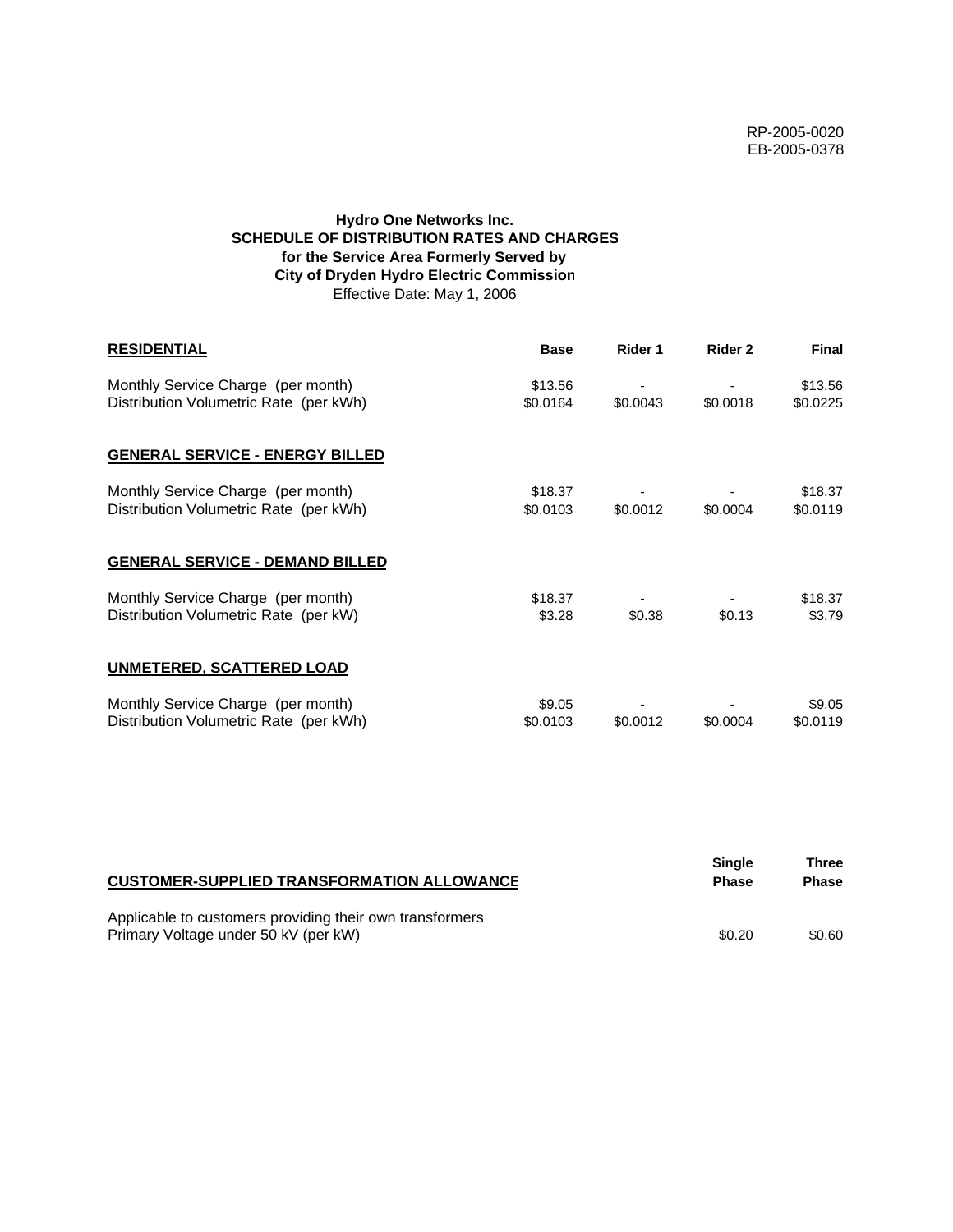**Interim Demand-Side Management Time-of-Use Rates Hydro One Networks Inc. Schedule of Distribution Rates and Charges for the Service Area Formerly Served by City of Dryden Hydro Electric Commission** Effective Date: May 1 2006

The following shall remain in effect until superceded by further Order or Orders of the Ontario Energy Board.

#### **Criteria for Eligibility**

Customers' electricity consumption in the off-peak period is at least twice the electricity consumption during the on-peak period.

#### **Definition of Time Periods**

| <b>GENERAL SERVICE - DEMAND BILLED TOU</b>    | <b>Base</b> | Rider 1                  | Rider 2        | Final   |
|-----------------------------------------------|-------------|--------------------------|----------------|---------|
| Monthly Service Charge (per month)            | \$18.37     | $\overline{\phantom{a}}$ | $\blacksquare$ | \$18.37 |
| Distribution Volumetric Rate (per on-peak kW) | \$3.28      | \$0.38                   | \$0.13         | \$3.79  |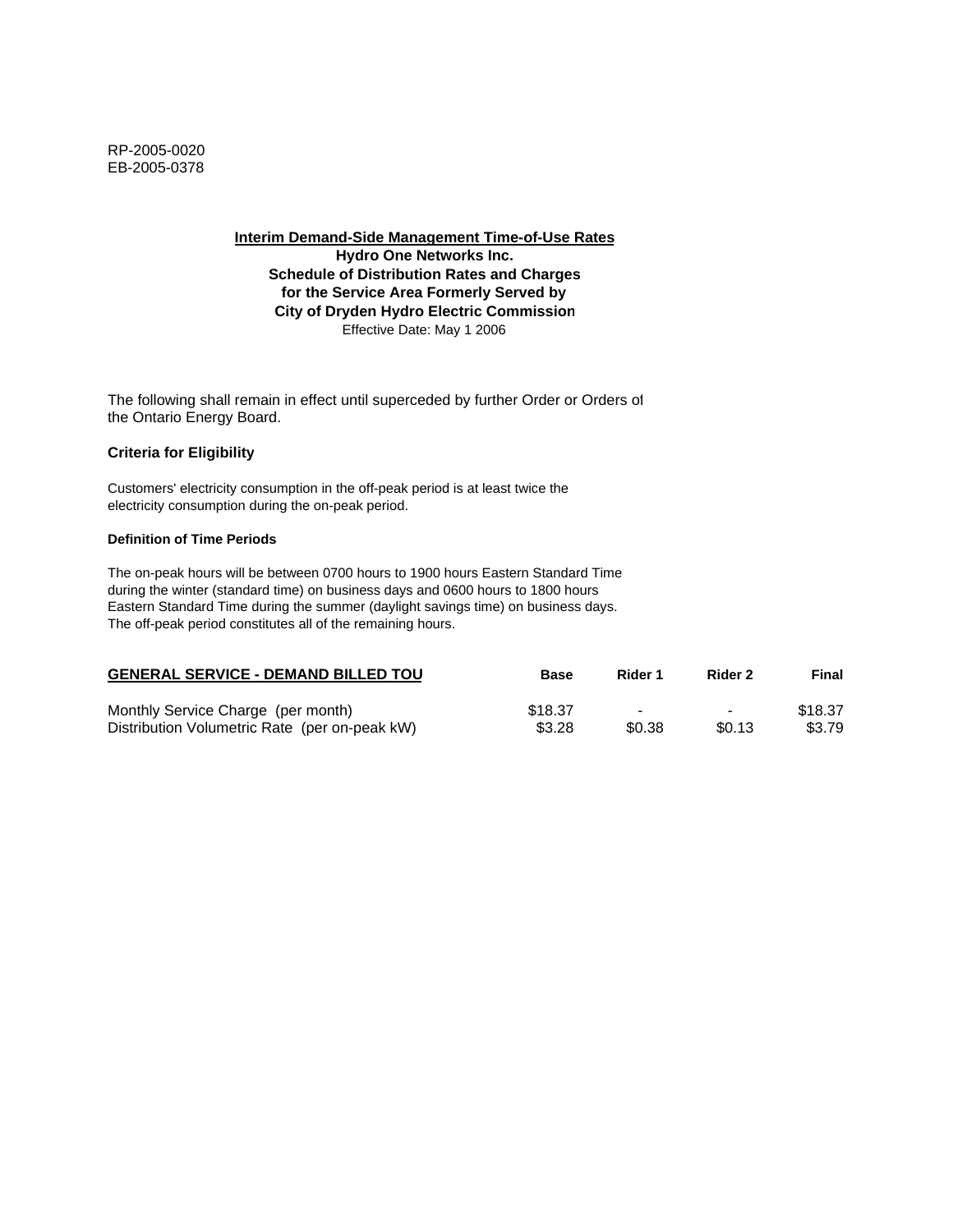# **Hydro One Networks Inc. SCHEDULE OF DISTRIBUTION RATES AND CHARGES for the Service Area Formerly Served by Dundalk Energy Services** Effective Date: May 1, 2006

| <b>RESIDENTIAL</b>                                                           | <b>Base</b>         | Rider 1  | Rider 2  | <b>Final</b>        |
|------------------------------------------------------------------------------|---------------------|----------|----------|---------------------|
| Monthly Service Charge (per month)<br>Distribution Volumetric Rate (per kWh) | \$13.75<br>\$0.0108 | \$0.0039 | \$0.0013 | \$13.75<br>\$0.0160 |
| <b>GENERAL SERVICE - ENERGY BILLED</b>                                       |                     |          |          |                     |
| Monthly Service Charge (per month)<br>Distribution Volumetric Rate (per kWh) | \$22.80<br>\$0.0163 | \$0.0023 | \$0.0009 | \$22.80<br>\$0.0195 |
| <b>GENERAL SERVICE - DEMAND BILLED</b>                                       |                     |          |          |                     |
| Monthly Service Charge (per month)<br>Distribution Volumetric Rate (per kW)  | \$22.80<br>\$5.15   | \$0.74   | \$0.28   | \$22.80<br>\$6.17   |
| <b>UNMETERED, SCATTERED LOAD</b>                                             |                     |          |          |                     |
| Monthly Service Charge (per month)<br>Distribution Volumetric Rate (per kWh) | \$11.27<br>\$0.0163 | \$0.0023 | \$0.0009 | \$11.27<br>\$0.0195 |

| <b>CUSTOMER-SUPPLIED TRANSFORMATION ALLOWANCE</b>        | Single<br><b>Phase</b> | Three<br><b>Phase</b> |
|----------------------------------------------------------|------------------------|-----------------------|
| Applicable to customers providing their own transformers |                        |                       |
| Primary Voltage under 50 kV (per kW)                     | \$0.20                 | \$0.60                |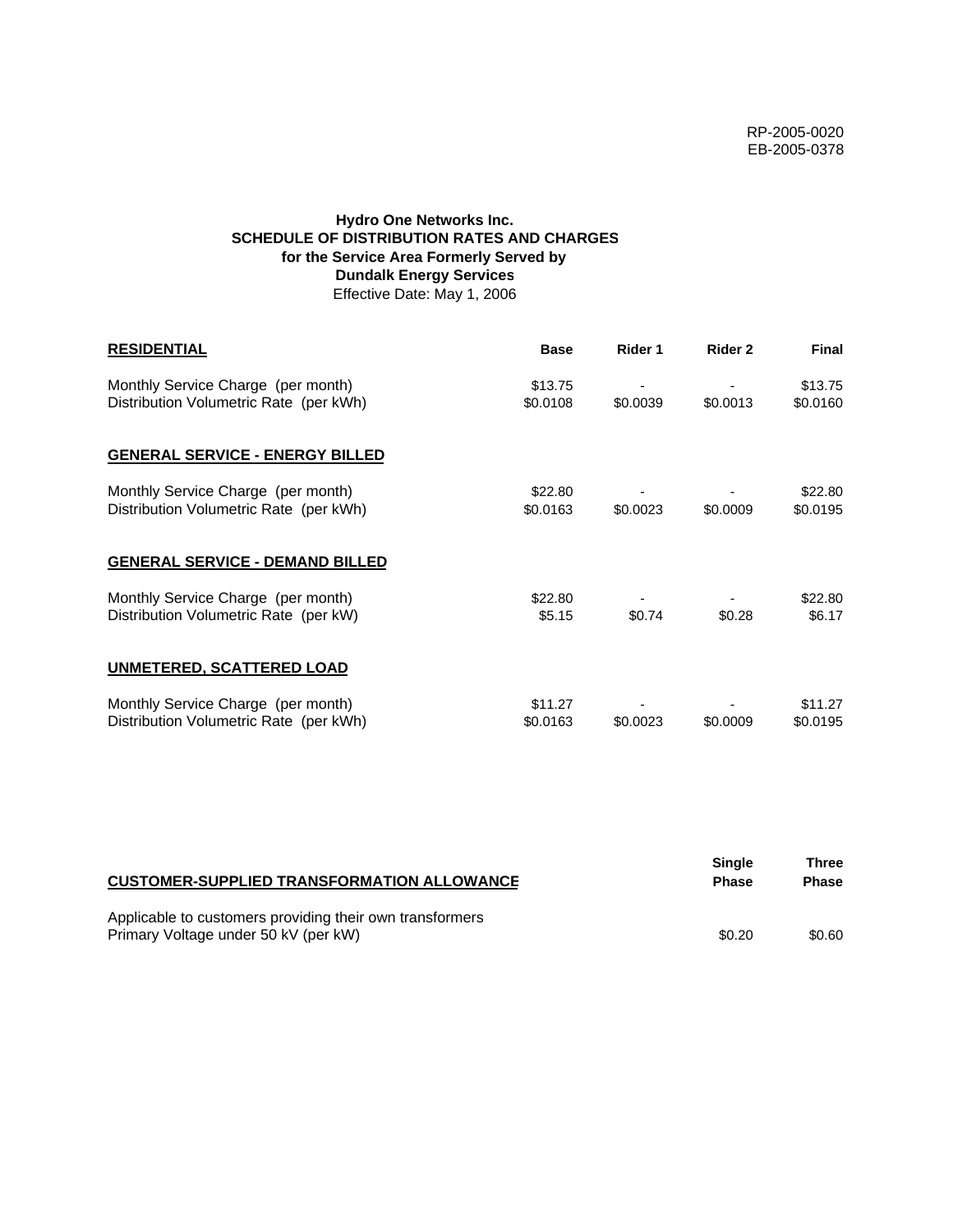**Interim Demand-Side Management Time-of-Use Rates Hydro One Networks Inc. Schedule of Distribution Rates and Charges for the Service Area Formerly Served by Dundalk Energy Services** Effective Date: May 1 2006

The following shall remain in effect until superceded by further Order or Orders of the Ontario Energy Board.

#### **Criteria for Eligibility**

Customers' electricity consumption in the off-peak period is at least twice the electricity consumption during the on-peak period.

#### **Definition of Time Periods**

| <b>GENERAL SERVICE - DEMAND BILLED TOU</b>    | <b>Base</b> | Rider 1                  | Rider 2                  | Final   |
|-----------------------------------------------|-------------|--------------------------|--------------------------|---------|
| Monthly Service Charge (per month)            | \$22.80     | $\overline{\phantom{a}}$ | $\overline{\phantom{a}}$ | \$22.80 |
| Distribution Volumetric Rate (per on-peak kW) | \$5.15      | \$0.74                   | \$0.28                   | \$6.17  |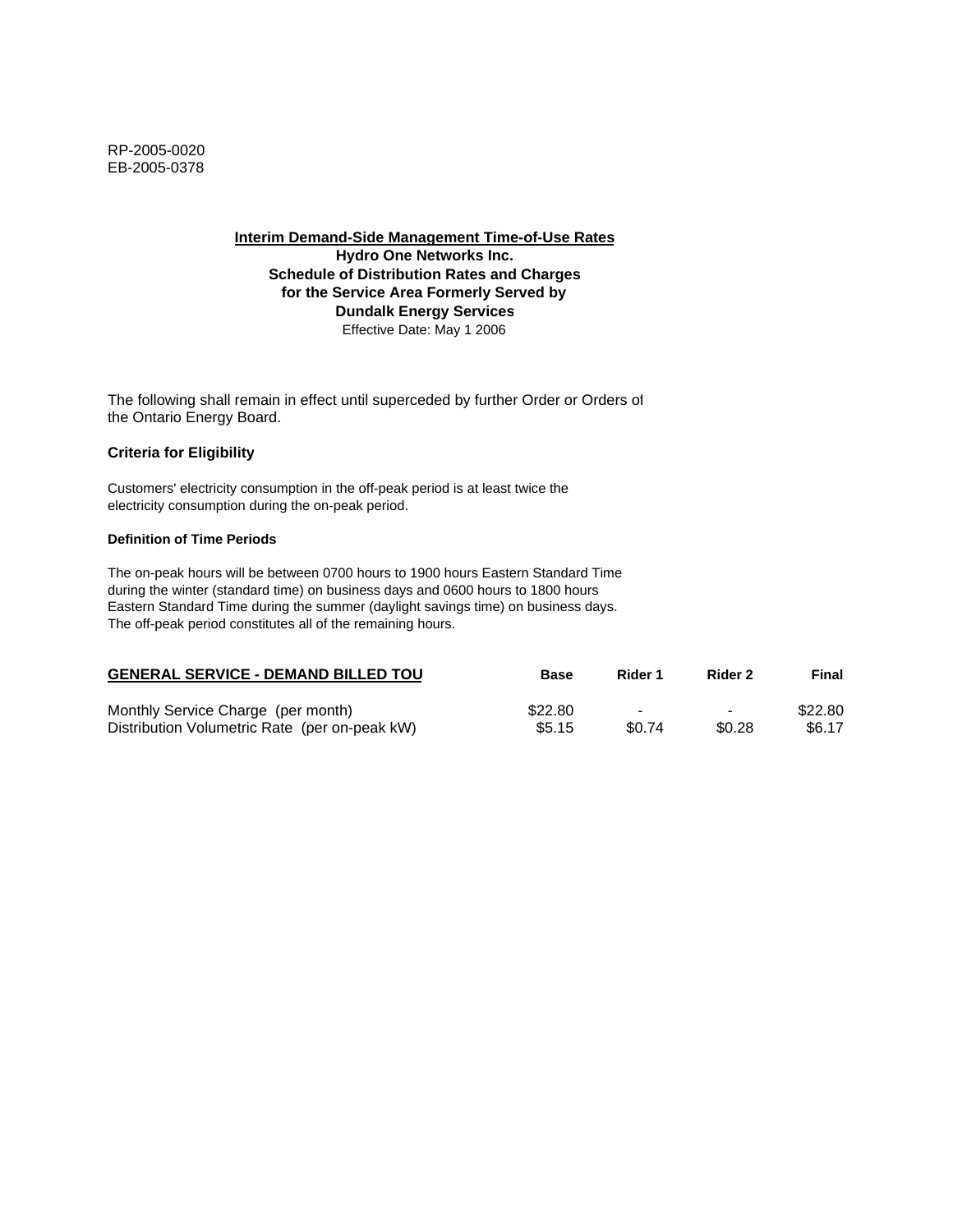# **Hydro One Networks Inc. SCHEDULE OF DISTRIBUTION RATES AND CHARGES for the Service Area Formerly Served by Durham Hydro-Electric Commission** Effective Date: May 1, 2006

| <b>RESIDENTIAL</b>                                                           | <b>Base</b>         | Rider 1  | Rider 2  | <b>Final</b>        |
|------------------------------------------------------------------------------|---------------------|----------|----------|---------------------|
| Monthly Service Charge (per month)<br>Distribution Volumetric Rate (per kWh) | \$15.62<br>\$0.0123 | \$0.0046 | \$0.0016 | \$15.62<br>\$0.0185 |
| <b>GENERAL SERVICE - ENERGY BILLED</b>                                       |                     |          |          |                     |
| Monthly Service Charge (per month)<br>Distribution Volumetric Rate (per kWh) | \$23.35<br>\$0.0136 | \$0.0015 | \$0.0006 | \$23.35<br>\$0.0157 |
| <b>GENERAL SERVICE - DEMAND BILLED</b>                                       |                     |          |          |                     |
| Monthly Service Charge (per month)<br>Distribution Volumetric Rate (per kW)  | \$23.35<br>\$4.29   | \$0.48   | \$0.18   | \$23.35<br>\$4.95   |
| <b>UNMETERED, SCATTERED LOAD</b>                                             |                     |          |          |                     |
| Monthly Service Charge (per month)<br>Distribution Volumetric Rate (per kWh) | \$11.54<br>\$0.0136 | \$0.0015 | \$0.0006 | \$11.54<br>\$0.0157 |

| <b>CUSTOMER-SUPPLIED TRANSFORMATION ALLOWANCE</b>                                                | Single<br><b>Phase</b> | Three<br><b>Phase</b> |
|--------------------------------------------------------------------------------------------------|------------------------|-----------------------|
| Applicable to customers providing their own transformers<br>Primary Voltage under 50 kV (per kW) | \$0.20                 | \$0.60                |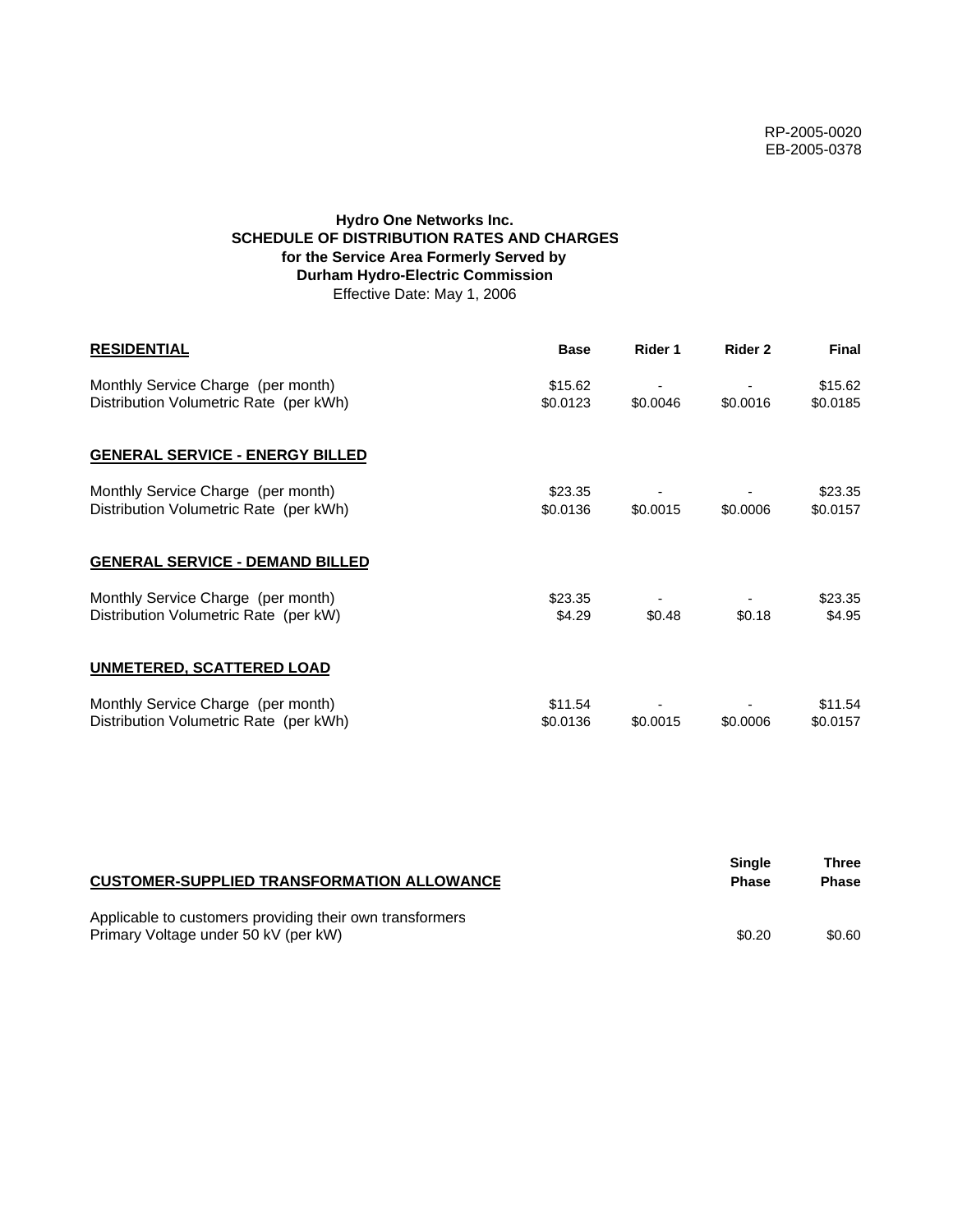**Interim Demand-Side Management Time-of-Use Rates**

**Hydro One Networks Inc. Schedule of Distribution Rates and Charges for the Service Area Formerly Served by Durham Hydro-Electric Commission** Effective Date: May 1 2006

The following shall remain in effect until superceded by further Order or Orders of the Ontario Energy Board.

## **Criteria for Eligibility**

Customers' electricity consumption in the off-peak period is at least twice the electricity consumption during the on-peak period.

### **Definition of Time Periods**

| <b>GENERAL SERVICE - DEMAND BILLED TOU</b>    | Base    | Rider 1 | Rider 2                  | Final   |
|-----------------------------------------------|---------|---------|--------------------------|---------|
| Monthly Service Charge (per month)            | \$23.35 | -       | $\overline{\phantom{0}}$ | \$23.35 |
| Distribution Volumetric Rate (per on-peak kW) | \$4.29  | \$0.48  | \$0.18                   | \$4.95  |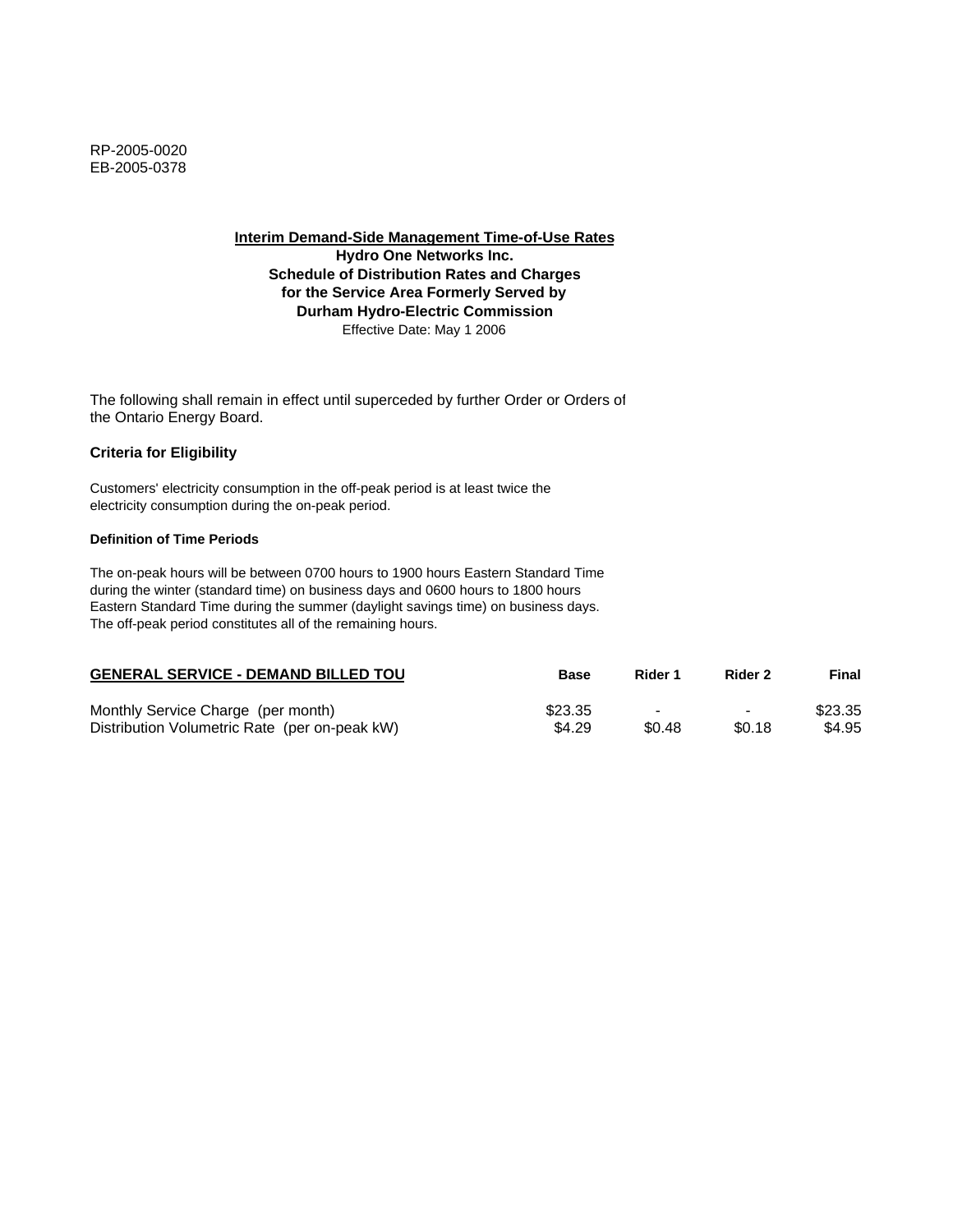# **Hydro One Networks Inc. SCHEDULE OF DISTRIBUTION RATES AND CHARGES for the Service Area Formerly Served by Public Utilities Commission of the Village of Eganville** Effective Date: May 1, 2006

| <b>RESIDENTIAL</b>                                                           | <b>Base</b>         | Rider 1  | Rider 2  | <b>Final</b>        |
|------------------------------------------------------------------------------|---------------------|----------|----------|---------------------|
| Monthly Service Charge (per month)<br>Distribution Volumetric Rate (per kWh) | \$13.14<br>\$0.0152 | \$0.0029 | \$0.0012 | \$13.14<br>\$0.0193 |
| <b>GENERAL SERVICE - ENERGY BILLED</b>                                       |                     |          |          |                     |
| Monthly Service Charge (per month)<br>Distribution Volumetric Rate (per kWh) | \$20.60<br>\$0.0231 | \$0.0017 | \$0.0012 | \$20.60<br>\$0.0260 |
| <b>GENERAL SERVICE - DEMAND BILLED</b>                                       |                     |          |          |                     |
| Monthly Service Charge (per month)<br>Distribution Volumetric Rate (per kW)  | \$20.60<br>\$7.32   | \$0.55   | \$0.37   | \$20.60<br>\$8.24   |
| <b>UNMETERED, SCATTERED LOAD</b>                                             |                     |          |          |                     |
| Monthly Service Charge (per month)<br>Distribution Volumetric Rate (per kWh) | \$10.17<br>\$0.0231 | \$0.0017 | \$0.0012 | \$10.17<br>\$0.0260 |

| <b>CUSTOMER-SUPPLIED TRANSFORMATION ALLOWANCE</b>                                                | Single<br><b>Phase</b> | Three<br><b>Phase</b> |
|--------------------------------------------------------------------------------------------------|------------------------|-----------------------|
| Applicable to customers providing their own transformers<br>Primary Voltage under 50 kV (per kW) | \$0.20                 | \$0.60                |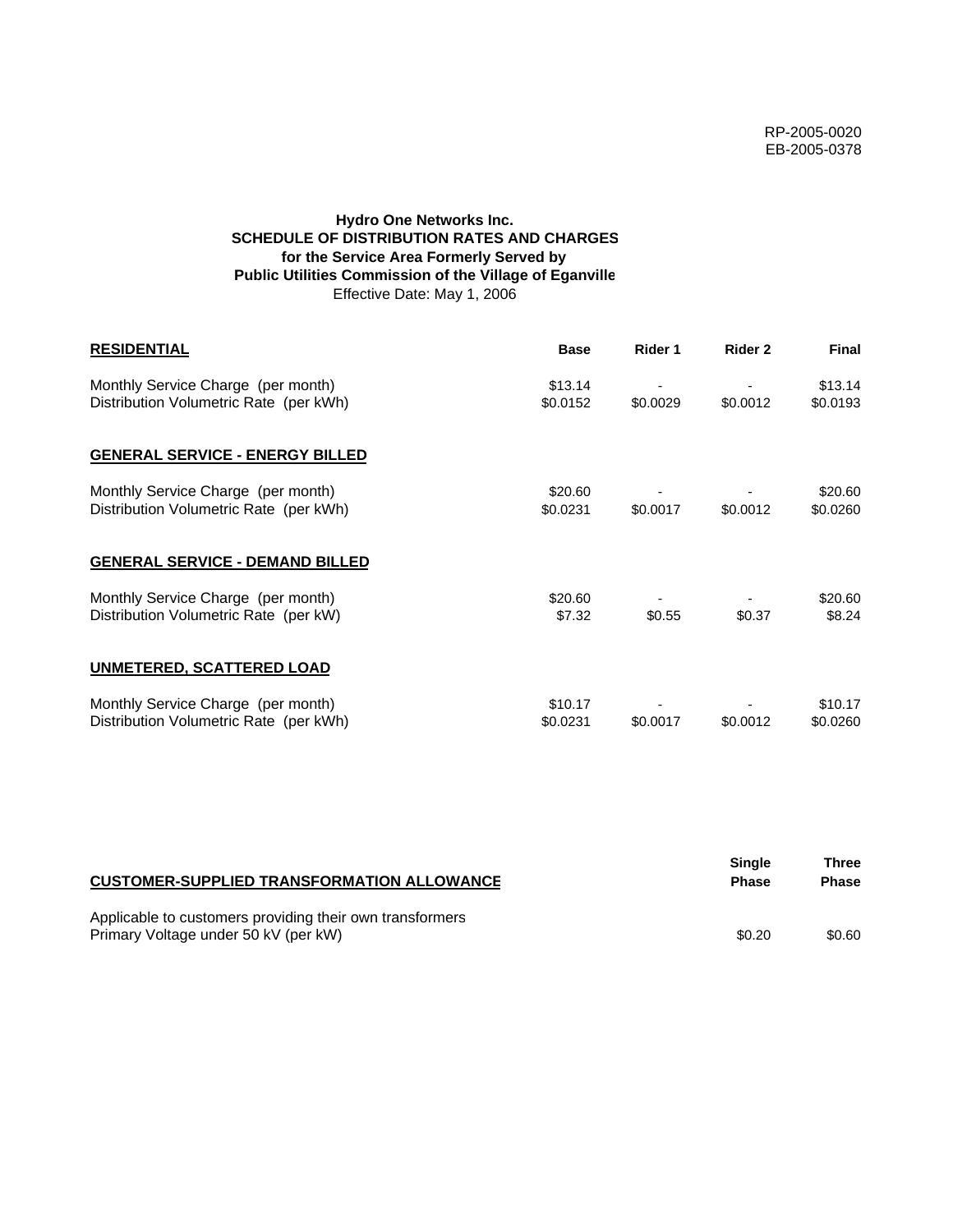**Interim Demand-Side Management Time-of-Use Rates Hydro One Networks Inc. Schedule of Distribution Rates and Charges for the Service Area Formerly Served by Public Utilities Commission of the Village of Eganville** Effective Date: May 1 2006

The following shall remain in effect until superceded by further Order or Orders of the Ontario Energy Board.

## **Criteria for Eligibility**

Customers' electricity consumption in the off-peak period is at least twice the electricity consumption during the on-peak period.

### **Definition of Time Periods**

| <b>GENERAL SERVICE - DEMAND BILLED TOU</b>    | Base    | Rider 1 | Rider 2                  | Final   |
|-----------------------------------------------|---------|---------|--------------------------|---------|
| Monthly Service Charge (per month)            | \$20.60 | -       | $\overline{\phantom{0}}$ | \$20.60 |
| Distribution Volumetric Rate (per on-peak kW) | \$7.32  | \$0.55  | \$0.37                   | \$8.24  |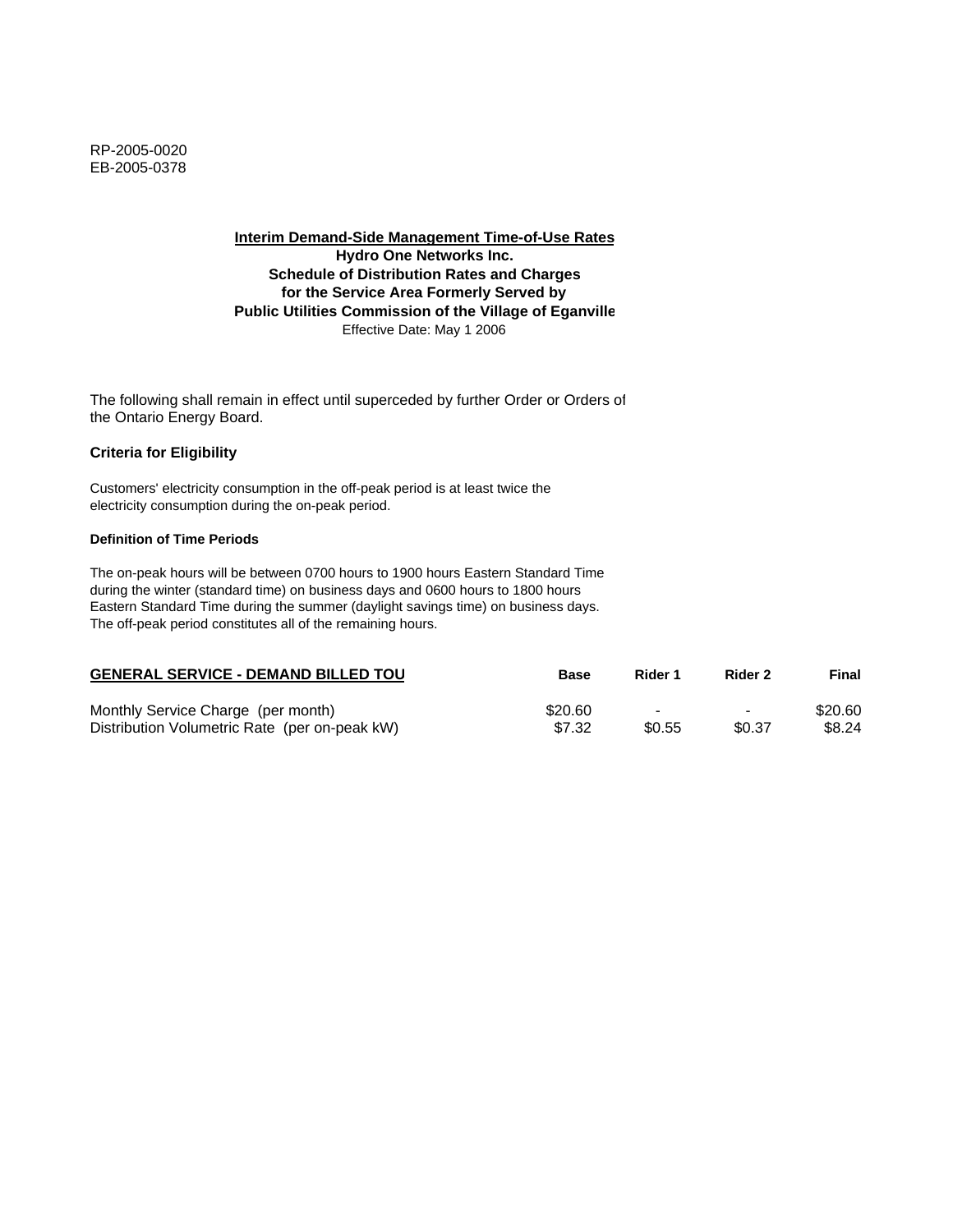# **Hydro One Networks Inc. SCHEDULE OF DISTRIBUTION RATES AND CHARGES for the Service Area Formerly Served by Hydro-Electric Commission of the Town of Erin** Effective Date: May 1, 2006

| <b>RESIDENTIAL</b>                                                           | <b>Base</b>         | Rider 1  | Rider 2  | <b>Final</b>        |
|------------------------------------------------------------------------------|---------------------|----------|----------|---------------------|
| Monthly Service Charge (per month)<br>Distribution Volumetric Rate (per kWh) | \$12.41<br>\$0.0189 | \$0.0083 | \$0.0040 | \$12.41<br>\$0.0312 |
| <b>GENERAL SERVICE - ENERGY BILLED</b>                                       |                     |          |          |                     |
| Monthly Service Charge (per month)<br>Distribution Volumetric Rate (per kWh) | \$39.54<br>\$0.0073 | \$0.0019 | \$0.0008 | \$39.54<br>\$0.0100 |
| <b>GENERAL SERVICE - DEMAND BILLED</b>                                       |                     |          |          |                     |
| Monthly Service Charge (per month)<br>Distribution Volumetric Rate (per kW)  | \$39.54<br>\$2.35   | \$0.59   | \$0.25   | \$39.54<br>\$3.19   |
| <b>UNMETERED, SCATTERED LOAD</b>                                             |                     |          |          |                     |
| Monthly Service Charge (per month)<br>Distribution Volumetric Rate (per kWh) | \$19.63<br>\$0.0073 | \$0.0019 | \$0,0008 | \$19.63<br>\$0.0100 |

| <b>CUSTOMER-SUPPLIED TRANSFORMATION ALLOWANCE</b>                                                | <b>Single</b><br><b>Phase</b> | Three<br><b>Phase</b> |
|--------------------------------------------------------------------------------------------------|-------------------------------|-----------------------|
| Applicable to customers providing their own transformers<br>Primary Voltage under 50 kV (per kW) | \$0.20                        | \$0.60                |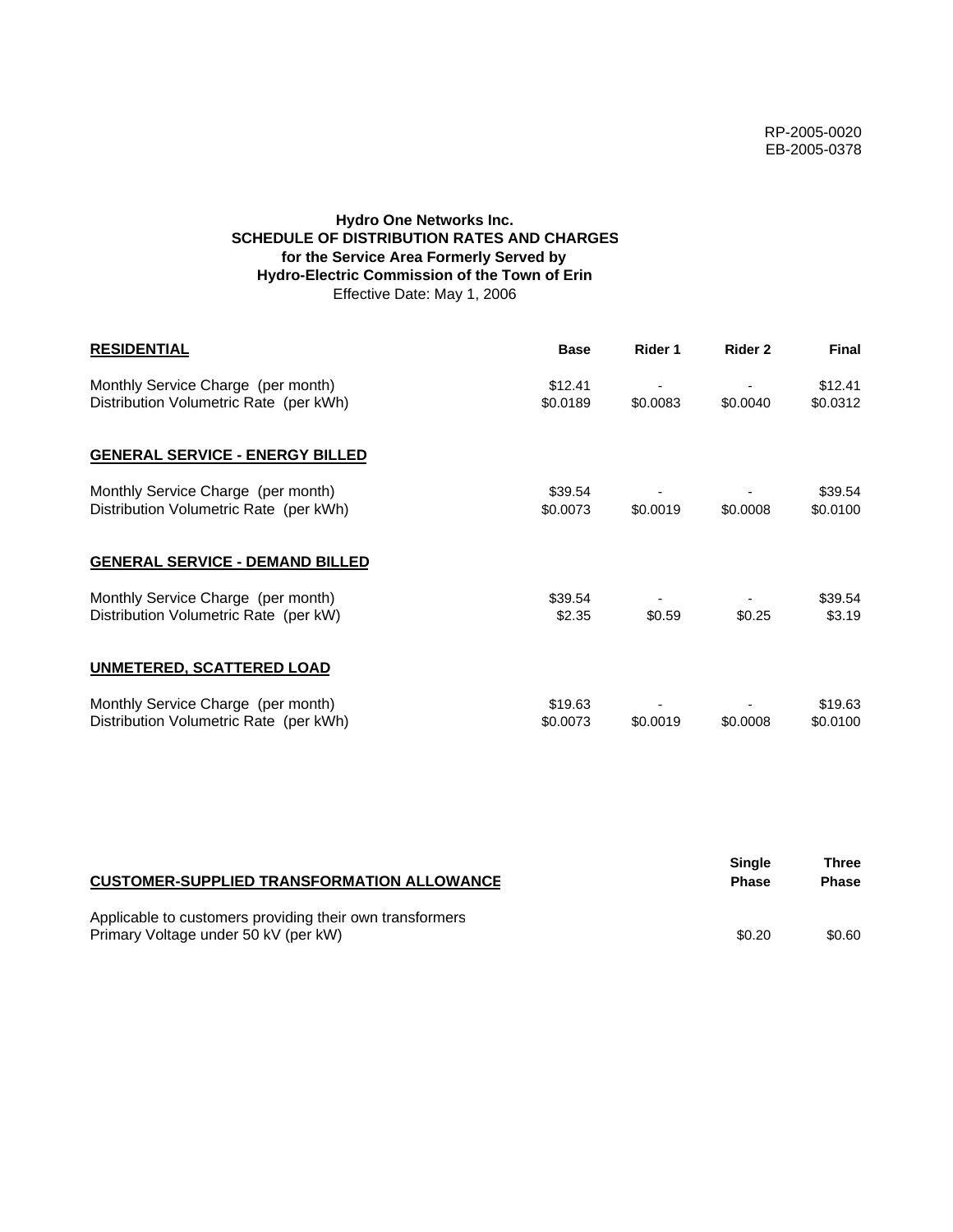**Interim Demand-Side Management Time-of-Use Rates Hydro One Networks Inc. Schedule of Distribution Rates and Charges for the Service Area Formerly Served by Hydro-Electric Commission of the Town of Erin** Effective Date: May 1 2006

The following shall remain in effect until superceded by further Order or Orders of the Ontario Energy Board.

## **Criteria for Eligibility**

Customers' electricity consumption in the off-peak period is at least twice the electricity consumption during the on-peak period.

### **Definition of Time Periods**

| <b>GENERAL SERVICE - DEMAND BILLED TOU</b>    | <b>Base</b> | Rider 1                  | Rider 2                  | Final   |
|-----------------------------------------------|-------------|--------------------------|--------------------------|---------|
| Monthly Service Charge (per month)            | \$39.54     | $\overline{\phantom{0}}$ | $\overline{\phantom{0}}$ | \$39.54 |
| Distribution Volumetric Rate (per on-peak kW) | \$2.35      | \$0.59                   | \$0.25                   | \$3.19  |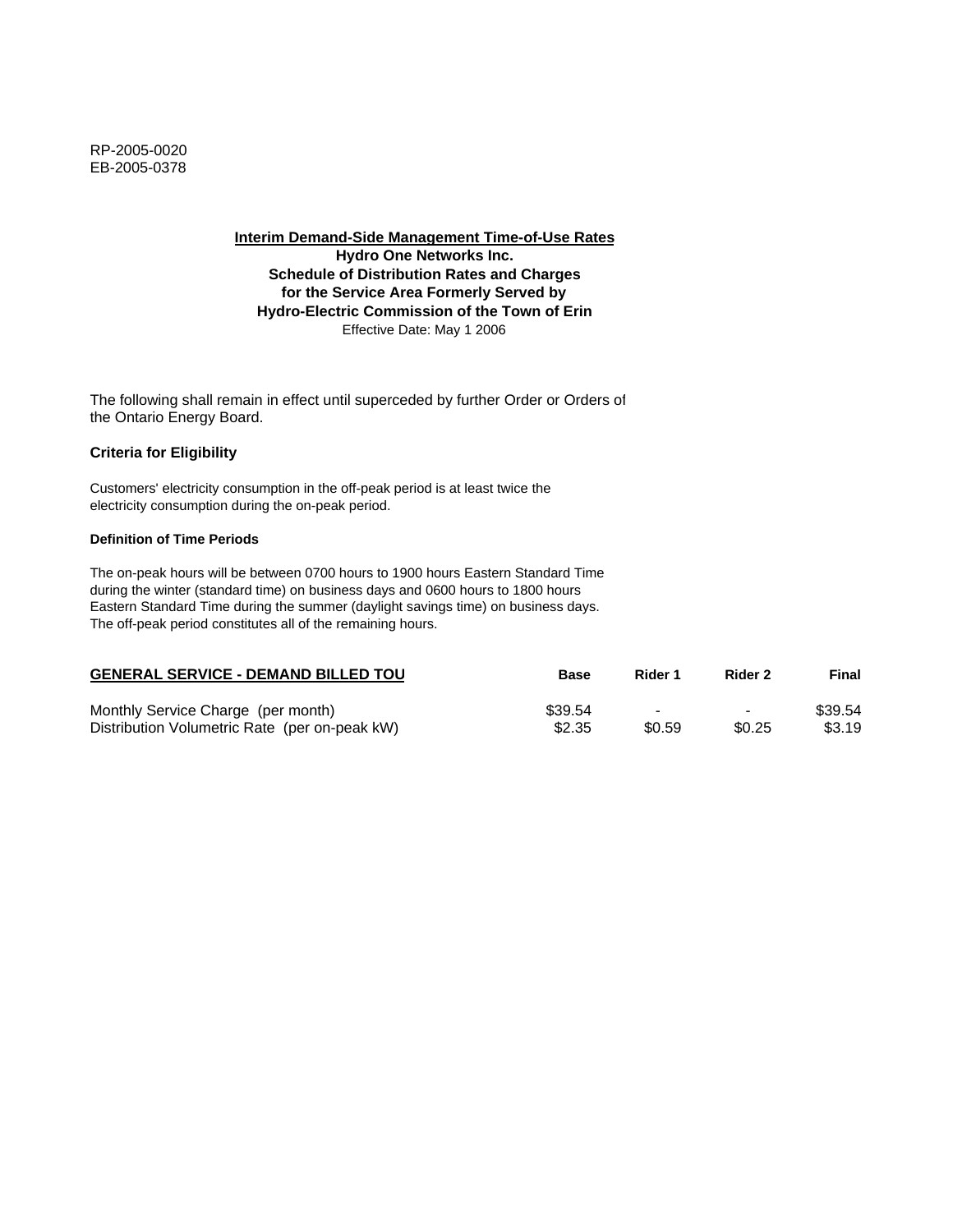# **Hydro One Networks Inc. SCHEDULE OF DISTRIBUTION RATES AND CHARGES for the Service Area Formerly Served by Hydro-Electric Commission of the Town of Exeter** Effective Date: May 1, 2006

| <b>RESIDENTIAL</b>                                                           | <b>Base</b>         | Rider 1  | Rider 2  | <b>Final</b>        |
|------------------------------------------------------------------------------|---------------------|----------|----------|---------------------|
| Monthly Service Charge (per month)<br>Distribution Volumetric Rate (per kWh) | \$14.38<br>\$0.0096 | \$0.0045 | \$0.0015 | \$14.38<br>\$0.0156 |
| <b>GENERAL SERVICE - ENERGY BILLED</b>                                       |                     |          |          |                     |
| Monthly Service Charge (per month)<br>Distribution Volumetric Rate (per kWh) | \$10.65<br>\$0.0129 | \$0.0015 | \$0.0006 | \$10.65<br>\$0.0150 |
| <b>GENERAL SERVICE - DEMAND BILLED</b>                                       |                     |          |          |                     |
| Monthly Service Charge (per month)<br>Distribution Volumetric Rate (per kW)  | \$10.65<br>\$4.09   | \$0.49   | \$0.18   | \$10.65<br>\$4.76   |
| <b>UNMETERED, SCATTERED LOAD</b>                                             |                     |          |          |                     |
| Monthly Service Charge (per month)<br>Distribution Volumetric Rate (per kWh) | \$5.19<br>\$0.0129  | \$0.0015 | \$0.0006 | \$5.19<br>\$0.0150  |

| <b>CUSTOMER-SUPPLIED TRANSFORMATION ALLOWANCE</b>                                                | <b>Single</b><br><b>Phase</b> | Three<br><b>Phase</b> |
|--------------------------------------------------------------------------------------------------|-------------------------------|-----------------------|
| Applicable to customers providing their own transformers<br>Primary Voltage under 50 kV (per kW) | \$0.20                        | \$0.60                |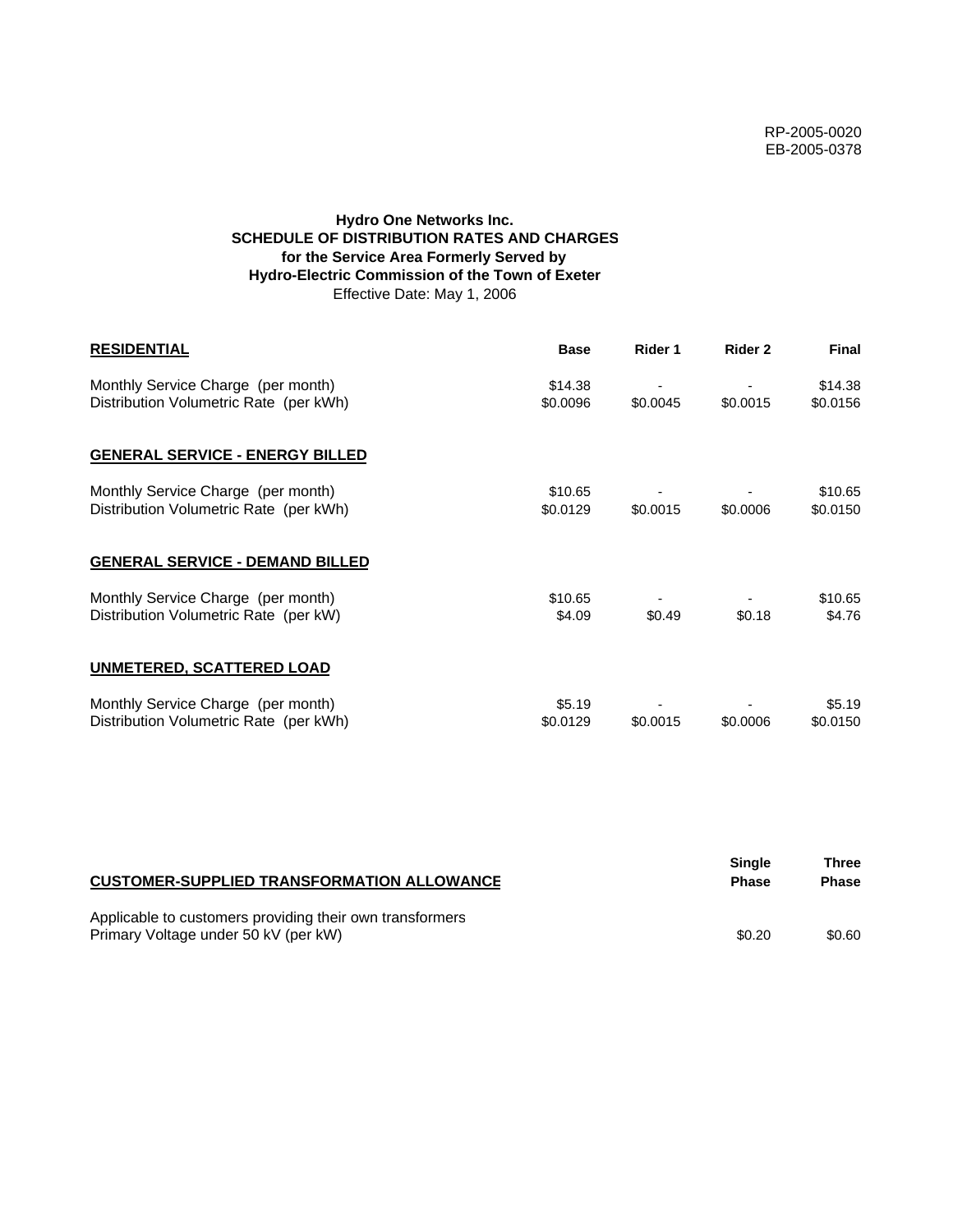**Interim Demand-Side Management Time-of-Use Rates Hydro One Networks Inc. Schedule of Distribution Rates and Charges for the Service Area Formerly Served by Hydro-Electric Commission of the Town of Exeter** Effective Date: May 1 2006

The following shall remain in effect until superceded by further Order or Orders of the Ontario Energy Board.

## **Criteria for Eligibility**

Customers' electricity consumption in the off-peak period is at least twice the electricity consumption during the on-peak period.

#### **Definition of Time Periods**

| <b>GENERAL SERVICE - DEMAND BILLED TOU</b>    | <b>Base</b> | Rider 1 | Rider 2                  | Final   |
|-----------------------------------------------|-------------|---------|--------------------------|---------|
| Monthly Service Charge (per month)            | \$10.65     |         | $\overline{\phantom{0}}$ | \$10.65 |
| Distribution Volumetric Rate (per on-peak kW) | \$4.09      | \$0.49  | \$0.18                   | \$4.76  |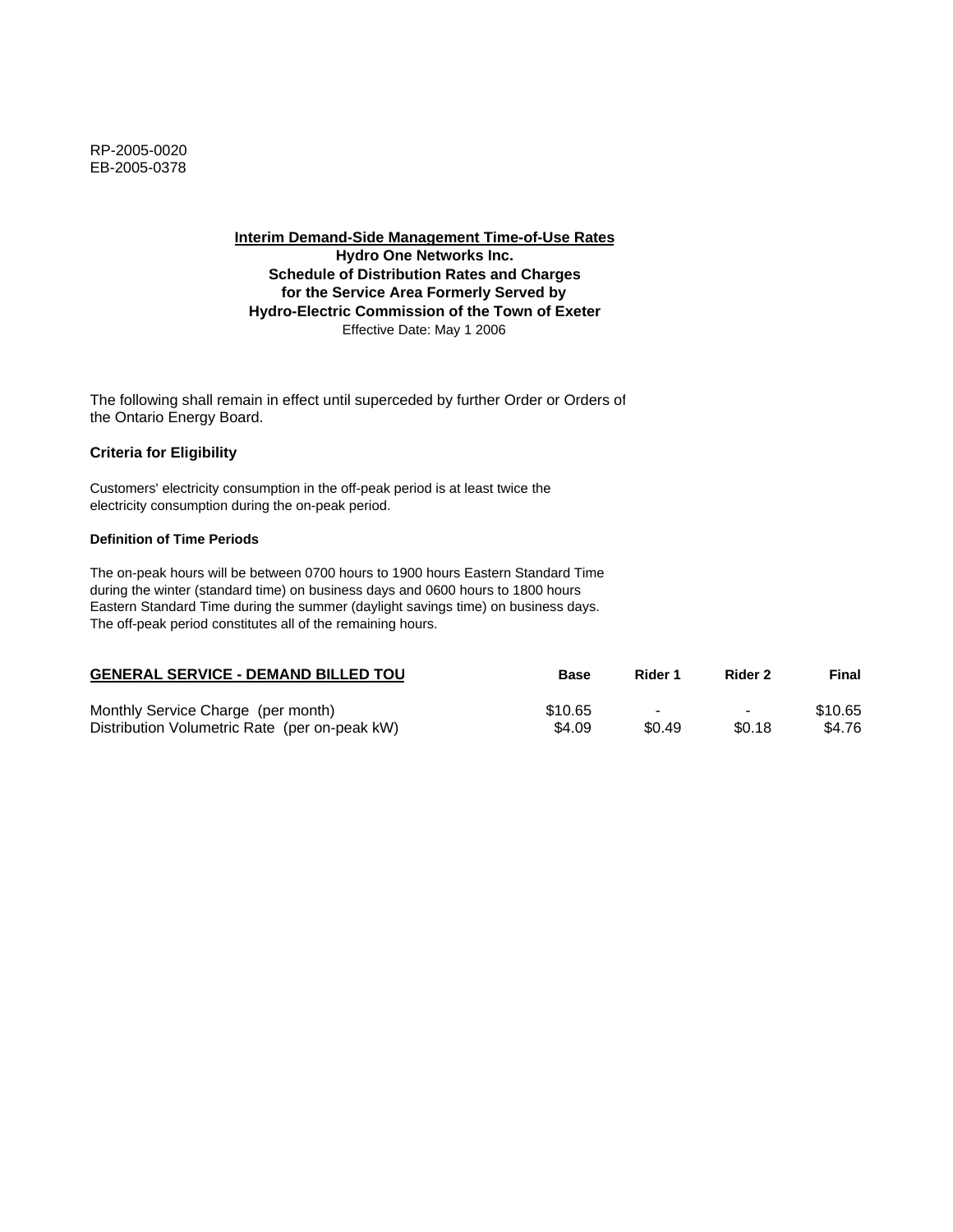# **Hydro One Networks Inc. SCHEDULE OF DISTRIBUTION RATES AND CHARGES for the Service Area Formerly Served by Fenelon Falls Board of Water, Light and Power Commission** Effective Date: May 1, 2006

| <b>RESIDENTIAL</b>                                                           | <b>Base</b>         | Rider 1  | Rider 2  | <b>Final</b>        |
|------------------------------------------------------------------------------|---------------------|----------|----------|---------------------|
| Monthly Service Charge (per month)<br>Distribution Volumetric Rate (per kWh) | \$5.41<br>\$0.0096  | \$0.0025 | \$0,0008 | \$5.41<br>\$0.0129  |
| <b>GENERAL SERVICE - ENERGY BILLED</b>                                       |                     |          |          |                     |
| Monthly Service Charge (per month)<br>Distribution Volumetric Rate (per kWh) | \$19.06<br>\$0.0095 | \$0.0015 | \$0.0008 | \$19.06<br>\$0.0118 |
| <b>GENERAL SERVICE - DEMAND BILLED</b>                                       |                     |          |          |                     |
| Monthly Service Charge (per month)<br>Distribution Volumetric Rate (per kW)  | \$19.06<br>\$3.01   | \$0.47   | \$0.24   | \$19.06<br>\$3.72   |
| <b>UNMETERED, SCATTERED LOAD</b>                                             |                     |          |          |                     |
| Monthly Service Charge (per month)<br>Distribution Volumetric Rate (per kWh) | \$9.39<br>\$0.0095  | \$0.0015 | \$0.0008 | \$9.39<br>\$0.0118  |

| <b>CUSTOMER-SUPPLIED TRANSFORMATION ALLOWANCE</b>                                                | Single<br><b>Phase</b> | Three<br><b>Phase</b> |
|--------------------------------------------------------------------------------------------------|------------------------|-----------------------|
| Applicable to customers providing their own transformers<br>Primary Voltage under 50 kV (per kW) | \$0.20                 | \$0.60                |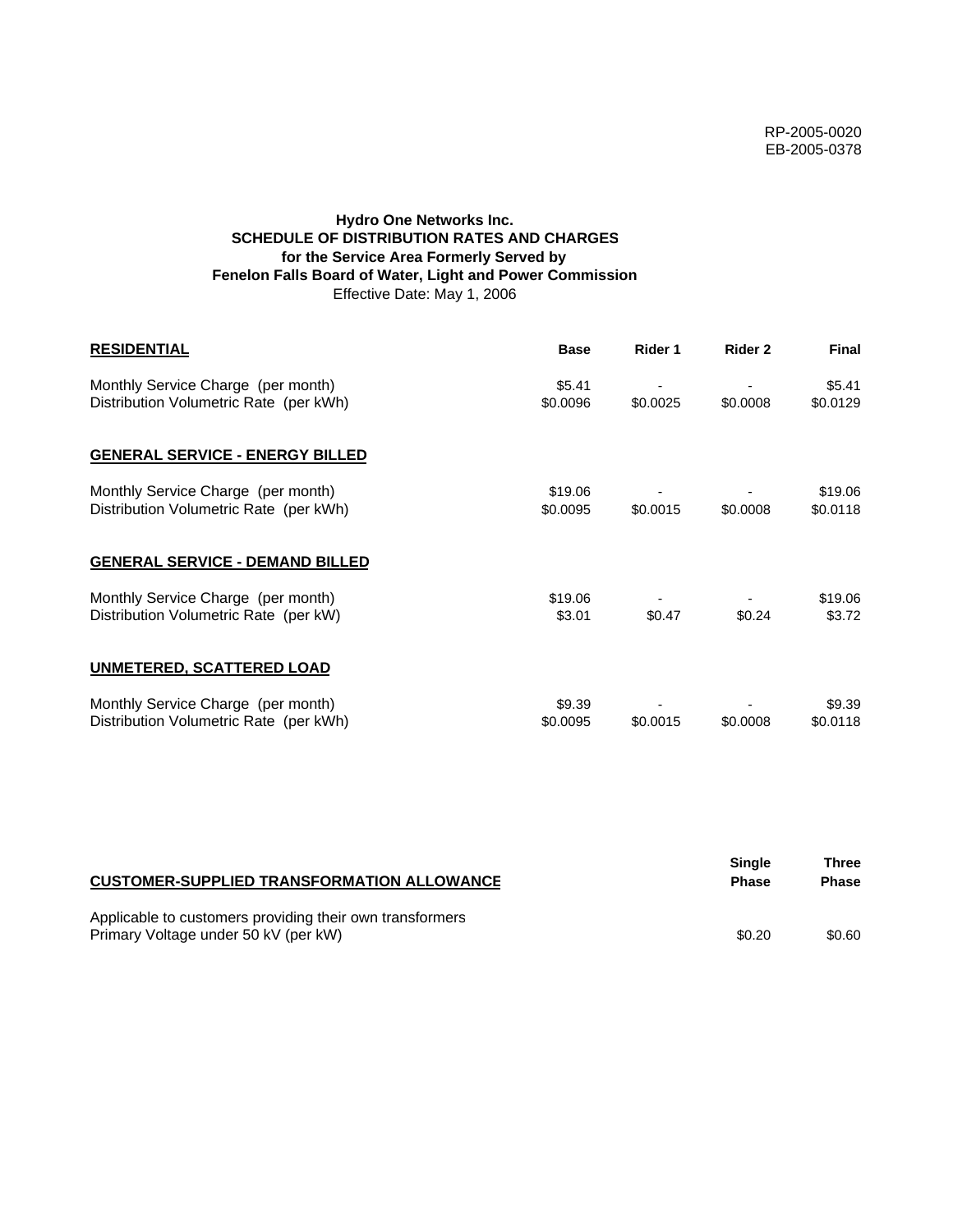**Interim Demand-Side Management Time-of-Use Rates Hydro One Networks Inc. Schedule of Distribution Rates and Charges for the Service Area Formerly Served by Fenelon Falls Board of Water, Light and Power Commission** Effective Date: May 1 2006

The following shall remain in effect until superceded by further Order or Orders of the Ontario Energy Board.

## **Criteria for Eligibility**

Customers' electricity consumption in the off-peak period is at least twice the electricity consumption during the on-peak period.

#### **Definition of Time Periods**

| <b>GENERAL SERVICE - DEMAND BILLED TOU</b>    | Base    | Rider 1 | Rider 2                  | Final   |
|-----------------------------------------------|---------|---------|--------------------------|---------|
| Monthly Service Charge (per month)            | \$19.06 |         | $\overline{\phantom{0}}$ | \$19.06 |
| Distribution Volumetric Rate (per on-peak kW) | \$3.01  | \$0.47  | \$0.24                   | \$3.72  |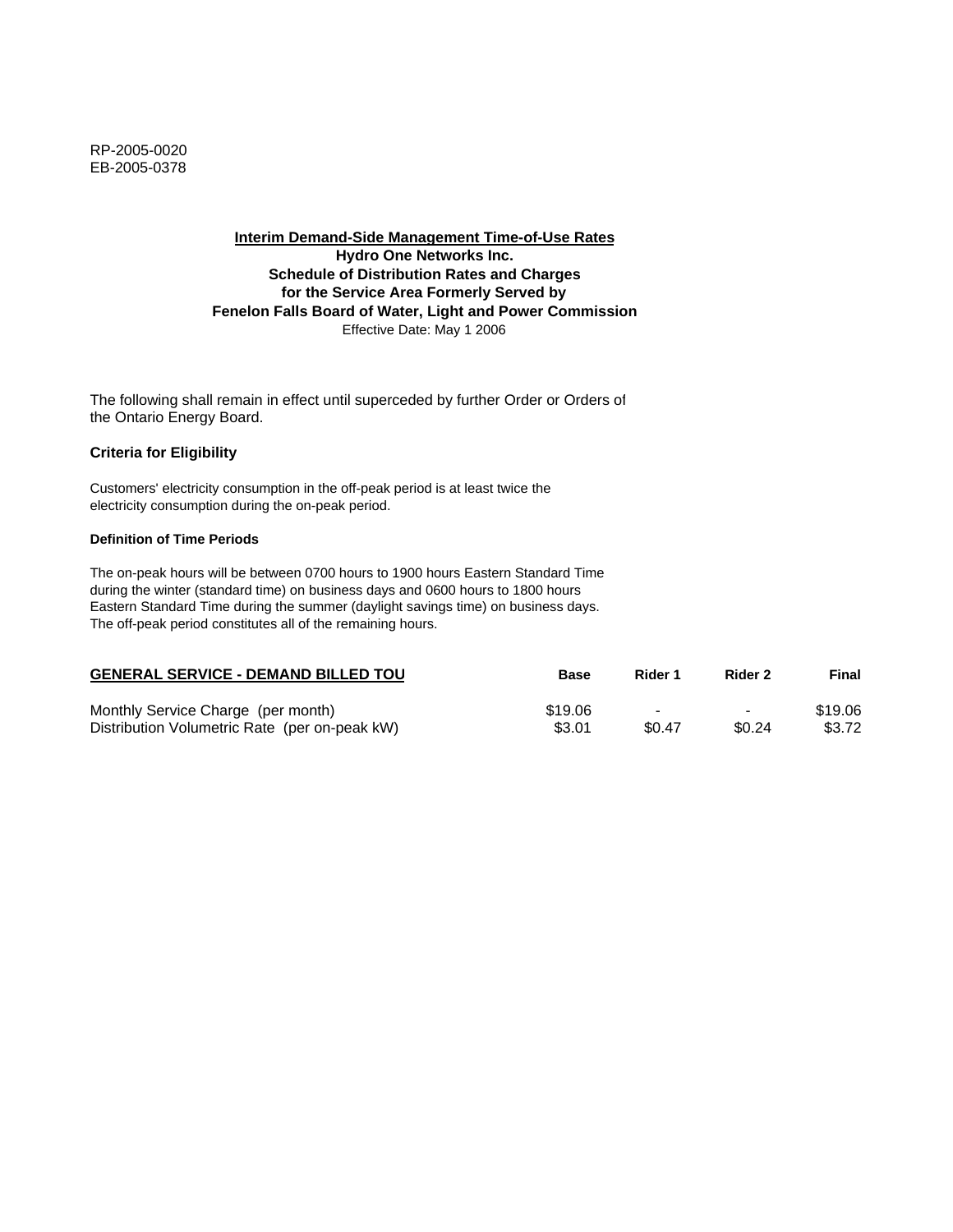# **Hydro One Networks Inc. SCHEDULE OF DISTRIBUTION RATES AND CHARGES for the Service Area Formerly Served by Town of Forest Public Utilities Commission** Effective Date: May 1, 2006

| <b>RESIDENTIAL</b>                                                           | <b>Base</b>         | Rider 1  | Rider 2  | <b>Final</b>        |
|------------------------------------------------------------------------------|---------------------|----------|----------|---------------------|
| Monthly Service Charge (per month)<br>Distribution Volumetric Rate (per kWh) | \$14.53<br>\$0.0095 | \$0.0041 | \$0.0015 | \$14.53<br>\$0.0151 |
| <b>GENERAL SERVICE - ENERGY BILLED</b>                                       |                     |          |          |                     |
| Monthly Service Charge (per month)<br>Distribution Volumetric Rate (per kWh) | \$24.14<br>\$0.0117 | \$0.0016 | \$0.0006 | \$24.14<br>\$0.0139 |
| <b>GENERAL SERVICE - DEMAND BILLED</b>                                       |                     |          |          |                     |
| Monthly Service Charge (per month)<br>Distribution Volumetric Rate (per kW)  | \$24.14<br>\$3.72   | \$0.50   | \$0.20   | \$24.14<br>\$4.42   |
| <b>UNMETERED, SCATTERED LOAD</b>                                             |                     |          |          |                     |
| Monthly Service Charge (per month)<br>Distribution Volumetric Rate (per kWh) | \$11.93<br>\$0.0117 | \$0.0016 | \$0.0006 | \$11.93<br>\$0.0139 |

| <b>CUSTOMER-SUPPLIED TRANSFORMATION ALLOWANCE</b>                                                | Single<br><b>Phase</b> | Three<br><b>Phase</b> |
|--------------------------------------------------------------------------------------------------|------------------------|-----------------------|
| Applicable to customers providing their own transformers<br>Primary Voltage under 50 kV (per kW) | \$0.20                 | \$0.60                |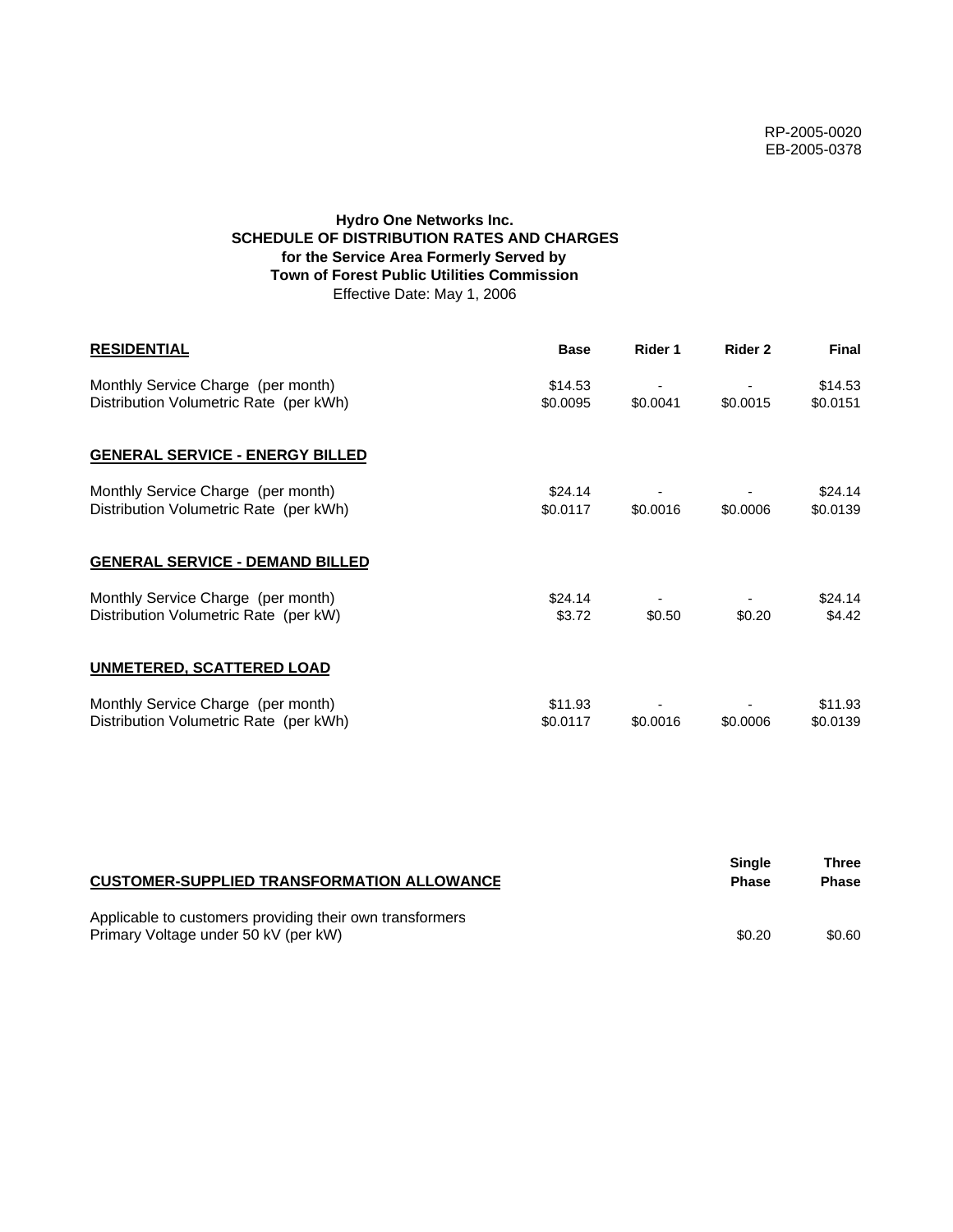**Interim Demand-Side Management Time-of-Use Rates**

**Hydro One Networks Inc. Schedule of Distribution Rates and Charges for the Service Area Formerly Served by Town of Forest Public Utilities Commission** Effective Date: May 1 2006

The following shall remain in effect until superceded by further Order or Orders of the Ontario Energy Board.

## **Criteria for Eligibility**

Customers' electricity consumption in the off-peak period is at least twice the electricity consumption during the on-peak period.

### **Definition of Time Periods**

| <b>GENERAL SERVICE - DEMAND BILLED TOU</b>    | <b>Base</b> | Rider 1                  | Rider 2                  | Final   |
|-----------------------------------------------|-------------|--------------------------|--------------------------|---------|
| Monthly Service Charge (per month)            | \$24.14     | $\overline{\phantom{0}}$ | $\overline{\phantom{0}}$ | \$24.14 |
| Distribution Volumetric Rate (per on-peak kW) | \$3.72      | \$0.50                   | \$0.20                   | \$4.42  |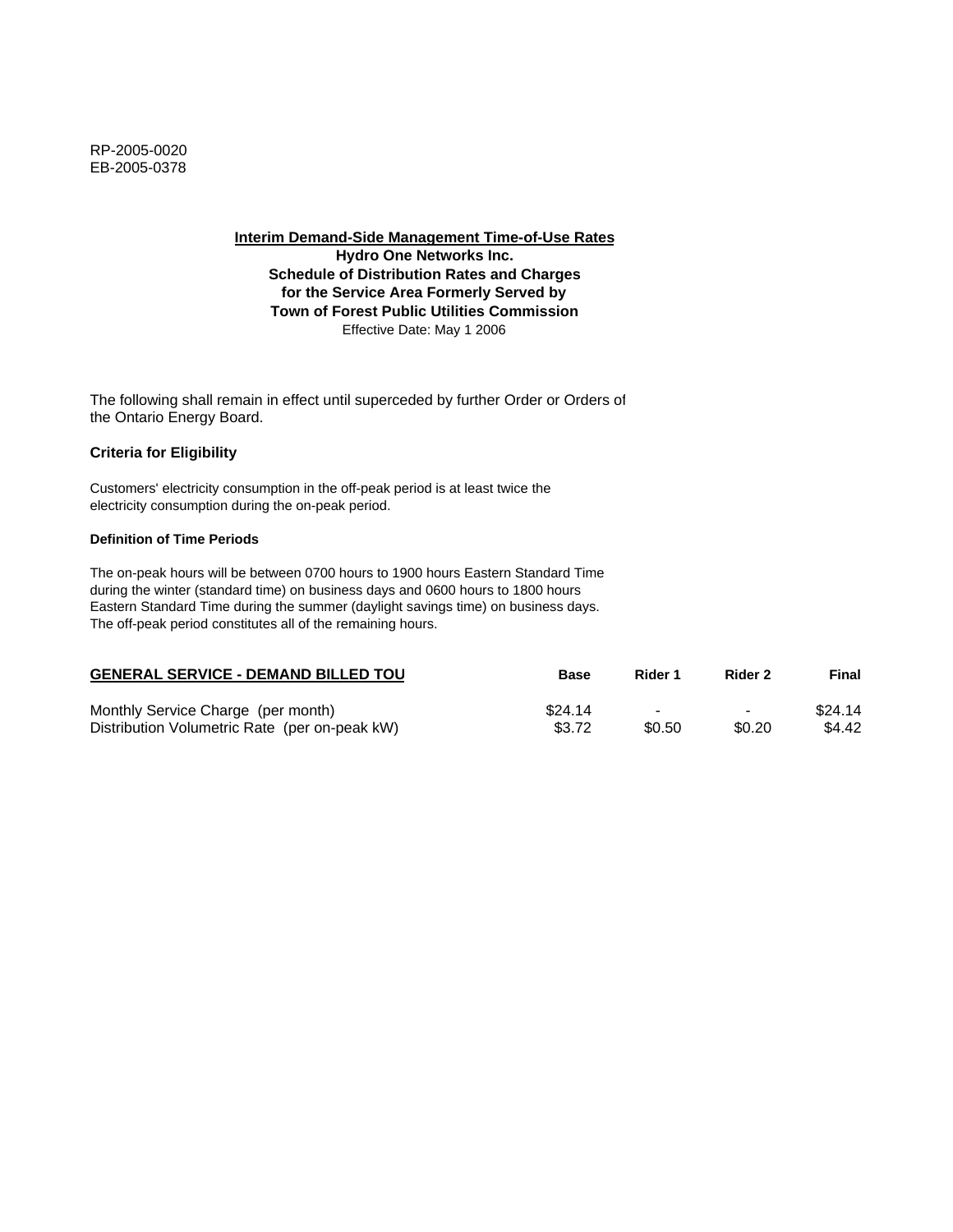# **Hydro One Networks Inc. SCHEDULE OF DISTRIBUTION RATES AND CHARGES for the Service Area Formerly Served by Georgian Bay Energy Inc.** Effective Date: May 1, 2006

| <b>RESIDENTIAL</b>                                                                               | <b>Base</b>         | Rider 1  | Rider 2                       | <b>Final</b>                 |
|--------------------------------------------------------------------------------------------------|---------------------|----------|-------------------------------|------------------------------|
| Monthly Service Charge (per month)<br>Distribution Volumetric Rate (per kWh)                     | \$8.98<br>\$0.0095  | \$0.0046 | \$0.0013                      | \$8.98<br>\$0.0154           |
| <b>GENERAL SERVICE - ENERGY BILLED</b>                                                           |                     |          |                               |                              |
| Monthly Service Charge (per month)<br>Distribution Volumetric Rate (per kWh)                     | \$10.07<br>\$0.0113 | \$0.0016 | \$0.0006                      | \$10.07<br>\$0.0135          |
| <b>GENERAL SERVICE - DEMAND BILLED</b>                                                           |                     |          |                               |                              |
| Monthly Service Charge (per month)<br>Distribution Volumetric Rate (per kW)                      | \$10.07<br>\$3.62   | \$0.49   | \$0.19                        | \$10.07<br>\$4.30            |
| <b>UNMETERED, SCATTERED LOAD</b>                                                                 |                     |          |                               |                              |
| Monthly Service Charge (per month)<br>Distribution Volumetric Rate (per kWh)                     | \$4.90<br>\$0.0113  | \$0.0016 | \$0.0006                      | \$4.90<br>\$0.0135           |
| <b>LARGE USER</b>                                                                                |                     |          |                               |                              |
| Monthly Service Charge (per month)<br>Distribution Volumetric Rate (per kW)                      | \$3,227<br>\$4.35   | \$0.36   | \$0.17                        | \$3,227<br>\$4.88            |
| <b>CUSTOMER-SUPPLIED TRANSFORMATION ALLOWANCE</b>                                                |                     |          | <b>Single</b><br><b>Phase</b> | <b>Three</b><br><b>Phase</b> |
| Applicable to customers providing their own transformers<br>Primary Voltage under 50 kV (per kW) |                     |          | \$0.20                        | \$0.60                       |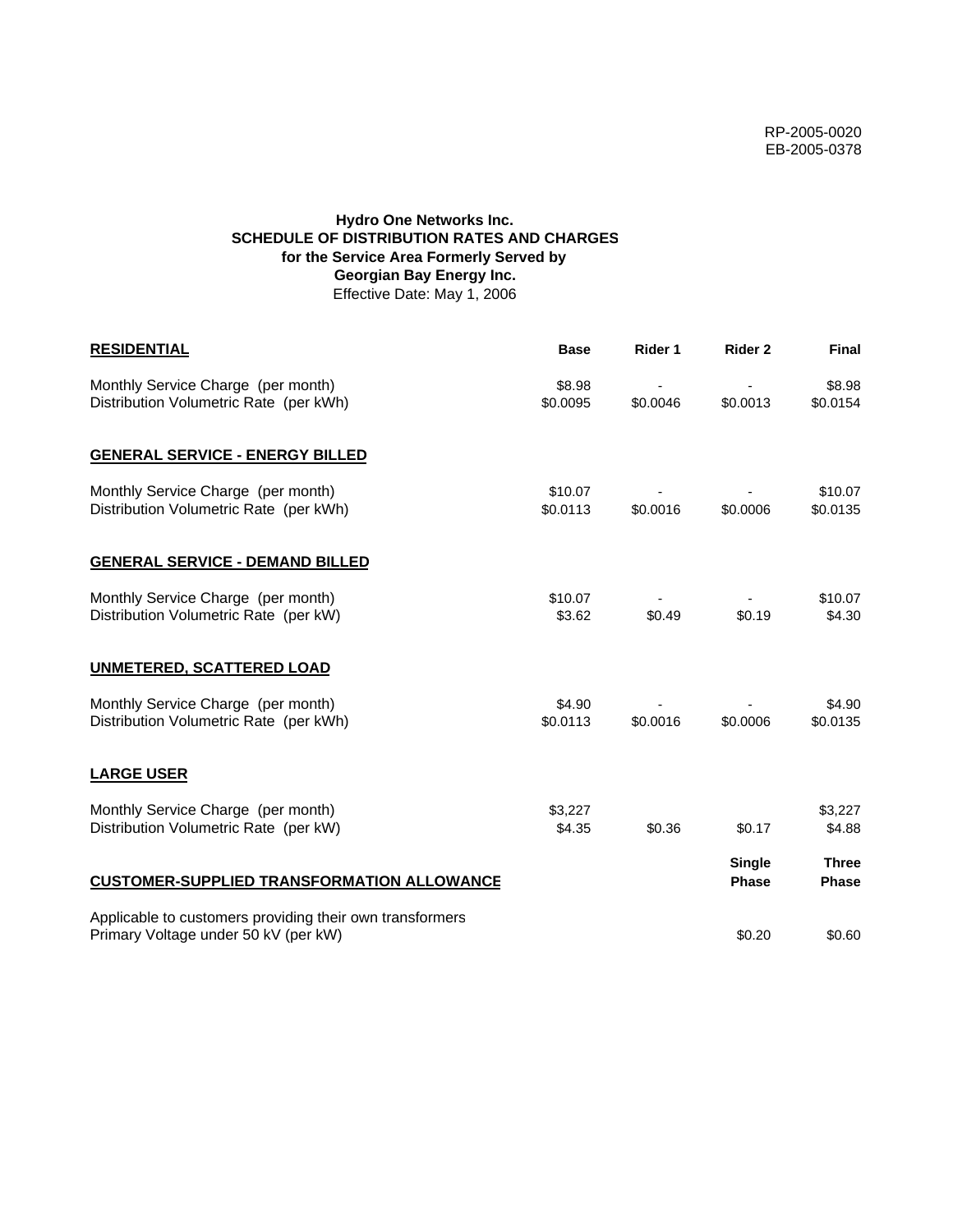**Interim Demand-Side Management Time-of-Use Rates Hydro One Networks Inc.**

**Schedule of Distribution Rates and Charges for the Service Area Formerly Served by Georgian Bay Energy Inc.** Effective Date: May 1 2006

The following shall remain in effect until superceded by further Order or Orders of the Ontario Energy Board.

## **Criteria for Eligibility**

Customers' electricity consumption in the off-peak period is at least twice the electricity consumption during the on-peak period.

### **Definition of Time Periods**

| <b>GENERAL SERVICE - DEMAND BILLED TOU</b>                                          | <b>Base</b>       | Rider 1          | Rider 2 | Final             |
|-------------------------------------------------------------------------------------|-------------------|------------------|---------|-------------------|
| Monthly Service Charge (per month)<br>Distribution Volumetric Rate (per on-peak kW) | \$10.07<br>\$3.62 | $\sim$<br>\$0.49 | \$0.19  | \$10.07<br>\$4.30 |
| <b>LARGE USER - INTERIM TOU</b>                                                     |                   |                  |         |                   |
| Monthly Service Charge (per month)<br>Distribution Volumetric Rate (per on-peak kW) | \$3.227<br>\$4.35 | \$0.36           | \$0.17  | \$3,227<br>\$4.88 |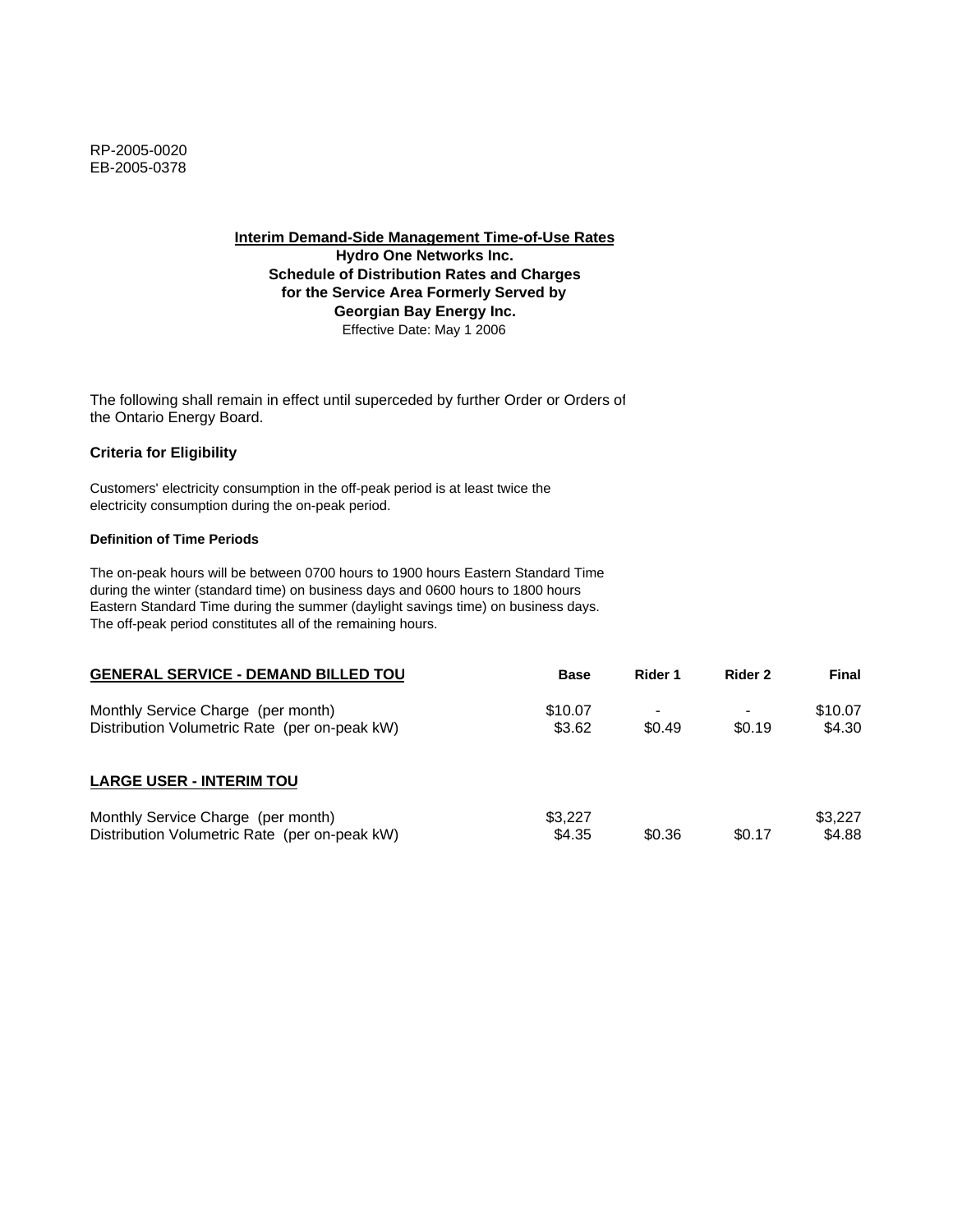# **Hydro One Networks Inc. SCHEDULE OF DISTRIBUTION RATES AND CHARGES for the Service Area Formerly Served by Georgina Hydro Electric Commission** Effective Date: May 1, 2006

| <b>RESIDENTIAL</b>                                                           | <b>Base</b>         | Rider 1  | Rider 2  | <b>Final</b>        |
|------------------------------------------------------------------------------|---------------------|----------|----------|---------------------|
| Monthly Service Charge (per month)<br>Distribution Volumetric Rate (per kWh) | \$11.01<br>\$0.0098 | \$0.0031 | \$0.0009 | \$11.01<br>\$0.0138 |
| <b>GENERAL SERVICE - ENERGY BILLED</b>                                       |                     |          |          |                     |
| Monthly Service Charge (per month)<br>Distribution Volumetric Rate (per kWh) | \$16.67<br>\$0.0161 | \$0.0016 | \$0.0008 | \$16.67<br>\$0.0185 |
| <b>GENERAL SERVICE - DEMAND BILLED</b>                                       |                     |          |          |                     |
| Monthly Service Charge (per month)<br>Distribution Volumetric Rate (per kW)  | \$16.67<br>\$5.08   | \$0.51   | \$0.25   | \$16.67<br>\$5.84   |
| <b>UNMETERED, SCATTERED LOAD</b>                                             |                     |          |          |                     |
| Monthly Service Charge (per month)<br>Distribution Volumetric Rate (per kWh) | \$8.20<br>\$0.0161  | \$0.0016 | \$0.0008 | \$8.20<br>\$0.0185  |

| <b>CUSTOMER-SUPPLIED TRANSFORMATION ALLOWANCE</b>                                                | Single<br><b>Phase</b> | Three<br><b>Phase</b> |
|--------------------------------------------------------------------------------------------------|------------------------|-----------------------|
| Applicable to customers providing their own transformers<br>Primary Voltage under 50 kV (per kW) | \$0.20                 | \$0.60                |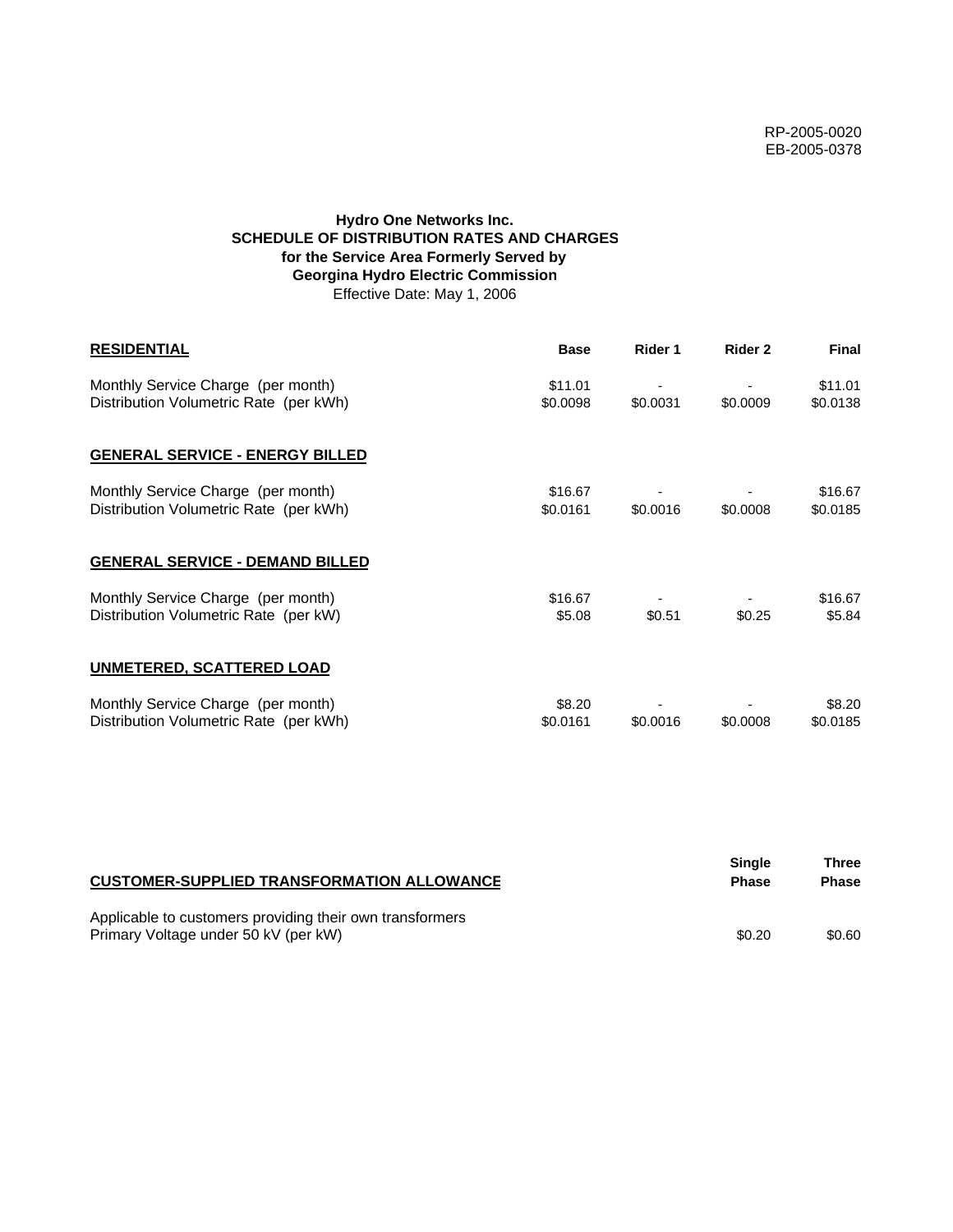**Interim Demand-Side Management Time-of-Use Rates**

**Hydro One Networks Inc. Schedule of Distribution Rates and Charges for the Service Area Formerly Served by Georgina Hydro Electric Commission** Effective Date: May 1 2006

The following shall remain in effect until superceded by further Order or Orders of the Ontario Energy Board.

## **Criteria for Eligibility**

Customers' electricity consumption in the off-peak period is at least twice the electricity consumption during the on-peak period.

### **Definition of Time Periods**

| <b>GENERAL SERVICE - DEMAND BILLED TOU</b>    | <b>Base</b> | Rider 1                  | Rider 2                  | Final   |
|-----------------------------------------------|-------------|--------------------------|--------------------------|---------|
| Monthly Service Charge (per month)            | \$16.67     | $\overline{\phantom{0}}$ | $\overline{\phantom{0}}$ | \$16.67 |
| Distribution Volumetric Rate (per on-peak kW) | \$5.08      | \$0.51                   | \$0.25                   | \$5.84  |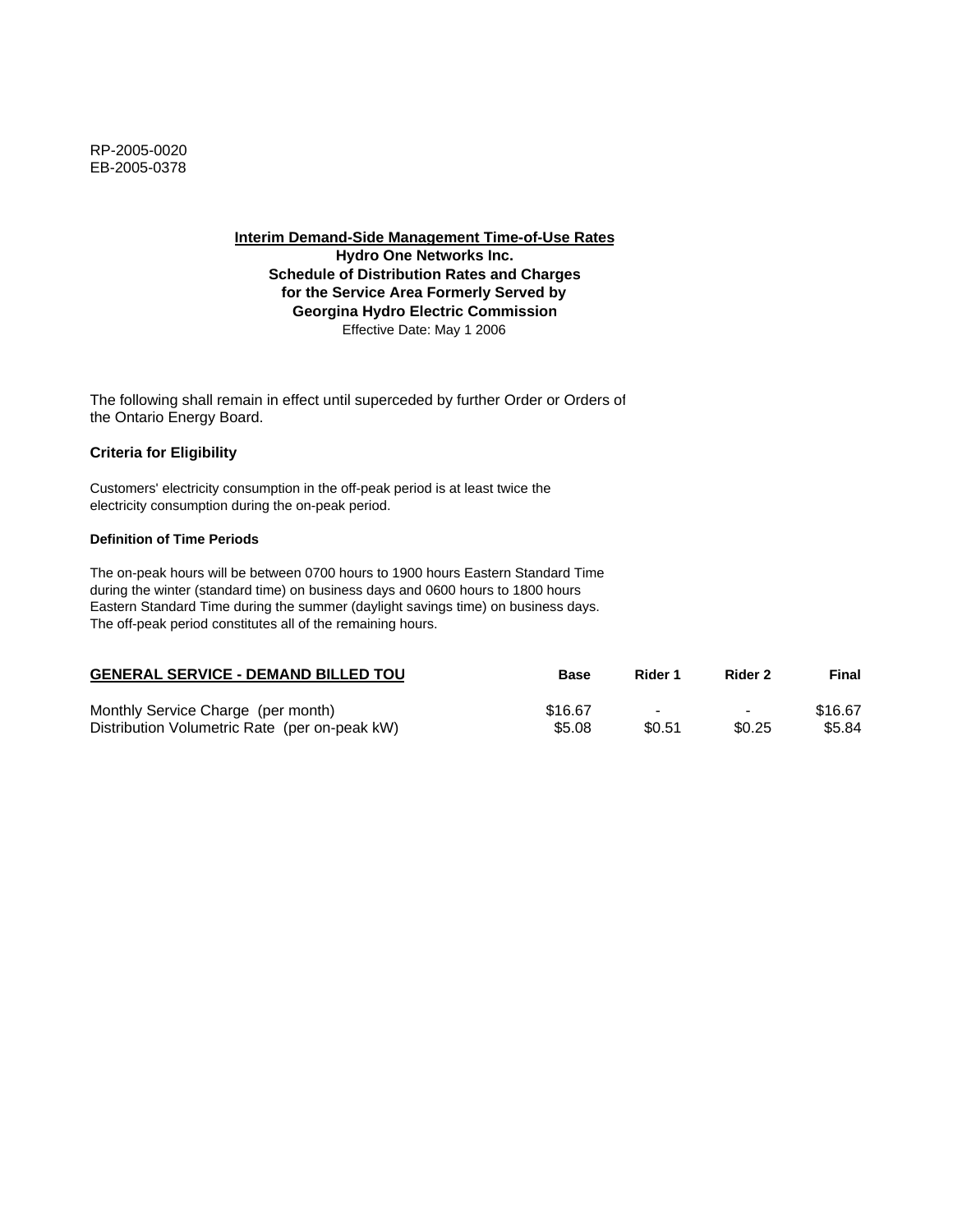# **Hydro One Networks Inc. SCHEDULE OF DISTRIBUTION RATES AND CHARGES for the Service Area Formerly Served by Public Utilities Commission of the Village of Glencoe** Effective Date: May 1, 2006

| <b>RESIDENTIAL</b>                                                           | <b>Base</b>         | Rider 1  | Rider 2  | <b>Final</b>        |
|------------------------------------------------------------------------------|---------------------|----------|----------|---------------------|
| Monthly Service Charge (per month)<br>Distribution Volumetric Rate (per kWh) | \$12.19<br>\$0.0077 | \$0.0089 | \$0.0043 | \$12.19<br>\$0.0209 |
| <b>GENERAL SERVICE - ENERGY BILLED</b>                                       |                     |          |          |                     |
| Monthly Service Charge (per month)<br>Distribution Volumetric Rate (per kWh) | \$10.66<br>\$0.0081 | \$0.0022 | \$0.0014 | \$10.66<br>\$0.0117 |
| <b>GENERAL SERVICE - DEMAND BILLED</b>                                       |                     |          |          |                     |
| Monthly Service Charge (per month)<br>Distribution Volumetric Rate (per kW)  | \$10.66<br>\$2.54   | \$0.69   | \$0.44   | \$10.66<br>\$3.67   |
| <b>UNMETERED, SCATTERED LOAD</b>                                             |                     |          |          |                     |
| Monthly Service Charge (per month)<br>Distribution Volumetric Rate (per kWh) | \$5.19<br>\$0.0081  | \$0.0022 | \$0.0014 | \$5.19<br>\$0.0117  |

| <b>CUSTOMER-SUPPLIED TRANSFORMATION ALLOWANCE</b>                                                | <b>Single</b><br><b>Phase</b> | Three<br><b>Phase</b> |
|--------------------------------------------------------------------------------------------------|-------------------------------|-----------------------|
| Applicable to customers providing their own transformers<br>Primary Voltage under 50 kV (per kW) | \$0.20                        | \$0.60                |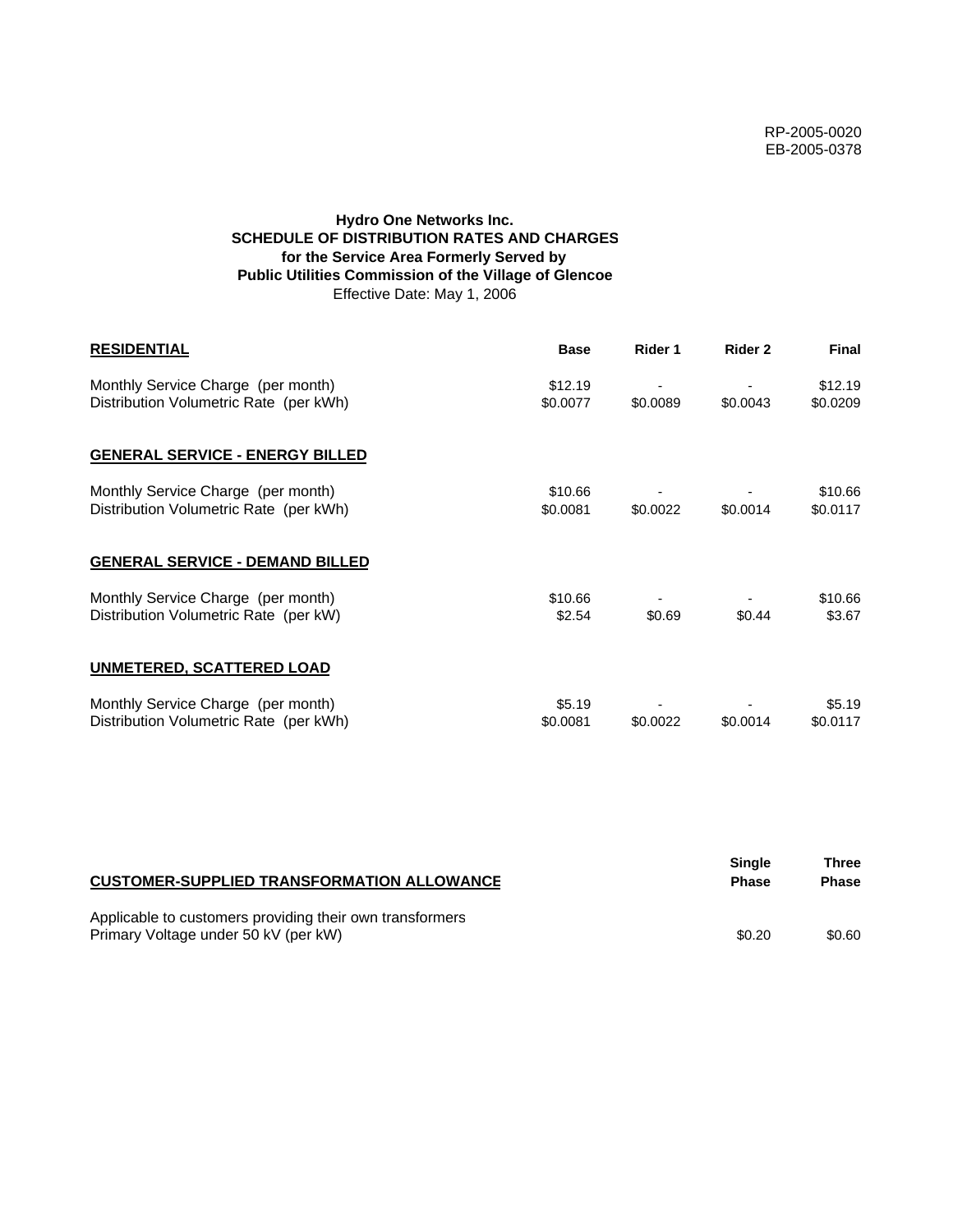**Interim Demand-Side Management Time-of-Use Rates Hydro One Networks Inc. Schedule of Distribution Rates and Charges for the Service Area Formerly Served by Public Utilities Commission of the Village of Glencoe** Effective Date: May 1 2006

The following shall remain in effect until superceded by further Order or Orders of the Ontario Energy Board.

## **Criteria for Eligibility**

Customers' electricity consumption in the off-peak period is at least twice the electricity consumption during the on-peak period.

#### **Definition of Time Periods**

| <b>GENERAL SERVICE - DEMAND BILLED TOU</b>    | Base    | Rider 1                  | Rider 2                  | Final   |
|-----------------------------------------------|---------|--------------------------|--------------------------|---------|
| Monthly Service Charge (per month)            | \$10.66 | $\overline{\phantom{a}}$ | $\overline{\phantom{0}}$ | \$10.66 |
| Distribution Volumetric Rate (per on-peak kW) | \$2.54  | \$0.69                   | \$0.44                   | \$3.67  |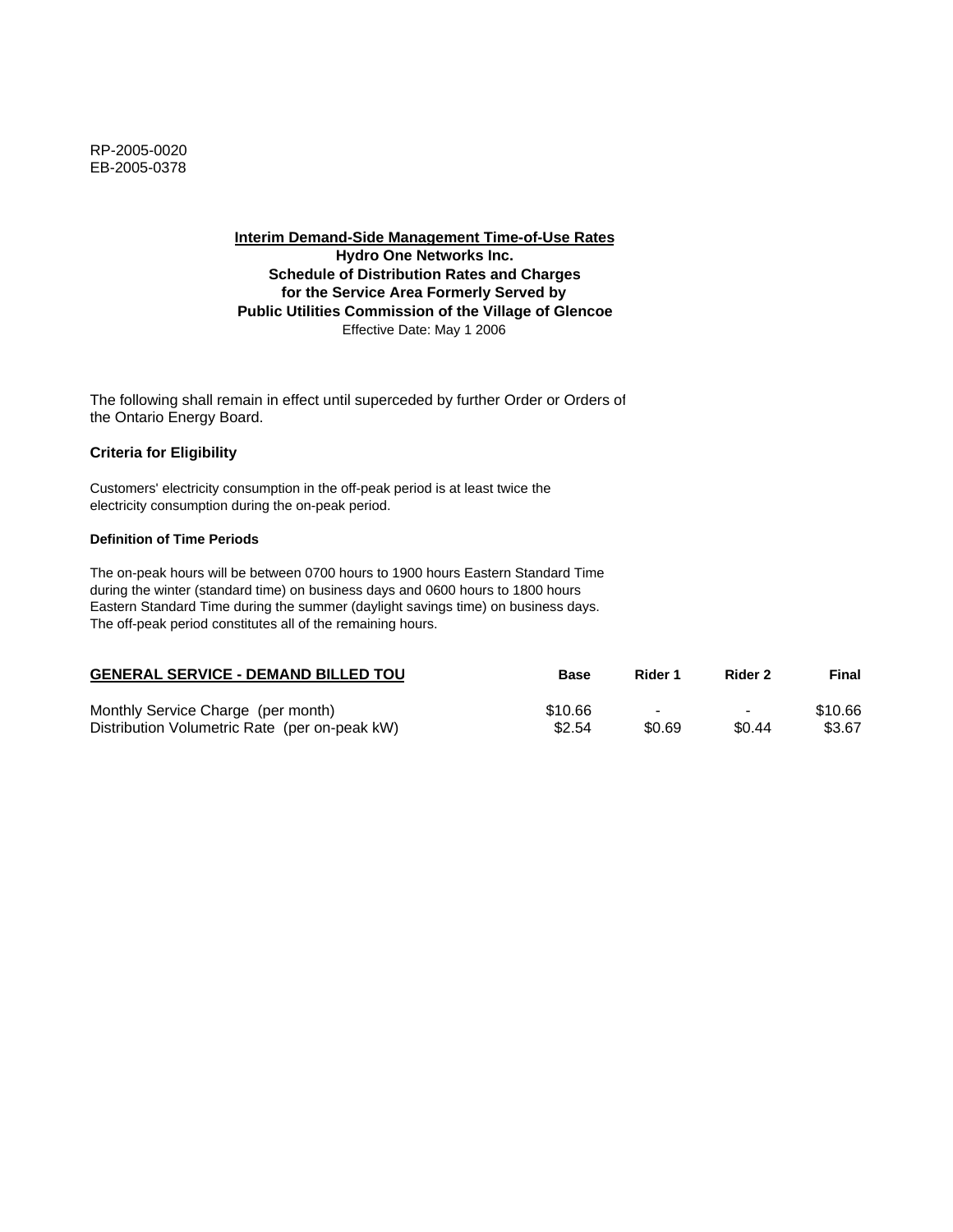# **Hydro One Networks Inc. SCHEDULE OF DISTRIBUTION RATES AND CHARGES for the Service Area Formerly Served by Public Utility Commission of Village of Grand Bend** Effective Date: May 1, 2006

| <b>RESIDENTIAL</b>                                                           | <b>Base</b>         | Rider 1  | Rider 2  | <b>Final</b>        |
|------------------------------------------------------------------------------|---------------------|----------|----------|---------------------|
| Monthly Service Charge (per month)<br>Distribution Volumetric Rate (per kWh) | \$12.86<br>\$0.0087 | \$0.0042 | \$0.0013 | \$12.86<br>\$0.0142 |
| <b>GENERAL SERVICE - ENERGY BILLED</b>                                       |                     |          |          |                     |
| Monthly Service Charge (per month)<br>Distribution Volumetric Rate (per kWh) | \$21.44<br>\$0.0122 | \$0.0019 | \$0.0007 | \$21.44<br>\$0.0148 |
| <b>GENERAL SERVICE - DEMAND BILLED</b>                                       |                     |          |          |                     |
| Monthly Service Charge (per month)<br>Distribution Volumetric Rate (per kW)  | \$21.44<br>\$3.88   | \$0.59   | \$0.23   | \$21.44<br>\$4.70   |
| <b>UNMETERED, SCATTERED LOAD</b>                                             |                     |          |          |                     |
| Monthly Service Charge (per month)<br>Distribution Volumetric Rate (per kWh) | \$10.58<br>\$0.0122 | \$0.0019 | \$0.0007 | \$10.58<br>\$0.0148 |

| <b>CUSTOMER-SUPPLIED TRANSFORMATION ALLOWANCE</b>                                                | Single<br><b>Phase</b> | Three<br><b>Phase</b> |
|--------------------------------------------------------------------------------------------------|------------------------|-----------------------|
| Applicable to customers providing their own transformers<br>Primary Voltage under 50 kV (per kW) | \$0.20                 | \$0.60                |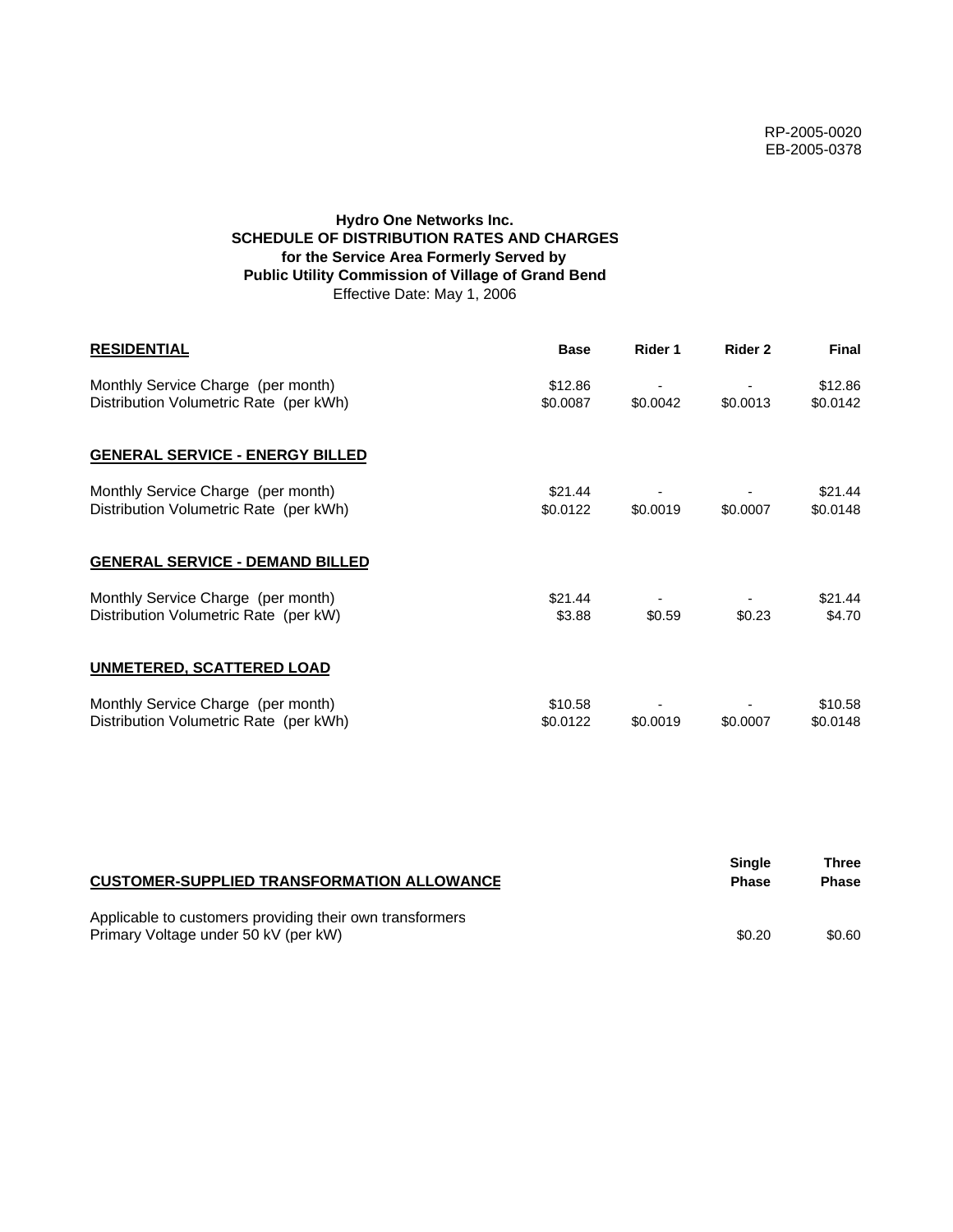**Interim Demand-Side Management Time-of-Use Rates Hydro One Networks Inc. Schedule of Distribution Rates and Charges for the Service Area Formerly Served by Public Utility Commission of Village of Grand Bend** Effective Date: May 1 2006

The following shall remain in effect until superceded by further Order or Orders of the Ontario Energy Board.

## **Criteria for Eligibility**

Customers' electricity consumption in the off-peak period is at least twice the electricity consumption during the on-peak period.

### **Definition of Time Periods**

| <b>GENERAL SERVICE - DEMAND BILLED TOU</b>    | <b>Base</b> | Rider 1                  | Rider 2                  | Final   |
|-----------------------------------------------|-------------|--------------------------|--------------------------|---------|
| Monthly Service Charge (per month)            | \$21.44     | $\overline{\phantom{0}}$ | $\overline{\phantom{0}}$ | \$21.44 |
| Distribution Volumetric Rate (per on-peak kW) | \$3.88      | \$0.59                   | \$0.23                   | \$4.70  |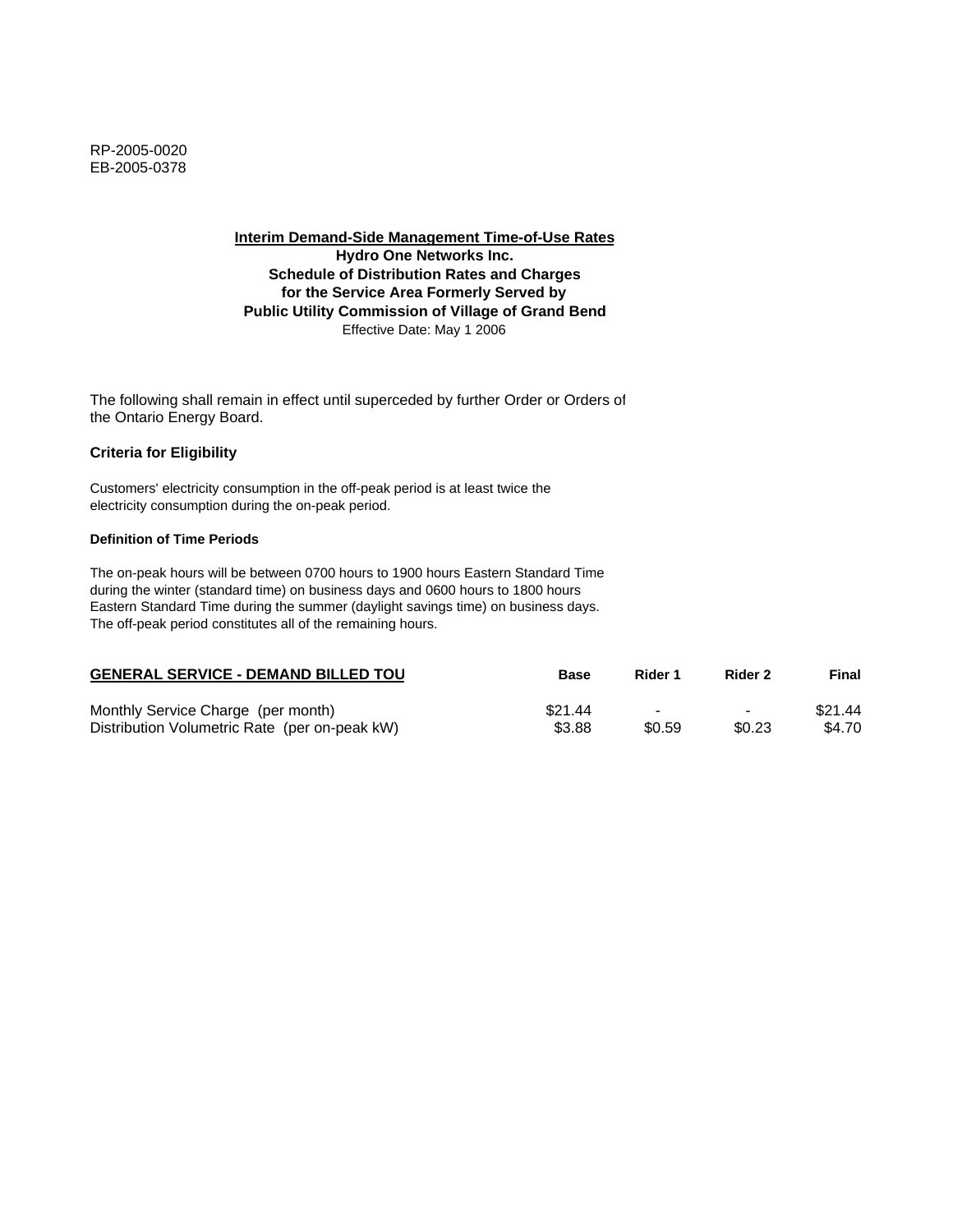# **Hydro One Networks Inc. SCHEDULE OF DISTRIBUTION RATES AND CHARGES for the Service Area Formerly Served by Public Utilities Commission of the Village of Hastings** Effective Date: May 1, 2006

| <b>RESIDENTIAL</b>                                                           | <b>Base</b>         | Rider 1  | Rider 2  | <b>Final</b>        |
|------------------------------------------------------------------------------|---------------------|----------|----------|---------------------|
| Monthly Service Charge (per month)<br>Distribution Volumetric Rate (per kWh) | \$15.71<br>\$0.0134 | \$0.0037 | \$0.0012 | \$15.71<br>\$0.0183 |
| <b>GENERAL SERVICE - ENERGY BILLED</b>                                       |                     |          |          |                     |
| Monthly Service Charge (per month)<br>Distribution Volumetric Rate (per kWh) | \$22.13<br>\$0.0168 | \$0.0023 | \$0.0009 | \$22.13<br>\$0.0200 |
| <b>GENERAL SERVICE - DEMAND BILLED</b>                                       |                     |          |          |                     |
| Monthly Service Charge (per month)<br>Distribution Volumetric Rate (per kW)  | \$22.13<br>\$5.30   | \$0.74   | \$0.29   | \$22.13<br>\$6.33   |
| UNMETERED, SCATTERED LOAD                                                    |                     |          |          |                     |
| Monthly Service Charge (per month)<br>Distribution Volumetric Rate (per kWh) | \$10.93<br>\$0.0168 | \$0.0023 | \$0.0009 | \$10.93<br>\$0.0200 |

| <b>CUSTOMER-SUPPLIED TRANSFORMATION ALLOWANCE</b>                                                | Single<br><b>Phase</b> | Three<br><b>Phase</b> |
|--------------------------------------------------------------------------------------------------|------------------------|-----------------------|
| Applicable to customers providing their own transformers<br>Primary Voltage under 50 kV (per kW) | \$0.20                 | \$0.60                |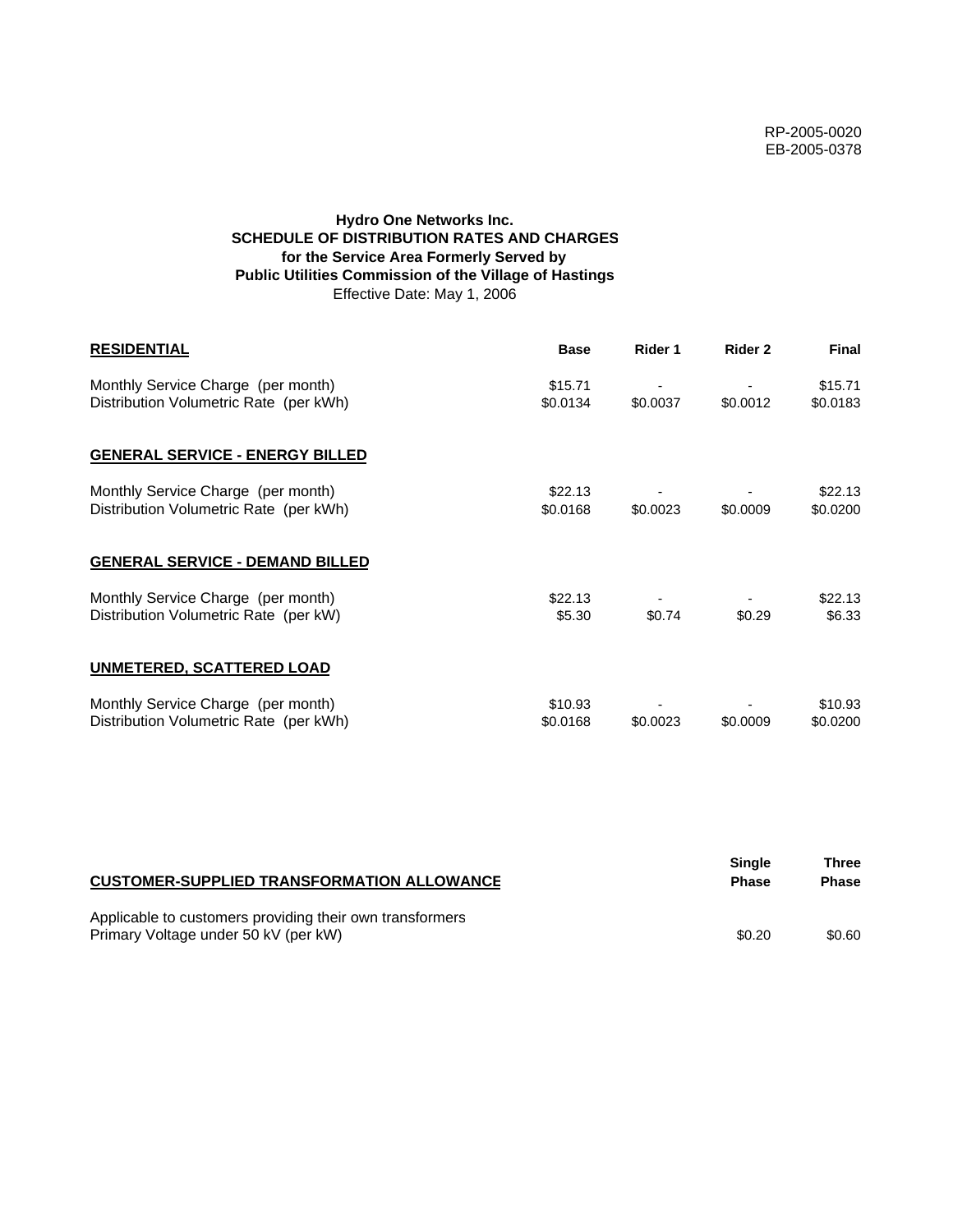**Interim Demand-Side Management Time-of-Use Rates Hydro One Networks Inc. Schedule of Distribution Rates and Charges for the Service Area Formerly Served by Public Utilities Commission of the Village of Hastings** Effective Date: May 1 2006

The following shall remain in effect until superceded by further Order or Orders of the Ontario Energy Board.

## **Criteria for Eligibility**

Customers' electricity consumption in the off-peak period is at least twice the electricity consumption during the on-peak period.

### **Definition of Time Periods**

| <b>GENERAL SERVICE - DEMAND BILLED TOU</b>    | <b>Base</b> | Rider 1 | Rider 2                  | Final   |
|-----------------------------------------------|-------------|---------|--------------------------|---------|
| Monthly Service Charge (per month)            | \$22.13     |         | $\overline{\phantom{0}}$ | \$22.13 |
| Distribution Volumetric Rate (per on-peak kW) | \$5.30      | \$0.74  | \$0.29                   | \$6.33  |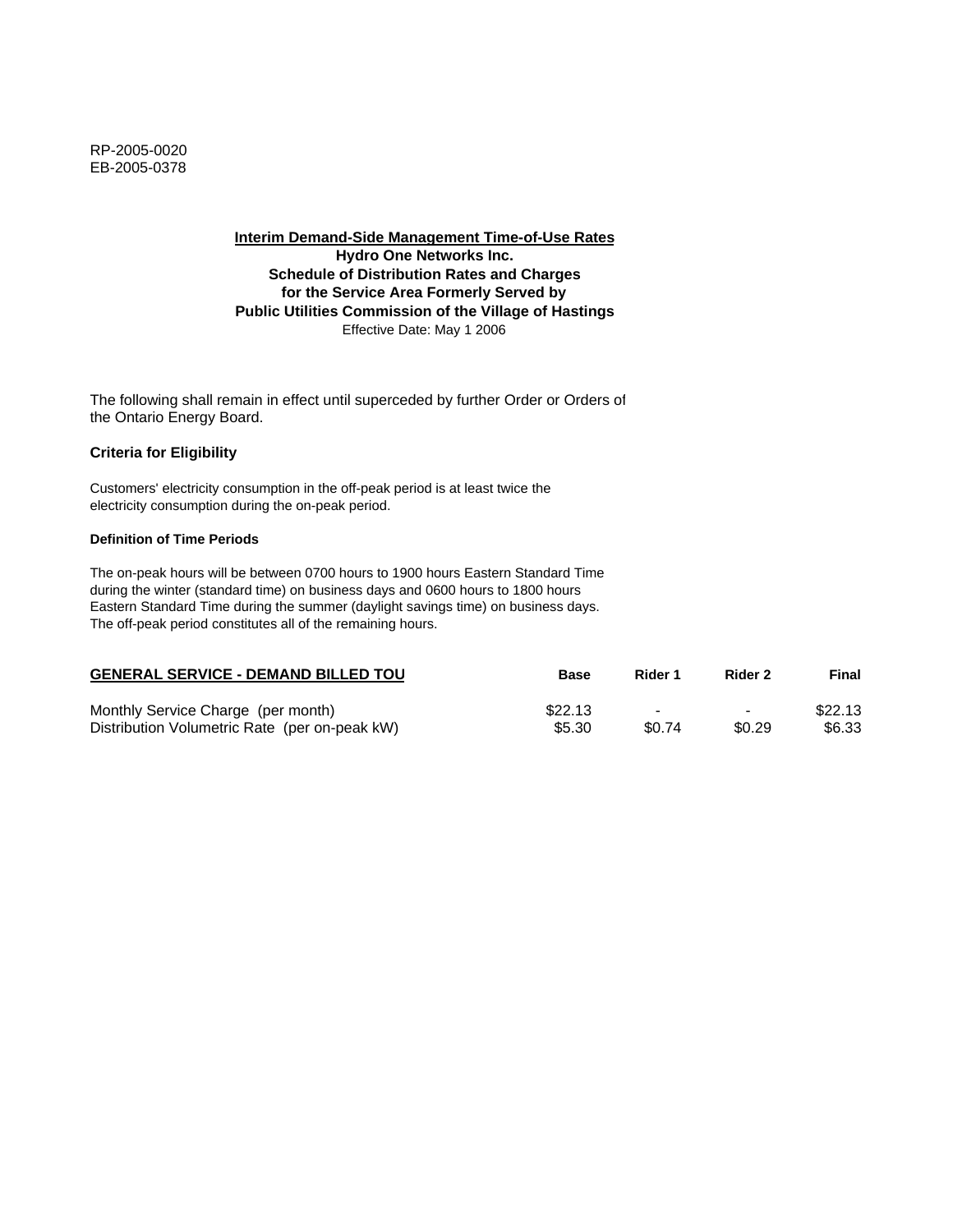# **Hydro One Networks Inc. SCHEDULE OF DISTRIBUTION RATES AND CHARGES for the Service Area Formerly Served by Hydro Electric Commission of the Township of Havelock-Belmonth-Methuen** Effective Date: May 1, 2006

| <b>RESIDENTIAL</b>                                                           | <b>Base</b>         | Rider 1  | Rider 2  | <b>Final</b>        |
|------------------------------------------------------------------------------|---------------------|----------|----------|---------------------|
| Monthly Service Charge (per month)<br>Distribution Volumetric Rate (per kWh) | \$14.45<br>\$0.0113 | \$0.0032 | \$0.0013 | \$14.45<br>\$0.0158 |
| <b>GENERAL SERVICE - ENERGY BILLED</b>                                       |                     |          |          |                     |
| Monthly Service Charge (per month)<br>Distribution Volumetric Rate (per kWh) | \$21.42<br>\$0.0151 | \$0.0016 | \$0.0009 | \$21.42<br>\$0.0176 |
| <b>GENERAL SERVICE - DEMAND BILLED</b>                                       |                     |          |          |                     |
| Monthly Service Charge (per month)<br>Distribution Volumetric Rate (per kW)  | \$21.42<br>\$4.80   | \$0.50   | \$0.28   | \$21.42<br>\$5.58   |
| <b>UNMETERED, SCATTERED LOAD</b>                                             |                     |          |          |                     |
| Monthly Service Charge (per month)<br>Distribution Volumetric Rate (per kWh) | \$10.58<br>\$0.0151 | \$0.0016 | \$0.0009 | \$10.58<br>\$0.0176 |

| <b>CUSTOMER-SUPPLIED TRANSFORMATION ALLOWANCE</b>                                                | <b>Single</b><br><b>Phase</b> | Three<br><b>Phase</b> |
|--------------------------------------------------------------------------------------------------|-------------------------------|-----------------------|
| Applicable to customers providing their own transformers<br>Primary Voltage under 50 kV (per kW) | \$0.20                        | \$0.60                |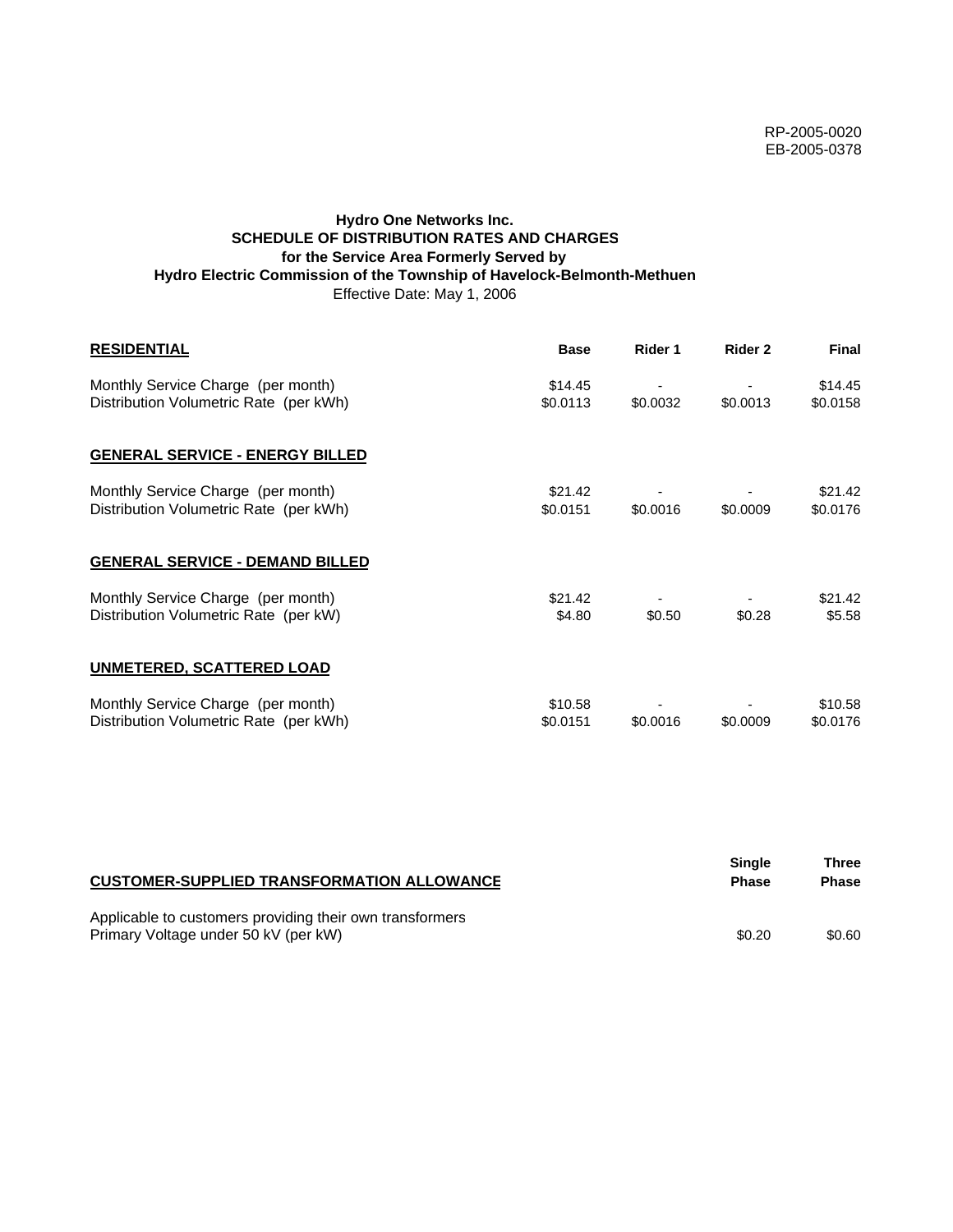RP-2005-0020 EB-2005-0378

## **Interim Demand-Side Management Time-of-Use Rates Hydro One Networks Inc. Schedule of Distribution Rates and Charges for the Service Area Formerly Served by Hydro Electric Commission of the Township of Havelock-Belmonth-Methuen** Effective Date: May 1 2006

The following shall remain in effect until superceded by further Order or Orders of the Ontario Energy Board.

### **Criteria for Eligibility**

Customers' electricity consumption in the off-peak period is at least twice the electricity consumption during the on-peak period.

### **Definition of Time Periods**

| <b>GENERAL SERVICE - DEMAND BILLED TOU</b>    | Base    | Rider 1 | Rider 2                  | Final   |
|-----------------------------------------------|---------|---------|--------------------------|---------|
| Monthly Service Charge (per month)            | \$21.42 |         | $\overline{\phantom{0}}$ | \$21.42 |
| Distribution Volumetric Rate (per on-peak kW) | \$4.80  | \$0.50  | \$0.28                   | \$5.58  |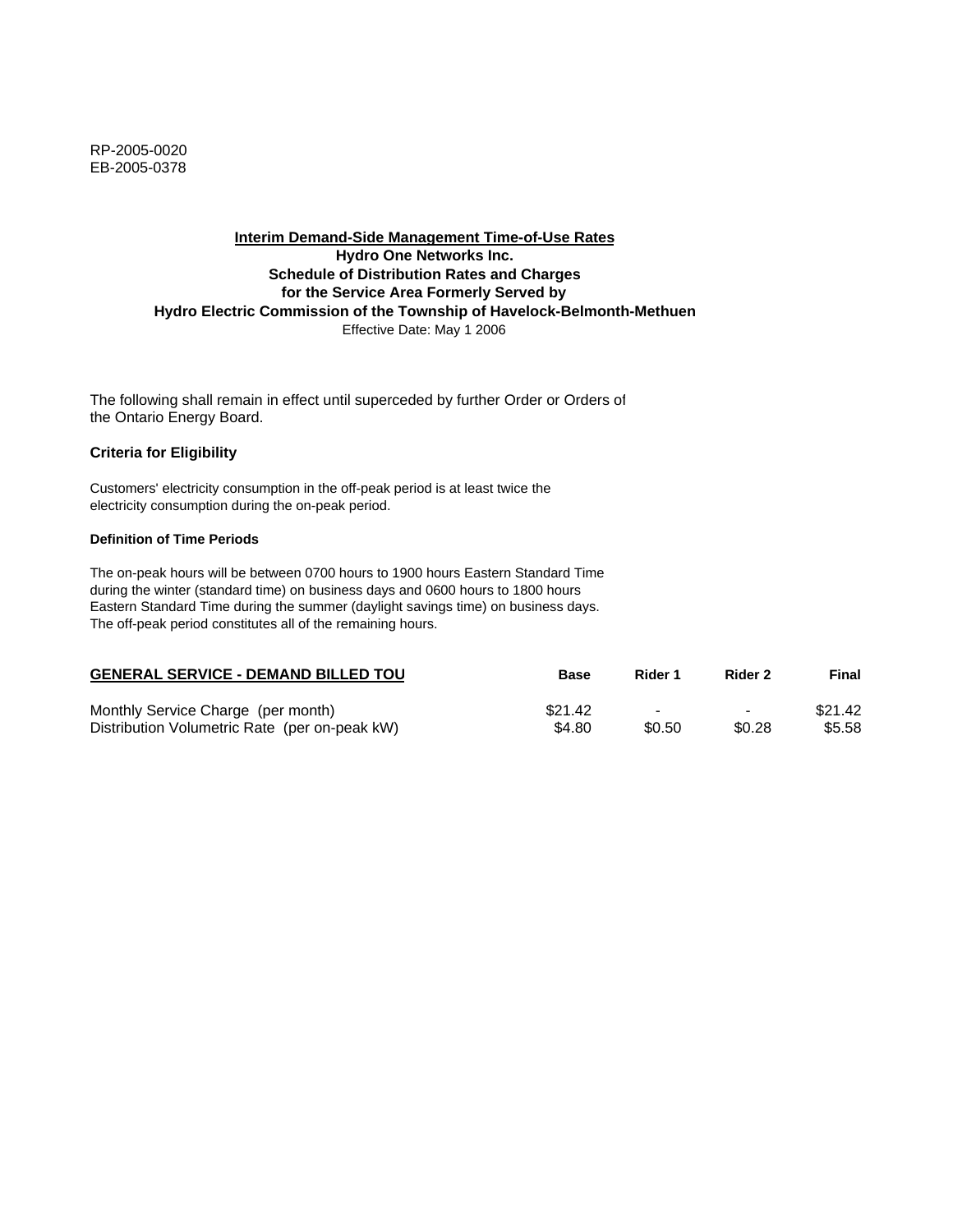# **Hydro One Networks Inc. SCHEDULE OF DISTRIBUTION RATES AND CHARGES for the Service Area Formerly Served by Kirkfield Hydro Electric System** Effective Date: May 1, 2006

| <b>RESIDENTIAL</b>                                                           | <b>Base</b>         | Rider 1  | Rider 2  | <b>Final</b>        |
|------------------------------------------------------------------------------|---------------------|----------|----------|---------------------|
| Monthly Service Charge (per month)<br>Distribution Volumetric Rate (per kWh) | \$4.66<br>\$0.0100  | \$0.0048 | \$0.0026 | \$4.66<br>\$0.0174  |
| <b>GENERAL SERVICE - ENERGY BILLED</b>                                       |                     |          |          |                     |
| Monthly Service Charge (per month)<br>Distribution Volumetric Rate (per kWh) | \$13.97<br>\$0.0194 | \$0.0061 | \$0.0044 | \$13.97<br>\$0.0299 |
| <b>GENERAL SERVICE - DEMAND BILLED</b>                                       |                     |          |          |                     |
| Monthly Service Charge (per month)<br>Distribution Volumetric Rate (per kW)  | \$13.97<br>\$5.89   | \$1.95   | \$1.34   | \$13.97<br>\$9.18   |
| <b>UNMETERED, SCATTERED LOAD</b>                                             |                     |          |          |                     |
| Monthly Service Charge (per month)<br>Distribution Volumetric Rate (per kWh) | \$6.85<br>\$0.0194  | \$0.0061 | \$0.0044 | \$6.85<br>\$0.0299  |

| <b>CUSTOMER-SUPPLIED TRANSFORMATION ALLOWANCE</b>                                                | <b>Single</b><br><b>Phase</b> | Three<br><b>Phase</b> |
|--------------------------------------------------------------------------------------------------|-------------------------------|-----------------------|
| Applicable to customers providing their own transformers<br>Primary Voltage under 50 kV (per kW) | \$0.20                        | \$0.60                |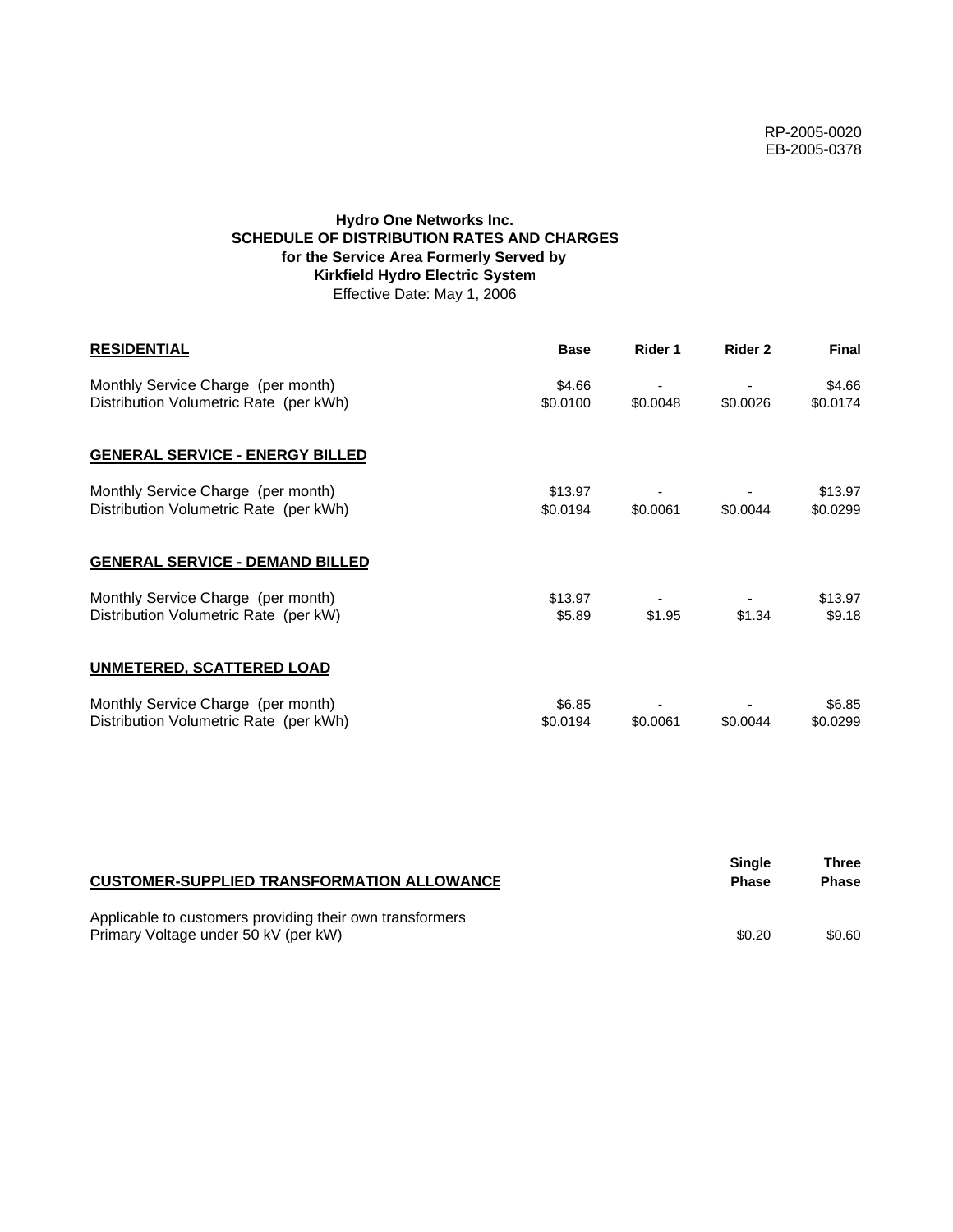**Interim Demand-Side Management Time-of-Use Rates**

**Hydro One Networks Inc. Schedule of Distribution Rates and Charges for the Service Area Formerly Served by Kirkfield Hydro Electric System** Effective Date: May 1 2006

The following shall remain in effect until superceded by further Order or Orders of the Ontario Energy Board.

# **Criteria for Eligibility**

Customers' electricity consumption in the off-peak period is at least twice the electricity consumption during the on-peak period.

### **Definition of Time Periods**

| <b>GENERAL SERVICE - DEMAND BILLED TOU</b>    | <b>Base</b> | Rider 1                  | Rider 2                  | Final   |
|-----------------------------------------------|-------------|--------------------------|--------------------------|---------|
| Monthly Service Charge (per month)            | \$13.97     | $\overline{\phantom{0}}$ | $\overline{\phantom{0}}$ | \$13.97 |
| Distribution Volumetric Rate (per on-peak kW) | \$5.89      | \$1.95                   | \$1.34                   | \$9.18  |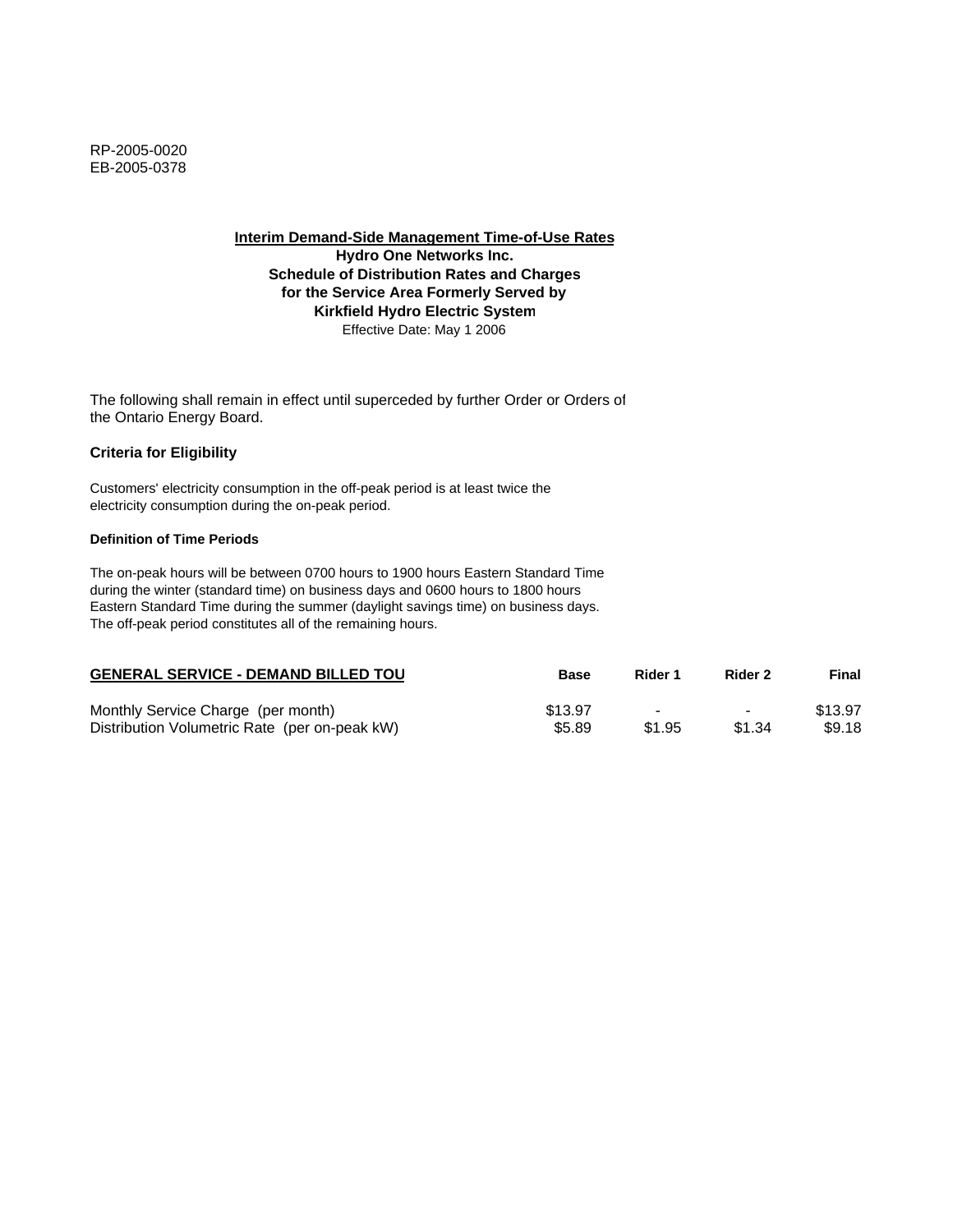# **Hydro One Networks Inc. SCHEDULE OF DISTRIBUTION RATES AND CHARGES for the Service Area Formerly Served by Public Utilities Commission of the Township of Lanark Highlands** Effective Date: May 1, 2006

| <b>RESIDENTIAL</b>                                                           | <b>Base</b>         | Rider 1  | Rider 2  | <b>Final</b>        |
|------------------------------------------------------------------------------|---------------------|----------|----------|---------------------|
| Monthly Service Charge (per month)<br>Distribution Volumetric Rate (per kWh) | \$10.60<br>\$0.0102 | \$0.0056 | \$0.0040 | \$10.60<br>\$0.0198 |
| <b>GENERAL SERVICE - ENERGY BILLED</b>                                       |                     |          |          |                     |
| Monthly Service Charge (per month)<br>Distribution Volumetric Rate (per kWh) | \$17.69<br>\$0.0198 | \$0.0063 | \$0,0050 | \$17.69<br>\$0.0311 |
| <b>GENERAL SERVICE - DEMAND BILLED</b>                                       |                     |          |          |                     |
| Monthly Service Charge (per month)<br>Distribution Volumetric Rate (per kW)  | \$17.69<br>\$5.24   | \$1.99   | \$1.32   | \$17.69<br>\$8.55   |
| <b>UNMETERED, SCATTERED LOAD</b>                                             |                     |          |          |                     |
| Monthly Service Charge (per month)<br>Distribution Volumetric Rate (per kWh) | \$8.71<br>\$0.0198  | \$0.0063 | \$0.0050 | \$8.71<br>\$0.0311  |

| <b>CUSTOMER-SUPPLIED TRANSFORMATION ALLOWANCE</b>                                                | Single<br><b>Phase</b> | Three<br><b>Phase</b> |
|--------------------------------------------------------------------------------------------------|------------------------|-----------------------|
| Applicable to customers providing their own transformers<br>Primary Voltage under 50 kV (per kW) | \$0.20                 | \$0.60                |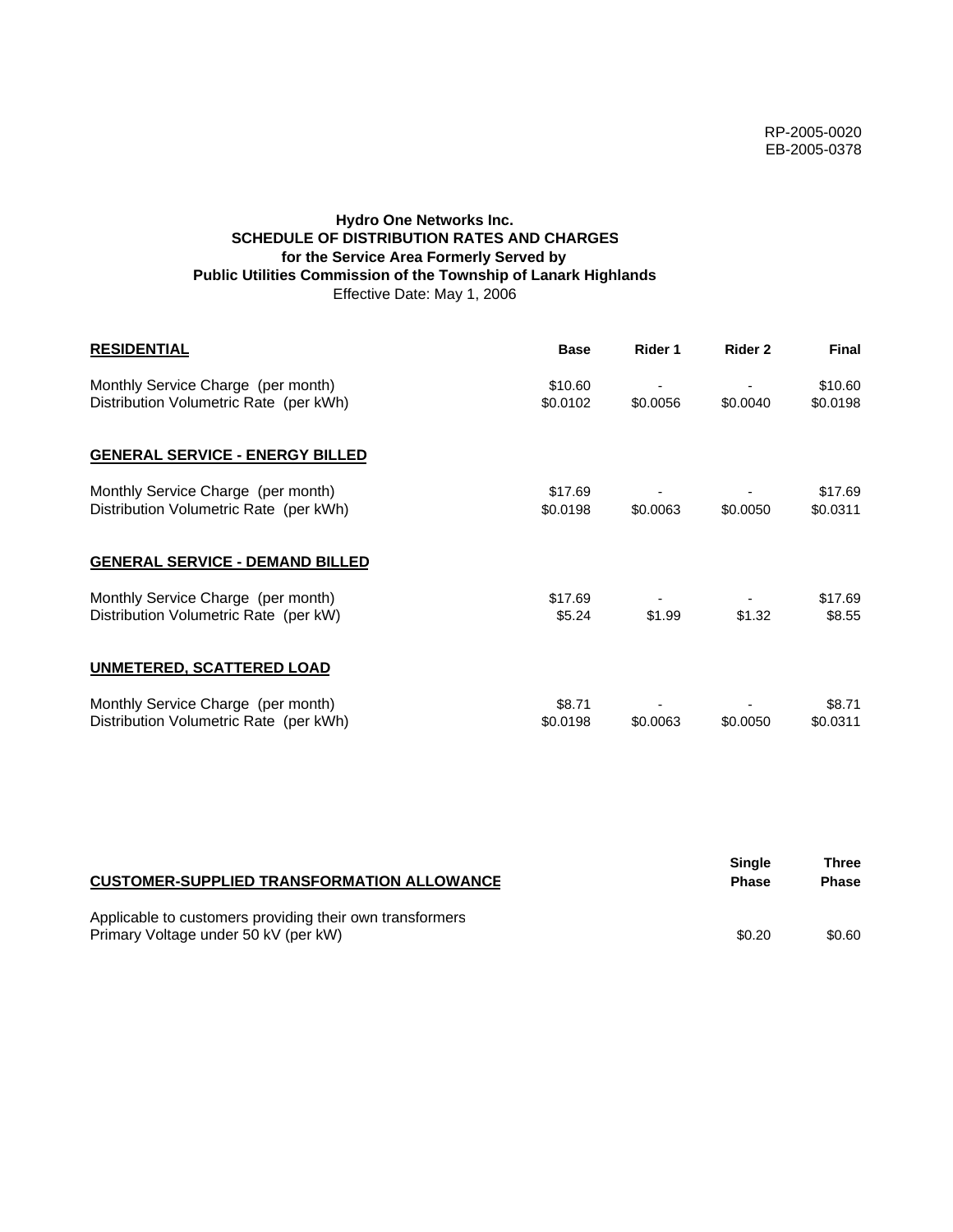# **Interim Demand-Side Management Time-of-Use Rates Hydro One Networks Inc. Schedule of Distribution Rates and Charges for the Service Area Formerly Served by Public Utilities Commission of the Township of Lanark Highlands** Effective Date: May 1 2006

The following shall remain in effect until superceded by further Order or Orders of the Ontario Energy Board.

## **Criteria for Eligibility**

Customers' electricity consumption in the off-peak period is at least twice the electricity consumption during the on-peak period.

### **Definition of Time Periods**

| <b>GENERAL SERVICE - DEMAND BILLED TOU</b>    | <b>Base</b> | Rider 1 | Rider 2                  | Final   |
|-----------------------------------------------|-------------|---------|--------------------------|---------|
| Monthly Service Charge (per month)            | \$17.69     | $\sim$  | $\overline{\phantom{0}}$ | \$17.69 |
| Distribution Volumetric Rate (per on-peak kW) | \$5.24      | \$1.99  | \$1.32                   | \$8.55  |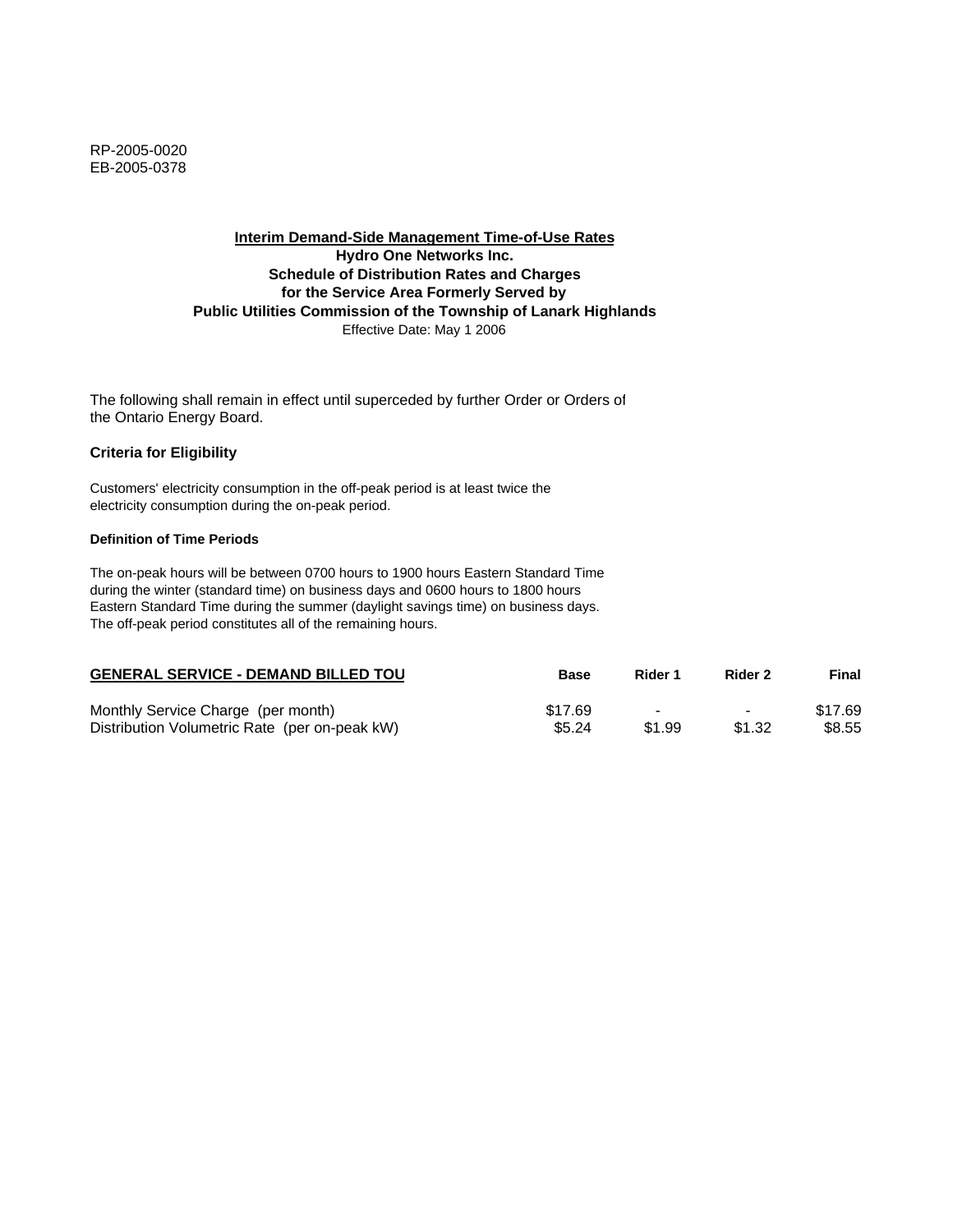# **Hydro One Networks Inc. SCHEDULE OF DISTRIBUTION RATES AND CHARGES for the Service Area Formerly Served by Larder Lake Hydro-Electric System** Effective Date: May 1, 2006

| <b>RESIDENTIAL</b>                                                           | <b>Base</b>         | Rider 1  | Rider 2  | <b>Final</b>        |
|------------------------------------------------------------------------------|---------------------|----------|----------|---------------------|
| Monthly Service Charge (per month)<br>Distribution Volumetric Rate (per kWh) | \$15.11<br>\$0.0101 | \$0.0068 | \$0.0043 | \$15.11<br>\$0.0212 |
| <b>GENERAL SERVICE - ENERGY BILLED</b>                                       |                     |          |          |                     |
| Monthly Service Charge (per month)<br>Distribution Volumetric Rate (per kWh) | \$19.43<br>\$0.0157 | \$0.0051 | \$0.0036 | \$19.43<br>\$0.0244 |
| <b>GENERAL SERVICE - DEMAND BILLED</b>                                       |                     |          |          |                     |
| Monthly Service Charge (per month)<br>Distribution Volumetric Rate (per kW)  | \$19.43<br>\$4.28   | \$1.61   | \$0.99   | \$19.43<br>\$6.88   |
| <b>UNMETERED, SCATTERED LOAD</b>                                             |                     |          |          |                     |
| Monthly Service Charge (per month)<br>Distribution Volumetric Rate (per kWh) | \$9.58<br>\$0.0157  | \$0.0051 | \$0.0036 | \$9.58<br>\$0.0244  |

| <b>CUSTOMER-SUPPLIED TRANSFORMATION ALLOWANCE</b>                                                | Single<br><b>Phase</b> | Three<br><b>Phase</b> |
|--------------------------------------------------------------------------------------------------|------------------------|-----------------------|
| Applicable to customers providing their own transformers<br>Primary Voltage under 50 kV (per kW) | \$0.20                 | \$0.60                |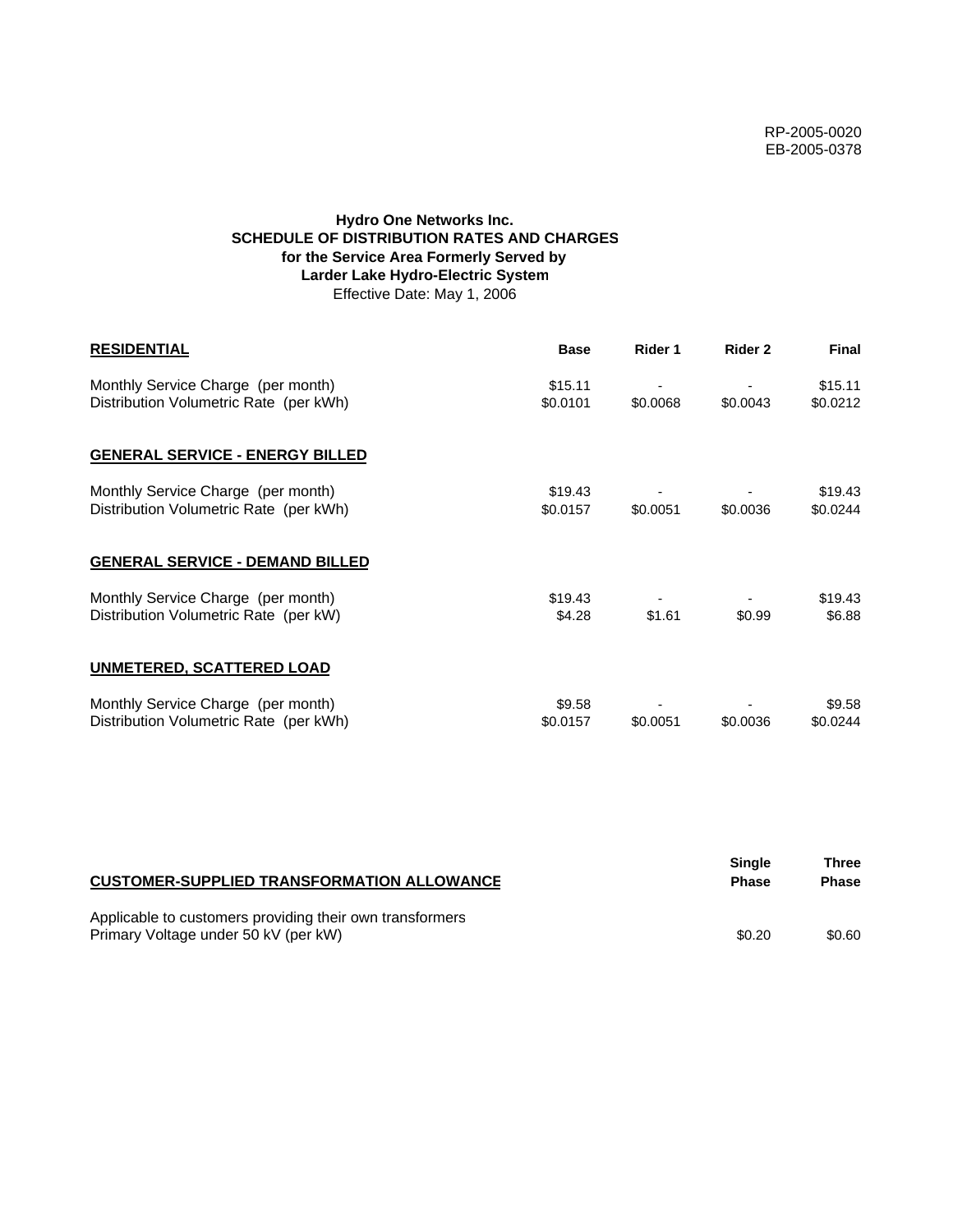**Interim Demand-Side Management Time-of-Use Rates**

**Hydro One Networks Inc. Schedule of Distribution Rates and Charges for the Service Area Formerly Served by Larder Lake Hydro-Electric System** Effective Date: May 1 2006

The following shall remain in effect until superceded by further Order or Orders of the Ontario Energy Board.

# **Criteria for Eligibility**

Customers' electricity consumption in the off-peak period is at least twice the electricity consumption during the on-peak period.

### **Definition of Time Periods**

| <b>GENERAL SERVICE - DEMAND BILLED TOU</b>    | <b>Base</b> | Rider 1 | Rider 2                  | Final   |
|-----------------------------------------------|-------------|---------|--------------------------|---------|
| Monthly Service Charge (per month)            | \$19.43     |         | $\overline{\phantom{0}}$ | \$19.43 |
| Distribution Volumetric Rate (per on-peak kW) | \$4.28      | \$1.61  | \$0.99                   | \$6.88  |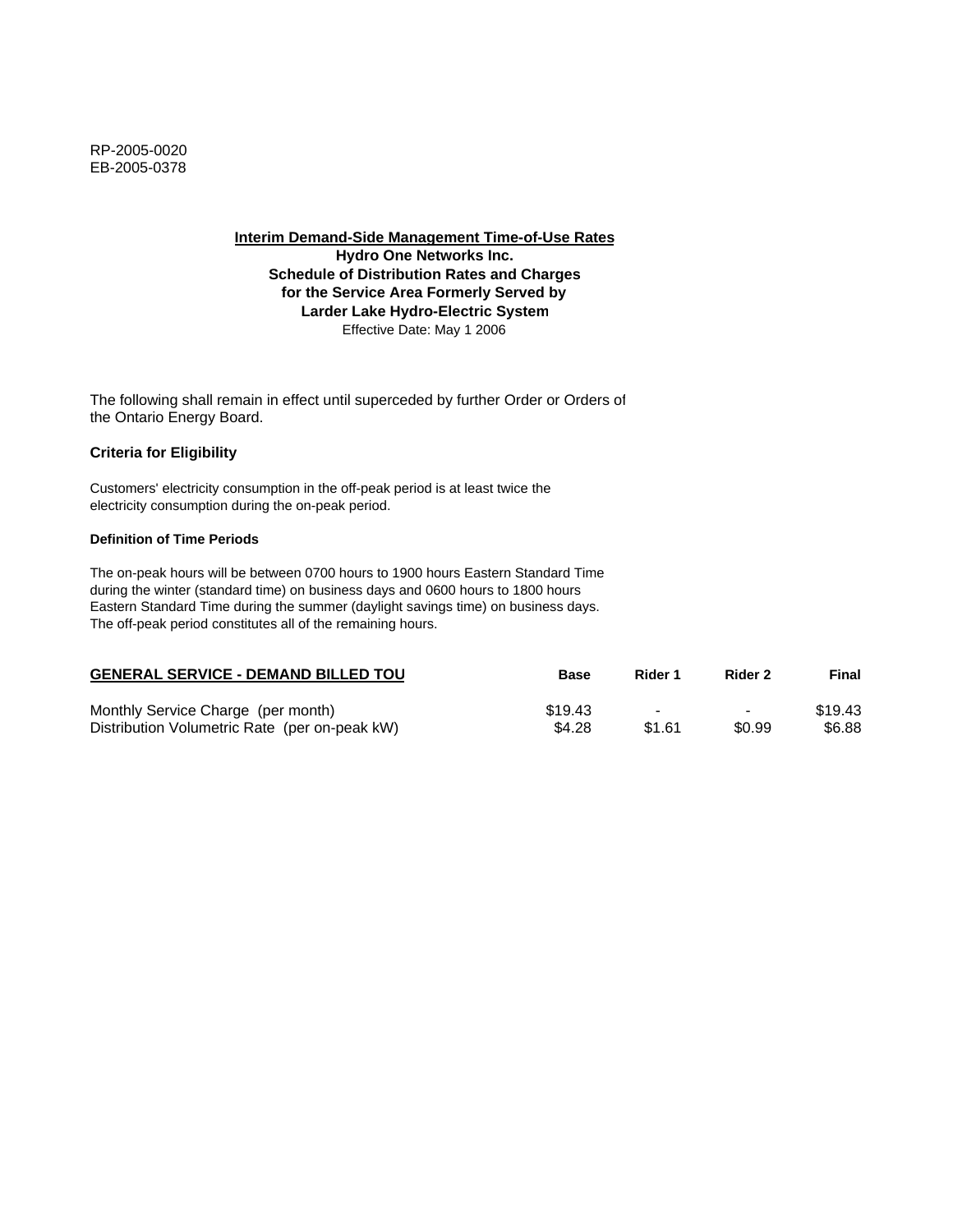# **Hydro One Networks Inc. SCHEDULE OF DISTRIBUTION RATES AND CHARGES for the Service Area Formerly Served by Latchford Hydro Electric** Effective Date: May 1, 2006

| <b>RESIDENTIAL</b>                                                           | <b>Base</b>         | Rider 1  | Rider 2  | <b>Final</b>        |
|------------------------------------------------------------------------------|---------------------|----------|----------|---------------------|
| Monthly Service Charge (per month)<br>Distribution Volumetric Rate (per kWh) | \$12.59<br>\$0.0088 | \$0.0104 | \$0.0045 | \$12.59<br>\$0.0237 |
| <b>GENERAL SERVICE - ENERGY BILLED</b>                                       |                     |          |          |                     |
| Monthly Service Charge (per month)<br>Distribution Volumetric Rate (per kWh) | \$2.21<br>\$0.0102  | \$0.0065 | \$0.0020 | \$2.21<br>\$0.0187  |
| <b>GENERAL SERVICE - DEMAND BILLED</b>                                       |                     |          |          |                     |
| Monthly Service Charge (per month)<br>Distribution Volumetric Rate (per kW)  | \$2.21<br>\$2.43    | \$2.06   | \$0.48   | \$2.21<br>\$4.97    |
| <b>UNMETERED, SCATTERED LOAD</b>                                             |                     |          |          |                     |
| Monthly Service Charge (per month)<br>Distribution Volumetric Rate (per kWh) | \$0.97<br>\$0.0102  | \$0.0065 | \$0.0020 | \$0.97<br>\$0.0187  |

| <b>CUSTOMER-SUPPLIED TRANSFORMATION ALLOWANCE</b>                                                | <b>Single</b><br><b>Phase</b> | Three<br><b>Phase</b> |
|--------------------------------------------------------------------------------------------------|-------------------------------|-----------------------|
| Applicable to customers providing their own transformers<br>Primary Voltage under 50 kV (per kW) | \$0.20                        | \$0.60                |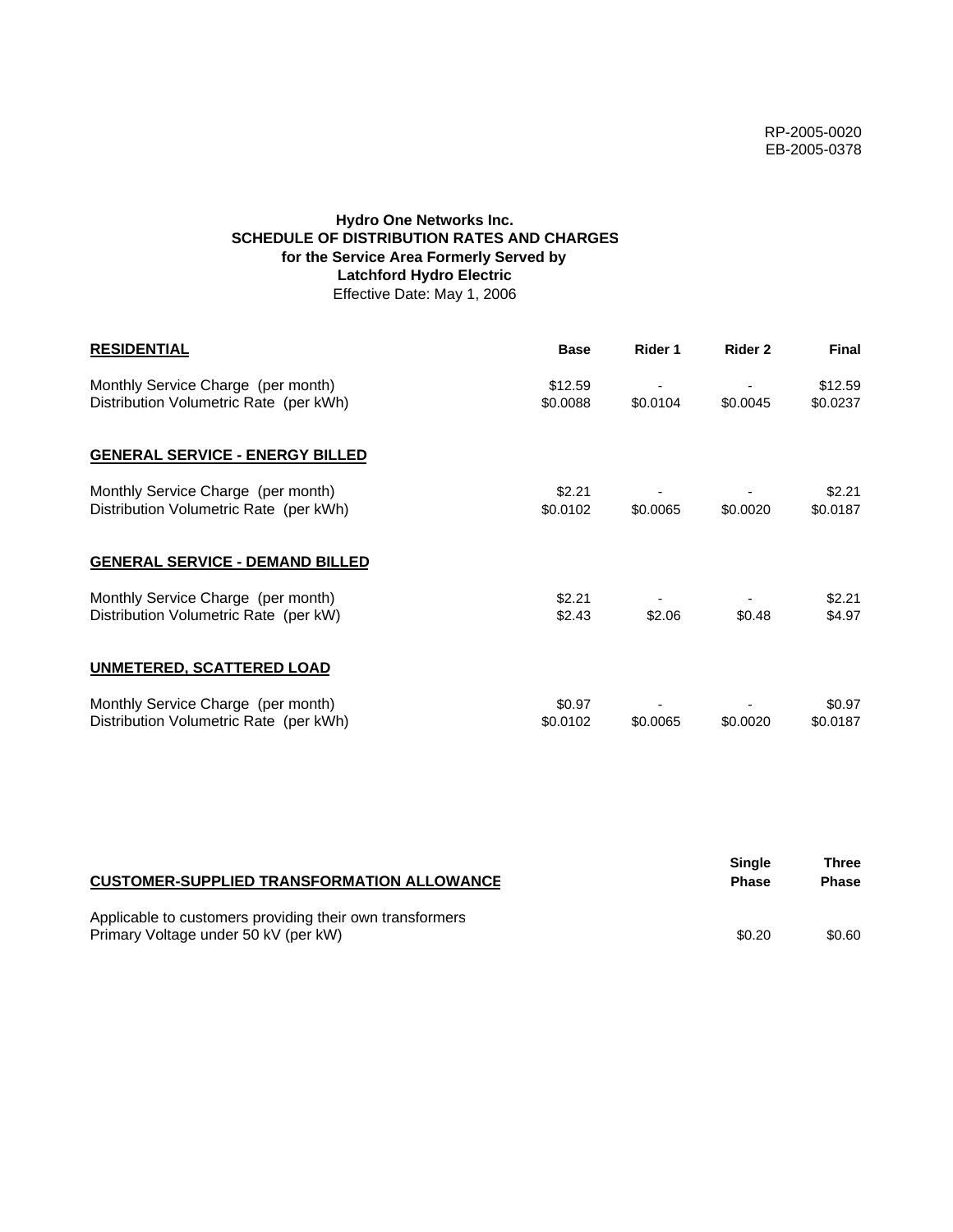**Interim Demand-Side Management Time-of-Use Rates Hydro One Networks Inc. Schedule of Distribution Rates and Charges for the Service Area Formerly Served by Latchford Hydro Electric** Effective Date: May 1 2006

The following shall remain in effect until superceded by further Order or Orders of the Ontario Energy Board.

## **Criteria for Eligibility**

Customers' electricity consumption in the off-peak period is at least twice the electricity consumption during the on-peak period.

### **Definition of Time Periods**

| <b>GENERAL SERVICE - DEMAND BILLED TOU</b>    | <b>Base</b> | Rider 1                  | Rider 2        | Final  |
|-----------------------------------------------|-------------|--------------------------|----------------|--------|
| Monthly Service Charge (per month)            | \$2.21      | $\overline{\phantom{a}}$ | $\blacksquare$ | \$2.21 |
| Distribution Volumetric Rate (per on-peak kW) | \$2.43      | \$2.06                   | \$0.48         | \$4.97 |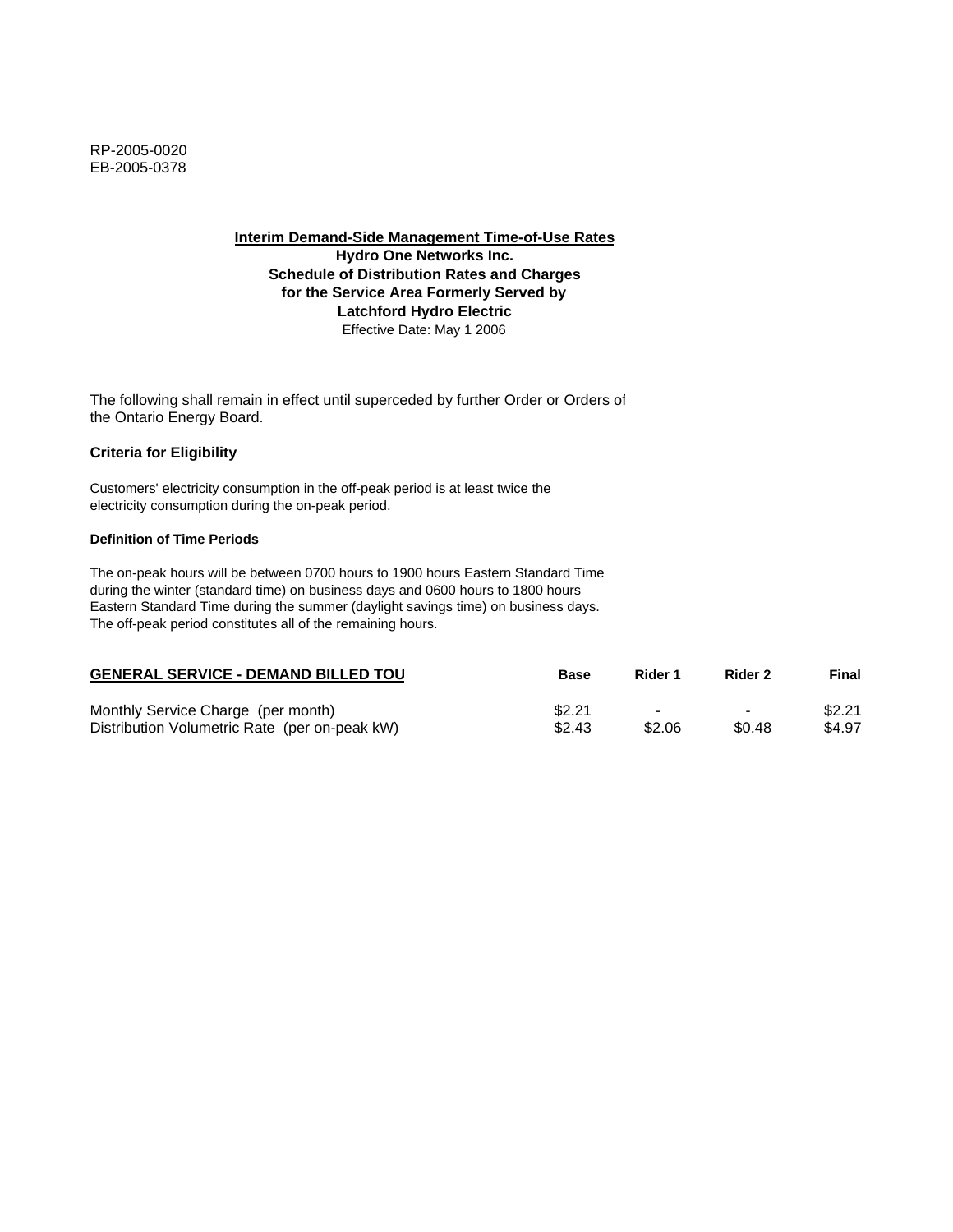# **Hydro One Networks Inc. SCHEDULE OF DISTRIBUTION RATES AND CHARGES for the Service Area Formerly Served by Lindsay Hydro Electric System** Effective Date: May 1, 2006

| <b>RESIDENTIAL</b>                                                           | <b>Base</b>         | Rider 1  | Rider 2  | <b>Final</b>        |
|------------------------------------------------------------------------------|---------------------|----------|----------|---------------------|
| Monthly Service Charge (per month)<br>Distribution Volumetric Rate (per kWh) | \$15.08<br>\$0.0101 | \$0.0041 | \$0.0014 | \$15.08<br>\$0.0156 |
| <b>GENERAL SERVICE - ENERGY BILLED</b>                                       |                     |          |          |                     |
| Monthly Service Charge (per month)<br>Distribution Volumetric Rate (per kWh) | \$23.18<br>\$0.0137 | \$0.0015 | \$0.0006 | \$23.18<br>\$0.0158 |
| <b>GENERAL SERVICE - DEMAND BILLED</b>                                       |                     |          |          |                     |
| Monthly Service Charge (per month)<br>Distribution Volumetric Rate (per kW)  | \$23.18<br>\$4.34   | \$0.49   | \$0.19   | \$23.18<br>\$5.02   |
| <b>UNMETERED, SCATTERED LOAD</b>                                             |                     |          |          |                     |
| Monthly Service Charge (per month)<br>Distribution Volumetric Rate (per kWh) | \$11.45<br>\$0.0137 | \$0.0015 | \$0.0006 | \$11.45<br>\$0.0158 |

| <b>CUSTOMER-SUPPLIED TRANSFORMATION ALLOWANCE</b>                                                | Single<br><b>Phase</b> | Three<br><b>Phase</b> |
|--------------------------------------------------------------------------------------------------|------------------------|-----------------------|
| Applicable to customers providing their own transformers<br>Primary Voltage under 50 kV (per kW) | \$0.20                 | \$0.60                |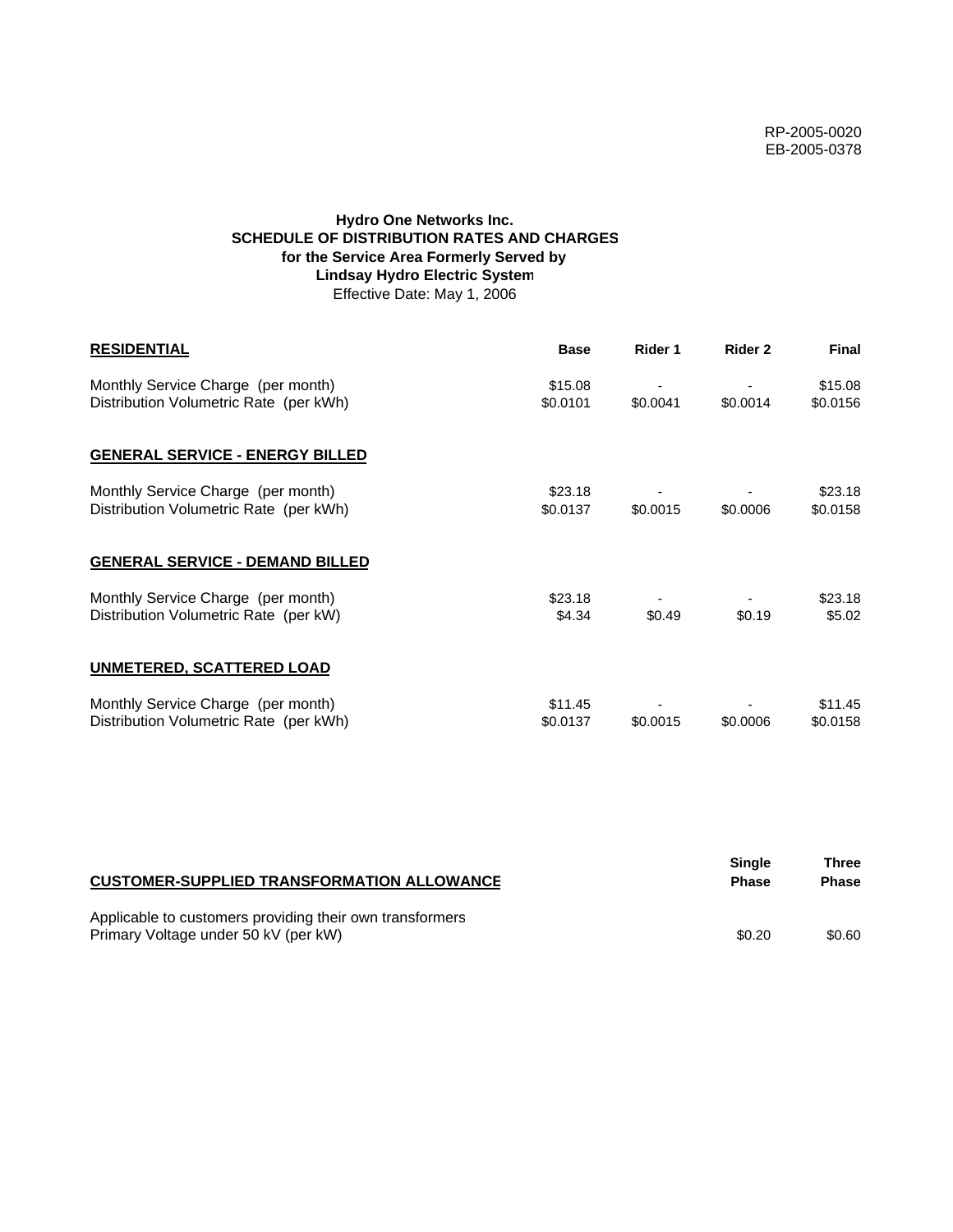**Interim Demand-Side Management Time-of-Use Rates**

**Hydro One Networks Inc. Schedule of Distribution Rates and Charges for the Service Area Formerly Served by Lindsay Hydro Electric System** Effective Date: May 1 2006

The following shall remain in effect until superceded by further Order or Orders of the Ontario Energy Board.

## **Criteria for Eligibility**

Customers' electricity consumption in the off-peak period is at least twice the electricity consumption during the on-peak period.

### **Definition of Time Periods**

| <b>GENERAL SERVICE - DEMAND BILLED TOU</b>    | Base    | Rider 1 | Rider 2                  | Final   |
|-----------------------------------------------|---------|---------|--------------------------|---------|
| Monthly Service Charge (per month)            | \$23.18 | -       | $\overline{\phantom{0}}$ | \$23.18 |
| Distribution Volumetric Rate (per on-peak kW) | \$4.34  | \$0.49  | \$0.19                   | \$5.02  |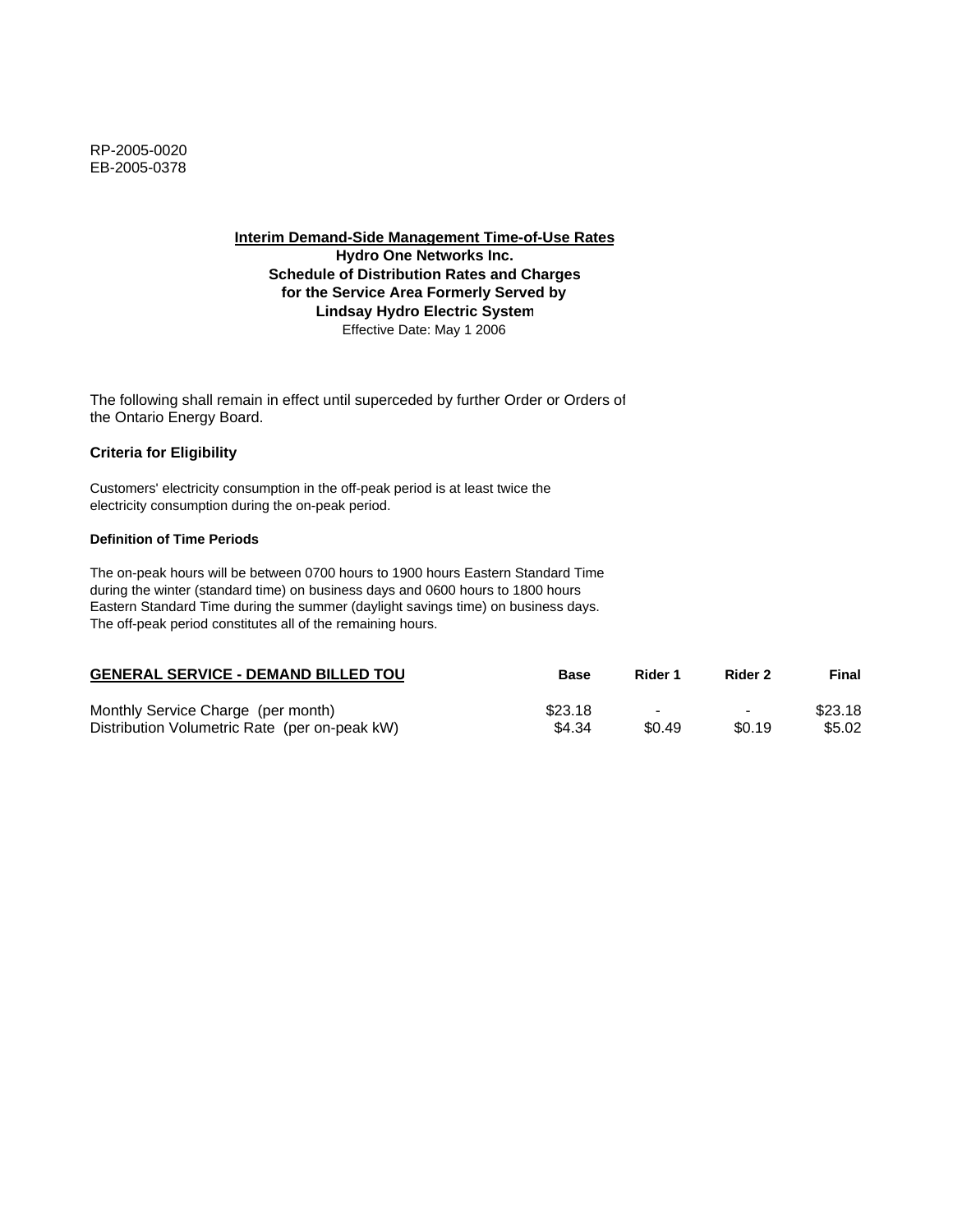# **Hydro One Networks Inc. SCHEDULE OF DISTRIBUTION RATES AND CHARGES for the Service Area Formerly Served by Lucan Granton Hydro Electric Commission** Effective Date: May 1, 2006

| <b>RESIDENTIAL</b>                                                           | <b>Base</b>         | Rider 1  | Rider 2  | <b>Final</b>        |
|------------------------------------------------------------------------------|---------------------|----------|----------|---------------------|
| Monthly Service Charge (per month)<br>Distribution Volumetric Rate (per kWh) | \$11.01<br>\$0.0141 | \$0.0037 | \$0.0017 | \$11.01<br>\$0.0195 |
| <b>GENERAL SERVICE - ENERGY BILLED</b>                                       |                     |          |          |                     |
| Monthly Service Charge (per month)<br>Distribution Volumetric Rate (per kWh) | \$16.26<br>\$0.0146 | \$0.0017 | \$0.0010 | \$16.26<br>\$0.0173 |
| <b>GENERAL SERVICE - DEMAND BILLED</b>                                       |                     |          |          |                     |
| Monthly Service Charge (per month)<br>Distribution Volumetric Rate (per kW)  | \$16.26<br>\$4.59   | \$0.53   | \$0.30   | \$16.26<br>\$5.42   |
| <b>UNMETERED, SCATTERED LOAD</b>                                             |                     |          |          |                     |
| Monthly Service Charge (per month)<br>Distribution Volumetric Rate (per kWh) | \$7.99<br>\$0.0146  | \$0.0017 | \$0.0010 | \$7.99<br>\$0.0173  |

| <b>CUSTOMER-SUPPLIED TRANSFORMATION ALLOWANCE</b>                                                | Single<br><b>Phase</b> | Three<br><b>Phase</b> |
|--------------------------------------------------------------------------------------------------|------------------------|-----------------------|
| Applicable to customers providing their own transformers<br>Primary Voltage under 50 kV (per kW) | \$0.20                 | \$0.60                |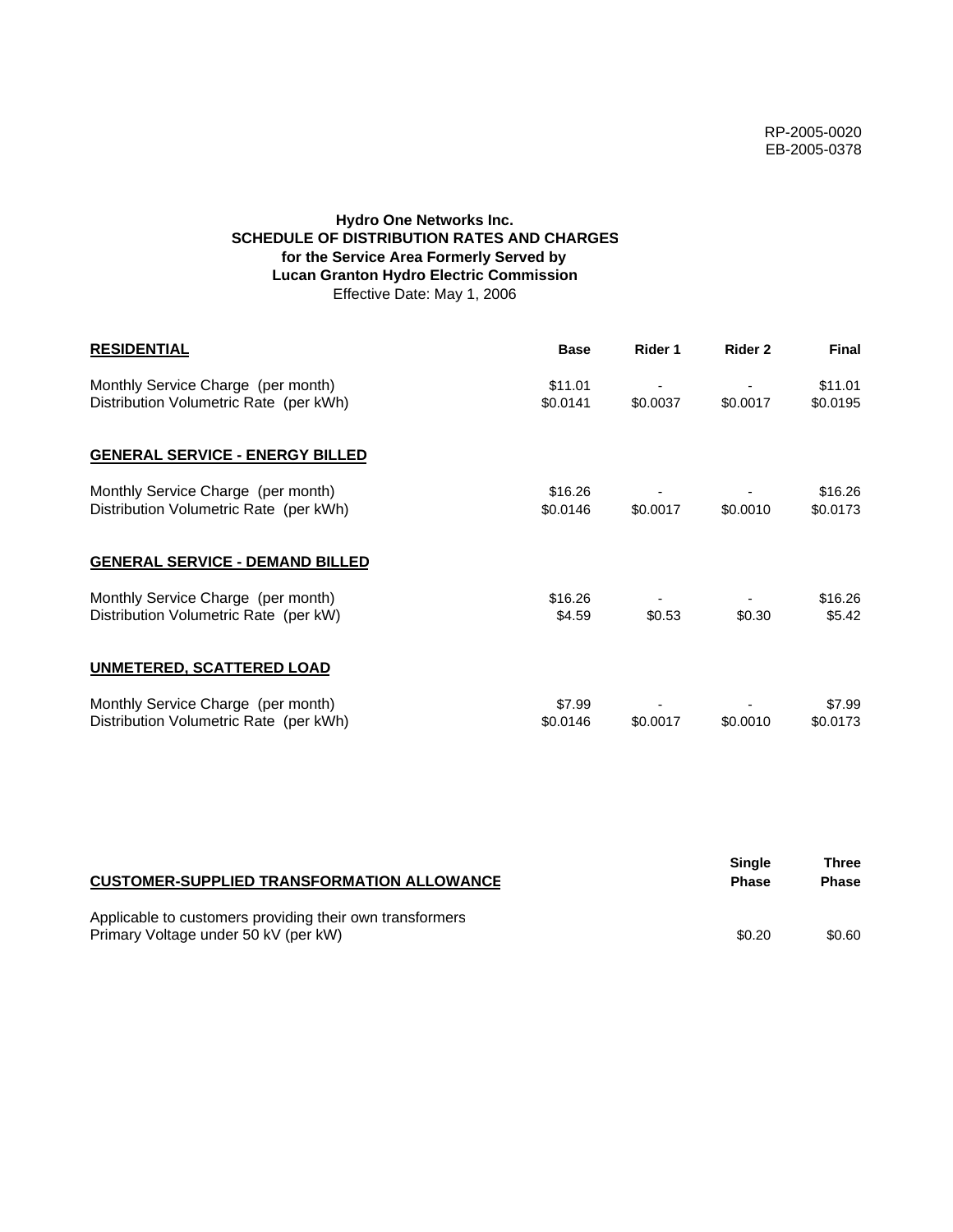**Interim Demand-Side Management Time-of-Use Rates**

**Hydro One Networks Inc. Schedule of Distribution Rates and Charges for the Service Area Formerly Served by Lucan Granton Hydro Electric Commission** Effective Date: May 1 2006

The following shall remain in effect until superceded by further Order or Orders of the Ontario Energy Board.

# **Criteria for Eligibility**

Customers' electricity consumption in the off-peak period is at least twice the electricity consumption during the on-peak period.

### **Definition of Time Periods**

| <b>GENERAL SERVICE - DEMAND BILLED TOU</b>    | Base    | Rider 1 | Rider 2                  | Final   |
|-----------------------------------------------|---------|---------|--------------------------|---------|
| Monthly Service Charge (per month)            | \$16.26 |         | $\overline{\phantom{0}}$ | \$16.26 |
| Distribution Volumetric Rate (per on-peak kW) | \$4.59  | \$0.53  | \$0.30                   | \$5.42  |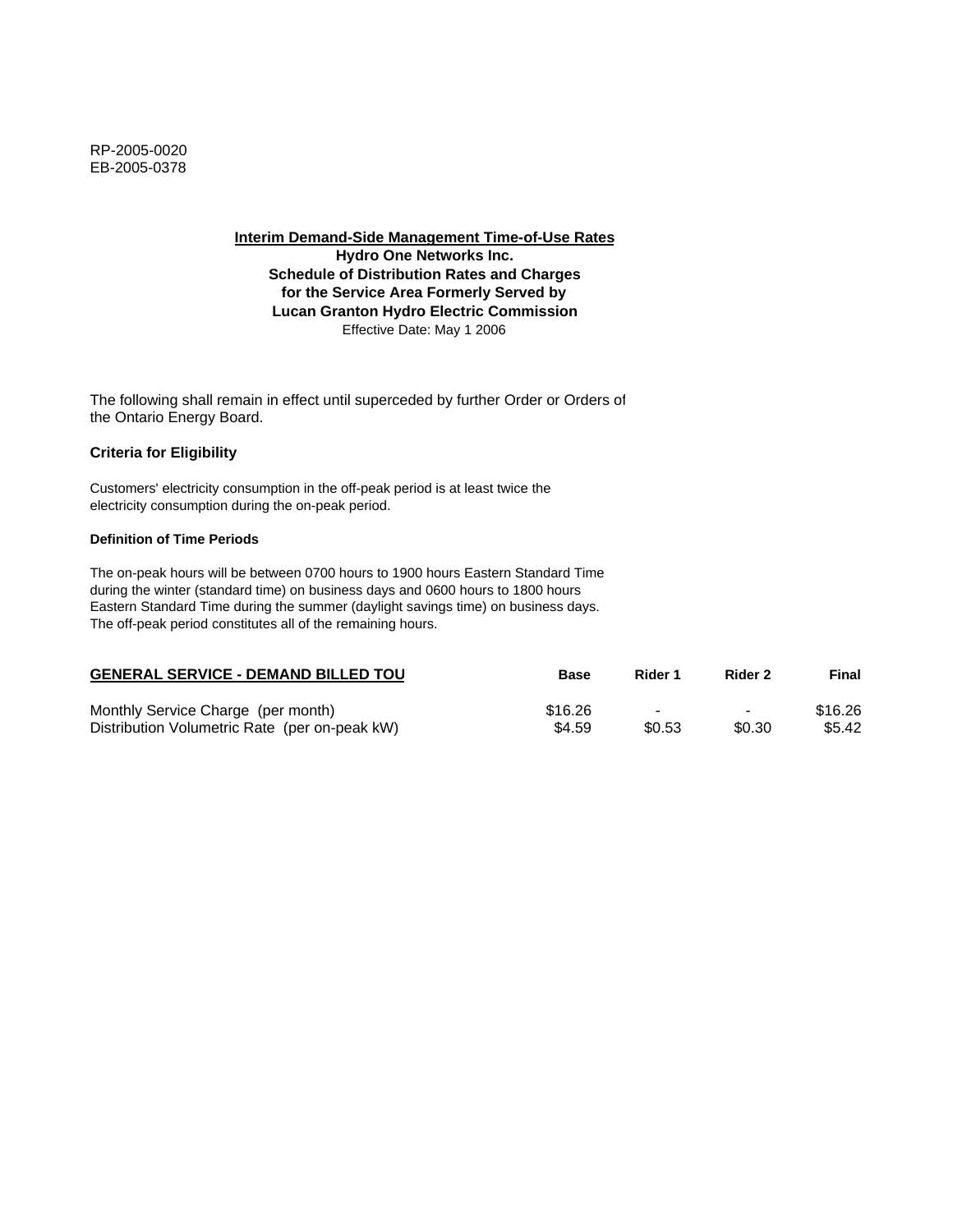# **Hydro One Networks Inc. SCHEDULE OF DISTRIBUTION RATES AND CHARGES for the Service Area Formerly Served by Hydro-Electric Power Commission of the Township of Malahide** Effective Date: May 1, 2006

| <b>RESIDENTIAL</b>                                                           | <b>Base</b>         | Rider 1  | Rider 2  | Final               |
|------------------------------------------------------------------------------|---------------------|----------|----------|---------------------|
| Monthly Service Charge (per month)<br>Distribution Volumetric Rate (per kWh) | \$10.46<br>\$0.0087 | \$0.0078 | \$0.0034 | \$10.46<br>\$0.0199 |
| <b>GENERAL SERVICE - ENERGY BILLED</b>                                       |                     |          |          |                     |
| Monthly Service Charge (per month)<br>Distribution Volumetric Rate (per kWh) | \$15.11<br>\$0.0197 | \$0.0081 | \$0.0049 | \$15.11<br>\$0.0327 |
| <b>GENERAL SERVICE - DEMAND BILLED</b>                                       |                     |          |          |                     |
| Monthly Service Charge (per month)<br>Distribution Volumetric Rate (per kW)  | \$15.26<br>\$5.40   | \$2.57   | \$1.32   | \$15.26<br>\$9.29   |
| <b>UNMETERED, SCATTERED LOAD</b>                                             |                     |          |          |                     |
| Monthly Service Charge (per month)<br>Distribution Volumetric Rate (per kWh) | \$7.42<br>\$0.0197  | \$0.0081 | \$0.0049 | \$7.42<br>\$0.0327  |

| <b>CUSTOMER-SUPPLIED TRANSFORMATION ALLOWANCE</b>                                                | Single<br><b>Phase</b> | Three<br><b>Phase</b> |
|--------------------------------------------------------------------------------------------------|------------------------|-----------------------|
| Applicable to customers providing their own transformers<br>Primary Voltage under 50 kV (per kW) | \$0.20                 | \$0.60                |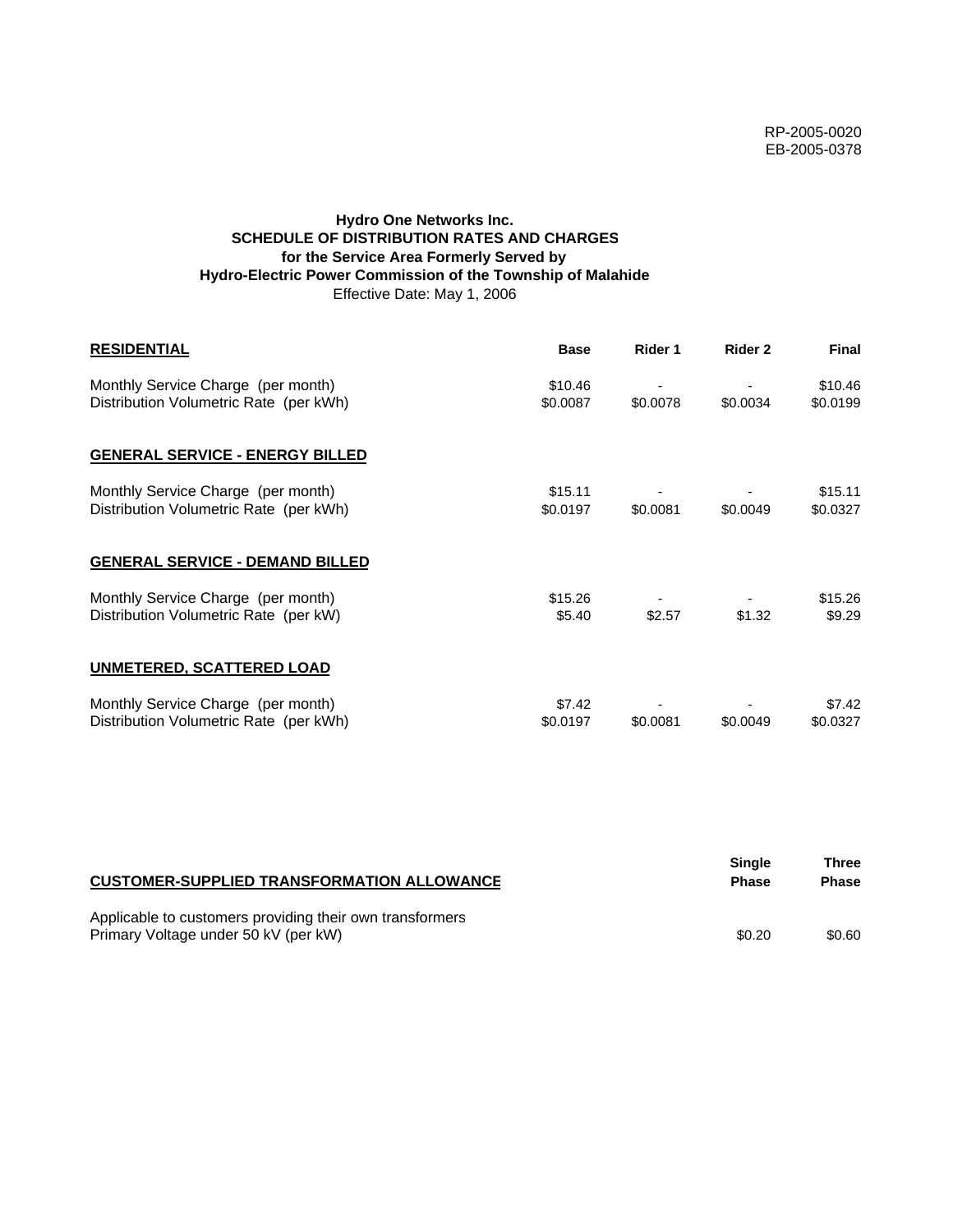# **Interim Demand-Side Management Time-of-Use Rates Hydro One Networks Inc. Schedule of Distribution Rates and Charges for the Service Area Formerly Served by Hydro-Electric Power Commission of the Township of Malahide** Effective Date: May 1 2006

The following shall remain in effect until superceded by further Order or Orders of the Ontario Energy Board.

## **Criteria for Eligibility**

Customers' electricity consumption in the off-peak period is at least twice the electricity consumption during the on-peak period.

### **Definition of Time Periods**

| <b>GENERAL SERVICE - DEMAND BILLED TOU</b>    | Base    | Rider 1 | Rider 2                  | Final   |
|-----------------------------------------------|---------|---------|--------------------------|---------|
| Monthly Service Charge (per month)            | \$15.26 |         | $\overline{\phantom{0}}$ | \$15.26 |
| Distribution Volumetric Rate (per on-peak kW) | \$5.40  | \$2.57  | \$1.32                   | \$9.29  |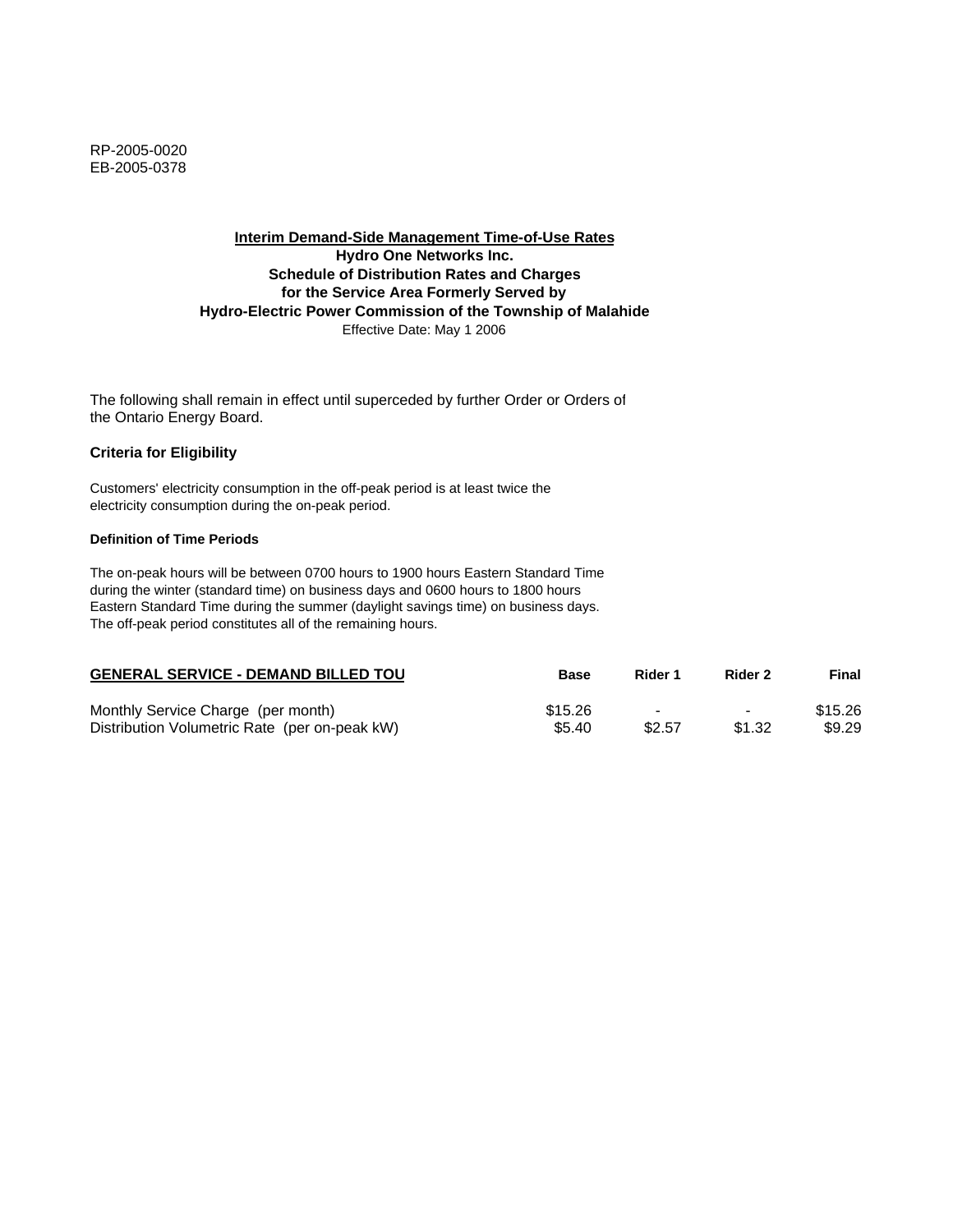# **Hydro One Networks Inc. SCHEDULE OF DISTRIBUTION RATES AND CHARGES for the Service Area Formerly Served by Hydro-Electric Commission of the Township of Mapleton** Effective Date: May 1, 2006

| <b>RESIDENTIAL</b>                                                           | <b>Base</b>         | Rider 1  | Rider 2  | <b>Final</b>        |
|------------------------------------------------------------------------------|---------------------|----------|----------|---------------------|
| Monthly Service Charge (per month)<br>Distribution Volumetric Rate (per kWh) | \$12.75<br>\$0.0092 | \$0.0065 | \$0.0039 | \$12.75<br>\$0.0196 |
| <b>GENERAL SERVICE - ENERGY BILLED</b>                                       |                     |          |          |                     |
| Monthly Service Charge (per month)<br>Distribution Volumetric Rate (per kWh) | \$20.80<br>\$0.0170 | \$0.0040 | \$0.0029 | \$20.80<br>\$0.0239 |
| <b>GENERAL SERVICE - DEMAND BILLED</b>                                       |                     |          |          |                     |
| Monthly Service Charge (per month)<br>Distribution Volumetric Rate (per kW)  | \$20.80<br>\$5.40   | \$1.26   | \$0.93   | \$20.80<br>\$7.59   |
| UNMETERED, SCATTERED LOAD                                                    |                     |          |          |                     |
| Monthly Service Charge (per month)<br>Distribution Volumetric Rate (per kWh) | \$10.27<br>\$0.0170 | \$0.0040 | \$0.0029 | \$10.27<br>\$0.0239 |

| <b>CUSTOMER-SUPPLIED TRANSFORMATION ALLOWANCE</b>                                                | <b>Single</b><br><b>Phase</b> | Three<br><b>Phase</b> |
|--------------------------------------------------------------------------------------------------|-------------------------------|-----------------------|
| Applicable to customers providing their own transformers<br>Primary Voltage under 50 kV (per kW) | \$0.20                        | \$0.60                |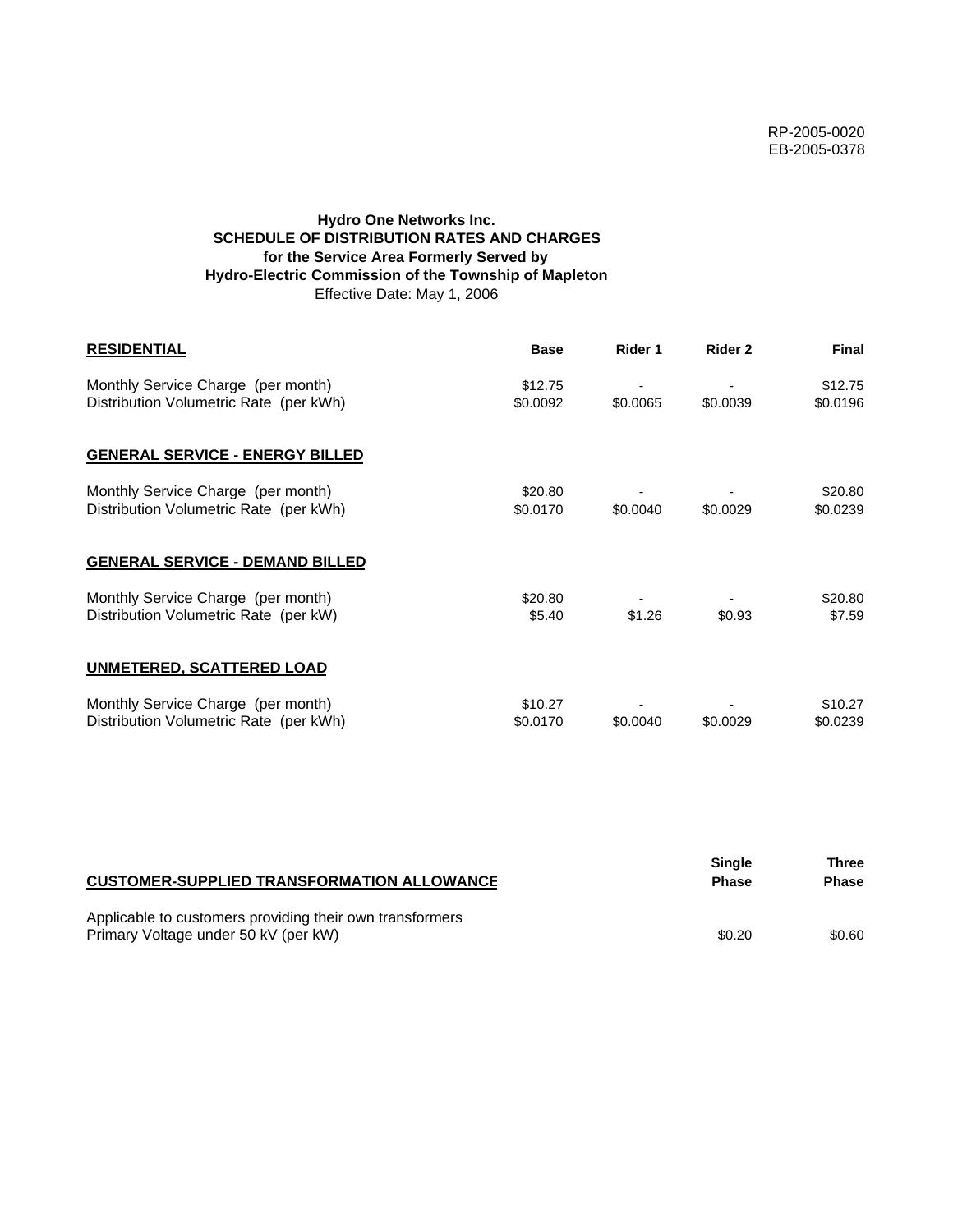### **Interim Demand-Side Management Time-of-Use Rates Hydro One Networks Inc. Schedule of Distribution Rates and Charges for the Service Area Formerly Served by**

# **Hydro-Electric Commission of the Township of Mapleton**

Effective Date: May 1 2006

The following shall remain in effect until superceded by further Order or Orders of the Ontario Energy Board.

## **Criteria for Eligibility**

Customers' electricity consumption in the off-peak period is at least twice the electricity consumption during the on-peak period.

### **Definition of Time Periods**

| <b>GENERAL SERVICE - DEMAND BILLED TOU</b>    | Base    | Rider 1 | Rider 2 | Final   |
|-----------------------------------------------|---------|---------|---------|---------|
| Monthly Service Charge (per month)            | \$20.80 |         | $\,$    | \$20.80 |
| Distribution Volumetric Rate (per on-peak kW) | \$5.40  | \$1.26  | \$0.93  | \$7.59  |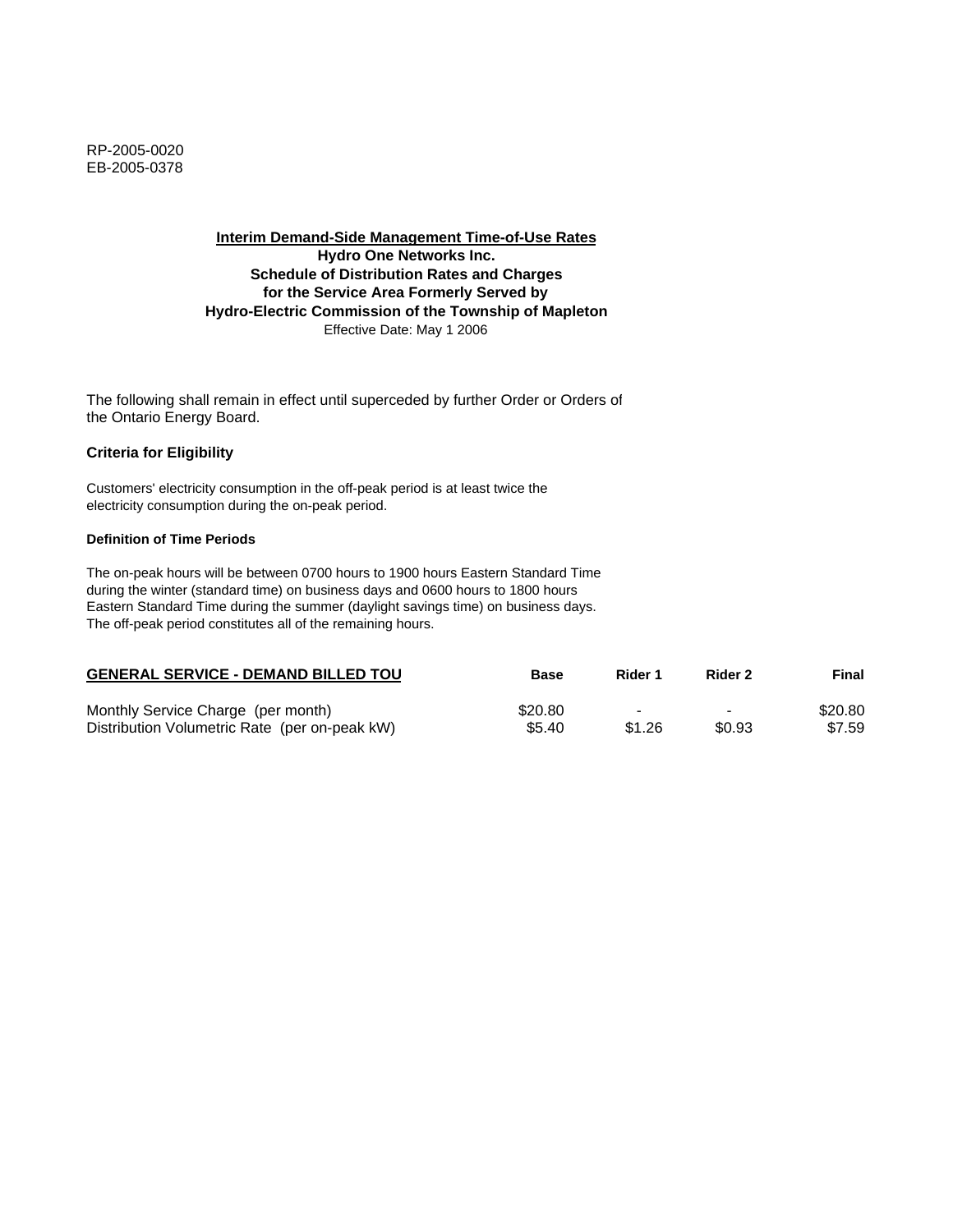# **Hydro One Networks Inc. SCHEDULE OF DISTRIBUTION RATES AND CHARGES for the Service Area Formerly Served by Markdale Hydro System** Effective Date: May 1, 2006

| <b>RESIDENTIAL</b>                                                           | <b>Base</b>         | Rider 1  | Rider 2  | <b>Final</b>        |
|------------------------------------------------------------------------------|---------------------|----------|----------|---------------------|
| Monthly Service Charge (per month)<br>Distribution Volumetric Rate (per kWh) | \$13.58<br>\$0.0086 | \$0.0044 | \$0.0016 | \$13.58<br>\$0.0146 |
| <b>GENERAL SERVICE - ENERGY BILLED</b>                                       |                     |          |          |                     |
| Monthly Service Charge (per month)<br>Distribution Volumetric Rate (per kWh) | \$22.24<br>\$0.0080 | \$0.0015 | \$0.0004 | \$22.24<br>\$0.0099 |
| <b>GENERAL SERVICE - DEMAND BILLED</b>                                       |                     |          |          |                     |
| Monthly Service Charge (per month)<br>Distribution Volumetric Rate (per kW)  | \$22.24<br>\$2.53   | \$0.49   | \$0.13   | \$22.24<br>\$3.15   |
| <b>UNMETERED, SCATTERED LOAD</b>                                             |                     |          |          |                     |
| Monthly Service Charge (per month)<br>Distribution Volumetric Rate (per kWh) | \$10.99<br>\$0.0080 | \$0.0015 | \$0.0004 | \$10.99<br>\$0.0099 |

| <b>CUSTOMER-SUPPLIED TRANSFORMATION ALLOWANCE</b>        | Single<br><b>Phase</b> | Three<br><b>Phase</b> |
|----------------------------------------------------------|------------------------|-----------------------|
| Applicable to customers providing their own transformers |                        |                       |
| Primary Voltage under 50 kV (per kW)                     | \$0.20                 | \$0.60                |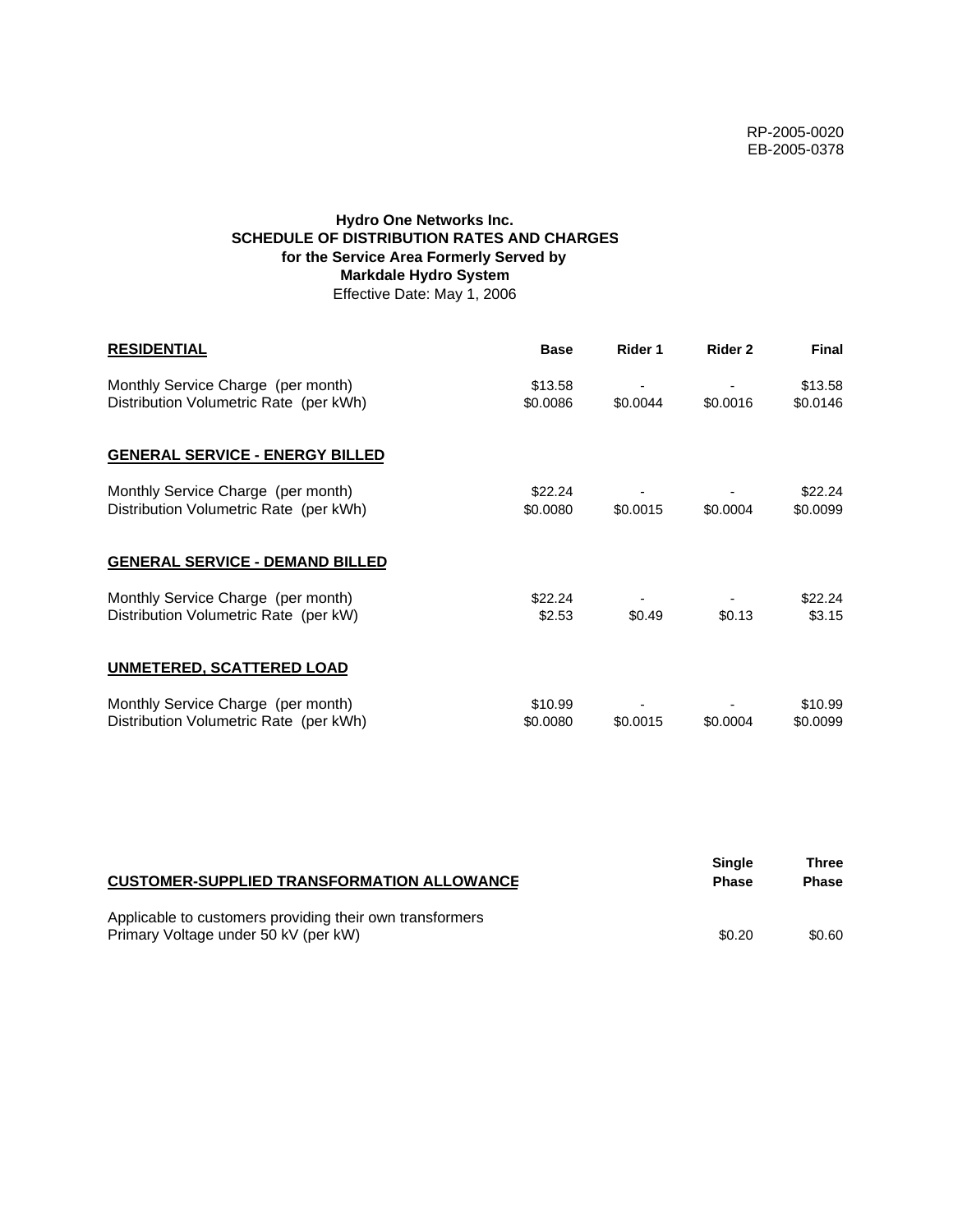**Interim Demand-Side Management Time-of-Use Rates Hydro One Networks Inc. Schedule of Distribution Rates and Charges for the Service Area Formerly Served by Markdale Hydro System** Effective Date: May 1 2006

The following shall remain in effect until superceded by further Order or Orders of the Ontario Energy Board.

### **Criteria for Eligibility**

Customers' electricity consumption in the off-peak period is at least twice the electricity consumption during the on-peak period.

### **Definition of Time Periods**

| <b>GENERAL SERVICE - DEMAND BILLED TOU</b>    | <b>Base</b> | Rider 1                  | Rider 2        | Final   |
|-----------------------------------------------|-------------|--------------------------|----------------|---------|
| Monthly Service Charge (per month)            | \$22.24     | $\overline{\phantom{a}}$ | $\blacksquare$ | \$22.24 |
| Distribution Volumetric Rate (per on-peak kW) | \$2.53      | \$0.49                   | \$0.13         | \$3.15  |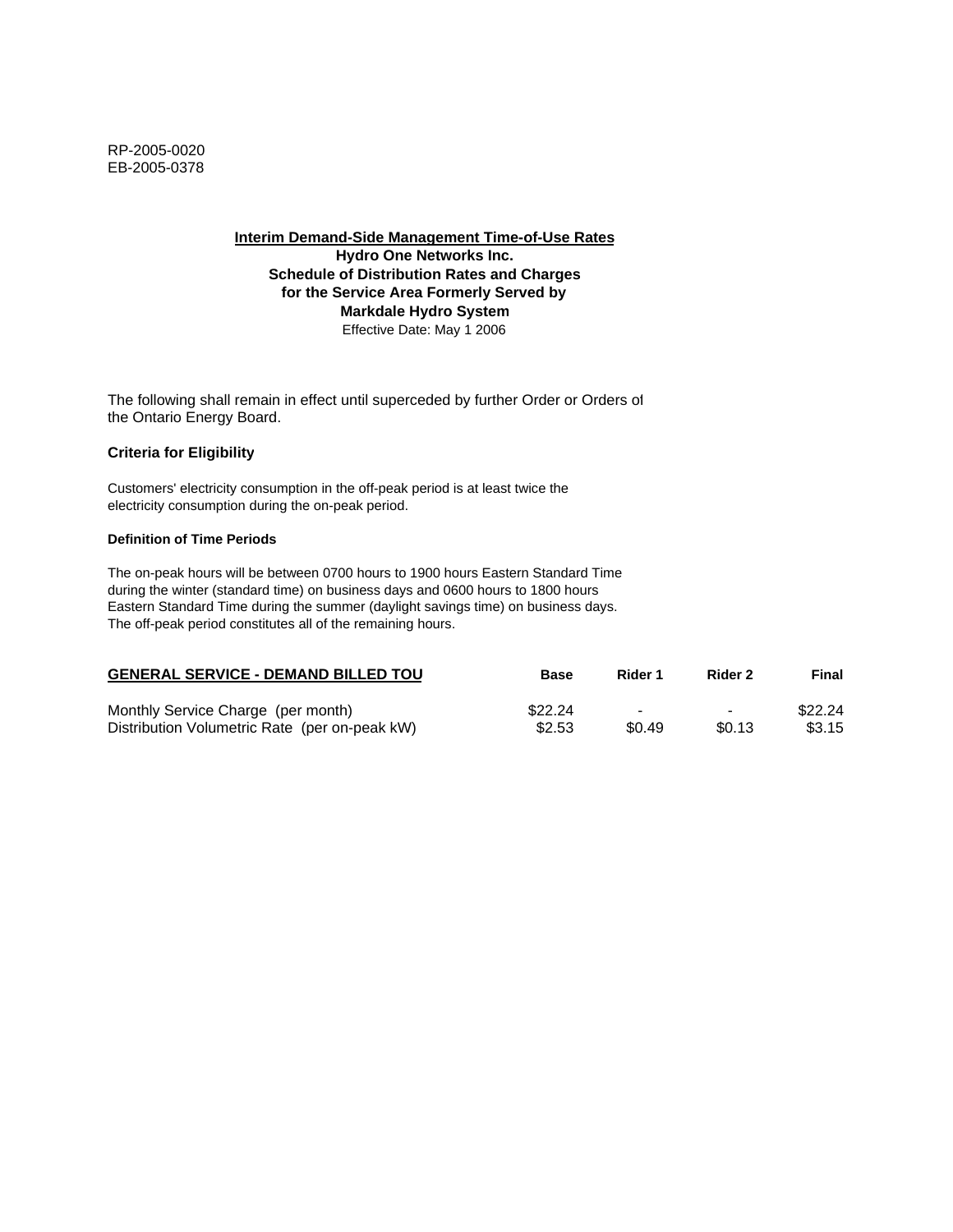# **Hydro One Networks Inc. SCHEDULE OF DISTRIBUTION RATES AND CHARGES for the Service Area Formerly Served by Marmora Hydro Electric Commission** Effective Date: May 1, 2006

| <b>RESIDENTIAL</b>                                                           | <b>Base</b>         | Rider 1  | Rider 2  | <b>Final</b>        |
|------------------------------------------------------------------------------|---------------------|----------|----------|---------------------|
| Monthly Service Charge (per month)<br>Distribution Volumetric Rate (per kWh) | \$10.88<br>\$0.0092 | \$0.0033 | \$0.0011 | \$10.88<br>\$0.0136 |
| <b>GENERAL SERVICE - ENERGY BILLED</b>                                       |                     |          |          |                     |
| Monthly Service Charge (per month)<br>Distribution Volumetric Rate (per kWh) | \$9.32<br>\$0.0105  | \$0.0015 | \$0.0005 | \$9.32<br>\$0.0125  |
| <b>GENERAL SERVICE - DEMAND BILLED</b>                                       |                     |          |          |                     |
| Monthly Service Charge (per month)<br>Distribution Volumetric Rate (per kW)  | \$9.32<br>\$3.31    | \$0.49   | \$0.16   | \$9.32<br>\$3.96    |
| UNMETERED, SCATTERED LOAD                                                    |                     |          |          |                     |
| Monthly Service Charge (per month)<br>Distribution Volumetric Rate (per kWh) | \$4.52<br>\$0.0105  | \$0.0015 | \$0.0005 | \$4.52<br>\$0.0125  |

| <b>CUSTOMER-SUPPLIED TRANSFORMATION ALLOWANCE</b>        | Single<br><b>Phase</b> | Three<br><b>Phase</b> |
|----------------------------------------------------------|------------------------|-----------------------|
| Applicable to customers providing their own transformers |                        |                       |
| Primary Voltage under 50 kV (per kW)                     | \$0.20                 | \$0.60                |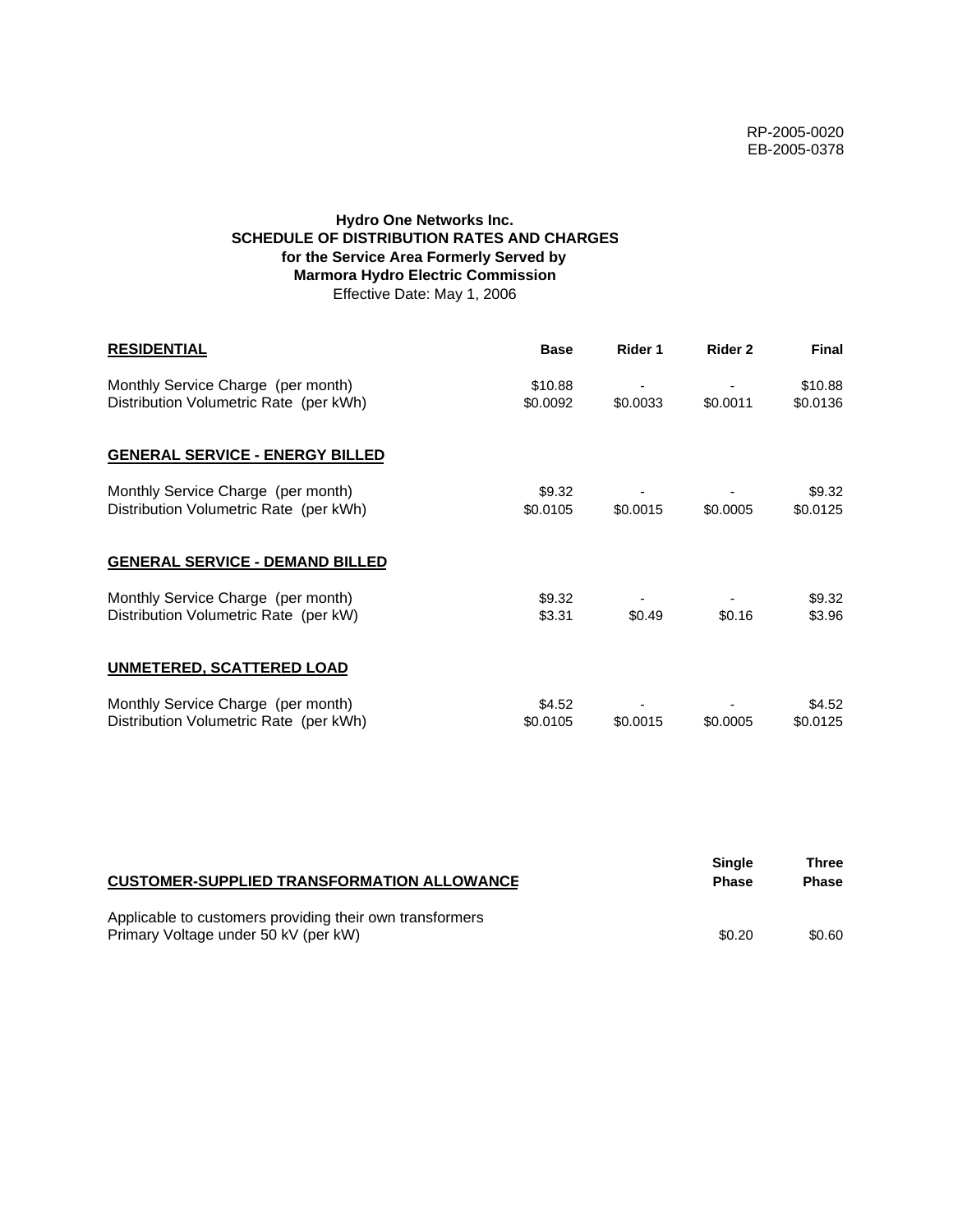**Interim Demand-Side Management Time-of-Use Rates Hydro One Networks Inc. Schedule of Distribution Rates and Charges for the Service Area Formerly Served by Marmora Hydro Electric Commission** Effective Date: May 1 2006

The following shall remain in effect until superceded by further Order or Orders of the Ontario Energy Board.

### **Criteria for Eligibility**

Customers' electricity consumption in the off-peak period is at least twice the electricity consumption during the on-peak period.

#### **Definition of Time Periods**

| <b>GENERAL SERVICE - DEMAND BILLED TOU</b>    | <b>Base</b> | Rider 1                  | Rider 2                  | Final  |
|-----------------------------------------------|-------------|--------------------------|--------------------------|--------|
| Monthly Service Charge (per month)            | \$9.32      | $\overline{\phantom{a}}$ | $\overline{\phantom{0}}$ | \$9.32 |
| Distribution Volumetric Rate (per on-peak kW) | \$3.31      | \$0.49                   | \$0.16                   | \$3.96 |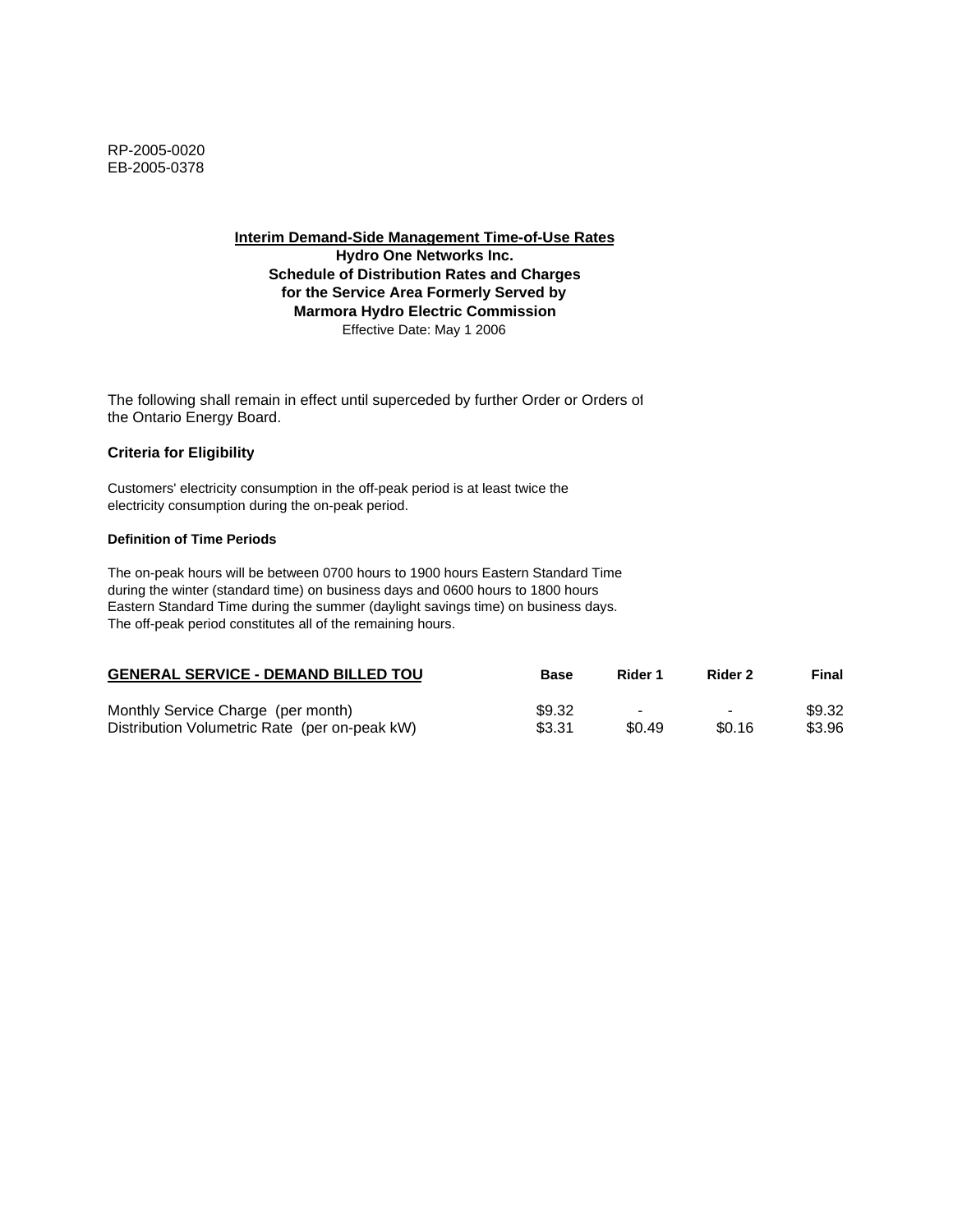# **Hydro One Networks Inc. SCHEDULE OF DISTRIBUTION RATES AND CHARGES for the Service Area Formerly Served by McGarry Hydro Electric Commission** Effective Date: May 1, 2006

| <b>RESIDENTIAL</b>                                                           | <b>Base</b>         | Rider 1  | Rider 2  | Final               |
|------------------------------------------------------------------------------|---------------------|----------|----------|---------------------|
| Monthly Service Charge (per month)<br>Distribution Volumetric Rate (per kWh) | \$12.14<br>\$0.0093 | \$0.0071 | \$0.0045 | \$12.14<br>\$0.0209 |
| <b>GENERAL SERVICE - ENERGY BILLED</b>                                       |                     |          |          |                     |
| Monthly Service Charge (per month)<br>Distribution Volumetric Rate (per kWh) | \$19.24<br>\$0.0199 | \$0.0057 | \$0.0050 | \$19.24<br>\$0.0306 |
| <b>GENERAL SERVICE - DEMAND BILLED</b>                                       |                     |          |          |                     |
| Monthly Service Charge (per month)<br>Distribution Volumetric Rate (per kW)  | \$19.43<br>\$5.65   | \$1.80   | \$1.42   | \$19.43<br>\$8.87   |
| <b>UNMETERED, SCATTERED LOAD</b>                                             |                     |          |          |                     |
| Monthly Service Charge (per month)<br>Distribution Volumetric Rate (per kWh) | \$9.48<br>\$0.0199  | \$0.0057 | \$0.0050 | \$9.48<br>\$0.0306  |

| <b>CUSTOMER-SUPPLIED TRANSFORMATION ALLOWANCE</b>                                                | <b>Single</b><br><b>Phase</b> | Three<br><b>Phase</b> |
|--------------------------------------------------------------------------------------------------|-------------------------------|-----------------------|
| Applicable to customers providing their own transformers<br>Primary Voltage under 50 kV (per kW) | \$0.20                        | \$0.60                |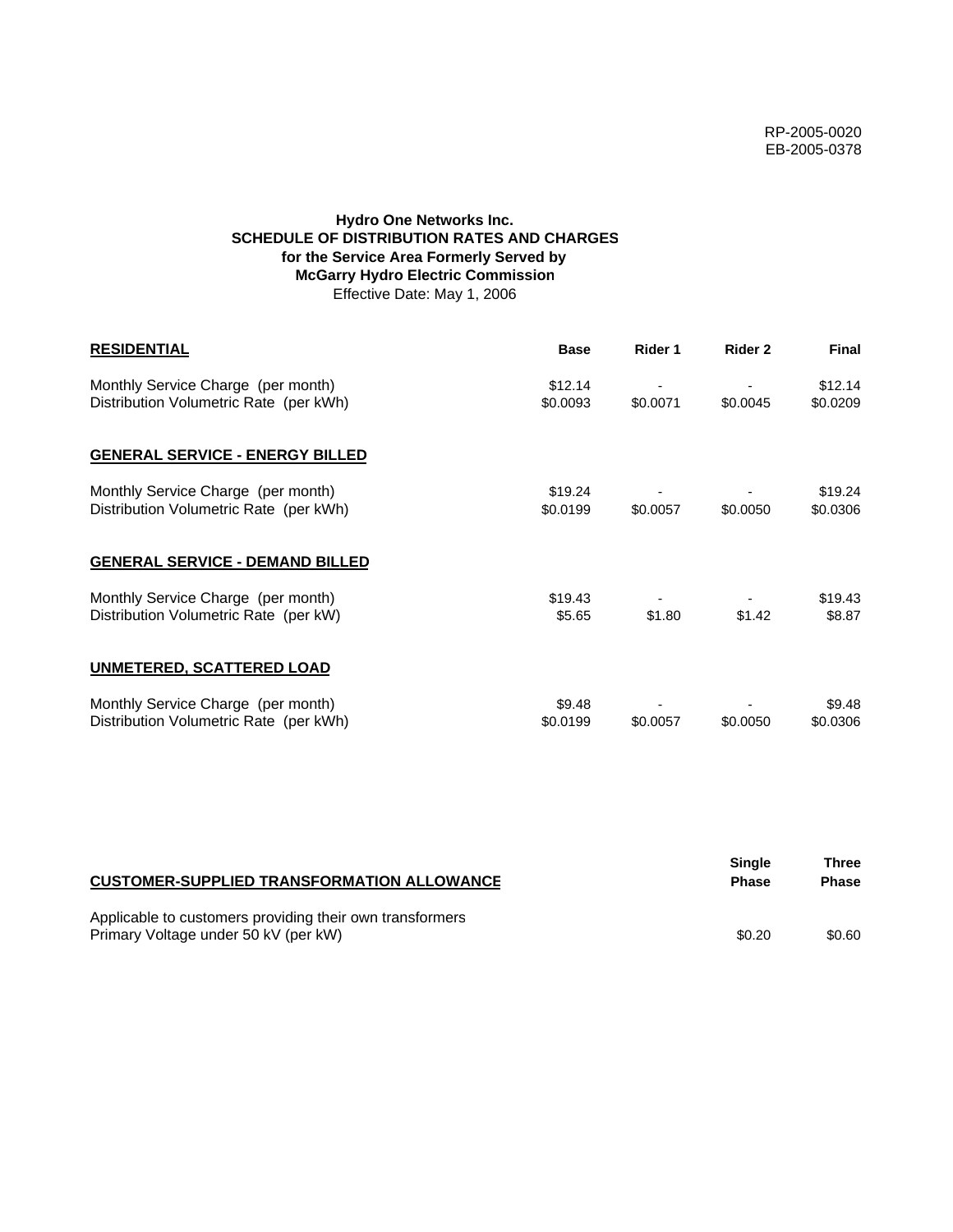**Interim Demand-Side Management Time-of-Use Rates**

**Hydro One Networks Inc. Schedule of Distribution Rates and Charges for the Service Area Formerly Served by McGarry Hydro Electric Commission** Effective Date: May 1 2006

The following shall remain in effect until superceded by further Order or Orders of the Ontario Energy Board.

# **Criteria for Eligibility**

Customers' electricity consumption in the off-peak period is at least twice the electricity consumption during the on-peak period.

### **Definition of Time Periods**

| <b>GENERAL SERVICE - DEMAND BILLED TOU</b>    | Base    | Rider 1 | Rider 2        | Final   |
|-----------------------------------------------|---------|---------|----------------|---------|
| Monthly Service Charge (per month)            | \$19.43 |         | $\blacksquare$ | \$19.43 |
| Distribution Volumetric Rate (per on-peak kW) | \$5.65  | \$1.80  | \$1.42         | \$8.87  |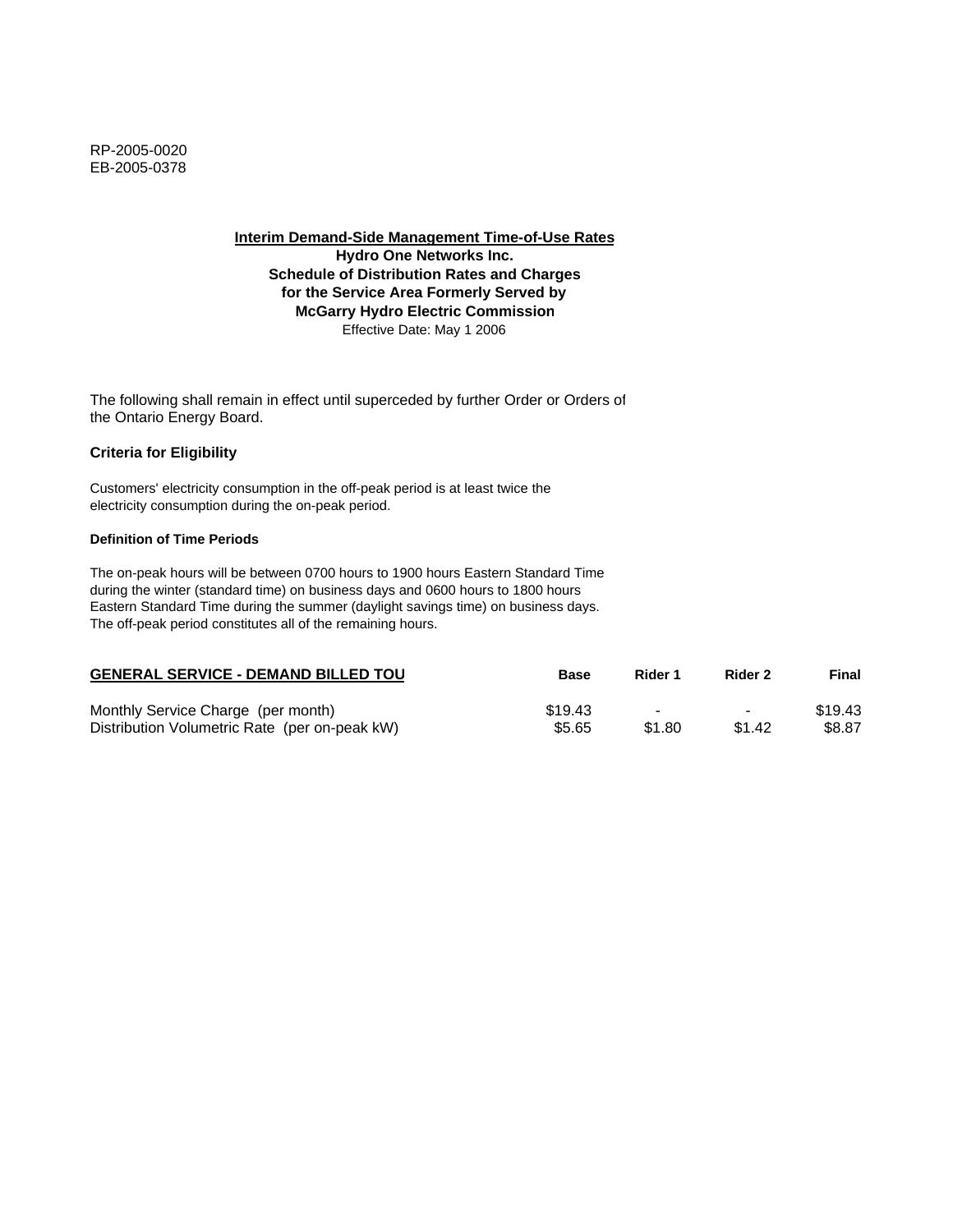# **Hydro One Networks Inc. SCHEDULE OF DISTRIBUTION RATES AND CHARGES for the Service Area Formerly Served by Public Utilities Commission of the Town of Meaford** Effective Date: May 1, 2006

| <b>RESIDENTIAL</b>                                                           | <b>Base</b>         | Rider 1  | Rider 2  | <b>Final</b>        |
|------------------------------------------------------------------------------|---------------------|----------|----------|---------------------|
| Monthly Service Charge (per month)<br>Distribution Volumetric Rate (per kWh) | \$12.04<br>\$0.0097 | \$0.0040 | \$0.0012 | \$12.04<br>\$0.0149 |
| <b>GENERAL SERVICE - ENERGY BILLED</b>                                       |                     |          |          |                     |
| Monthly Service Charge (per month)<br>Distribution Volumetric Rate (per kWh) | \$23.28<br>\$0.0122 | \$0.0016 | \$0.0007 | \$23.28<br>\$0.0145 |
| <b>GENERAL SERVICE - DEMAND BILLED</b>                                       |                     |          |          |                     |
| Monthly Service Charge (per month)<br>Distribution Volumetric Rate (per kW)  | \$23.28<br>\$3.88   | \$0.50   | \$0.21   | \$23.28<br>\$4.59   |
| <b>UNMETERED, SCATTERED LOAD</b>                                             |                     |          |          |                     |
| Monthly Service Charge (per month)<br>Distribution Volumetric Rate (per kWh) | \$11.50<br>\$0.0122 | \$0.0016 | \$0.0007 | \$11.50<br>\$0.0145 |

| <b>CUSTOMER-SUPPLIED TRANSFORMATION ALLOWANCE</b>                                                | Single<br><b>Phase</b> | Three<br><b>Phase</b> |
|--------------------------------------------------------------------------------------------------|------------------------|-----------------------|
| Applicable to customers providing their own transformers<br>Primary Voltage under 50 kV (per kW) | \$0.20                 | \$0.60                |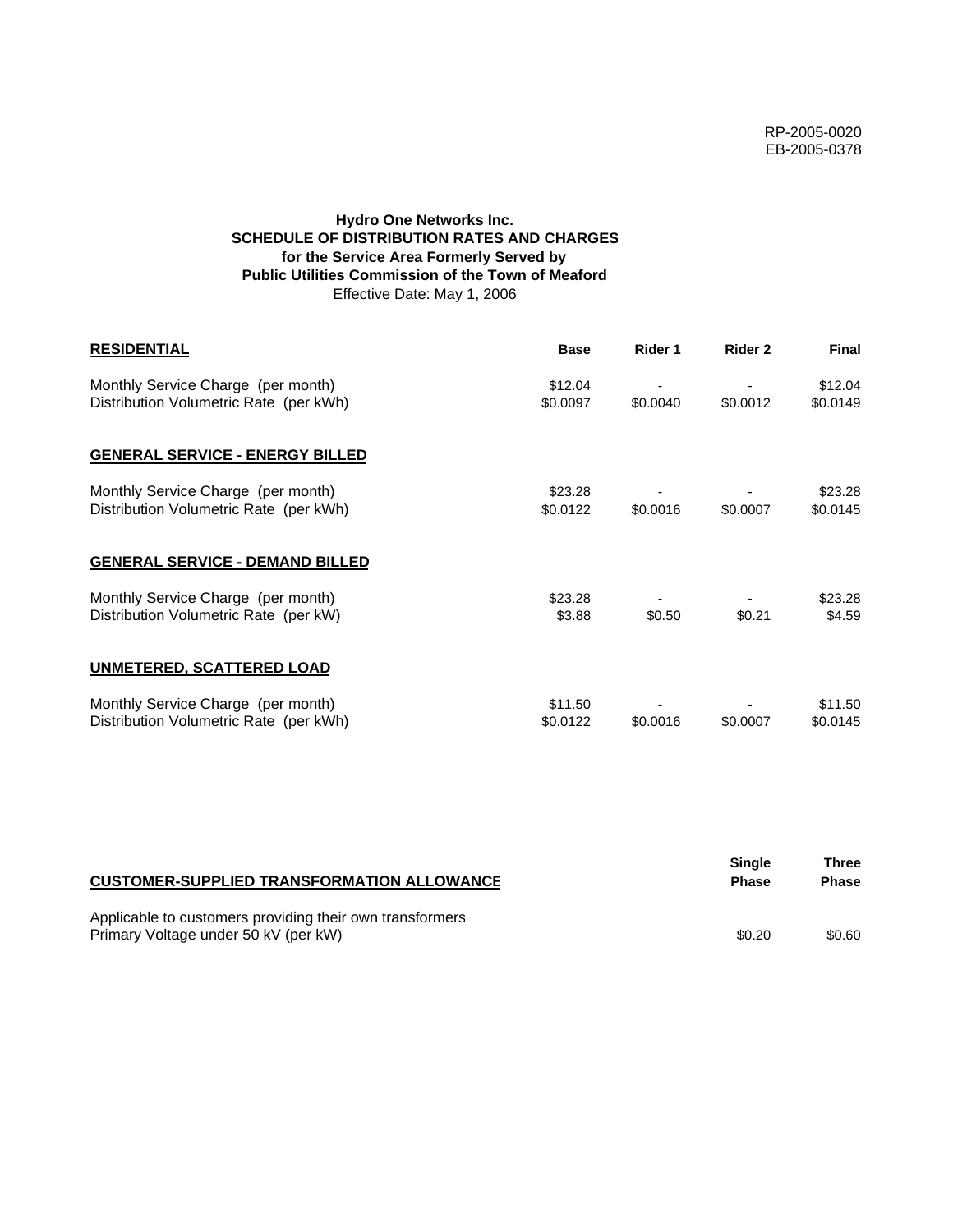**Interim Demand-Side Management Time-of-Use Rates Hydro One Networks Inc. Schedule of Distribution Rates and Charges for the Service Area Formerly Served by Public Utilities Commission of the Town of Meaford** Effective Date: May 1 2006

The following shall remain in effect until superceded by further Order or Orders of the Ontario Energy Board.

## **Criteria for Eligibility**

Customers' electricity consumption in the off-peak period is at least twice the electricity consumption during the on-peak period.

### **Definition of Time Periods**

| <b>GENERAL SERVICE - DEMAND BILLED TOU</b>    | Base    | Rider 1 | Rider 2                  | Final   |
|-----------------------------------------------|---------|---------|--------------------------|---------|
| Monthly Service Charge (per month)            | \$23.28 |         | $\overline{\phantom{0}}$ | \$23.28 |
| Distribution Volumetric Rate (per on-peak kW) | \$3.88  | \$0.50  | \$0.21                   | \$4.59  |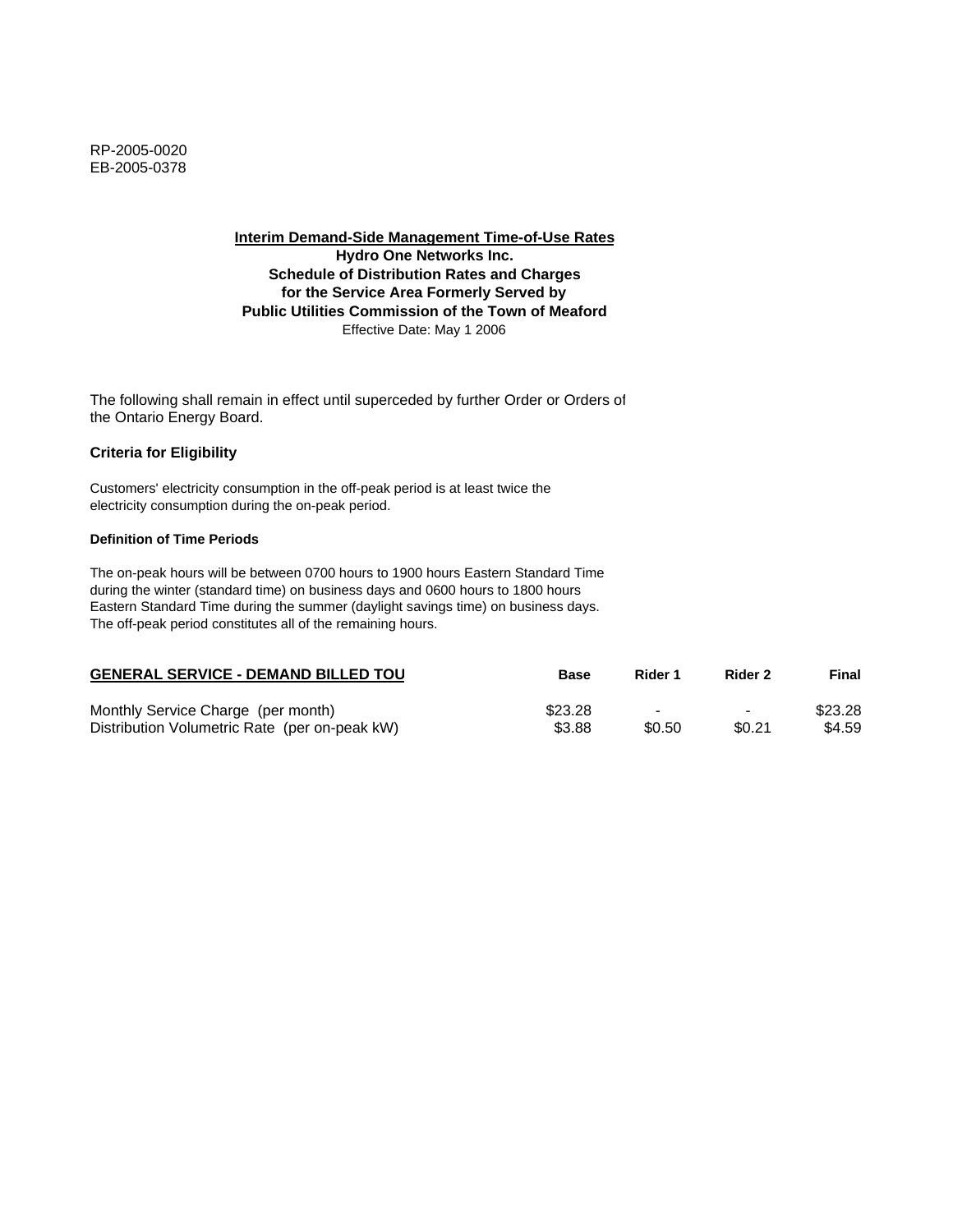# **Hydro One Networks Inc. SCHEDULE OF DISTRIBUTION RATES AND CHARGES for the Service Area Formerly Served by Hydro-Electric Commission of the Corporation of the Township of Middlesex Centre** Effective Date: May 1, 2006

| <b>RESIDENTIAL</b>                                                           | <b>Base</b>         | Rider 1  | Rider 2  | <b>Final</b>        |
|------------------------------------------------------------------------------|---------------------|----------|----------|---------------------|
| Monthly Service Charge (per month)<br>Distribution Volumetric Rate (per kWh) | \$13.47<br>\$0.0078 | \$0.0065 | \$0.0040 | \$13.47<br>\$0.0183 |
| <b>GENERAL SERVICE - ENERGY BILLED</b>                                       |                     |          |          |                     |
| Monthly Service Charge (per month)<br>Distribution Volumetric Rate (per kWh) | \$16.62<br>\$0.0136 | \$0.0044 | \$0.0035 | \$16.62<br>\$0.0215 |
| <b>GENERAL SERVICE - DEMAND BILLED</b>                                       |                     |          |          |                     |
| Monthly Service Charge (per month)<br>Distribution Volumetric Rate (per kW)  | \$16.62<br>\$3.28   | \$1.39   | \$0.84   | \$16.62<br>\$5.51   |
| UNMETERED, SCATTERED LOAD                                                    |                     |          |          |                     |
| Monthly Service Charge (per month)<br>Distribution Volumetric Rate (per kWh) | \$8.17<br>\$0.0136  | \$0.0044 | \$0.0035 | \$8.17<br>\$0.0215  |

| <b>CUSTOMER-SUPPLIED TRANSFORMATION ALLOWANCE</b>                                                | <b>Single</b><br><b>Phase</b> | Three<br><b>Phase</b> |
|--------------------------------------------------------------------------------------------------|-------------------------------|-----------------------|
| Applicable to customers providing their own transformers<br>Primary Voltage under 50 kV (per kW) | \$0.20                        | \$0.60                |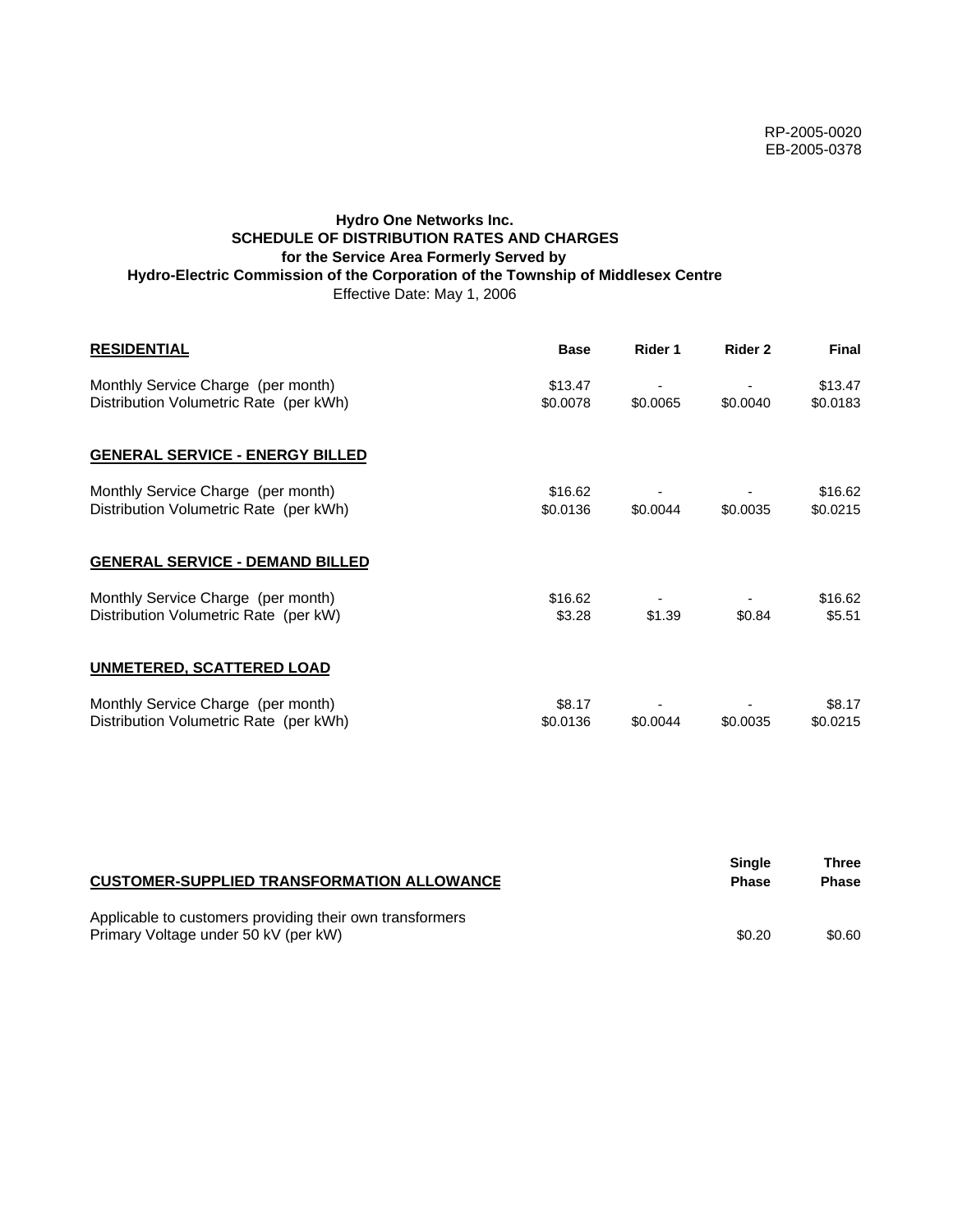RP-2005-0020 EB-2005-0378

## **Interim Demand-Side Management Time-of-Use Rates Hydro One Networks Inc. Schedule of Distribution Rates and Charges for the Service Area Formerly Served by Hydro-Electric Commission of the Corporation of the Township of Middlesex Centre** Effective Date: May 1 2006

The following shall remain in effect until superceded by further Order or Orders of the Ontario Energy Board.

### **Criteria for Eligibility**

Customers' electricity consumption in the off-peak period is at least twice the electricity consumption during the on-peak period.

### **Definition of Time Periods**

| <b>GENERAL SERVICE - DEMAND BILLED TOU</b>    | Base    | Rider 1                  | Rider 2                  | Final   |
|-----------------------------------------------|---------|--------------------------|--------------------------|---------|
| Monthly Service Charge (per month)            | \$16.62 | $\overline{\phantom{a}}$ | $\overline{\phantom{0}}$ | \$16.62 |
| Distribution Volumetric Rate (per on-peak kW) | \$3.28  | \$1.39                   | \$0.84                   | \$5.51  |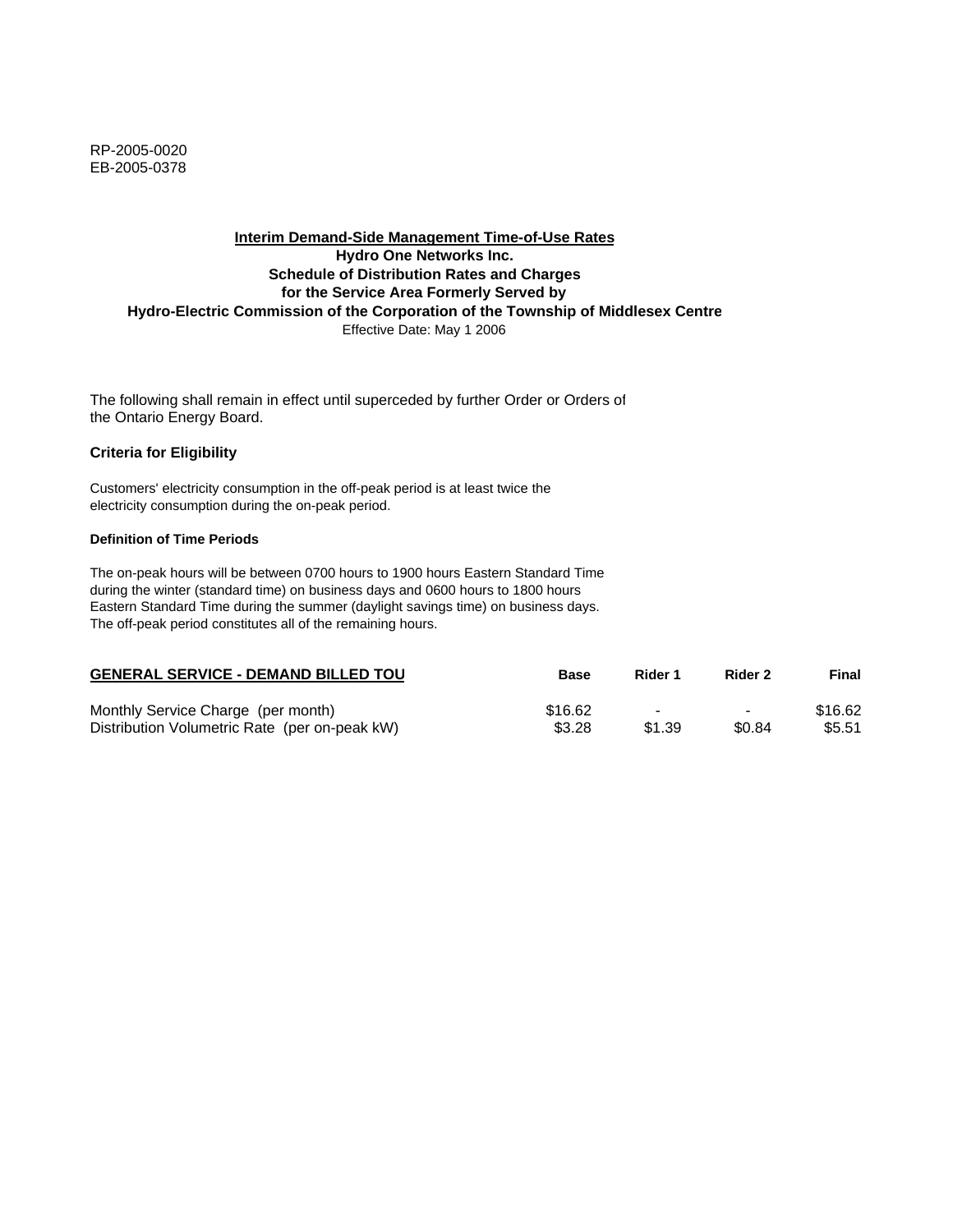# **Hydro One Networks Inc. SCHEDULE OF DISTRIBUTION RATES AND CHARGES for the Service Area Formerly Served by Napanee Electric Commission**  Effective Date: May 1, 2006

| <b>RESIDENTIAL</b>                                                           | <b>Base</b>         | Rider 1  | Rider 2  | <b>Final</b>        |
|------------------------------------------------------------------------------|---------------------|----------|----------|---------------------|
| Monthly Service Charge (per month)<br>Distribution Volumetric Rate (per kWh) | \$13.98<br>\$0.0102 | \$0.0043 | \$0.0014 | \$13.98<br>\$0.0159 |
| <b>GENERAL SERVICE - ENERGY BILLED</b>                                       |                     |          |          |                     |
| Monthly Service Charge (per month)<br>Distribution Volumetric Rate (per kWh) | \$21.41<br>\$0.0127 | \$0.0016 | \$0.0006 | \$21.41<br>\$0.0149 |
| <b>GENERAL SERVICE - DEMAND BILLED</b>                                       |                     |          |          |                     |
| Monthly Service Charge (per month)<br>Distribution Volumetric Rate (per kW)  | \$21.41<br>\$4.02   | \$0.52   | \$0.20   | \$21.41<br>\$4.74   |
| <b>UNMETERED, SCATTERED LOAD</b>                                             |                     |          |          |                     |
| Monthly Service Charge (per month)<br>Distribution Volumetric Rate (per kWh) | \$10.57<br>\$0.0127 | \$0.0016 | \$0.0006 | \$10.57<br>\$0.0149 |

| <b>CUSTOMER-SUPPLIED TRANSFORMATION ALLOWANCE</b>                                                | Single<br><b>Phase</b> | Three<br><b>Phase</b> |
|--------------------------------------------------------------------------------------------------|------------------------|-----------------------|
| Applicable to customers providing their own transformers<br>Primary Voltage under 50 kV (per kW) | \$0.20                 | \$0.60                |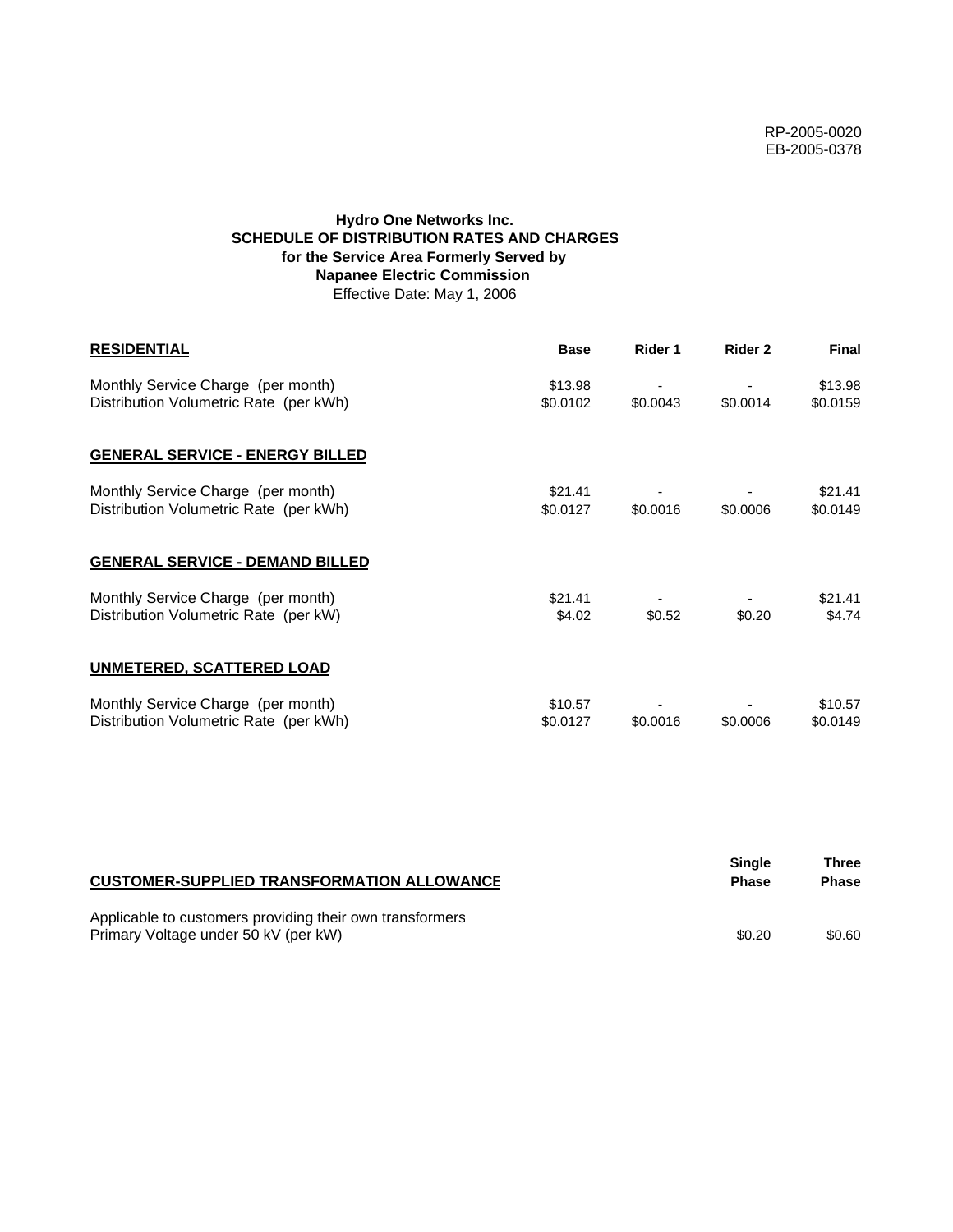**Interim Demand-Side Management Time-of-Use Rates**

**Hydro One Networks Inc. Schedule of Distribution Rates and Charges for the Service Area Formerly Served by Napanee Electric Commission**  Effective Date: May 1 2006

The following shall remain in effect until superceded by further Order or Orders of the Ontario Energy Board.

## **Criteria for Eligibility**

Customers' electricity consumption in the off-peak period is at least twice the electricity consumption during the on-peak period.

### **Definition of Time Periods**

| <b>GENERAL SERVICE - DEMAND BILLED TOU</b>    | Base    | Rider 1 | Rider 2                  | Final   |
|-----------------------------------------------|---------|---------|--------------------------|---------|
| Monthly Service Charge (per month)            | \$21.41 |         | $\overline{\phantom{0}}$ | \$21.41 |
| Distribution Volumetric Rate (per on-peak kW) | \$4.02  | \$0.52  | \$0.20                   | \$4.74  |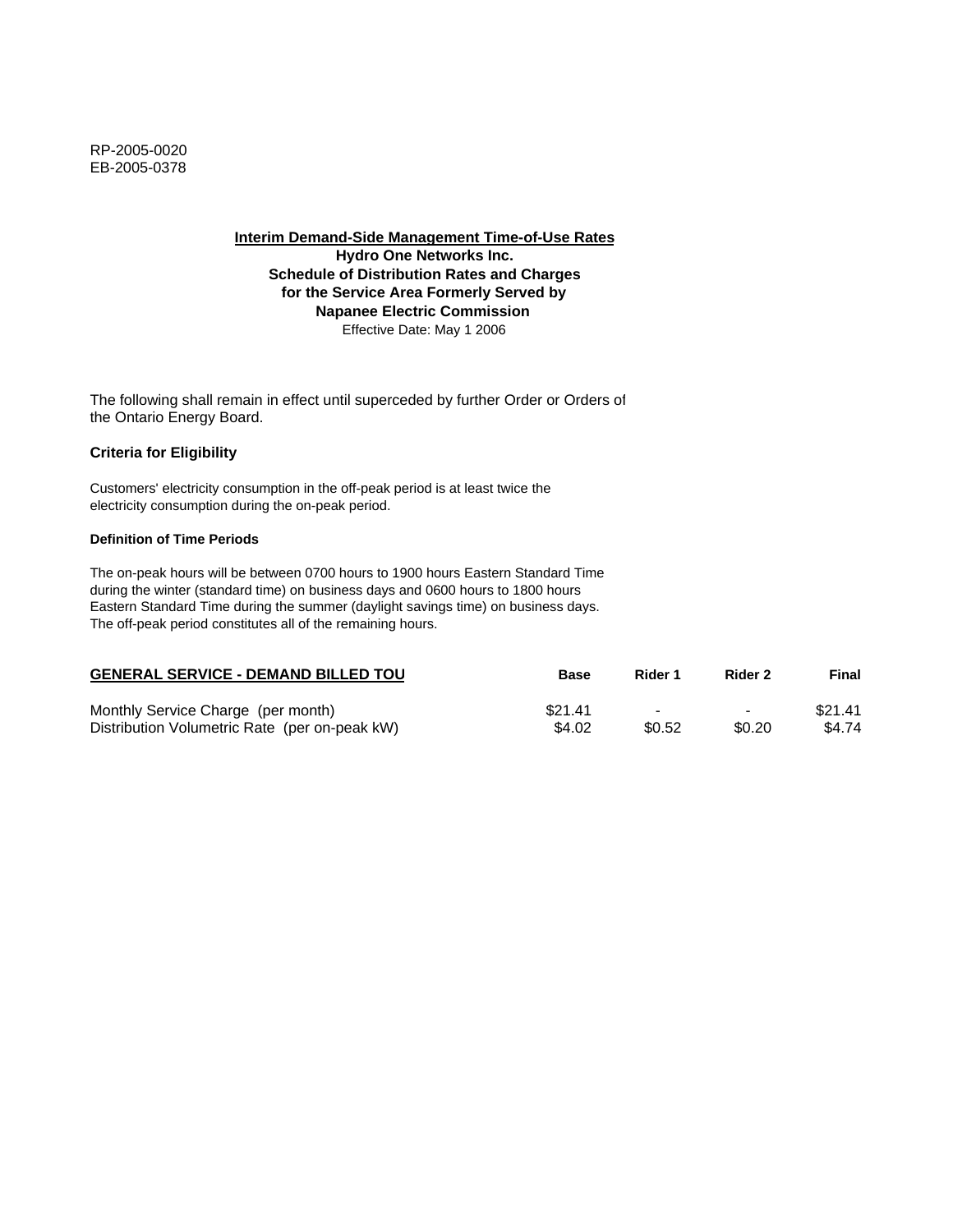# **Hydro One Networks Inc. SCHEDULE OF DISTRIBUTION RATES AND CHARGES for the Service Area Formerly Served by Nipigon Hydro Electric Commission** Effective Date: May 1, 2006

| <b>RESIDENTIAL</b>                                                           | <b>Base</b>         | Rider 1  | Rider 2  | <b>Final</b>        |
|------------------------------------------------------------------------------|---------------------|----------|----------|---------------------|
| Monthly Service Charge (per month)<br>Distribution Volumetric Rate (per kWh) | \$13.51<br>\$0.0141 | \$0.0127 | \$0.0072 | \$13.51<br>\$0.0340 |
| <b>GENERAL SERVICE - ENERGY BILLED</b>                                       |                     |          |          |                     |
| Monthly Service Charge (per month)<br>Distribution Volumetric Rate (per kWh) | \$22.56<br>\$0.0105 | \$0.0034 | \$0.0021 | \$22.56<br>\$0.0160 |
| <b>GENERAL SERVICE - DEMAND BILLED</b>                                       |                     |          |          |                     |
| Monthly Service Charge (per month)<br>Distribution Volumetric Rate (per kW)  | \$22.56<br>\$3.36   | \$1.07   | \$0.68   | \$22.56<br>\$5.11   |
| <b>UNMETERED, SCATTERED LOAD</b>                                             |                     |          |          |                     |
| Monthly Service Charge (per month)<br>Distribution Volumetric Rate (per kWh) | \$11.14<br>\$0.0105 | \$0.0034 | \$0.0021 | \$11.14<br>\$0.0160 |

| <b>CUSTOMER-SUPPLIED TRANSFORMATION ALLOWANCE</b>                                                | <b>Single</b><br><b>Phase</b> | Three<br><b>Phase</b> |
|--------------------------------------------------------------------------------------------------|-------------------------------|-----------------------|
| Applicable to customers providing their own transformers<br>Primary Voltage under 50 kV (per kW) | \$0.20                        | \$0.60                |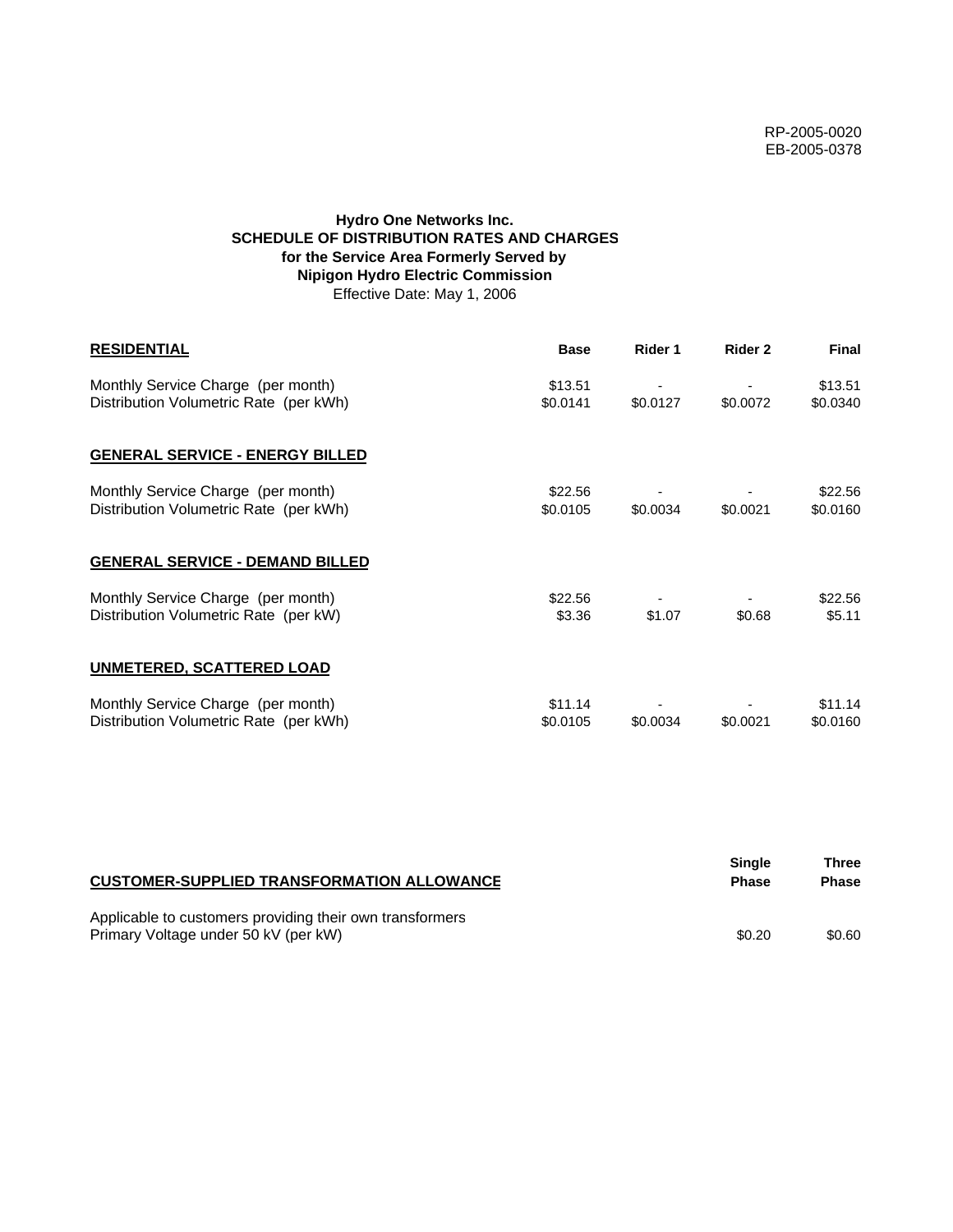**Interim Demand-Side Management Time-of-Use Rates**

**Hydro One Networks Inc. Schedule of Distribution Rates and Charges for the Service Area Formerly Served by Nipigon Hydro Electric Commission** Effective Date: May 1 2006

The following shall remain in effect until superceded by further Order or Orders of the Ontario Energy Board.

## **Criteria for Eligibility**

Customers' electricity consumption in the off-peak period is at least twice the electricity consumption during the on-peak period.

### **Definition of Time Periods**

| <b>GENERAL SERVICE - DEMAND BILLED TOU</b>    | Base    | Rider 1 | Rider 2                  | Final   |
|-----------------------------------------------|---------|---------|--------------------------|---------|
| Monthly Service Charge (per month)            | \$22.56 |         | $\overline{\phantom{0}}$ | \$22.56 |
| Distribution Volumetric Rate (per on-peak kW) | \$3.36  | \$1.07  | \$0.68                   | \$5.11  |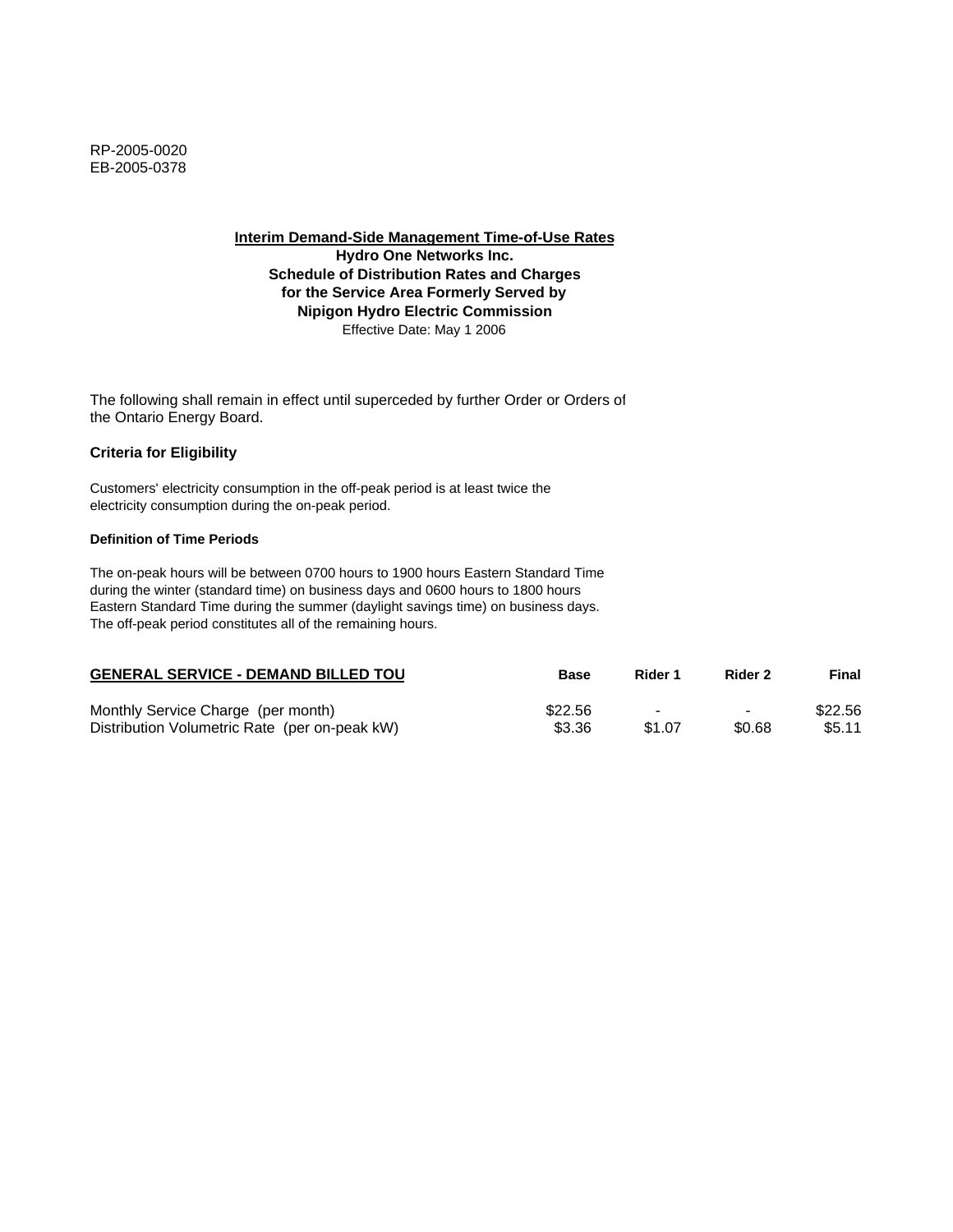# **Hydro One Networks Inc. SCHEDULE OF DISTRIBUTION RATES AND CHARGES for the Service Area Formerly Served by Township of North Dorchester Hydro Electric Commission** Effective Date: May 1, 2006

| <b>RESIDENTIAL</b>                                                           | <b>Base</b>         | Rider 1  | Rider 2  | <b>Final</b>        |
|------------------------------------------------------------------------------|---------------------|----------|----------|---------------------|
| Monthly Service Charge (per month)<br>Distribution Volumetric Rate (per kWh) | \$8.27<br>\$0.0086  | \$0.0067 | \$0.0040 | \$8.27<br>\$0.0193  |
| <b>GENERAL SERVICE - ENERGY BILLED</b>                                       |                     |          |          |                     |
| Monthly Service Charge (per month)<br>Distribution Volumetric Rate (per kWh) | \$15.15<br>\$0.0090 | \$0.0035 | \$0.0026 | \$15.15<br>\$0.0151 |
| <b>GENERAL SERVICE - DEMAND BILLED</b>                                       |                     |          |          |                     |
| Monthly Service Charge (per month)<br>Distribution Volumetric Rate (per kW)  | \$15.15<br>\$2.84   | \$1.12   | \$0.81   | \$15.15<br>\$4.77   |
| <b>UNMETERED, SCATTERED LOAD</b>                                             |                     |          |          |                     |
| Monthly Service Charge (per month)<br>Distribution Volumetric Rate (per kWh) | \$7.44<br>\$0.0090  | \$0.0035 | \$0.0026 | \$7.44<br>\$0.0151  |

| <b>CUSTOMER-SUPPLIED TRANSFORMATION ALLOWANCE</b>                                                | Single<br><b>Phase</b> | Three<br><b>Phase</b> |
|--------------------------------------------------------------------------------------------------|------------------------|-----------------------|
| Applicable to customers providing their own transformers<br>Primary Voltage under 50 kV (per kW) | \$0.20                 | \$0.60                |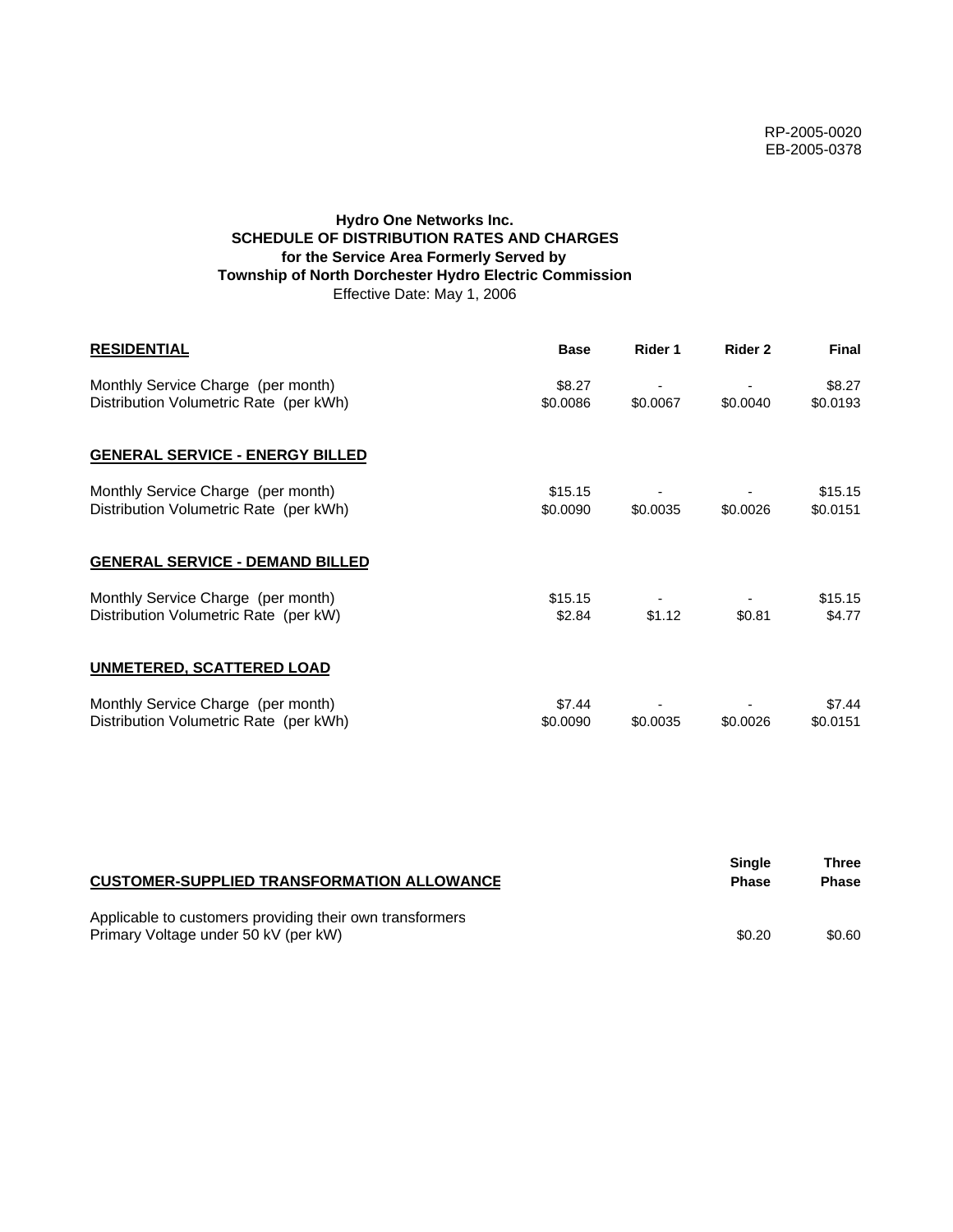**Interim Demand-Side Management Time-of-Use Rates Hydro One Networks Inc. Schedule of Distribution Rates and Charges for the Service Area Formerly Served by Township of North Dorchester Hydro Electric Commission** Effective Date: May 1 2006

The following shall remain in effect until superceded by further Order or Orders of the Ontario Energy Board.

## **Criteria for Eligibility**

Customers' electricity consumption in the off-peak period is at least twice the electricity consumption during the on-peak period.

### **Definition of Time Periods**

| <b>GENERAL SERVICE - DEMAND BILLED TOU</b>    | <b>Base</b> | Rider 1                  | Rider 2                  | Final   |
|-----------------------------------------------|-------------|--------------------------|--------------------------|---------|
| Monthly Service Charge (per month)            | \$15.15     | $\overline{\phantom{0}}$ | $\overline{\phantom{0}}$ | \$15.15 |
| Distribution Volumetric Rate (per on-peak kW) | \$2.84      | \$1.12                   | \$0.81                   | \$4.77  |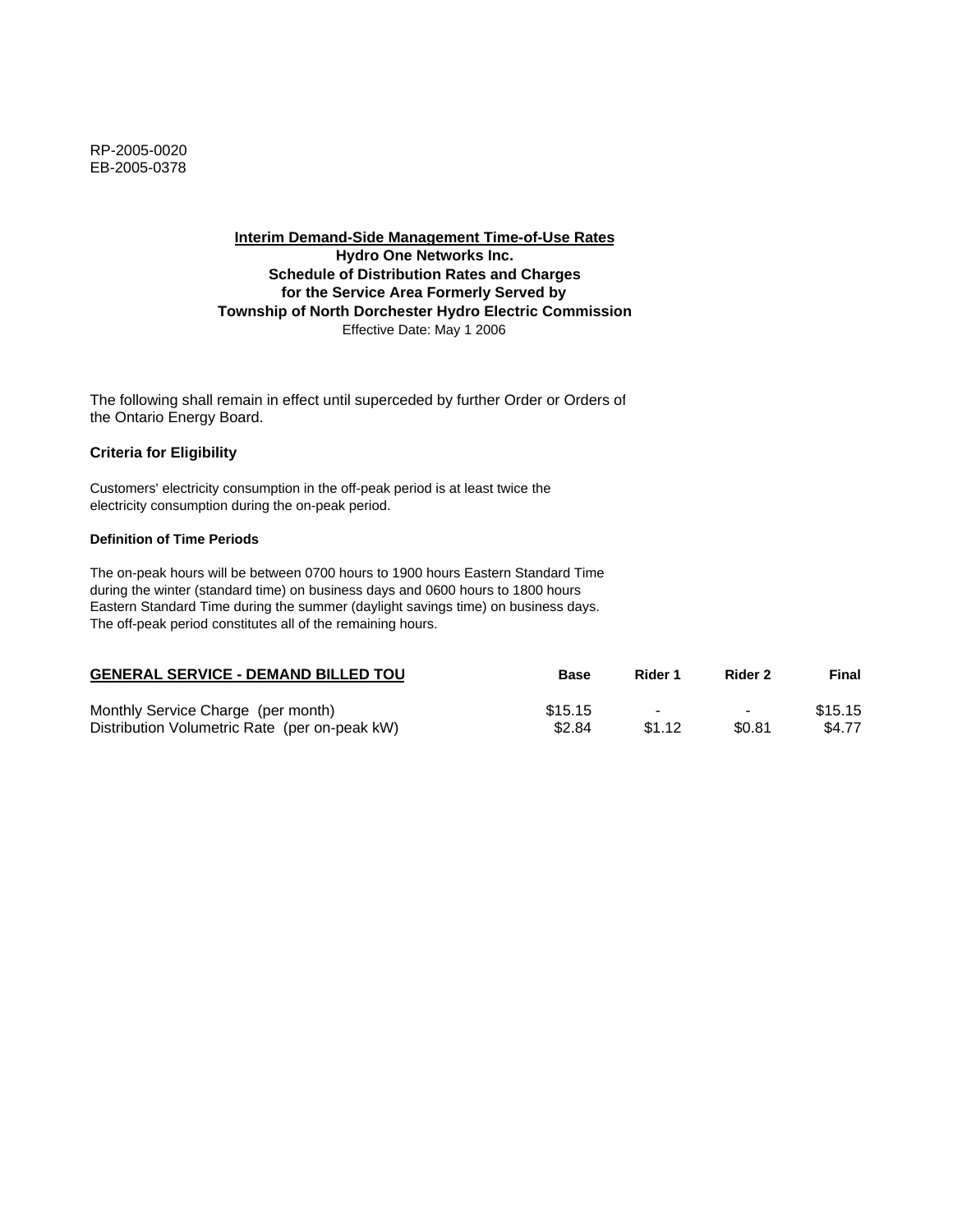# **Hydro One Networks Inc. SCHEDULE OF DISTRIBUTION RATES AND CHARGES for the Service Area Formerly Served by Hydro-Electric Commission of the Corporation of the Township of North Dundas** Effective Date: May 1, 2006

| <b>RESIDENTIAL</b>                                                           | <b>Base</b>         | Rider 1  | Rider 2  | <b>Final</b>        |
|------------------------------------------------------------------------------|---------------------|----------|----------|---------------------|
| Monthly Service Charge (per month)<br>Distribution Volumetric Rate (per kWh) | \$10.46<br>\$0.0097 | \$0.0055 | \$0.0014 | \$10.46<br>\$0.0166 |
| <b>GENERAL SERVICE - ENERGY BILLED</b>                                       |                     |          |          |                     |
| Monthly Service Charge (per month)<br>Distribution Volumetric Rate (per kWh) | \$12.80<br>\$0.0083 | \$0.0016 | \$0.0004 | \$12.80<br>\$0.0103 |
| <b>GENERAL SERVICE - DEMAND BILLED</b>                                       |                     |          |          |                     |
| Monthly Service Charge (per month)<br>Distribution Volumetric Rate (per kW)  | \$12.80<br>\$2.41   | \$0.52   | \$0.11   | \$12.80<br>\$3.04   |
| <b>UNMETERED, SCATTERED LOAD</b>                                             |                     |          |          |                     |
| Monthly Service Charge (per month)<br>Distribution Volumetric Rate (per kWh) | \$6.26<br>\$0.0083  | \$0.0016 | \$0.0004 | \$6.26<br>\$0.0103  |

| <b>CUSTOMER-SUPPLIED TRANSFORMATION ALLOWANCE</b>                                                | Single<br><b>Phase</b> | Three<br><b>Phase</b> |
|--------------------------------------------------------------------------------------------------|------------------------|-----------------------|
| Applicable to customers providing their own transformers<br>Primary Voltage under 50 kV (per kW) | \$0.20                 | \$0.60                |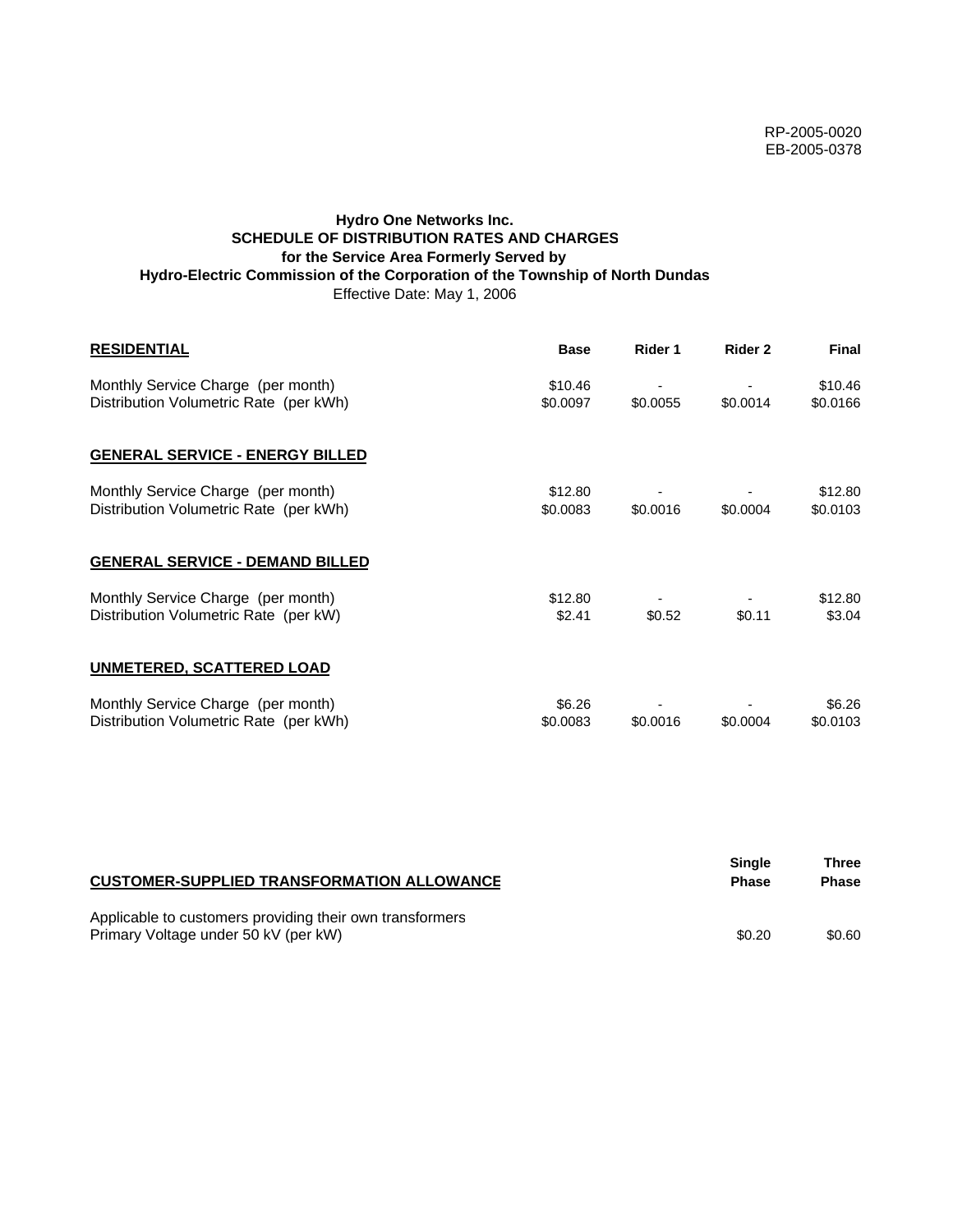RP-2005-0020 EB-2005-0378

## **Interim Demand-Side Management Time-of-Use Rates Hydro One Networks Inc. Schedule of Distribution Rates and Charges for the Service Area Formerly Served by Hydro-Electric Commission of the Corporation of the Township of North Dundas** Effective Date: May 1 2006

The following shall remain in effect until superceded by further Order or Orders of the Ontario Energy Board.

#### **Criteria for Eligibility**

Customers' electricity consumption in the off-peak period is at least twice the electricity consumption during the on-peak period.

#### **Definition of Time Periods**

| <b>GENERAL SERVICE - DEMAND BILLED TOU</b>    | Base    | Rider 1 | Rider 2                  | Final   |
|-----------------------------------------------|---------|---------|--------------------------|---------|
| Monthly Service Charge (per month)            | \$12.80 |         | $\overline{\phantom{0}}$ | \$12.80 |
| Distribution Volumetric Rate (per on-peak kW) | \$2.41  | \$0.52  | \$0.11                   | \$3.04  |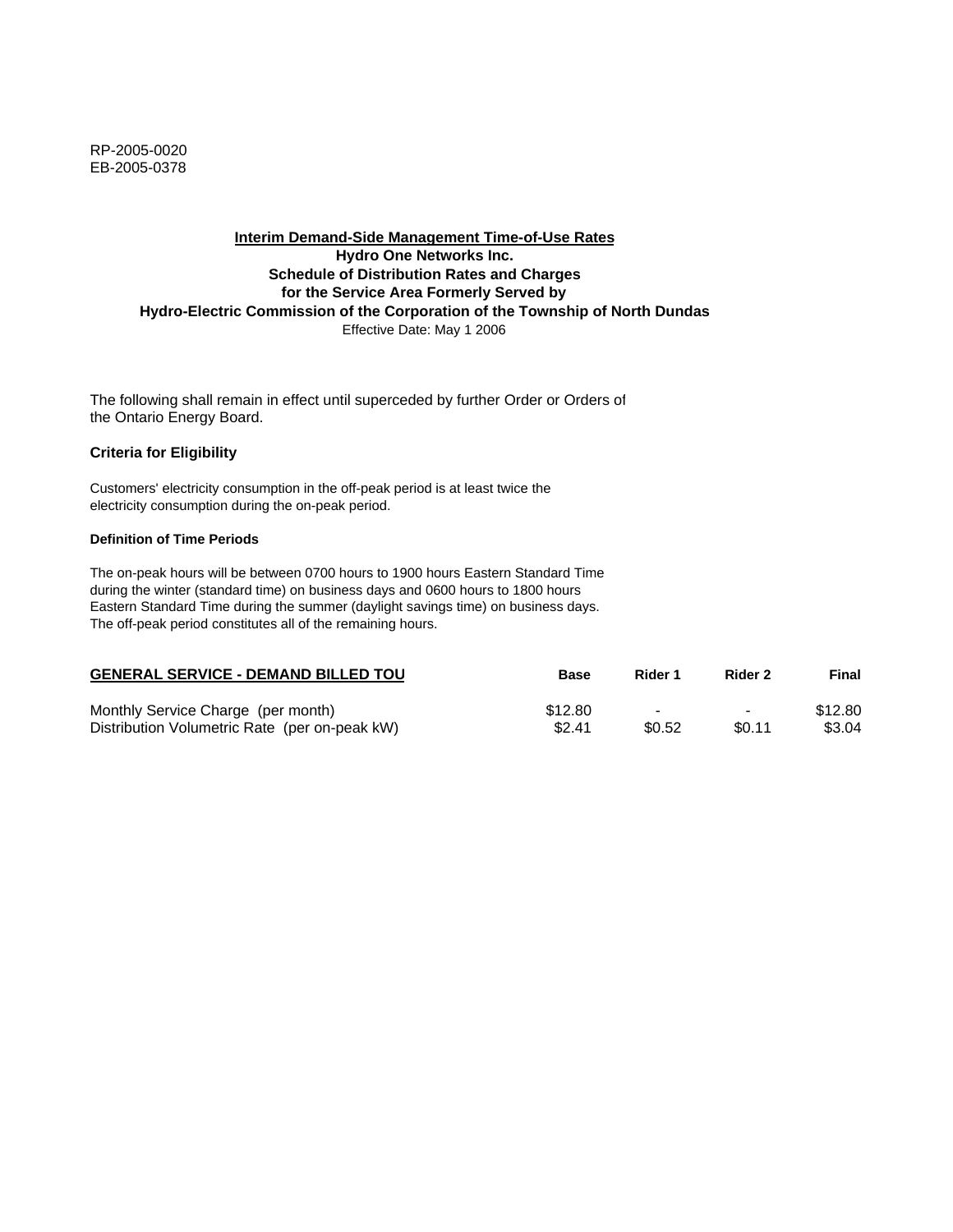# **Hydro One Networks Inc. SCHEDULE OF DISTRIBUTION RATES AND CHARGES for the Service Area Formerly Served by North Glengarry Public Utilities Commission** Effective Date: May 1, 2006

| <b>RESIDENTIAL</b>                                                           | <b>Base</b>         | Rider 1  | Rider 2  | <b>Final</b>        |
|------------------------------------------------------------------------------|---------------------|----------|----------|---------------------|
| Monthly Service Charge (per month)<br>Distribution Volumetric Rate (per kWh) | \$7.05<br>\$0.0102  | \$0.0052 | \$0.0022 | \$7.05<br>\$0.0176  |
| <b>GENERAL SERVICE - ENERGY BILLED</b>                                       |                     |          |          |                     |
| Monthly Service Charge (per month)<br>Distribution Volumetric Rate (per kWh) | \$16.98<br>\$0.0090 | \$0.0021 | \$0.0012 | \$16.98<br>\$0.0123 |
| <b>GENERAL SERVICE - DEMAND BILLED</b>                                       |                     |          |          |                     |
| Monthly Service Charge (per month)<br>Distribution Volumetric Rate (per kW)  | \$16.98<br>\$2.81   | \$0.69   | \$0.39   | \$16.98<br>\$3.89   |
| <b>UNMETERED, SCATTERED LOAD</b>                                             |                     |          |          |                     |
| Monthly Service Charge (per month)<br>Distribution Volumetric Rate (per kWh) | \$8.36<br>\$0.0090  | \$0.0021 | \$0.0012 | \$8.36<br>\$0.0123  |

| <b>CUSTOMER-SUPPLIED TRANSFORMATION ALLOWANCE</b>                                                | Single<br><b>Phase</b> | Three<br><b>Phase</b> |
|--------------------------------------------------------------------------------------------------|------------------------|-----------------------|
| Applicable to customers providing their own transformers<br>Primary Voltage under 50 kV (per kW) | \$0.20                 | \$0.60                |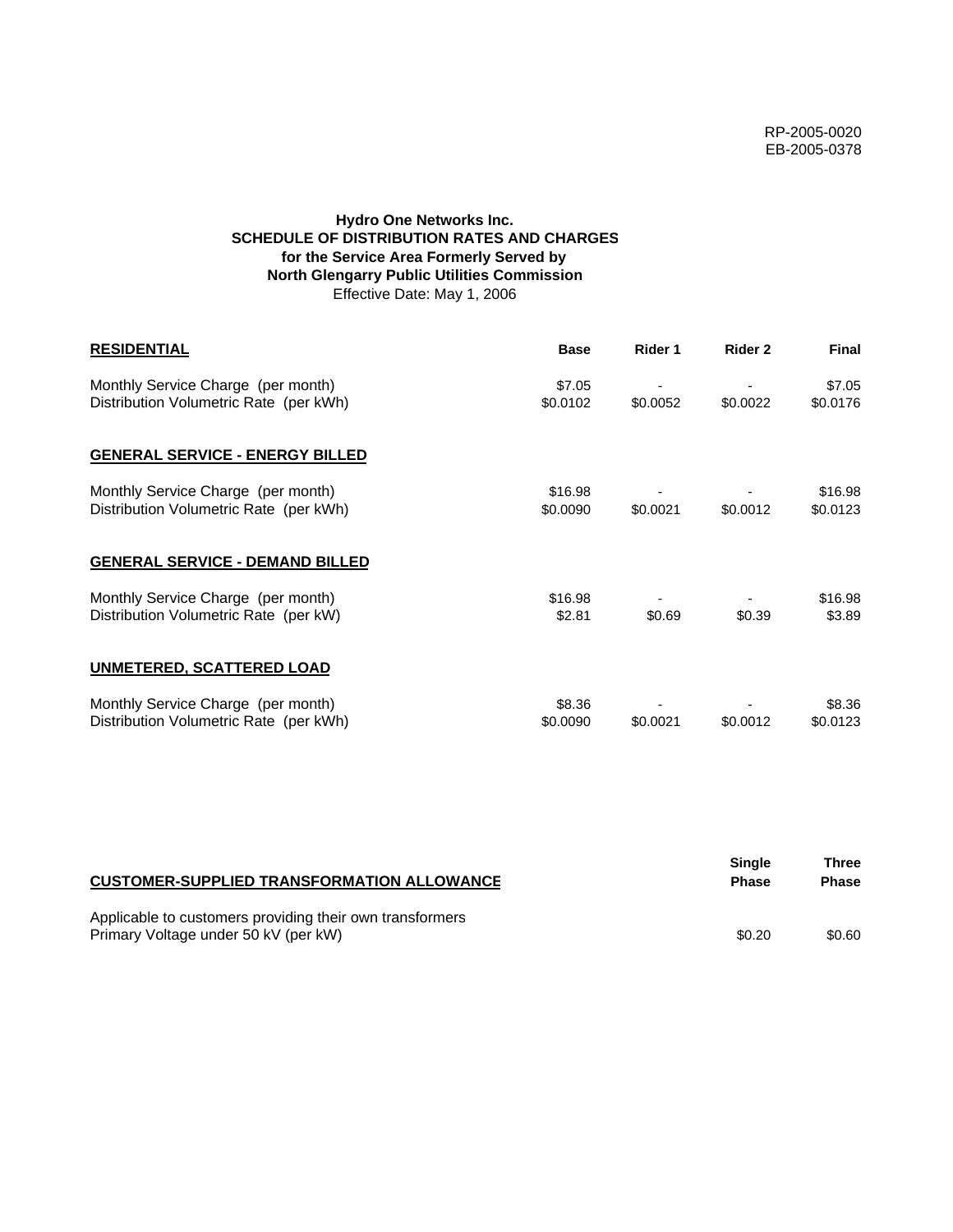**Hydro One Networks Inc. Schedule of Distribution Rates and Charges for the Service Area Formerly Served by North Glengarry Public Utilities Commission** Effective Date: May 1 2006

The following shall remain in effect until superceded by further Order or Orders of the Ontario Energy Board.

# **Criteria for Eligibility**

Customers' electricity consumption in the off-peak period is at least twice the electricity consumption during the on-peak period.

### **Definition of Time Periods**

| <b>GENERAL SERVICE - DEMAND BILLED TOU</b>    | <b>Base</b> | Rider 1                  | Rider 2                  | Final   |
|-----------------------------------------------|-------------|--------------------------|--------------------------|---------|
| Monthly Service Charge (per month)            | \$16.98     | $\overline{\phantom{0}}$ | $\overline{\phantom{0}}$ | \$16.98 |
| Distribution Volumetric Rate (per on-peak kW) | \$2.81      | \$0.69                   | \$0.39                   | \$3.89  |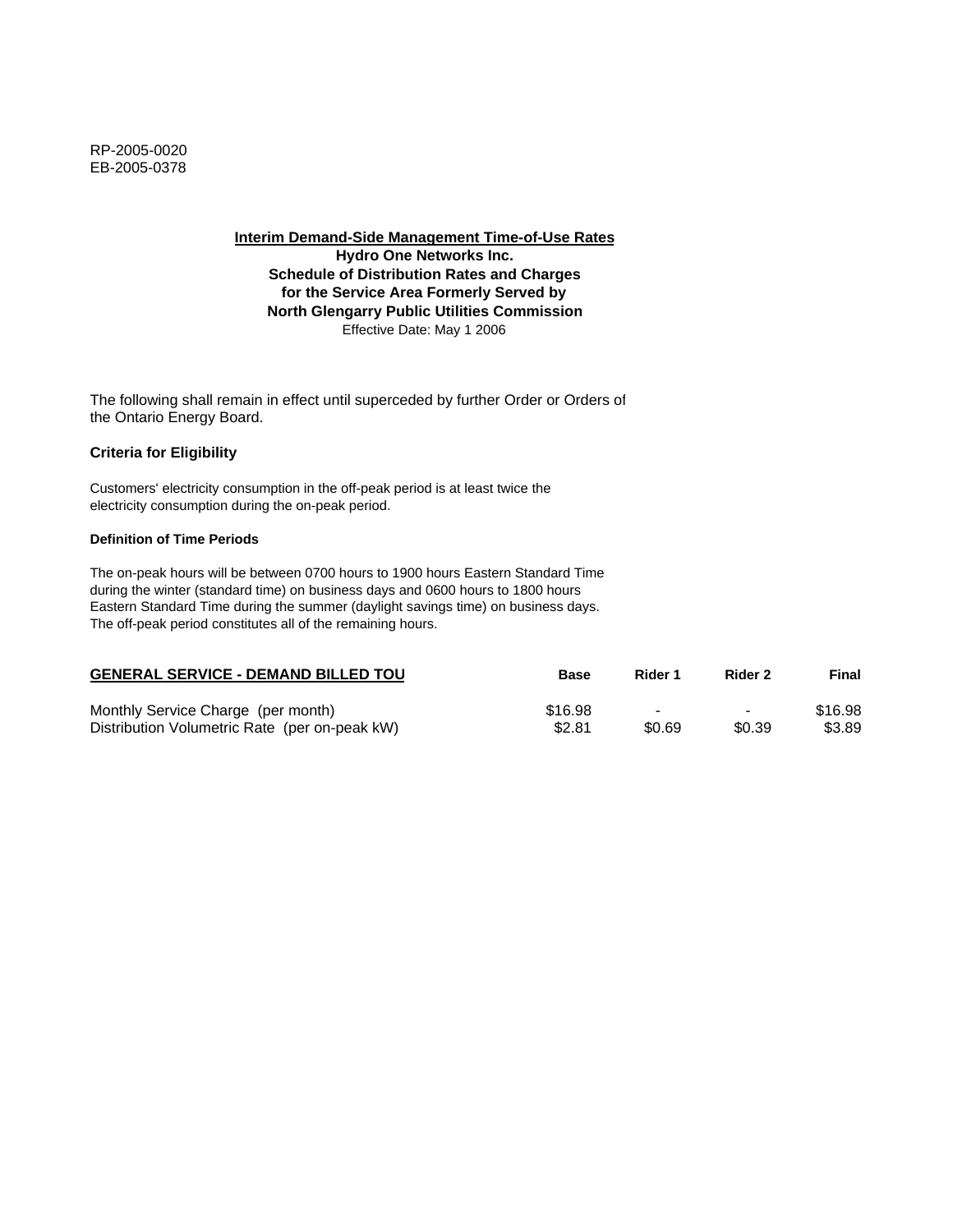# **Hydro One Networks Inc. SCHEDULE OF DISTRIBUTION RATES AND CHARGES for the Service Area Formerly Served by North Grenville Hydro Electric Commission** Effective Date: May 1, 2006

| <b>RESIDENTIAL</b>                                                           | <b>Base</b>         | Rider 1  | Rider 2  | <b>Final</b>        |
|------------------------------------------------------------------------------|---------------------|----------|----------|---------------------|
| Monthly Service Charge (per month)<br>Distribution Volumetric Rate (per kWh) | \$13.68<br>\$0.0164 | \$0.0037 | \$0.0016 | \$13.68<br>\$0.0217 |
| <b>GENERAL SERVICE - ENERGY BILLED</b>                                       |                     |          |          |                     |
| Monthly Service Charge (per month)<br>Distribution Volumetric Rate (per kWh) | \$19.67<br>\$0.0170 | \$0.0014 | \$0.0008 | \$19.67<br>\$0.0192 |
| <b>GENERAL SERVICE - DEMAND BILLED</b>                                       |                     |          |          |                     |
| Monthly Service Charge (per month)<br>Distribution Volumetric Rate (per kW)  | \$19.67<br>\$5.39   | \$0.45   | \$0.25   | \$19.67<br>\$6.09   |
| <b>UNMETERED, SCATTERED LOAD</b>                                             |                     |          |          |                     |
| Monthly Service Charge (per month)<br>Distribution Volumetric Rate (per kWh) | \$9.70<br>\$0.0170  | \$0.0014 | \$0.0008 | \$9.70<br>\$0.0192  |

| <b>CUSTOMER-SUPPLIED TRANSFORMATION ALLOWANCE</b>                                                | Single<br><b>Phase</b> | Three<br><b>Phase</b> |
|--------------------------------------------------------------------------------------------------|------------------------|-----------------------|
| Applicable to customers providing their own transformers<br>Primary Voltage under 50 kV (per kW) | \$0.20                 | \$0.60                |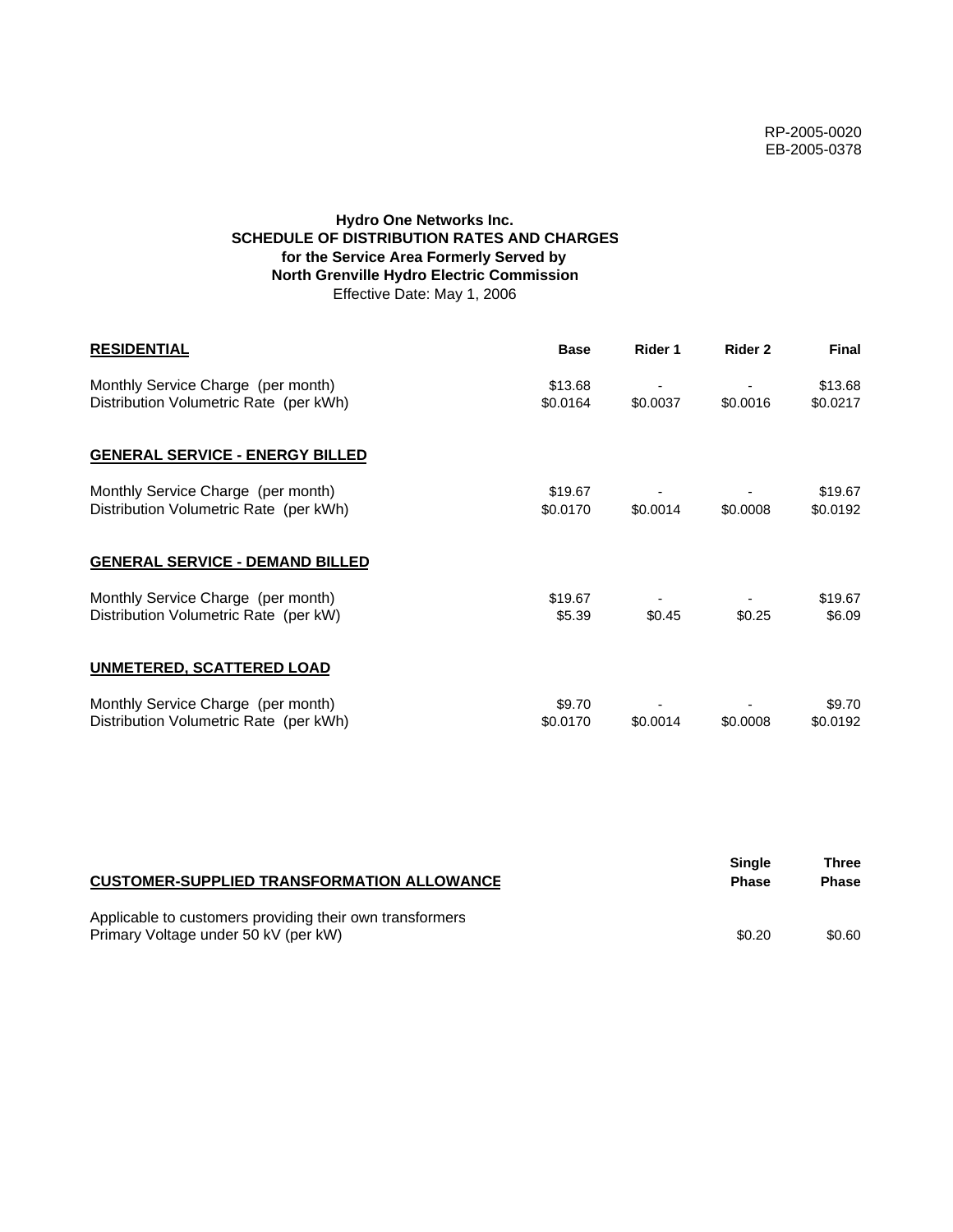**Hydro One Networks Inc. Schedule of Distribution Rates and Charges for the Service Area Formerly Served by North Grenville Hydro Electric Commission** Effective Date: May 1 2006

The following shall remain in effect until superceded by further Order or Orders of the Ontario Energy Board.

## **Criteria for Eligibility**

Customers' electricity consumption in the off-peak period is at least twice the electricity consumption during the on-peak period.

### **Definition of Time Periods**

| <b>GENERAL SERVICE - DEMAND BILLED TOU</b>    | <b>Base</b> | Rider 1                  | Rider 2                  | Final   |
|-----------------------------------------------|-------------|--------------------------|--------------------------|---------|
| Monthly Service Charge (per month)            | \$19.67     | $\overline{\phantom{0}}$ | $\overline{\phantom{0}}$ | \$19.67 |
| Distribution Volumetric Rate (per on-peak kW) | \$5.39      | \$0.45                   | \$0.25                   | \$6.09  |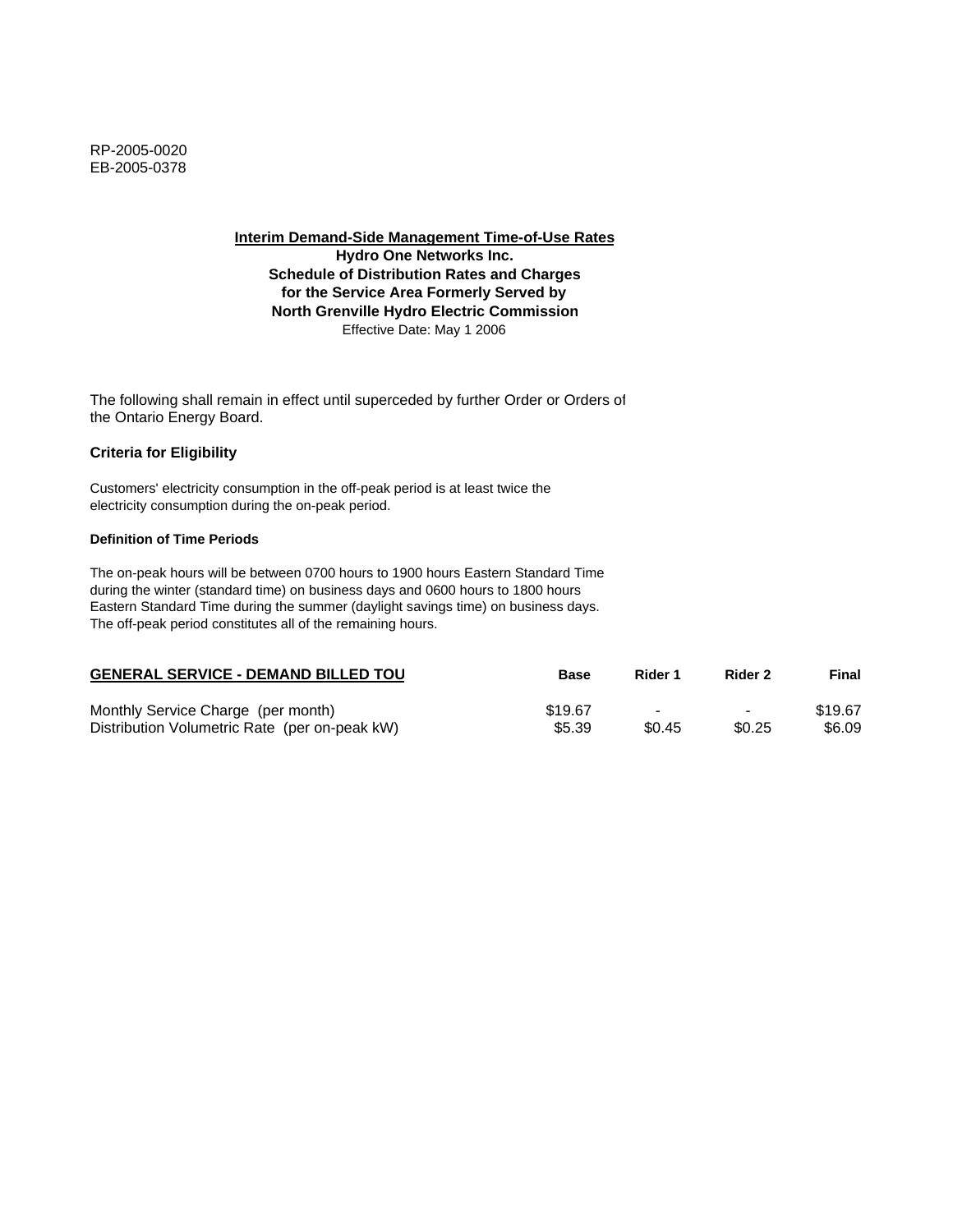# **Hydro One Networks Inc. SCHEDULE OF DISTRIBUTION RATES AND CHARGES for the Service Area Formerly Served by Public Utility Commission of the Town of North Perth** Effective Date: May 1, 2006

| <b>RESIDENTIAL</b>                                                           | <b>Base</b>         | Rider 1  | Rider 2  | <b>Final</b>        |
|------------------------------------------------------------------------------|---------------------|----------|----------|---------------------|
| Monthly Service Charge (per month)<br>Distribution Volumetric Rate (per kWh) | \$14.01<br>\$0.0105 | \$0.0047 | \$0.0016 | \$14.01<br>\$0.0168 |
| <b>GENERAL SERVICE - ENERGY BILLED</b>                                       |                     |          |          |                     |
| Monthly Service Charge (per month)<br>Distribution Volumetric Rate (per kWh) | \$28.73<br>\$0.0100 | \$0.0012 | \$0.0004 | \$28.73<br>\$0.0116 |
| <b>GENERAL SERVICE - DEMAND BILLED</b>                                       |                     |          |          |                     |
| Monthly Service Charge (per month)<br>Distribution Volumetric Rate (per kW)  | \$28.73<br>\$3.15   | \$0.36   | \$0.13   | \$28.73<br>\$3.64   |
| <b>UNMETERED, SCATTERED LOAD</b>                                             |                     |          |          |                     |
| Monthly Service Charge (per month)<br>Distribution Volumetric Rate (per kWh) | \$14.23<br>\$0.0100 | \$0.0012 | \$0.0004 | \$14.23<br>\$0.0116 |

| <b>CUSTOMER-SUPPLIED TRANSFORMATION ALLOWANCE</b>                                                | <b>Single</b><br><b>Phase</b> | Three<br><b>Phase</b> |
|--------------------------------------------------------------------------------------------------|-------------------------------|-----------------------|
| Applicable to customers providing their own transformers<br>Primary Voltage under 50 kV (per kW) | \$0.20                        | \$0.60                |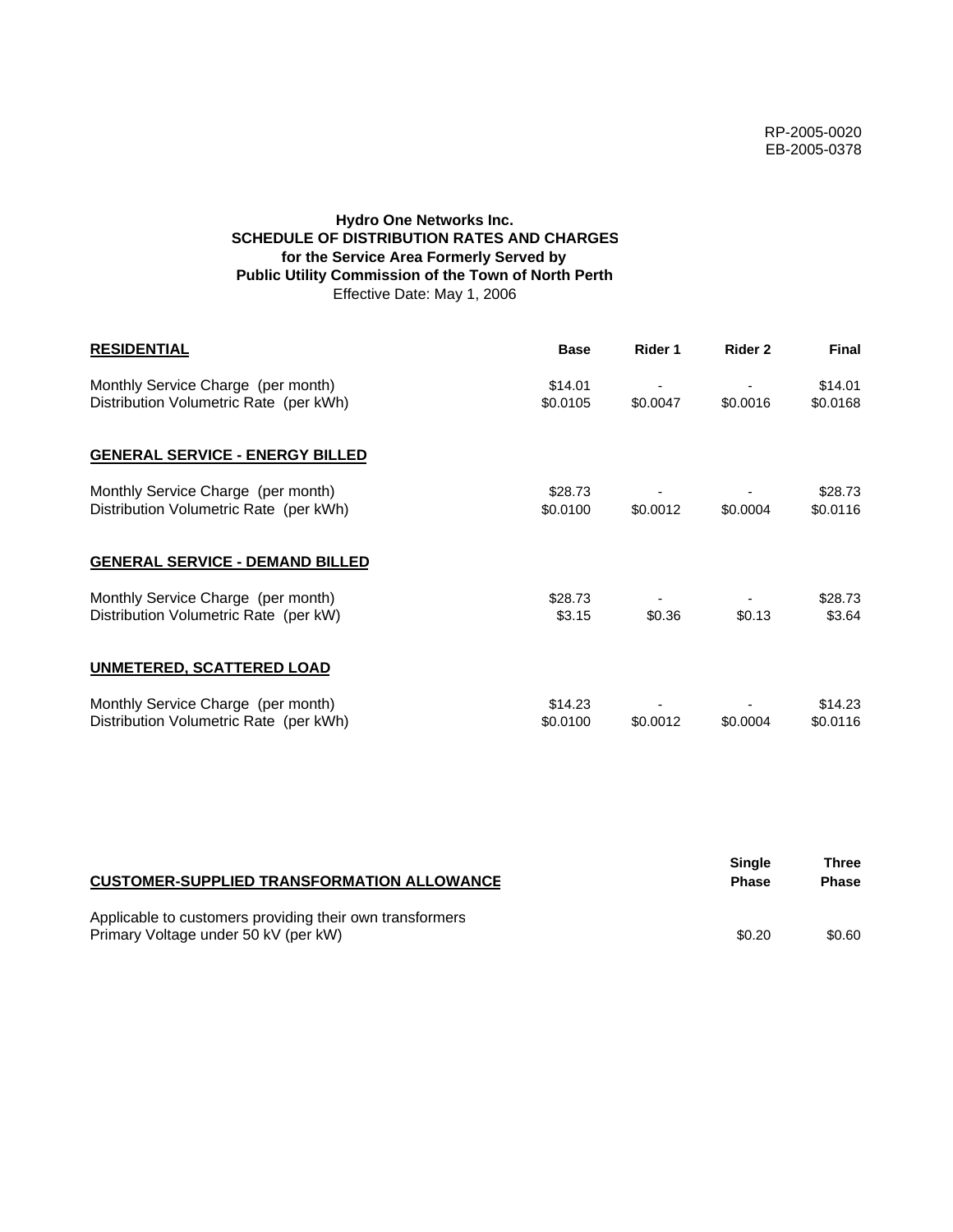**Interim Demand-Side Management Time-of-Use Rates Hydro One Networks Inc. Schedule of Distribution Rates and Charges for the Service Area Formerly Served by Public Utility Commission of the Town of North Perth** Effective Date: May 1 2006

The following shall remain in effect until superceded by further Order or Orders of the Ontario Energy Board.

## **Criteria for Eligibility**

Customers' electricity consumption in the off-peak period is at least twice the electricity consumption during the on-peak period.

### **Definition of Time Periods**

| <b>GENERAL SERVICE - DEMAND BILLED TOU</b>    | Base    | Rider 1 | Rider 2                  | Final   |
|-----------------------------------------------|---------|---------|--------------------------|---------|
| Monthly Service Charge (per month)            | \$28.73 |         | $\overline{\phantom{0}}$ | \$28.73 |
| Distribution Volumetric Rate (per on-peak kW) | \$3.15  | \$0.36  | \$0.13                   | \$3.64  |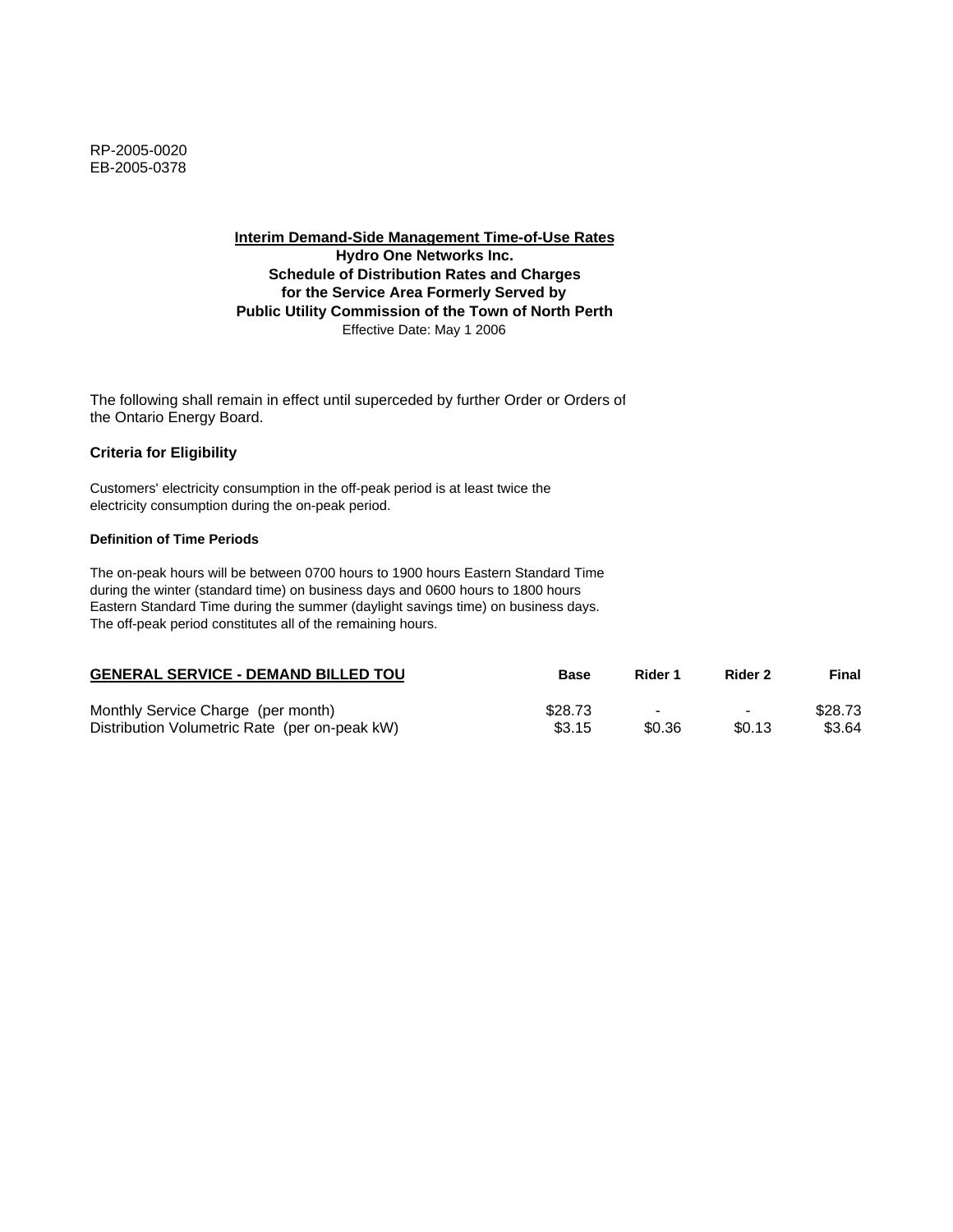# **Hydro One Networks Inc. SCHEDULE OF DISTRIBUTION RATES AND CHARGES for the Service Area Formerly Served by North Stormont Hydro-Electric Commission** Effective Date: May 1, 2006

| <b>RESIDENTIAL</b>                                                           | <b>Base</b>        | Rider 1  | Rider 2  | <b>Final</b>       |
|------------------------------------------------------------------------------|--------------------|----------|----------|--------------------|
| Monthly Service Charge (per month)<br>Distribution Volumetric Rate (per kWh) | \$4.74<br>\$0.0092 | \$0.0062 | \$0.0036 | \$4.74<br>\$0.0190 |
| <b>GENERAL SERVICE - ENERGY BILLED</b>                                       |                    |          |          |                    |
| Monthly Service Charge (per month)<br>Distribution Volumetric Rate (per kWh) | \$4.69<br>\$0.0078 | \$0.0037 | \$0.0026 | \$4.69<br>\$0.0141 |
| <b>GENERAL SERVICE - DEMAND BILLED</b>                                       |                    |          |          |                    |
| Monthly Service Charge (per month)<br>Distribution Volumetric Rate (per kW)  | \$4.69<br>\$2.51   | \$1.17   | \$0.82   | \$4.69<br>\$4.50   |
| <b>UNMETERED, SCATTERED LOAD</b>                                             |                    |          |          |                    |
| Monthly Service Charge (per month)<br>Distribution Volumetric Rate (per kWh) | \$2.21<br>\$0.0078 | \$0.0037 | \$0.0026 | \$2.21<br>\$0.0141 |

| <b>CUSTOMER-SUPPLIED TRANSFORMATION ALLOWANCE</b>                                                | Single<br><b>Phase</b> | Three<br><b>Phase</b> |
|--------------------------------------------------------------------------------------------------|------------------------|-----------------------|
| Applicable to customers providing their own transformers<br>Primary Voltage under 50 kV (per kW) | \$0.20                 | \$0.60                |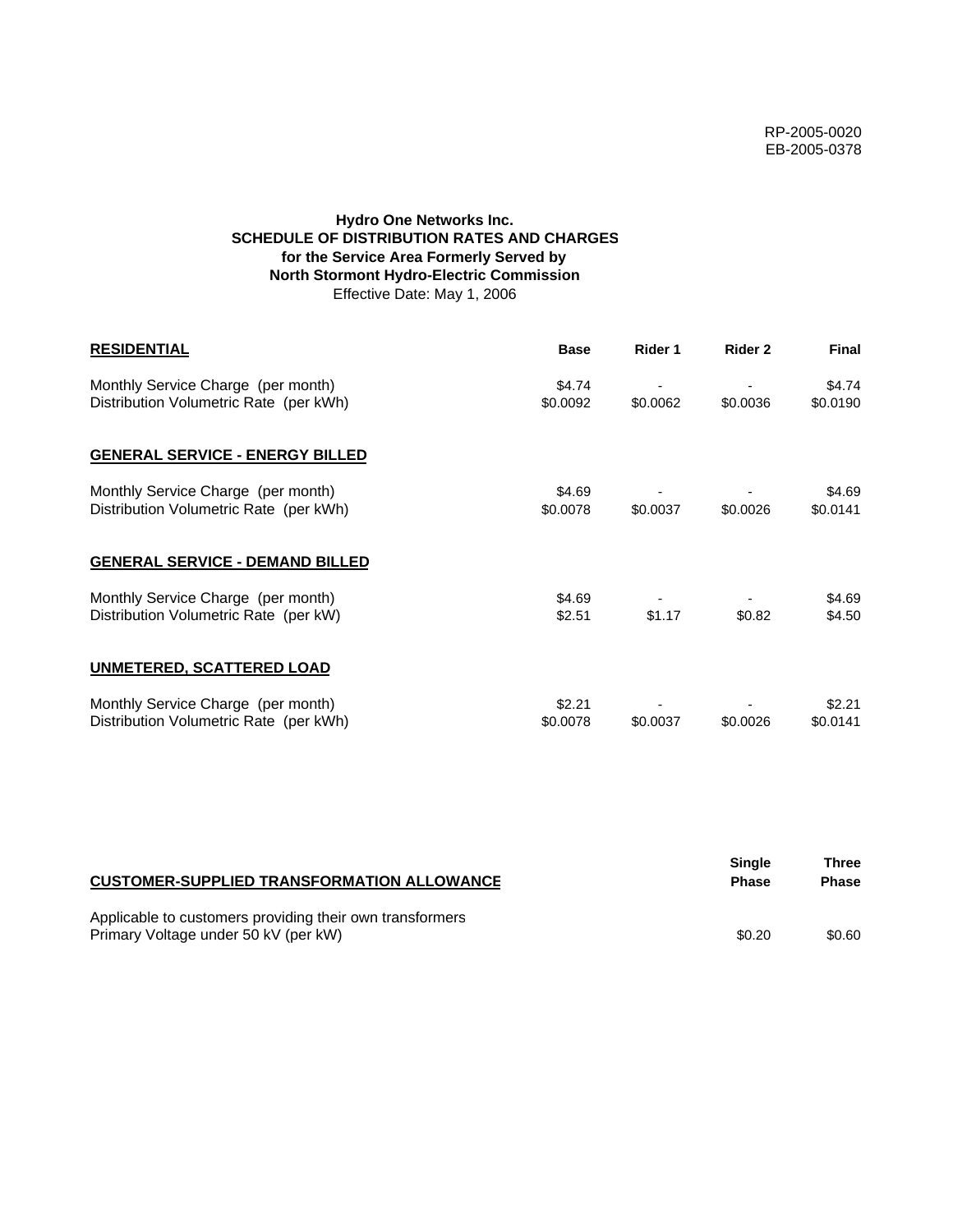**Hydro One Networks Inc. Schedule of Distribution Rates and Charges for the Service Area Formerly Served by North Stormont Hydro-Electric Commission** Effective Date: May 1 2006

The following shall remain in effect until superceded by further Order or Orders of the Ontario Energy Board.

## **Criteria for Eligibility**

Customers' electricity consumption in the off-peak period is at least twice the electricity consumption during the on-peak period.

### **Definition of Time Periods**

| <b>GENERAL SERVICE - DEMAND BILLED TOU</b>    | Base   | Rider 1 | Rider 2        | Final  |
|-----------------------------------------------|--------|---------|----------------|--------|
| Monthly Service Charge (per month)            | \$4.69 |         | $\blacksquare$ | \$4.69 |
| Distribution Volumetric Rate (per on-peak kW) | \$2.51 | \$1.17  | \$0.82         | \$4.50 |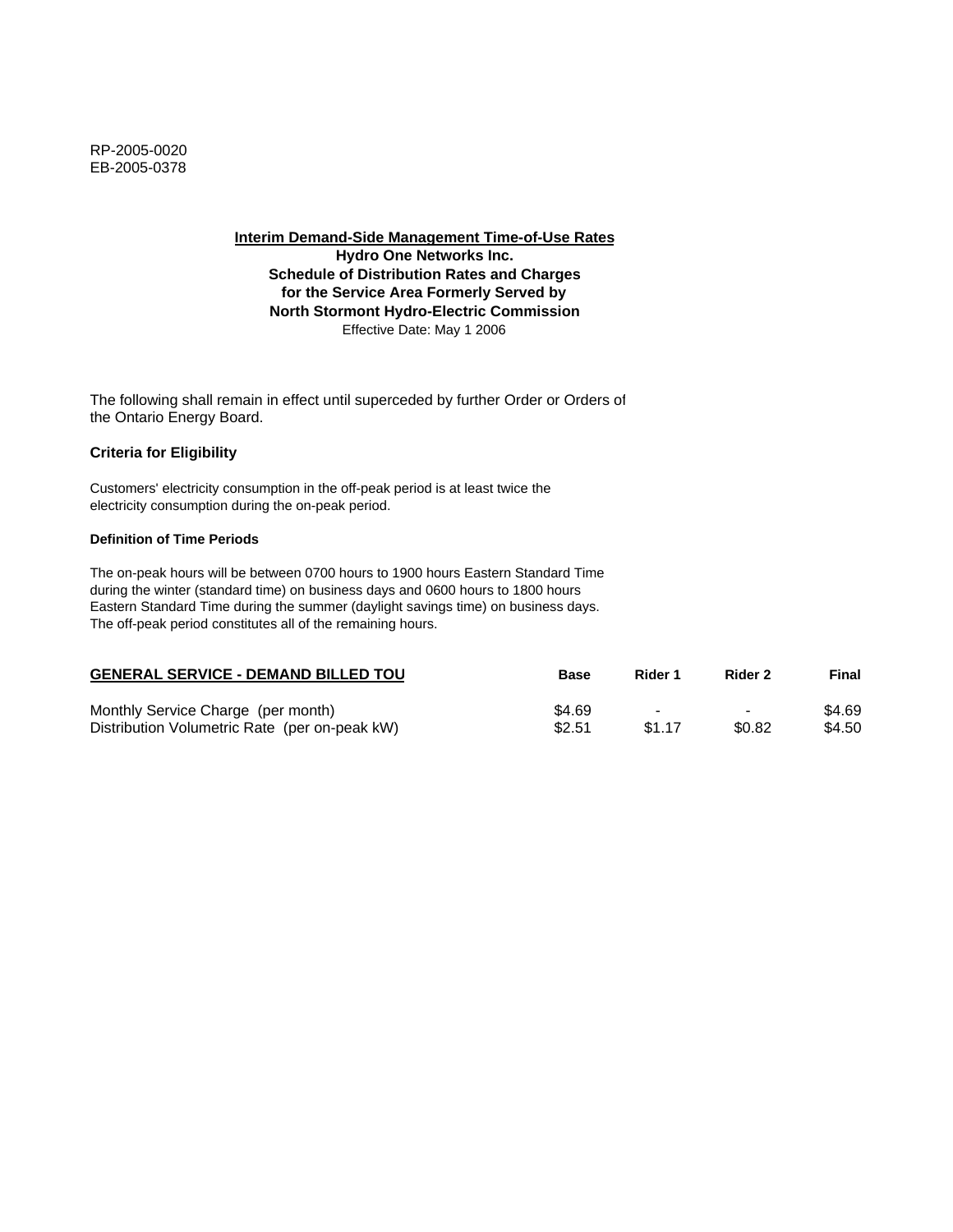# **Hydro One Networks Inc. SCHEDULE OF DISTRIBUTION RATES AND CHARGES for the Service Area Formerly Served by Omemee Hydro-Electric Commission** Effective Date: May 1, 2006

| <b>RESIDENTIAL</b>                                                           | <b>Base</b>         | Rider 1  | Rider 2  | <b>Final</b>        |
|------------------------------------------------------------------------------|---------------------|----------|----------|---------------------|
| Monthly Service Charge (per month)<br>Distribution Volumetric Rate (per kWh) | \$14.27<br>\$0.0149 | \$0.0036 | \$0.0014 | \$14.27<br>\$0.0199 |
| <b>GENERAL SERVICE - ENERGY BILLED</b>                                       |                     |          |          |                     |
| Monthly Service Charge (per month)<br>Distribution Volumetric Rate (per kWh) | \$20.53<br>\$0.0146 | \$0.0018 | \$0.0009 | \$20.53<br>\$0.0173 |
| <b>GENERAL SERVICE - DEMAND BILLED</b>                                       |                     |          |          |                     |
| Monthly Service Charge (per month)<br>Distribution Volumetric Rate (per kW)  | \$20.53<br>\$4.62   | \$0.55   | \$0.27   | \$20.53<br>\$5.44   |
| <b>UNMETERED, SCATTERED LOAD</b>                                             |                     |          |          |                     |
| Monthly Service Charge (per month)<br>Distribution Volumetric Rate (per kWh) | \$10.13<br>\$0.0146 | \$0.0018 | \$0.0009 | \$10.13<br>\$0.0173 |

| <b>CUSTOMER-SUPPLIED TRANSFORMATION ALLOWANCE</b>                                                | <b>Single</b><br><b>Phase</b> | Three<br><b>Phase</b> |
|--------------------------------------------------------------------------------------------------|-------------------------------|-----------------------|
| Applicable to customers providing their own transformers<br>Primary Voltage under 50 kV (per kW) | \$0.20                        | \$0.60                |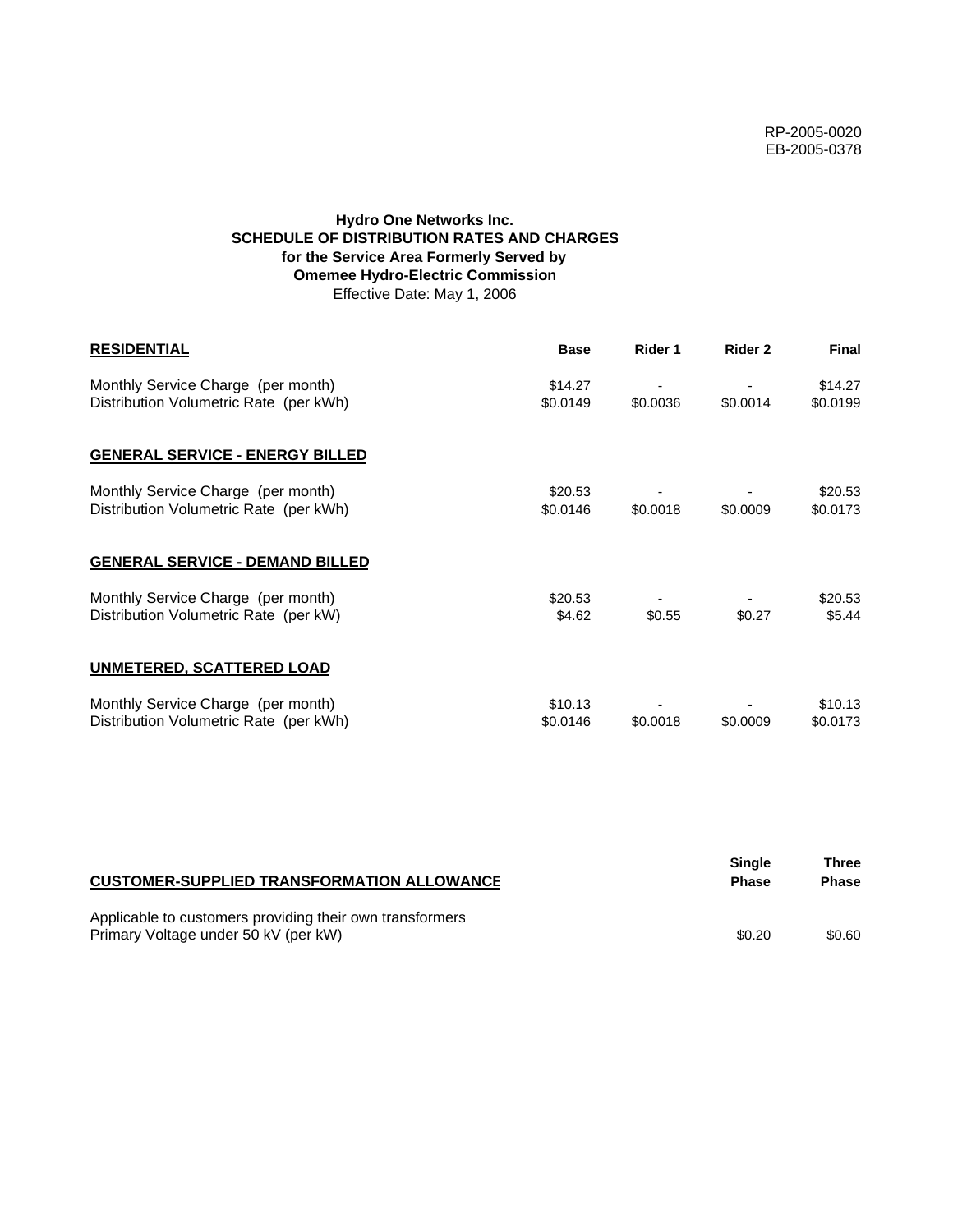**Hydro One Networks Inc. Schedule of Distribution Rates and Charges for the Service Area Formerly Served by Omemee Hydro-Electric Commission** Effective Date: May 1 2006

The following shall remain in effect until superceded by further Order or Orders of the Ontario Energy Board.

## **Criteria for Eligibility**

Customers' electricity consumption in the off-peak period is at least twice the electricity consumption during the on-peak period.

### **Definition of Time Periods**

| <b>GENERAL SERVICE - DEMAND BILLED TOU</b>    | Base    | Rider 1 | Rider 2                  | Final   |
|-----------------------------------------------|---------|---------|--------------------------|---------|
| Monthly Service Charge (per month)            | \$20.53 |         | $\overline{\phantom{0}}$ | \$20.53 |
| Distribution Volumetric Rate (per on-peak kW) | \$4.62  | \$0.55  | \$0.27                   | \$5.44  |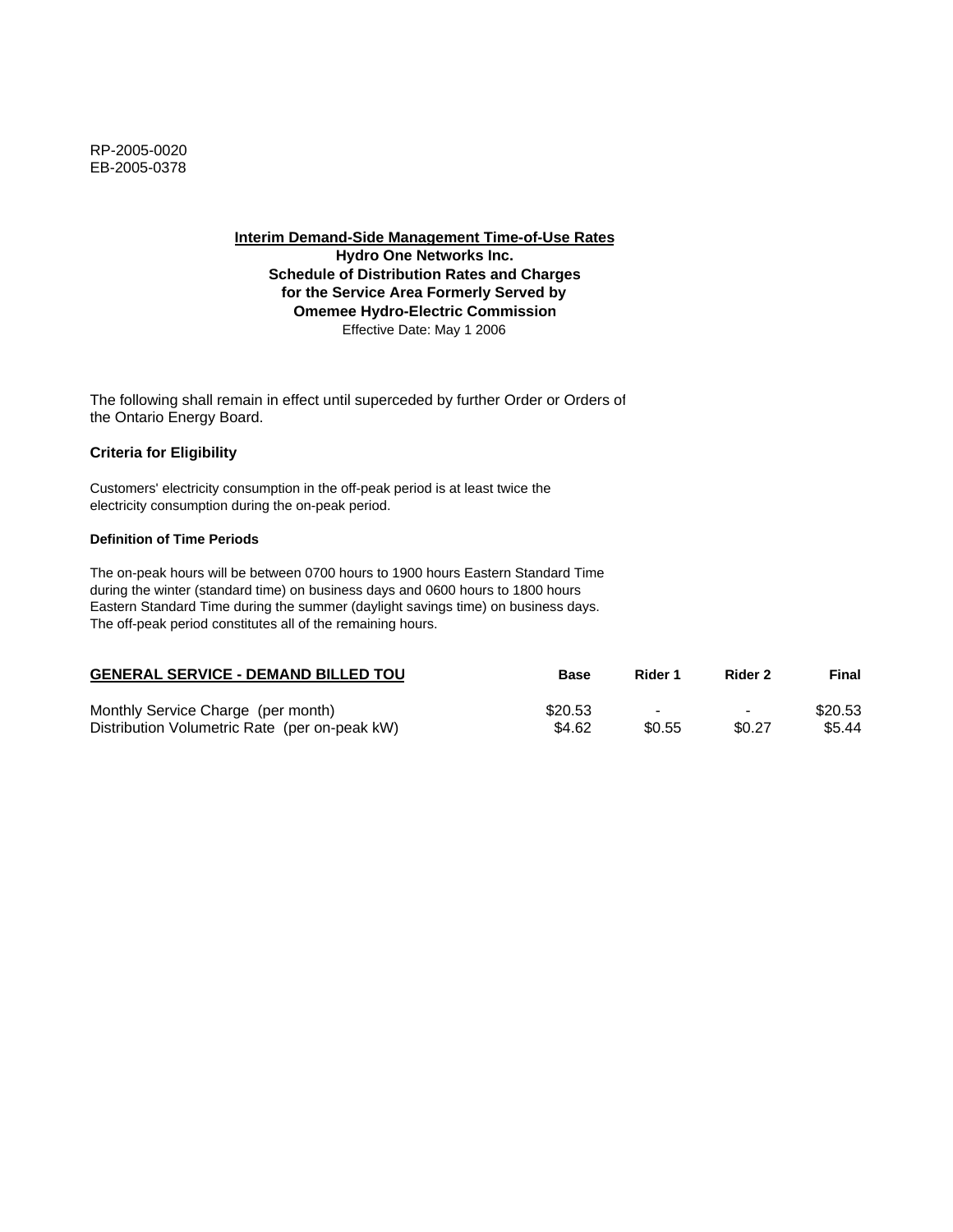# **Hydro One Networks Inc. SCHEDULE OF DISTRIBUTION RATES AND CHARGES for the Service Area Formerly Served by Public Utility Commission of the Town of Perth** Effective Date: May 1, 2006

| <b>RESIDENTIAL</b>                                                           | <b>Base</b>         | Rider 1  | Rider 2  | <b>Final</b>        |
|------------------------------------------------------------------------------|---------------------|----------|----------|---------------------|
| Monthly Service Charge (per month)<br>Distribution Volumetric Rate (per kWh) | \$13.75<br>\$0.0121 | \$0.0050 | \$0.0018 | \$13.75<br>\$0.0189 |
| <b>GENERAL SERVICE - ENERGY BILLED</b>                                       |                     |          |          |                     |
| Monthly Service Charge (per month)<br>Distribution Volumetric Rate (per kWh) | \$19.17<br>\$0,0092 | \$0.0013 | \$0.0004 | \$19.17<br>\$0.0109 |
| <b>GENERAL SERVICE - DEMAND BILLED</b>                                       |                     |          |          |                     |
| Monthly Service Charge (per month)<br>Distribution Volumetric Rate (per kW)  | \$19.17<br>\$2.86   | \$0.42   | \$0.12   | \$19.17<br>\$3.40   |
| <b>UNMETERED, SCATTERED LOAD</b>                                             |                     |          |          |                     |
| Monthly Service Charge (per month)<br>Distribution Volumetric Rate (per kWh) | \$9.45<br>\$0.0092  | \$0.0013 | \$0.0004 | \$9.45<br>\$0.0109  |

| <b>CUSTOMER-SUPPLIED TRANSFORMATION ALLOWANCE</b>                                                | Single<br><b>Phase</b> | Three<br><b>Phase</b> |
|--------------------------------------------------------------------------------------------------|------------------------|-----------------------|
| Applicable to customers providing their own transformers<br>Primary Voltage under 50 kV (per kW) | \$0.20                 | \$0.60                |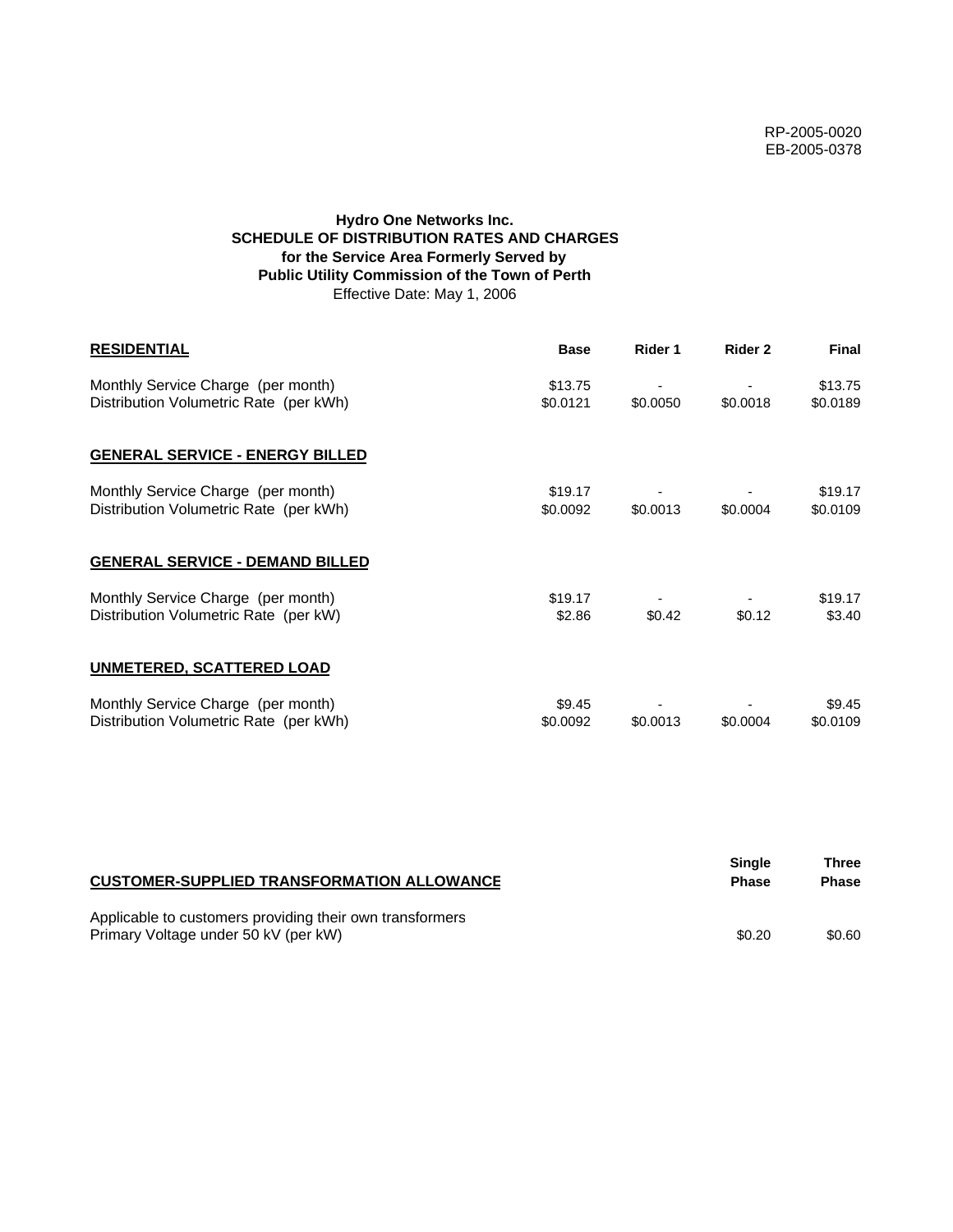**Interim Demand-Side Management Time-of-Use Rates Hydro One Networks Inc. Schedule of Distribution Rates and Charges for the Service Area Formerly Served by Public Utility Commission of the Town of Perth** Effective Date: May 1 2006

The following shall remain in effect until superceded by further Order or Orders of the Ontario Energy Board.

## **Criteria for Eligibility**

Customers' electricity consumption in the off-peak period is at least twice the electricity consumption during the on-peak period.

### **Definition of Time Periods**

| <b>GENERAL SERVICE - DEMAND BILLED TOU</b>    | <b>Base</b> | Rider 1                  | Rider 2                  | Final   |
|-----------------------------------------------|-------------|--------------------------|--------------------------|---------|
| Monthly Service Charge (per month)            | \$19.17     | $\overline{\phantom{0}}$ | $\overline{\phantom{0}}$ | \$19.17 |
| Distribution Volumetric Rate (per on-peak kW) | \$2.86      | \$0.42                   | \$0.12                   | \$3.40  |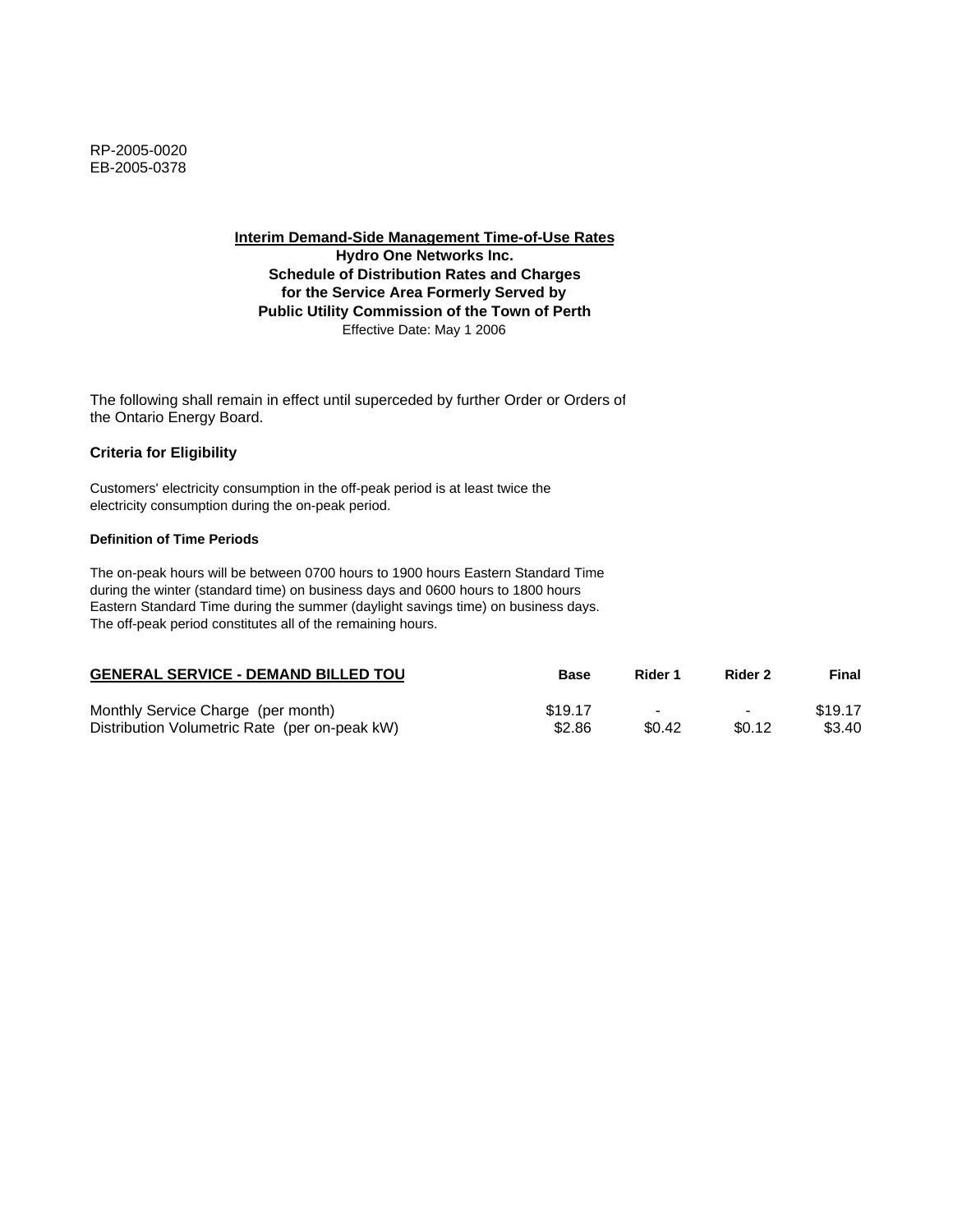# **Hydro One Networks Inc. SCHEDULE OF DISTRIBUTION RATES AND CHARGES for the Service Area Formerly Served by The Corporation of the Township of Perth East Hydro Electric Commission** Effective Date: May 1, 2006

| <b>RESIDENTIAL</b>                                                           | <b>Base</b>         | Rider 1  | Rider 2  | <b>Final</b>        |
|------------------------------------------------------------------------------|---------------------|----------|----------|---------------------|
| Monthly Service Charge (per month)<br>Distribution Volumetric Rate (per kWh) | \$5.27<br>\$0.0078  | \$0.0026 | \$0.0006 | \$5.27<br>\$0.0110  |
| <b>GENERAL SERVICE - ENERGY BILLED</b>                                       |                     |          |          |                     |
| Monthly Service Charge (per month)<br>Distribution Volumetric Rate (per kWh) | \$13.93<br>\$0.0128 | \$0.0016 | \$0.0009 | \$13.93<br>\$0.0153 |
| <b>GENERAL SERVICE - DEMAND BILLED</b>                                       |                     |          |          |                     |
| Monthly Service Charge (per month)<br>Distribution Volumetric Rate (per kW)  | \$13.93<br>\$4.06   | \$0.52   | \$0.27   | \$13.93<br>\$4.85   |
| UNMETERED, SCATTERED LOAD                                                    |                     |          |          |                     |
| Monthly Service Charge (per month)<br>Distribution Volumetric Rate (per kWh) | \$6.83<br>\$0.0128  | \$0.0016 | \$0.0009 | \$6.83<br>\$0.0153  |

| <b>CUSTOMER-SUPPLIED TRANSFORMATION ALLOWANCE</b>                                                | <b>Single</b><br><b>Phase</b> | Three<br><b>Phase</b> |
|--------------------------------------------------------------------------------------------------|-------------------------------|-----------------------|
| Applicable to customers providing their own transformers<br>Primary Voltage under 50 kV (per kW) | \$0.20                        | \$0.60                |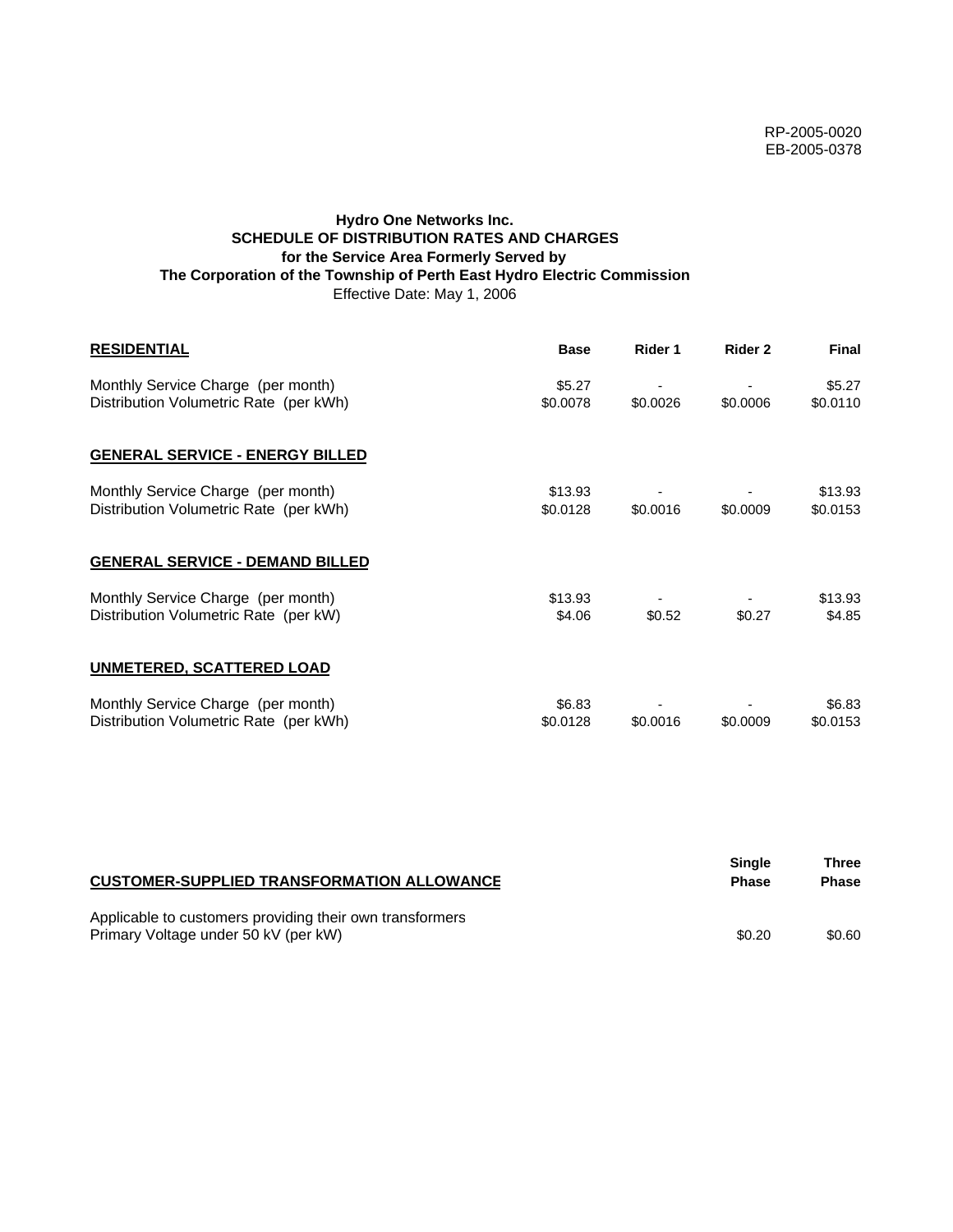RP-2005-0020 EB-2005-0378

## **Interim Demand-Side Management Time-of-Use Rates Hydro One Networks Inc. Schedule of Distribution Rates and Charges for the Service Area Formerly Served by The Corporation of the Township of Perth East Hydro Electric Commission** Effective Date: May 1 2006

The following shall remain in effect until superceded by further Order or Orders of the Ontario Energy Board.

#### **Criteria for Eligibility**

Customers' electricity consumption in the off-peak period is at least twice the electricity consumption during the on-peak period.

#### **Definition of Time Periods**

| <b>GENERAL SERVICE - DEMAND BILLED TOU</b>    | Base    | Rider 1 | Rider 2                  | Final   |
|-----------------------------------------------|---------|---------|--------------------------|---------|
| Monthly Service Charge (per month)            | \$13.93 |         | $\overline{\phantom{0}}$ | \$13.93 |
| Distribution Volumetric Rate (per on-peak kW) | \$4.06  | \$0.52  | \$0.27                   | \$4.85  |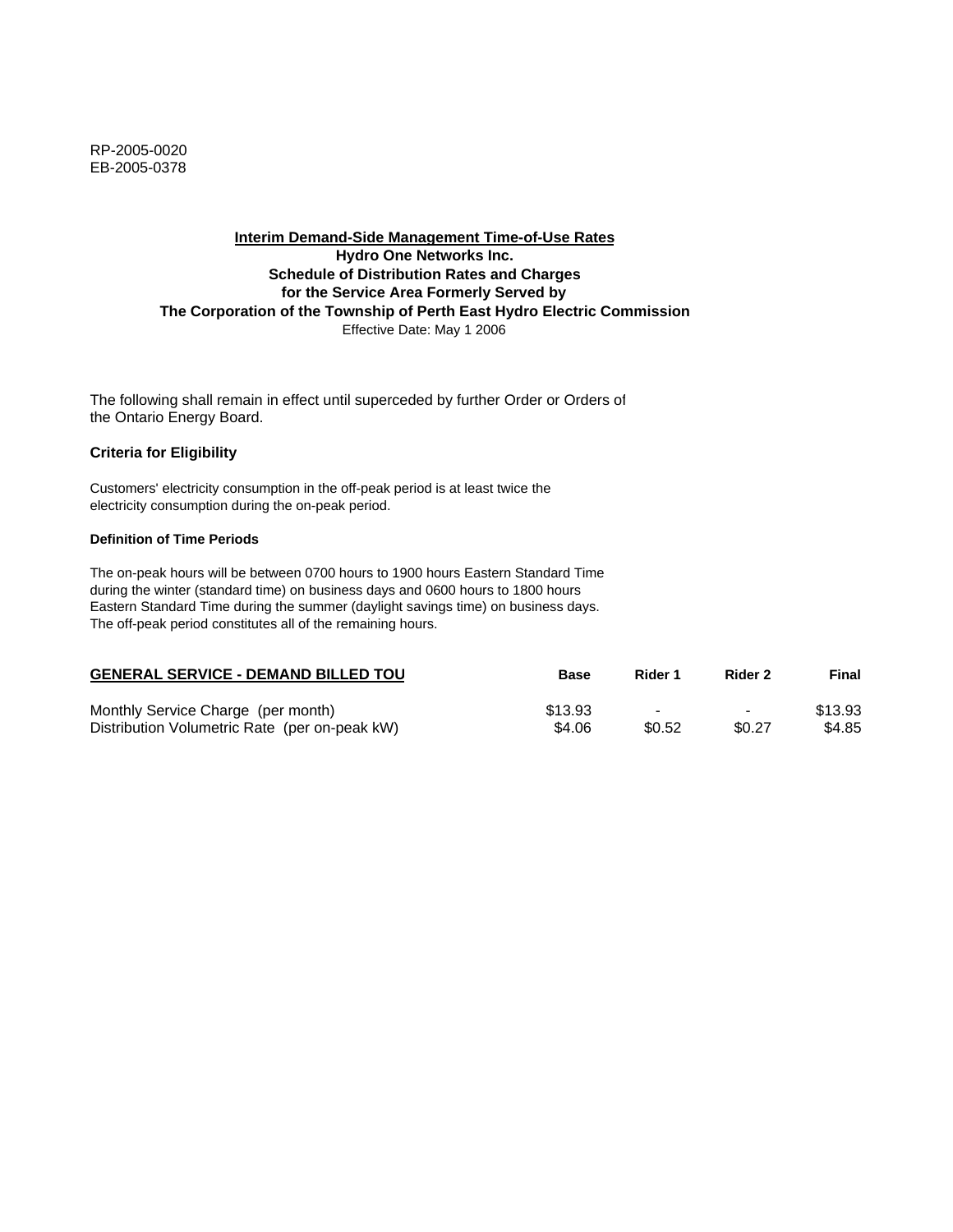# **Hydro One Networks Inc. SCHEDULE OF DISTRIBUTION RATES AND CHARGES for the Service Area Formerly Served by Prince Edward Public Utilities Commission** Effective Date: May 1, 2006

| <b>RESIDENTIAL</b>                                                           | <b>Base</b>         | Rider 1  | Rider 2  | <b>Final</b>        |
|------------------------------------------------------------------------------|---------------------|----------|----------|---------------------|
| Monthly Service Charge (per month)<br>Distribution Volumetric Rate (per kWh) | \$13.53<br>\$0.0105 | \$0.0039 | \$0.0013 | \$13.53<br>\$0.0157 |
| <b>GENERAL SERVICE - ENERGY BILLED</b>                                       |                     |          |          |                     |
| Monthly Service Charge (per month)<br>Distribution Volumetric Rate (per kWh) | \$22.09<br>\$0.0141 | \$0.0018 | \$0.0008 | \$22.09<br>\$0.0167 |
| <b>GENERAL SERVICE - DEMAND BILLED</b>                                       |                     |          |          |                     |
| Monthly Service Charge (per month)<br>Distribution Volumetric Rate (per kW)  | \$22.09<br>\$4.43   | \$0.58   | \$0.24   | \$22.09<br>\$5.25   |
| <b>UNMETERED, SCATTERED LOAD</b>                                             |                     |          |          |                     |
| Monthly Service Charge (per month)<br>Distribution Volumetric Rate (per kWh) | \$10.91<br>\$0.0141 | \$0.0018 | \$0.0008 | \$10.91<br>\$0.0167 |

| <b>CUSTOMER-SUPPLIED TRANSFORMATION ALLOWANCE</b>                                                | Single<br><b>Phase</b> | Three<br><b>Phase</b> |
|--------------------------------------------------------------------------------------------------|------------------------|-----------------------|
| Applicable to customers providing their own transformers<br>Primary Voltage under 50 kV (per kW) | \$0.20                 | \$0.60                |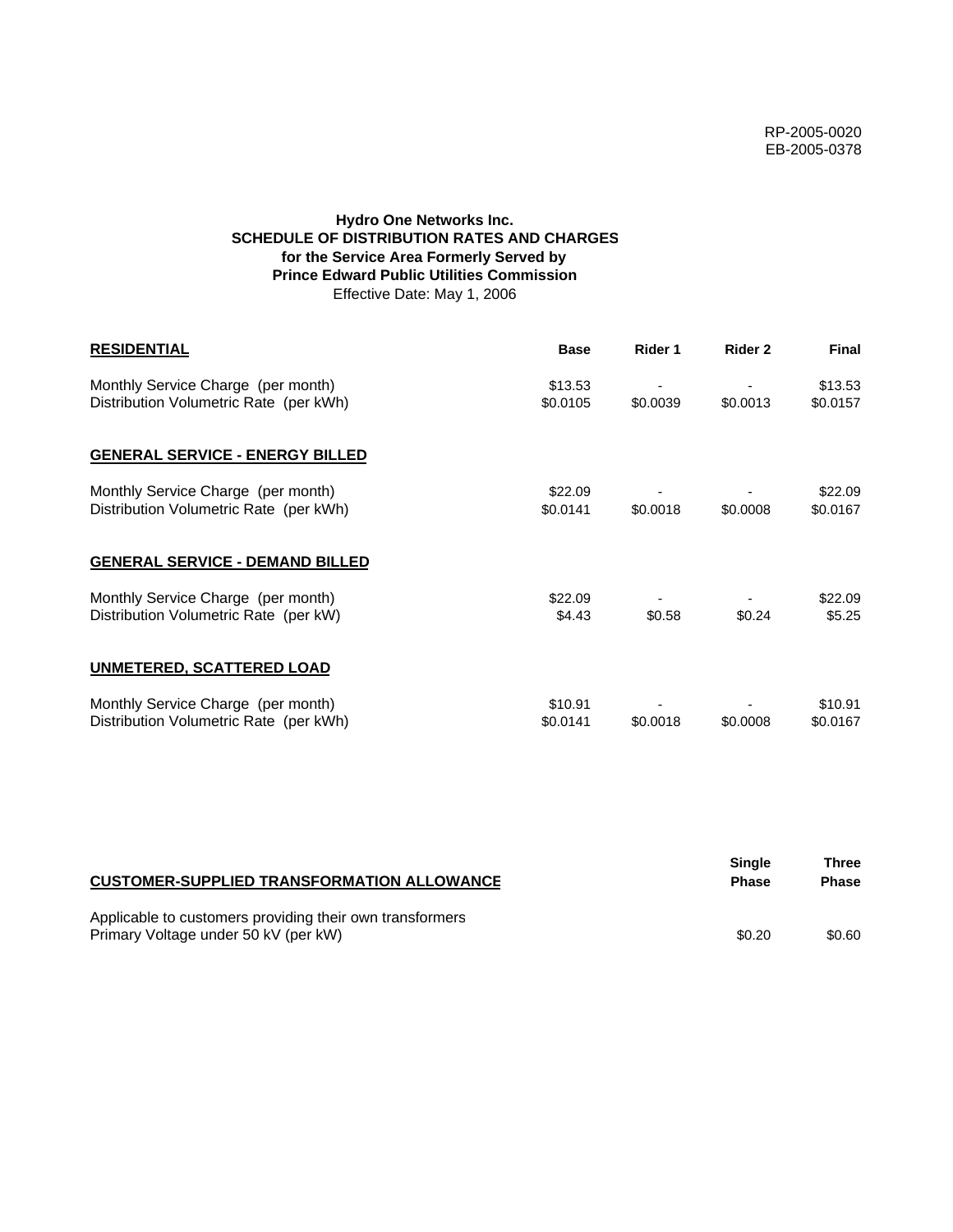**Hydro One Networks Inc. Schedule of Distribution Rates and Charges for the Service Area Formerly Served by Prince Edward Public Utilities Commission** Effective Date: May 1 2006

The following shall remain in effect until superceded by further Order or Orders of the Ontario Energy Board.

## **Criteria for Eligibility**

Customers' electricity consumption in the off-peak period is at least twice the electricity consumption during the on-peak period.

### **Definition of Time Periods**

| <b>GENERAL SERVICE - DEMAND BILLED TOU</b>    | <b>Base</b> | Rider 1 | Rider 2                  | Final   |
|-----------------------------------------------|-------------|---------|--------------------------|---------|
| Monthly Service Charge (per month)            | \$22.09     |         | $\overline{\phantom{0}}$ | \$22.09 |
| Distribution Volumetric Rate (per on-peak kW) | \$4.43      | \$0.58  | \$0.24                   | \$5.25  |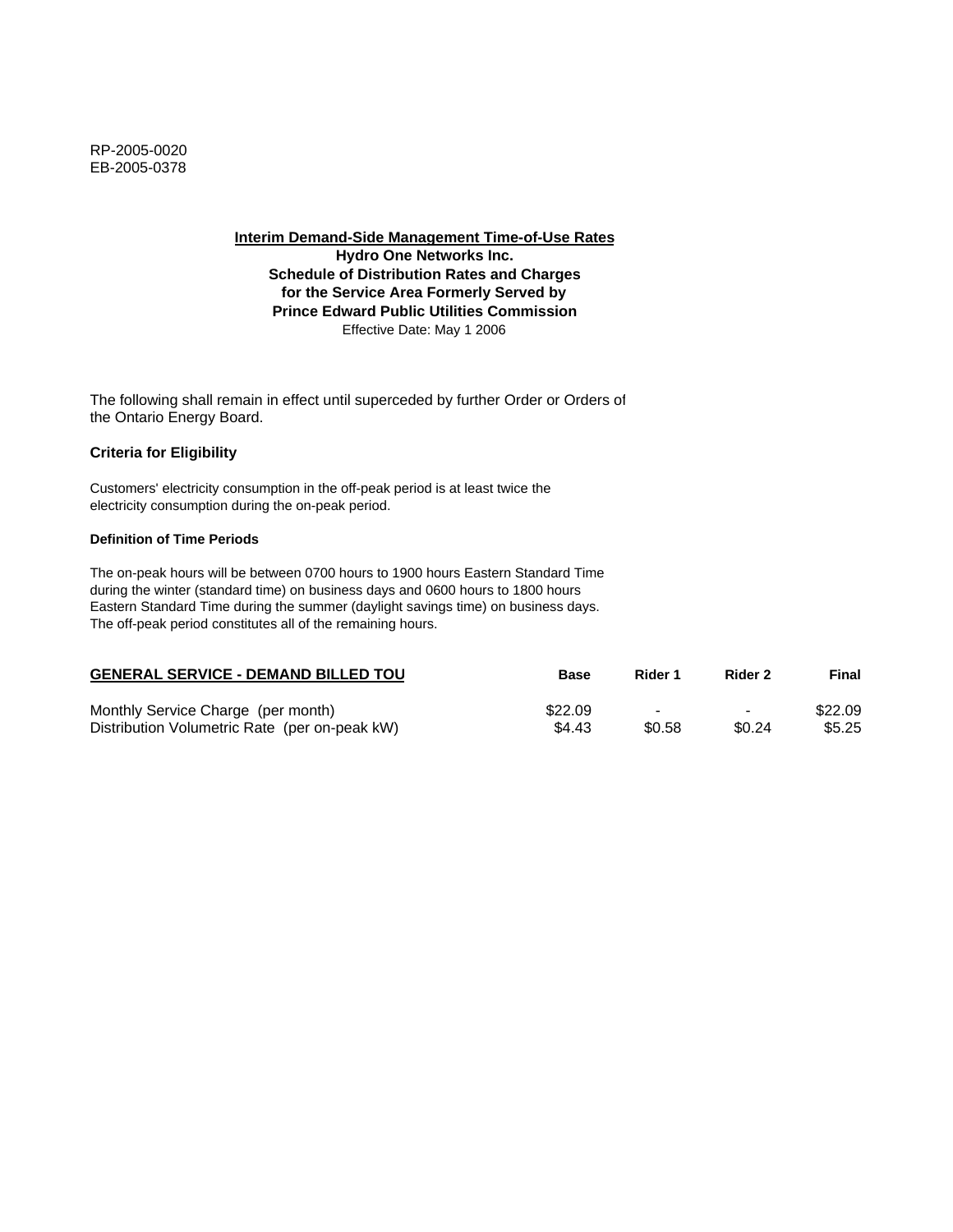# **Hydro One Networks Inc. SCHEDULE OF DISTRIBUTION RATES AND CHARGES for the Service Area Formerly Served by Quinte West Electric Distribution Inc.**  Effective Date: May 1, 2006

| <b>RESIDENTIAL</b>                                                                               | <b>Base</b>        | Rider 1  | Rider 2                       | <b>Final</b>                 |
|--------------------------------------------------------------------------------------------------|--------------------|----------|-------------------------------|------------------------------|
| Monthly Service Charge (per month)<br>Distribution Volumetric Rate (per kWh)                     | \$5.89<br>\$0.0092 | \$0.0039 | \$0.0011                      | \$5.89<br>\$0.0142           |
| <b>GENERAL SERVICE - ENERGY BILLED</b>                                                           |                    |          |                               |                              |
| Monthly Service Charge (per month)<br>Distribution Volumetric Rate (per kWh)                     | \$3.07<br>\$0.0105 | \$0.0014 | \$0.0006                      | \$3.07<br>\$0.0125           |
| <b>GENERAL SERVICE - DEMAND BILLED</b>                                                           |                    |          |                               |                              |
| Monthly Service Charge (per month)<br>Distribution Volumetric Rate (per kW)                      | \$3.07<br>\$3.30   | \$0.46   | \$0.18                        | \$3.07<br>\$3.94             |
| <b>UNMETERED, SCATTERED LOAD</b>                                                                 |                    |          |                               |                              |
| Monthly Service Charge (per month)<br>Distribution Volumetric Rate (per kWh)                     | \$1.40<br>\$0.0105 | \$0.0014 | \$0.0006                      | \$1.40<br>\$0.0125           |
| <b>LARGE USER</b>                                                                                |                    |          |                               |                              |
| Monthly Service Charge (per month)<br>Distribution Volumetric Rate (per kW)                      | \$2,294<br>\$3.58  | \$0.37   | \$0.11                        | \$2,294<br>\$4.06            |
| <b>CUSTOMER-SUPPLIED TRANSFORMATION ALLOWANCE</b>                                                |                    |          | <b>Single</b><br><b>Phase</b> | <b>Three</b><br><b>Phase</b> |
| Applicable to customers providing their own transformers<br>Primary Voltage under 50 kV (per kW) |                    |          | \$0.20                        | \$0.60                       |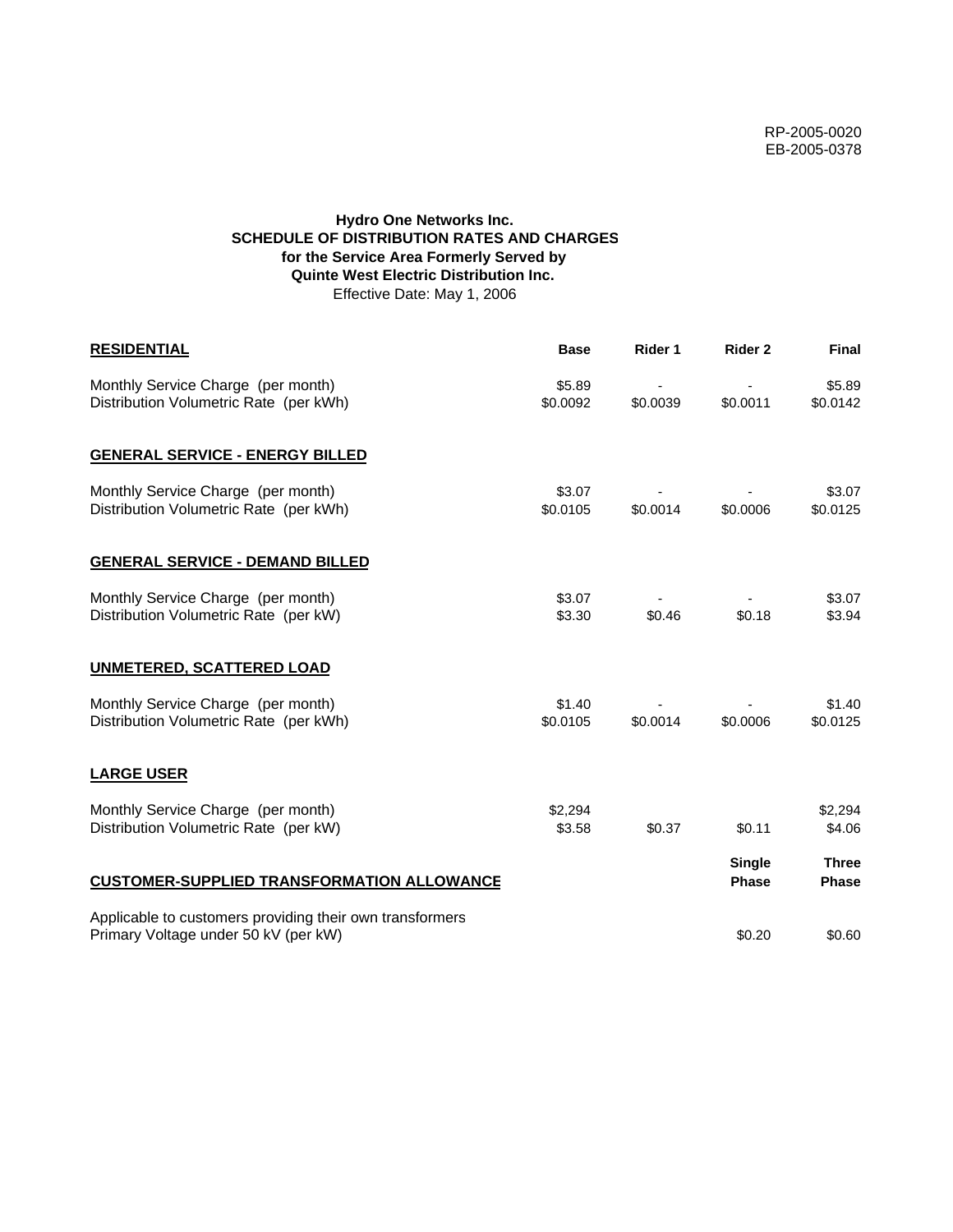**Hydro One Networks Inc. Schedule of Distribution Rates and Charges for the Service Area Formerly Served by Quinte West Electric Distribution Inc.**  Effective Date: May 1 2006

The following shall remain in effect until superceded by further Order or Orders of the Ontario Energy Board.

# **Criteria for Eligibility**

Customers' electricity consumption in the off-peak period is at least twice the electricity consumption during the on-peak period.

### **Definition of Time Periods**

| <b>GENERAL SERVICE - DEMAND BILLED TOU</b>                                          | <b>Base</b>       | Rider 1 | Rider 2 | Final             |
|-------------------------------------------------------------------------------------|-------------------|---------|---------|-------------------|
| Monthly Service Charge (per month)<br>Distribution Volumetric Rate (per on-peak kW) | \$3.07<br>\$3.30  | \$0.46  | \$0.18  | \$3.07<br>\$3.94  |
| <b>LARGE USER - INTERIM TOU</b>                                                     |                   |         |         |                   |
| Monthly Service Charge (per month)<br>Distribution Volumetric Rate (per on-peak kW) | \$2.294<br>\$3.58 | \$0.37  | \$0.11  | \$2.294<br>\$4.06 |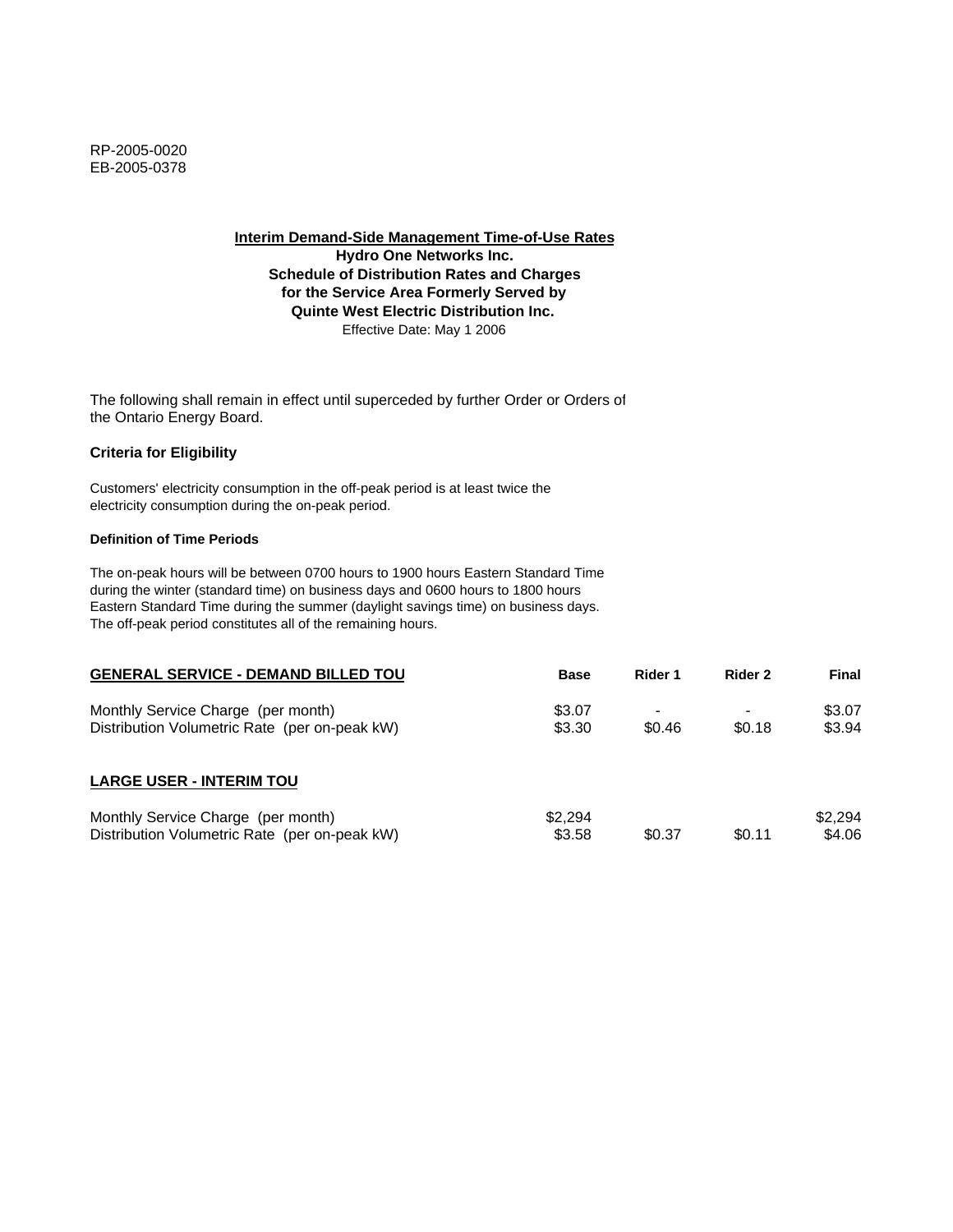# **Hydro One Networks Inc. SCHEDULE OF DISTRIBUTION RATES AND CHARGES for the Service Area Formerly Served by Rainy River Public Utilities Commission** Effective Date: May 1, 2006

| <b>RESIDENTIAL</b>                                                           | <b>Base</b>         | Rider 1  | Rider 2  | <b>Final</b>        |
|------------------------------------------------------------------------------|---------------------|----------|----------|---------------------|
| Monthly Service Charge (per month)<br>Distribution Volumetric Rate (per kWh) | \$14.32<br>\$0.0102 | \$0.0075 | \$0.0050 | \$14.32<br>\$0.0227 |
| <b>GENERAL SERVICE - ENERGY BILLED</b>                                       |                     |          |          |                     |
| Monthly Service Charge (per month)<br>Distribution Volumetric Rate (per kWh) | \$18.55<br>\$0.0175 | \$0.0045 | \$0.0036 | \$18.55<br>\$0.0256 |
| <b>GENERAL SERVICE - DEMAND BILLED</b>                                       |                     |          |          |                     |
| Monthly Service Charge (per month)<br>Distribution Volumetric Rate (per kW)  | \$18.55<br>\$5.56   | \$1.44   | \$1.14   | \$18.55<br>\$8.14   |
| <b>UNMETERED, SCATTERED LOAD</b>                                             |                     |          |          |                     |
| Monthly Service Charge (per month)<br>Distribution Volumetric Rate (per kWh) | \$9.14<br>\$0.0175  | \$0.0045 | \$0.0036 | \$9.14<br>\$0.0256  |

| <b>CUSTOMER-SUPPLIED TRANSFORMATION ALLOWANCE</b>                                                | Single<br><b>Phase</b> | Three<br><b>Phase</b> |
|--------------------------------------------------------------------------------------------------|------------------------|-----------------------|
| Applicable to customers providing their own transformers<br>Primary Voltage under 50 kV (per kW) | \$0.20                 | \$0.60                |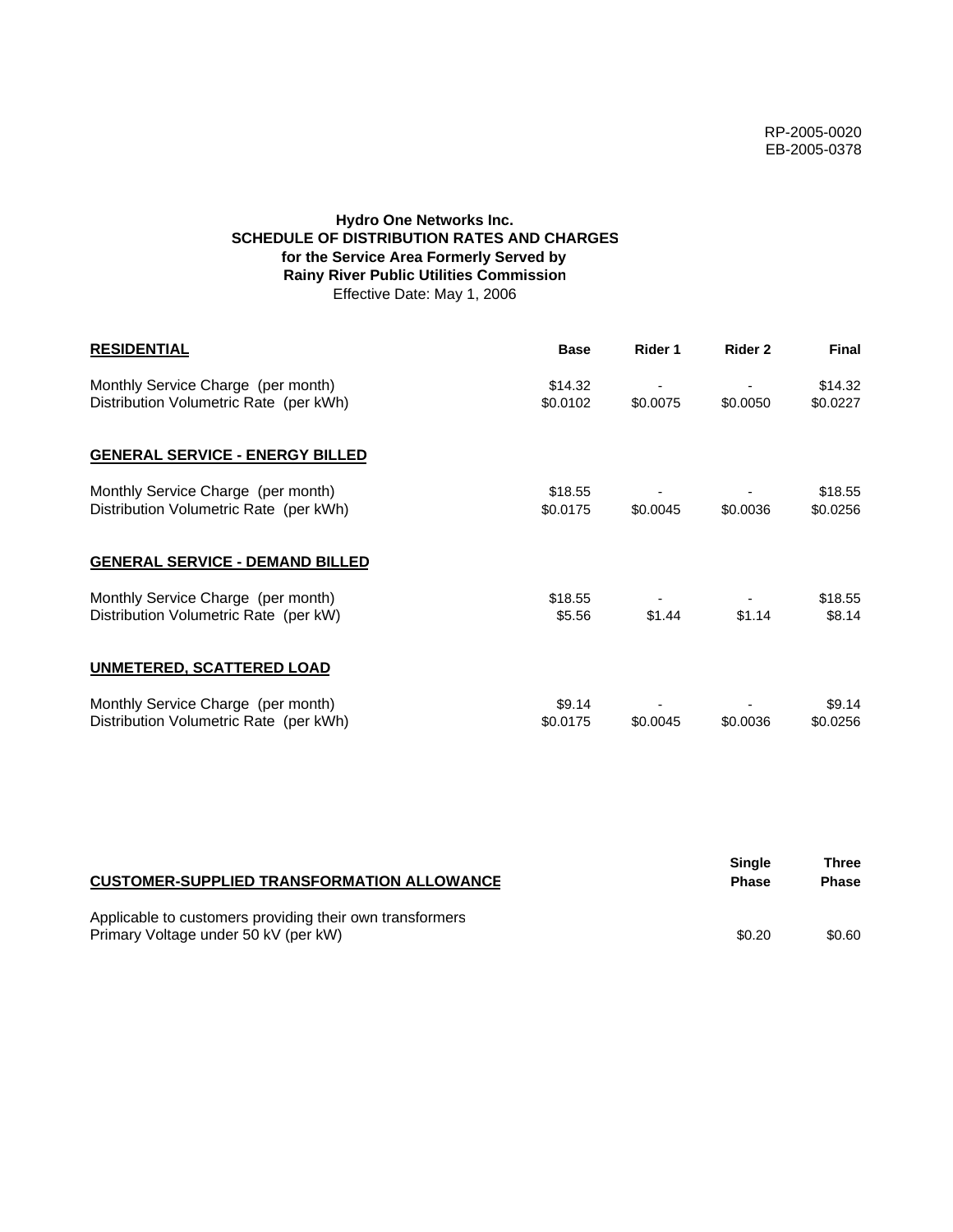**Interim Demand-Side Management Time-of-Use Rates Hydro One Networks Inc.**

**Schedule of Distribution Rates and Charges for the Service Area Formerly Served by Rainy River Public Utilities Commission** Effective Date: May 1 2006

The following shall remain in effect until superceded by further Order or Orders of the Ontario Energy Board.

## **Criteria for Eligibility**

Customers' electricity consumption in the off-peak period is at least twice the electricity consumption during the on-peak period.

### **Definition of Time Periods**

| <b>GENERAL SERVICE - DEMAND BILLED TOU</b>    | <b>Base</b> | Rider 1 | Rider 2                  | Final   |
|-----------------------------------------------|-------------|---------|--------------------------|---------|
| Monthly Service Charge (per month)            | \$18.55     |         | $\overline{\phantom{0}}$ | \$18.55 |
| Distribution Volumetric Rate (per on-peak kW) | \$5.56      | \$1.44  | \$1.14                   | \$8.14  |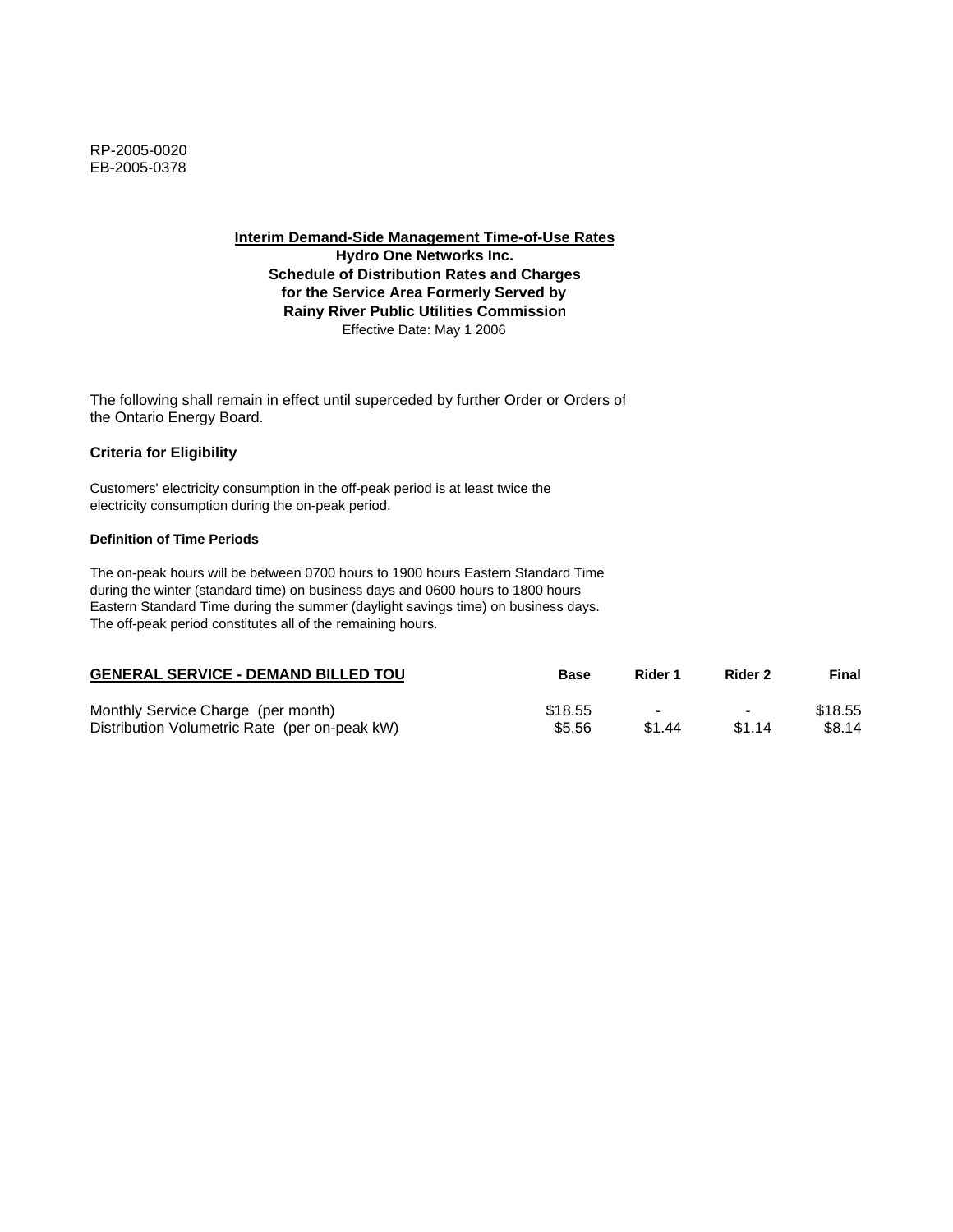# **Hydro One Networks Inc. SCHEDULE OF DISTRIBUTION RATES AND CHARGES for the Service Area Formerly Served by Ramara Hydro Electric Commission** Effective Date: May 1, 2006

| <b>RESIDENTIAL</b>                                                           | <b>Base</b>         | Rider 1  | Rider 2  | <b>Final</b>        |
|------------------------------------------------------------------------------|---------------------|----------|----------|---------------------|
| Monthly Service Charge (per month)<br>Distribution Volumetric Rate (per kWh) | \$5.83<br>\$0.0095  | \$0.0055 | \$0.0035 | \$5.83<br>\$0.0185  |
| <b>GENERAL SERVICE - ENERGY BILLED</b>                                       |                     |          |          |                     |
| Monthly Service Charge (per month)<br>Distribution Volumetric Rate (per kWh) | \$20.22<br>\$0.0106 | \$0.0045 | \$0.0037 | \$20.22<br>\$0.0188 |
| <b>GENERAL SERVICE - DEMAND BILLED</b>                                       |                     |          |          |                     |
| Monthly Service Charge (per month)<br>Distribution Volumetric Rate (per kW)  | \$20.22<br>\$3.33   | \$1.43   | \$1.16   | \$20.22<br>\$5.92   |
| <b>UNMETERED, SCATTERED LOAD</b>                                             |                     |          |          |                     |
| Monthly Service Charge (per month)<br>Distribution Volumetric Rate (per kWh) | \$9.97<br>\$0.0106  | \$0.0045 | \$0.0037 | \$9.97<br>\$0.0188  |

| <b>CUSTOMER-SUPPLIED TRANSFORMATION ALLOWANCE</b>                                                | <b>Single</b><br><b>Phase</b> | Three<br><b>Phase</b> |
|--------------------------------------------------------------------------------------------------|-------------------------------|-----------------------|
| Applicable to customers providing their own transformers<br>Primary Voltage under 50 kV (per kW) | \$0.20                        | \$0.60                |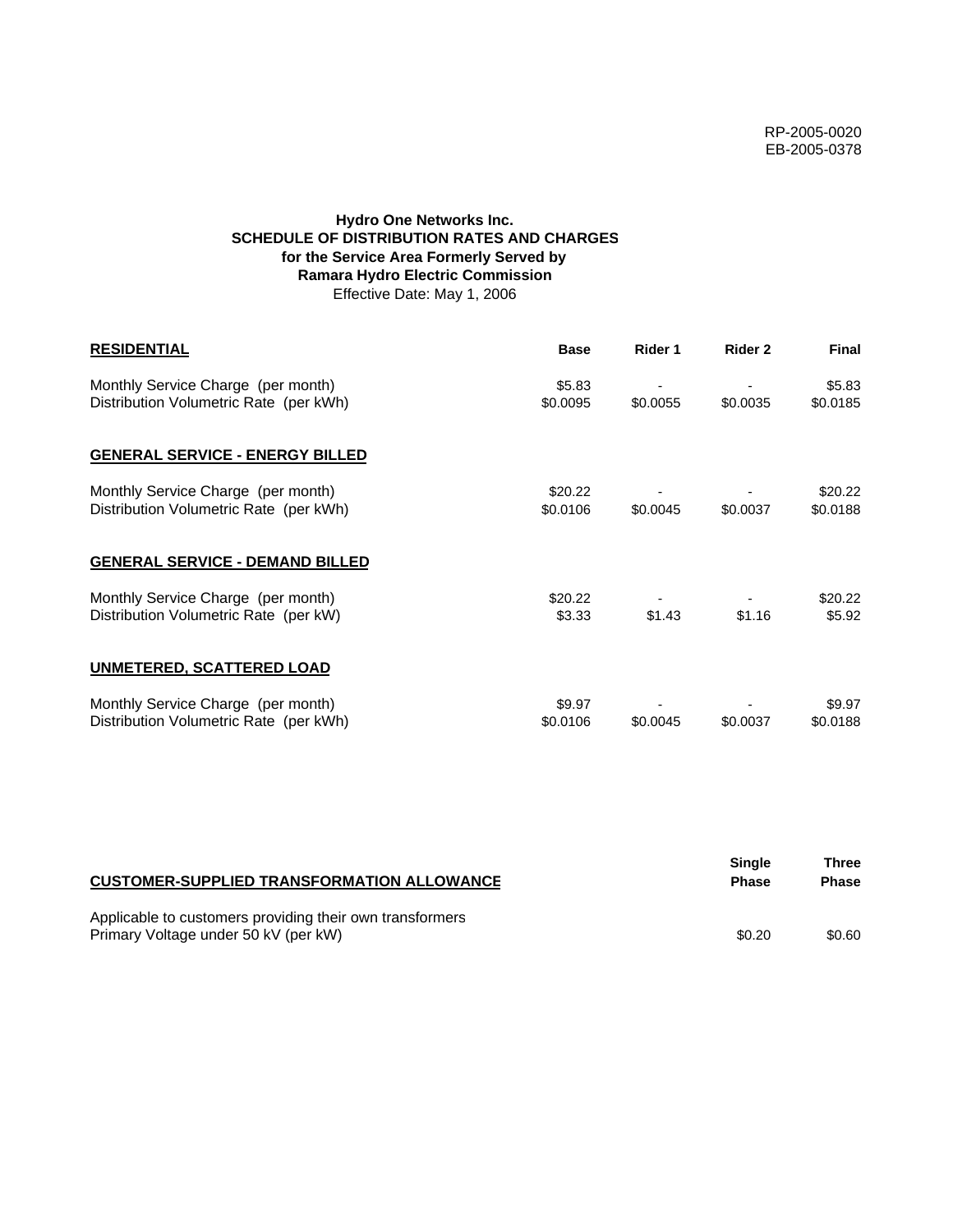**Hydro One Networks Inc. Schedule of Distribution Rates and Charges for the Service Area Formerly Served by Ramara Hydro Electric Commission** Effective Date: May 1 2006

The following shall remain in effect until superceded by further Order or Orders of the Ontario Energy Board.

## **Criteria for Eligibility**

Customers' electricity consumption in the off-peak period is at least twice the electricity consumption during the on-peak period.

### **Definition of Time Periods**

| <b>GENERAL SERVICE - DEMAND BILLED TOU</b>    | Base    | Rider 1 | Rider 2                  | Final   |
|-----------------------------------------------|---------|---------|--------------------------|---------|
| Monthly Service Charge (per month)            | \$20.22 | -       | $\overline{\phantom{0}}$ | \$20.22 |
| Distribution Volumetric Rate (per on-peak kW) | \$3.33  | \$1.43  | \$1.16                   | \$5.92  |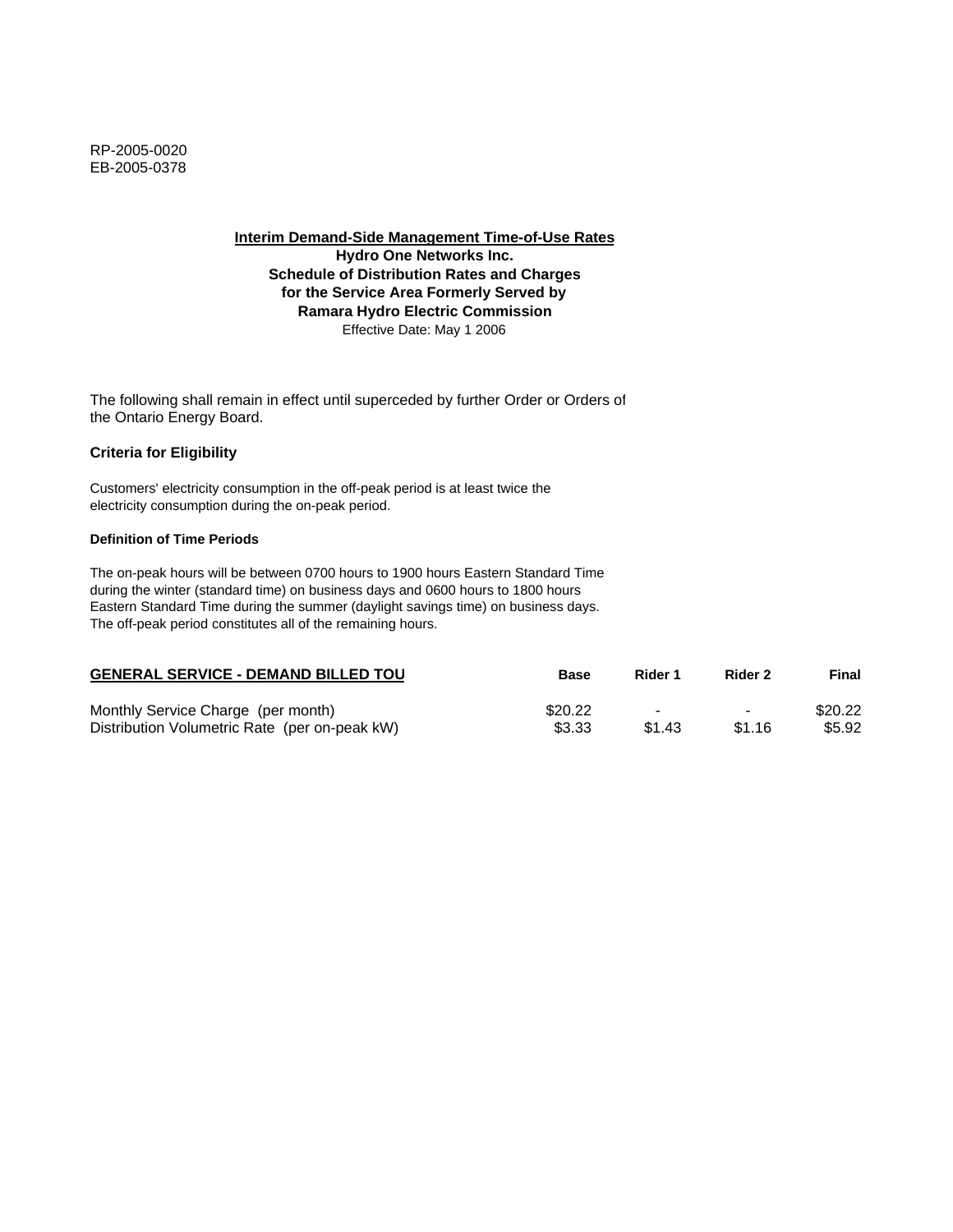# **Hydro One Networks Inc. SCHEDULE OF DISTRIBUTION RATES AND CHARGES for the Service Area Formerly Served by Red Rock Hydro System** Effective Date: May 1, 2006

| <b>RESIDENTIAL</b>                                                           | <b>Base</b>         | Rider 1  | Rider 2  | <b>Final</b>        |
|------------------------------------------------------------------------------|---------------------|----------|----------|---------------------|
| Monthly Service Charge (per month)<br>Distribution Volumetric Rate (per kWh) | \$14.49<br>\$0.0206 | \$0.0077 | \$0.0054 | \$14.49<br>\$0.0337 |
| <b>GENERAL SERVICE - ENERGY BILLED</b>                                       |                     |          |          |                     |
| Monthly Service Charge (per month)<br>Distribution Volumetric Rate (per kWh) | \$20.89<br>\$0.0193 | \$0.0027 | \$0.0024 | \$20.89<br>\$0.0244 |
| <b>GENERAL SERVICE - DEMAND BILLED</b>                                       |                     |          |          |                     |
| Monthly Service Charge (per month)<br>Distribution Volumetric Rate (per kW)  | \$20.89<br>\$6.12   | \$0.86   | \$0.75   | \$20.89<br>\$7.73   |
| <b>UNMETERED, SCATTERED LOAD</b>                                             |                     |          |          |                     |
| Monthly Service Charge (per month)<br>Distribution Volumetric Rate (per kWh) | \$10.31<br>\$0.0193 | \$0.0027 | \$0.0024 | \$10.31<br>\$0.0244 |

| <b>CUSTOMER-SUPPLIED TRANSFORMATION ALLOWANCE</b>                                                | <b>Single</b><br><b>Phase</b> | Three<br><b>Phase</b> |
|--------------------------------------------------------------------------------------------------|-------------------------------|-----------------------|
| Applicable to customers providing their own transformers<br>Primary Voltage under 50 kV (per kW) | \$0.20                        | \$0.60                |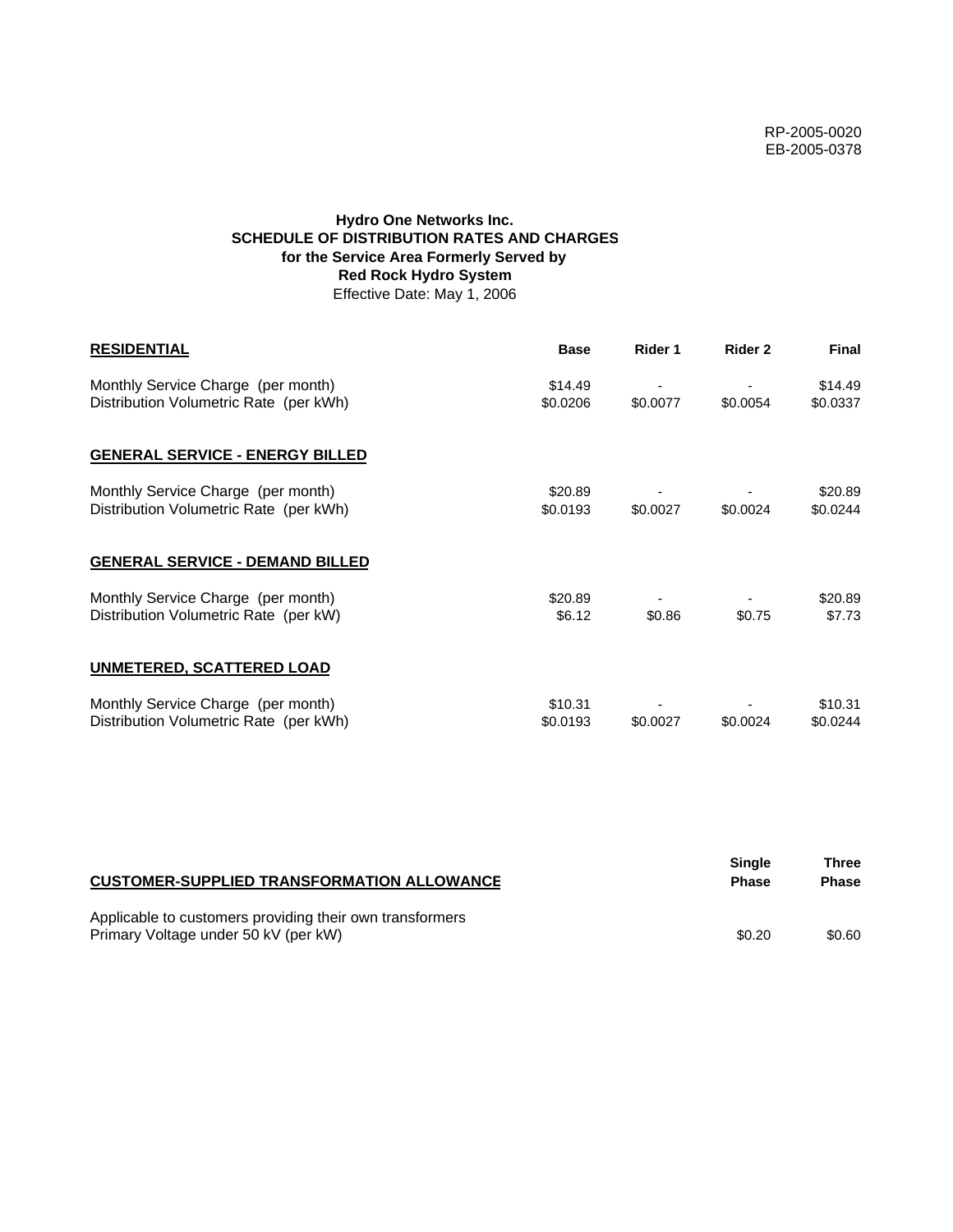**Interim Demand-Side Management Time-of-Use Rates Hydro One Networks Inc. Schedule of Distribution Rates and Charges**

**for the Service Area Formerly Served by Red Rock Hydro System** Effective Date: May 1 2006

The following shall remain in effect until superceded by further Order or Orders of the Ontario Energy Board.

# **Criteria for Eligibility**

Customers' electricity consumption in the off-peak period is at least twice the electricity consumption during the on-peak period.

### **Definition of Time Periods**

| <b>GENERAL SERVICE - DEMAND BILLED TOU</b>    | <b>Base</b> | Rider 1                  | Rider 2                  | Final   |
|-----------------------------------------------|-------------|--------------------------|--------------------------|---------|
| Monthly Service Charge (per month)            | \$20.89     | $\overline{\phantom{0}}$ | $\overline{\phantom{0}}$ | \$20.89 |
| Distribution Volumetric Rate (per on-peak kW) | \$6.12      | \$0.86                   | \$0.75                   | \$7.73  |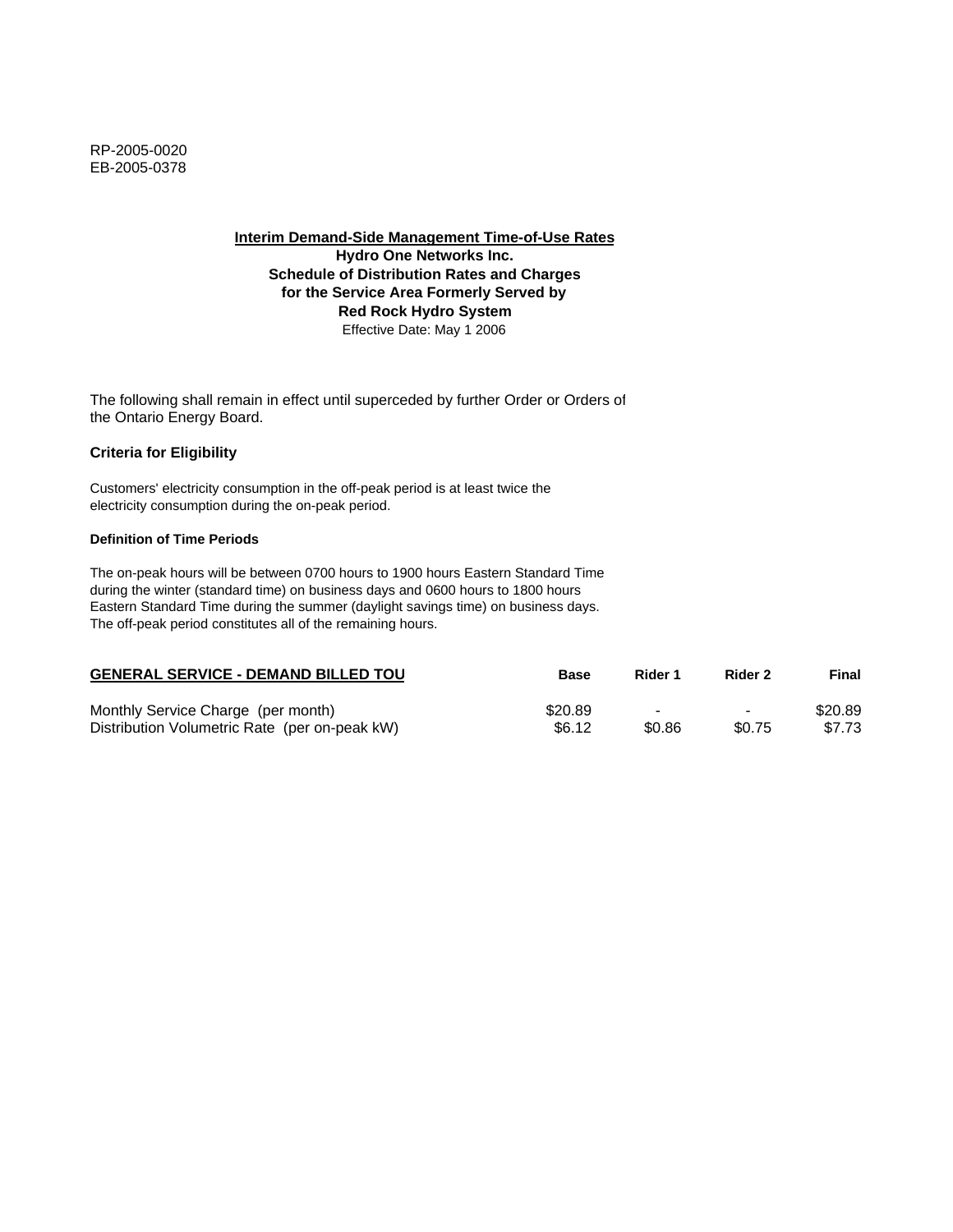# **Hydro One Networks Inc. SCHEDULE OF DISTRIBUTION RATES AND CHARGES for the Service Area Formerly Served by Police Village of Russell Hydro-Electric System** Effective Date: May 1, 2006

| <b>RESIDENTIAL</b>                                                           | <b>Base</b>         | Rider 1  | Rider 2  | <b>Final</b>        |
|------------------------------------------------------------------------------|---------------------|----------|----------|---------------------|
| Monthly Service Charge (per month)<br>Distribution Volumetric Rate (per kWh) | \$12.39<br>\$0.0143 | \$0.0028 | \$0.0011 | \$12.39<br>\$0.0182 |
| <b>GENERAL SERVICE - ENERGY BILLED</b>                                       |                     |          |          |                     |
| Monthly Service Charge (per month)<br>Distribution Volumetric Rate (per kWh) | \$18.52<br>\$0.0223 | \$0.0018 | \$0.0011 | \$18.52<br>\$0.0252 |
| <b>GENERAL SERVICE - DEMAND BILLED</b>                                       |                     |          |          |                     |
| Monthly Service Charge (per month)<br>Distribution Volumetric Rate (per kW)  | \$18.52<br>\$7.07   | \$0.58   | \$0.36   | \$18.52<br>\$8.01   |
| <b>UNMETERED, SCATTERED LOAD</b>                                             |                     |          |          |                     |
| Monthly Service Charge (per month)<br>Distribution Volumetric Rate (per kWh) | \$9.13<br>\$0.0223  | \$0.0018 | \$0.0011 | \$9.13<br>\$0.0252  |

| <b>CUSTOMER-SUPPLIED TRANSFORMATION ALLOWANCE</b>                                                | <b>Single</b><br><b>Phase</b> | Three<br>Phase |
|--------------------------------------------------------------------------------------------------|-------------------------------|----------------|
| Applicable to customers providing their own transformers<br>Primary Voltage under 50 kV (per kW) | \$0.20                        | \$0.60         |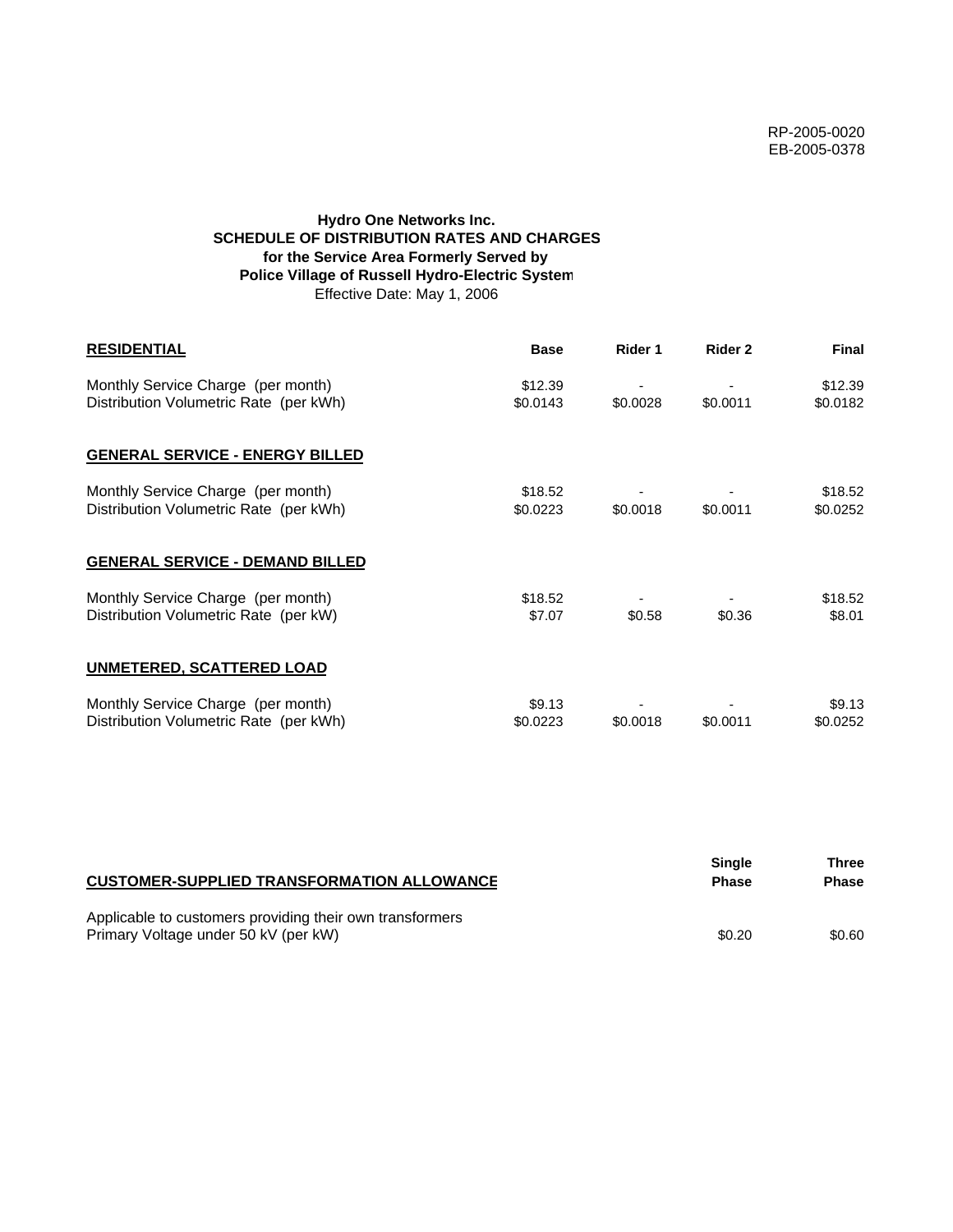RP-2005-0020 EB-2005-0378

**Interim Demand-Side Management Time-of-Use Rates**

**Hydro One Networks Inc. Schedule of Distribution Rates and Charges for the Service Area Formerly Served by Police Village of Russell Hydro-Electric System** Effective Date: May 1 2006

The following shall remain in effect until superceded by further Order or Orders of the Ontario Energy Board.

#### **Criteria for Eligibility**

Customers' electricity consumption in the off-peak period is at least twice the electricity consumption during the on-peak period.

#### **Definition of Time Periods**

| <b>GENERAL SERVICE - DEMAND BILLED TOU</b>    | Base    | Rider 1 | Rider 2        | Final   |
|-----------------------------------------------|---------|---------|----------------|---------|
| Monthly Service Charge (per month)            | \$18.52 |         | $\blacksquare$ | \$18.52 |
| Distribution Volumetric Rate (per on-peak kW) | \$7.07  | \$0.58  | \$0.36         | \$8.01  |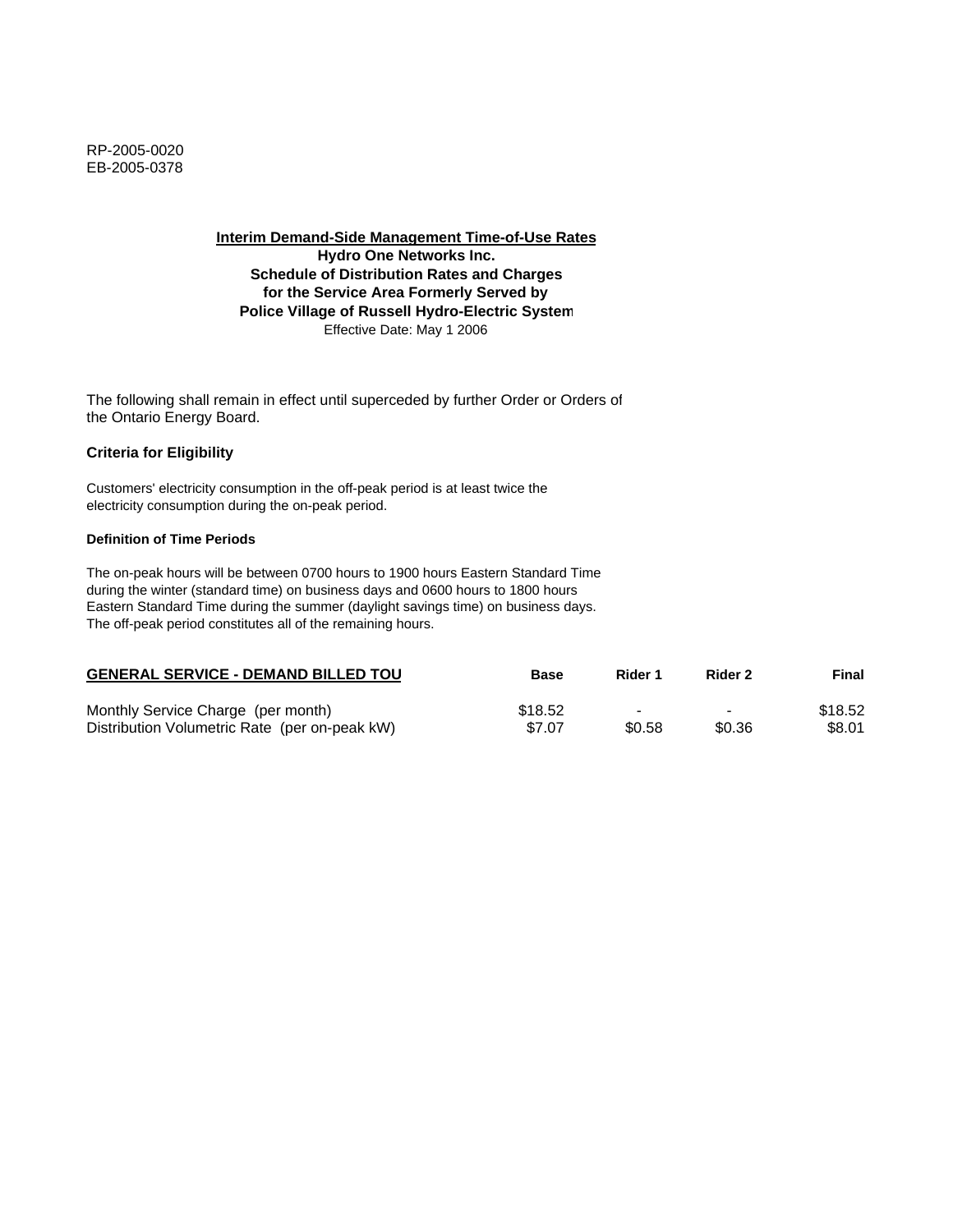# **Hydro One Networks Inc. SCHEDULE OF DISTRIBUTION RATES AND CHARGES for the Service Area Formerly Served by Schreiber Hydro-Electric Commission** Effective Date: May 1, 2006

| <b>RESIDENTIAL</b>                                                           | <b>Base</b>         | Rider 1  | Rider 2  | <b>Final</b>        |
|------------------------------------------------------------------------------|---------------------|----------|----------|---------------------|
| Monthly Service Charge (per month)<br>Distribution Volumetric Rate (per kWh) | \$15.59<br>\$0.0183 | \$0.0068 | \$0.0044 | \$15.59<br>\$0.0295 |
| <b>GENERAL SERVICE - ENERGY BILLED</b>                                       |                     |          |          |                     |
| Monthly Service Charge (per month)<br>Distribution Volumetric Rate (per kWh) | \$19.95<br>\$0.0250 | \$0.0050 | \$0.0040 | \$19.95<br>\$0.0340 |
| <b>GENERAL SERVICE - DEMAND BILLED</b>                                       |                     |          |          |                     |
| Monthly Service Charge (per month)<br>Distribution Volumetric Rate (per kW)  | \$19.95<br>\$7.33   | \$1.57   | \$1.17   | \$19.95<br>\$10.07  |
| UNMETERED, SCATTERED LOAD                                                    |                     |          |          |                     |
| Monthly Service Charge (per month)<br>Distribution Volumetric Rate (per kWh) | \$9.84<br>\$0.0250  | \$0.0050 | \$0.0040 | \$9.84<br>\$0.0340  |

| <b>CUSTOMER-SUPPLIED TRANSFORMATION ALLOWANCE</b>        | Single<br><b>Phase</b> | Three<br><b>Phase</b> |
|----------------------------------------------------------|------------------------|-----------------------|
| Applicable to customers providing their own transformers |                        |                       |
| Primary Voltage under 50 kV (per kW)                     | \$0.20                 | \$0.60                |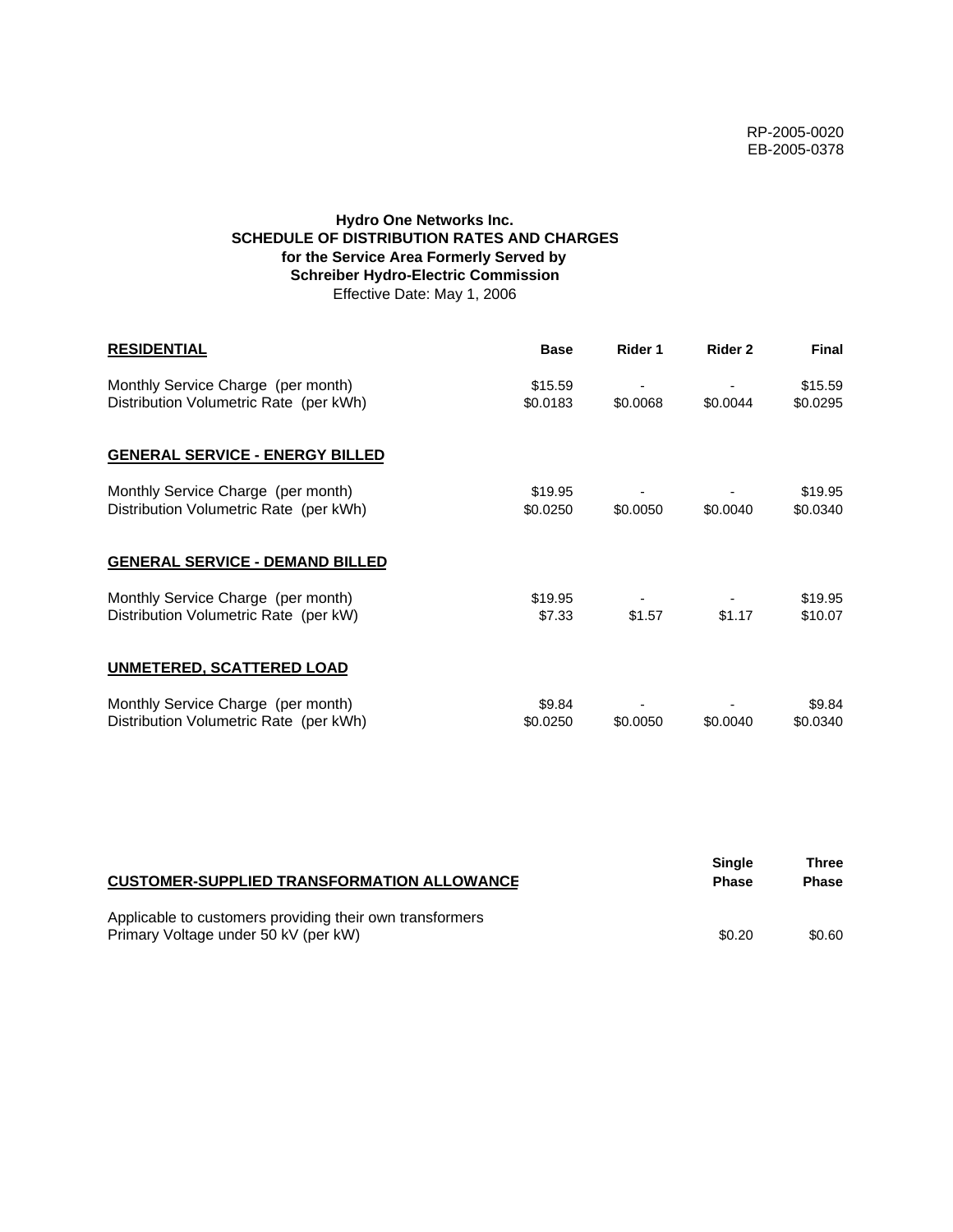**Interim Demand-Side Management Time-of-Use Rates Hydro One Networks Inc. Schedule of Distribution Rates and Charges for the Service Area Formerly Served by Schreiber Hydro-Electric Commission** Effective Date: May 1 2006

The following shall remain in effect until superceded by further Order or Orders of the Ontario Energy Board.

#### **Criteria for Eligibility**

Customers' electricity consumption in the off-peak period is at least twice the electricity consumption during the on-peak period.

#### **Definition of Time Periods**

| <b>GENERAL SERVICE - DEMAND BILLED TOU</b>    | <b>Base</b> | Rider 1                  | Rider 2        | Final   |
|-----------------------------------------------|-------------|--------------------------|----------------|---------|
| Monthly Service Charge (per month)            | \$19.95     | $\overline{\phantom{a}}$ | $\blacksquare$ | \$19.95 |
| Distribution Volumetric Rate (per on-peak kW) | \$7.33      | \$1.57                   | \$1.17         | \$10.07 |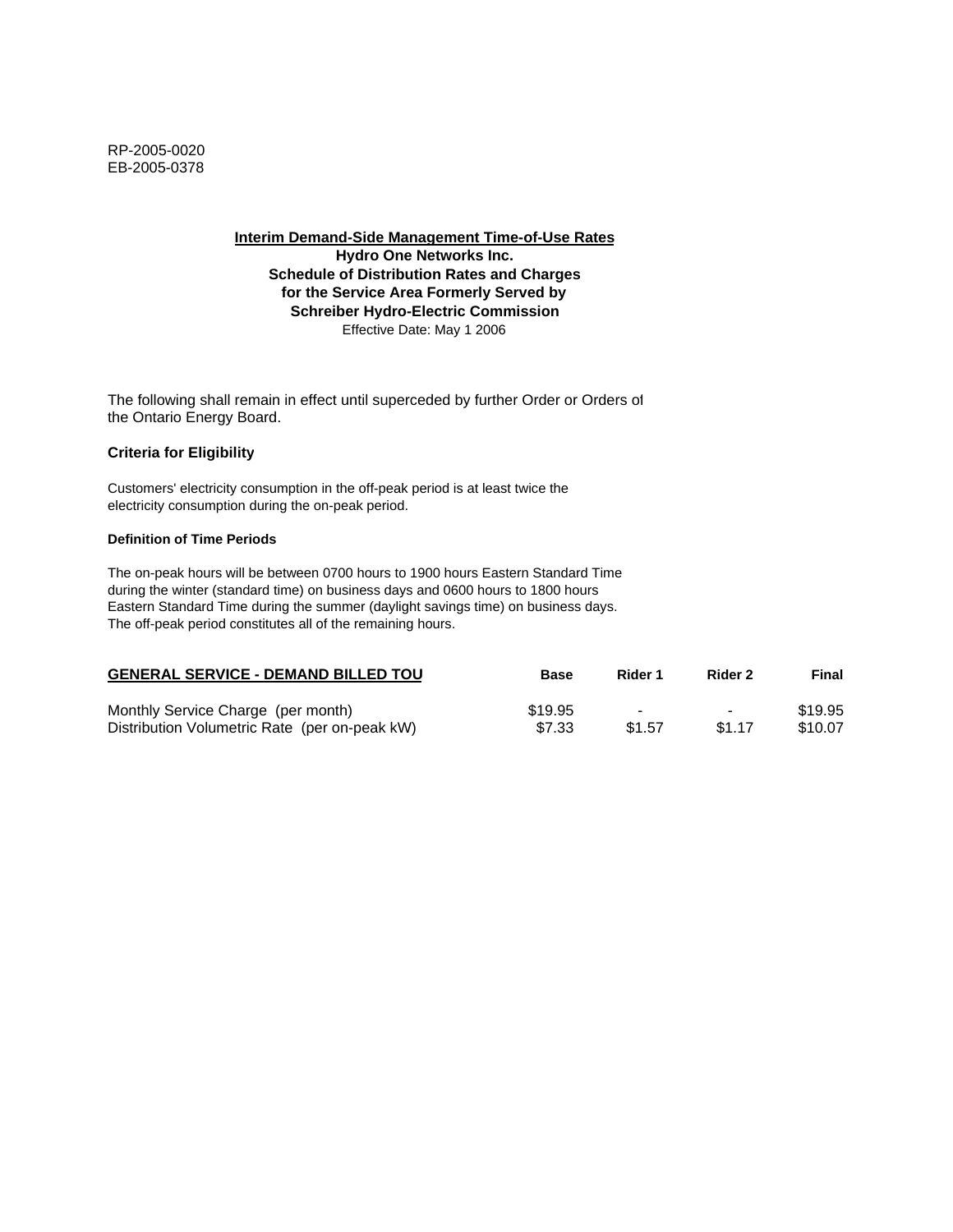# **Hydro One Networks Inc. SCHEDULE OF DISTRIBUTION RATES AND CHARGES for the Service Area Formerly Served by Severn Hydro-Electric System** Effective Date: May 1, 2006

| <b>RESIDENTIAL</b>                                                           | <b>Base</b>         | Rider 1  | Rider 2  | <b>Final</b>        |
|------------------------------------------------------------------------------|---------------------|----------|----------|---------------------|
| Monthly Service Charge (per month)<br>Distribution Volumetric Rate (per kWh) | \$9.90<br>\$0.0090  | \$0.0059 | \$0.0032 | \$9.90<br>\$0.0181  |
| <b>GENERAL SERVICE - ENERGY BILLED</b>                                       |                     |          |          |                     |
| Monthly Service Charge (per month)<br>Distribution Volumetric Rate (per kWh) | \$21.41<br>\$0.0106 | \$0.0031 | \$0.0022 | \$21.41<br>\$0.0159 |
| <b>GENERAL SERVICE - DEMAND BILLED</b>                                       |                     |          |          |                     |
| Monthly Service Charge (per month)<br>Distribution Volumetric Rate (per kW)  | \$21.41<br>\$3.33   | \$0.98   | \$0.69   | \$21.41<br>\$5.00   |
| UNMETERED, SCATTERED LOAD                                                    |                     |          |          |                     |
| Monthly Service Charge (per month)<br>Distribution Volumetric Rate (per kWh) | \$10.57<br>\$0.0106 | \$0.0031 | \$0.0022 | \$10.57<br>\$0.0159 |

| <b>CUSTOMER-SUPPLIED TRANSFORMATION ALLOWANCE</b>        | Single<br><b>Phase</b> | Three<br><b>Phase</b> |
|----------------------------------------------------------|------------------------|-----------------------|
| Applicable to customers providing their own transformers |                        |                       |
| Primary Voltage under 50 kV (per kW)                     | \$0.20                 | \$0.60                |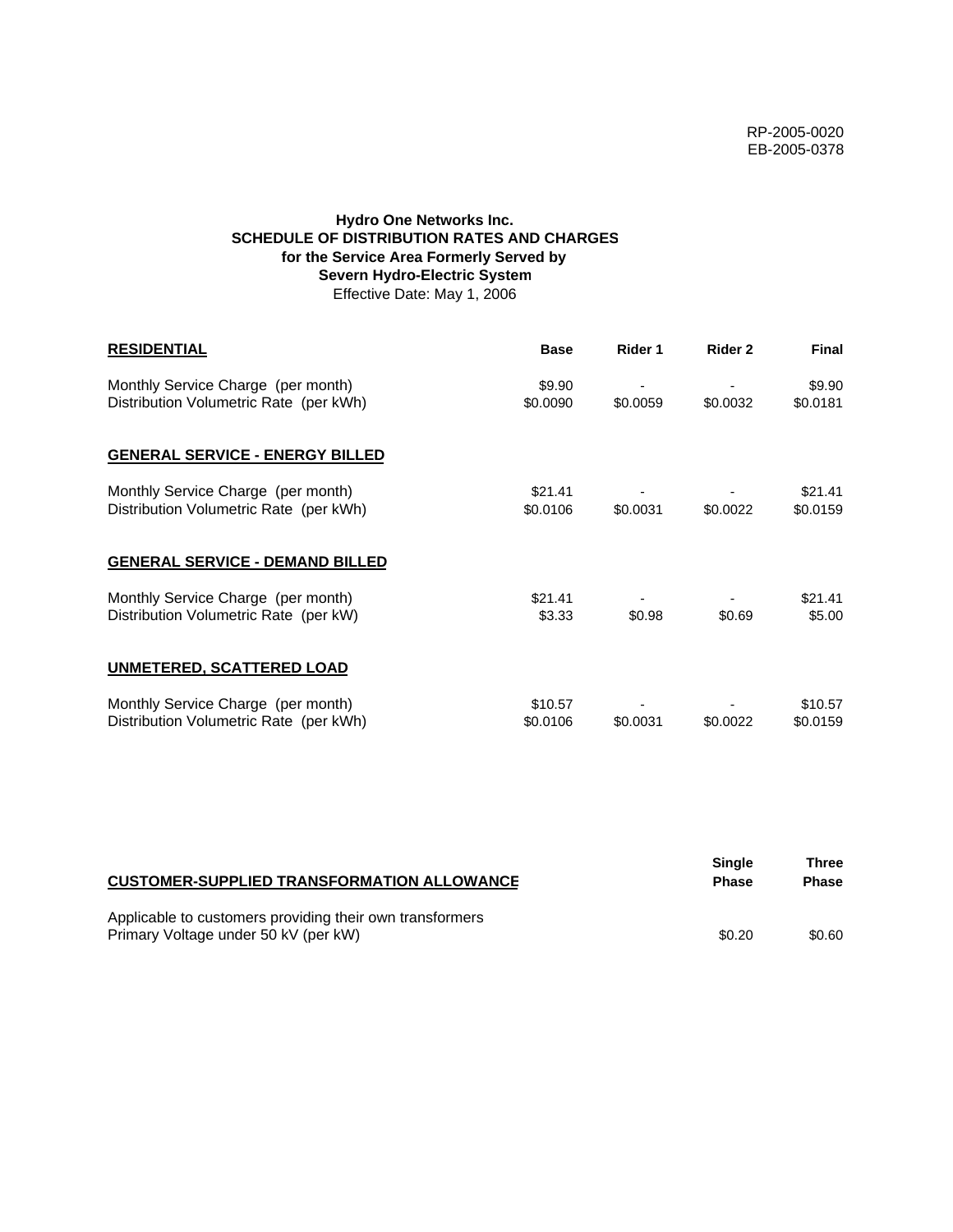**Interim Demand-Side Management Time-of-Use Rates Hydro One Networks Inc. Schedule of Distribution Rates and Charges for the Service Area Formerly Served by Severn Hydro-Electric System** Effective Date: May 1 2006

The following shall remain in effect until superceded by further Order or Orders of the Ontario Energy Board.

#### **Criteria for Eligibility**

Customers' electricity consumption in the off-peak period is at least twice the electricity consumption during the on-peak period.

#### **Definition of Time Periods**

| <b>GENERAL SERVICE - DEMAND BILLED TOU</b>    | <b>Base</b> | Rider 1 | Rider 2 | Final   |
|-----------------------------------------------|-------------|---------|---------|---------|
| Monthly Service Charge (per month)            | \$21.41     | -       | -       | \$21.41 |
| Distribution Volumetric Rate (per on-peak kW) | \$3.33      | \$0.98  | \$0.69  | \$5.00  |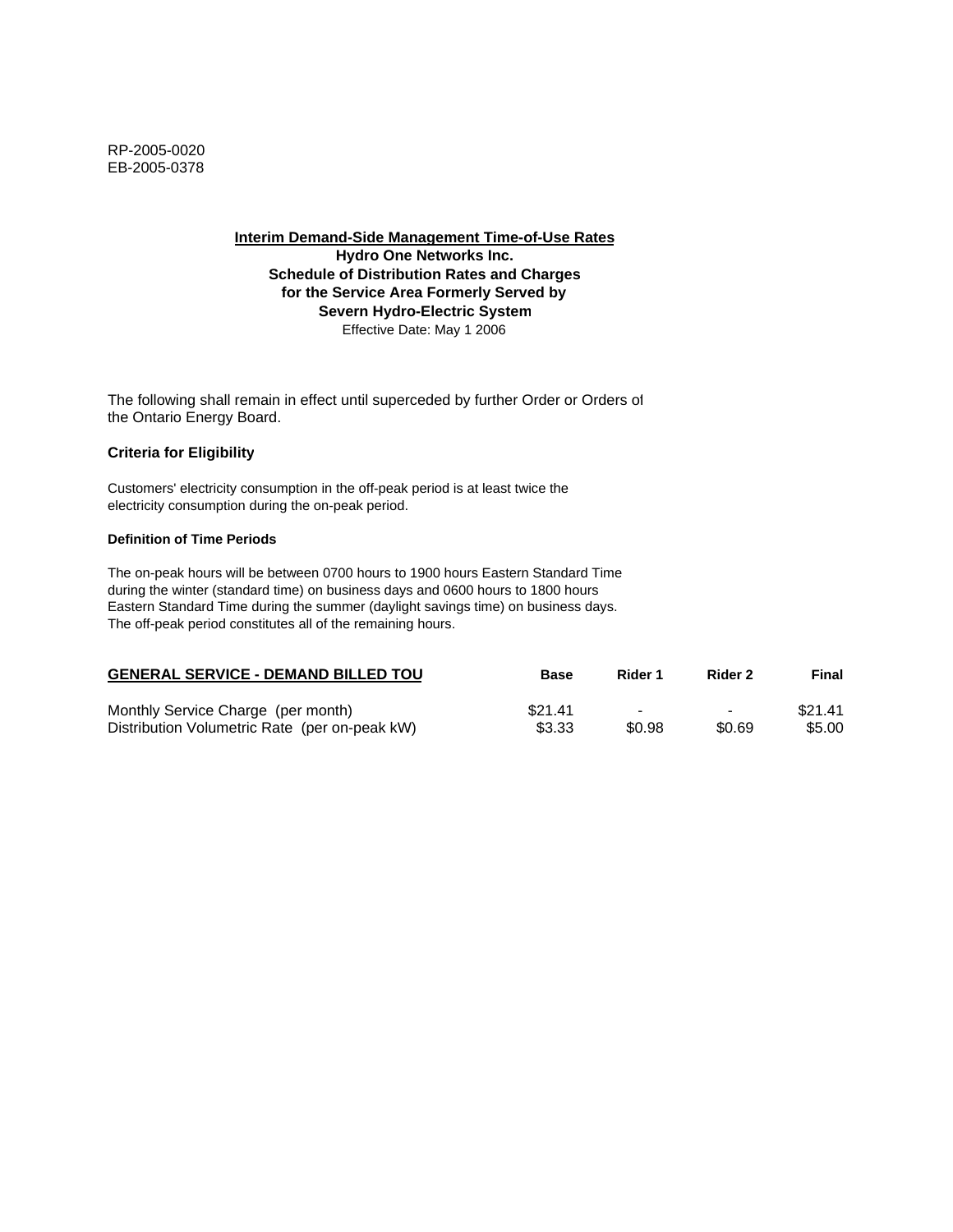# **Hydro One Networks Inc. SCHEDULE OF DISTRIBUTION RATES AND CHARGES for the Service Area Formerly Served by Hydro-Electric Commission of the Town of Shelburne** Effective Date: May 1, 2006

| <b>RESIDENTIAL</b>                                                           | <b>Base</b>         | Rider 1  | Rider 2  | <b>Final</b>        |
|------------------------------------------------------------------------------|---------------------|----------|----------|---------------------|
| Monthly Service Charge (per month)<br>Distribution Volumetric Rate (per kWh) | \$13.42<br>\$0.0132 | \$0.0039 | \$0.0014 | \$13.42<br>\$0.0185 |
| <b>GENERAL SERVICE - ENERGY BILLED</b>                                       |                     |          |          |                     |
| Monthly Service Charge (per month)<br>Distribution Volumetric Rate (per kWh) | \$19.26<br>\$0.0087 | \$0.0010 | \$0.0002 | \$19.26<br>\$0.0099 |
| <b>GENERAL SERVICE - DEMAND BILLED</b>                                       |                     |          |          |                     |
| Monthly Service Charge (per month)<br>Distribution Volumetric Rate (per kW)  | \$19.26<br>\$2.77   | \$0.32   | \$0.08   | \$19.26<br>\$3.17   |
| <b>UNMETERED, SCATTERED LOAD</b>                                             |                     |          |          |                     |
| Monthly Service Charge (per month)<br>Distribution Volumetric Rate (per kWh) | \$9.49<br>\$0.0087  | \$0.0010 | \$0.0002 | \$9.49<br>\$0.0099  |

| <b>CUSTOMER-SUPPLIED TRANSFORMATION ALLOWANCE</b>                                                | Single<br><b>Phase</b> | Three<br><b>Phase</b> |
|--------------------------------------------------------------------------------------------------|------------------------|-----------------------|
| Applicable to customers providing their own transformers<br>Primary Voltage under 50 kV (per kW) | \$0.20                 | \$0.60                |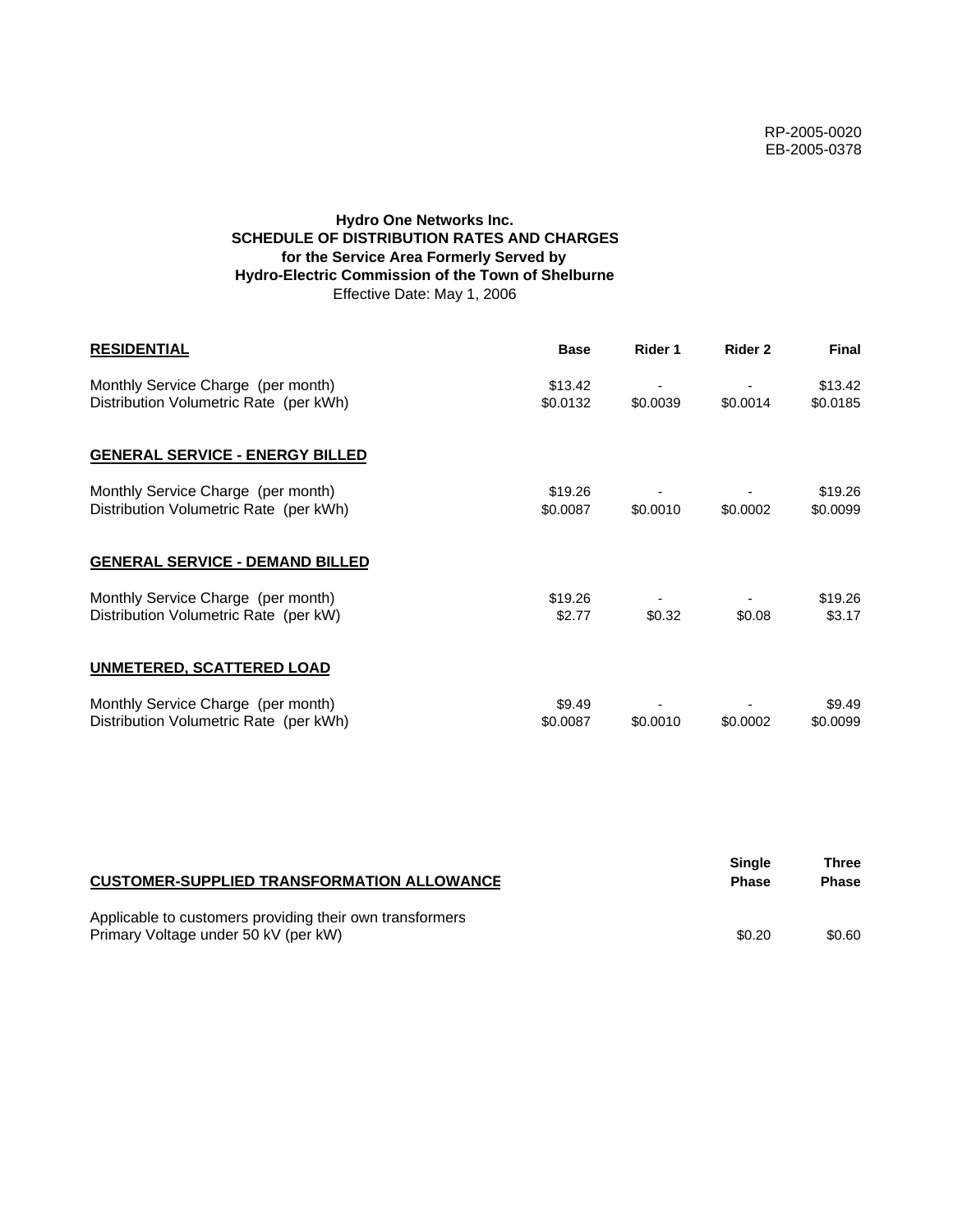**Interim Demand-Side Management Time-of-Use Rates Hydro One Networks Inc. Schedule of Distribution Rates and Charges for the Service Area Formerly Served by Hydro-Electric Commission of the Town of Shelburne** Effective Date: May 1 2006

The following shall remain in effect until superceded by further Order or Orders of the Ontario Energy Board.

## **Criteria for Eligibility**

Customers' electricity consumption in the off-peak period is at least twice the electricity consumption during the on-peak period.

### **Definition of Time Periods**

| <b>GENERAL SERVICE - DEMAND BILLED TOU</b>    | Base    | Rider 1                  | Rider 2                  | Final   |
|-----------------------------------------------|---------|--------------------------|--------------------------|---------|
| Monthly Service Charge (per month)            | \$19.26 | $\overline{\phantom{a}}$ | $\overline{\phantom{0}}$ | \$19.26 |
| Distribution Volumetric Rate (per on-peak kW) | \$2.77  | \$0.32                   | \$0.08                   | \$3.17  |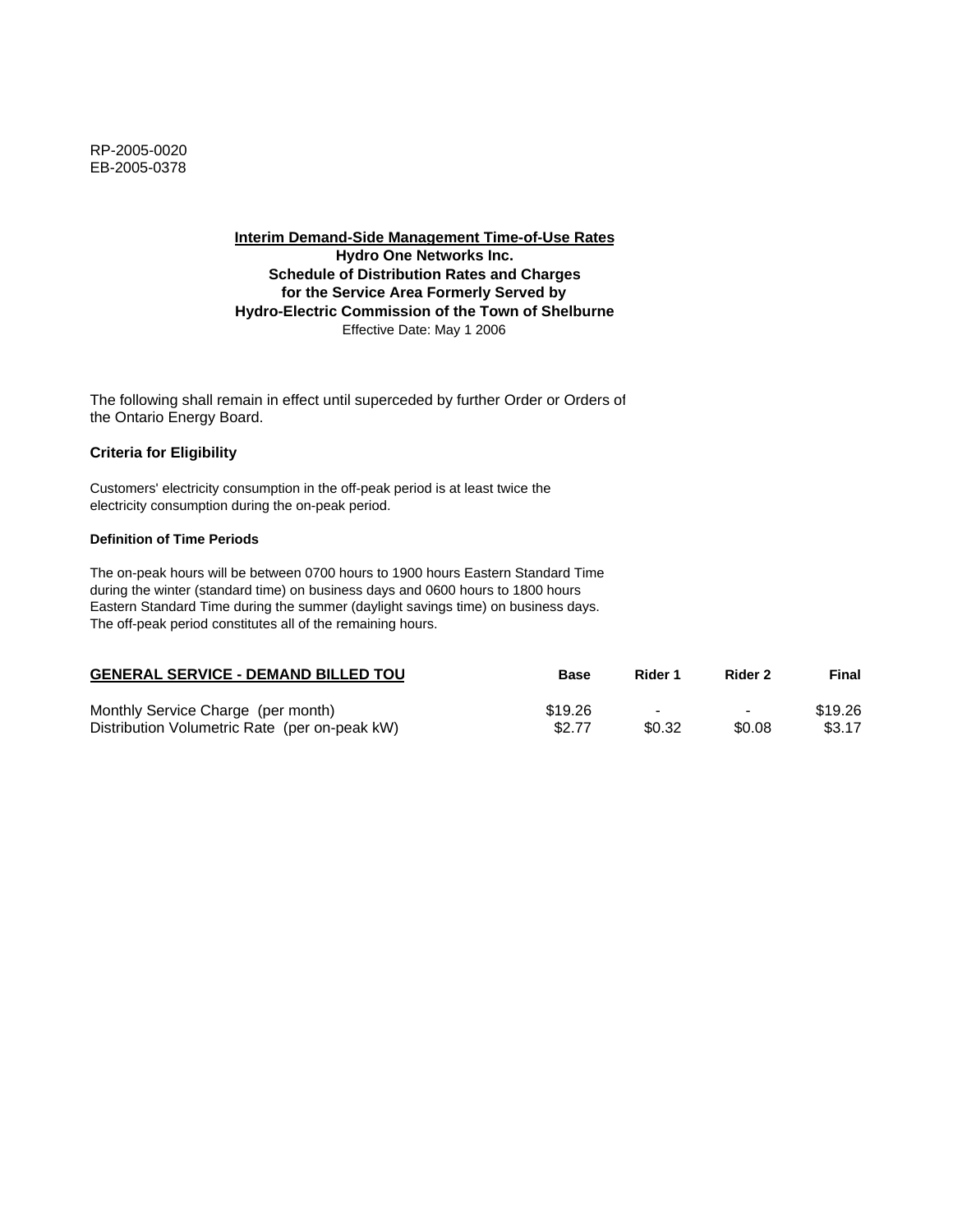# **Hydro One Networks Inc. SCHEDULE OF DISTRIBUTION RATES AND CHARGES for the Service Area Formerly Served by Smiths Falls Hydro Electric Commission** Effective Date: May 1, 2006

| <b>RESIDENTIAL</b>                                                           | <b>Base</b>         | Rider 1  | Rider 2  | Final               |
|------------------------------------------------------------------------------|---------------------|----------|----------|---------------------|
| Monthly Service Charge (per month)<br>Distribution Volumetric Rate (per kWh) | \$11.92<br>\$0.0141 | \$0.0046 | \$0.0017 | \$11.92<br>\$0.0204 |
| <b>GENERAL SERVICE - ENERGY BILLED</b>                                       |                     |          |          |                     |
| Monthly Service Charge (per month)<br>Distribution Volumetric Rate (per kWh) | \$9.14<br>\$0.0105  | \$0.0012 | \$0.0004 | \$9.14<br>\$0.0121  |
| <b>GENERAL SERVICE - DEMAND BILLED</b>                                       |                     |          |          |                     |
| Monthly Service Charge (per month)<br>Distribution Volumetric Rate (per kW)  | \$9.14<br>\$3.31    | \$0.39   | \$0.13   | \$9.14<br>\$3.83    |
| <b>UNMETERED, SCATTERED LOAD</b>                                             |                     |          |          |                     |
| Monthly Service Charge (per month)<br>Distribution Volumetric Rate (per kWh) | \$4.44<br>\$0.0105  | \$0.0012 | \$0.0004 | \$4.44<br>\$0.0121  |

| <b>CUSTOMER-SUPPLIED TRANSFORMATION ALLOWANCE</b>                                                | Single<br><b>Phase</b> | Three<br><b>Phase</b> |
|--------------------------------------------------------------------------------------------------|------------------------|-----------------------|
| Applicable to customers providing their own transformers<br>Primary Voltage under 50 kV (per kW) | \$0.20                 | \$0.60                |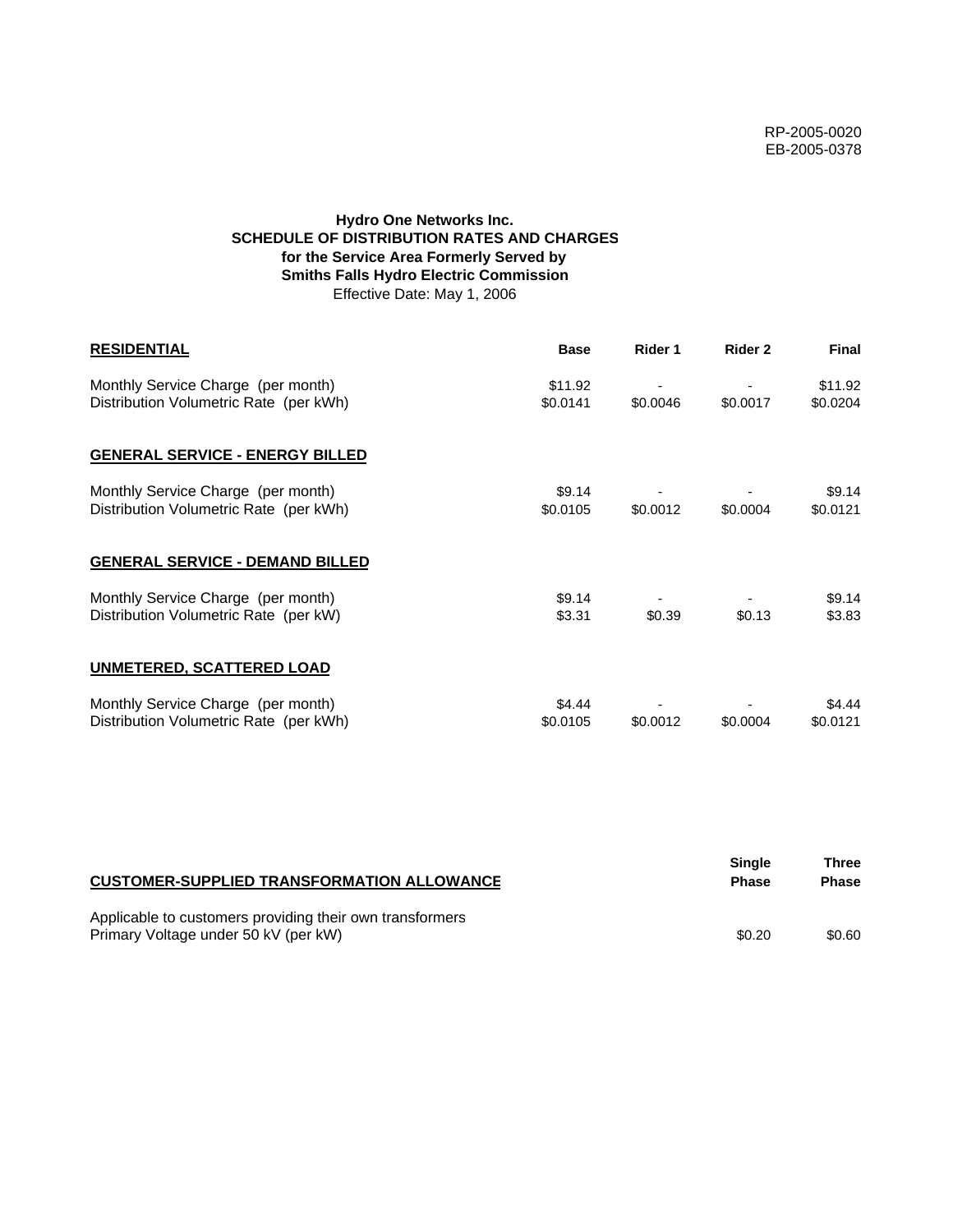**Hydro One Networks Inc. Schedule of Distribution Rates and Charges for the Service Area Formerly Served by Smiths Falls Hydro Electric Commission** Effective Date: May 1 2006

The following shall remain in effect until superceded by further Order or Orders of the Ontario Energy Board.

## **Criteria for Eligibility**

Customers' electricity consumption in the off-peak period is at least twice the electricity consumption during the on-peak period.

### **Definition of Time Periods**

| <b>GENERAL SERVICE - DEMAND BILLED TOU</b>    | <b>Base</b> | Rider 1                  | Rider 2                  | Final  |
|-----------------------------------------------|-------------|--------------------------|--------------------------|--------|
| Monthly Service Charge (per month)            | \$9.14      | $\overline{\phantom{0}}$ | $\overline{\phantom{0}}$ | \$9.14 |
| Distribution Volumetric Rate (per on-peak kW) | \$3.31      | \$0.39                   | \$0.13                   | \$3.83 |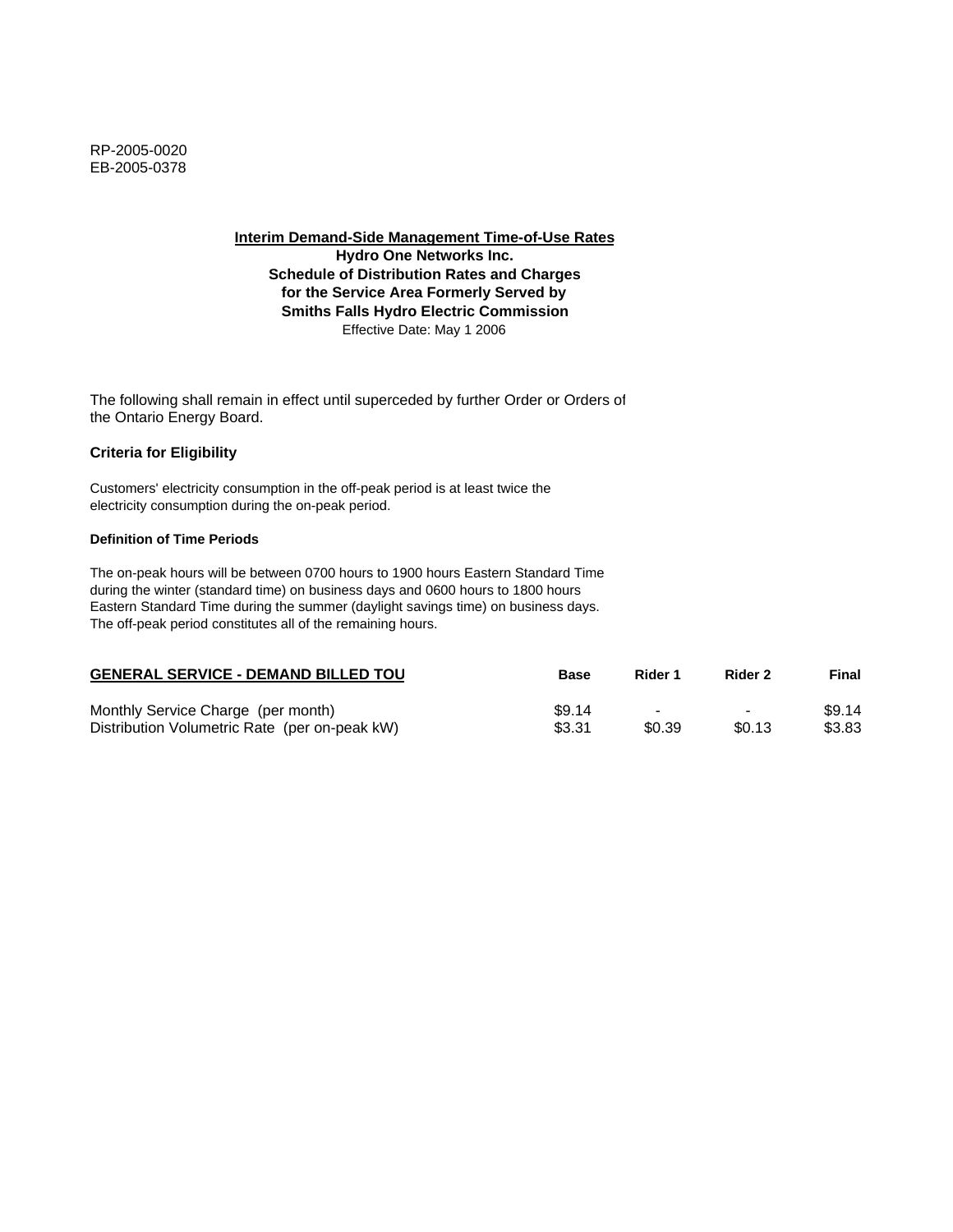# **Hydro One Networks Inc. SCHEDULE OF DISTRIBUTION RATES AND CHARGES for the Service Area Formerly Served by South Bruce Peninsula Energy Inc.** Effective Date: May 1, 2006

| <b>RESIDENTIAL</b>                                                           | <b>Base</b>         | Rider 1  | Rider 2  | <b>Final</b>        |
|------------------------------------------------------------------------------|---------------------|----------|----------|---------------------|
| Monthly Service Charge (per month)<br>Distribution Volumetric Rate (per kWh) | \$15.10<br>\$0.0154 | \$0.0037 | \$0.0014 | \$15.10<br>\$0.0205 |
| <b>GENERAL SERVICE - ENERGY BILLED</b>                                       |                     |          |          |                     |
| Monthly Service Charge (per month)<br>Distribution Volumetric Rate (per kWh) | \$23.02<br>\$0.0188 | \$0.0019 | \$0.0009 | \$23.02<br>\$0.0216 |
| <b>GENERAL SERVICE - DEMAND BILLED</b>                                       |                     |          |          |                     |
| Monthly Service Charge (per month)<br>Distribution Volumetric Rate (per kW)  | \$23.02<br>\$5.96   | \$0.59   | \$0.29   | \$23.02<br>\$6.84   |
| <b>UNMETERED, SCATTERED LOAD</b>                                             |                     |          |          |                     |
| Monthly Service Charge (per month)<br>Distribution Volumetric Rate (per kWh) | \$11.37<br>\$0.0188 | \$0.0019 | \$0.0009 | \$11.37<br>\$0.0216 |

| <b>CUSTOMER-SUPPLIED TRANSFORMATION ALLOWANCE</b>                                                | <b>Single</b><br><b>Phase</b> | Three<br><b>Phase</b> |
|--------------------------------------------------------------------------------------------------|-------------------------------|-----------------------|
| Applicable to customers providing their own transformers<br>Primary Voltage under 50 kV (per kW) | \$0.20                        | \$0.60                |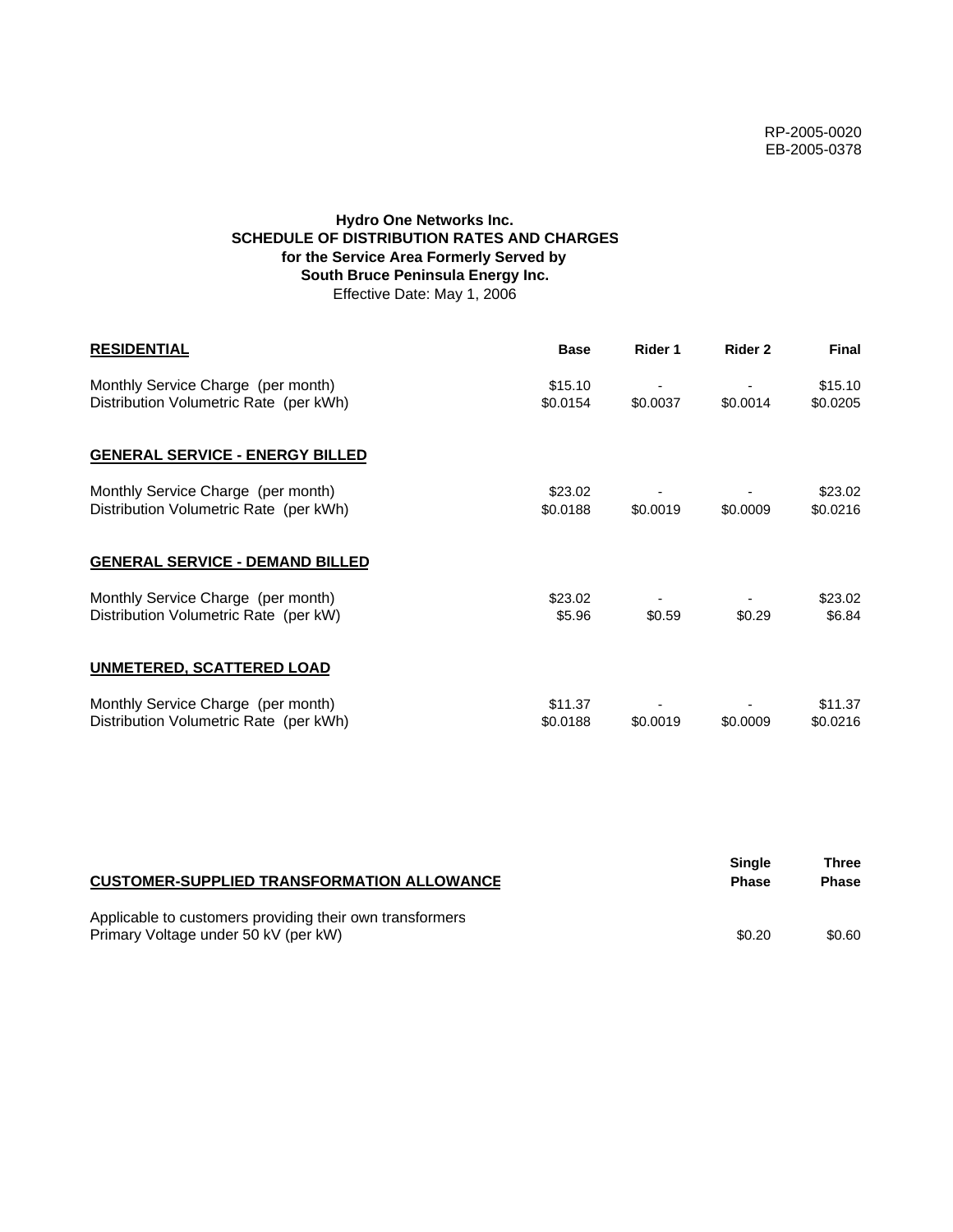**Interim Demand-Side Management Time-of-Use Rates Hydro One Networks Inc.**

**Schedule of Distribution Rates and Charges for the Service Area Formerly Served by South Bruce Peninsula Energy Inc.** Effective Date: May 1 2006

The following shall remain in effect until superceded by further Order or Orders of the Ontario Energy Board.

### **Criteria for Eligibility**

Customers' electricity consumption in the off-peak period is at least twice the electricity consumption during the on-peak period.

### **Definition of Time Periods**

| <b>GENERAL SERVICE - DEMAND BILLED TOU</b>    | <b>Base</b> | Rider 1                  | Rider 2                  | Final   |
|-----------------------------------------------|-------------|--------------------------|--------------------------|---------|
| Monthly Service Charge (per month)            | \$23.02     | $\overline{\phantom{0}}$ | $\overline{\phantom{0}}$ | \$23.02 |
| Distribution Volumetric Rate (per on-peak kW) | \$5.96      | \$0.59                   | \$0.29                   | \$6.84  |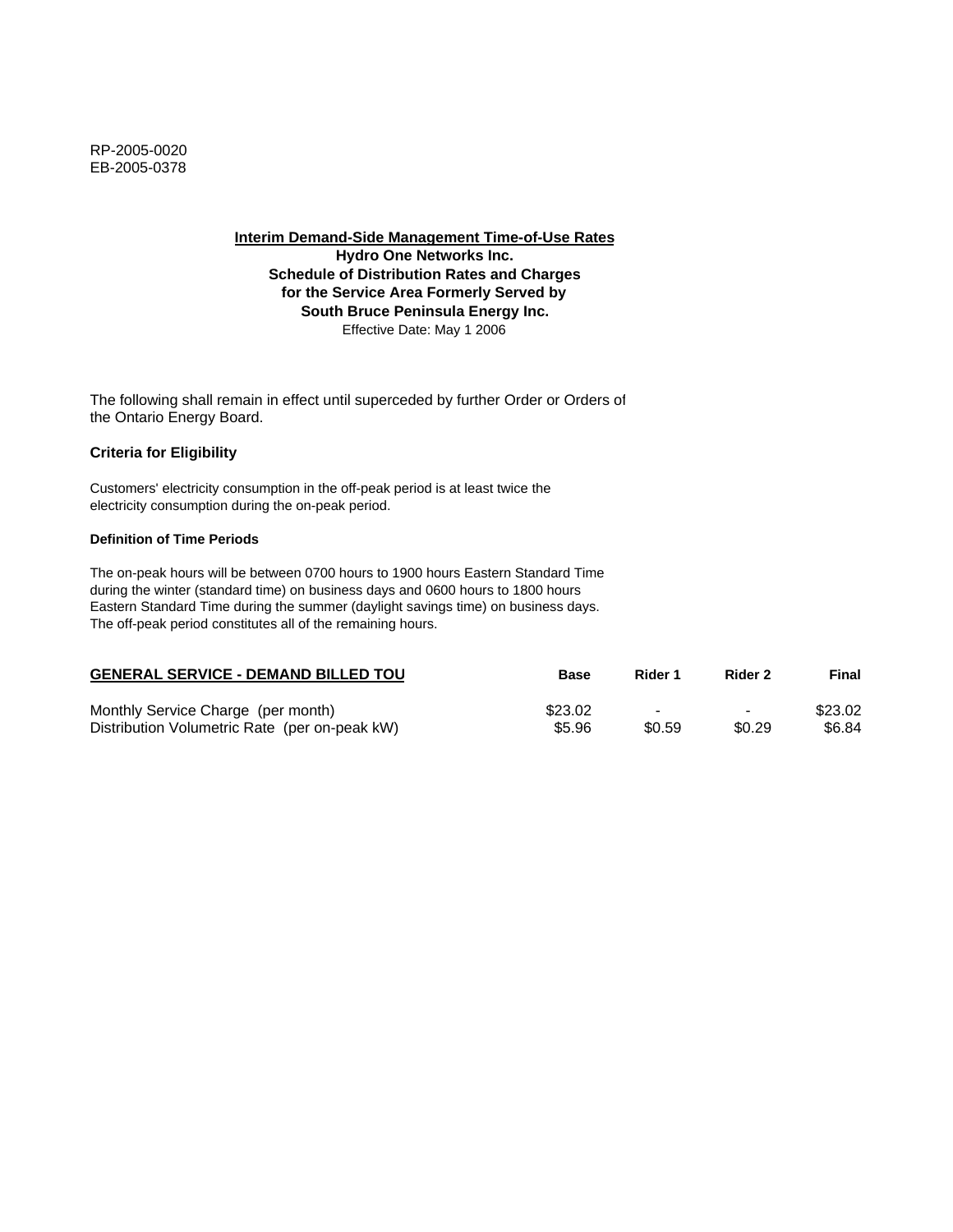## **Hydro One Networks Inc. SCHEDULE OF DISTRIBUTION RATES AND CHARGES for the Service Area Formerly Served by Public Utilities Commission of the Township of South Glengarry** Effective Date: May 1, 2006

| <b>RESIDENTIAL</b>                                                           | <b>Base</b>         | Rider 1  | Rider 2  | Final               |
|------------------------------------------------------------------------------|---------------------|----------|----------|---------------------|
| Monthly Service Charge (per month)<br>Distribution Volumetric Rate (per kWh) | \$8.76<br>\$0.0075  | \$0.0052 | \$0.0036 | \$8.76<br>\$0.0163  |
| <b>GENERAL SERVICE - ENERGY BILLED</b>                                       |                     |          |          |                     |
| Monthly Service Charge (per month)<br>Distribution Volumetric Rate (per kWh) | \$16.68<br>\$0.0075 | \$0.0037 | \$0.0030 | \$16.68<br>\$0.0142 |
| <b>GENERAL SERVICE - DEMAND BILLED</b>                                       |                     |          |          |                     |
| Monthly Service Charge (per month)<br>Distribution Volumetric Rate (per kW)  | \$16.68<br>\$2.36   | \$1.18   | \$0.94   | \$16.68<br>\$4.48   |
| <b>UNMETERED, SCATTERED LOAD</b>                                             |                     |          |          |                     |
| Monthly Service Charge (per month)<br>Distribution Volumetric Rate (per kWh) | \$8.21<br>\$0.0075  | \$0.0037 | \$0.0030 | \$8.21<br>\$0.0142  |

| <b>CUSTOMER-SUPPLIED TRANSFORMATION ALLOWANCE</b>                                                | Single<br><b>Phase</b> | Three<br><b>Phase</b> |
|--------------------------------------------------------------------------------------------------|------------------------|-----------------------|
| Applicable to customers providing their own transformers<br>Primary Voltage under 50 kV (per kW) | \$0.20                 | \$0.60                |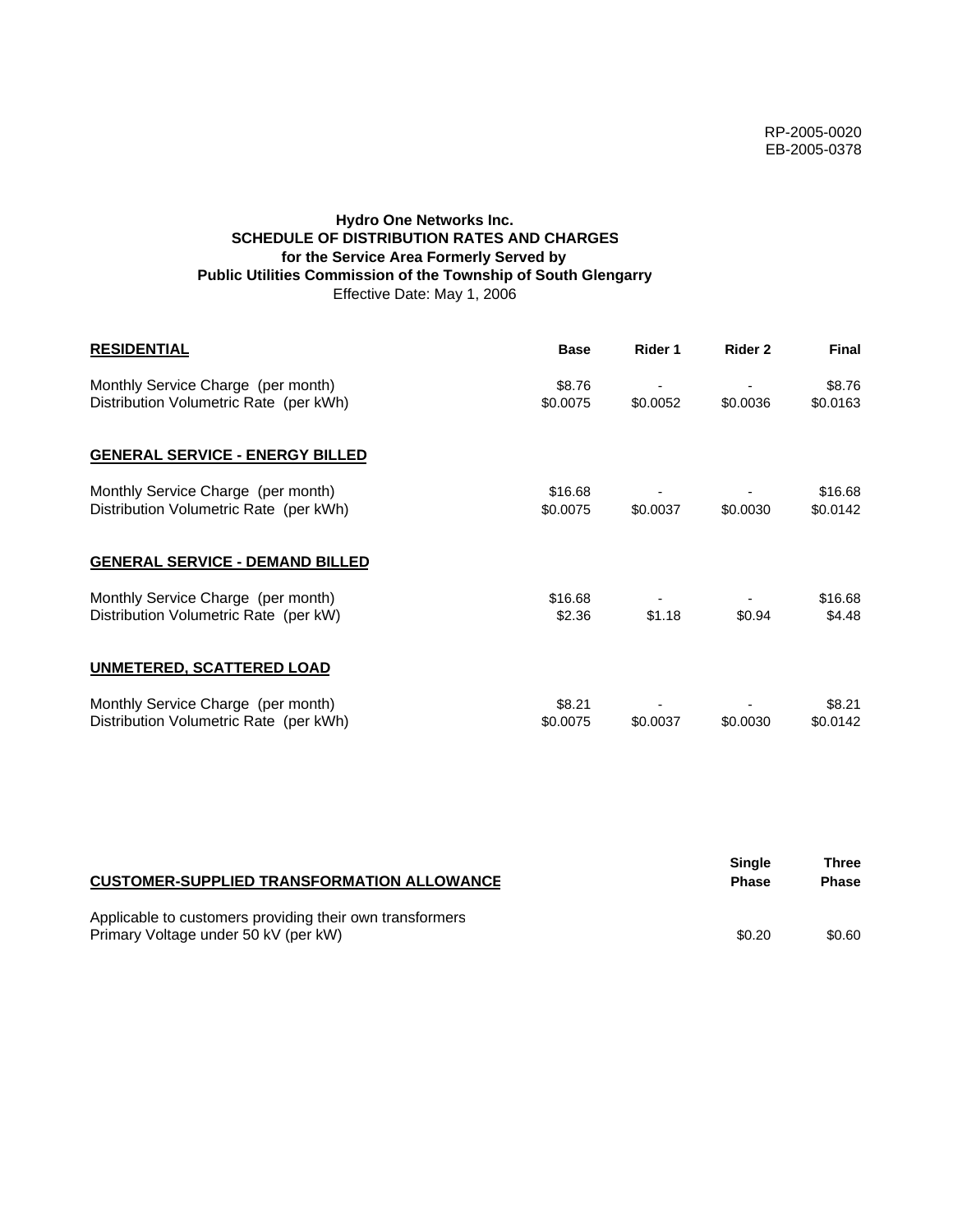## **Interim Demand-Side Management Time-of-Use Rates Hydro One Networks Inc. Schedule of Distribution Rates and Charges for the Service Area Formerly Served by Public Utilities Commission of the Township of South Glengarry** Effective Date: May 1 2006

The following shall remain in effect until superceded by further Order or Orders of the Ontario Energy Board.

### **Criteria for Eligibility**

Customers' electricity consumption in the off-peak period is at least twice the electricity consumption during the on-peak period.

#### **Definition of Time Periods**

| <b>GENERAL SERVICE - DEMAND BILLED TOU</b>    | Base    | Rider 1 | Rider 2                  | Final   |
|-----------------------------------------------|---------|---------|--------------------------|---------|
| Monthly Service Charge (per month)            | \$16.68 |         | $\overline{\phantom{0}}$ | \$16.68 |
| Distribution Volumetric Rate (per on-peak kW) | \$2.36  | \$1.18  | \$0.94                   | \$4.48  |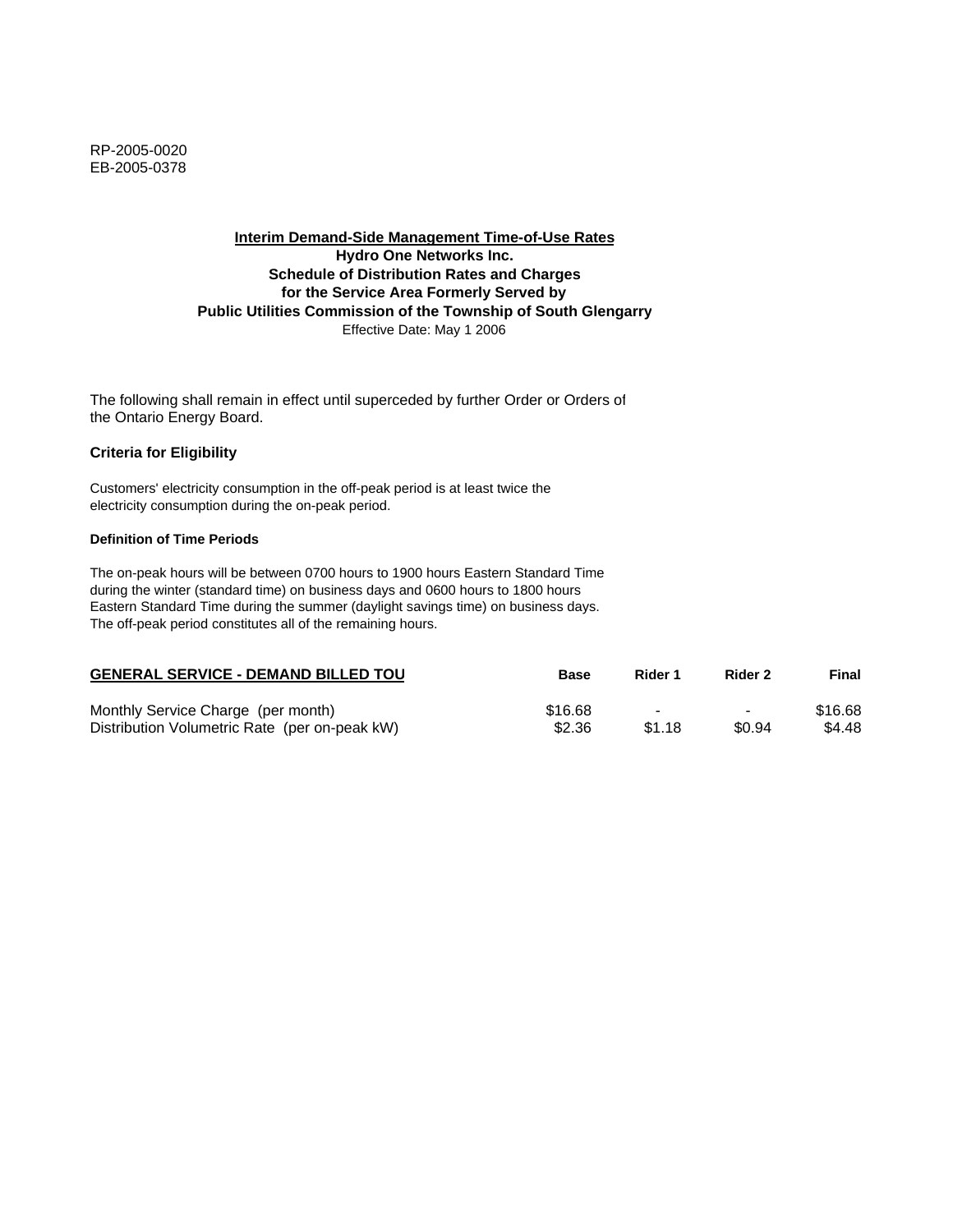## **Hydro One Networks Inc. SCHEDULE OF DISTRIBUTION RATES AND CHARGES for the Service Area Formerly Served by Village of South River Public Utilities Commission** Effective Date: May 1, 2006

| <b>RESIDENTIAL</b>                                                           | <b>Base</b>         | Rider 1  | Rider 2  | <b>Final</b>        |
|------------------------------------------------------------------------------|---------------------|----------|----------|---------------------|
| Monthly Service Charge (per month)<br>Distribution Volumetric Rate (per kWh) | \$13.50<br>\$0.0124 | \$0.0063 | \$0.0041 | \$13.50<br>\$0.0228 |
| <b>GENERAL SERVICE - ENERGY BILLED</b>                                       |                     |          |          |                     |
| Monthly Service Charge (per month)<br>Distribution Volumetric Rate (per kWh) | \$21.35<br>\$0.0157 | \$0.0039 | \$0.0030 | \$21.35<br>\$0.0226 |
| <b>GENERAL SERVICE - DEMAND BILLED</b>                                       |                     |          |          |                     |
| Monthly Service Charge (per month)<br>Distribution Volumetric Rate (per kW)  | \$21.35<br>\$4.85   | \$1.22   | \$0.92   | \$21.35<br>\$6.99   |
| UNMETERED, SCATTERED LOAD                                                    |                     |          |          |                     |
| Monthly Service Charge (per month)<br>Distribution Volumetric Rate (per kWh) | \$10.54<br>\$0.0157 | \$0.0039 | \$0.0030 | \$10.54<br>\$0.0226 |

| <b>CUSTOMER-SUPPLIED TRANSFORMATION ALLOWANCE</b>                                                | Single<br><b>Phase</b> | Three<br><b>Phase</b> |
|--------------------------------------------------------------------------------------------------|------------------------|-----------------------|
| Applicable to customers providing their own transformers<br>Primary Voltage under 50 kV (per kW) | \$0.20                 | \$0.60                |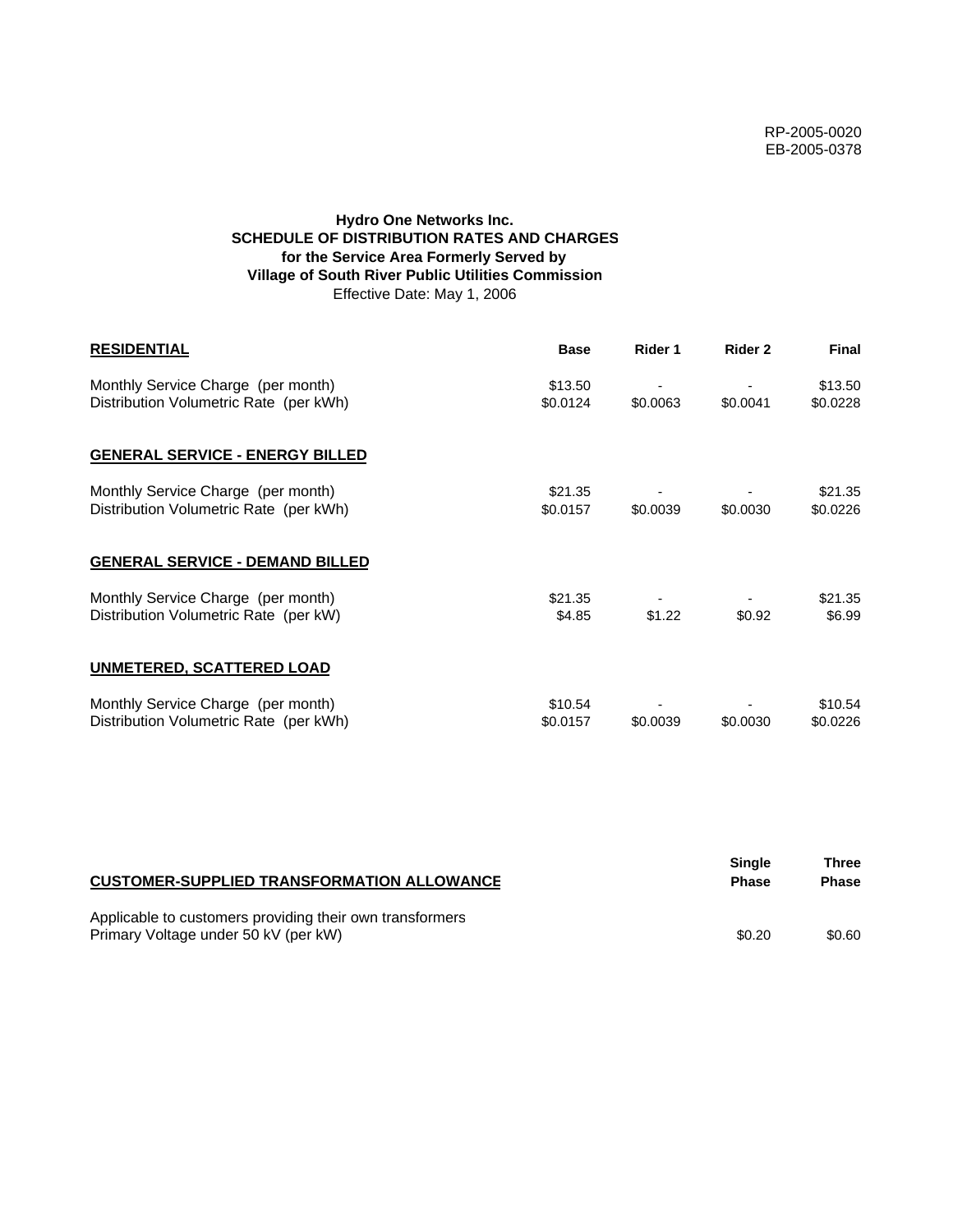**Interim Demand-Side Management Time-of-Use Rates Hydro One Networks Inc. Schedule of Distribution Rates and Charges for the Service Area Formerly Served by Village of South River Public Utilities Commission** Effective Date: May 1 2006

The following shall remain in effect until superceded by further Order or Orders of the Ontario Energy Board.

### **Criteria for Eligibility**

Customers' electricity consumption in the off-peak period is at least twice the electricity consumption during the on-peak period.

### **Definition of Time Periods**

| <b>GENERAL SERVICE - DEMAND BILLED TOU</b>    | <b>Base</b> | Rider 1 | Rider 2                  | Final   |
|-----------------------------------------------|-------------|---------|--------------------------|---------|
| Monthly Service Charge (per month)            | \$21.35     |         | $\overline{\phantom{0}}$ | \$21.35 |
| Distribution Volumetric Rate (per on-peak kW) | \$4.85      | \$1.22  | \$0.92                   | \$6.99  |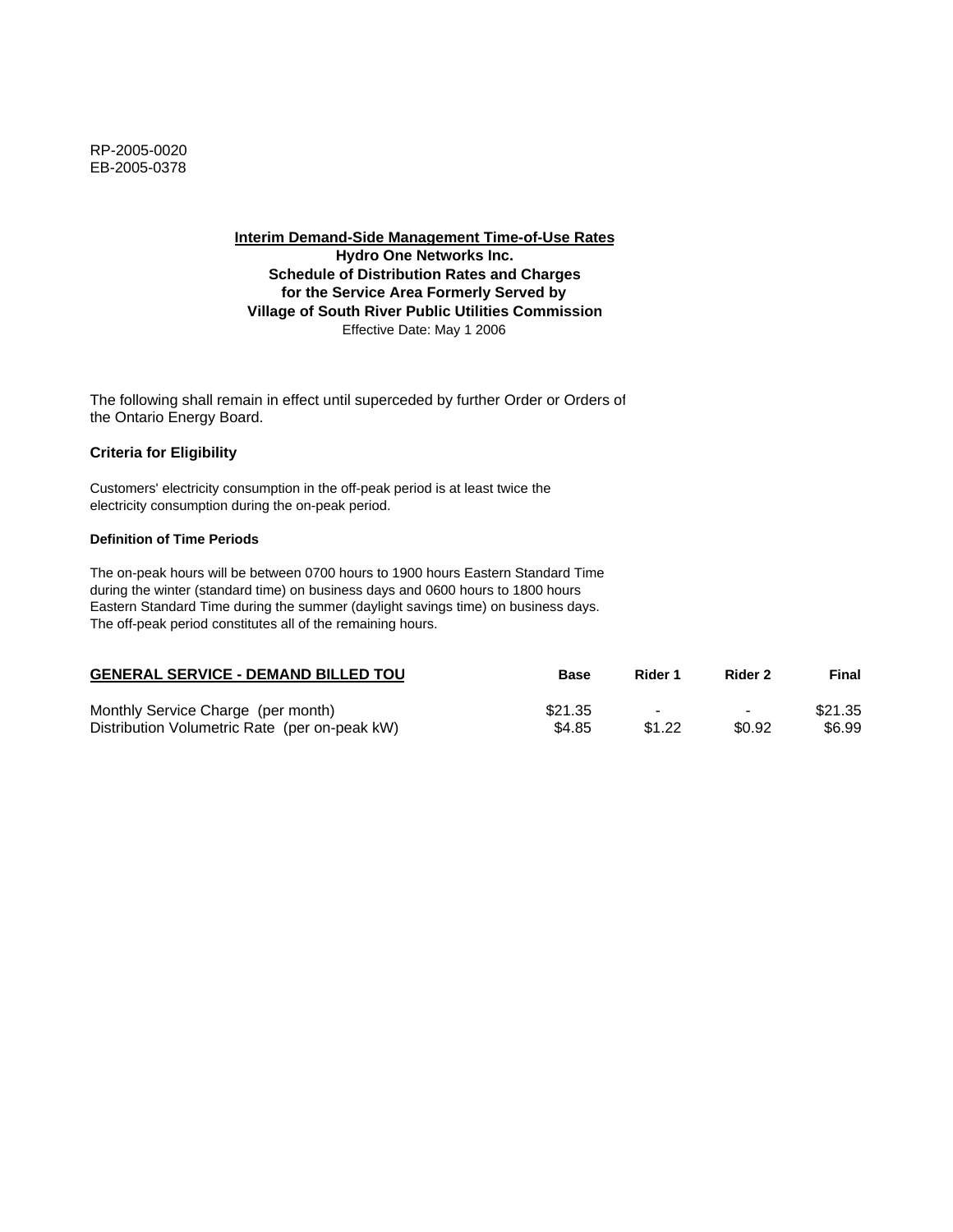## **Hydro One Networks Inc. SCHEDULE OF DISTRIBUTION RATES AND CHARGES for the Service Area Formerly Served by Hydro-Electric Commission of the Township of Springwater** Effective Date: May 1, 2006

| <b>RESIDENTIAL</b>                                                           | <b>Base</b>         | Rider 1  | Rider 2  | Final               |
|------------------------------------------------------------------------------|---------------------|----------|----------|---------------------|
| Monthly Service Charge (per month)<br>Distribution Volumetric Rate (per kWh) | \$11.08<br>\$0.0082 | \$0.0061 | \$0.0031 | \$11.08<br>\$0.0174 |
| <b>GENERAL SERVICE - ENERGY BILLED</b>                                       |                     |          |          |                     |
| Monthly Service Charge (per month)<br>Distribution Volumetric Rate (per kWh) | \$19.78<br>\$0.0107 | \$0.0027 | \$0.0017 | \$19.78<br>\$0.0151 |
| <b>GENERAL SERVICE - DEMAND BILLED</b>                                       |                     |          |          |                     |
| Monthly Service Charge (per month)<br>Distribution Volumetric Rate (per kW)  | \$19.78<br>\$3.40   | \$0.85   | \$0.53   | \$19.78<br>\$4.78   |
| UNMETERED, SCATTERED LOAD                                                    |                     |          |          |                     |
| Monthly Service Charge (per month)<br>Distribution Volumetric Rate (per kWh) | \$9.76<br>\$0.0107  | \$0.0027 | \$0.0017 | \$9.76<br>\$0.0151  |

| <b>CUSTOMER-SUPPLIED TRANSFORMATION ALLOWANCE</b>                                                | <b>Single</b><br><b>Phase</b> | Three<br><b>Phase</b> |
|--------------------------------------------------------------------------------------------------|-------------------------------|-----------------------|
| Applicable to customers providing their own transformers<br>Primary Voltage under 50 kV (per kW) | \$0.20                        | \$0.60                |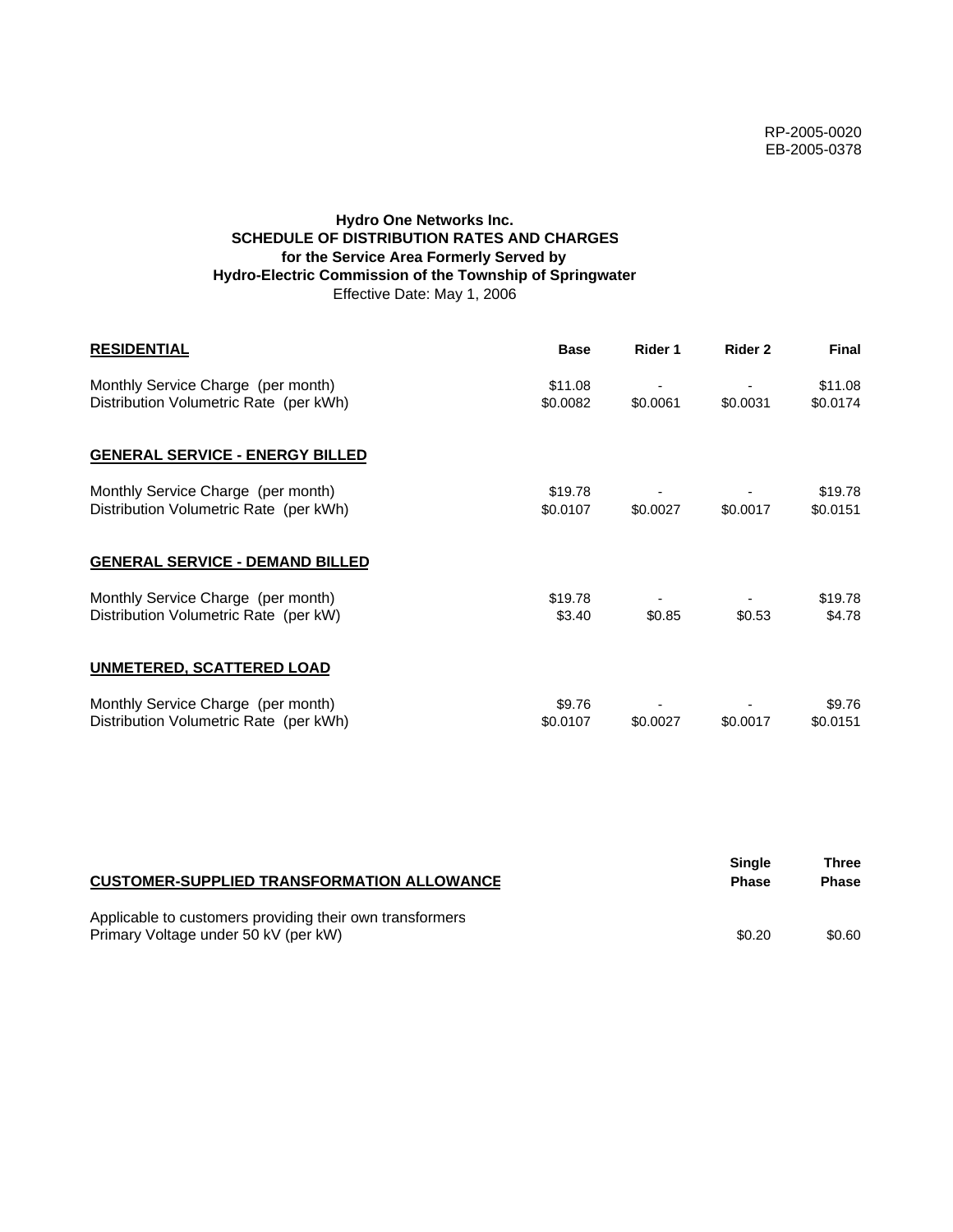**Interim Demand-Side Management Time-of-Use Rates Hydro One Networks Inc. Schedule of Distribution Rates and Charges for the Service Area Formerly Served by Hydro-Electric Commission of the Township of Springwater** Effective Date: May 1 2006

The following shall remain in effect until superceded by further Order or Orders of the Ontario Energy Board.

### **Criteria for Eligibility**

Customers' electricity consumption in the off-peak period is at least twice the electricity consumption during the on-peak period.

### **Definition of Time Periods**

| <b>GENERAL SERVICE - DEMAND BILLED TOU</b>    | Base    | Rider 1 | Rider 2                  | Final   |
|-----------------------------------------------|---------|---------|--------------------------|---------|
| Monthly Service Charge (per month)            | \$19.78 |         | $\overline{\phantom{0}}$ | \$19.78 |
| Distribution Volumetric Rate (per on-peak kW) | \$3.40  | \$0.85  | \$0.53                   | \$4.78  |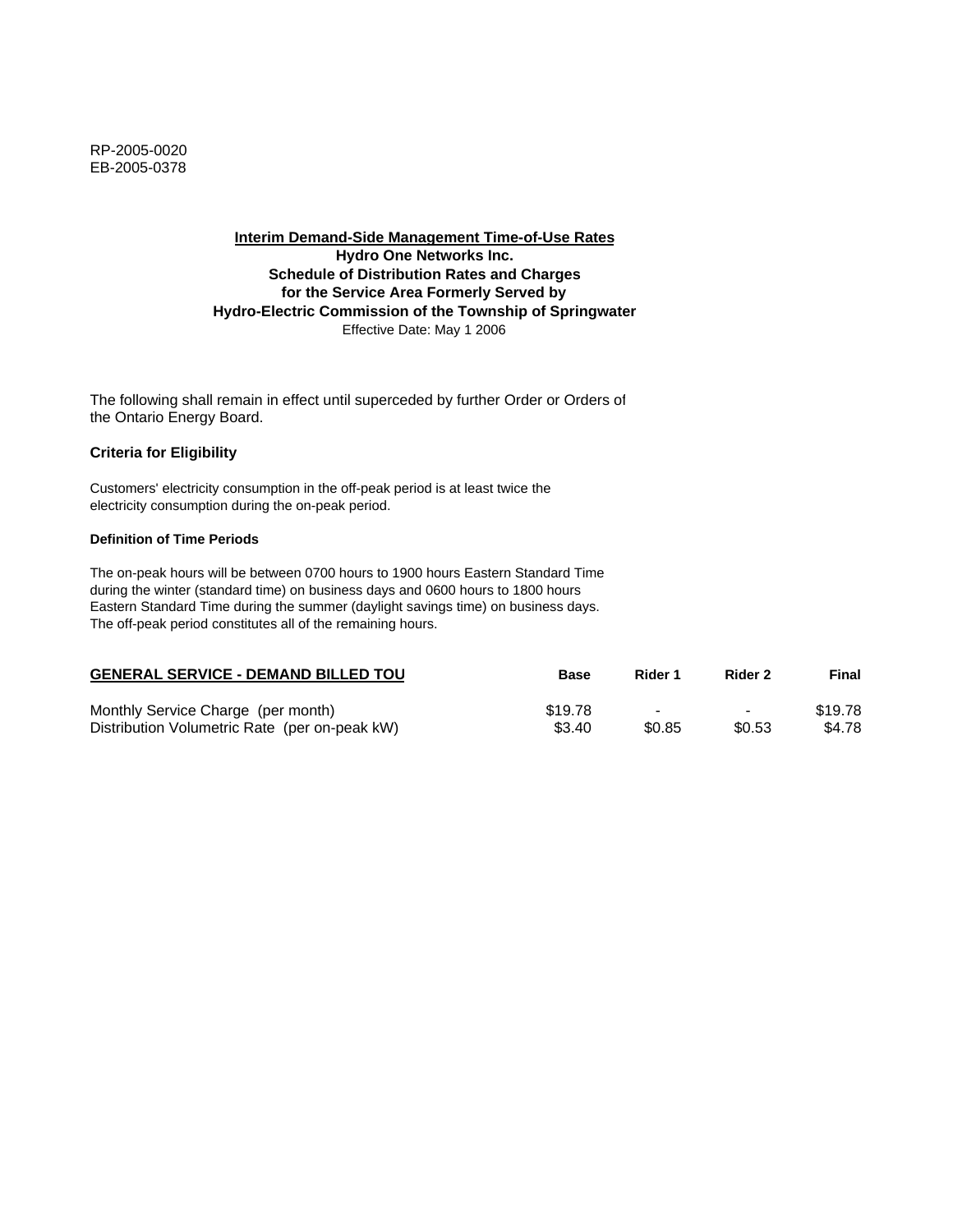# **Hydro One Networks Inc. SCHEDULE OF DISTRIBUTION RATES AND CHARGES for the Service Area Formerly Served by Stirling-Rawdon Public Utilities Commission** Effective Date: May 1, 2006

| <b>RESIDENTIAL</b>                                                           | <b>Base</b>         | Rider 1  | Rider 2  | <b>Final</b>        |
|------------------------------------------------------------------------------|---------------------|----------|----------|---------------------|
| Monthly Service Charge (per month)<br>Distribution Volumetric Rate (per kWh) | \$11.84<br>\$0.0103 | \$0.0038 | \$0.0012 | \$11.84<br>\$0.0153 |
| <b>GENERAL SERVICE - ENERGY BILLED</b>                                       |                     |          |          |                     |
| Monthly Service Charge (per month)<br>Distribution Volumetric Rate (per kWh) | \$23.35<br>\$0.0129 | \$0.0021 | \$0.0009 | \$23.35<br>\$0.0159 |
| <b>GENERAL SERVICE - DEMAND BILLED</b>                                       |                     |          |          |                     |
| Monthly Service Charge (per month)<br>Distribution Volumetric Rate (per kW)  | \$23.35<br>\$4.09   | \$0.67   | \$0.30   | \$23.35<br>\$5.06   |
| <b>UNMETERED, SCATTERED LOAD</b>                                             |                     |          |          |                     |
| Monthly Service Charge (per month)<br>Distribution Volumetric Rate (per kWh) | \$11.54<br>\$0.0129 | \$0.0021 | \$0.0009 | \$11.54<br>\$0.0159 |

| <b>CUSTOMER-SUPPLIED TRANSFORMATION ALLOWANCE</b>                                                | Single<br><b>Phase</b> | Three<br><b>Phase</b> |
|--------------------------------------------------------------------------------------------------|------------------------|-----------------------|
| Applicable to customers providing their own transformers<br>Primary Voltage under 50 kV (per kW) | \$0.20                 | \$0.60                |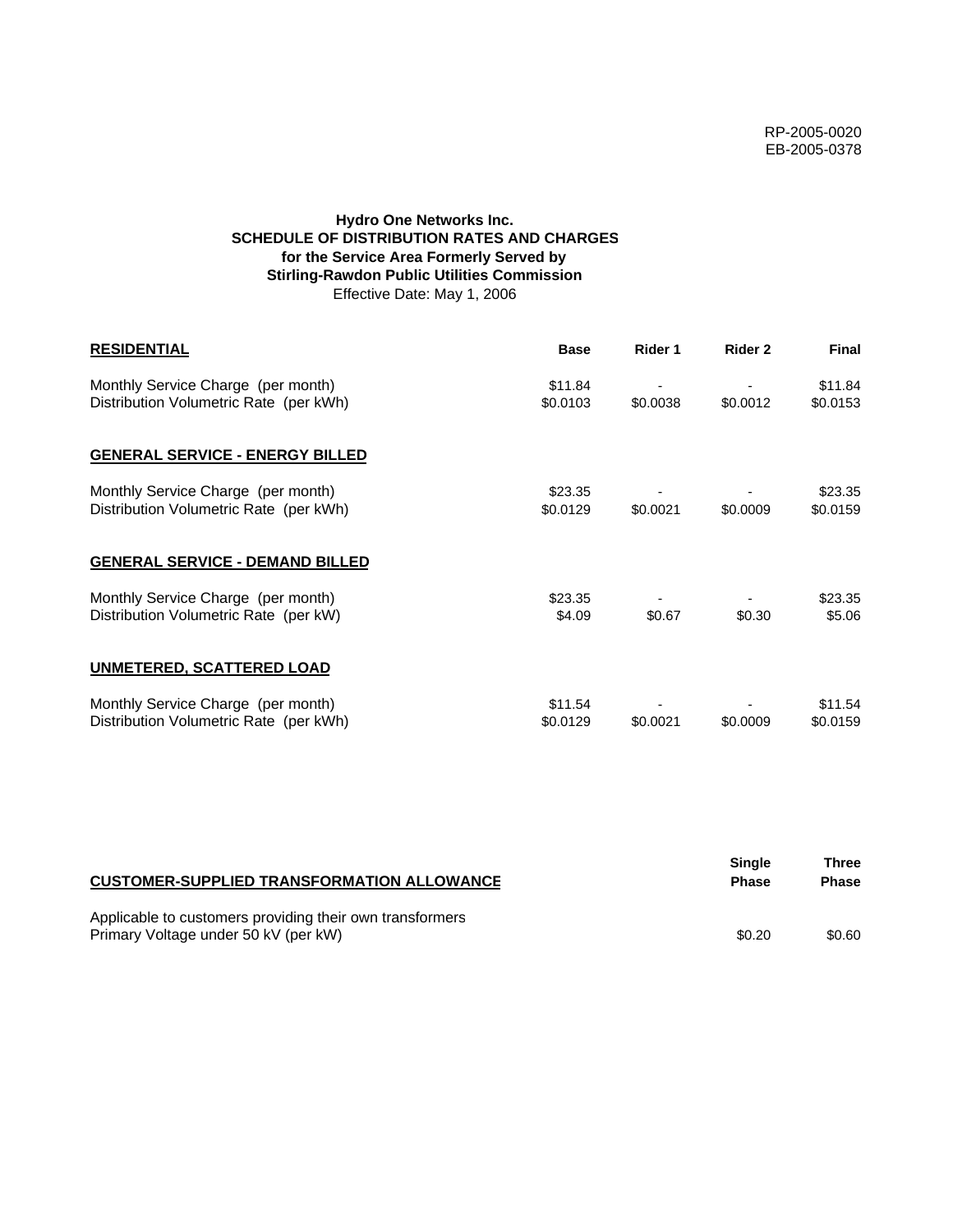**Hydro One Networks Inc. Schedule of Distribution Rates and Charges for the Service Area Formerly Served by Stirling-Rawdon Public Utilities Commission** Effective Date: May 1 2006

The following shall remain in effect until superceded by further Order or Orders of the Ontario Energy Board.

# **Criteria for Eligibility**

Customers' electricity consumption in the off-peak period is at least twice the electricity consumption during the on-peak period.

### **Definition of Time Periods**

| <b>GENERAL SERVICE - DEMAND BILLED TOU</b>    | <b>Base</b> | Rider 1                  | Rider 2                  | Final   |
|-----------------------------------------------|-------------|--------------------------|--------------------------|---------|
| Monthly Service Charge (per month)            | \$23.35     | $\overline{\phantom{0}}$ | $\overline{\phantom{0}}$ | \$23.35 |
| Distribution Volumetric Rate (per on-peak kW) | \$4.09      | \$0.67                   | \$0.30                   | \$5.06  |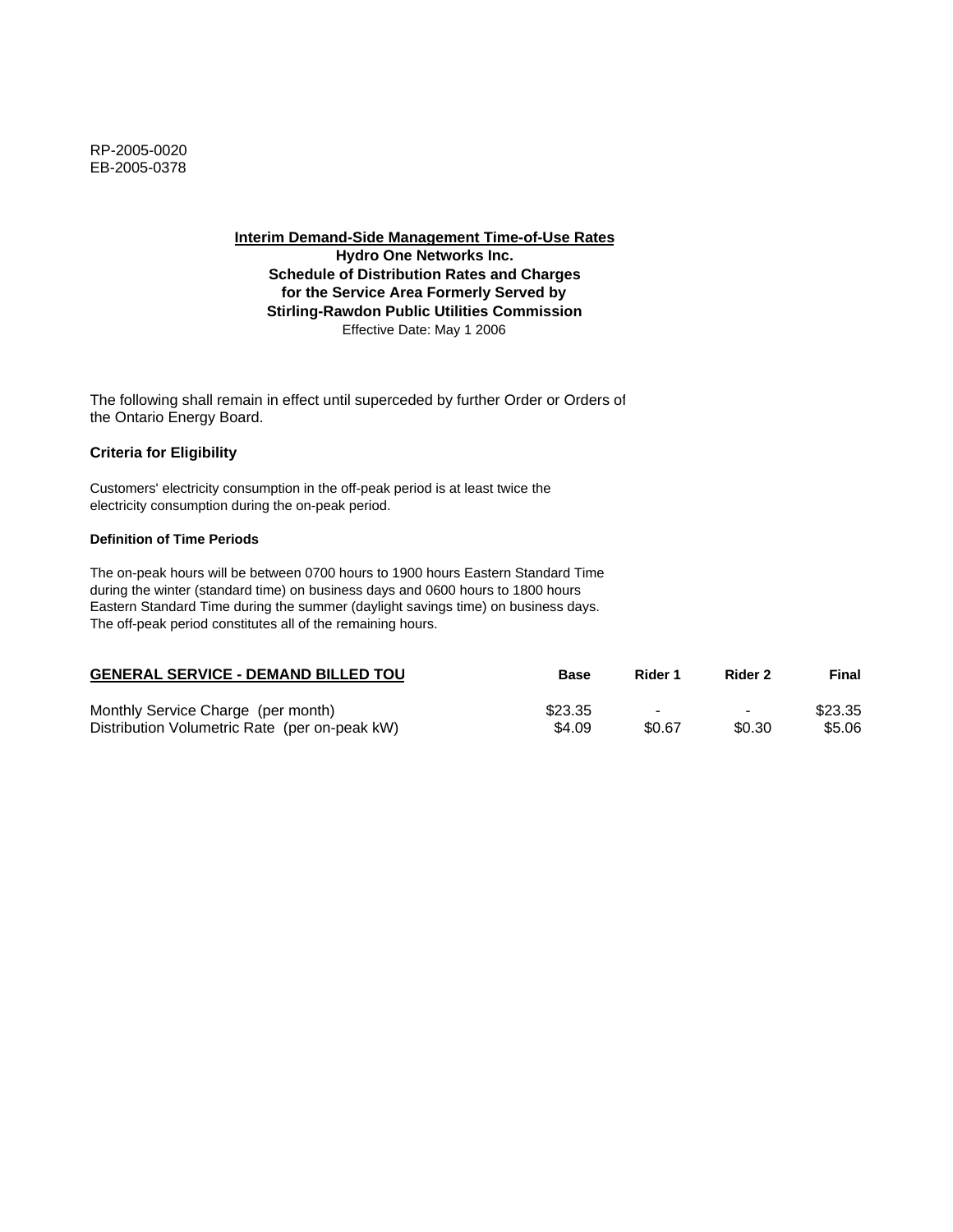# **Hydro One Networks Inc. SCHEDULE OF DISTRIBUTION RATES AND CHARGES for the Service Area Formerly Served by Public Utilities Commission of the Village of Thedford** Effective Date: May 1, 2006

| <b>RESIDENTIAL</b>                                                           | <b>Base</b>         | Rider 1  | Rider 2  | <b>Final</b>        |
|------------------------------------------------------------------------------|---------------------|----------|----------|---------------------|
| Monthly Service Charge (per month)<br>Distribution Volumetric Rate (per kWh) | \$12.04<br>\$0.0081 | \$0.0082 | \$0.0052 | \$12.04<br>\$0.0215 |
| <b>GENERAL SERVICE - ENERGY BILLED</b>                                       |                     |          |          |                     |
| Monthly Service Charge (per month)<br>Distribution Volumetric Rate (per kWh) | \$17.09<br>\$0.0106 | \$0.0036 | \$0.0031 | \$17.09<br>\$0.0173 |
| <b>GENERAL SERVICE - DEMAND BILLED</b>                                       |                     |          |          |                     |
| Monthly Service Charge (per month)<br>Distribution Volumetric Rate (per kW)  | \$17.09<br>\$3.36   | \$1.14   | \$1.00   | \$17.09<br>\$5.50   |
| <b>UNMETERED, SCATTERED LOAD</b>                                             |                     |          |          |                     |
| Monthly Service Charge (per month)<br>Distribution Volumetric Rate (per kWh) | \$8.41<br>\$0.0106  | \$0.0036 | \$0.0031 | \$8.41<br>\$0.0173  |

| <b>CUSTOMER-SUPPLIED TRANSFORMATION ALLOWANCE</b>                                                | Single<br><b>Phase</b> | Three<br><b>Phase</b> |
|--------------------------------------------------------------------------------------------------|------------------------|-----------------------|
| Applicable to customers providing their own transformers<br>Primary Voltage under 50 kV (per kW) | \$0.20                 | \$0.60                |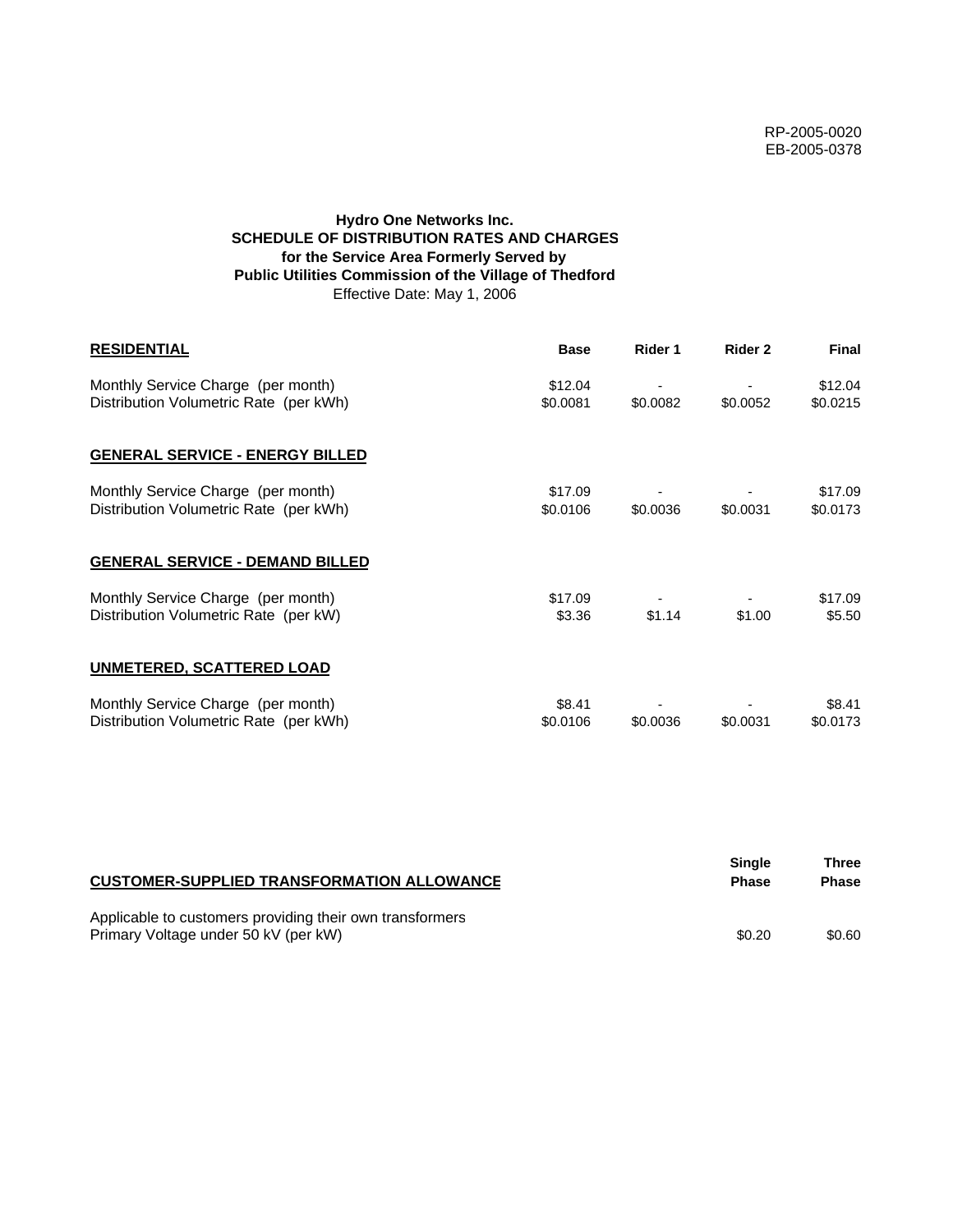**Interim Demand-Side Management Time-of-Use Rates Hydro One Networks Inc. Schedule of Distribution Rates and Charges for the Service Area Formerly Served by Public Utilities Commission of the Village of Thedford** Effective Date: May 1 2006

The following shall remain in effect until superceded by further Order or Orders of the Ontario Energy Board.

### **Criteria for Eligibility**

Customers' electricity consumption in the off-peak period is at least twice the electricity consumption during the on-peak period.

#### **Definition of Time Periods**

| <b>GENERAL SERVICE - DEMAND BILLED TOU</b>    | <b>Base</b> | Rider 1 | Rider 2                  | Final   |
|-----------------------------------------------|-------------|---------|--------------------------|---------|
| Monthly Service Charge (per month)            | \$17.09     | $\sim$  | $\overline{\phantom{0}}$ | \$17.09 |
| Distribution Volumetric Rate (per on-peak kW) | \$3.36      | \$1.14  | \$1.00                   | \$5.50  |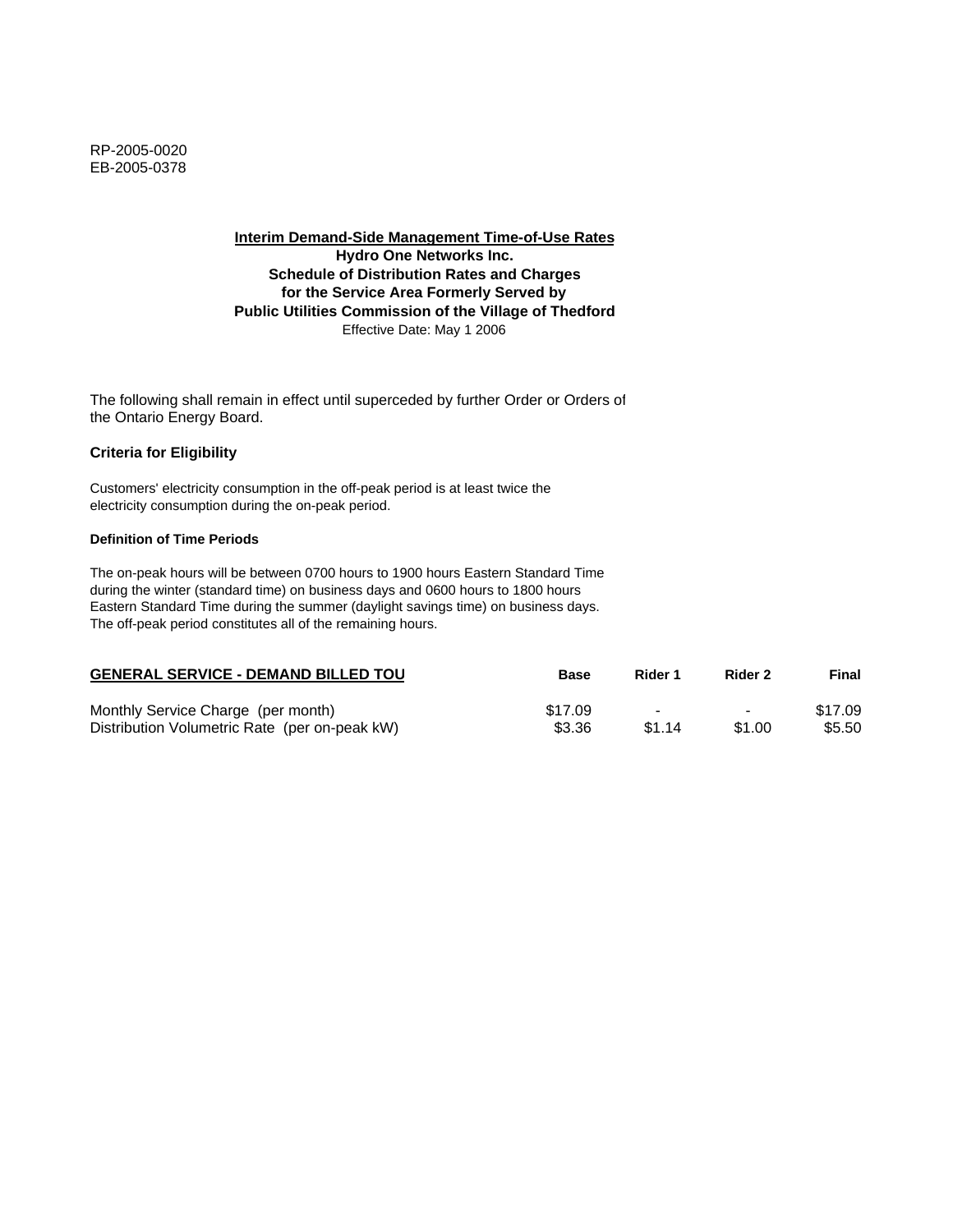# **Hydro One Networks Inc. SCHEDULE OF DISTRIBUTION RATES AND CHARGES for the Service Area Formerly Served by Thessalon Hydro Distribution Corporation** Effective Date: May 1, 2006

| <b>RESIDENTIAL</b>                                                           | <b>Base</b>         | Rider 1  | Rider 2  | <b>Final</b>        |
|------------------------------------------------------------------------------|---------------------|----------|----------|---------------------|
| Monthly Service Charge (per month)<br>Distribution Volumetric Rate (per kWh) | \$14.83<br>\$0.0105 | \$0.0028 | \$0.0012 | \$14.83<br>\$0.0145 |
| <b>GENERAL SERVICE - ENERGY BILLED</b>                                       |                     |          |          |                     |
| Monthly Service Charge (per month)<br>Distribution Volumetric Rate (per kWh) | \$18.16<br>\$0.0154 | \$0.0010 | \$0.0008 | \$18.16<br>\$0.0172 |
| <b>GENERAL SERVICE - DEMAND BILLED</b>                                       |                     |          |          |                     |
| Monthly Service Charge (per month)<br>Distribution Volumetric Rate (per kW)  | \$18.16<br>\$3.21   | \$0.21   | \$0.17   | \$18.16<br>\$3.59   |
| <b>UNMETERED, SCATTERED LOAD</b>                                             |                     |          |          |                     |
| Monthly Service Charge (per month)<br>Distribution Volumetric Rate (per kWh) | \$8.95<br>\$0.0154  | \$0.0010 | \$0,0008 | \$8.95<br>\$0.0172  |

| <b>CUSTOMER-SUPPLIED TRANSFORMATION ALLOWANCE</b>                                                | <b>Single</b><br><b>Phase</b> | Three<br><b>Phase</b> |
|--------------------------------------------------------------------------------------------------|-------------------------------|-----------------------|
| Applicable to customers providing their own transformers<br>Primary Voltage under 50 kV (per kW) | \$0.20                        | \$0.60                |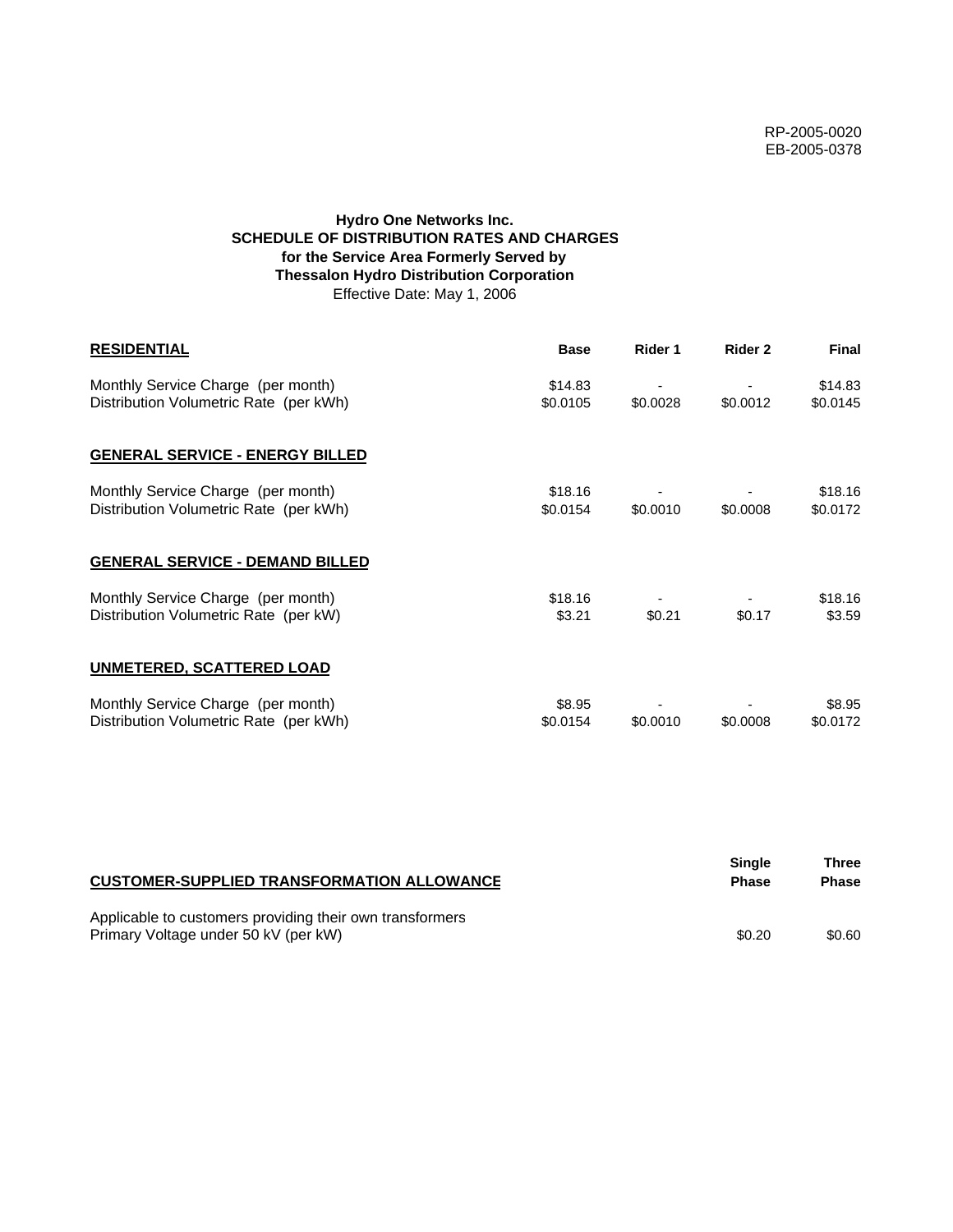**Interim Demand-Side Management Time-of-Use Rates Hydro One Networks Inc.**

**Schedule of Distribution Rates and Charges for the Service Area Formerly Served by Thessalon Hydro Distribution Corporation** Effective Date: May 1 2006

The following shall remain in effect until superceded by further Order or Orders of the Ontario Energy Board.

### **Criteria for Eligibility**

Customers' electricity consumption in the off-peak period is at least twice the electricity consumption during the on-peak period.

### **Definition of Time Periods**

| <b>GENERAL SERVICE - DEMAND BILLED TOU</b>    | Base    | Rider 1 | Rider 2                  | Final   |
|-----------------------------------------------|---------|---------|--------------------------|---------|
| Monthly Service Charge (per month)            | \$18.16 |         | $\overline{\phantom{0}}$ | \$18.16 |
| Distribution Volumetric Rate (per on-peak kW) | \$3.21  | \$0.21  | \$0.17                   | \$3.59  |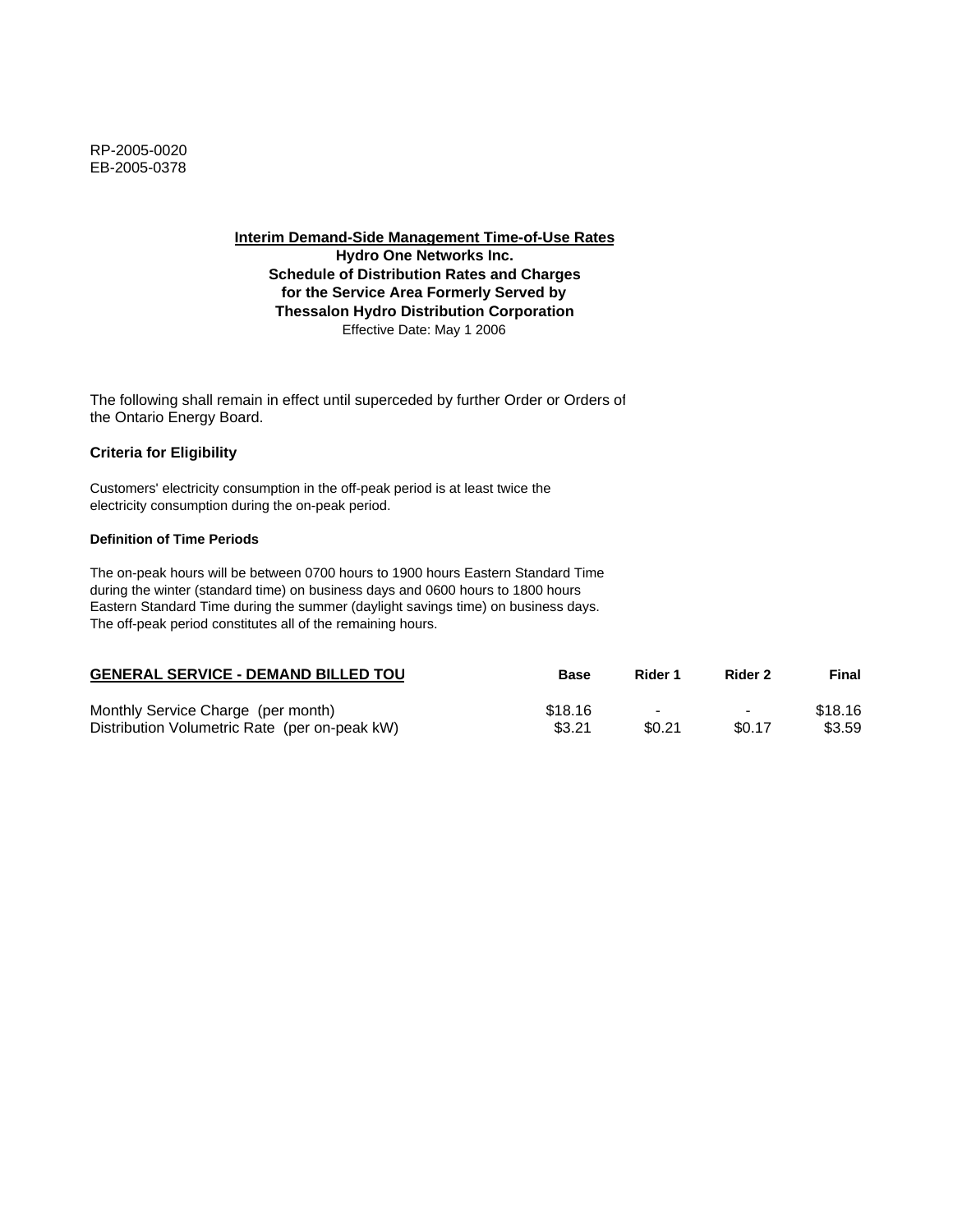# **Hydro One Networks Inc. SCHEDULE OF DISTRIBUTION RATES AND CHARGES for the Service Area Formerly Served by Thorndale Hydro Electric Commission** Effective Date: May 1, 2006

| <b>RESIDENTIAL</b>                                                           | <b>Base</b>         | Rider 1  | Rider 2  | <b>Final</b>        |
|------------------------------------------------------------------------------|---------------------|----------|----------|---------------------|
| Monthly Service Charge (per month)<br>Distribution Volumetric Rate (per kWh) | \$3.64<br>\$0.0088  | \$0.0062 | \$0.0032 | \$3.64<br>\$0.0182  |
| <b>GENERAL SERVICE - ENERGY BILLED</b>                                       |                     |          |          |                     |
| Monthly Service Charge (per month)<br>Distribution Volumetric Rate (per kWh) | \$13.80<br>\$0.0102 | \$0.0052 | \$0.0032 | \$13.80<br>\$0.0186 |
| <b>GENERAL SERVICE - DEMAND BILLED</b>                                       |                     |          |          |                     |
| Monthly Service Charge (per month)<br>Distribution Volumetric Rate (per kW)  | \$13.80<br>\$3.24   | \$1.67   | \$1.03   | \$13.80<br>\$5.94   |
| <b>UNMETERED, SCATTERED LOAD</b>                                             |                     |          |          |                     |
| Monthly Service Charge (per month)<br>Distribution Volumetric Rate (per kWh) | \$6.76<br>\$0.0102  | \$0.0052 | \$0.0032 | \$6.76<br>\$0.0186  |

| <b>CUSTOMER-SUPPLIED TRANSFORMATION ALLOWANCE</b>                                                | <b>Single</b><br><b>Phase</b> | Three<br><b>Phase</b> |
|--------------------------------------------------------------------------------------------------|-------------------------------|-----------------------|
| Applicable to customers providing their own transformers<br>Primary Voltage under 50 kV (per kW) | \$0.20                        | \$0.60                |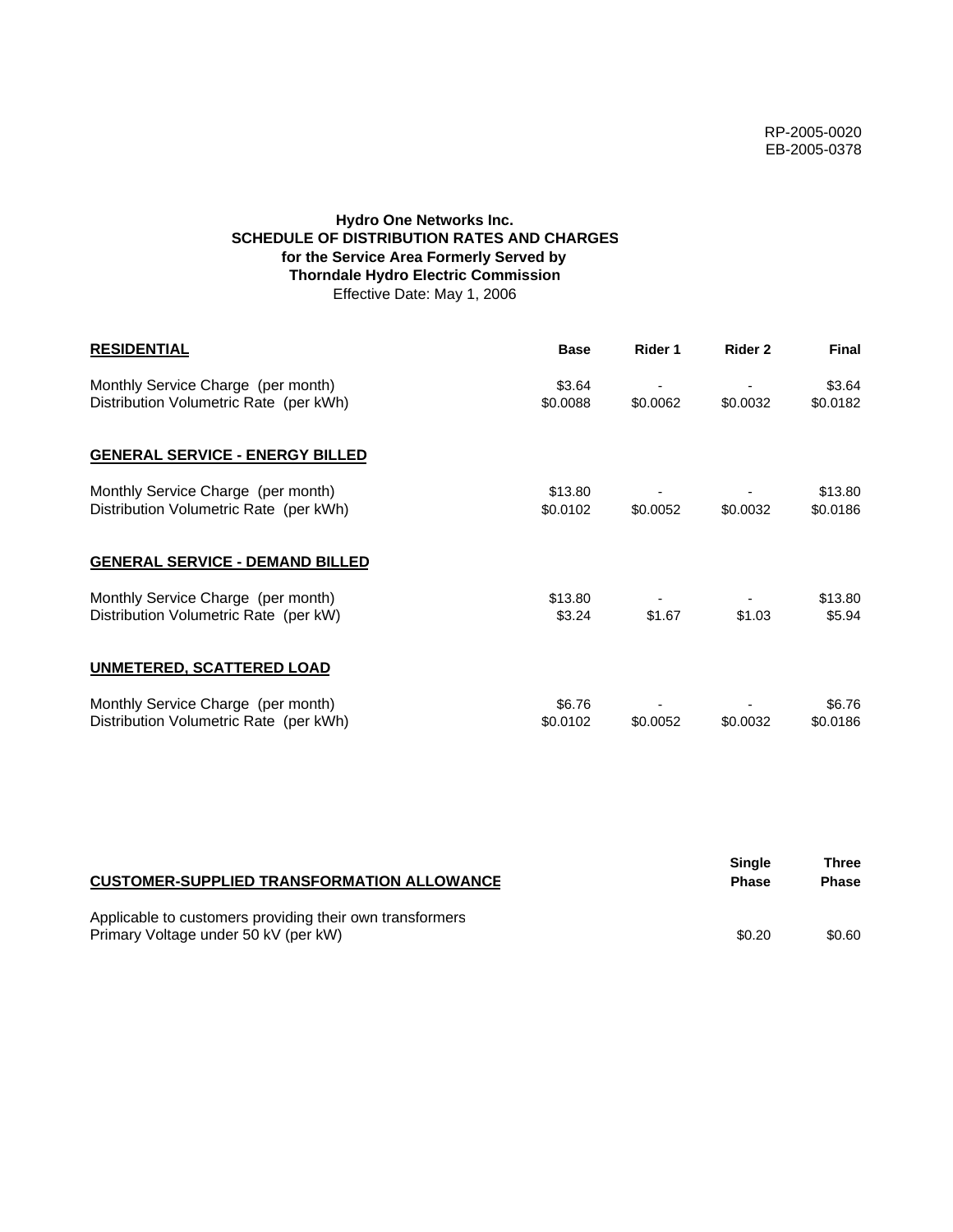**Hydro One Networks Inc. Schedule of Distribution Rates and Charges for the Service Area Formerly Served by Thorndale Hydro Electric Commission** Effective Date: May 1 2006

The following shall remain in effect until superceded by further Order or Orders of the Ontario Energy Board.

### **Criteria for Eligibility**

Customers' electricity consumption in the off-peak period is at least twice the electricity consumption during the on-peak period.

### **Definition of Time Periods**

| <b>GENERAL SERVICE - DEMAND BILLED TOU</b>    | Base    | Rider 1 | Rider 2                  | Final   |
|-----------------------------------------------|---------|---------|--------------------------|---------|
| Monthly Service Charge (per month)            | \$13.80 | $\sim$  | $\overline{\phantom{0}}$ | \$13.80 |
| Distribution Volumetric Rate (per on-peak kW) | \$3.24  | \$1.67  | \$1.03                   | \$5.94  |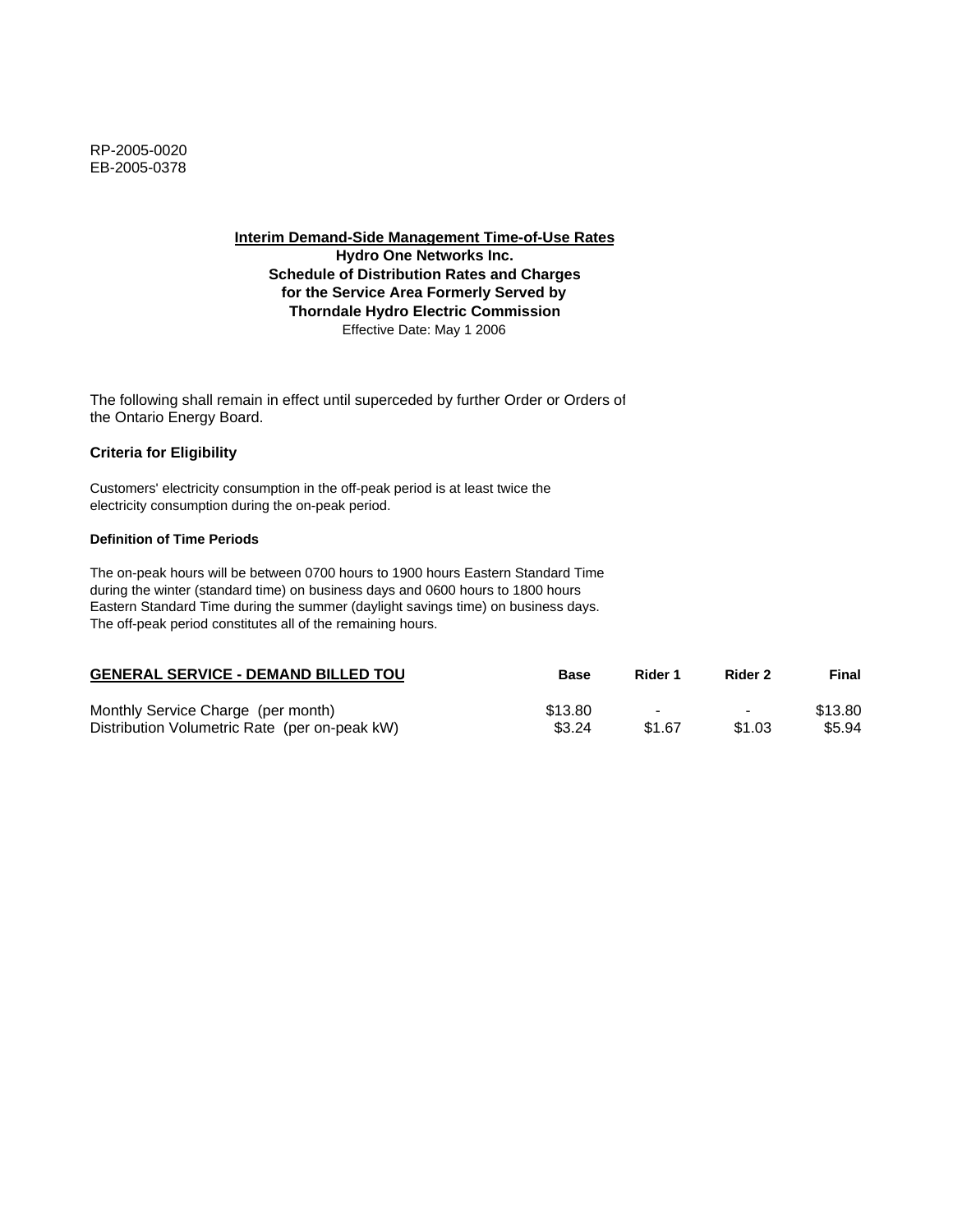## **Hydro One Networks Inc. SCHEDULE OF DISTRIBUTION RATES AND CHARGES for the Service Area Formerly Served by Thorold Hydro Electric Commission** Effective Date: May 1, 2006

| <b>RESIDENTIAL</b>                                                           | <b>Base</b>         | Rider 1  | Rider 2  | <b>Final</b>        |
|------------------------------------------------------------------------------|---------------------|----------|----------|---------------------|
| Monthly Service Charge (per month)<br>Distribution Volumetric Rate (per kWh) | \$12.96<br>\$0.0146 | \$0.0041 | \$0.0014 | \$12.96<br>\$0.0201 |
| <b>GENERAL SERVICE - ENERGY BILLED</b>                                       |                     |          |          |                     |
| Monthly Service Charge (per month)<br>Distribution Volumetric Rate (per kWh) | \$21.87<br>\$0.0149 | \$0.0015 | \$0.0006 | \$21.87<br>\$0.0170 |
| <b>GENERAL SERVICE - DEMAND BILLED</b>                                       |                     |          |          |                     |
| Monthly Service Charge (per month)<br>Distribution Volumetric Rate (per kW)  | \$21.87<br>\$4.74   | \$0.46   | \$0.20   | \$21.87<br>\$5.40   |
| <b>UNMETERED, SCATTERED LOAD</b>                                             |                     |          |          |                     |
| Monthly Service Charge (per month)<br>Distribution Volumetric Rate (per kWh) | \$10.80<br>\$0.0149 | \$0.0015 | \$0.0006 | \$10.80<br>\$0.0170 |

| <b>CUSTOMER-SUPPLIED TRANSFORMATION ALLOWANCE</b>                                                | Single<br><b>Phase</b> | Three<br><b>Phase</b> |
|--------------------------------------------------------------------------------------------------|------------------------|-----------------------|
| Applicable to customers providing their own transformers<br>Primary Voltage under 50 kV (per kW) | \$0.20                 | \$0.60                |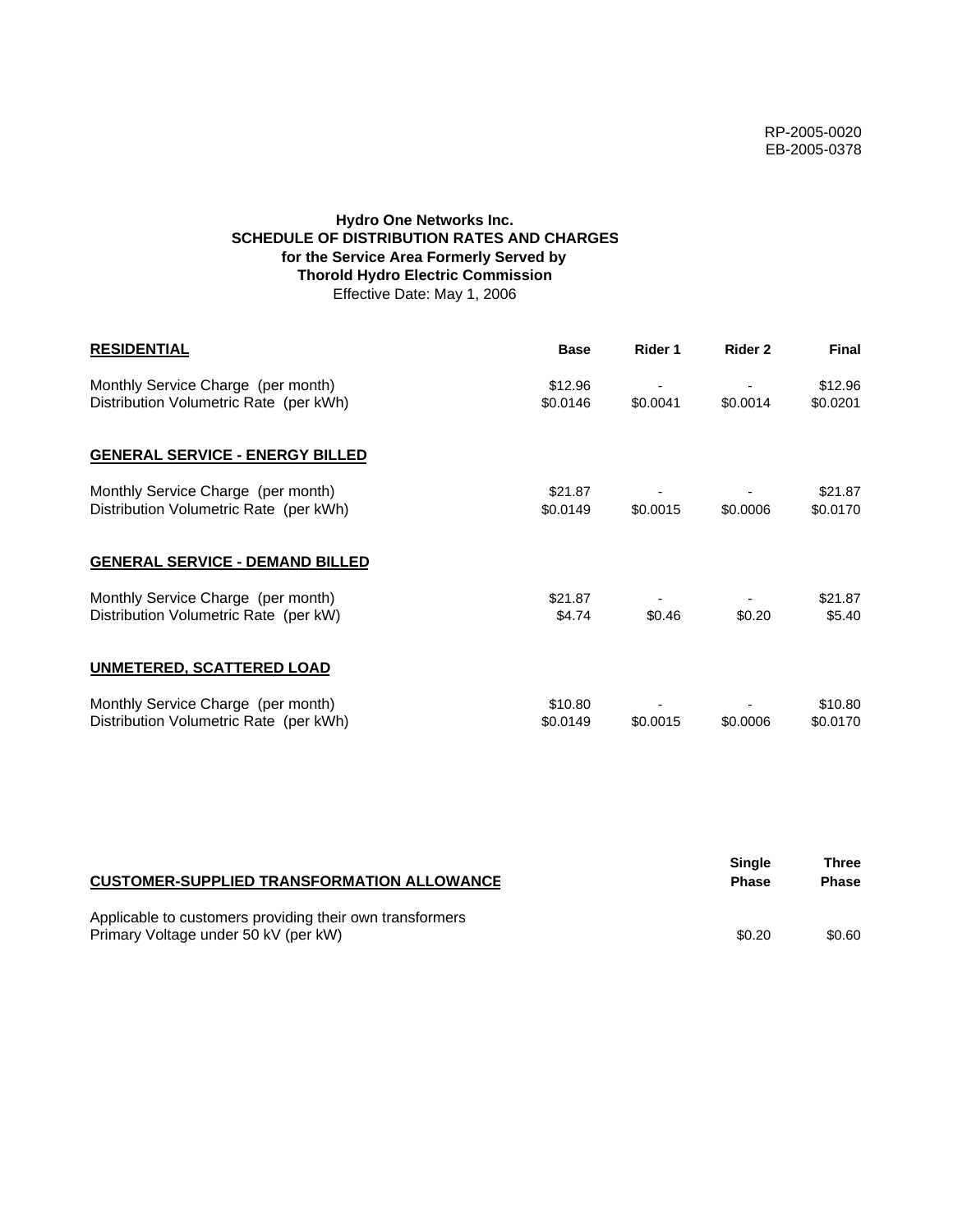**Hydro One Networks Inc. Schedule of Distribution Rates and Charges for the Service Area Formerly Served by Thorold Hydro Electric Commission** Effective Date: May 1 2006

The following shall remain in effect until superceded by further Order or Orders of the Ontario Energy Board.

### **Criteria for Eligibility**

Customers' electricity consumption in the off-peak period is at least twice the electricity consumption during the on-peak period.

### **Definition of Time Periods**

| <b>GENERAL SERVICE - DEMAND BILLED TOU</b>    | <b>Base</b> | Rider 1                  | Rider 2                  | Final   |
|-----------------------------------------------|-------------|--------------------------|--------------------------|---------|
| Monthly Service Charge (per month)            | \$21.87     | $\overline{\phantom{0}}$ | $\overline{\phantom{0}}$ | \$21.87 |
| Distribution Volumetric Rate (per on-peak kW) | \$4.74      | \$0.46                   | \$0.20                   | \$5.40  |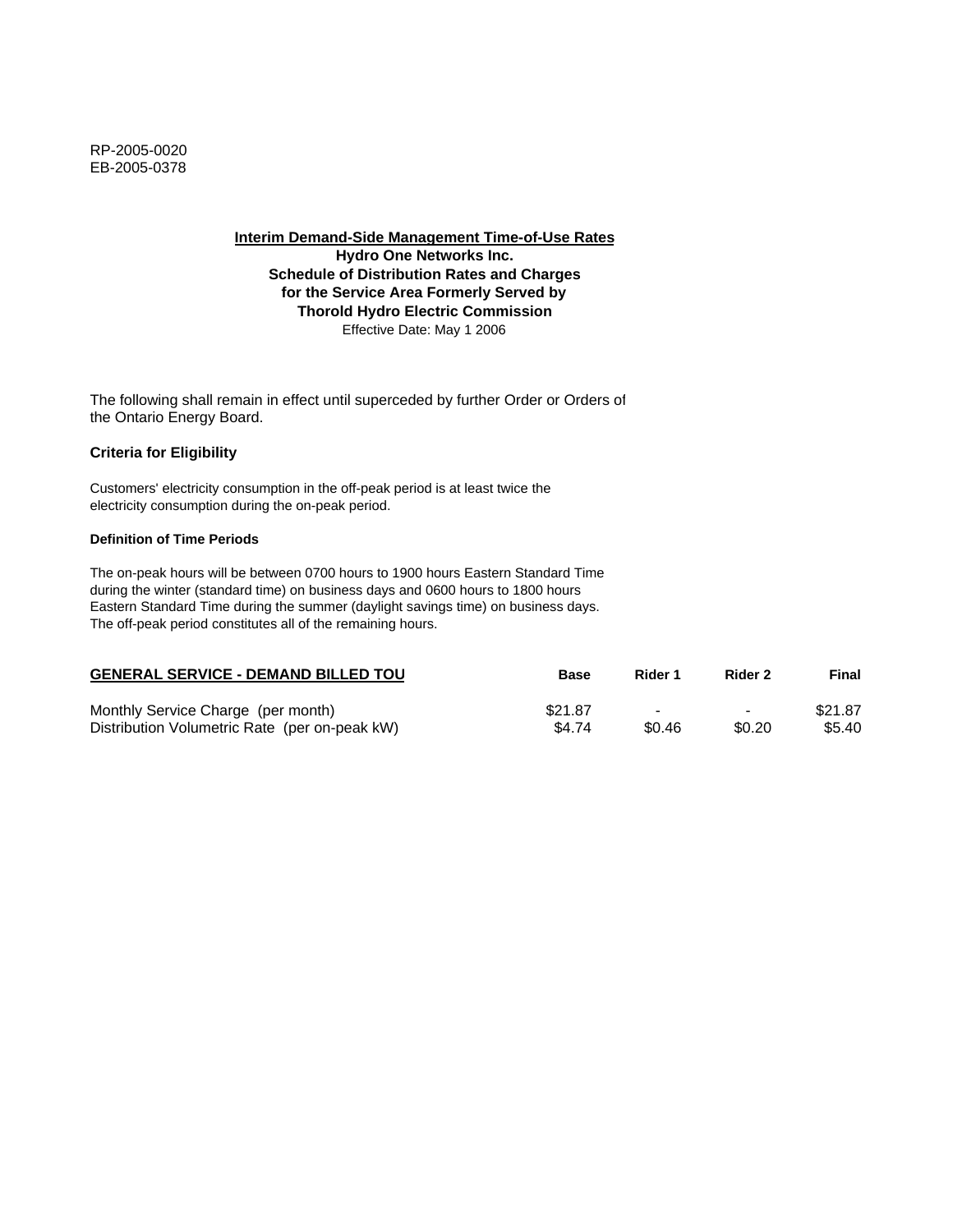## **Hydro One Networks Inc. SCHEDULE OF DISTRIBUTION RATES AND CHARGES for the Service Area Formerly Served by Tweed Hydro Electric Commission** Effective Date: May 1, 2006

| <b>RESIDENTIAL</b>                                                           | <b>Base</b>        | Rider 1  | Rider 2  | <b>Final</b>       |
|------------------------------------------------------------------------------|--------------------|----------|----------|--------------------|
| Monthly Service Charge (per month)<br>Distribution Volumetric Rate (per kWh) | \$3.80<br>\$0.0095 | \$0.0061 | \$0.0037 | \$3.80<br>\$0.0193 |
| <b>GENERAL SERVICE - ENERGY BILLED</b>                                       |                    |          |          |                    |
| Monthly Service Charge (per month)<br>Distribution Volumetric Rate (per kWh) | \$7.57<br>\$0.0097 | \$0.0043 | \$0.0031 | \$7.57<br>\$0.0171 |
| <b>GENERAL SERVICE - DEMAND BILLED</b>                                       |                    |          |          |                    |
| Monthly Service Charge (per month)<br>Distribution Volumetric Rate (per kW)  | \$7.57<br>\$3.10   | \$1.35   | \$0.99   | \$7.57<br>\$5.44   |
| UNMETERED, SCATTERED LOAD                                                    |                    |          |          |                    |
| Monthly Service Charge (per month)<br>Distribution Volumetric Rate (per kWh) | \$3.65<br>\$0.0097 | \$0.0043 | \$0.0031 | \$3.65<br>\$0.0171 |

| <b>CUSTOMER-SUPPLIED TRANSFORMATION ALLOWANCE</b>                                                | <b>Single</b><br><b>Phase</b> | Three<br><b>Phase</b> |
|--------------------------------------------------------------------------------------------------|-------------------------------|-----------------------|
| Applicable to customers providing their own transformers<br>Primary Voltage under 50 kV (per kW) | \$0.20                        | \$0.60                |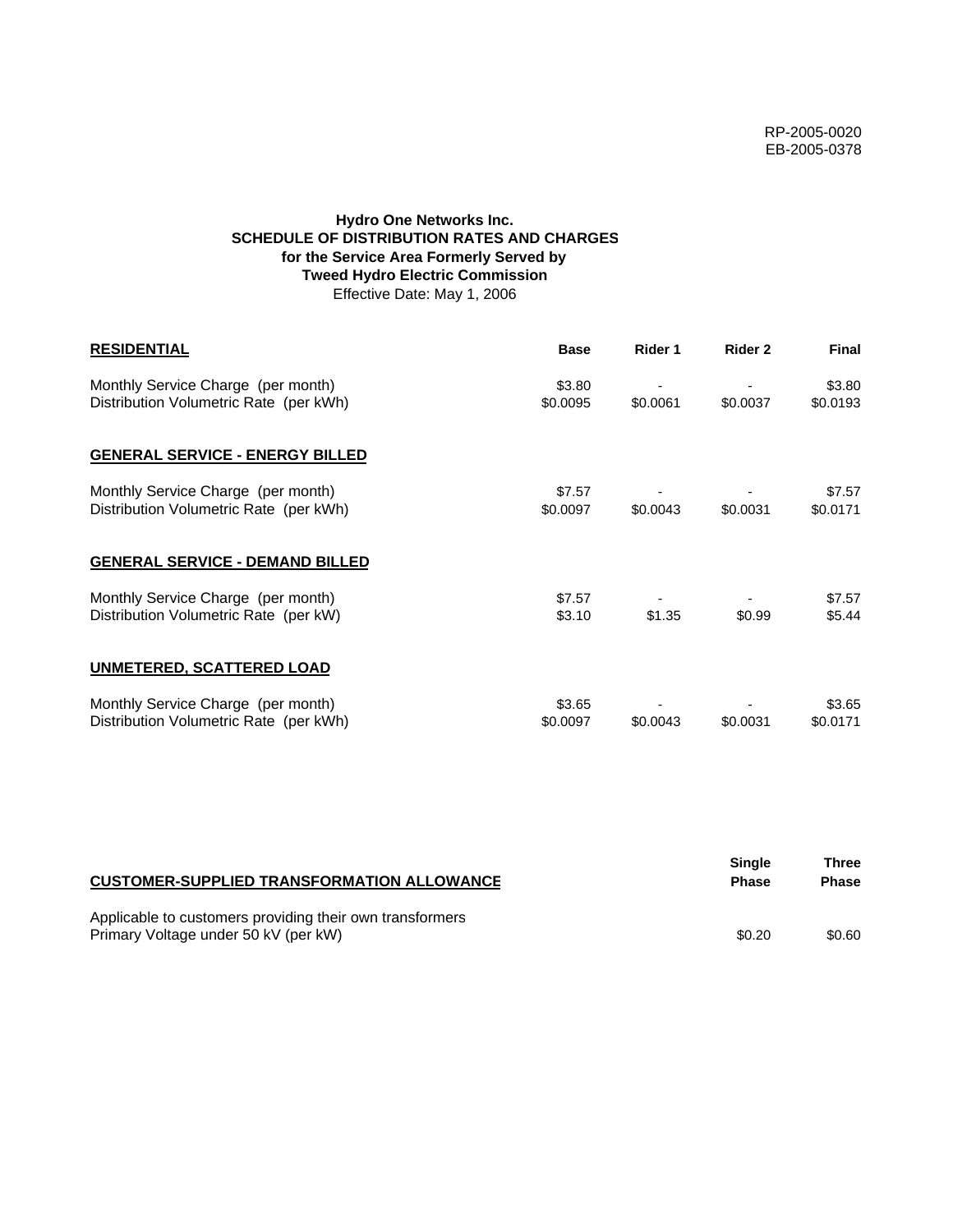**Hydro One Networks Inc. Schedule of Distribution Rates and Charges for the Service Area Formerly Served by Tweed Hydro Electric Commission** Effective Date: May 1 2006

The following shall remain in effect until superceded by further Order or Orders of the Ontario Energy Board.

# **Criteria for Eligibility**

Customers' electricity consumption in the off-peak period is at least twice the electricity consumption during the on-peak period.

### **Definition of Time Periods**

| <b>GENERAL SERVICE - DEMAND BILLED TOU</b>    | <b>Base</b> | Rider 1                  | Rider 2                  | Final  |
|-----------------------------------------------|-------------|--------------------------|--------------------------|--------|
| Monthly Service Charge (per month)            | \$7.57      | $\overline{\phantom{0}}$ | $\overline{\phantom{0}}$ | \$7.57 |
| Distribution Volumetric Rate (per on-peak kW) | \$3.10      | \$1.35                   | \$0.99                   | \$5.44 |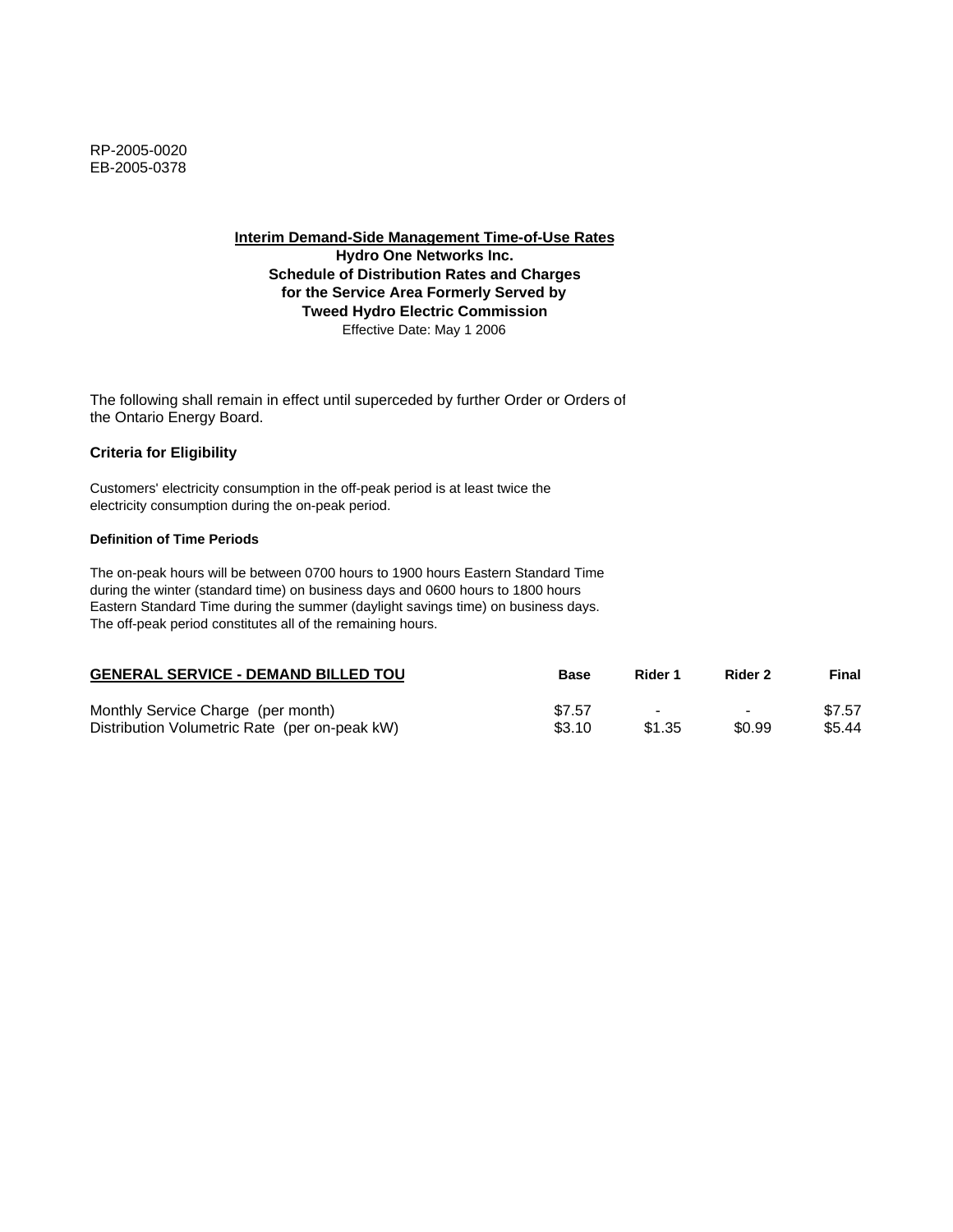# **Hydro One Networks Inc. SCHEDULE OF DISTRIBUTION RATES AND CHARGES for the Service Area Formerly Served by Wardsville Hydro Electric Commission** Effective Date: May 1, 2006

| <b>RESIDENTIAL</b>                                                           | <b>Base</b>         | Rider 1  | Rider 2  | <b>Final</b>        |
|------------------------------------------------------------------------------|---------------------|----------|----------|---------------------|
| Monthly Service Charge (per month)<br>Distribution Volumetric Rate (per kWh) | \$8.94<br>\$0.0097  | \$0.0036 | \$0.0010 | \$8.94<br>\$0.0143  |
| <b>GENERAL SERVICE - ENERGY BILLED</b>                                       |                     |          |          |                     |
| Monthly Service Charge (per month)<br>Distribution Volumetric Rate (per kWh) | \$11.61<br>\$0.0100 | \$0.0025 | \$0.0008 | \$11.61<br>\$0.0133 |
| <b>GENERAL SERVICE - DEMAND BILLED</b>                                       |                     |          |          |                     |
| Monthly Service Charge (per month)<br>Distribution Volumetric Rate (per kW)  | \$11.61<br>\$3.15   | \$0.81   | \$0.26   | \$11.61<br>\$4.22   |
| UNMETERED, SCATTERED LOAD                                                    |                     |          |          |                     |
| Monthly Service Charge (per month)<br>Distribution Volumetric Rate (per kWh) | \$5.67<br>\$0.0100  | \$0.0025 | \$0.0008 | \$5.67<br>\$0.0133  |

| <b>CUSTOMER-SUPPLIED TRANSFORMATION ALLOWANCE</b>                                                | Single<br><b>Phase</b> | Three<br><b>Phase</b> |
|--------------------------------------------------------------------------------------------------|------------------------|-----------------------|
| Applicable to customers providing their own transformers<br>Primary Voltage under 50 kV (per kW) | \$0.20                 | \$0.60                |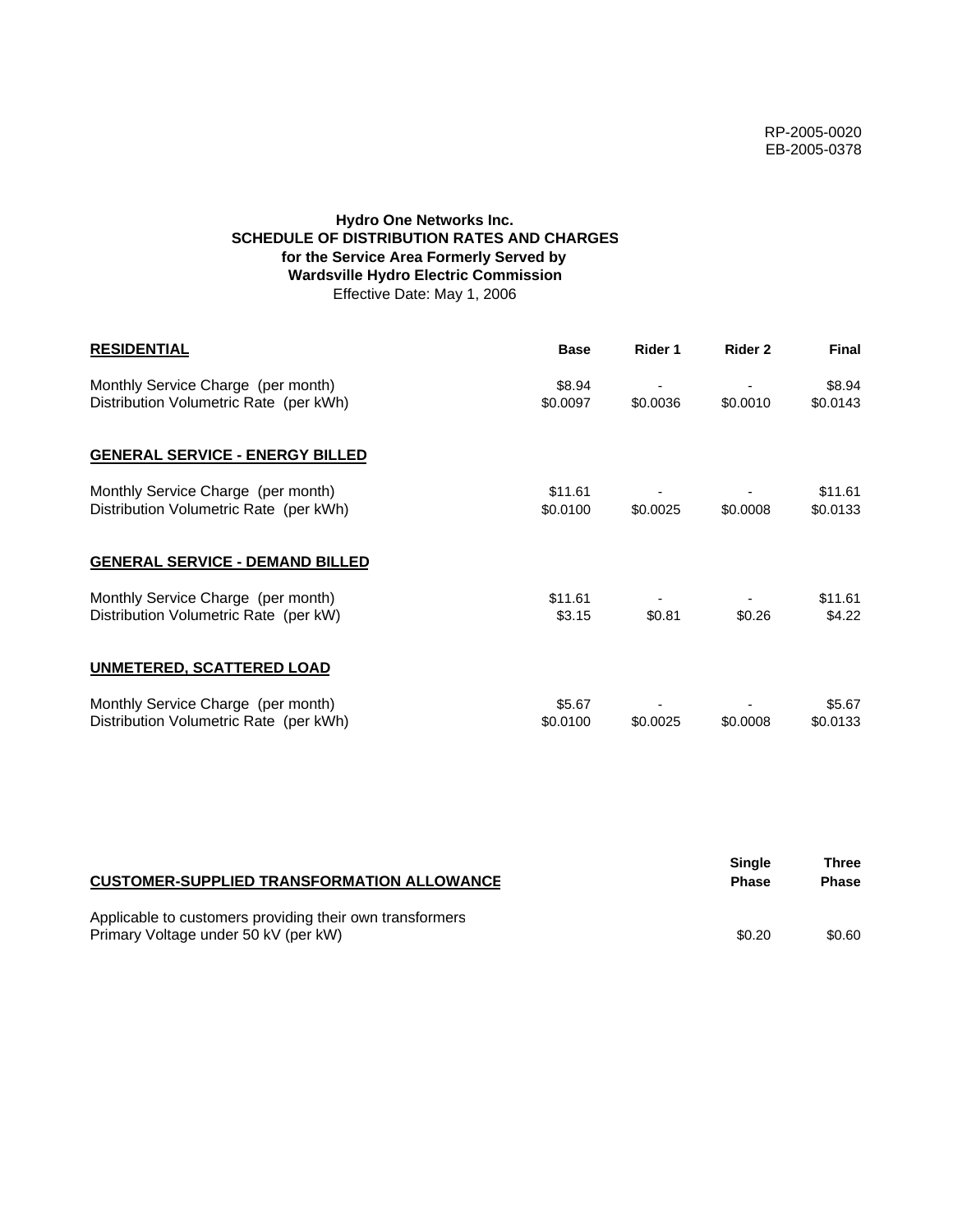**Hydro One Networks Inc. Schedule of Distribution Rates and Charges for the Service Area Formerly Served by Wardsville Hydro Electric Commission** Effective Date: May 1 2006

The following shall remain in effect until superceded by further Order or Orders of the Ontario Energy Board.

### **Criteria for Eligibility**

Customers' electricity consumption in the off-peak period is at least twice the electricity consumption during the on-peak period.

### **Definition of Time Periods**

| <b>GENERAL SERVICE - DEMAND BILLED TOU</b>    | <b>Base</b> | Rider 1                  | Rider 2                  | Final   |
|-----------------------------------------------|-------------|--------------------------|--------------------------|---------|
| Monthly Service Charge (per month)            | \$11.61     | $\overline{\phantom{0}}$ | $\overline{\phantom{0}}$ | \$11.61 |
| Distribution Volumetric Rate (per on-peak kW) | \$3.15      | \$0.81                   | \$0.26                   | \$4.22  |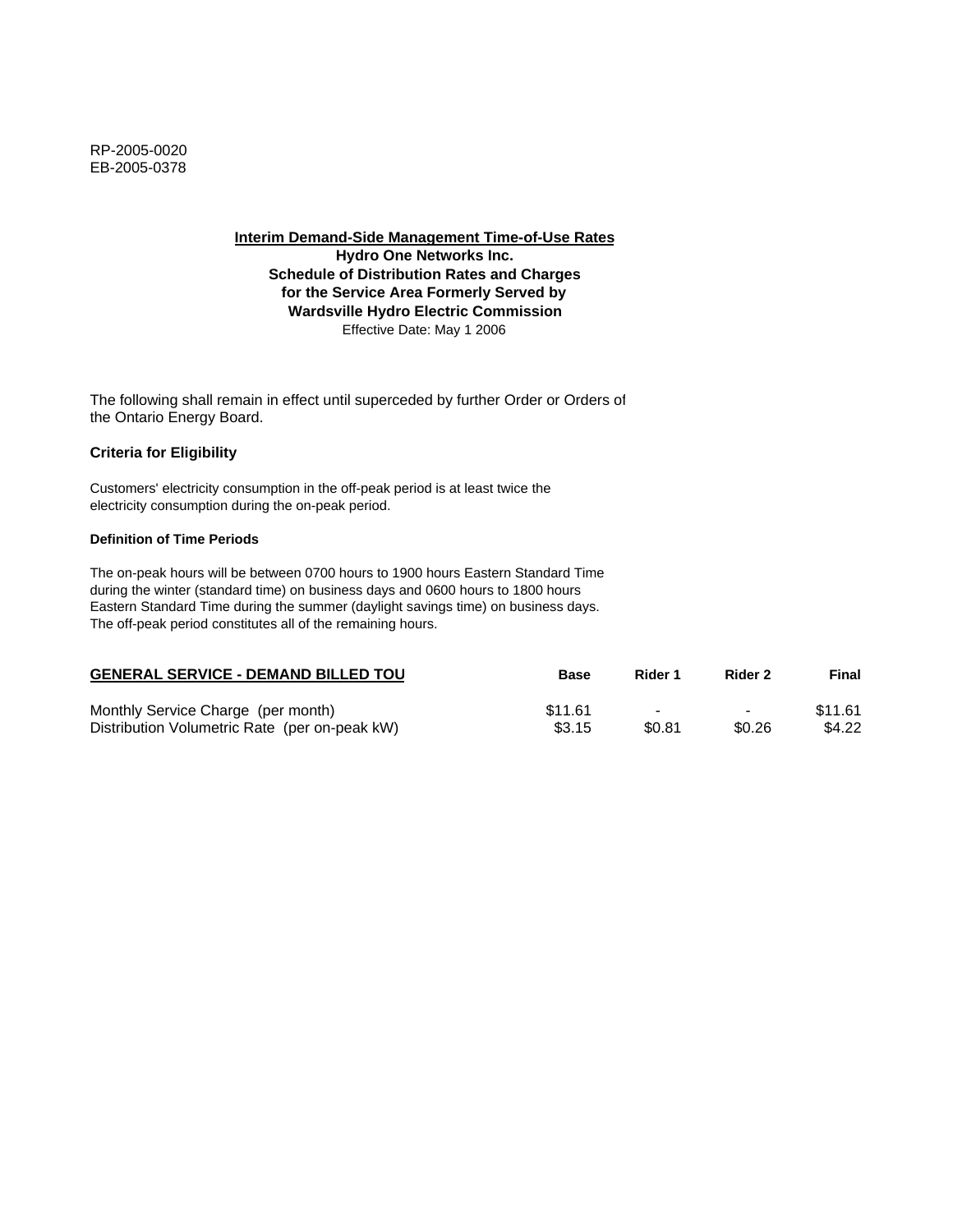## **Hydro One Networks Inc. SCHEDULE OF DISTRIBUTION RATES AND CHARGES for the Service Area Formerly Served by Hydro-Electric Commission of the Police Village of Warkworth** Effective Date: May 1, 2006

| <b>RESIDENTIAL</b>                                                           | <b>Base</b>         | Rider 1  | Rider 2  | <b>Final</b>        |
|------------------------------------------------------------------------------|---------------------|----------|----------|---------------------|
| Monthly Service Charge (per month)<br>Distribution Volumetric Rate (per kWh) | \$14.52<br>\$0.0117 | \$0.0066 | \$0.0043 | \$14.52<br>\$0.0226 |
| <b>GENERAL SERVICE - ENERGY BILLED</b>                                       |                     |          |          |                     |
| Monthly Service Charge (per month)<br>Distribution Volumetric Rate (per kWh) | \$20.56<br>\$0.0151 | \$0.0046 | \$0.0035 | \$20.56<br>\$0.0232 |
| <b>GENERAL SERVICE - DEMAND BILLED</b>                                       |                     |          |          |                     |
| Monthly Service Charge (per month)<br>Distribution Volumetric Rate (per kW)  | \$20.56<br>\$4.45   | \$1.44   | \$1.03   | \$20.56<br>\$6.92   |
| <b>UNMETERED, SCATTERED LOAD</b>                                             |                     |          |          |                     |
| Monthly Service Charge (per month)<br>Distribution Volumetric Rate (per kWh) | \$10.15<br>\$0.0151 | \$0.0046 | \$0.0035 | \$10.15<br>\$0.0232 |

| <b>CUSTOMER-SUPPLIED TRANSFORMATION ALLOWANCE</b>                                                | Single<br><b>Phase</b> | Three<br><b>Phase</b> |
|--------------------------------------------------------------------------------------------------|------------------------|-----------------------|
| Applicable to customers providing their own transformers<br>Primary Voltage under 50 kV (per kW) | \$0.20                 | \$0.60                |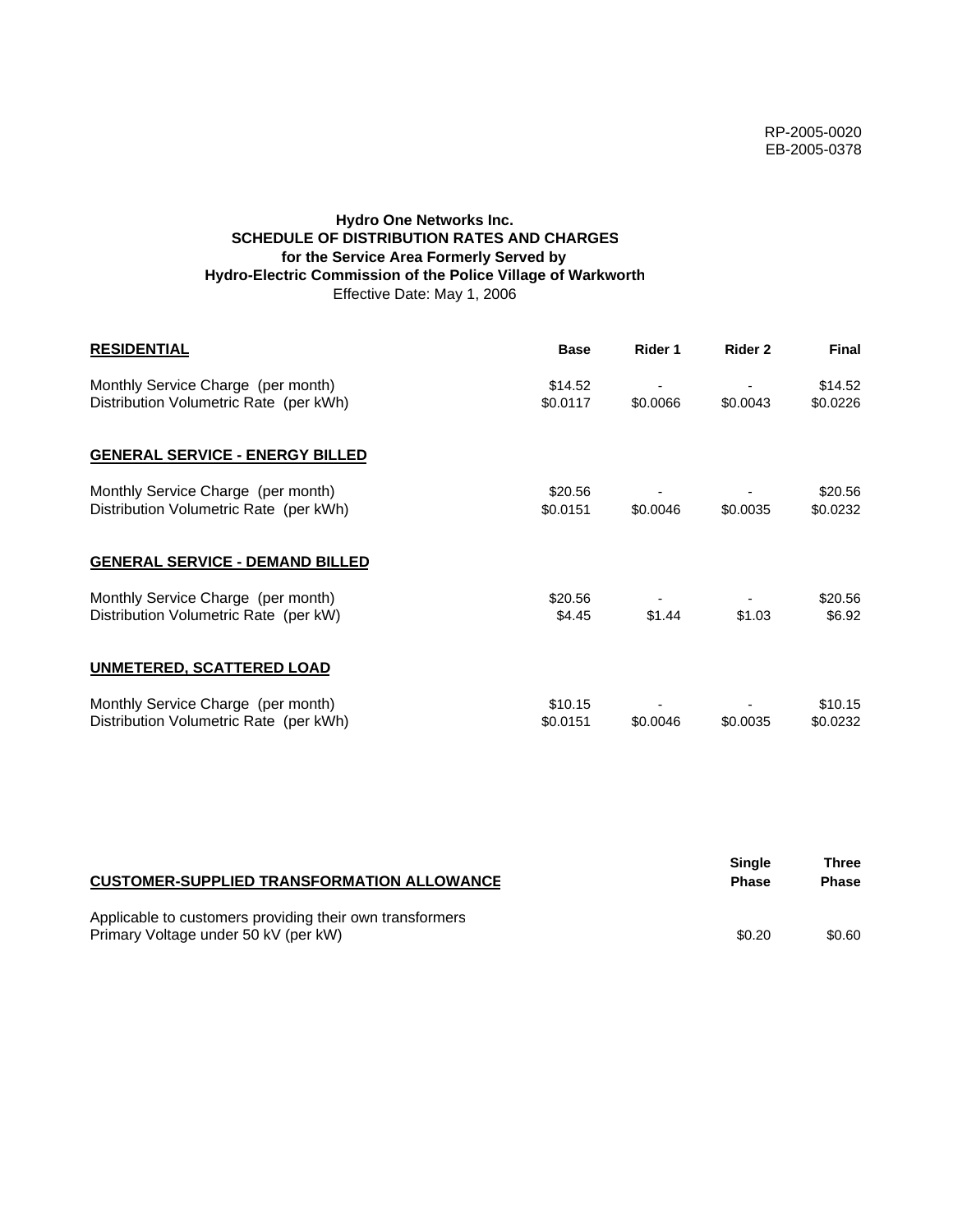## **Interim Demand-Side Management Time-of-Use Rates Hydro One Networks Inc. Schedule of Distribution Rates and Charges for the Service Area Formerly Served by Hydro-Electric Commission of the Police Village of Warkworth** Effective Date: May 1 2006

The following shall remain in effect until superceded by further Order or Orders of the Ontario Energy Board.

### **Criteria for Eligibility**

Customers' electricity consumption in the off-peak period is at least twice the electricity consumption during the on-peak period.

### **Definition of Time Periods**

| <b>GENERAL SERVICE - DEMAND BILLED TOU</b>    | Base    | Rider 1 | Rider 2                  | Final   |
|-----------------------------------------------|---------|---------|--------------------------|---------|
| Monthly Service Charge (per month)            | \$20.56 | -       | $\overline{\phantom{0}}$ | \$20.56 |
| Distribution Volumetric Rate (per on-peak kW) | \$4.45  | \$1.44  | \$1.03                   | \$6.92  |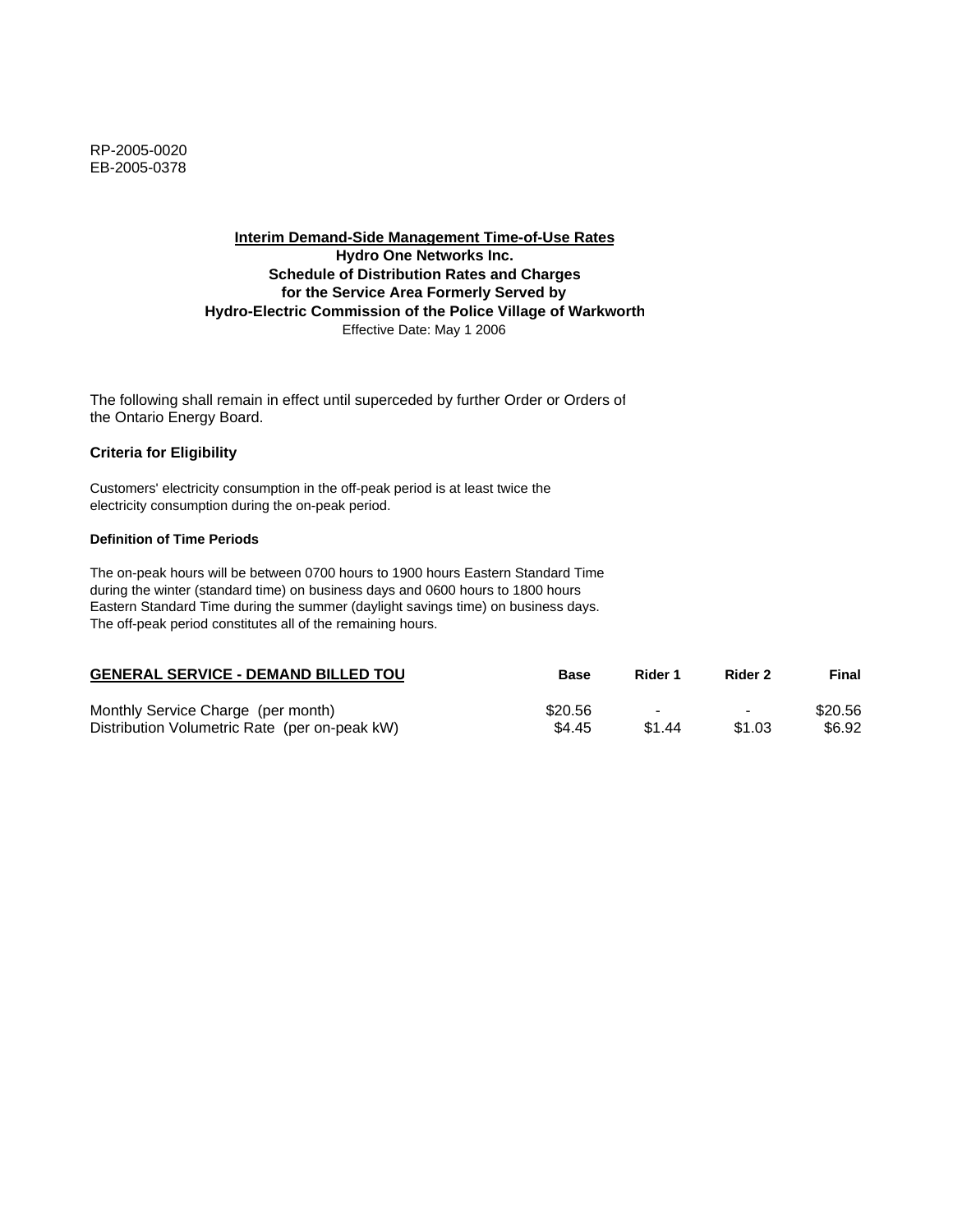# **Hydro One Networks Inc. SCHEDULE OF DISTRIBUTION RATES AND CHARGES for the Service Area Formerly Served by West Elgin Hydro Electric Commission** Effective Date: May 1, 2006

| <b>RESIDENTIAL</b>                                                           | <b>Base</b>         | Rider 1  | Rider 2  | <b>Final</b>        |
|------------------------------------------------------------------------------|---------------------|----------|----------|---------------------|
| Monthly Service Charge (per month)<br>Distribution Volumetric Rate (per kWh) | \$12.58<br>\$0.0141 | \$0.0063 | \$0.0035 | \$12.58<br>\$0.0239 |
| <b>GENERAL SERVICE - ENERGY BILLED</b>                                       |                     |          |          |                     |
| Monthly Service Charge (per month)<br>Distribution Volumetric Rate (per kWh) | \$14.67<br>\$0.0070 | \$0.0017 | \$0.0007 | \$14.67<br>\$0.0094 |
| <b>GENERAL SERVICE - DEMAND BILLED</b>                                       |                     |          |          |                     |
| Monthly Service Charge (per month)<br>Distribution Volumetric Rate (per kW)  | \$14.67<br>\$2.20   | \$0.54   | \$0.21   | \$14.67<br>\$2.95   |
| <b>UNMETERED, SCATTERED LOAD</b>                                             |                     |          |          |                     |
| Monthly Service Charge (per month)<br>Distribution Volumetric Rate (per kWh) | \$7.20<br>\$0.0070  | \$0.0017 | \$0.0007 | \$7.20<br>\$0.0094  |

| <b>CUSTOMER-SUPPLIED TRANSFORMATION ALLOWANCE</b>                                                | Single<br><b>Phase</b> | Three<br><b>Phase</b> |
|--------------------------------------------------------------------------------------------------|------------------------|-----------------------|
| Applicable to customers providing their own transformers<br>Primary Voltage under 50 kV (per kW) | \$0.20                 | \$0.60                |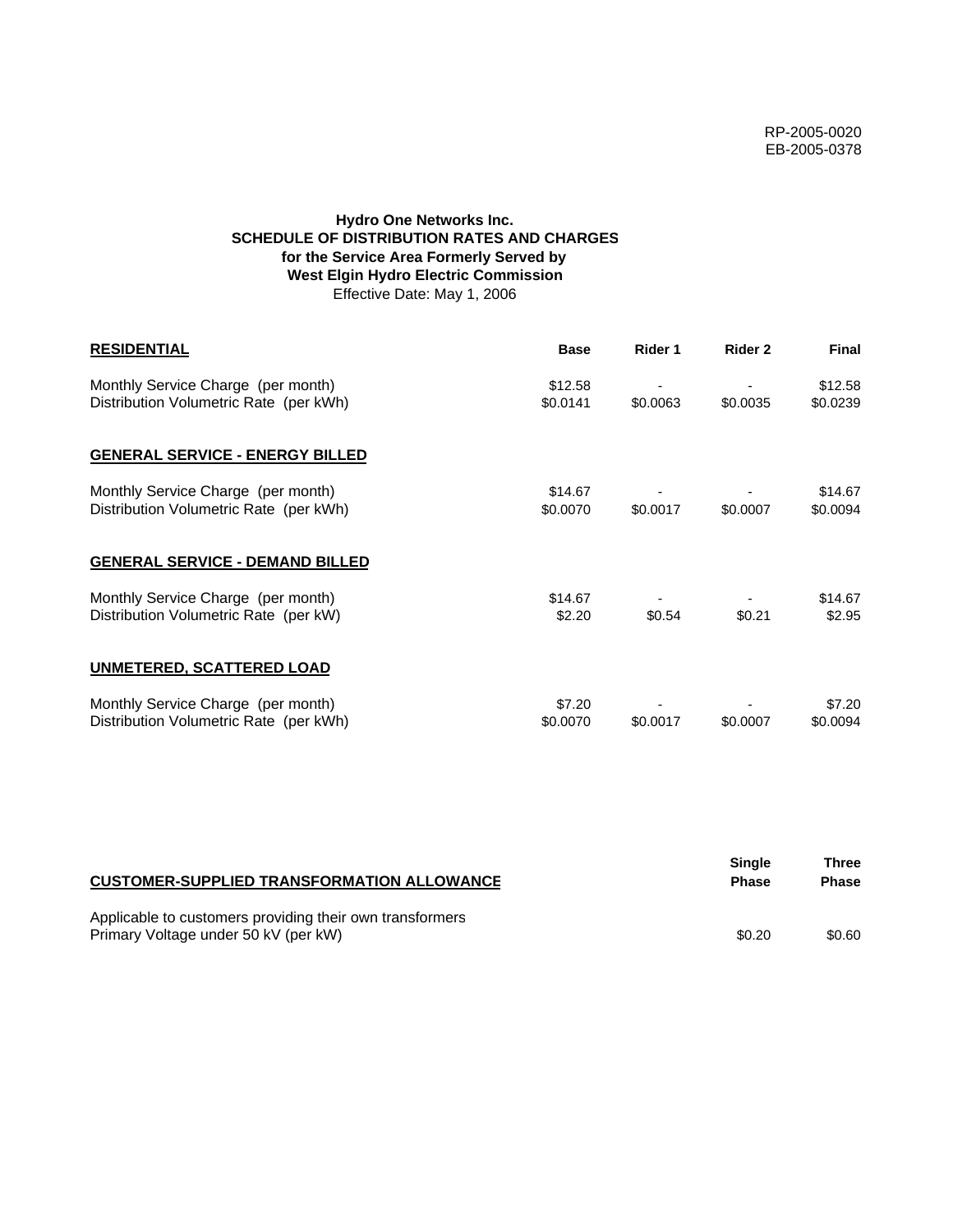**Hydro One Networks Inc. Schedule of Distribution Rates and Charges for the Service Area Formerly Served by West Elgin Hydro Electric Commission** Effective Date: May 1 2006

The following shall remain in effect until superceded by further Order or Orders of the Ontario Energy Board.

### **Criteria for Eligibility**

Customers' electricity consumption in the off-peak period is at least twice the electricity consumption during the on-peak period.

### **Definition of Time Periods**

| <b>GENERAL SERVICE - DEMAND BILLED TOU</b>    | <b>Base</b> | Rider 1                  | Rider 2                  | Final   |
|-----------------------------------------------|-------------|--------------------------|--------------------------|---------|
| Monthly Service Charge (per month)            | \$14.67     | $\overline{\phantom{0}}$ | $\overline{\phantom{0}}$ | \$14.67 |
| Distribution Volumetric Rate (per on-peak kW) | \$2.20      | \$0.54                   | \$0.21                   | \$2.95  |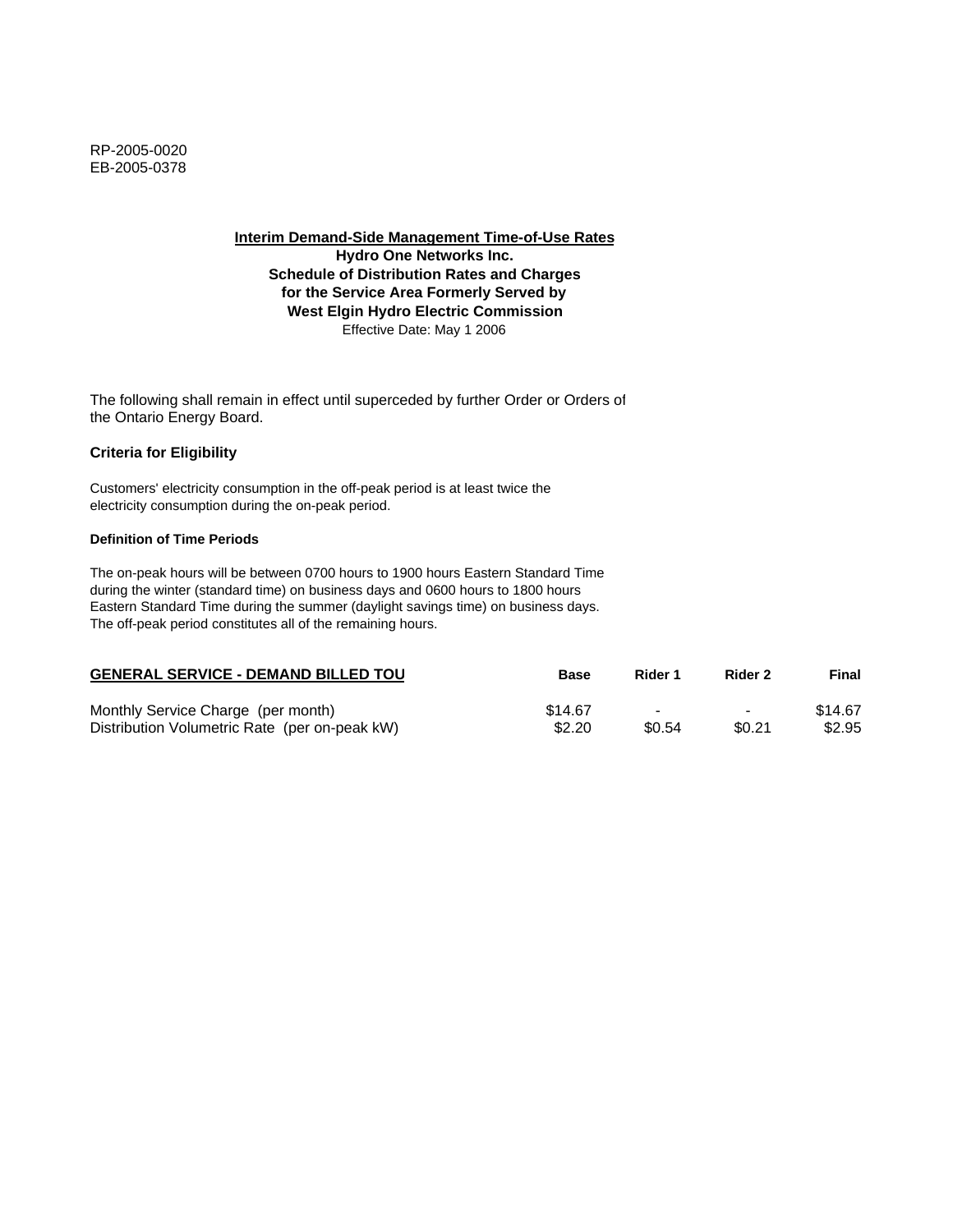# **Hydro One Networks Inc. SCHEDULE OF DISTRIBUTION RATES AND CHARGES for the Service Area Formerly Served by Whitchurch-Stouffville Hydro-Electric Commission** Effective Date: May 1, 2006

| <b>RESIDENTIAL</b>                                                           | <b>Base</b>         | Rider 1  | Rider 2  | <b>Final</b>        |
|------------------------------------------------------------------------------|---------------------|----------|----------|---------------------|
| Monthly Service Charge (per month)<br>Distribution Volumetric Rate (per kWh) | \$9.84<br>\$0.0102  | \$0.0036 | \$0.0012 | \$9.84<br>\$0.0150  |
| <b>GENERAL SERVICE - ENERGY BILLED</b>                                       |                     |          |          |                     |
| Monthly Service Charge (per month)<br>Distribution Volumetric Rate (per kWh) | \$21.09<br>\$0.0093 | \$0.0011 | \$0.0004 | \$21.09<br>\$0.0108 |
| <b>GENERAL SERVICE - DEMAND BILLED</b>                                       |                     |          |          |                     |
| Monthly Service Charge (per month)<br>Distribution Volumetric Rate (per kW)  | \$21.09<br>\$2.92   | \$0.35   | \$0.13   | \$21.09<br>\$3.40   |
| <b>UNMETERED, SCATTERED LOAD</b>                                             |                     |          |          |                     |
| Monthly Service Charge (per month)<br>Distribution Volumetric Rate (per kWh) | \$10.41<br>\$0.0093 | \$0.0011 | \$0.0004 | \$10.41<br>\$0.0108 |

| <b>CUSTOMER-SUPPLIED TRANSFORMATION ALLOWANCE</b>                                                | <b>Single</b><br><b>Phase</b> | Three<br><b>Phase</b> |
|--------------------------------------------------------------------------------------------------|-------------------------------|-----------------------|
| Applicable to customers providing their own transformers<br>Primary Voltage under 50 kV (per kW) | \$0.20                        | \$0.60                |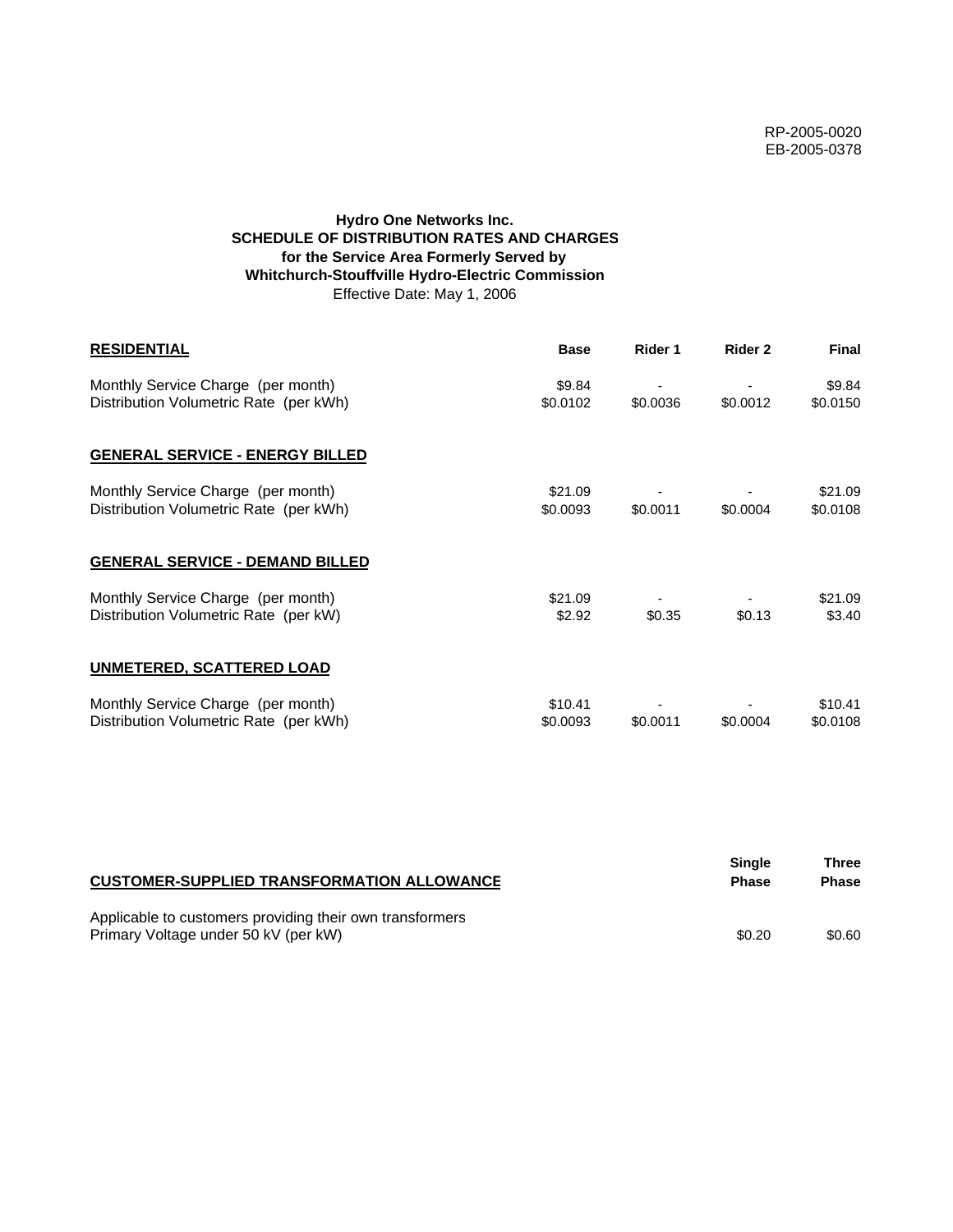**Interim Demand-Side Management Time-of-Use Rates Hydro One Networks Inc. Schedule of Distribution Rates and Charges for the Service Area Formerly Served by Whitchurch-Stouffville Hydro-Electric Commission** Effective Date: May 1 2006

The following shall remain in effect until superceded by further Order or Orders of the Ontario Energy Board.

### **Criteria for Eligibility**

Customers' electricity consumption in the off-peak period is at least twice the electricity consumption during the on-peak period.

#### **Definition of Time Periods**

| <b>GENERAL SERVICE - DEMAND BILLED TOU</b>    | Base    | Rider 1                  | Rider 2                  | Final   |
|-----------------------------------------------|---------|--------------------------|--------------------------|---------|
| Monthly Service Charge (per month)            | \$21.09 | $\overline{\phantom{a}}$ | $\overline{\phantom{0}}$ | \$21.09 |
| Distribution Volumetric Rate (per on-peak kW) | \$2.92  | \$0.35                   | \$0.13                   | \$3.40  |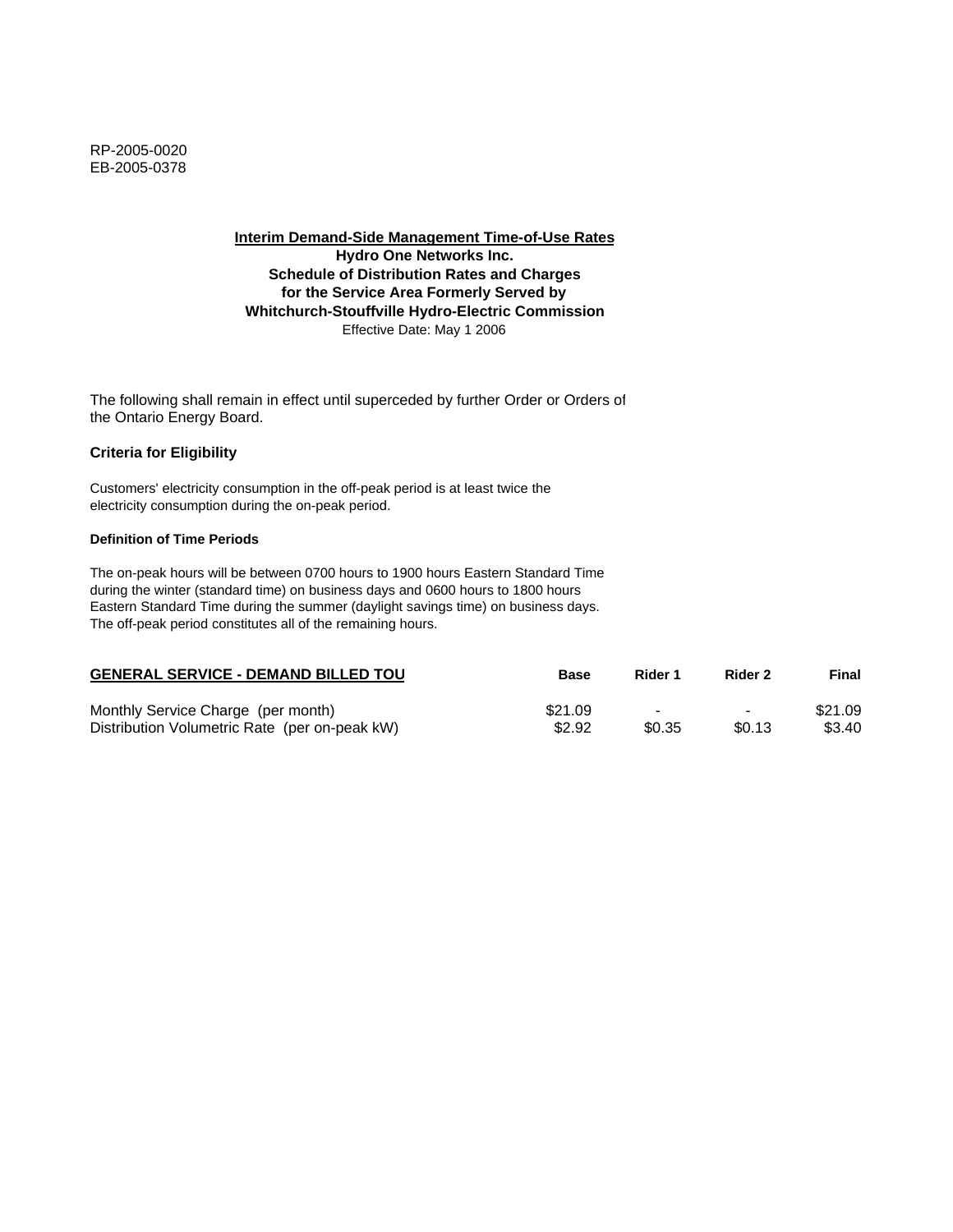# **Hydro One Networks Inc. SCHEDULE OF DISTRIBUTION RATES AND CHARGES for the Service Area Formerly Served by Woodville Hydro-Electric System** Effective Date: May 1, 2006

| <b>RESIDENTIAL</b>                                                           | <b>Base</b>         | Rider 1  | Rider 2  | <b>Final</b>        |
|------------------------------------------------------------------------------|---------------------|----------|----------|---------------------|
| Monthly Service Charge (per month)<br>Distribution Volumetric Rate (per kWh) | \$3.11<br>\$0.0095  | \$0.0051 | \$0.0026 | \$3.11<br>\$0.0172  |
| <b>GENERAL SERVICE - ENERGY BILLED</b>                                       |                     |          |          |                     |
| Monthly Service Charge (per month)<br>Distribution Volumetric Rate (per kWh) | \$16.16<br>\$0.0156 | \$0.0067 | \$0.0048 | \$16.16<br>\$0.0271 |
| <b>GENERAL SERVICE - DEMAND BILLED</b>                                       |                     |          |          |                     |
| Monthly Service Charge (per month)<br>Distribution Volumetric Rate (per kW)  | \$16.16<br>\$4.32   | \$2.12   | \$1.35   | \$16.16<br>\$7.79   |
| <b>UNMETERED, SCATTERED LOAD</b>                                             |                     |          |          |                     |
| Monthly Service Charge (per month)<br>Distribution Volumetric Rate (per kWh) | \$7.94<br>\$0.0156  | \$0.0067 | \$0.0048 | \$7.94<br>\$0.0271  |

| <b>CUSTOMER-SUPPLIED TRANSFORMATION ALLOWANCE</b>                                                | Single<br><b>Phase</b> | Three<br><b>Phase</b> |
|--------------------------------------------------------------------------------------------------|------------------------|-----------------------|
| Applicable to customers providing their own transformers<br>Primary Voltage under 50 kV (per kW) | \$0.20                 | \$0.60                |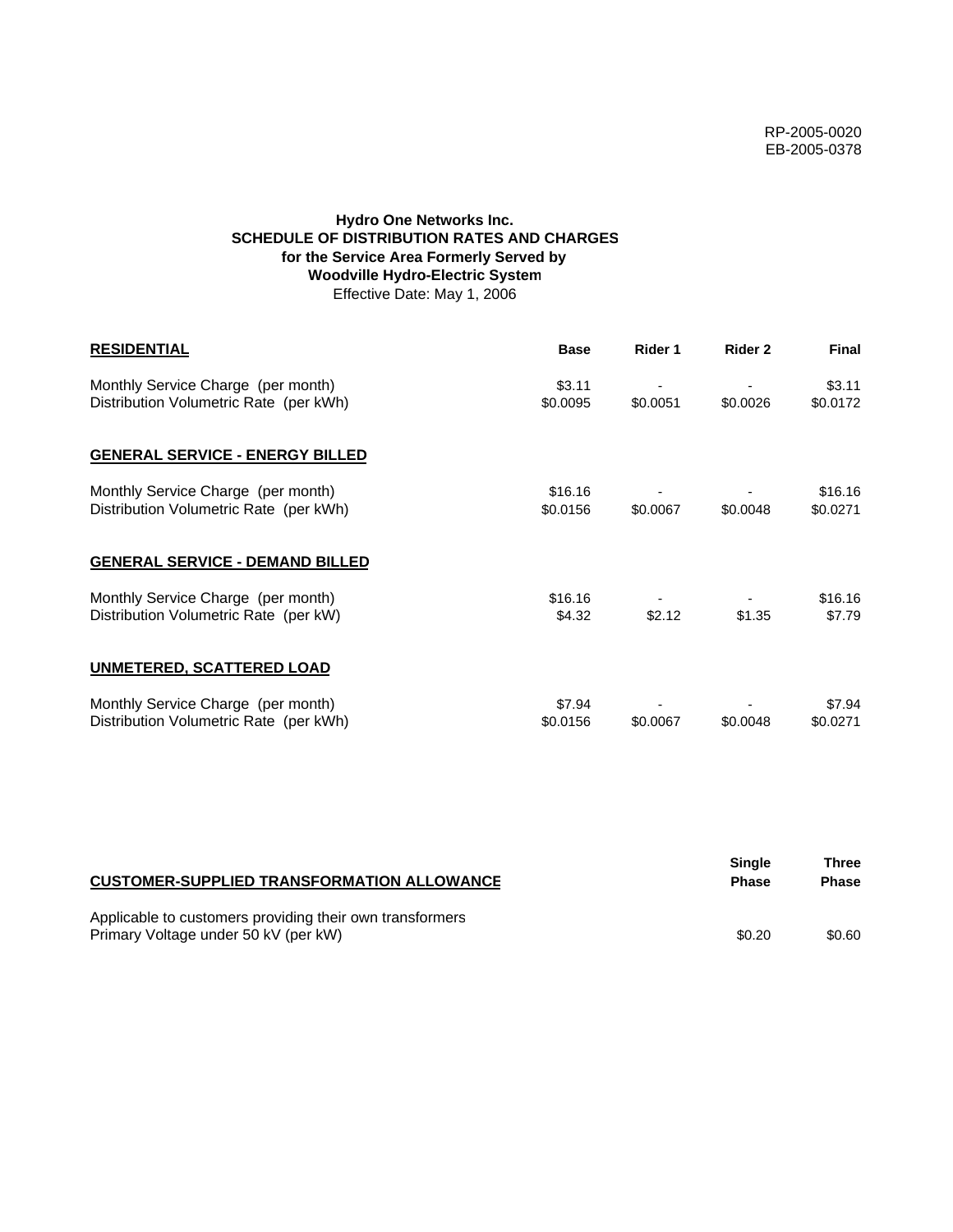**Hydro One Networks Inc. Schedule of Distribution Rates and Charges for the Service Area Formerly Served by Woodville Hydro-Electric System** Effective Date: May 1 2006

The following shall remain in effect until superceded by further Order or Orders of the Ontario Energy Board.

# **Criteria for Eligibility**

Customers' electricity consumption in the off-peak period is at least twice the electricity consumption during the on-peak period.

### **Definition of Time Periods**

| <b>GENERAL SERVICE - DEMAND BILLED TOU</b>    | Base    | Rider 1 | Rider 2                  | Final   |
|-----------------------------------------------|---------|---------|--------------------------|---------|
| Monthly Service Charge (per month)            | \$16.16 | $\sim$  | $\overline{\phantom{0}}$ | \$16.16 |
| Distribution Volumetric Rate (per on-peak kW) | \$4.32  | \$2.12  | \$1.35                   | \$7.79  |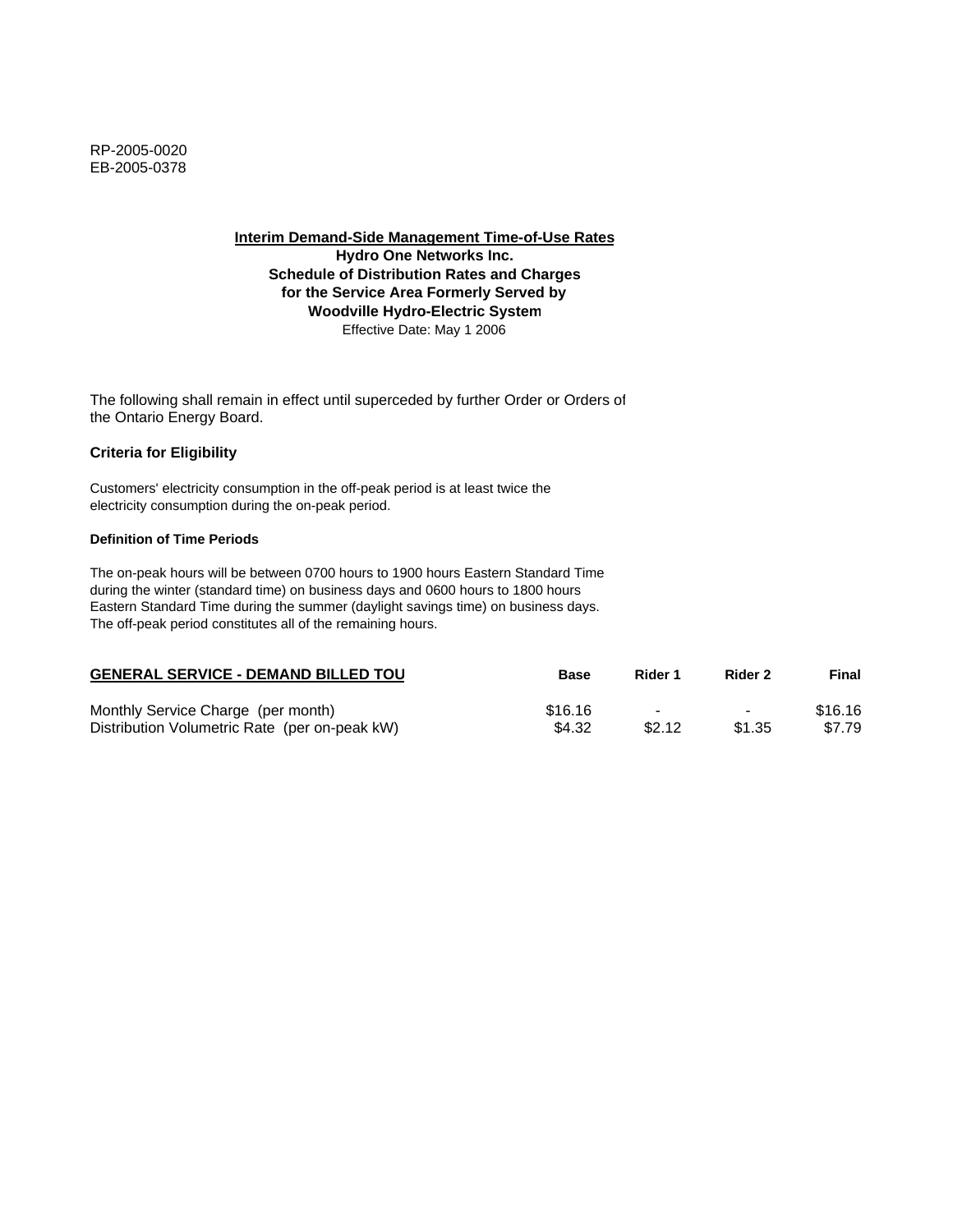# **Hydro One Networks Inc. SCHEDULE OF DISTRIBUTION RATES AND CHARGES for the Service Area Formerly Served by Village of Wyoming Hydro Electric Commission** Effective Date: May 1, 2006

| <b>RESIDENTIAL</b>                                                           | <b>Base</b>         | Rider 1  | Rider 2  | <b>Final</b>        |
|------------------------------------------------------------------------------|---------------------|----------|----------|---------------------|
| Monthly Service Charge (per month)<br>Distribution Volumetric Rate (per kWh) | \$10.81<br>\$0.0081 | \$0.0036 | \$0.0011 | \$10.81<br>\$0.0128 |
| <b>GENERAL SERVICE - ENERGY BILLED</b>                                       |                     |          |          |                     |
| Monthly Service Charge (per month)<br>Distribution Volumetric Rate (per kWh) | \$16.63<br>\$0.0144 | \$0.0016 | \$0.0007 | \$16.63<br>\$0.0167 |
| <b>GENERAL SERVICE - DEMAND BILLED</b>                                       |                     |          |          |                     |
| Monthly Service Charge (per month)<br>Distribution Volumetric Rate (per kW)  | \$16.63<br>\$4.55   | \$0.52   | \$0.23   | \$16.63<br>\$5.30   |
| <b>UNMETERED, SCATTERED LOAD</b>                                             |                     |          |          |                     |
| Monthly Service Charge (per month)<br>Distribution Volumetric Rate (per kWh) | \$8.18<br>\$0.0144  | \$0.0016 | \$0.0007 | \$8.18<br>\$0.0167  |

| <b>CUSTOMER-SUPPLIED TRANSFORMATION ALLOWANCE</b>                                                | Single<br><b>Phase</b> | Three<br><b>Phase</b> |
|--------------------------------------------------------------------------------------------------|------------------------|-----------------------|
| Applicable to customers providing their own transformers<br>Primary Voltage under 50 kV (per kW) | \$0.20                 | \$0.60                |